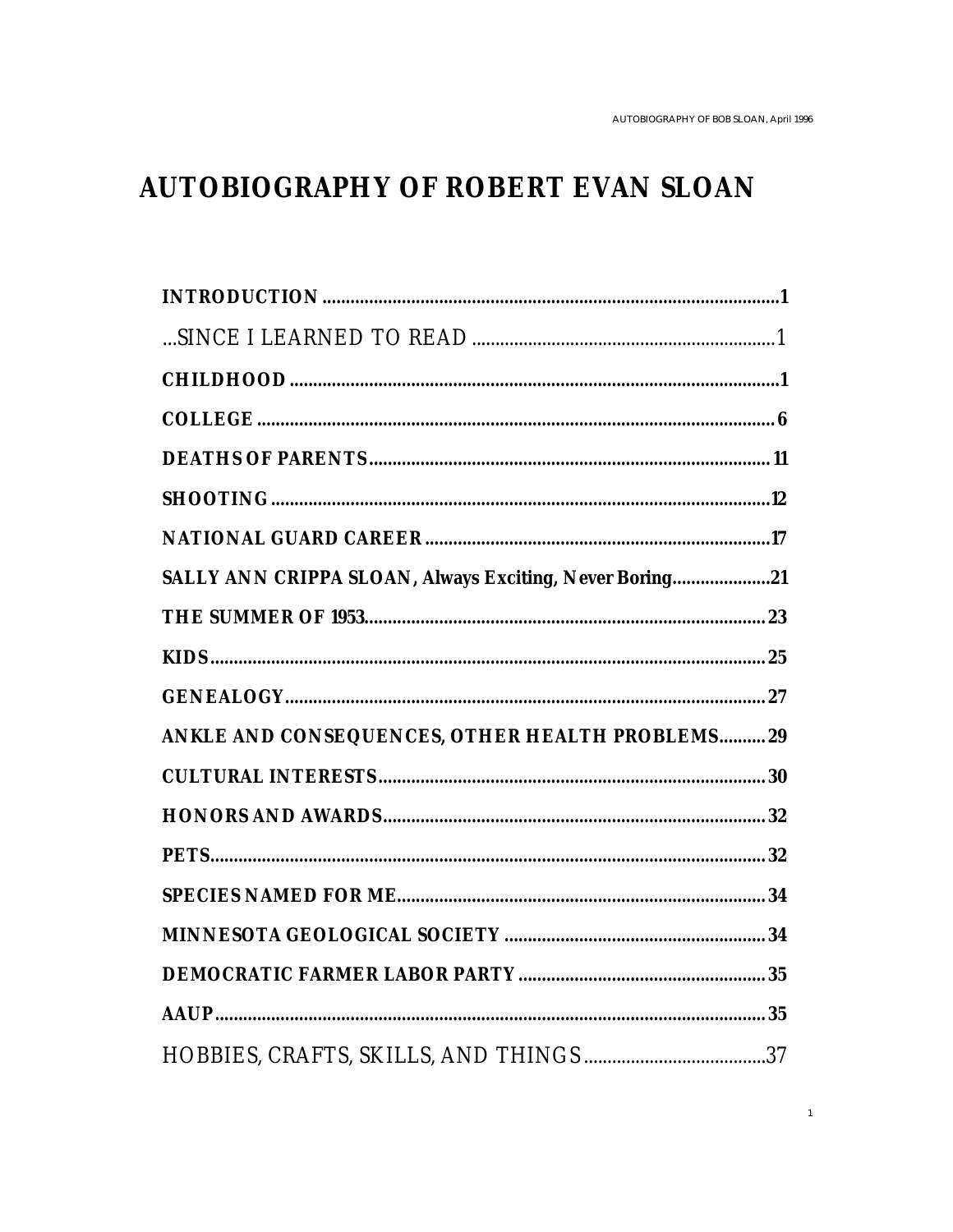| THE ECOLOGY OF THE CRETACEOUS - TERTIARY TRANSITION77 |  |
|-------------------------------------------------------|--|
|                                                       |  |
|                                                       |  |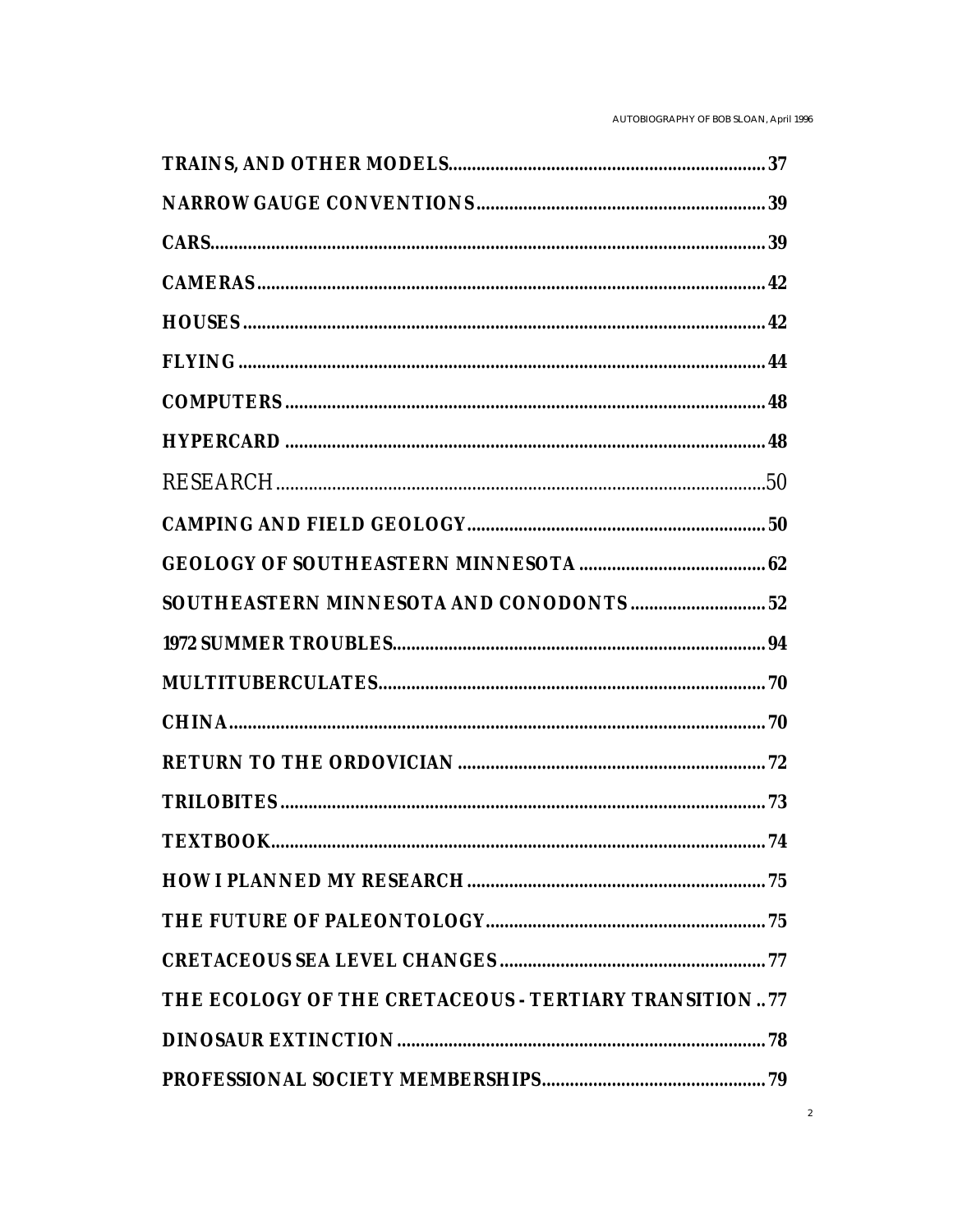| HISTORY OF PALEONTOLOGY AT THE UNIVERSITY OF MINNESOTA |
|--------------------------------------------------------|
|                                                        |
|                                                        |
|                                                        |
| GENEALOGICAL BIBLIOGRAPHY of Robert E. Sloan107        |
| MODEL RAILROAD BIBLIOGRAPHY of Robert E. Sloan107      |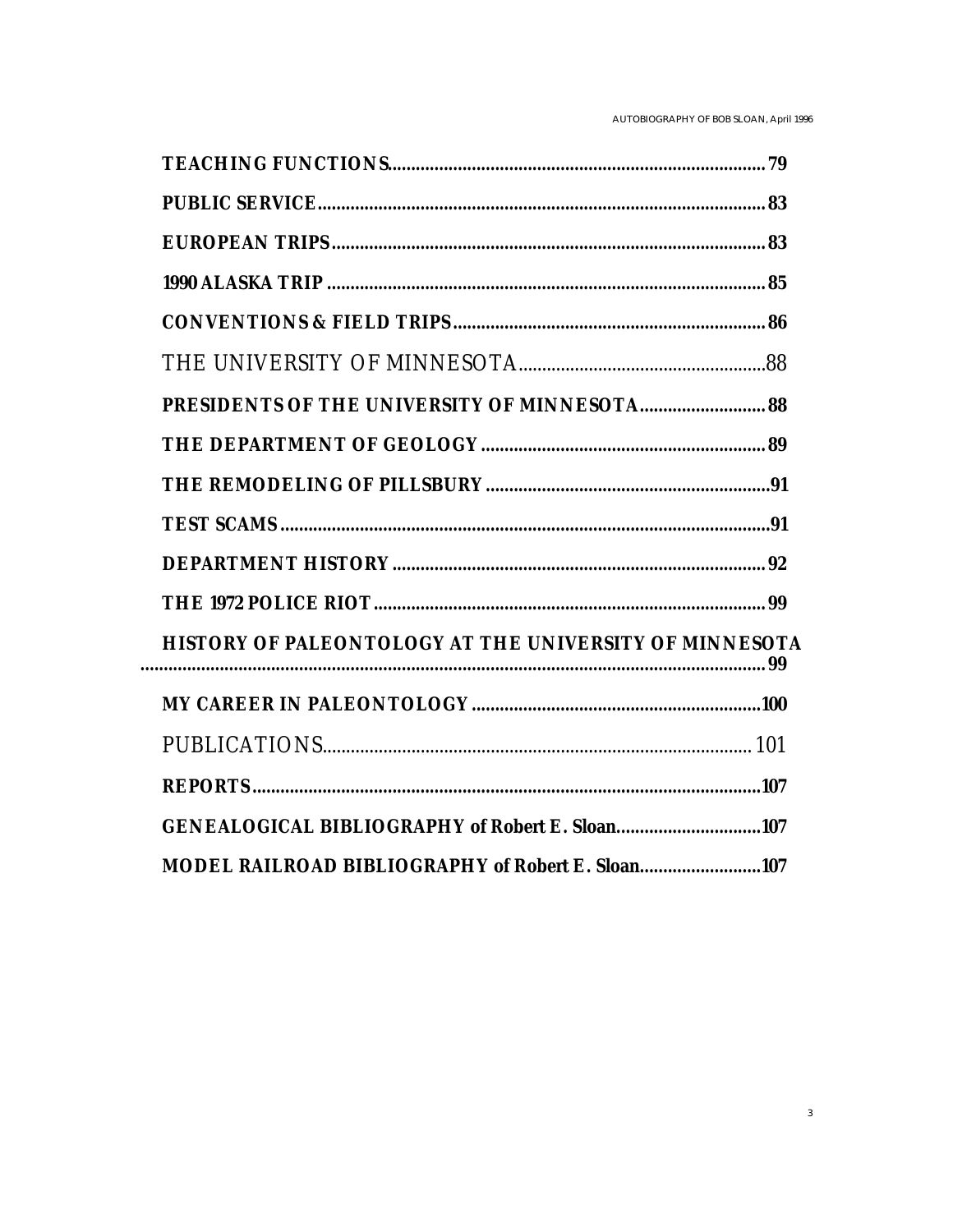# **AUTOBIOGRAPHY OF ROBERT E. SLOAN**

#### **INTRODUCTION**

At the time I write this (August 1995 to April 1996) I am a full Professor of Geology, at the University of Minnesota in Minneapolis, who has taught geology to some 18,000 students, trained some 3000 people to shoot, collected many hundreds of thousands of fossils, written some 90 professional papers, 4 books, 80 articles on narrow gauge railroad history and model railroading, and 10 pieces of teaching software. I have produced 13 Ph.D. students, most of whom are now professors themselves and 17 master's students who are professional geologists. I will teach at the drop of a hat, usually without notes, and usually by telling stories. I have never been bored since I learned to read. I have been married to the same very exciting woman for 42 years and have two daughters, two nieces and two nephews. I will not have any grandchildren, so I will be remembered only professionally, by my students and my nieces' and nephews' children. I have been very pleased with my choice of paleontology as a career, it isn't everyone who has gotten to do as an adult just what he wanted to do as a child.

I was blessed with high intelligence, a great memory, both verbal and visual, developed fully three-dimensional thinking, became a story teller of some renown, and so have had some success in my chosen career. While retyping my great grandfather Evan Wiggle's autobiography, I decided it was time to write my own. It is for several uses: some of it is for my family and the endless detail about new and valuable fossils may bore them, but it is also for my colleagues at the University of Minnesota to give a record of events that otherwise will disappear. The family stuff may bore them.

I have been interested in the evolution of mammals and have studied, in particular, the late Cretaceous and Paleocene fauna of Montana. I have also investigated factors leading to the extinction of dinosaurs. I am an acknowledged authority on Paleocene terrestrial stratigraphy in North America. I maintain a long-term interest in the stratigraphy and faunas of the Ordovician of southeastern Minnesota. Currently, I am investigating the biostratigraphy, evolution, and extinction of the trilobites of the Ordovician of the Upper Mississippi Valley region

My mind is analytical. It works in ways it appears many of my students' simply cannot. As an example, when I would design a locomotive kit, I would carefully construct the entire locomotive in my mind, going through every single operation mentally before I even started drawing parts or writing instructions. I mentally saw every single stage in the construction, and used that to help design the parts so that others would not have problems with the kit. Having completed the order of operations, I would then write the instructions even before I got the finished parts back from my producers. I very rarely had to revise them after the parts arrived and I built the pilot model. The same thing applies to my habit of lecturing without notes. I have the entire course in my mind, as a set of concepts to be covered in a particular order. When I have finished with one concept, I then go on to the next, and simply explain them, usually with stories of how the ideas came to be developed. The point is to stress just how ideas develop, that they do not come full blown out of someone's mind, fully developed like Minerva from the brow of Jove. It does help that all this is organized in my mind so that one concept automatically suggests the next. My mind works like a disk drive so that as I read something new and exciting, it automatically gets introduced into the correct place in the sequence. The next time I teach the new material is in the right place, the obsolete material is edited out, but not forgotten, at least not right away. What this means is that I have never given the same course twice. As I lecture, I sense how the material is getting across, by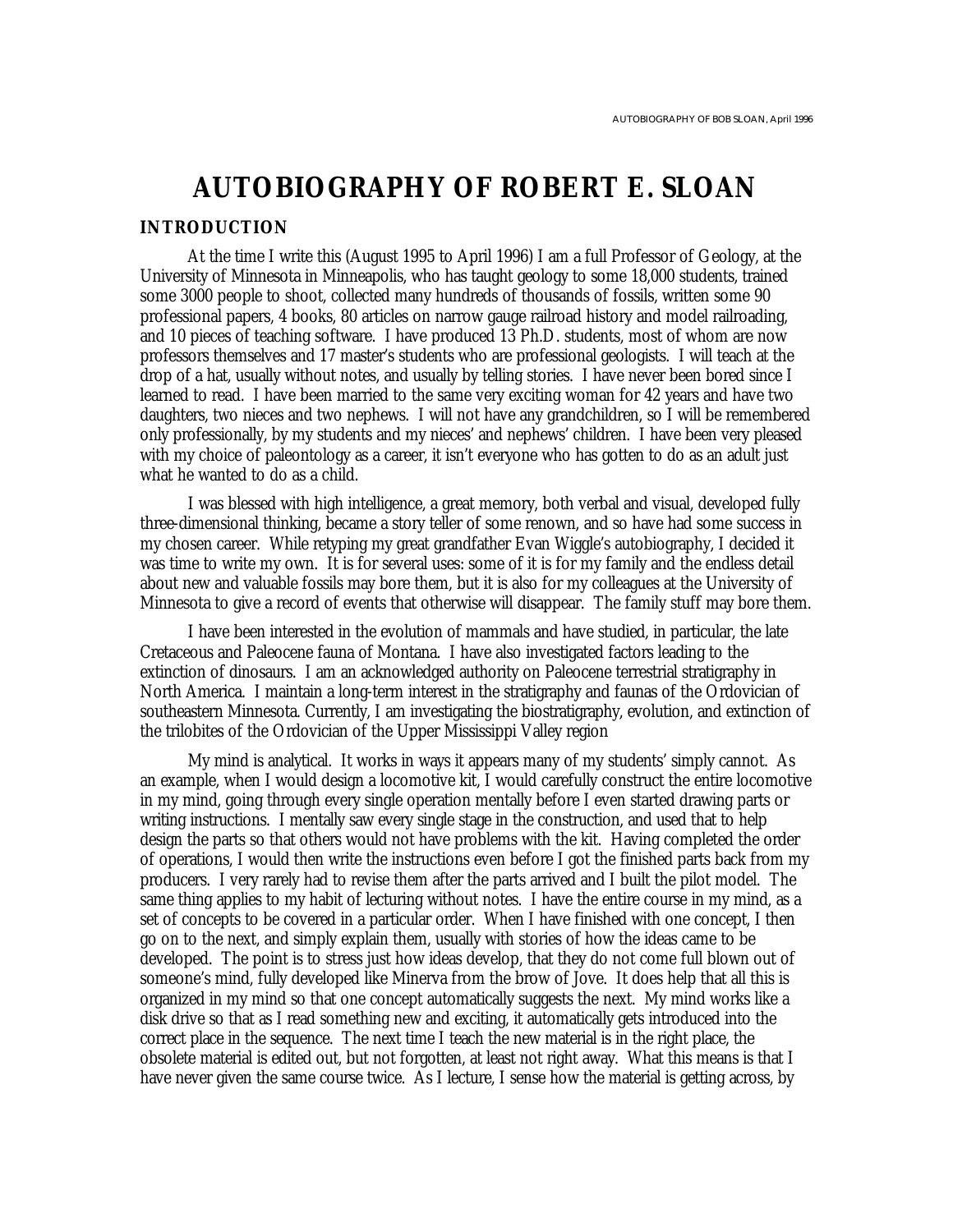carefully watching certain students, to see by their expressions whether the material is getting across. I pick these students by watching to see just who is paying attention among the students in the front rows. I generally just maintain eye contact with the students in the far back of the room, many of whom are simply serving time.

Sources for this epistle are my field notes, university personel file, National Guard 201 file, birth certificate, passports, university vita, Olson's Autobiography, Bretz's history of the Chicago Geology department, Schwartz's 1972 history of Geology at Minnesota, my publications, family letters, and of course my memory which is very good for trivia.

### **...SINCE I LEARNED TO READ**

#### **CHILDHOOD**

I was born on July 17, 1929 in Champaign, Illinois at Burnham City Hospital. My folks, Jess Evan Sloan and Fairy Precious Schwartz Sloan were then living at 1015 West Main, Urbana Illinois, the twin city to Champaign. Dad was a student in Electrical Engineering at the University of Illinois. In effect I was the firstborn, since my elder brother had died of meningitis at 7 months. My brother Dale Norman Sloan was also born in Champaign on August 1st 1931. When I was about two, I was visiting my Schwartz grandfolks in LeRoy. My uncle Norman had filled a cup of kerosene and left it on the table in the kitchen. The cup was the same type of cup I normally used, I grabbed the cup and drank it all before anyone could stop me. My mother made me vomit right away, but my stomach and esophagus were badly damaged. For several years all I could keep down was Ovaltine, and I was a very sickly kid until I was about 8 or 10. At 16 I could not run 600 yards. My altitude limit is not far above 10,000 feet, and it is only with great difficulty and many rest breaks that I could walk up a mountain slope, even when I was in my 20's, let alone when I was 51 or 64. I have no memory of the kerosene event, my first memories are of playing in a chicken wire pen in the backyard and of digging cicada (17 year locust) molted shells from the hollow base of a tree in the front yard.

Another early memory from Champaign is watching a movie, Tony Sarg's 1933 production of "Alice in Wonderland" in which Paramount stars had bit parts wearing heavy rubber costumes matching the Tenniel drawings. Edward Everett Horton, W.C. Fields and Jack Oakie were all there, Gary Cooper played a bit part as the "White Knight" in a very early role. My only other early memory is of being carried on my Dad's shoulders at the Chicago World's Fair in 1932, I was higher than I had ever been, and I remember two things vividly. One was walking under the neck of the life-sized *Brontosaurus* in the Sinclair exhibit, and looking up at that head so very much taller than I was, the other was looking at a display of *Dimetrodon* and *Edaphosaurus*, mammal-like-reptiles from the Permian of Texas in another oil company exhibit. This event may have been the initial impetus to my career. My memories of this event were affirmed exactly when I found a book by Donald Glut on dinosaurs in popular culture in which photos of the exhibits were given. On the grounds of the fair there were touring busses made of blue tractors and white semi-trailers with open sides, longitudinal seats, low to the ground and with fringes on the sides. Norm and I had some toy models of these trucks and trailers that lasted throughout most of our childhood. I grew up in the depths of the depression, we never had much but used books were always available.

Pop never did get his degree in Electrical Engineering, the Depression, working full time with two kids stopped it. In 1933, Jess could no longer afford to continue working in Champaign,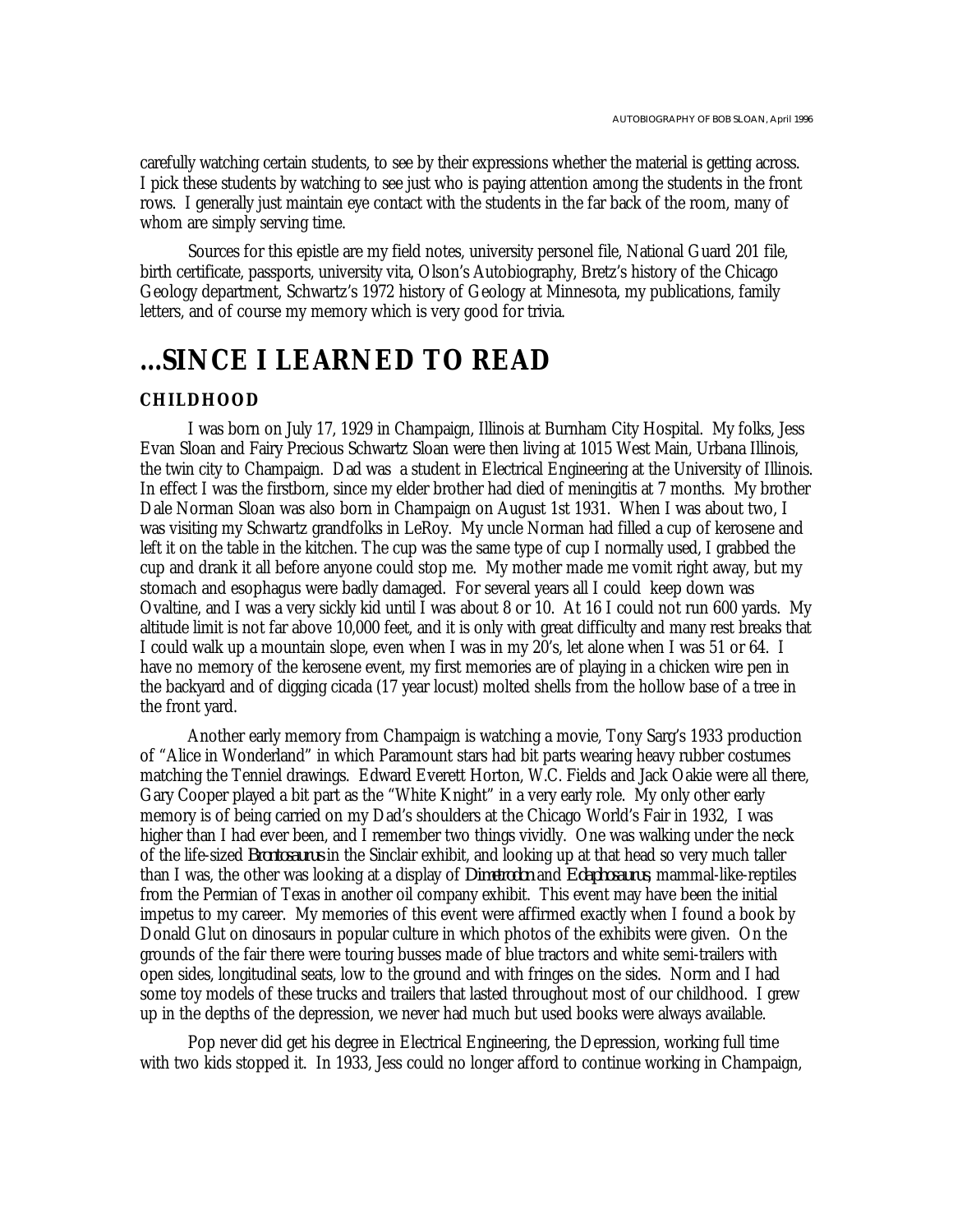so he quit and leaving Fairy and the boys there, went back to work at the main headquarters of Montgomery Wards on the near north side of Chicago. There he saw his old boss, Adam Williams who has been promoted to Chief Electrician on the retirement of Mr. Wilberham, the former Chief Electrician. The only work Adam had for Jess was part-time work at 65 cents an hour bossing a crew of 50 laborers cleaning and painting the entire mail order house. The laborers got 25 cents an hour. Jess, despite the "part-time" job, worked 11 hours a day for a year. At the end of that time he was put on permanent payroll at a slightly greater salary where he remained for 5 years. He stayed at Wards in the Electrical department until his retirement in June of 1966, at age 65, a total of 33 years continuous employment at Wards plus the earlier 4 or 5 years before he left school for the last time.

In 1934, Fairy and the family moved to a rented house at 5619 Trumbull Avenue, about a mile east of the Chicago Midway airport. They stayed at that house until January 1937. Next door to us there was a family with a boy, Billy, about the age of Norm and I. He was our main playmate those years. Because I was sickly, Mom kept me out of Kindergarten, I did enroll at the local elementary school for the first year and a half. While living there we were often taken over to Midway to watch the planes take off and land. Sometime about the time we moved, Dad and Mom took us over to Midway Airport, then the main airport for Chicago, and we were given a ride in a big blue Fokker Trimotor, taken out of regular airline service after being replaced by the new Douglas DC3. It was a short ride, perhaps 15 minutes and I can remember vividly the views of Chicago at dusk.

In January 1937 our folks purchased a tiny one story house without a basement at 10147 South Wallace Street in Fernwood, from an old friend, Dacy Neece. The house was cheap, and Jess figured they could expand and remodel it. Over the next four or five years Jess and Fairy's brother Norman jacked up the house, and hand dug out a basement out of the stiff blue clay of Glacial Lake Chicago, built a new concrete block foundation, poured a new floor, and installed a new coal furnace. Bob remembers carving figures out of the clay, and building toys from the piles of scrap wood. They were remodeling that house clear into the late 1940's, one of the first projects was completely replacing the stairway to the attic which we used as additional rooms. Mom had fallen at the top of the very steep stairs with 8 inch risers and 6 inch treads. She fell down the complete flight of stairs. precipititating the complete redoing of the front rooms of the house, for a new stairs. Later they raised the roof about 4 feet, adding a second story instead of the attic and later added a kitchen. Fernwood was a small neighborhood of Chicago, which was originally a stubborn independent suburb completely surrounded by the big city for several years before being annexed.

We had several door to door peddlers that came around regularly. There was fruit and vegetable man who used a horse drawn wagon for several years before switching to a truck. For several years we had an ice box instead of an electric refrigerator. We would put a square card in the front window with the number of pounds of ice we needed pointed up. The amounts were 25, 50, 75 or 100. Then he would use his tongs to pick up the block of ice, hoist it over his shoulder on a leather pad, and carry it into the kitchen and put it in the top of the ice box. Once as week a junk man would come around looking for scraps for recycling. His call as he drove up the alley was "Rags-O-Lia", an abbreviation for Rags Old Iron.

Fernwood was a middle class neighborhood, where the men went to work wherever, and the wives stayed home to raise the kids and keep the house. It was an urban equivalent of the modern suburbs. There was a major shopping area, Roseland another annexed town, about a mile east of Fernwood. Lots were mostly 25 feet wide but most houses were on two lots. Every one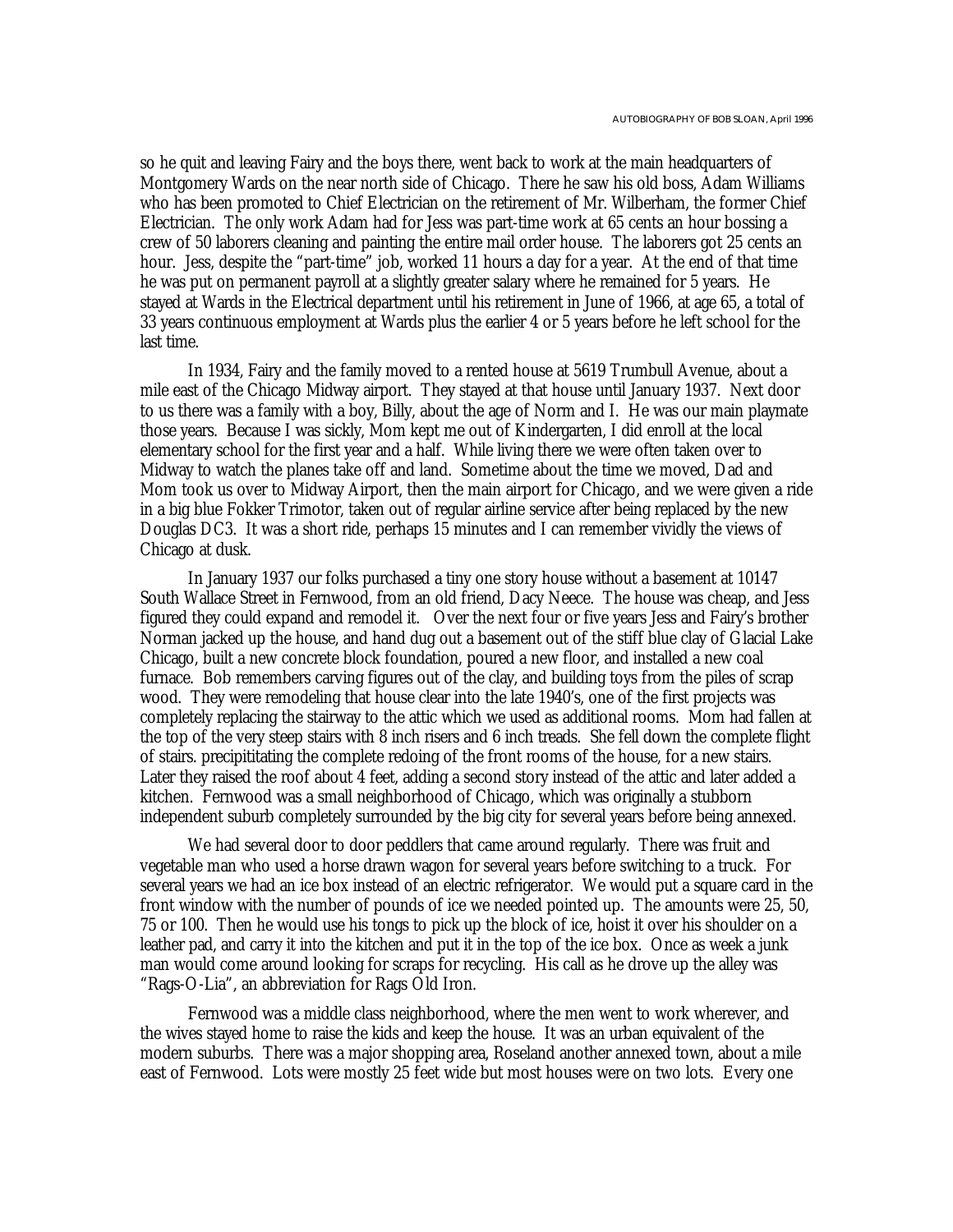burned coal, and had a coal bin, ashes had to be carried up the basement stairs to the alley for pickup. We produced about two bushel baskets of ashes a week, I did the hauling. I also did the grocery shopping, our folks ran a tab at the local store. I do remember being told to ask my folks for some money for the bill. There were inevitable errors, I remember bring home expensive ground steak instead of cheap ground beef, at the time I couldn't remember the difference, I did thereafter. I also took the coal money to the Van der Meer coal yard about a half mile away.

I transfered to Fernwood Elementary School for grade 2B. The teacher had each of us bring a wooden matchbox full of buttons to school for counting in mathematics, I was indignant, I already knew how to count, add and subtract. There were several kids in the area that we played with throughout our childhood. They were Eston and Lois Ellis who lived just to our south, Donny Matthews who lived directly across the street, and Stewart Woodward who lived to our north. We played all the usual kid games, but chiefly alley baseball, and street football. The baseball was a big softball that was so soft, the pitcher had to squeeze it back to round after each pitch. I preferred baseball to football and still do. After I went to college, I lost touch with most of them except Stewart.

Dad's cousin and foster sister Mary Lowe and her husband Ed worked for the Royal American Shows, a traveling carnival outfit. When young she had been a stunt person, riding a hinney (cross between a donkey jenny and a horse stallion) bareback off a diving board into a tank of water. When Norm and I were about 9 and 11, the carnival came to a field about a mile away. and we were invited over to their trailer for a few days of continuous carnival. She did ornamental glass work, and he made and repaired all the neon signs for the show. We had free passes for all the rides and had a great time. Many years later when our girls were a little bit younger than Norm and I had been, Mary and Ed were at the Minnesota State Fair, and our girls had the same treat.

Another relative that had us over many times were Aunt Ida Richards, and her daughter Mary Richards Roland. Both were widows by then. Aunt Ida was the sister of my grandmother Ella Mae Sloan Wiggle. Her husband Uncle John built the counterpart of a modern recreational vehicle on a truck in the late 1930's. May's husband Don Roland was a naval officer and was killed in 1942 in a sinking on the Murmansk run in WWII. When we visited we played pinochle all day long and had a great time. Mom was once frustrated with Norm and said "I'd sell him for a penny with a hole in it!", Aunt Ida looked in her purse, and sure enough had a penny with a hole in it, and ever after claimed Norm as her own.

Mary Roland owned a cabin on Silver Lake near Tomahawk Wisconsin. Many of her friends and relatives borrowed it for summer vacations. In about 1940 and 1941 we were given the use of it for two weeks both summers. Fairy's parents joined us along with Uncle Norman, they brought along their homemade rowboat, the "Mary Ann" Our folks fished during the day and played pinochle late into the night Norm and I played cards on rainy days, and fished for sunfish off the dock, dangling worms in front of the sunfishes noses. It was a pair of delightful vacations.

Very early I developed speed reading techniques on my own, involving minimum lateral eye movement and reading down, sentences rather than words. Through most of my adult life I could read a mystery or science fiction paper back novel of some 250 pages in 3 hours or so. This helped greatly with technical reading as well, though in that case I usually read things several times, occasionally word for word. Because of line length, paper backs and two column journals were easier to read than full page width paragraphs. One thing I found was that in fully justified type it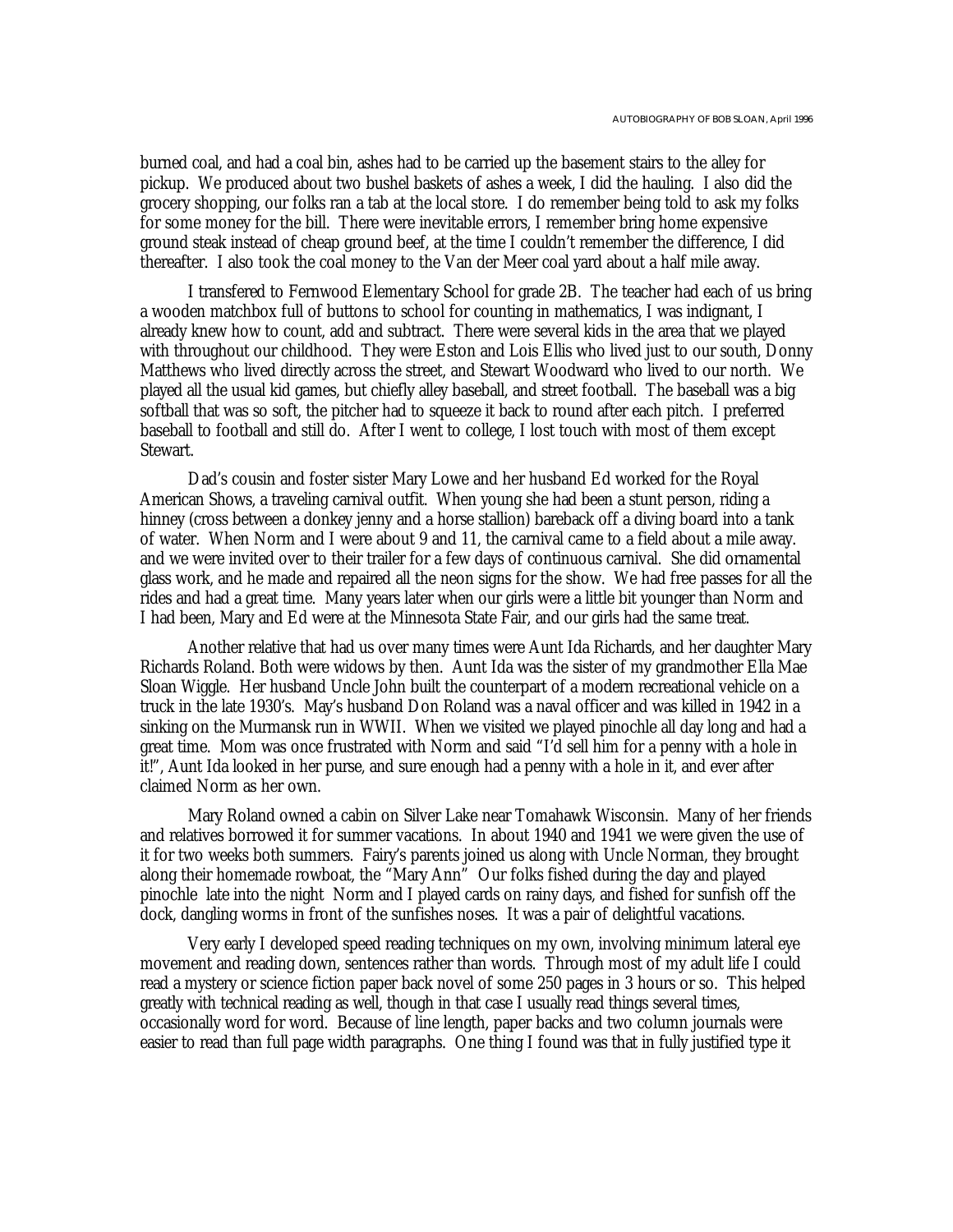was more difficult to read than using ragged right. With few words per line, and large words, the spaces become so large that it is difficult to read.

During the Depression there was a strange psychology that can be found in the magazines of the era. I seriously doubt that most historians would think to look at them. No one had any money to spare, and there were three magazines that were very popular. When founded in the 1880's, Popular Science was very like Scientific American today, the founder of our department had a subscription to the magazine that became part of the Winchell Library. By the Depression, it, Popular Mechanics, and Modern Mechanix (the Fawcett version, later Mechanics Illustrated) were magazines with many ideas for the handy man to build machines, cars, boats, guns and tools from scraps for little or no money. Popular Science ran a monthly story about Gus Wilson and his Model Garage, where useful bits of automotive repair were presented in story form. Pop bought the first two every month, kept them, and I read them all from cover to cover. They taught me many aspects of fixing things at an early age.

As a boy growing up in the Depression, like most others, I learned to be resourceful. Christmases were always slim, by modern standards, what we got usually came out of Ward's Employees Bargain Room, where customer returns that could not be restocked were sold cheaply. The most exciting part of Christmas was the annual Christmas toy catalog that appeared late in October. It was about 64 pages long, had some color pages but was mostly black and white. It was our wish book, both Norm and I spent many hours looking over the featured toys of the year, making hopeful plans. One of my favorite toys was a small monoplane racing airplane which my Uncle Norman had carved from wood and painted.

Whiile I was in grade school, Ivory Soap had a contest to see what kids could carve out of soap, they also gave instructions on how to do it. So a great many kids bought a bar of Ivery and carved things from it, I was one of them. Much later I needed some skulls of mammal-like-reptiles for teaching purposes. A. S. Brink published some particularly good drawings of what turned out to be a baby *Theriognathus*, and a baby *Cynognathus*. I carved them from Ivory soap bars, and Don Wallace and I made rubber molds to cast a plaster version considerably more permanent than the soap carving. They have been very useful.

We always wanted a bigger A.C. Gilbert Erector set, the US equivalent of Meccano of Great Britain. These came in several sizes, from tiny sets that would build a few very simple things to monster sets in a steel chest that could build many very large constructions. They had steel beams, plates, pulleys, wheels, shafts and collars, all held together by short 8/32 machine screws and nuts. We had had some small partial sets, and finally we were given a large set, all were missing pieces, but we pooled all of them in the big box and had a ball. We added small electric motors, including one that Pop had had as a boy, and built not only the items shown in the books but designed those of our own. The surviving pieces are now owned by my nephew Dan. Gilbert also made Chemistry sets, we had one. We never could afford his American Flyer trains, they were too expensive.

Standard construction materials for toys and models were the Cedar Cigar boxes, today replaced by cardboard, and wooden Velveeta Cheese boxes, again replaced by cardboard today. These were beautiful knot free pine, 3/16" sides and bottom and 3/8" ends, that would just hold a Velveeta brick, and were held together with very nice small headed brads that could be reused. They were free for the asking at grocery stores. Since I did the grocery shopping from an age of about 10 on, I brought many of them home. They cut very easily with coping saw or knife and chisel. I built many cars and planes from these.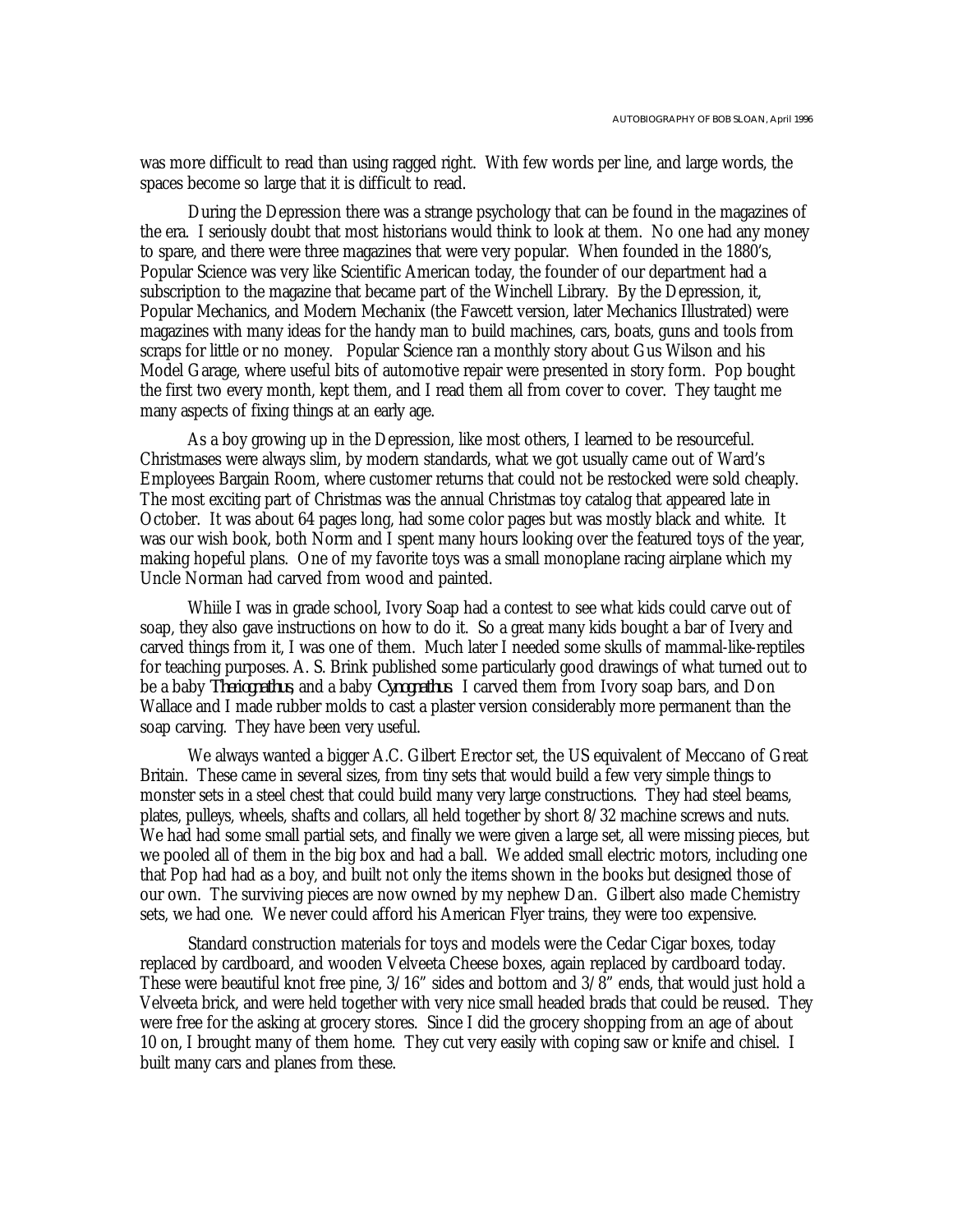We often visited my mother's folks in LeRoy Illinois, where I continued to build things. I played with a boy across the street who had a large overgrown vacant lot next door. I remember very vividly an incident that happened about 1939. I found a cracked baseball bat. I converted it into a model of a 37 mm field cannon with a pair of wagon wheels and some 2 by 4's. (That cannon, though nearly useless, was popular in magazine stories about the Army manuevers going on as part of the rearming.) We fought the battles of the early WWII in that lot with the cannon. Another time my uncle Norman celebrated July 4th by sailing several tissue paper hot air balloons powered by candles. They rose into the air glowing from the candle light, a very memorable sight. We never had firecrackers larger than the zebra crackers (about 2 inches long and  $1/4$  inch in diameter), lady fingers (1/8 inch in diameter and 3/4 inches long) were much cheaper and we had many of those as well as sparklers. Uncle Norman did set off a few rockets for us. My brother and I spent some time each summer in LeRoy, these were always idyllic. I remember the fourth of July parades with veterans of the Civil War being honored, the bandstand in the park in town with brass band concerts, and the semi-pro baseball games on the edge of town.

As the family grew older I inherited many tools I had used as a boy, my workshop includes tools used by both of my grandfathers, my father and my father in-law, as well as those I have bought for my self. Sal claims I have too many tools, but many of them -apparent duplicates- in fact are highly specialized and are best for particular chores.

In Fernwood we attended Sunday School at the Fernwood Methodist Episcopal Church a block away. I only remember a few things about Fernwood Elementary School, Miss Bertha Van De Roovart was the music teacher, and I remember Mrs. Gradwell, my 5th grade teacher who was universally known as Mrs Crabwell. She made an impression on me, I suspect because she recognized my school problems as being underchallenged. I was given a special reading assignment to tear up 6th, 7th and 8th grade readers and turn them into remedial exercises, writing questions for my fellow students to answer. Since I was sickly, my folks had found a secondhand bookstore about a mile away, in Roseland, and had been bringing books home for the family. I went through everything I could get my hands on, I remember reading Parker and Haswell's College Zoology and understanding all of it when I was about 8. The principal, Miss Alice Wentworth had my IQ tested while I was in 7th grade, much later I found out it had measured 152. In about 7th grade I got the nickname of "Professor" which tickled me a great deal although it was not always meant in a kindly tone. Our folks put Norm and I into Band in about 1939. Norm got a second hand Cornet, and I got a used C-Melody Saxophone, both were cheap old intruments. Our instructor was Captain William Burnham, Captain by courtesy, since he had been an Army Bandmaster in WWI. He was the band instructer at the Christian Fenger Senior High School, and had a whole series of "farm" bands at all the Elementary and Junior High Schools that fed Fenger. This made his career at Fenger certain as there was always a ready made crop of new candidates coming up. I stayed with the saxophone until I left for college. After that I had no time for it. The repertoire was mostly marches and waltzes.

I became a fairly good technical artist very early. Among the books available to me were texts on mechanical drawing from my Dad's manual training, I taught my self perspective from books. I remember drawing cartoons of the WWII Disney Gremlin characters and excellent drawings of P-40 fighters and other planes while in the 6th & 7th grades

We had a console radio in the living room, and a small table radio in the dining room, as well as still another in our attic bedroom. I remember while at college listening to the Steinway Symphonic hour at night while going to sleep. It was on the dining room radio that that we listened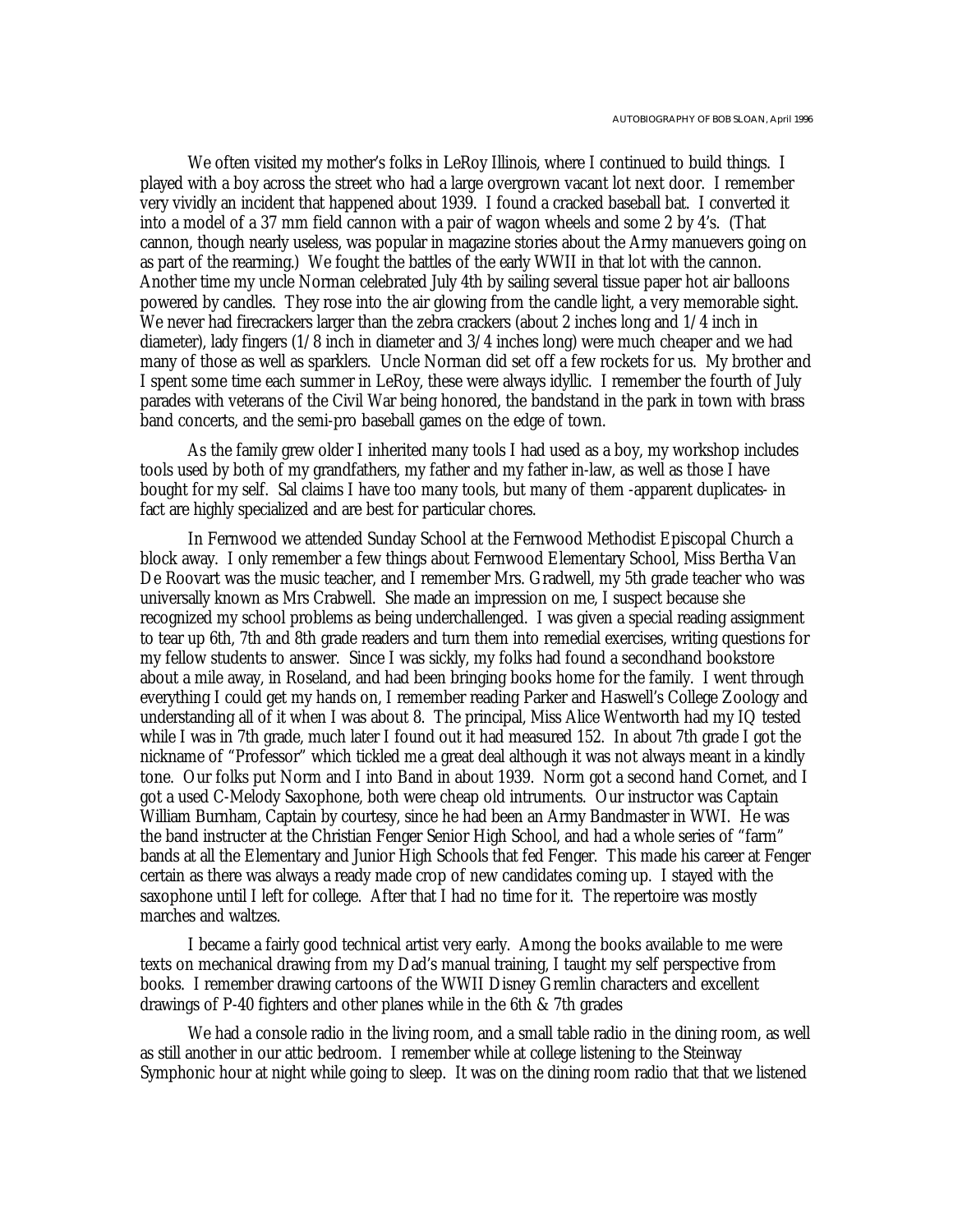to the kids afternoon and early evening programs. They included the Lone Ranger, the Shadow, Terry and the Pirates, Captain Midnight, Little Orphan Annie and others. Of course we succumbed to the offers for "Secret Decoder rings". We also listened to the Cubs ball games. They weren't any better then than they are now.

My folks were conservative as to politics, they were raised in areas where you were born a Republican. They were also very conservative as to music, they liked the popular sheet music of the 20's and early '30's, couldn't stand swing and hated jazz. Concert music was highbrow, OK but not for them.

Mom was a den mother, and both of us were in Cub Scouts, from ages 9 to 11. I moved on to regular Boy Scouts a year late at 13, and rose to be a Star Scout, dropping out when I was 16 and went to the University of Chicago. Mr. Thorp was our scoutmaster. We did the usual day hikes, and cooked out.

Early on Mom took us to the museums downtown as well as to the Museum of Science and Industry. There my favorite exhibit was undoubtedly the complex O gauge train layout used to demonstrate automatic train control and signaling. By the time I was 10 we were trusted to take a mile long street car ride, and an 8 mile commuter train trip to the Field Museum, which was always my favorite. I loved all the exhibits there, although the fossils were clearly at the top of the list. On Saturdays the museum had educational movies that were free, and Norm and I went to many of them. We got to know the Museum very well indeed. We also knew the Shedd Aquarium across the outer Drive, and to a lesser extent the nearby Adler Planetarium. I was completely fascinated by the Field Museum, loved the fish at the Shedd, made a special effort to learn the classification of fish, and enjoyed the Adler. The Adler cost money so we didn't go there as much as to the others. I also remember the Paddle wheel aircraft carriers that the Navy had converted from excursion boats. They plied their way up and down the shore of Lake MIchigan, and carrier qualified many of the Navy pilots of the war.

I remember vividly the Sunday morning, December 7th, 1941, when we were in the living room, and heard the radio report of the attack at Pearl Harbor. The next day, the entire school assembled in the main auditorium to hear the radio broadcast of President Roosevelt to Congress, and the declaration of War. We all cheered. My folks had been die hard isolationists and Republicans, continually muttering about Roosevelt, but the signs had been coming in regularly for a year, we would not stay out of the war. Before the war we had been reading comic books in which it was very clear that the good guys were opposed to Hitler. The DC comics were the top of the line. I do remember reading Superman issue number one. Batman, Flash, and the Green Hornet were also comic book heroes Disney had Donald Duck and Mickey Mouse comics. There were also books like "Blackhawk" with heroic freedom fighters against the evil Nazis. They were a dime for a 64-page book. Dimes were scarce so we swapped around.

In 1942 our folks had their 4th son, James Richard, "Jimmy Dick", born on June 11th. It was a difficult pregnancy for Fairy, and she ailed for the rest of her life. Jimmy was a difficult, headstrong child. Both of us older boys baby sat for Jimmy often. I remember vividly taking Jimmy many times for a walk in his stroller, our standard trip was a half mile east to a small park half a block wide and two blocks long next to the tracks of the Chicago and Eastern Illinois railroad to watch the commuter trains. They were hauled by old small 2-6-0 Mogul steam locomotives and consisted of about four or five 60 foot commuter coaches.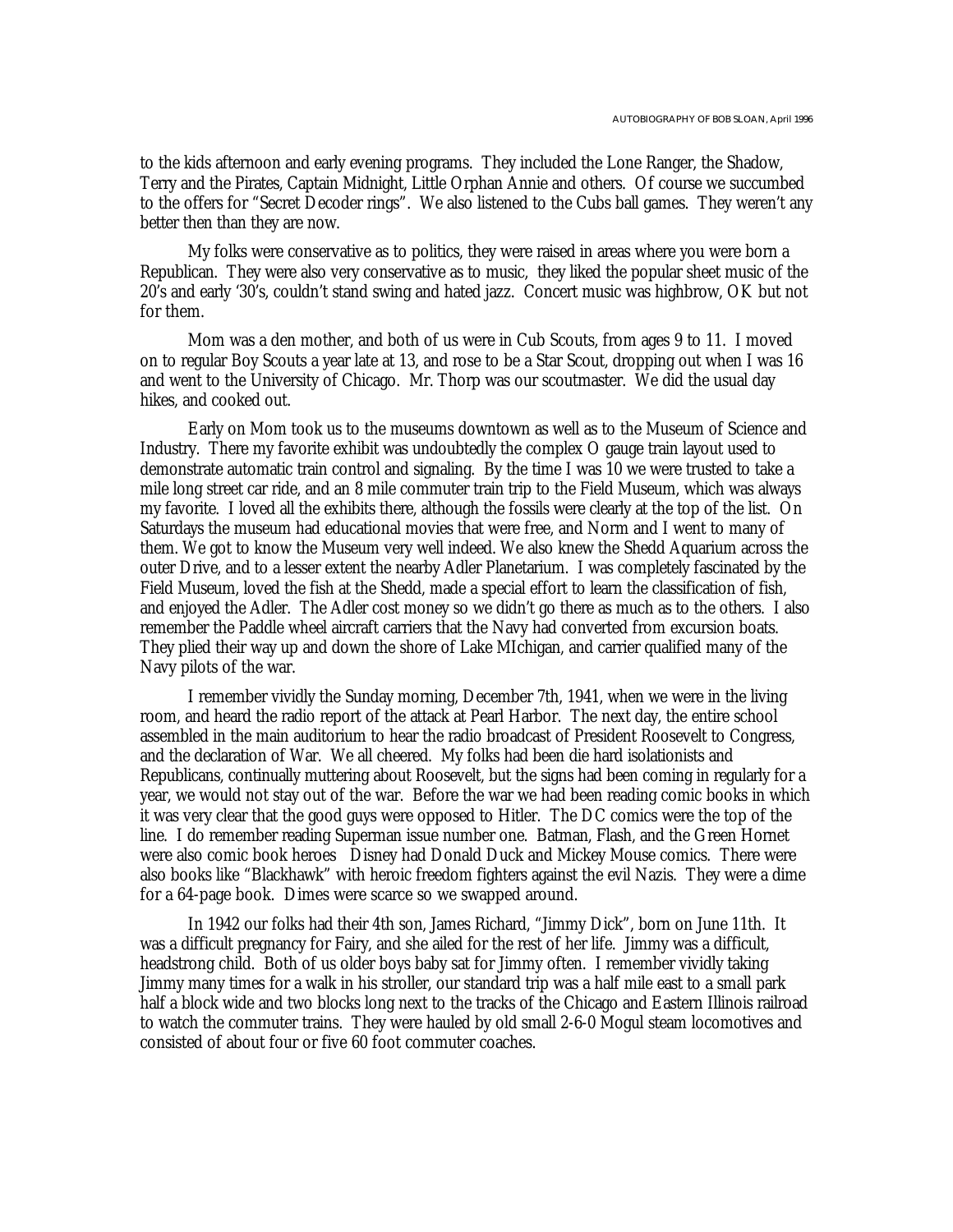While I was at Fenger, Norm and I became members of the Morgan Park Baptist Church, a member of the Southern Baptist Convention. We joined mainly because there was a very active teen group there. Somehow the southern Baptist fundamentalism in scientific matters never came up, or I would have been upset. I was active in many of their outreach activities, and twice gave a short sermon from the pulpit. This was my last formal church affiliation.

After graduating from Fernwood at the end of 8th grade, in June, 1943, I moved on to Morgan Park Junior High, for my Freshman year. I was immediately part of the football marching band. and continued through my Sophomore year at Fenger. Our band was an ROTC band. Those that I remember from the Fenger band are my closest friend in the band, Neil Bushey, the trombonist, Val Cantarucci, the showoff drummer who often broke out into jazz drumming, figuring himself another Gene Krupa, "PeeWee" Ritthaler, the clarinetist who was very very good, and of course the Cadet Captain leader of the band, the senior Roy Simpson. Fenger was the winningest football team in all of Chicago. we were still playing at football games in March. The ROTC Cadet Captain of the band, Simpson, was also on the 5th string football team. He only got to play one game, the one against Chicago Vocational. which we won with a score of 64 to 0, our illustrious captain was sent in late in the game, fumbled and was immediately taken out. He did get his letter.

I greatly enjoyed Geometry, it was my first exposure to formal logic structure. I also greatly enjoyed my Freshman General Science class taught by Mr. Eugene Jaros, who introduced me to the structure of Science. Both had major impact on my career direction. They added to my desire to become some sort of Scientist.

#### **COLLEGE**

In early Spring 1945, as a result of machinations by the school academic advisors, my old classmate from Fernwood, Harold Zimmerman and I were sent to the University of Chicago to take a day of entrance and scholarship tests. As a result, both of us were offered admission to the College, and I was offered a full 4-year scholarship. My folks were not at all sure I was ready for college, but the full tuition finally made the decision, and in the fall I entered the college. In those tests, I had placed out of nearly a full years worth of classes, and took the remaining class, German that Summer. I passed German with a bare D, but studied that fall on my own, retook the final and raised my grade to C. It was my only C in College. In all I got 4 degrees from Chicago, a Ph.B. (Bachelor of Philosophy) in Liberal Arts in 1948, a B.S.in Geology in 1950, an M.S. in Geology in 1952 and my Ph.D. in Geology in June 1953. So seven years after leaving High School at the end of my Sophomore year without a diploma, I had my Ph.D. The only reason I took so many degrees was the Korean War. Every time the war got hotter and it looked like I might have to go on active duty, I applied for the highest degree I was entitled to. Chicago was the first place I really had a peer group of my own level, very bright 16 year-olds, and returning WWII vets under the GI Bill who were bound and determined to catch up what they had missed. I never missed those last two years of High school, I had been mainly marking time. I was elated, finally I was with a group at my own level and was not being held back. In many ways the most important were the former Air Corps and Navy pilots who were equally bright and helped me grow up in my final teen years, they put up with me and provided a great role model. My College was inexpensive for my folks, I lived at home, Pop simply changed his driving route to work to go through the U of C campus and dropped me off in the morning and picked me up at night.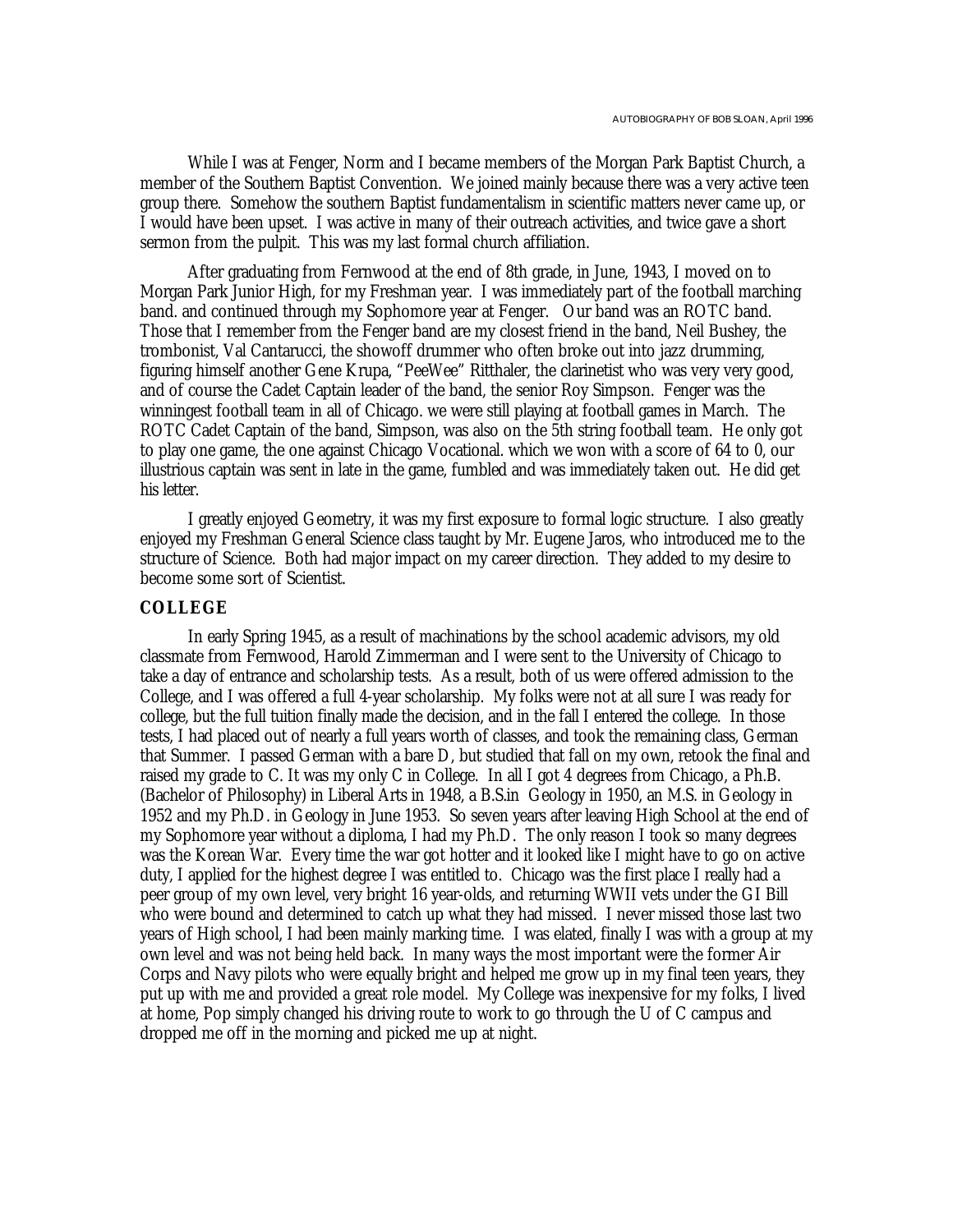I remember well Millard Pierce Binyon, and Harold Hayden, who taught us Humanities 1 in which I rapidly developed my interest in Classical Music, which has lasted throught the rest of my life. At night I would listen regularly to the Steinway Symphonic Hour, sponsored by the chain of Steinway drug stores, before going to sleep. Stuart Northop was my professor in Mathematics 1, in which we developed all of algebra, and trigonometry, all on a postulational basis. I was a real pest in that class, the text was offset printed from a typed manuscript, and I carefully found typos and other errors each day and announced them to the class. Math 2 was Analytic Geometry and the beginnings of calculus and group theory. That was the only trig I ever had, but I have made very good use of it. I placed out of the first two years of English courses, my instructor in English 3 was Frederick Papp, I survived with an A by spouting off his opinions on the final without learning very much. My Natural Sciences 3 was in large part an analysis of Speman's work on the developmental embryology of frogs, in which we read all the original papers in order to see how the hypotheses had developed. That ultimately proved useful as a model.

I also remember that one of my classmates in the required men's Phy Ed course was William Grunfeldt Heerens, who murdered two student nurses that first quarter. It was a sensational trial.

I held several student jobs, one of them was with the athletic department, grooming tennis courts. I learned how to really use a spade, which came in very handy as a paleontologist. One of my chores was to spread dry clay over the court, then rake it smooth and level, raking out the stones. It takes a special knack to spread clay with a spade.

I finished off my first degree, the Ph. B., Bachelor of Philosophy in Liberal Arts in June, 1948, having had enough money in the scholarship to take an elective course the entire last year. I had known since grade school I was going to be some sort of scientist, but couldn't decide whether Physics, Mathematics or whatever. As to why I wanted to be a scientist, it sounded cool, finding new things out and expanding knowledge, finally I was good at it. I had read extensively the popular literature in Relativity, Quantum Physics, Non-Euclidian Geometry, and was attracted to all of them. I took the Introductory Geology sequence from Ninian A. Riley as my elective course in 1947-48, got an A in the course, and decided then and there I would be a Geologist of some sort. My folks then paid tuition for one year, while I majored in Geology. I also pledged and joined a fraternity, Beta Theta Pi, Lambda Rho chapter, where I was #586 in the chapter roster. Two of my fraternity brothers were also in the Geology department, David Krinsley and Bob Lindblom.

My fraternity activities took an academic toll, and I dropped one course each quarter. Having done so I got straight A's in the rest and made the Dean's List that Spring! I always thought that was cheating somehow. I went inactive in the fraternity after that year. I then became a full graduate student and applied for and received the Chicago Natural History Museum Fellowship, worth \$1000 a year which I was given each year until I finished. That took care of the rest of my tuition. I had planned not to bother getting any degrees between my PhB and the PhD, but politics decided otherwise. When the Korean War began on June 25th 1950, I immediately filed for and got the Bachelor of Science in Geology that year, fearing our unit would be called up and sent to the front. As it happened, there were two National Guard Divisions in Illinois, the 33rd in the Chicago area, and the 44th in downstate Illinois. The downstate division, mostly Republicans went off to the war, and the Chicago Division, mostly Democrats stayed home. I always felt guilty about that as well, since I was very naive, not understanding the politics of the situation until much later.

As a Geology major at Chicago I became a member of the Luncheon Club. J (no period!) Harlan Bretz had started it during the Depression. It was a co-op , we had a kitchen on the 4th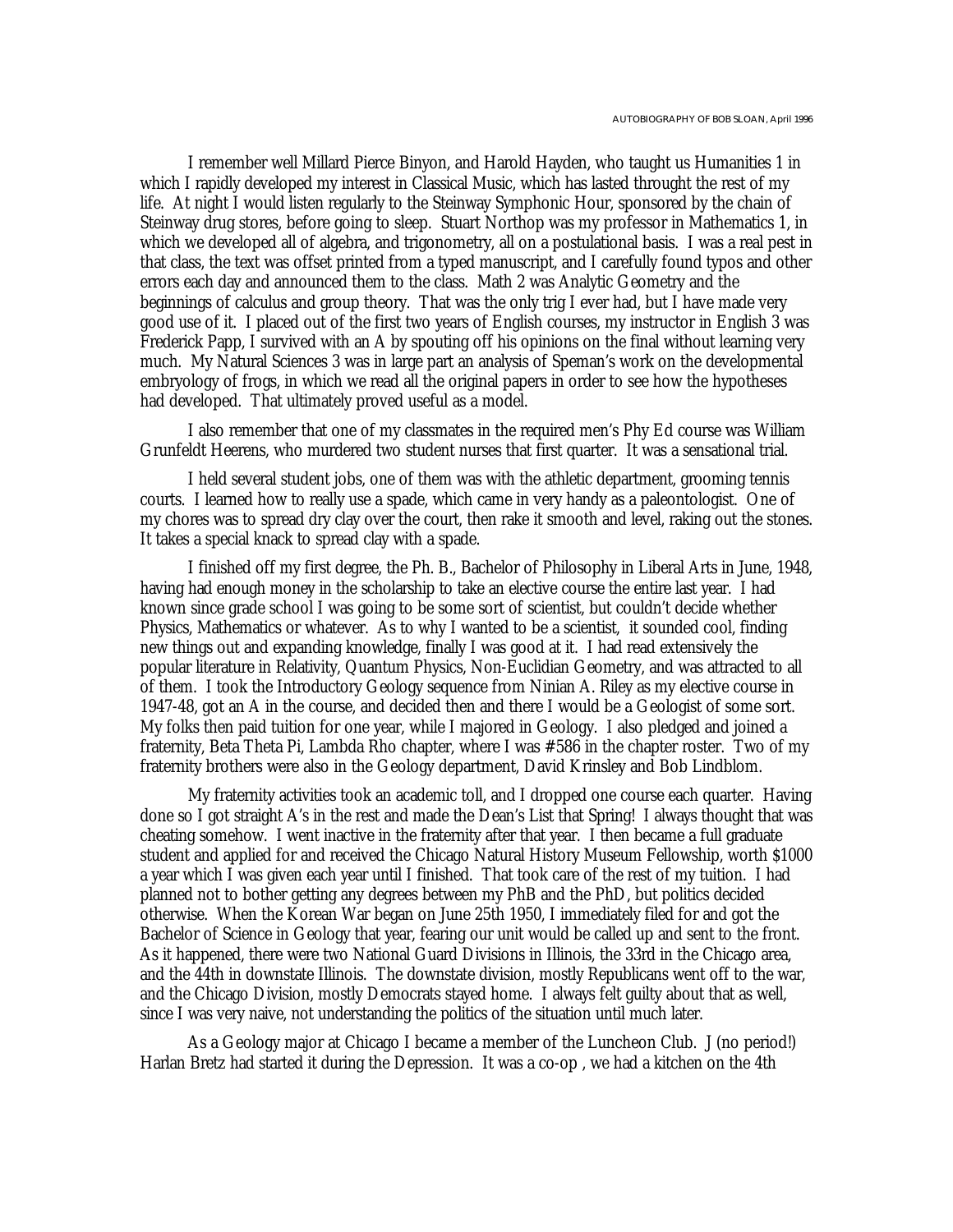floor of Rosenwald hall, and we ate in the basement of Walker Museum. Fortunately the buildings were connected at all levels and there was an elevator. Originally male only, by my last year it had become co-ed. We had a regular rota. one pair cooking each week day and another pair washing dishes. Others shopped at the Hyde Park Co-op. My partner in cooking was my good friend Ernest G. Ehlers, who went on to Ohio State as a mineralogy Professor. Meals ran to Spaghetti and meatballs, Chili con Carne, Beef stew, Spanish Rice and others for variety. It was cheap, filling and very welcome to poor and starving graduate students. Fridays were reserved for coldcuts, cheese and beer. I remember well Lee Horberg's class in Geomorphology. It was at one o clock in the afternoon in a well lit warm classroom with lots of south facing windows. Lee had a very soft voice and spoke in a monotone. Fridays, after the beer much of the class (occasionally including me, I am ashamed to admit) fell asleep, lulled by the professor.

My professors were D. Jerome Fisher for Mineralogy and Crystallography, Robert Balk for Petrology and Structural Geology, Francis J. Pettijohn for Sedimentology, Lee Horberg for Geomorphology, Robert Lee Miller taught Biostatistics, J. Marvin Weller for advanced Invertebrate and Stratigraphy, Heinz Lowenstam for introductory Paleontology and Everett Claire Olson (Shorty to his fellow faculty, Ole to his students) for Vertebrate Paleozoology and Cranial Morphology (Comparative anatomy of the head). Another member of the staff who helped me greatly was William Schmidt, the departmental machinist. He helped me learn metalworking on the side. Besides the professors I learned much from Bob Miller and Nicholas Hotton, both of whom had recently finished their degrees with Ole.

Although Bretz was retired, he was still a regular around the department, and I was fortunate enough to work for him drafting the illustrations for his last, most convincing Journal of Geology paper on the Channeled Scablands of Washington State. I also worked as an undergraduate for William J. Plumley running a tumbling barrel to find out how rapidly and by what curve cubic blocks of brick were rounded. I had a chance to design a large part of this experiment which pertained to his PhD thesis on stream gravels. I also worked part time in the Geology-Geography library in Rosenwald Hall, shelving and becoming well acquainted with the journals.

Weller taught and required a detailed knowledge of invertebrate morphology and taxonomy, which was very helpful in my development. E.C. Olson and his student Robert Lee Miller who took a lot of statistics from Kruskal, stressed statistics and vertebrate morphology and ecology. Both of them stressed the basic texts of the New systematics, and I read them all carefully. These texts had as much to do with my development as my professors. Huxley's "New Systematics", Mayr's "Systematics and the Origin of Species", Dobzhansky's "Genetics and the Origin of Species", De Beer's "Embryos and Ancestors", Simpson's "Tempo and Mode in Evolution", and the Simpson and Roe book "Quantitative Zoology" became my major texts, and the 1949 Princeton book "Genetics, Paleontology and Evolution" edited by Jepson, Simpson and Mayr was equally important. Less so was Allee, Parks, Parks, Emerson and Schmidt, the ecology text commonly known as "the Great APPES", it was full of special cases with no generalizations. Emerson taught my course in Ecology and Evolution, I don't remember much of it, which means it was not as important to me as Sewall Wright's courses. Much more useful later on was the new style 1963 "Ecology" text by Eugene P. Odum. On anatomy, De Beer' s "Structure and development of the Vertebrate Skull" was very important, followed much later by my discovery of the "Structure and Development of the Vertebrates" by E.S. Goodrich. It wasn't assigned for my comparative anatomy course but the conclusions from it were there.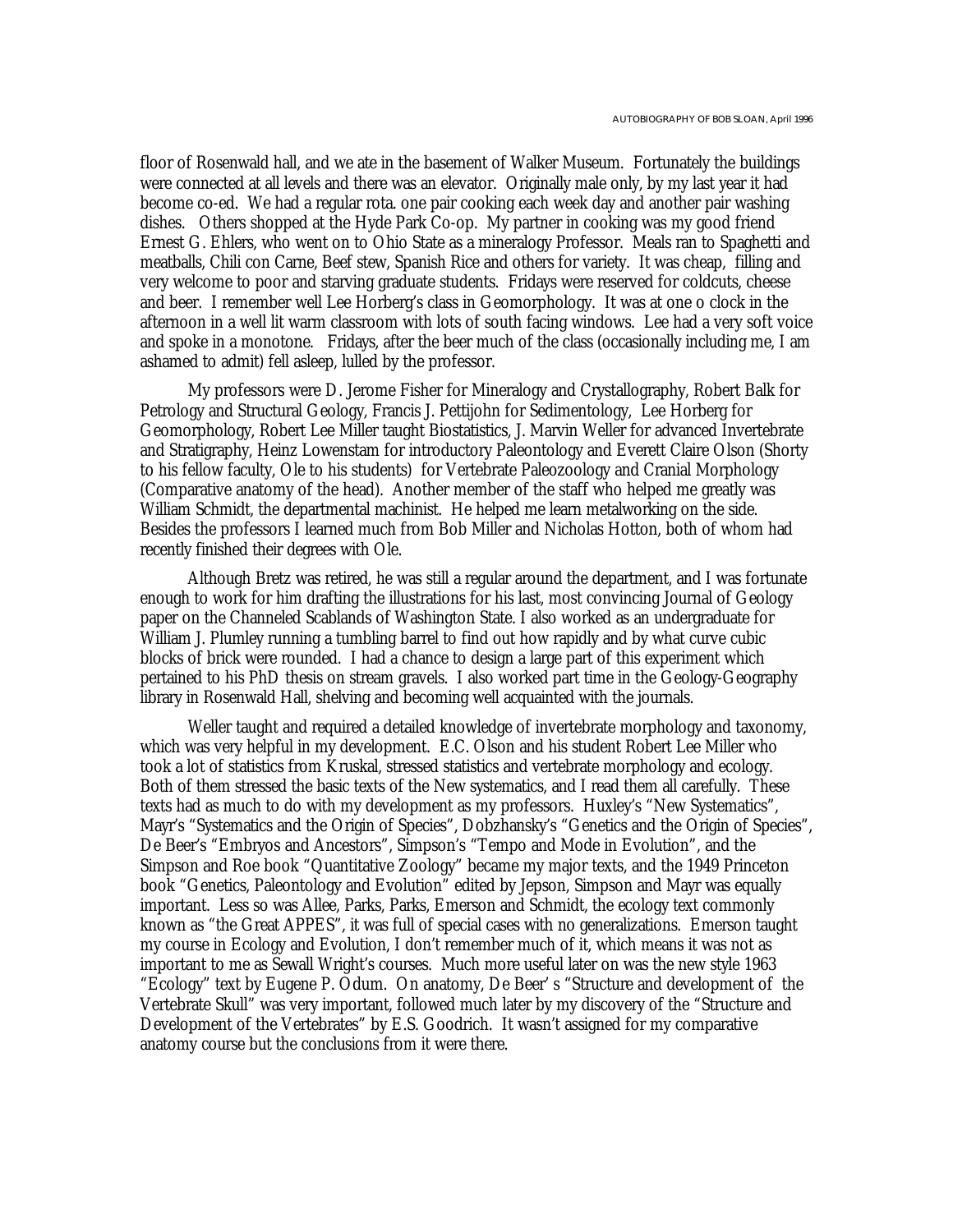My typical day at Chicago was arriving on campus about 7:30 in the morning, attending 4 classes a day, spending the time between classes at the Reynolds Club while I was in the College, some time on the rifle range, reading in Harper Library (often browsing in Britannica at random), discussing the whys and wherefores of the world at length, and then being picked up by Pop at about 5:30 PM. After I switched to Geology, I spent more time in our two adjacent buildings. They were Rosenwald Hall where most of the geology lectures were given, and the geologygeography library was located; and Walker Museum where the paleo exhibits were located on the ground floor, the paleo courses were taught on the second floor and where I had an office after I became a grad student. Weller taught taxonomy, invertebrate phylogeny and morphology, Ole taught vertebrate paleoecology, and vertebrate evolution, Lowenstam taught marine paleoecology and how important it was. Kappa Epsilon Pi, the local geological fraternity sponsored lectures/ seminars every week. The paleo students hung out together all the time.

When I was just beginning Graduate School in the fall of 1948, (the boundary between undergraduate and graduate student was entirely fictional in my case) I asked my advisor, J. Marvin Weller, if there was a research project he could suggest. He suggested the subject of the Pennsylvanian snail, *Glabrocingulum grayvillensis*, which was originally described by Norwood and Pratten in 1847 as part of their pioneering study of the Geology of Illinois. Marvin had noted that the type specimens of *Glabrocingulum grayvillensis* from Grayville Illinois, near where my Great Grandfather had mined coal, were different from the usual specimens, in that the apical angle was greater by about 10° than the usual specimens found most places. This might have meant that most of the snails usually called *Glabrocingulum grayvillensis* were actually a different species, and I could name it. The Walker Museum collections at Chicago were very large and had many snails of this genus. After measuring several thousand snails of this type from all over the midwest from Texas to Ohio, I concluded there was no great difference in time or space, it was just a variable species. In the process I borrowed the type specimens of the genus from Scotland, reillustrated them, discussed other species of the genus from many parts of the world at that time- the Pennsylvanian Period, and eventually published the article with the Field (Chicago Natural History) Museum. This would be the equivalent of my Master's Thesis.

I had taken Introduction to Paleontology with Heinz A. Lowenstam in the first quarter of the 1948-49 academic year, followed by Advanced Invertebrate Paleontology with J. Marvin Weller in the rest of the year. In the 1949-50 year I took the year long sequence in Vertebrate Paleontology which was given down at the Field Museum in the Paleo labs on the third floor. It was there that I learned to drink coffee. Orville Gilpin was the principal fossil preparator, and brewed a fresh pot of boiled coffee mid afternoon every day. The class would take a break and go to Gillie's lab to see what he was doing and to have a cup. There never was any sugar of cream, so I learned to drink it black. Robert Denison of the museum gave the Paleozoic Fish part of the course, Everett Claire Olson of the UC gave the primitive tetrapod and mammal-like-reptile part of the course, Rainer Zangerl of the museum gave the rest of the reptiles and Brian Patterson of the museum gave the mammals. Ole was a Professor, the others were all curators at the Field Museum. Each was lecturing on his own specialty, and was one of the peak professionals in the world! My fellow students were Robert Bader, Ernest L. Lundelius, Richard Beerbower, Ralph Gordon Johnson, and two others Gordon Thurow and another whose name I do not remember,.that did not turn professional. This was what Ole called his finest class of his career, the next year all of us, together with Richard Konizeski, (who had been hired as curator/preparator of fossils at the Walker Museum at the University) took "Cranial Morphology of the Vertebrates" taught by the above curators and Dwight Davis of the Zoology department at the Field Museum. Davis was the person who finally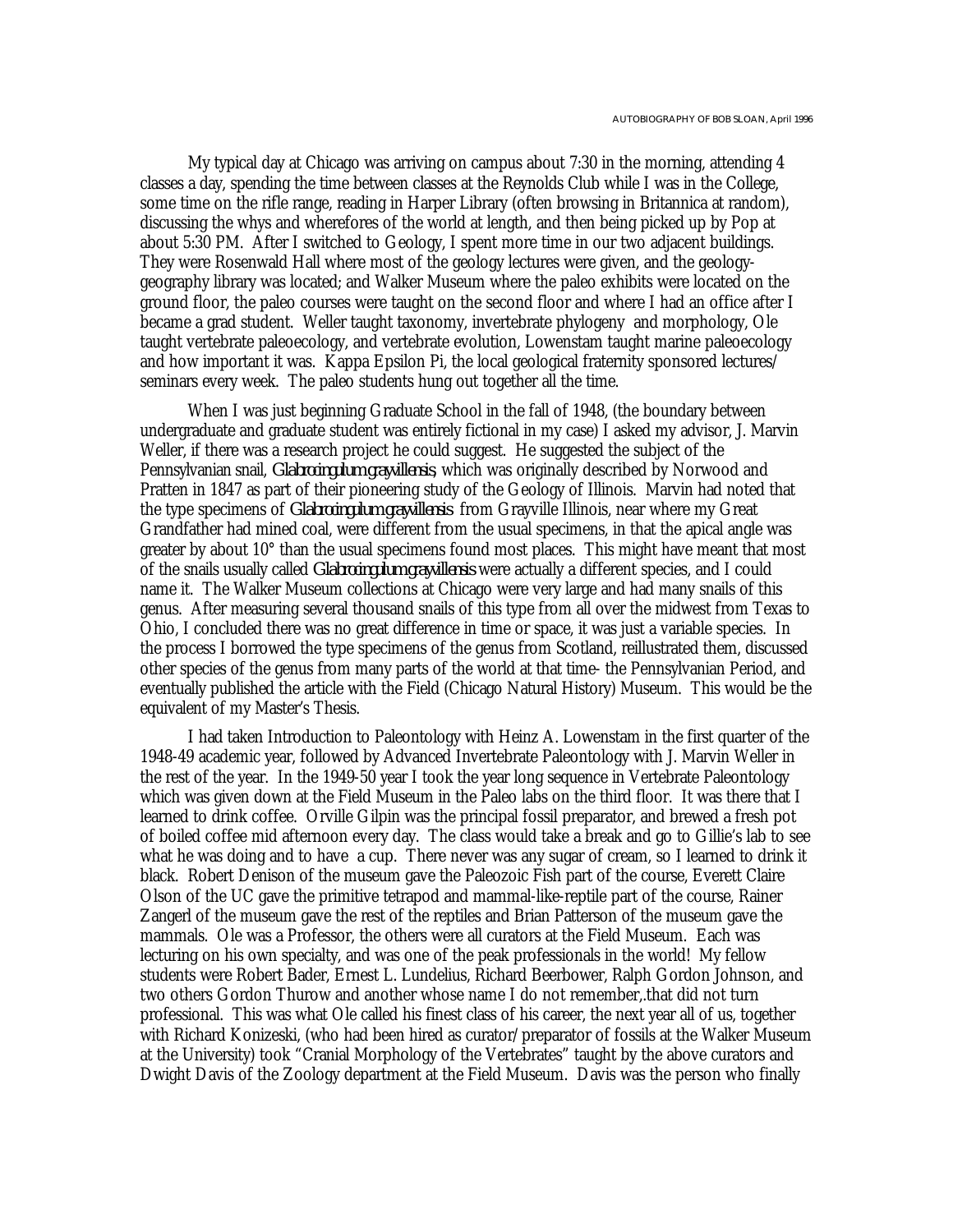demonstrated that the Giant Panda was a weird bear, while the Lesser Panda was a modified raccoon and not closely related. All of us students took several courses together, Alfred Emerson's course in Ecology and Evolution and Sewall Wright's spectacular courses in Genetics, Population Genetics, and Evolution. I never did take elementary Zoology, just jumped right in to graduate courses. That old Parker and Haswell text I read at 8 or 10, the Natural Science 2 college course that stressed Developmental Embryology, and the Paleo background were the reasons I could do it.

At the conclusion of the year's classes, Ole threw a party at his house for all the students. That party made an impression on me, and for many years I followed suit with my own graduate classes.

Bryan Patterson (Pat to all of his students and friends) was an interesting character. He had been a corporal in WWI, and became a fossil preparator under Elmer S. Riggs at the Museum. Eventually he received a Bachelors degree. But in the mean time he started doing field research in western Colorado and writing papers on his own. He became the curator of fossil mammals at the Field Museum when Riggs retired, and was widely regarded as one of the top Vertebrate Paleontologists in the world. Just before I was there, he, Rainer Zangerl and Bob Denison were on the way to Austin, Texas to attend the SVP convention there. They stopped on the way at some exposures in the Trinity Formation of Early Cretaceous age. At that time there were about 10 specimens in the whole world of Early Cretaceous mammals, none of them from North America. Denison announced he was going to find a Cretaceous mammal, and did! It was named *Astroconodon denisoni*, the "lone star tooth found by denison". Pat then wrote an important treatise on the theory of mammal evolution and those Early Cretaceous mammals. After I left, Pat was offered the position of Alexander Agassiz professor of Paleontology at the Harvard Museum of Comparative Zoology, a high position he shared with Romer and Simpson. His lectures were superb, and taught me much I was to use later. Some of his casually dropped ideas turned into important conclusions for Leigh and I, in particular his casual suggestion that mesonychids were the ancestors of whales, now fully documented, but never before offered in print when he mentioned it.

Pat told us many stories about the profession, one I particularly remember was about *Dinohyus hollandi*, a Miocene entelodont the size of a buffalo. O.A. Peterson was a scientist at the Carnegie Museum in Pittsburg. He worked on the Miocene of Nebraska, and one year found a complete skeleton of a giant entelodont, a relative of pigs. The museum director was W. J. Holland, a possessive director in the style of Marsh and Osborn who was want to declare himself senior author on any paper written by his staff. Peterson saw this coming and told Holland, "Come see this new entelodont, I plan to name it for you." That of course foiled Holland's plans. The specimen was duly prepared, mounted and put on display. The museum had a party for the unveiling and asked the reporters in. The next day in the Pittsburg paper there was a 2 column story on the front page with a photo of the skeleton, and a headline that read "Dinohyus hollandi, the world's biggest hog!"

In Walker Museum, there were daily coffee sessions in the morning where all the paleontologist gathered together. We met in Dick Konizeski's second floor lab where we boiled coffee over a gas hot plate. Those usually there were Ole, Konizeski, Ernie Lundelius, Dick Beerbower, Ralph Gordon Johnson, Bob Miller, Nick Hotton (when around), John Clark, and Judy Weiser. Early in our relationship, John Clark gave a wolf whistle for some reason. Just then Sal turned the corner, it was her first viisit tio the coffee group, and she was wearing a particularly flattering outfit. John was immediately embarassed! Sal and Judy got together one day and cleaned the coffee pot, which had lots of old moldy grounds caked in the bottom. They were ostracised for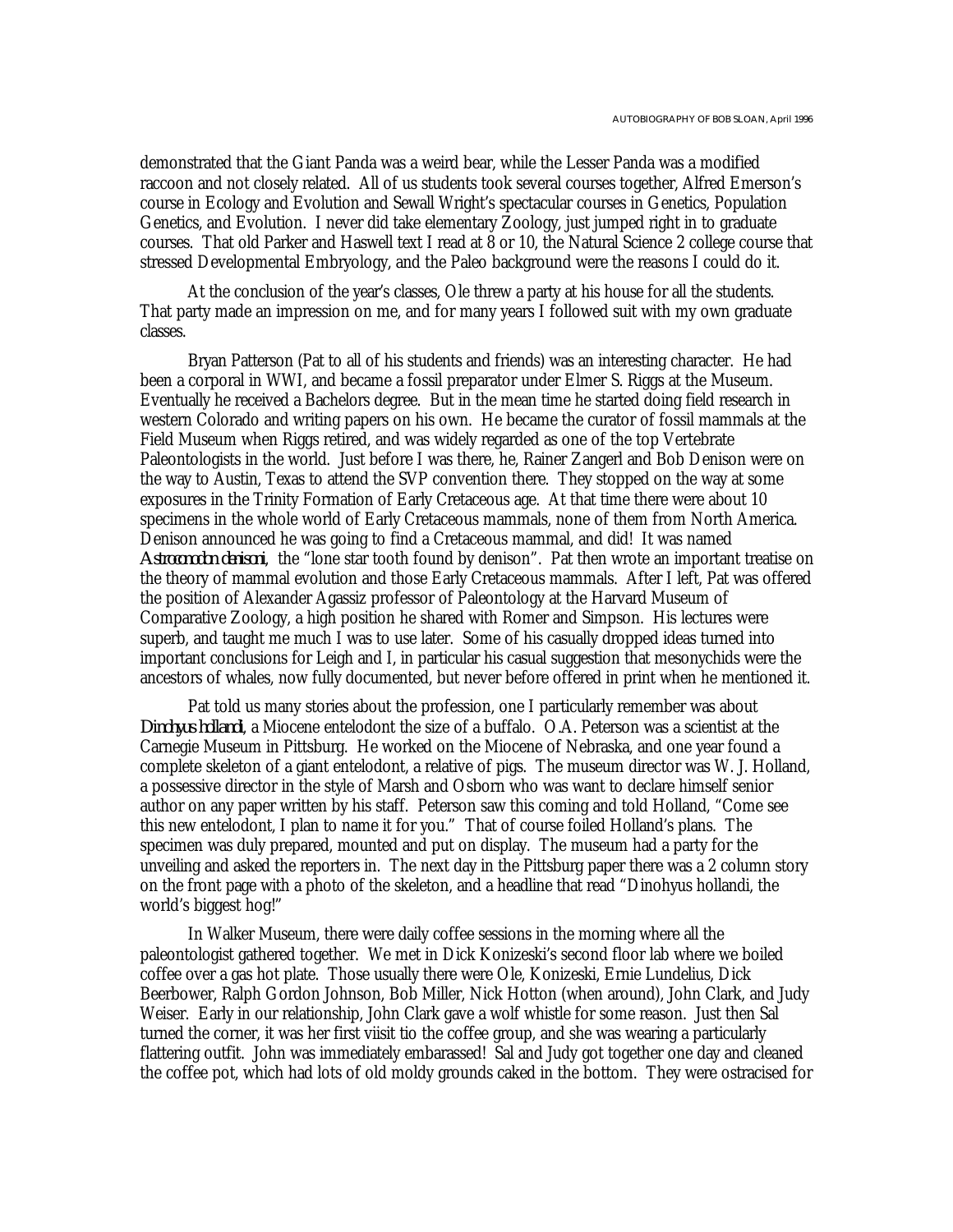a day or two, with some of the crew saying the coffee had no flavor! Judy wound up marrying Ernie Lundelius and later got her PhD.

Ernie had a surplus 1903A3 Springfield as issued. Having built my own rifle I offered to restock it for him. He bought a Bishop stock blank. and I inlet the rifle into the stock and reshaped it. In the processs of reshaping it, I had occasion to take off a lot of wood. As usual I used an axe, chopping against the grain. Ernie cringed at the sight, but as I expected all was well (or I wouldn't have done it). In the academic year 1951-52, I lived on campus in Marvin Weller's house along with Ernie. Other than that I lived at home my entire college career.

After I met Sal in 1952, I started smoking a pipe, I had many of them, and usually smoked either Edgeworth pipe tobacco which came in a blue tin or Douey and Egbert's flavored tobacco. I chain smoked pipes until about 1966 or 1967 when Sal had become highly allergic to tobacco of any sort. With a choice of divorce (which I didn't want) or quitting smoking, I quit. I gave all my pipes and tobacco away to a graduate student Noel Potter, and quit cold turkey. I did keep my Calabash pipe with the meerschaum bowl (Sherlock Holmes) because I couldn't bear to part with it for years.

In August of 1952, my official major advisor, J. Marvin Weller, took off for the Phillipines on a two-year project for the US Geological Survey. So I finished my invertebrate thesis under Ole. That meant that there was no one to teach the introductory paleo course, so Ralph Gordon Johnson and I were hired to teach it in Fall quarter. One of those students wanted to go on in paleo so I gave him Advanced Invertebrate Paleontology in Winter and Spring. This student was David Raup, who ultmately went on to the National Academy of Sciences. It was a very peculiar thing, Dave's first two research projects, on molluscan shell structure and the optical orientation of calcite crystals in echinoderms, were both developments of ideas I had given him in those two quarters.

My scientific lineage is O.C. Marsh who trained Henry Fairfield Osborn who educated W. K. Gregory who trained Alfred Sherwood Romer who trained Everett Claire Olson, who trained me. Stuart Weller trained Heinz Lowenstam and J. Marvin Weller who both trained me, Finally John Clark and W. Charles Bell had great influences on me.

John Clark had done his PhD thesis on the Chadron Formation of the Big Badlands of South Dakota, publishing it in 1935. He had found and mapped a great unconformity with over 200 feet of relief at the base of the Chadron. H.F. Osborn had written a great monograph on the titanotheres, with a large part of it from the Chadron Formation. He had drawn many evolutionary conclusions and had made species based on the evolution of these beasts in the Chadron. But Osborn had not known of the great river channel at the base of the Chadron and did all his subdivision of the stratigraphy based on the distance above the base of the Chadron. This put fossils of very different age in the same level and once corrected by Clark's thesis, made much of the monograph solemn nonsense. There appears to be little variation of titanotheres in the Chadron and they all appear to belong to a very few species at most.

In mapping the Chadron, John knew that any rock names he proposed for the three members of the Chadron would very likely be used to form time subdivisions, and to try to forestall this he chose the most uneuphonious names he could find for the members. They were in order, the Ahearn ranch, the Crazy Johnson and the Peanut Peak members. The inevitable happened and the corresponding time terms became the Ahearnranchian, the Crazyjohnsonian, and the Peanutpeakian.

During the war, John was in the Army in the Pacific theater, and was given an assignment to do a solo reconnaisance across China and Mongolia behind the Japanese lines. He drove the whole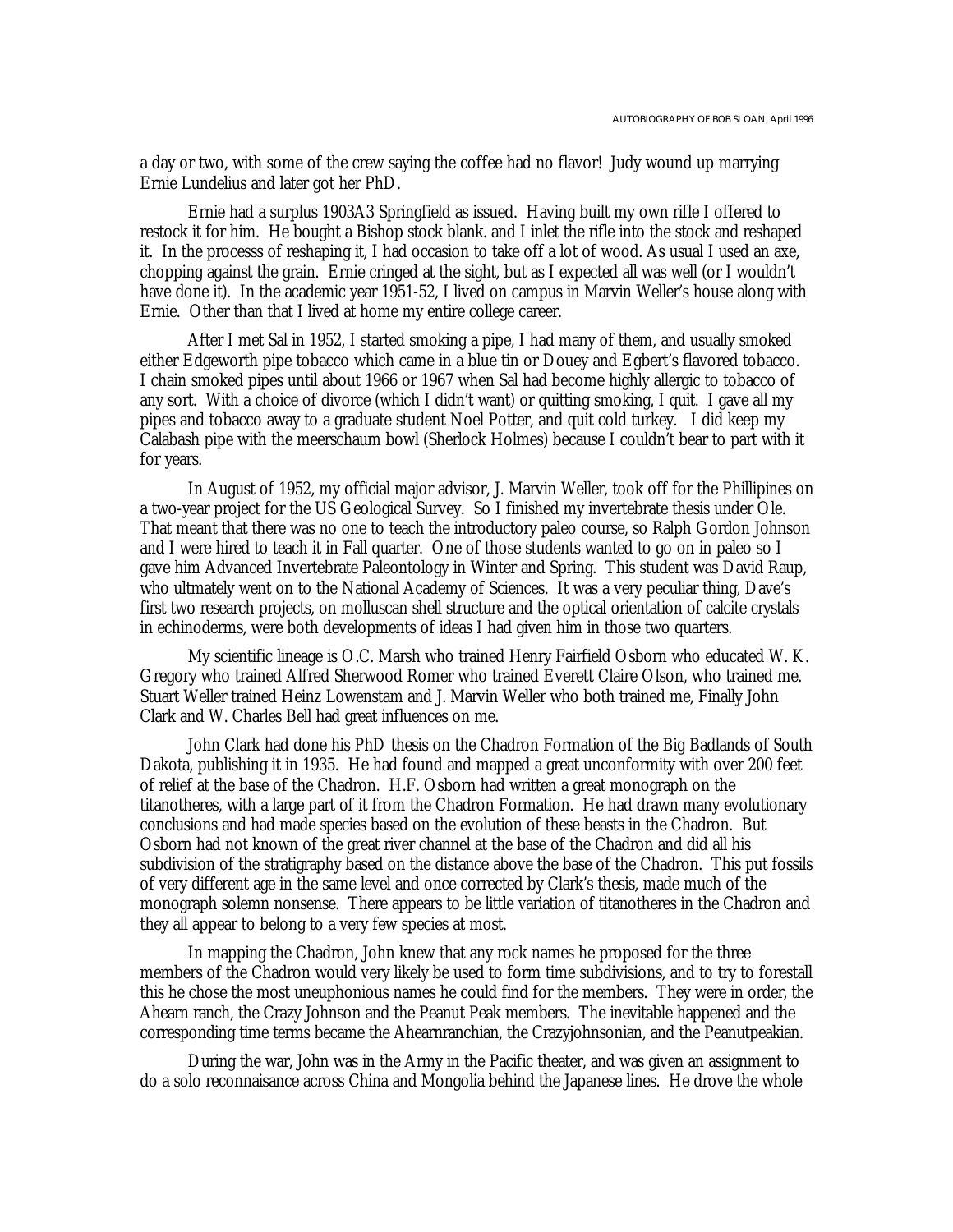trip in a jeep, and totally wore the jeep out. In the middle of war torn China he found an old dump of tin cans left from an old army encampment, melted the solder off the cans to get the lead-tin alloy to make new bearings from the solder. He made new piston rings from the steel sides of the cans, after which the oil consumption and compression were much improved. When he finally returned to the coast and reported his results, he told us "they pushed his battered jeep off the dock!"

After the war John had been an advisor to the Kingdom of Hunza, located between Pakistan, India and Nepal high in the Himalayas. John told those of us budding paleontologists in the Walker Museum Coffee Club many tales of Hunza. The one I best remember was about an invasion by Pakistan to conquer the kingsom. The Pakistani were using modern weapons, Hunza had not had to fight a war for many years, and their main arm was vintage 1600 matchlock Samarkand muskets. Now Hunza had no lead deposits since it is composed of highgrade metamorphic rocks. So the Hunza army instead used the dodecahedral garnet crystals so readily available in the schists of the country to load their muskets (I shudder to think of the effect of the hard garnets on the mild steel barrels). The Pakistani hauled Hunza before the UN claiming the use of garnets as projectiles was against the rules of war, and was cruel and inhumane. After investigation, the UN ruled against the Pakistani, saying garnets were inert to humans, far more so than lead, and their use was far from inhumane!

William Charles Bell was a Michigan PhD student of Cambrian and Ordovician brachiopods when he came to Minnesota in 1946 after a career as an Army Air Corps Navigator in WWII. He started at Montana under Charles Deiss, and considered E.C. Case of Michigan his mentor. He was here for 9 years, producing 4 MS students, and 6 PhDs. Two of these theses were on the Cambrian of Texas, two were on the Middle Ordovician of Minnesota, one on the Permocarboniferous of Colorado, and all the others were on the Cambrian of the St. Croix and Mississppi Valleys. Of these 10 students from Minnesota, 8 went on to be active paleontologists: 2 in industry, the rest in Museums or Universities. All were very influential. Because he could not get along with Fred Swain (they had many conflicts on the best way to train students, and Charley simply couldn't stand Fred's methods), Charley left for the University of Texas, at Austin where he continued to produce spectacular paleontologists. Most of the modern Cambrian trilobite paleontology in the United States was done by students of Charley. At the request of George Thiel, I became his Teaching Assistant on Geology 115, the two week long Southeastern Minnesota Field Geology course in 1953, just before I replaced Charley. When I arrived in the Twin Cities from Guard Camp at Camp Ripley, I checked in at the Department, but Charley had already left for the St Croix that day. So Fred's student, John C. "Chris" Kraft, showed me around the campus, around Dinkytown and put me up for the night. The next day Charley took the course to Lake City where we looked at some of Dick Grant's newly finished MS thesis localities in the Franconia Formation. These included the Lake City section 3.9 miles east of the Stone Pier, at Maple Springs, Reads Landing, and at the Wabasha section from the St. Lawrence to the Oneota along Highway 60. The next day we looked at the Biesanz Quarry in Winona and at the local Franconia section in Winona, at Lamoille Spring along Highway 61 (where Sal and I ultimately built our retirement home) and finished up at La Crescent, looking at the bluff with Galesville and Ironton Formations, where I slid down about 40 feet of Galesville Sandstone. We also went to Hell Hollow in Houston County where we exqmined the entire Franconia Formation in its most offshore exposure in Minnesota. We stayed at a motel in La Crescent. It was in these localities that Charley intoduced me to very rapidly evolving fossils, in the stratigraphic interval just following a biomere extinction, although no one as yet had connected the extinction with the rapid evolution. Never before had I seen such evidence of very rapid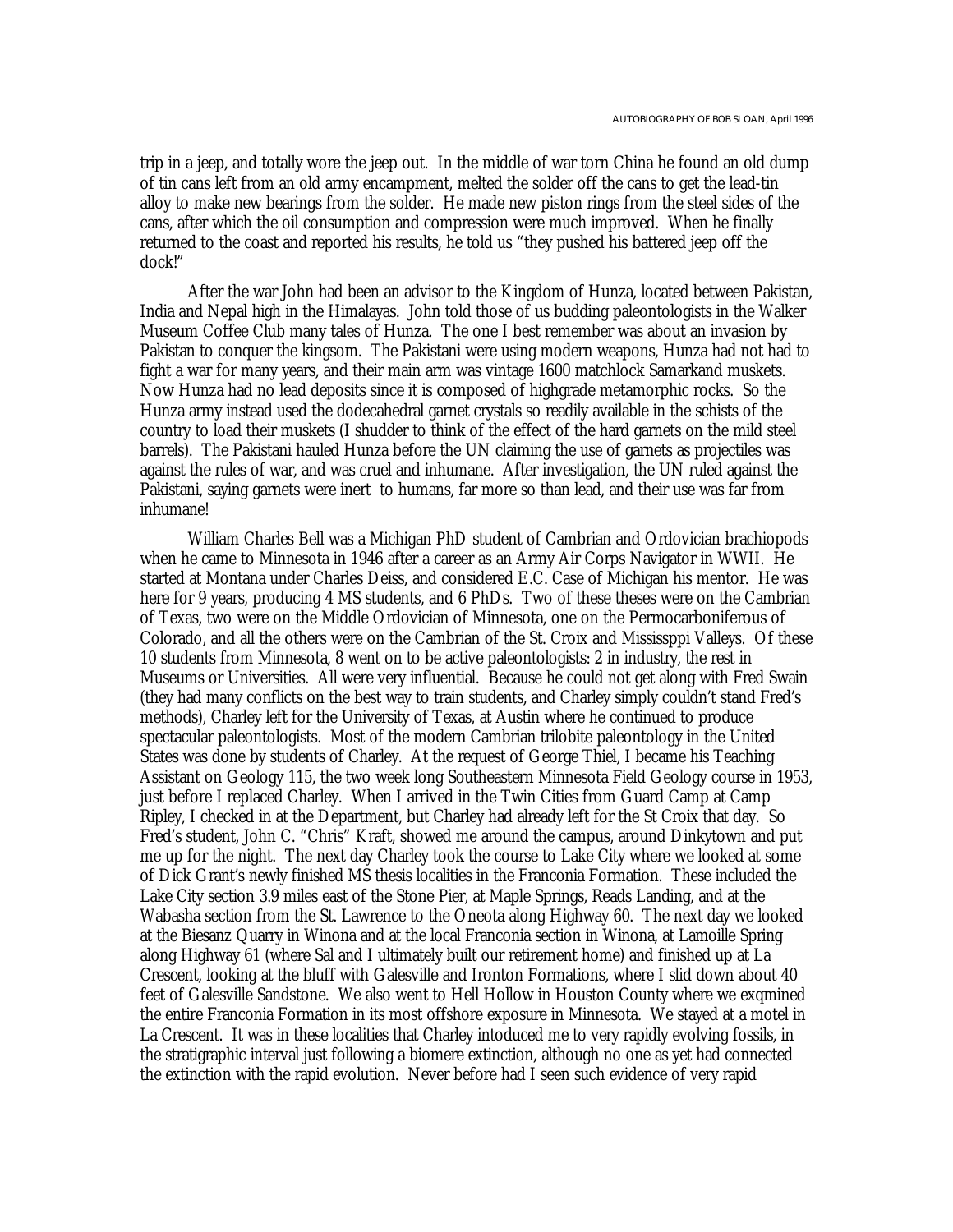evolution, I suddenly became very conscious of the extreme detail really necessary to do good paleontology. Some of those zones are less than 10 feet thick. The rest of the last week we went to Fillmore County to examine the thesis localities of Mac Weiss in the Middle and Late Ordovician. We stayed at the Park Hotel in Preston, where the students could bunk in the attic for a very cheap rate, I remember \$2 a week. We looked at eight Platteville sections, a Decorah section, the type Cummingsville section and Rifle Hill, as well as the Devonian Cedar Valley and the Lanesboro highway section from the base of the Oneota Dolomite through the "Root Valley", now the New Richmond Sandstone and the Shakopee Dolomite. In the Platteville we measured the sections to the inch, and assembled a detailed cross section showing changes in facies, as well as traceable beds in the form of "Corrosion zones" or hardgrounds, and the beds around the Carimona and Decorah bentonites (now called the Deicke and Millbrig K-bentonites). I became a student of Charley's for that week and found him a better stratigrapher than anyone at Chicago. He had a very great impact on my career in that 8-day period.

On Sunday when the course was over, Charley showed me some of the more critical localities in the St. Croix that I had missed while at guard camp. These included the Hudson section, Middle Dam (a classic Dresbach trilobite locality), "Nigger Coulee", north of Hudson, where the Aphelaspis zone was to be found in outcrop (I have no idea what to call that locality in these more modern and enlightened days. It is in the literature with that offensive name!), and finally the classic graptolite locality in the St. Lawrence Formation at Afton, now destroyed by the relocation of the highway.

#### **DEATHS OF PARENTS**

Charles Crippa died of a pleural cancer unexpectedly to us in November of 1971 while we were in Washington DC for an SVP convention. We knew he was ill but had not been told just how ill when we left for the convention. Sal's mother Sally died 10 years later in 1981, we had been in phone contact, continuously, but again her death was a surprise. Sal's uncle never forgave Sal for not being on the spot when she died.

Jess died on November 26th 1978, a Sunday, at 11:15 AM of a third and massive heart attack, after a week's hospitalization for a minor heart attack and massive lung congestion. He had been a cigarette smoker since his late teens, this type of congestive heart failure is aggravated by smoking. He entered the hospital in Mason City about 5:30 PM the previous Sunday. He was cremated and the ashes dispersed. I visited him three days before he died.

Fairy followed him, dying on the 25th of March, 1981 at Mason City of heart failure. She had contracted diabetes in the fall of 1961 and was not as mobile as Jess was for many years. She also was cremated and her ashes dispersed. Again I visited her the week before she died.

In the late 1970's and the 1980's we got into a regular routine of visiting Sal's widowed Aunt Betty in St. Petersburg, Florida over the Christmas break. We would take her out to Busch Gardens, to Seaworld and to Disneyland and Epcot Center. I would do all the little things that needed fixing around her house. We always took bags of fruit from her very fine Mineola Orange tree and her Grapefruit tree. Nothing beats tree ripened fruit. On one of those trips to Sea World, Sal and I were walking from the Killer Whale exhibit back to the main area, and met a young gull on the sidewalk. Just then a big gull flew down and chased the little on away with a series of loud squawks. I duplicated those squawks exactly in a loud deep voice and chased the big gull away, he never knew what got him but the little gull did and came back!

#### **SHOOTING**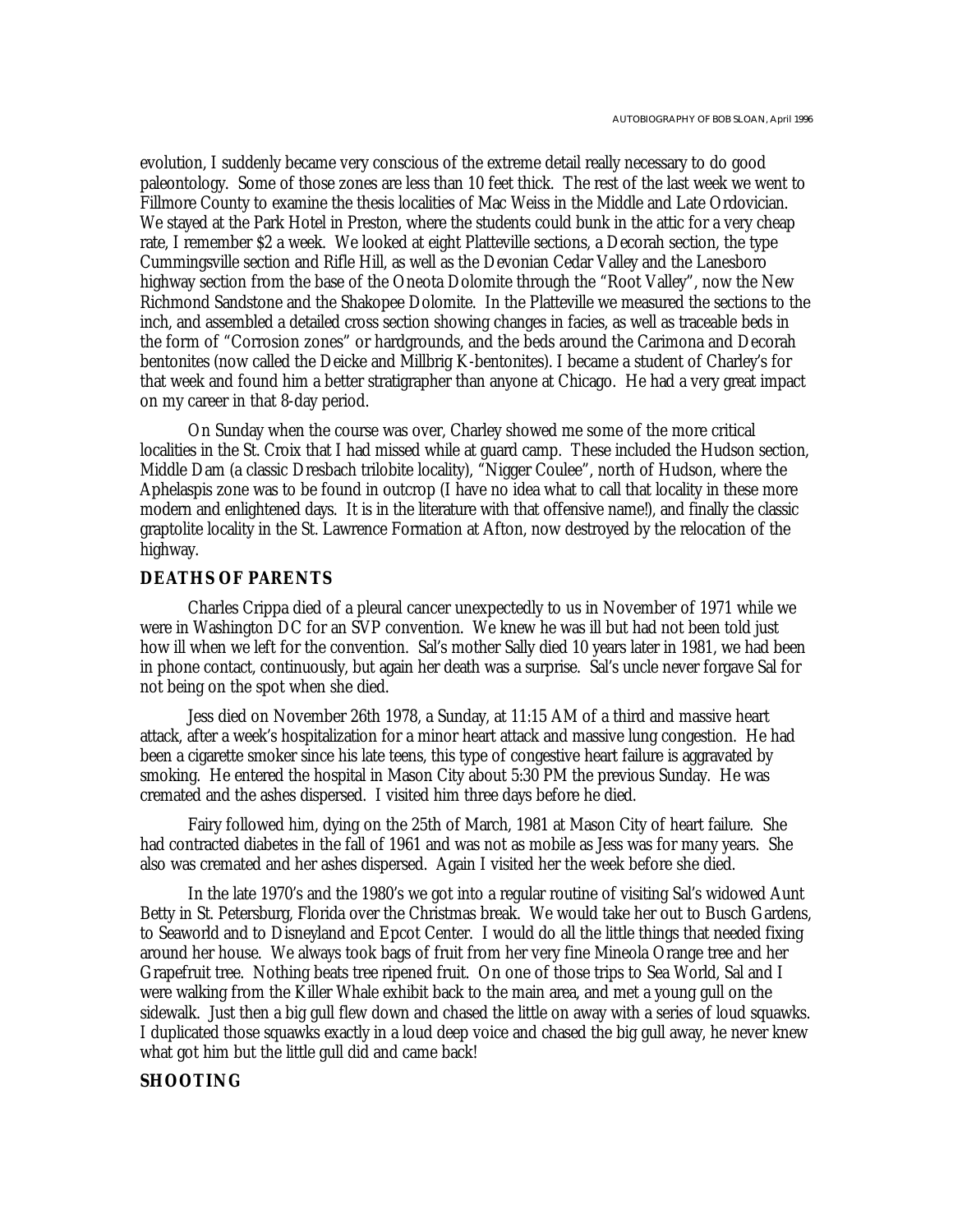During the first year of college, I was in a required men's Physical Education class, that covered a potpourie of sports. During Fall quarter, half of it was a six week course in Rifle Marksmanship. Pop had been a great hunter as a boy and still hunted occasionally when we kids were small, but his opportunities became fewer and fewer with the house and growing responsibilities. He had promised to take both Norm and I out hunting but other things got in the way and he seldom went hunting. He did take us out once and let us blast a fence post with a .410 shotgun. So I jumped at the chance to do some shooting, and it really caught on with me. It was the first sport I was ever any good at, and I rapidly became part of the University of Chicago Rifle Team. Within a year I had set a national Junior record which lasted a year or two. My Coach was Frank Joseph Karcher, he and his wife Myrtle had no kids of their own. I became sort of a son to them. I built my first target rifle from parts given me by Karch, a Stevens 414 single shot action, a used Winchester 52 heavy barrel, some obsolete old Vaver sights, and my own stock. The metal work was done by the head of the Gunsmith Shop at Wards, where Pop worked. It worked fairly well but it frequently broke firing pins. During the school year we shot in the Midway League with weekly matches around Chicago. During the summer, we shot prone outdoors at 50 and 100 yards, and 50 meters. Once or twice a year we would shoot with other colleges, Wheaton or Northwestern, or in a Collegiate Regional match. While a junior, I set a few National records, none of which stand today. When I was 18, Karch took me to the 1947 National Matches at Camp Perry, Ohio where I competed as a Junior for the last time, competitor #891, using a borrowed Winchester 52 heavy barrel rifle. My very first rifle was a Mossberg .22 bolt action given to me by my Dad, which I later swapped to my Uncle Norman for a Winchester model 69 .22. To that rifle I added a good Redfield peep rear sight, and later restocked it, finally giving it to my nephew Danny, many years later.

Karch and the rest of the senior members of the U of C Rifle Club had run a major preparatory marksmanship class for several years during the war, They had rebuilt about 16 Winchester 52 target rifles to new condition, and used dummy rifles made of scrap M1 Garand stocks, lead filled heavy dowels for barrels, simple sights and surplus slings for position training. This was all done according to the instruction program worked out by the National Rifle Association and the Infantry School and used at the Small Arms Firing School at Camp Perry both before and after the war.

The University of Chicago Rifle Club had two 50 foot ranges. The first was in the famous West Stands of Alonzo Stagg Field, that had also hosted the first nuclear reactor during WWII. That range had 4 points each in four bays, facing both north and south. The range was infested with 3 inch long cockroaches, and sometimes in the late evening, we would shoot our rifles from the hip, trying to cut cockroaches in two with the bullet as it ricocheted. We got fairly good at it. Shooting is a head game. Anyone can shoot one perfect shot with a little training. The trick is not making mistakes. Most of the mistakes are psychological, and are self-induced. One of the standard tricks we used to induce confidence in our shooters was a single shot standing match. Each member of the team would ante up a penny (then worth about as much as a dime is now) and then each of us would take a single shot standing. The person with the highest score would take the pot. If two or more were tied for the high score, we anted up again and the pot rose in value. It was a very inexpensive way to teach shooting under pressure.

Eventually the west stands were destroyed. For a couple of years we were a peripatetic team shooting nothing but away matches. Eventually I found that it would be possible to erect a 2 1/2" wood wall and roof of timbers inside the steel frame of the grandstand in the Field House. It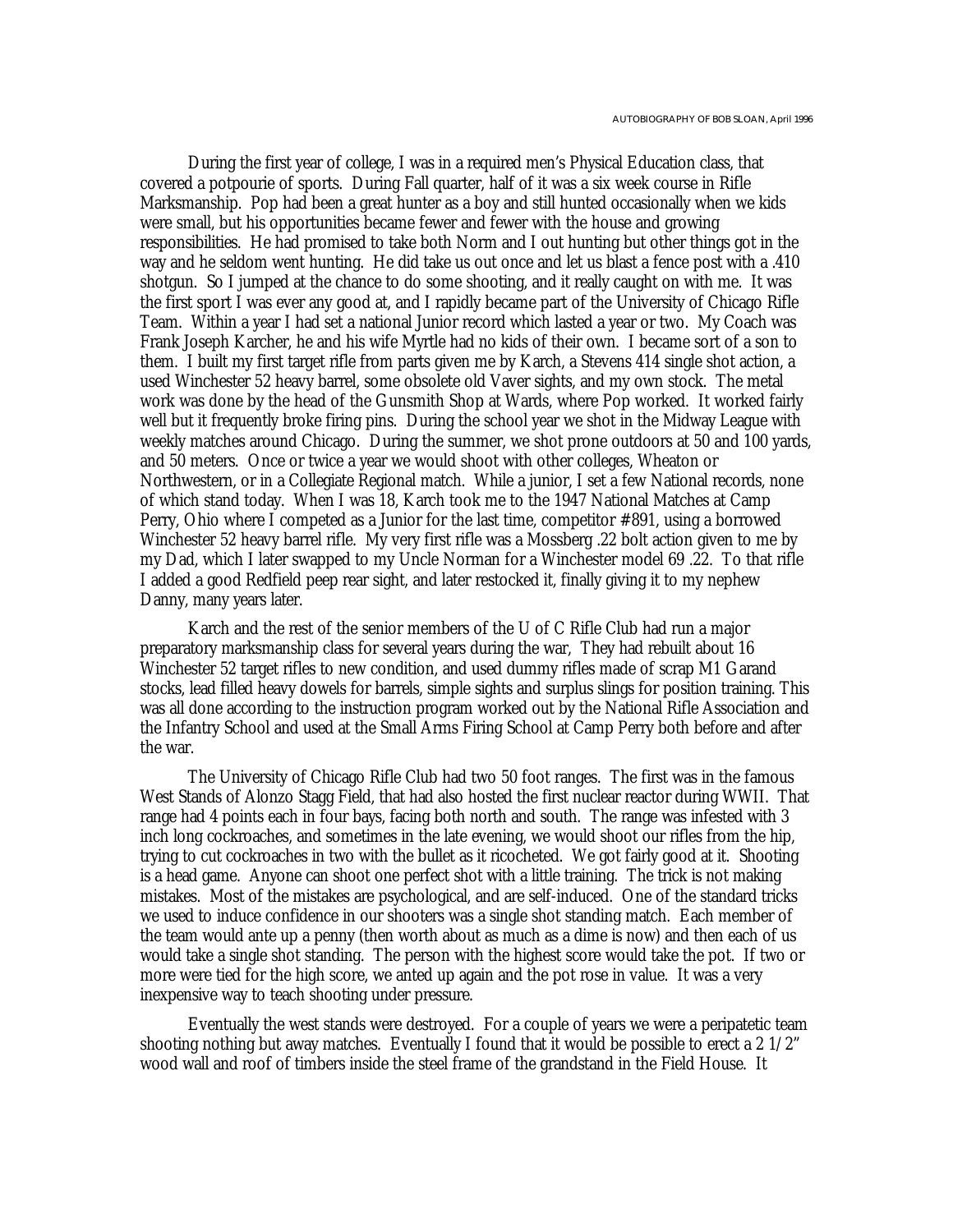would stop .22 bullets at a glancing blow which was safe enough. We had all the steel from the backstops in the old range, so that was not a problem. The workers of the Athletic department then erected it according to my plan. We were able to erect a four point range and were back in business. We had enough rifles for the 16 point range, so we sold off extras to club members at reasonable prices. That was when I got my Winchester 52 standard barrel 54101B.

Besides the indoor ranges, we had a 100 yard outdoor range in the north east corner of Stagg Field, shooting north, inside the 15 foot high concrete walls. Some of the neighbors would complain of the noise of 22 caliber rifles, especially on Sundays. I once shot a 1" group on that range, which was very good. One summer I worked for Montgomery Wards, and bought an Argus spotting scope, which we still have. Another summer my folks bought me a Remington 37 target rifle as a special birthday/graduation present. When I decided in 1955 I would not sell my Mauser 30-06, it was the Remington that went to make a mortgage payment on the house at 984 St. Paul Avenue.

While there were many members of the club and team during my seven year membership, those that I remember were Al Demmler, who was a year or so older and had a Remington 37 match rifle of his own. Robert McFerron was a member and was also in my fraternity. John Wainhouse was a very good friend. Alyce Kahn was a tiny redhead with one leg shorter that the other as a result of Polio, she was very good. Robert Reagan, supposedly a cousin of the then movie star, later President Ronald Reagan was a member for a year.

The team regularly shot in the Midway Rifle League with teams all over the city. Other teams included Consolidated Bridge and Iron, a YMCA, and about 5 other teams besides us.

As a dedicated rifleman, I read all the back issues of the *American Rifleman* around the range, and heard all the tales about high power rifles so I wanted a 30-06. A friend from the rifle club, John B. Stetson took me out to a range in the Indiana Dunes, (now covered in freeways) and let me use his 1917 Enfield and some government ammo to qualify as an Expert Rifleman on the first try. I was hooked. A friend of mine from church had a WWII souvenir German Mauser 98 which had been lying about his basement since the war, it was red with rust, I got it for \$10. John traded me a brand new Johnson Automatics 2-groove barrel he had bought from the DCM at the same time as he bought the Enfield, for 6 boxes of semi-smokeless match 22 ammo. Karch gave me a new Lyman 48 rear sight for a flat top 52, and I took the package to a gunsmith who put the barrel on the action, chambered it for 30-06, blued it, swapped the sight for a Lyman 48 for the Mauser and mounted it. I blew \$6 on a fancy front ramp and mounted a Lyman 17A front sight from a junked rifle at the range. Pop gave me a \$8 Bishop stock blank, and I suddenly was in business with my very own, low budget 30 caliber target rifle. I still have that rifle, I have shot over 12,000 rounds of ammo through it and it is on its 4th barrel. It has been my target rifle, deer rifle (though I never saw a deer in season) and squirrel rifle. For squirrel, I loaded my own cartridges, a light 100 grain hollow point cast bullet I cast myself, and enough fast burning powder to give it 1600 feet per second. This load was wicked on squirrels, It shot groups of 4" at 200 yards, and would decapitate squirrels, you only took head shots, it was also very quiet, not much louder than a 22. I have shot it from every range from 50 feet to 1000 yards.

While still a graduate student, I purchased a British war surplus Colt New Service revolver in .455 Webley for \$15, stripped off the bluing in HCl, reblued it, made new stocks and new adjustable sights, and converted it to shoot the US 45 ACP service cartridge with half moon clips. That was a simple job of chucking the cylinder in Bill Schmidt's lathe in the Geology shop and facing off the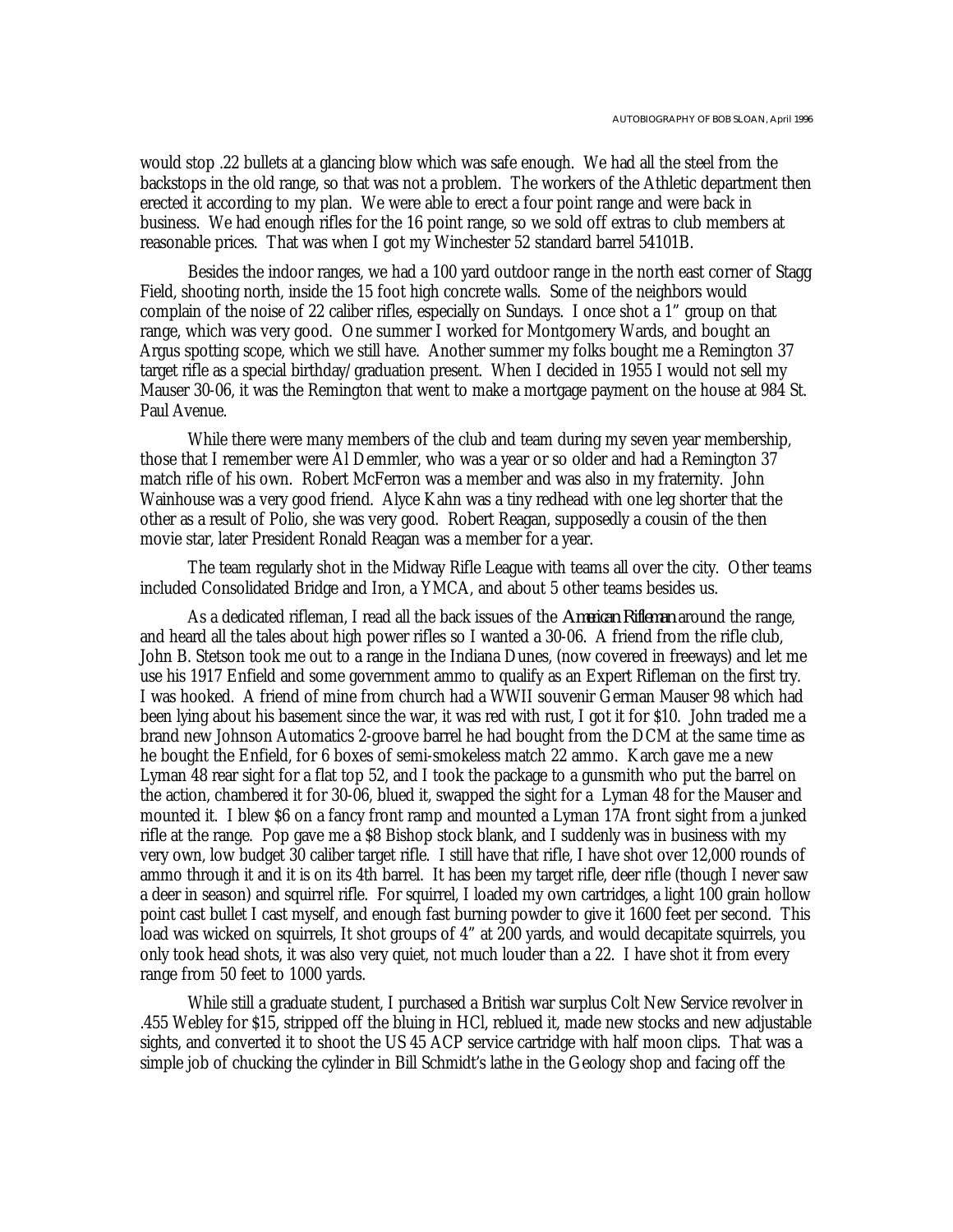rear of the cylinder about 1/16 of an inch to provide clearance for the 3 shot half moon clips. It was very accurate even though the chamber was slightly oversize and cases bulged. I qualifiedwith it at my first guard camp as an officer, shooting against the regular model 1911 Colt automatics, I beat every other officer with it. Ultimately I sold it to one of our PhD's at Minnesota.

After I joined the National Guard, I rapidly became the Battery's prime instructor on a variety of topics, including shooting, maps, and surveying. It started with marksmanship training. I would get a rifle team going in whatever unit I belonged to, and the other team members would become my cadre of instructors. There was a call for those who wanted to try out for the 33rd Division Rifle Team. At the same time the 44th Division, the downstate national guard, also issued a call. I went to the tryouts and did very well right from the start. There were weekend team practices at Camp Zion on the shore of Lake Michigan about 3 miles south of the Wisconsin line. Once I was on the team, I could draw a jeep from our motor pool and use government gas to drive there, eat in the messhall and sleep in the barracks. Free ammo was issued, we were told not to turn any back in. So we shot and shot. My closest friends on the Illinois Guard team were Sergeant First Class Johnny Freitag, an old shooter from prewar guard teams, Sergeant August "Red" Garleff, a welder who had served in the Americal Division in the Pacific, and his buddy Sergeant Willard "Swanny" Swanson. Sergeant First Class Bill Blum from the Ordnance Company in my armory was also on the team and we often drove up together. The others were Major Theodore Urbas, and Colonel Earl Cosby, the coach. Every year in September there was a major match, the Bliss Match, held at Fort Sheridan, 15 miles closer to Chicago. The Army Reserve Team, Great Lakes Naval Training Station, the Illinois State Civilian Team, National Guard and a few other teams always entered. We had been issued some new Springfield 1903-A3 rifles for team use, but they did not have the best sights for target shooting. My Mauser was one of the best rifles on the team, and it got shot a lot. I can recall one weekend when I shot most of a 1500 round case of 30- 06 ammo myself! We always placed well and one year, 1950, we won it.

After I transferred to the Minnesota National Guard and the 47th "Viking" Division in 1953, I joined the Minnesota Guard team, and rapidly improved to be the best shot on the team. In 1956 to 1959 I was always sent to the National Matches at Camp Perry Ohio, as a member of the team for two weeks each year. Regular members of the Viking Division team besides me included Lt Col. Edward E. Teske of Northfield who was always the team Captain, Captain Clarence A. Trosvig of Fergus Falls who was always the team coach, Captain Henry M. Fauskee of Worthington, Captain Jerome Motzko of Alexandria, Lieutenant Donald G. Anderson of Lake George, Master Sergeant Clinton W. Weber of Faribault, and Corporal David G. Weise of Long Prairie and others. There were about 3000 competitors each year at the High Power Service Rifle National Matches. Since my way was paid, Sal went too and entered as a competitor, her expenses were only about \$5.00 per day. It was a very inexpensive vacation for the two of us. Each year we drew a newly rebuilt National Match M1 rifle for use in the matches, and there were always service armorers to do further final fitting to make then shoot as well as they could. In 1958 I drew Springfield Arsenal NM M1 X6001063 (the X was added because somehow the arsenal had built two rifles with the same number.) This rifle was the best M1 I had ever had and it was sufficiently good so I was not equipment limited. I placed in the top 10 percent (top 300) of the National Trophy Individual Rifle Match that year with that rifle, which gave me the first and most important of the 3 "legs", the "Perry" leg, and a bronze excellence in competition medal. The rifle was sufficiently good that we decided to spend the \$103 to make the one time purchase. A sergeant from the Army Advanced Marksmanship Training Unit offered to glass bed it, and we let him take our brand new rifle with him to Fort Benning. After writing him about Christmas time, it finally came back even better than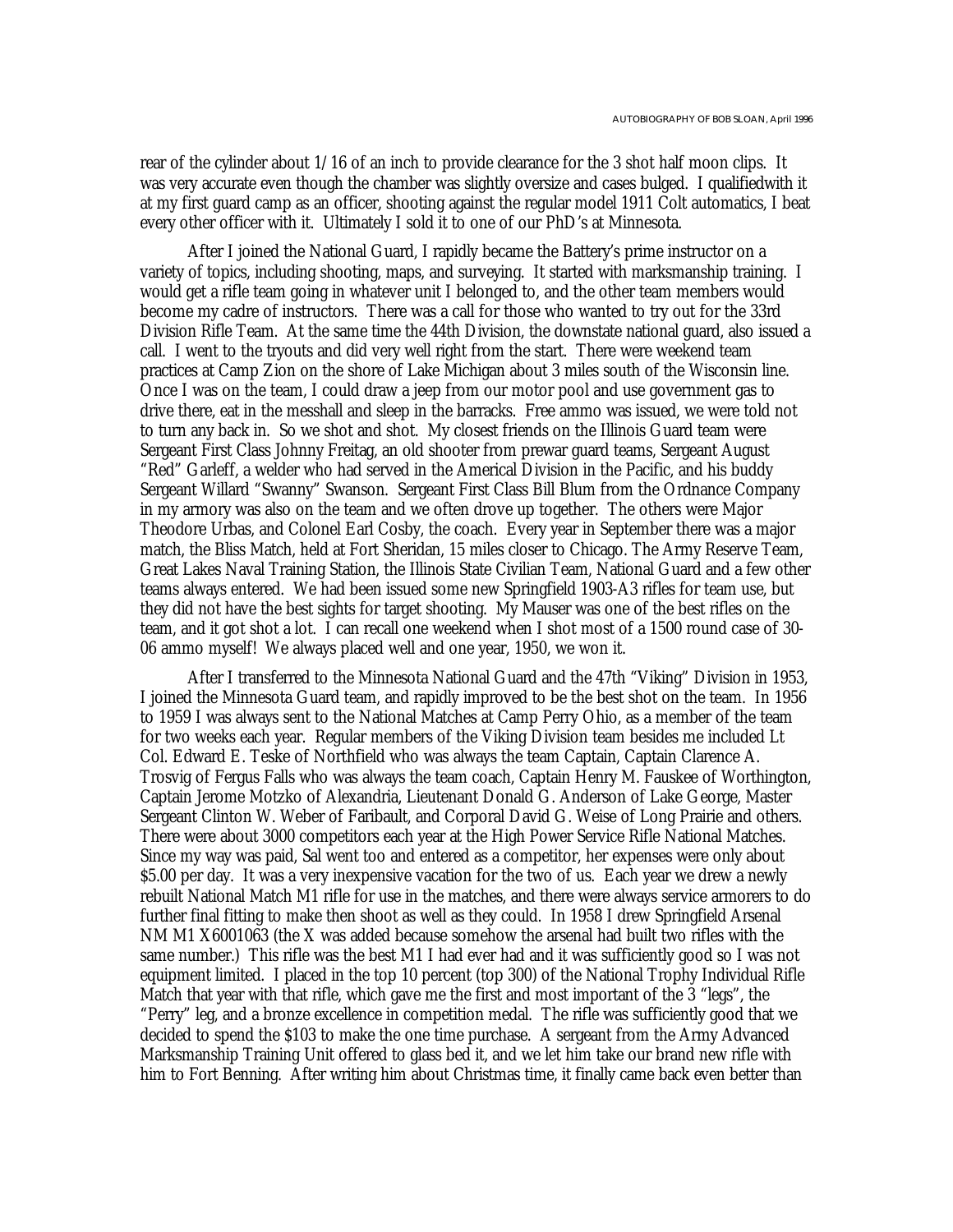it had been before. In 1959 at Perry I was made part of the All-National Guard team, the top 10 guardsmen in the US. I was of course the top man in the Minnesota Guard, and the leading member of the "Governor's Ten."

While at Perry we always made a trip or two to South Bass Island out in the middle of Lake Erie. You could go by ferry or you could fly the shortest International Airline on the continent. It flew 1929 Ford Trimotor airplanes with the corrugated aluminum skin and 97 foot wingspan, from Port Clinton to the islands and on to Canada across the lake. They held 13 in wicker seats, and someone always got to ride up in the cockpit with the pilot. Those planes were the school bus, the ambulance and the hearse for the island. When it was my turn I found it flew exactly the same airspeed as my Champ, took off at 45 mph, cruised at 95 and landed at 45. It just had two more sets of engine instruments. visible through the window. South Bass was a peculiar place,.5 miles long with an airstrip and two wineries. There were no taxes on the island, once each year there was a wine festival, with three circus tents, one with food, one for dancing and one for wine. They ran the entire island on the proceeds of that festival. The taxis were all old four door convertibles, with the top down. I can recall once the whole team was on the plane and one of the engines hiccupped. We all joked "save the wine!", because we were all bringing some back.

The normal matches were 20 shots standing at 200 yards, 20 shots sitting rapid fire at 200 yards in 50 seconds per 10 shot string, 20 shots prone rapid fire at 300 yards in 60 seconds per 10 shot string, and 20 shots slow fire at 600 yards. We also occasionally shot 20 shots slowfire at 1000 yards where the target was a 3 foot black bullseye on a 6 X 6 foot frame. The National Match coures was 10 standing, 10 sitting at 200 yards, 10 prone 300 yards and 20 prone at 600 yards. The maximum score was 250 points. Ties were broken with a smaller ring in the black called a Vee ring.

I remember that we were (as usual) short on money in 1957 and I was going to sell my old Mauser. It had not been shooting well since I had put the 3rd 30-06 barrel on it. I decided to try one last trick and put some glass bedding to make the action and barrel fit the stock better. I did it in our hut with very crude tools. The practice match the next day was at 1000 yards. My two sighting shots missed the paper, as did my first two record shots. The 3rd record shot was a 3, and they were all 5's and V's after that for an 88 with 2 misses. I decided I would keep it after all.

Another year I was shooting the Wimbledon Match, at 1000 yards. I was using a team Winchester model 70 30-06 target rifle, with iron sights, (Scope and magnum cartridges were allowed, but I didn't have any) at dusk. Out of the 20 record shots I scored 100 with 14 v's. a very good score, but not enough to go on to the shoot off.

In 1959, before the Matches we were practicing at Camp Ripley. Using the same model 70 30-06 , I was hitting the V ring consistently. I had also been practicing 300 meter Free Rifle shooting with Palm Rest and Hook Butt plate for standing. I though for fun I would try 1000 yards standing (which no one ever did). I got up, put on the fancy buttplate and palmrest, and touched off a shot. It came up a center Vee, no better shot was possible. So I stopped, it would be all down hill from there. So I have a perfect record at 1000 yards standing, a 5V in one shot.

One year at Camp Perry, Vaile Range, the biggest range had a new 300 yard firing line added, but it had not been sodded, it was bare clay. That year was very wet and rainy. And of course we were squadded on Vaile for 300 rapid. By the time I got there there was a deep pit full of water for your elbow. Instead of calling it the usual Standing to Prone, we called it Standing to Splash!

Another time in a practice 300 yard match on Vaile, we were all loaded and locked, ready to go and the targets were just about to rise when a rabbit chose just that moment to start slowly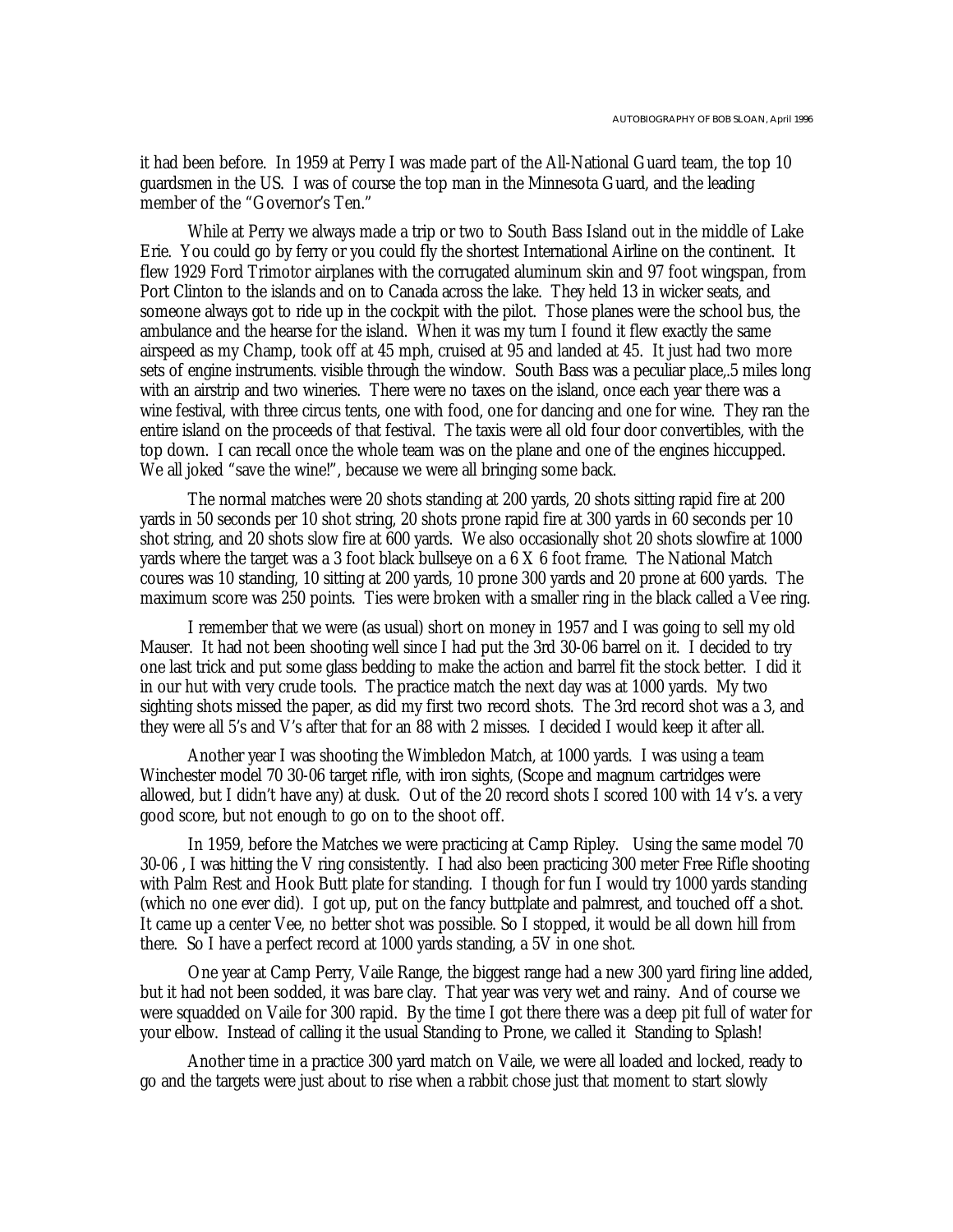strolling across the grass in front of the targets. The Range Officer interrupted his usual chain of commands and substituted "GIT HIM!". We all hit the dirt and each of the 100 of us on that line emptied our 10 rounds at that poor rabbit, who never knew what hit him. Then the range officer declared a "Range Alibi", a procedure usually reserved for a range goof up, issued fresh ammo and we shot the match correctly.

I remember 1959 well, the year the Minnesota Guard team won the Bausch and Lomb High National Guard trophy in the Herrick 1000 yard team match. Clint Weber had built a pair of 14 pound bull guns chambered for the .300 Pfeiffer Improved Magnum Wildcat cartridge. This had to be handloaded but had a much higher muzzle velocity than the usual magnums. These were equipped with good scopes, and we all shot them. We had two shooters on the line at a time, alternating shots. The rest of the team was sitting around the big Unertl team scope box playing whist (an antique card game ancestral to bridge). When it was time for new shooters to move up to the line, they put their hands down and the old shooters picked them up. We were a cool bunch and it got on the nerves of our neighboring teams. I think we only lost 1 or 2 points for the whole team.

We also shot the Infantry Trophy match, commonly known as the "Rattle Battle". The team consisted of 6 shooters, a coach and captain, and 8 targets. We were issued a whole case of 384 rounds of ammunition at the 600 yard line. Any hits on the silhouette targets counted 4 points at 600 yards, 3 points at 500 yards, 2 points at 300 yards and 1 point at 200 yards. In addition you received a bonus of the square of the number of targets with 6 or more hits on them. Prone was the position at 600 and 500 yards, sitting at 300 yards and standing at 200. Our optimum strategy was to shoot as much as possible on the long ranges and have a only a few rounds left for 200 yards. The weaker shooters were to shoot straight away on one target, the others were to shoot their own target and to put some rounds on the spare target on each side of center. I could get as many as 24 well aimed rounds off in 50 seconds, so I was a swing shooter. We always did well on that match. It was also a great way to relieve the frustrations of the matches.

In 1959, I placed third in a Regional match and won my second Bronze Excellence in Competition badge, and on June 26, 1960, at the Minnesota High Power Regional I won the Minnesota State Championship, as well as winning first place in the leg match, which gave me the last gold leg, needed for the Distinguished Rifleman Badge. I had promised Sal that when I went Distinguished, she could have the rifle, she took it from me as I came off the firing line. That summer she used our M-1 to win the National Woman's Service Rifle Championship at Perry. She made two of her legs for Distinguished with that rifle and our friends Dr. Kenneth Erickson, and John "Buddy" Colombo also got legs with that rifle in the process of going distinguished. The total number of Distinguished riflemen is still under 600 even though it has been awarded since 1900 or so. Sal won her Silver excellence in competition badge, on June 24th 1961 at a regional, Her second, a bronze was won on July 21 1962. She won her third and Distinguished in 1964 at Camp Perry. and made the Presidents Hundred in 1970 by placing in the top 100 in the 600 yard Presidents match.

Having given Sal the M1, I bought a Winchester model 70 sporting rifle in 30-06, and rebuilt it into a target rifle by cutting a clip slot for reloading in rapid fire. fitting a Lyman 48 rear sight, and restocking it with the other half of the cherry stock blank I had used for Don Bevis's rifle. I widened the forend with scraps of walnut which made a nice contrast with the cherry. Unfortunately it did not shoot as well as it looked, so I disposed of it.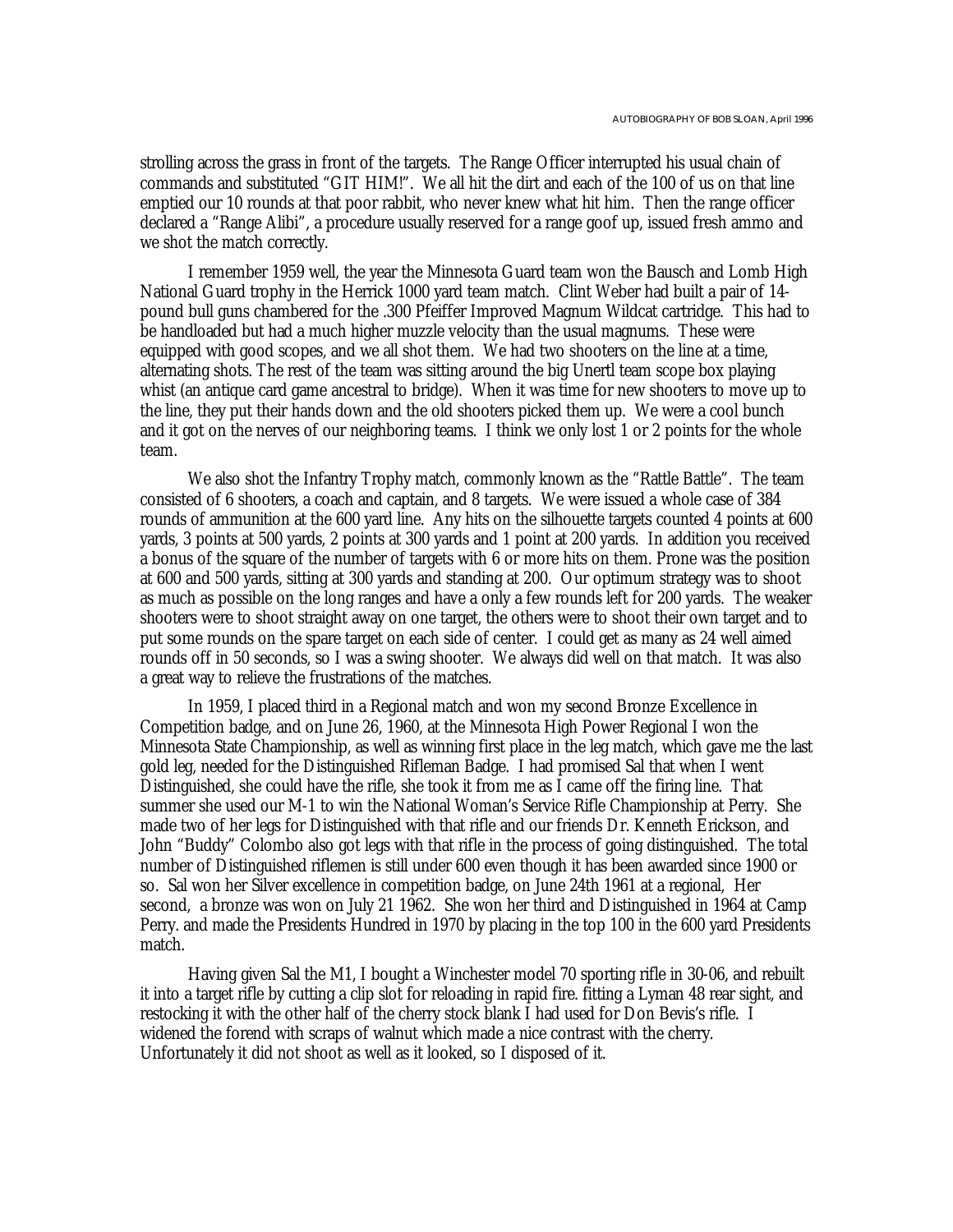In 1960 I competed on the Minnesota State Civilian Rifle Team shooting M1's , the other team members were Sal, Fred Hallberg of St. Paul, Robert LeVang of Newport, Charles Peterson of Judson, and Rudolph Wadekamper of Faribault.

I tried NRA match rifle the next year 1961, but my injured leg would not let me shoot sitting well, and match nerves (the 90 mile an hour wind across the knee caps) made me drop 13 points standing in the Navy Cup match where I was sure I would do well, I had only dropped 4 points all summer in standing. Oh well, I concentrated on my research and shifted to pistol. I was never as good with the pistol as I had been with rifle, but I enjoyed it immensely - No more Wallowing in the Mud!

Dr. Emmet O. Swanson of Minneapolis, a reserve colonel of Marines and many times Olympic shooter, gave me 100 empty cases for a 300 H&H Magnum, so I built a 13 pound bull gun in that caliber for \$95. I used a war surplus1903A3 Springfield action, a Lyman 48 rear sight, Redfield front sight, a Timney replacement trigger and a Herter's single shot target rifle blank. My good friend, dentist and fellow competitor Dr. Kenneth C. Erickson fitted a preturned and chambered Douglas barrel and I was in business. I shot 100 with 13 V's in the Wimbledon with it, loading all my ammunition.

We hung around several good friends in "Commercial Row" at Perry, in particular Al Freeland whom I had known since 1947, Charley Lyman of Lyman Gun sights, and Roy Dunlap who was instrumental in developing the US international free rifles. Ultimately I bought a Dunlap High Power Target Rifle in .308 caliber for \$250. This and many others of my rifles were sold in times of financial stress.

At Perry the highest ranking I ever made was in the 20 shot standing match, the Navy Cup. I was always the best standing shot on the team, and one year I was 13th out of about 3000 of the best shots in the country in that match. Don Bevis and I went squirrel shooting often in southern Minnesota. We were scraping the bottom of the barrel financially. Sal and I had long discussions as to whether we would get enough meat from the \$2.50 small game license to pay for hunting. I did. At first I used one of my .22 long rifle rifles. But several well hit squirrels escaped into their nests, to die a slow death there. So I took my 45 Colt ACP revolver and shot them with that until I found out that at that time pistol hunting was illegal. Those 250 grain punkin balls killed squirrels very well, and would knock them out of the tree. So it was at that point that I began reloading my pet squirrel load for my 30-06 Mauser.

I was introduced to reloading by Byrl Thompson, an Olympic grade shotputter who got a bachelors degree in Geology under Dr. Schwartz in about 1955 or 56, and went on to work for the major copper mine in Chile, Chuquicamada. Byrl was a great hunter and used a custom made bolt action rifle with scope (rare in those days) for an even rarer wildcat cartridge, the 7 mm Gradle Express, a short, fat sharp shouldered very high velocity cartridge based on the .348 Winchester cartridge, with the rim cut off and completely reshaped. It was a precursor of the modern 7 mm magnum cartridges.

Byrl gave us a old buck shoulder roast that had been in the freezer for 4 years. It was a really tough piece of meat. So Sal looked in an old Hunting cook book that recommended potroasting it in Claret red wine. We used "Dago Red", the cheapest of the cheap Vino de Tavolo, with the red checkerboard tablecloth on it. It turned out to be very tasty and tender done that way.

I did go deer hunting several times with Don Bevis, but never saw a deer in season. I also went up to Black Duck Minnesota with most of the Guard rifle team one fall to go hunting with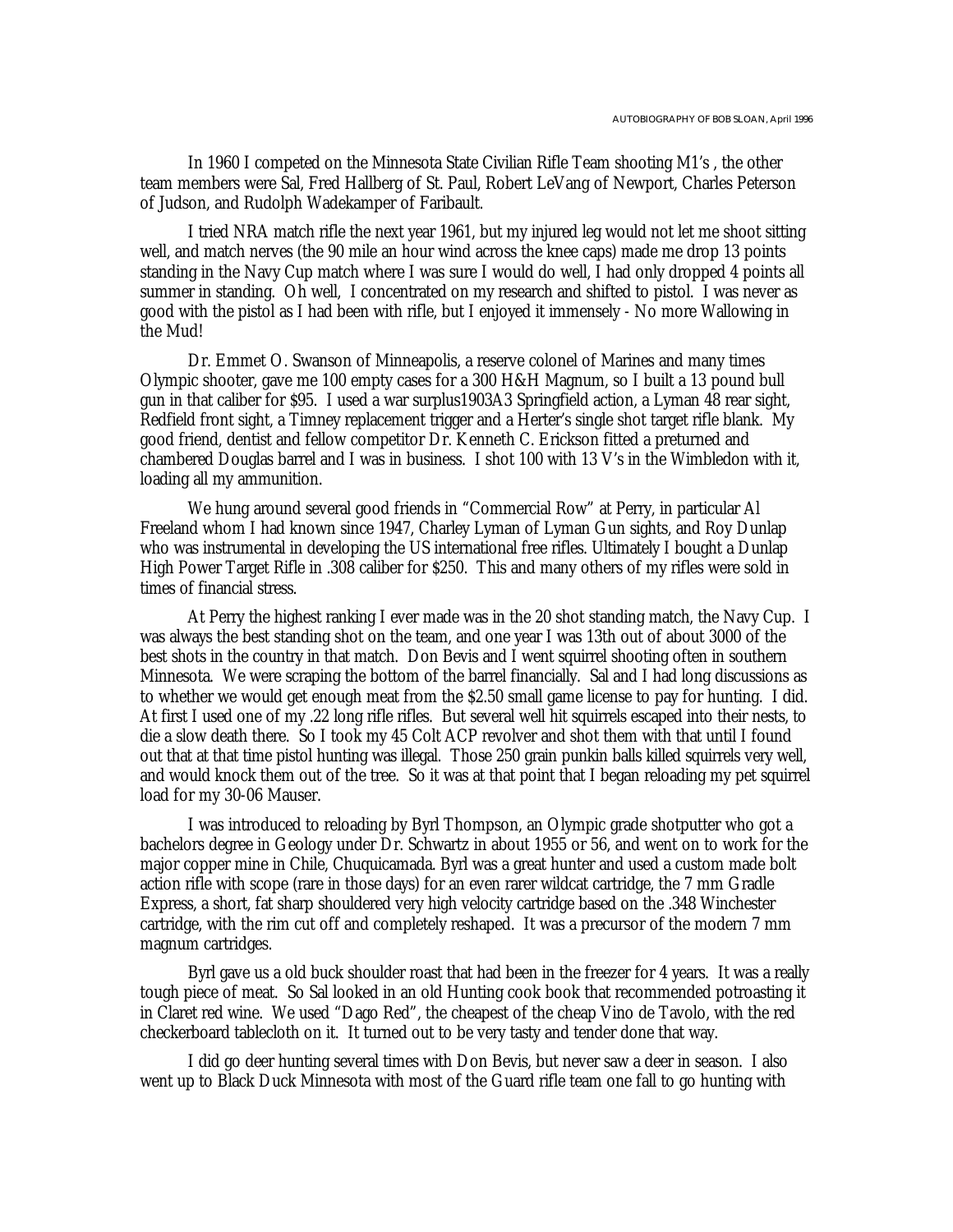Don Anderson of the team. Sal went along. She will never let me forget what happened there. She had the M1, I had the Mauser. I fell asleep early on a warm sunny afternoon, and she found me later, sound asleep with many fresh deer tracks around me.

We shot pistols both indoors at 50 feet and outdoors at 25 and 50 yards, in .45, .38 and .22. My pet .22 is a Ruger Mark I bought for \$15 from the Director of Civilian Marksmanship, and restocked, and with a new trigger. It shoots very well. Eventually as my farsightedness got worse, I mounted a pistol telescopic sight on it, using the Bridgeport milling machine at the department to drill and tap the holes for the mount. For several years we shot an indoor pistol league with all three guns. Sal and I often shot on a 50 foot range in our basement, wearing good ear protection. Once the steel backstop slid off the stand it was on during a .45 rapid fire string and the backstop wasn't there for the last 3 shots. They went through the target and on through both sides of a lovely aluminum ladder before hitting the concrete wall where they stopped. That 3 shot group had to be fixed by having the holes filled by Heliarc welding by our airplane mechanic, and is still in use with the group preserved for posterity, the 3 rounds can be covered by a quarter.

While in Montana in 1961, a rancher let me try out his Ruger Blackhawk revolver in 44 Magnum, I out 20 consecutive shots offhand into a 2 foot rock at 100 yards. Since it did so well, when my friend Kenny Erickson wanted to dispose of his, I bought it along with 4000 cast sized and lubricated bullets for reloading. I packed it in Montana for several years as a rattlesnake gun. Bill Nelson had a Ruger 22 Bearcat revolver in Montana. It was even beter on snakes than the 44. When Giles MacIntyre visited us at Rock Creek he bought a duplicate in town, but left it with me when he returned to New York.

As a result of my shooting for many years with inadequate ear protection, (only earplugs were available until about 1958 or so) I lost the higher pitches of my hearing, a standard old shooter's complaint. When finally tested my hearing had been reduced to an 80% loss above 2 kilocycles. Hearing aids helped somewhat but also amplified tire noise and other odd noises. It has been a continuing problem, made worse by loud ambient noises. I first noticed it, when at parties after about an hour suddenly all I heard was a roar, and I could not discriminate any words. For years I have not been able to hear a whisper.

In the 1970's Bob Van Gene was an international rifle shooter, and needed help setting up a range for the Olympic Biathlon team tryout which was to be held in conjunction with the St Paul Winter Carnival. We found a farm north of Stillwater where we could set up a ski course and a 50 meter rifle range. Van Gene worked on the Ski tour, and I surveyed and laid out the range at 30 ° below zero, with a Brunton compass and a 50 foot tape. The tryout went all right, but the team coach was not impressed with the 50° below zero wind chill the day of the match!

When I quit competitive shooting, I became an NRA referee to oversee competitions in the area. Sal had been one for several years before.

After I quit competitive Rifle shooting, Sal went into International Pistol shooting. To hold regional tryouts for the US International team, we had to build a 25 meter and 50 meter pistol range, with turning targets. Another friend, Pete Allen and I reworked the Minneapolis Rifle Club 50 meter shooting house into a pistol range, we sent 5 local shooters (including Sal) to the International tryouts in Phoenix.

Kenny had a 22 Hornet pistol he had made from a Australian BSA Martini cadet rifle action, and a scrap of target 22 barrel. I bought it from him in the late '60s and rebuilt it as a collapsible survival rifle to carry in the airplane. I restocked it in curly maple. In the fall of 1993 I found the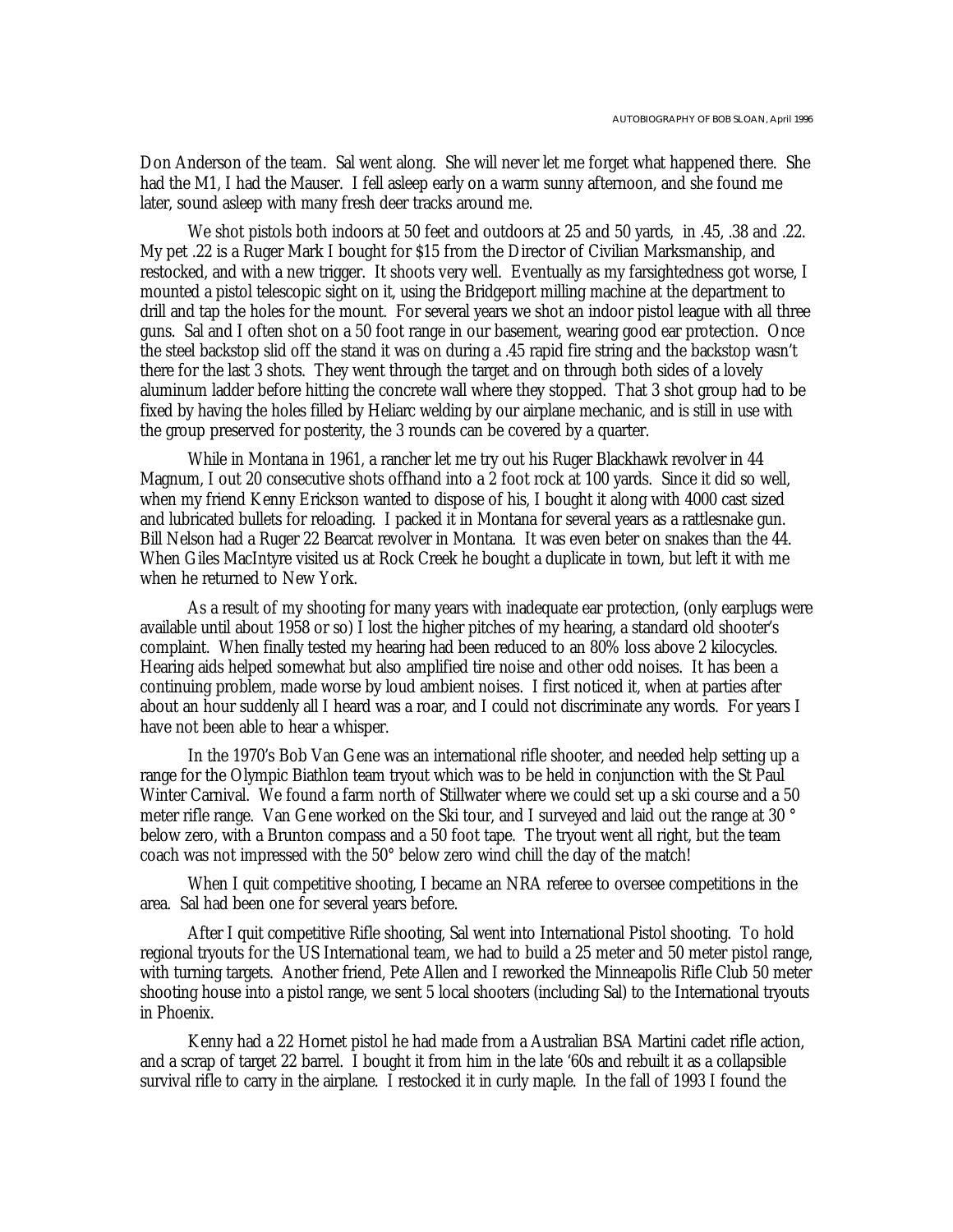magazine *Precision Shooting*, which is about accuracy in rifle shooting. Over the winter of 1992-1993 I decided that I wanted to replace the Dunlap .308 target rifle, so I built one with an action from a Brazilian model 98 Mauser, a Shilen preturned heavy barrel, Redfield Palma rear sight, Anchutz front sight, Cloward target stock blank and a Timney trigger. Kenny Erickson (who is a fine amateur gunsmith) fitted the barrel and sights. Again in the next winter I built a .243 Winchester rifle from an Argentine model 1909 Mauser action, a mid weight Shilen preturned barrel, Timney trigger and a Weaver 3-9 variable power scope in Weaver mounts. Again Kenny fitted the barrel and the sights, I mounted it in a Kevlar stock. I wanted it as a combination varmint, deer and bench rest rifle. When Jim Platt's dad died in 1995, he left a large legacy of guns, including about 20 rifles chambered for the 6.5mm x 55 Swedish cartridge. One of them was a Schulz-Larsen free rifle, so I bought it. I bought a Smith and Wesson .32 long Kit gun from Jim as well and of course restocked it with the usual good results.

#### **NATIONAL GUARD CAREER**

In 1948 the Cold war was on and the Draft was reinstated, folks were being called up. Both Norm and I were registered with Selective Service, and both in college. Draftees were not getting much training before being thrown into occupation duty and possible combat, so Norm and I decided to join the National Guard in June 1948, to make sure we knew something before we had to go. I was just under 20, Norm was just under 18, both of us had registered for the draft. I enlisted on June 24th 1948, Norm a day or so later. We got neighboring serial numbers, mine was 364-60-873, Norm's was 364-60-876. The most convenient unit was at the Washington Avenue Armory on Washington Avenue (now Martin Luther King Jr. Drive), near 57th street south, a few blocks west of the University of Chicago. Norm and I joined Headquarter and Headquarter's Battery of the 33rd Division Artillery, Illinois National Guard. This unit consisted of the Commanding Brigadier General (one star) of Division Artillery, his assistant Artllery Commander, Col. Otto A. Koerner, who later rose to be Major General (two star), Division Commander, US District Attorney, Governor of Illinois, and served a term in the Federal penitentiary for graft. It contained the Staff officers; S1, plans, S2, Intelligence, S3, operations and S4 Supply, the battery supplied the staff and worked for them. We were required to attend drill (mostly instruction) one night a week from 8 to 10, and attend a two week summer encampment. In return we got a full day's pay for each evening. Occasionally there would be a weekend drill. Our first encampment was at Camp McCoy, near Sparta and Tomah, Wisconsin.

At the 1948 summer encampment, about 2 weeks after we joined up, Major Paul D. Lynch (commonly known as P.D., in artillery, it is the abbreviation for Point Detonating) was the staff officer who called me in about the second day of camp, and told me of his plans for me to run the survey section. I reported to him as long as I had the job. I was put in technical charge of the Survey section, since as a geologist I had done a little bit of surveying. (I had made a plane table survey around Rosenwald and Walker buildings and finished with a 3 foot vertical error of closure. Not at all good, but I knew more about it than anyone else available!) So I, as a rear rank raw recruit, was given a batch, mostly of college kids, including Norm, a staff sergeant to keep us honest, and we learned Surveying. We were issued a couple of \$1000 worth of surveying equipment and in effect told to teach ourselves surveying. So we did. It was great fun and even useful to a geologist. Norm and I finished our driver training on WWII jeeps , Dodge 3/4 ton 4X4's and WWII 2 1/2 ton 6X6 GMC trucks with 5 speed transmisions, two speed transfer case, and no synchromesh.

Our Battery Commander was Captain \_\_\_ known as "Dinty", who was a real character. He was a very large man with a very large head, so large that his steel helmet sat up on top of his head.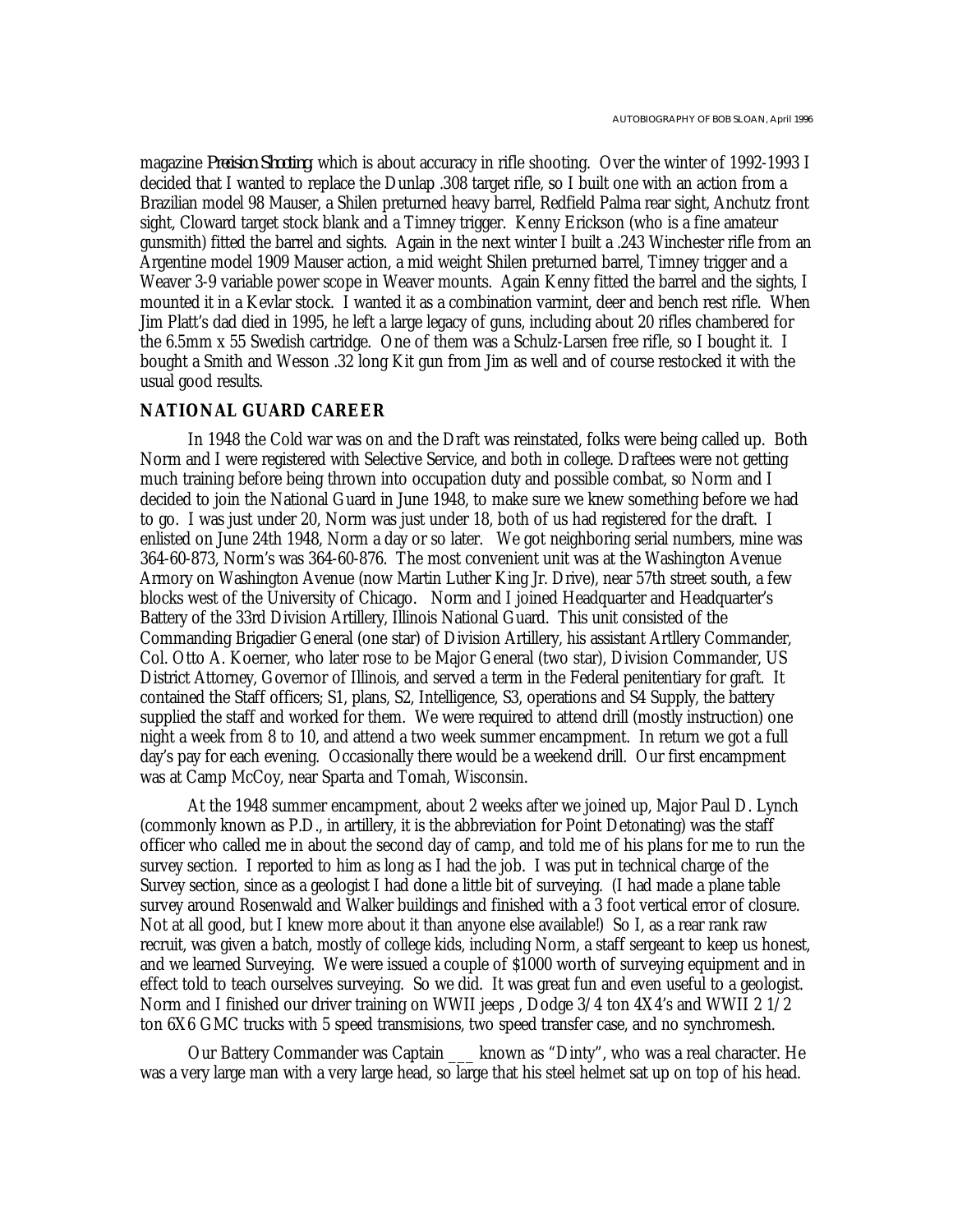Two incidents will give an idea of his character. We were on the range, Dinty was demonstrating the 50 caliber machine gun, He froze on the trigger, and the gun started to turn toward the entire battery sitting there before he finally let go. Another episode of that first camp, we were due to go on an overnight bivouac (Campout) Dinty picked the bottom of a valley as the Battery campsite, "because the sand will let the water drain away." It didn't work that way, because the water table was high, and at 3 o'clock in the morning everyone was woken up by the camp being in 4 inches of water during a thunderstorm. A miserable time was had by all. The First Sergeant was named Charles Allen, a former cook in WWII, and the motor pool Sergeant was "Jocko" Dittman, a fat man who occasionally showed off by steering a jeep with his belly.

The first year (1948) I was a Recruit, by the second year (1949) I was a T5, a specialist rank comparable to a corporal, (2 stripes with a T below it). During the third year (1950) I rose to Staff Sergeant (Three stripes and a rocker), skipping buck sergeant.

We always went to camp with a long motor march, All the trucks of Artillery units drove to camp in convoy at 35 miles per hour. It was a one day trip the first year (250 miles), but a two day trip (400 miles) the second year when we drove to Camp Grayling, Michigan. There we finally performed our first big survey, from the gun sites about 15 miles to the Artillery impact area. We were still learning our trade and were slow, so every time I occupied a station we took bearings on a major fire tower. Just before the survey was used, we went to the fire tower, climbed up a 100 foot ladder, pulled the \$1000 transit up to the cabin on the same rotten clothesline the fire watch used to haul up their lunches, and set the transit on the center of the azimuth circle in the cabin, sighting back on all the other stations one by one and completing the survey by triangulation. By this time John Wainhouse, one of the members of the rifle team at the UC was in the section. He was our best driver, but managed to drive a 3/4 ton Dodge 4-wheel drive truck into a swamp, burying all four wheels. At our third summer camp, we went to Camp Ripley, just north of Little Falls, Minnesota, a 550 mile trip, again two days.

Korea had been occupied by Japan before and during the War. When Japan surrendered, the Japanese troops north of the 38th parallel surrendered to the USSR, those south of the 38th parallel to the US. By 1950, there were two Koreas, and on June 25, 1950, North Korea invaded the South. Between then and September, we were losing badly. There was a complete remobilization of the Army and Navy to reinforce the south. When this happened, expecting to be called up, I quickly took my BS (which I had been planning to skip) figuring I would not be able to finish my graduate training and wanting all the degrees I was qualified for. As it happened my unit was never federalized.

For the fourth and fifth encampments there was the usual motor march, and instead of the box lunches we had been offered in the past, we were issued a box of C-rations per man. This was a cardboard box with enough meals for 1 man for 1 day. There were 6 small cans about half the size of a Campbell's soup can, with three main meal cans, (beans and weiners, pork sausages, beef stew, etc., a can with cigarettes (I gave them away), candy, toilet paper, gum and a can opener, and two beverage cans with powdered coffee, chocolate and some crackers and cookies. Unless they were heated, they were not very palatable. I had learned how to warm dinners on a motor block in past encampments, so my crew didn't suffer, and thought them not bad at all. But most of the men in the battery opened only the beverage and cigarette cans and only tried one dinner. They went hungry I guess. When we got back to the armory, Jocko Dittman was cleaning out the trucks and I saw all the C-rations, so I collected them, took them home and took them to Texas in the truck of my car for my camp meals on my last 2 weeks of thesis collecting. It was a great supplement to my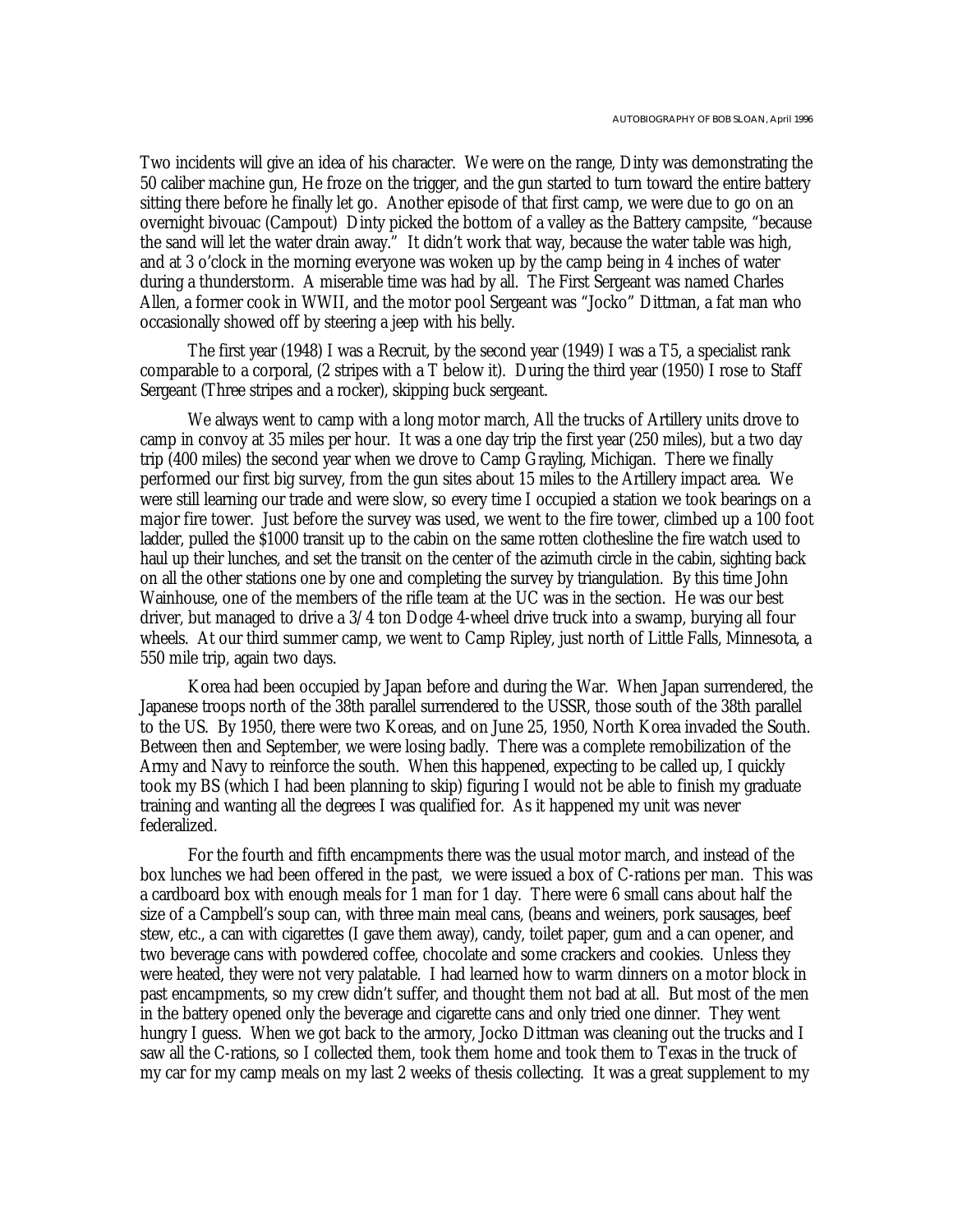very meagre finances. By the fifth encampment (1952) I was a Sergeant First Class (three stripes and 2 rockers, at that time the next to the top enlisted pay grade). I rose in the ranks because I couldn't really do my job without the promotions, and I liked what I was doing. I was working on a commission, because as an enlisted man I was far brighter than any of the others, and fit better with the officers.

I had been taking the 10 Series Army Correspondence School lessons for promotion to 2nd Lieutenant, had passed the course with a high grade. The lessons would take an evening or two a month and introduced me to correspondence courses. I also attended an Officer's Candidate School at Summer camp in 1952. During the late spring I went before a review board, and my qualifications were examined.

I was commisioned on July 3, 1952 after camp, as a Second Lieutenant (Shavetail, so-called because tradition was we cut off the tails of their shirts to make the new officer's shoulder epaulets on our old shirts), given a new serial number (O-2266459) and assigned to a different unit, Battery C, 210th Field Artillery of the Illinois National Guard at the same armory. This was a 155mm Howitzer outfit, I was a platoon leader. I gave all the enlisted men in my armory hope since I was the first enlisted man promoted to officer from the ranks in that armory since the war. So in 1953 I went to summer camp with the Illinois National Guard for the last time, from July 4th to the 18th, and flubbed my one and only very expensive experience as a Forward Observer. Because of a shortage of 155 mm ammo, (the Korean War was still on) the unit was issued spare 105 mm howitzers which were much lighter and easier to manage. I was given some 15 shots to take out a target, and blew it. I was supposed to bracket the target with long and short rounds (longs beyond the target, and shorts in front of it), but I was fooled and never saw a short though I thought I did. As a result my exercise was graded unstatisfactory. I never got a chance to repeat it.

Norm stayed in the old unit and went into the Communications Section since he was an Electrical Engineering student, he rose to head the section as a Sergeant, and finally to be the First Sergeant of the Battery.

In 1953 after attending my last camp with the Illinois N.G. from July 1st to 18th, I did not return to Illinois, dropping off in Minneapolis on Saturday the 18th to work as Charley Bell's assistant. That summer on July 27th, 1953 the Korean Armistice was finally signed after two years of truce talks. I transferred to the Minnesota National Guard, 47th Viking Division, and was put in Headquarters and Headquarters Battery as a second lieutenant platoon leader. I also functioned as a survey officer. As usual I built a rifle team in the battery, a fellow second lieutenant from Iowa also transferred in, his name was Don Bevis, he was a science teacher in the Minneapolis Public Schools, who rose to be Assistant Superintendent. Don and I worked on our 20 series (1st Lt course, completed on December 10th 1954) and 30 series (Capt.) correspondence courses. I was given my semi automatic promotion to 1st Lieutenenat on July 2nd, 1955.

Don and I played canasta and scrabble with Sal and Peg, his wife. We hunted squirrels together, and I built a rifle for him. He had been on occupation duty In Japan after the war, and brought home a model 99 6.5mm Jap service rifle. We got a surplus Springfield barrel, a surplus Lyman 57 rear sight, and one of our sergeants on the rifle team gave us some Cherry and Maple planks. After a Gunsmith had fitted the barrel and chambered it for 300 Savage, I hand inletted the cherry for his action and barrel, and we started to shape it. We went up to Camp Ripley for a match, taking the inletted rifle along. We finished shaping it behind the firing line and then sighted it in at 600 yards in the afternoon!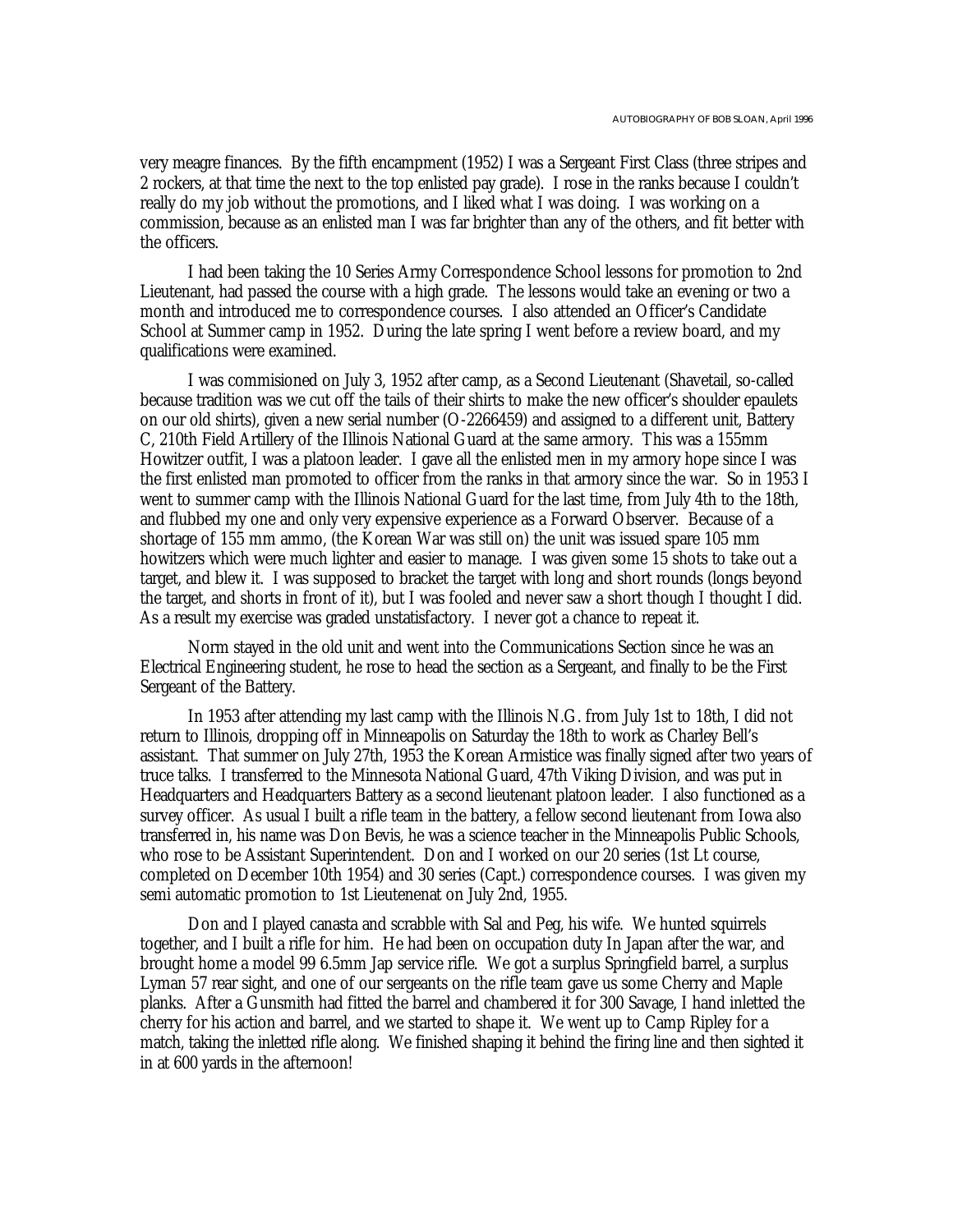I took an axe and chopped it to shape. This sounds awful, no one thinks of an axe as a precision cutter, but if you carefully mark in pencil on the stock the lines to cut to in removing the corners to turn a square bandsawed blank into an octagonal blank, then trim to the octagon, most of the work is done quickly and accurately. The clue in using an axe is to know which way the grain runs in the wood, and alway to chop in such a fashion that the splits move outward away from the core of the wood. Every time I have done it, the owner cringes, and every time it works out just fine. It turned into a beautiful rifle. I did the same thing with some redwood duck decoys he was building, he used the rasp, and I used the axe.

On July 2nd 1955 I was promoted to 1st Lieutenant, in the same role I had before. Don and I worked together well and in 1955 or 1956 we had to make a full artillery survey from the guns to the targets. Our crews were inexperienced, and we were running out of time. I had Don make the position surveys and the target surveys. connecting both to well located U.S.Coast and Geodetic survey benchmarks. Then in a half hour late night session I plotted the two benchmarks on very large scale graph paper, and used an Artillery fan to measure the correct angle between them, as well as the distance. This was cheating of a sort, but it finished the job in jig time and was more accurate than it needed to be. The Assistant Artillery Commander, Colonel Grant, complained about our survey, "It did not agree with his compass!", I told him his compass was off since the artillery range was built on top of the underground extension of the Cuyuna Iron Range and it deflected the compass. The entire Division artillery fired a Time On Target mission, with every gun in the outfit fired at a predetermined time so that all rounds landed on the target at exactly the same time. The target was a rockpile about a hundred yards long and 50 yards wide, left over from when farmers tried to make a living on this land. It was a spectacular sight, the rockpile just disappeared in smoke! The rockpiles were there because the fields grew more rocks than crops. The farms were all returned to the State during the depression in lieu of back taxes. Minnesota then turned them into the Camp Ripley Military Reservation, which became a major money maker with guard units from the surrounding states coming every summer for a two week encampment.

In 1957 Thiel assigned me to teach a Field Geology course in the Black Hills, with J. Campbell Craddock, our structural geologist. This conflicted with summer camp, and I had to be excused. So on December 24, 1957 I was transferred as the Executive Officer to a real sad sack of an outfit, Battery C of the 256th Antiaircraft Artillery Battalion, Automatic Weapons, Self Propelled; the 256 AAA Bn AWSP. This outfit had never gone to camp with the Division since the Korean War ended. Instead they had gone off to a separate range where they could shoot at small radio controlled drone aircraft powered with 2-cycle 40 hp McCullough engines,- glorified 4 cylinder chainsaws. I became a platoon leader again. Again I set up and trained a rifle team. That spring the Battalion commander called me in for a chat, it seemed that in the summer of 1958 we would go the Ripley with the rest of the division and work in a ground attack role. He was very rightly concerned about the annual federal inspection, we were not in good shape on Individual small arms qualification, to put it bluntly we stunk. He asked if there was anything I could do to raise the level of weapons qualification. I told him I would do it. We scheduled a whole week of range time at summer camp, with my team as assistant instructors. I gave an abbreviated version of the Fort Benning Small Arms Firing School (that I had been through many times at Perry) trimmed down to the absolute essentials, then we moved to the range. Anyone who qualified the first time became a coach, and we then reworked the others until they qualified. We managed to get the entire 500-man battalion qualified, and only a handful were transferred to a TOE slot that called for submachine gun. As usual I gave other lectures (map reading, etc., I was the best instructor in the outfit) for the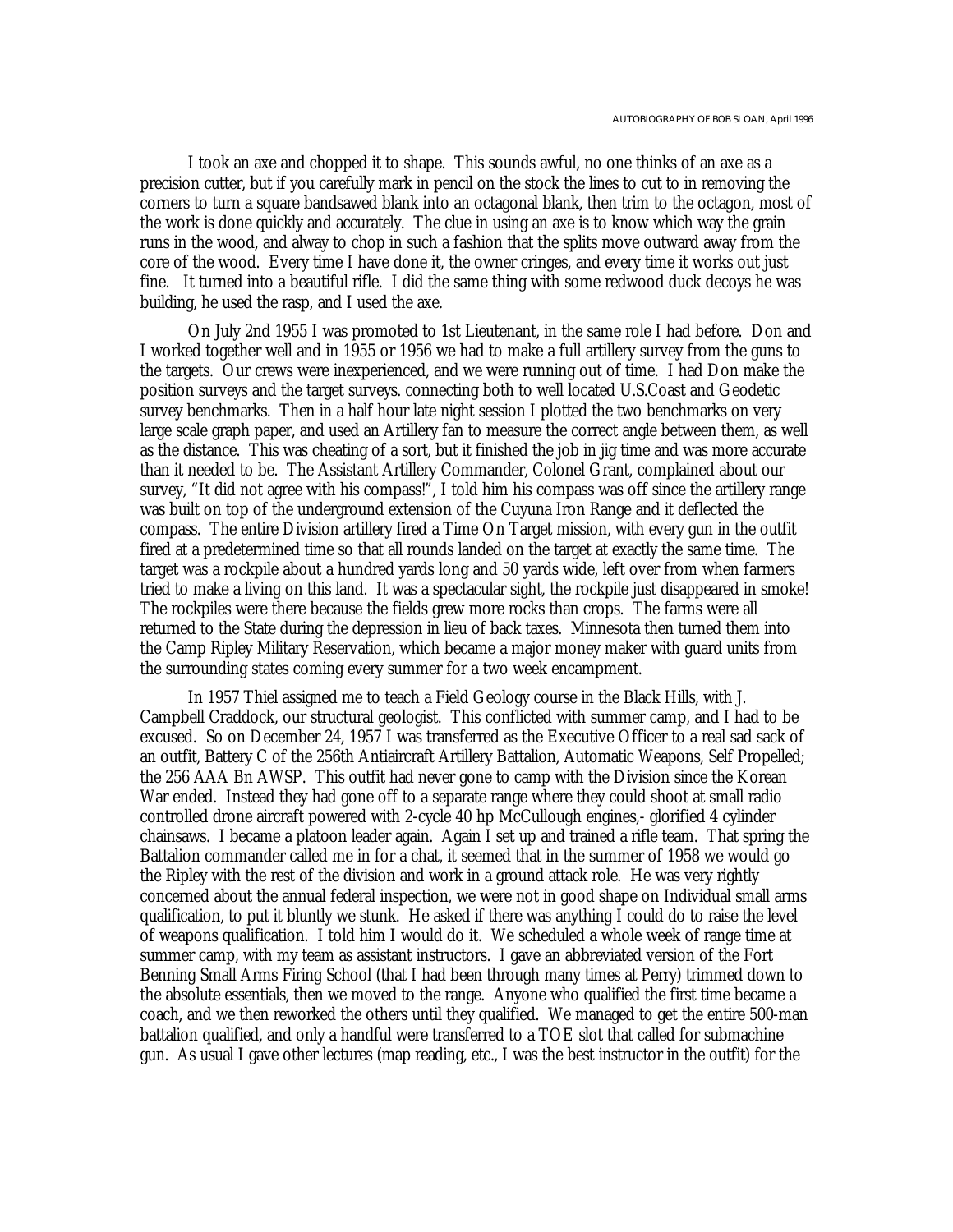benefit of the inspectors, something I did throughout my guard career. Anything to give the inspectors the best possible impression of the unit.

That same summer we had to fire our M-19 Motor Gun Carriages with twin 40mm automatic antiaircraft cannons in a ground support role. A total of 285 M19's were built in 1944 by Cadillac in Detroit and Massey Harris in Milwaukee, they were powered with twin Cadillac flat head V-8 automobile engines. They were on the same chassis as the M-24 Chaffee light tank and the M-37 and M-41 Howitzer carriages. This was the only time I drove a tank, and then not for long. I used my rifle team for a gun crew, and we fired a shot at a time at some 55 gallon oil drums at 800 yards. We used one ranging shot and after that we blew up one drum with each shot. They made us quit so others would have something to shoot at!

On February 18th 1959 my outfit was converted to Infantry, Company C of the 135th Infantry, the First Minnesota Volunteers of the Civil War. I first became a platoon leader, by this time I had been a first lieutenant for several years. By May 1st I became the Executive Officer (number 2) of the unit. I was not happy in the infantry, ( I considered myself a cut above them as a artillerist, a far more technical field, a view as old as Napoleon), and when I was told I would have to go to Fort Benning, Georgia for infantry officer school, or to Fort Sill, Oklahoma for artillery officer school, I became less so. I would not have been able to support my family on my salary as a 1st Lt. for 3 months. The broken ankle in September did not help either and so on December 31st 1959 my resignation was accepted. I was relieved to be done. I had done my duty.

#### **SALLY ANN CRIPPA SLOAN, Always Exciting, Never Boring**

Sal was born in and raised in Chicago January 19, 1935 the only child of Charles John Crippa born July 22, 1910, and Saraphina Antoinetta Piermattei Crippa always known as Sally, born October 2, 1909. Charles was the second child of Charles Crippa and Christine Bohlen who was the daughter of a Hamburg sea captain. His elder sister was Elizabeth, his younger sister was Marie who married Joe Kaplan. Sally P. Crippa was the eldest daughter of Onorio Piermattei a former Carabinieri, and Rosa Angel Lombardi, daughter of Giuseppe Lombardi MD of Italy. The other children were Alphonse, Joseph, Constance and Rita. Onorio and Rosa eloped against the wishes of Guiseppe, and later emigrated to the US when it looked as though he would have to serve in combat. Crippa is a northern Italian name, only common in the towns of Cervina, Bionaz and Chamois in the Italian province Valle D'Aosta, the extreme northwestern corner of Italy, next to Haute Savoie in France and the Zermatt area of Switzerland. Charles was born in Milano in Lombardia.

She attended St. Ferdinands Parish Catholic school, for 8 years and was well taught by the nun's, she was the Saludatorian. She rode her roller skates or bicycle the 4 blocks to school. She did not want to go the the Catholic girl's High School, Notre Dame because the girls were so cliquish. So she went to the nearby Public High School, Steinmetz High School near Belmont and Central on the northwest side of the city. There as a freshman she was in choir, there were only two who had deep enough voices to sing baritone, so she and John Warren became acquainted. John was 2 years ahead of her. They became lifelong friends. She learned and played piano accordion at the Wilkins School of Music, in Chicago, eventually becoming an Instructor, from 1951 to 1955, giving private lessons. The school had a symphonic band of which she was a part, they played major symphonic works. She won a competitive half time scholarship to the University of Chicago, where she attended from 1950 to 1953 in the same Hutchins program I was in that lasted from 1936 to the 1980's; her parents paid the tuition the second and third years.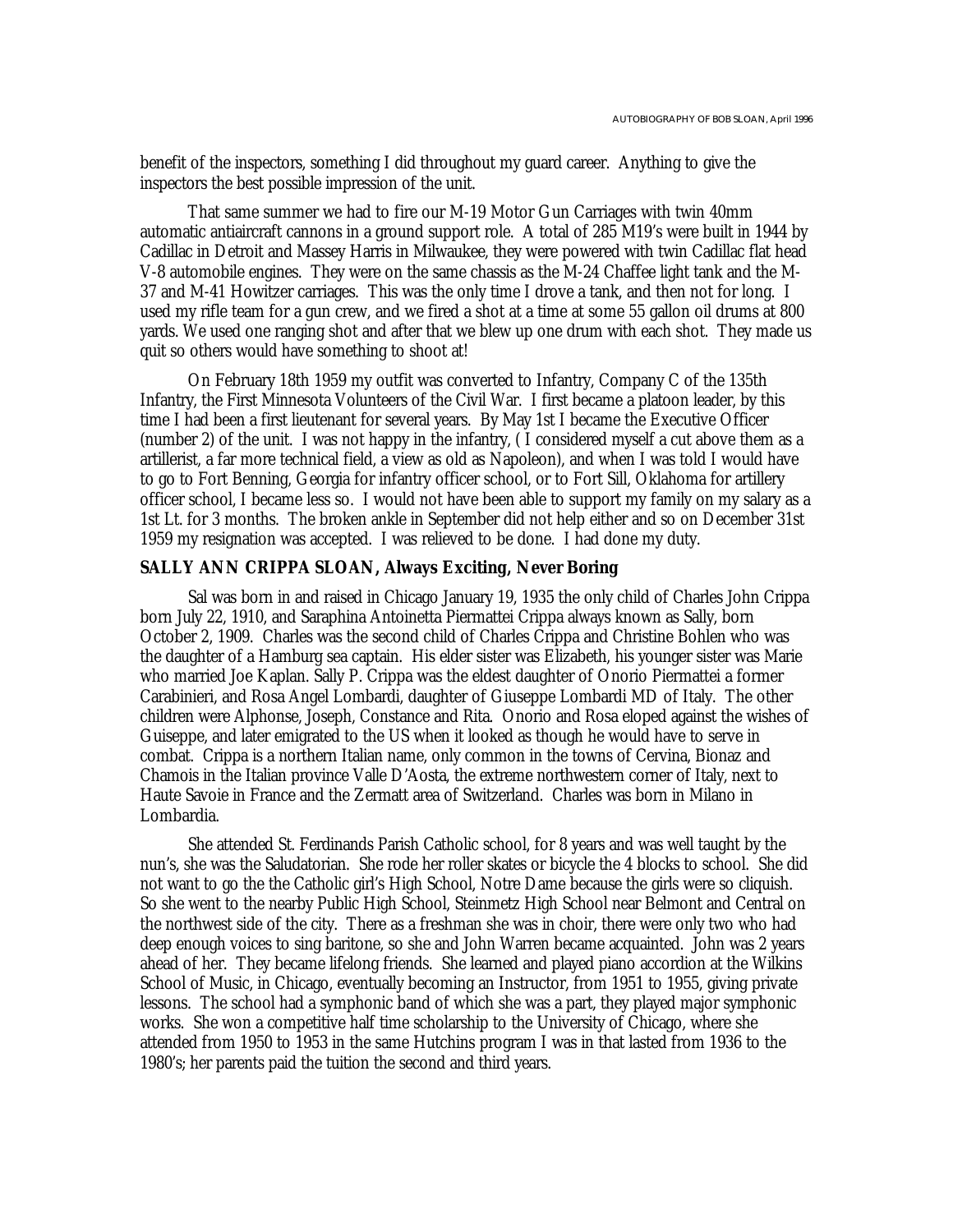Since I was the president and resident rangemaster of the U of Chicago Rifle Club, I was asked to teach a course in rifle shooting for the Women's Athletic Department in the spring quarter of 1952. as a starving graduate student I was happy to oblige. So on the first afternoon of the quarter, there I was in the range when six lovely coeds came trooping in. Among them was Sally Ann Crippa, who stared at me the whole class, and I stared at her as well. It was so intense that the other girls commented. I asked the usual question, Have any of you ever shot before? Sal like all the others said no. In her case that was a fib, she had shot with a girls team in the high school ROTC program, and owned a rifle she had shot with her father.

I irritated her by requiring her, like all the other girls, to wear a shooting jacket. She thought I was a sissy, and didn't realize that it helped to learn with one. She was the best of the lot and rapidly improved even more. She rapidly earned a place on the rifle team and an A in the course, and ultimately the instructor. She was using my personal Winchester 52 #54101B, and asked what she would have to do to get it. I told her "Marry Me!", she did not appreciate that. Her plans were to enter the space program as an astronaut, and she had no plans for marriage of a family. I needed a date for the annual banquet of the rifle league, so I looked up her number and called, asking for Sally Crippa. Her mother had the same name, answered and accepted the date. Sal was irate, but went along with it.

The night of the banquet I picked her up at the dormitory at which she was spending the night. We drove to the banquet and when there was invited out to my coach's car. Karch had a bottle of something and offered us shots of very good whiskey out of platinum crucibles. I was very nervous, but Sal went along, I suspect fascinated by the platinum. When we got back to the dorm, I kissed her and was told "Professor Sloan, do you do that to all your students?". I threw her out of the car, into the dorm and left, not leaving first gear for a block!

 When we met a day or so later, I apologized and so did Sal. That summer she went with me to several ranges and shot my Mauser, we took long walks in the park around the Museum of Science and Industry. I fed her good Kosher sandwiches from a local deli and we found a Chinese restaurant near campus where we could get eggdrop soup for a quarter. Several times I took her to a pleasant restaurant on the southwest side called Mickleberries, which had special sausage dishes, and a fancy mint chocolate Ice Cream that was definitely above the quality of the usual Chicago Ice Creams. After we moved to Minnesota we found that cheap brands of Minnesota Ice Cream were the same quality as premium Chicago ones!

At some point I drove her home and was introduced to her folks. They offered me a drink, somewhat flustered I accepted. They poured me a glass of vermouth, used for mixing martinis, but no one had any thing to drink but me, that embarrassed me greatly but I put up with it. After I left, her mother said "That is the man you will marry." Sal said "Oh Mother", but she was right.

That Fall I took her to a dance at Ida Noyes Hall. Ida Noyes was a lady who had been rejected by the sororities on Campus, and when she came into money, she gave enough to the University to build a building to serve all recreational and athletic purposes for women, in return for not allowing sororities to exist on campus.. To quote Heinlein from "Number of the Beast" , "A univer\$ity alway\$ \$tand\$ \$taunchly by it\$ \$olvent a\$\$ociate\$; that\$ the ba\$ic \$ecret of \$chola\$tic \$ucce\$\$". Sal wore her formal gown, a black strapless top and a white calf length skirt. It was the same dress she used in her concerts. There was a famous folk singer, named Josh White, singing and playing his guitar. Sal was sitting on the arm of my easy chair with my arm around her, I asked him to sing the old English folk tune "Greensleeves". White said "I recall the tune, but I can't remember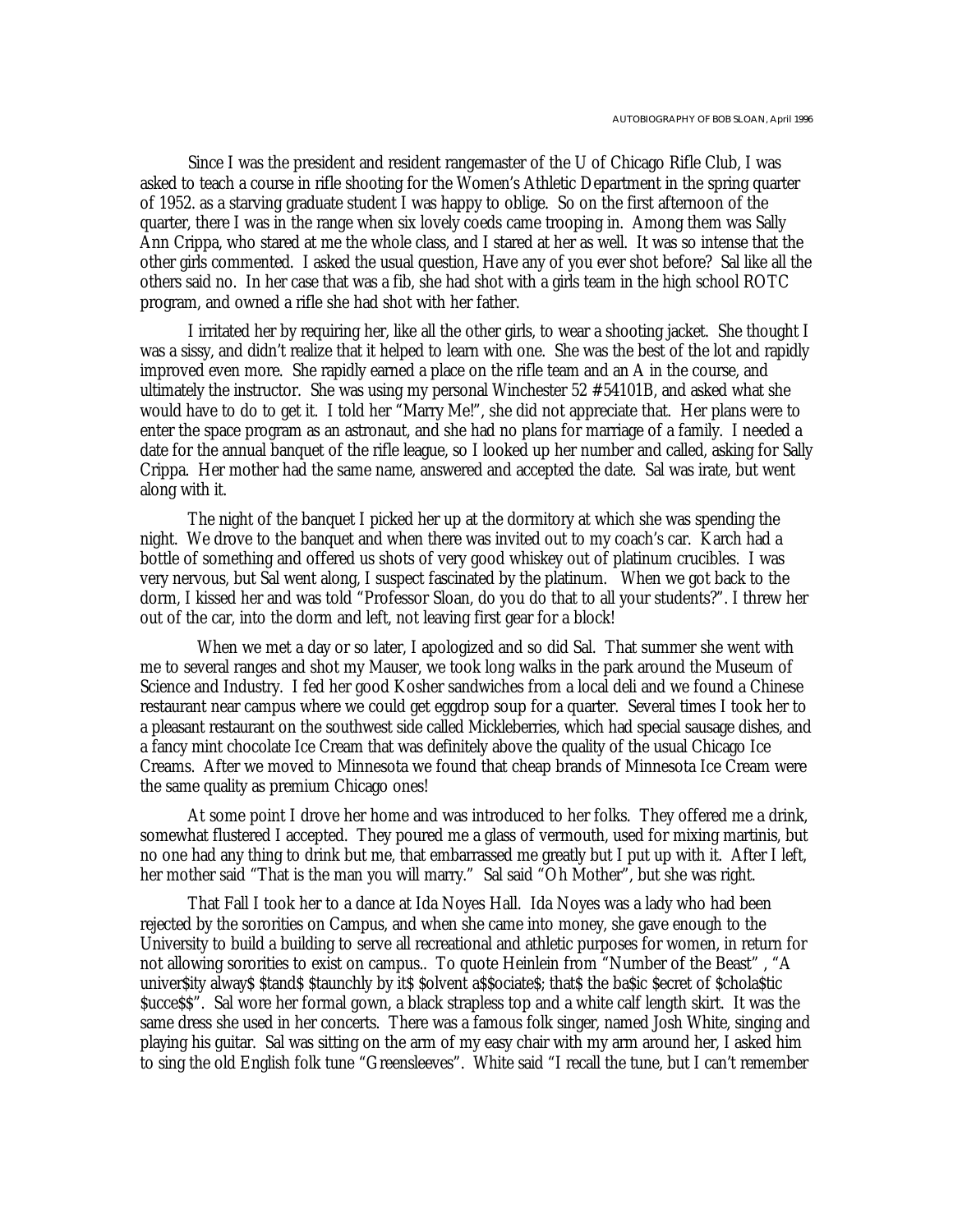the words." I said to a hired professional singer, "That's OK - you play the tune and I'll sing it." So in front of some hundred couples, I sang it to Sal. She tells me she decided than and there "You can't let this one go - say yes!". Ever since that has been our song.

We attended an Interfraternity Sing and after the party was over, we ate a Peony while talking at Botany Pond.

By Christmas 1952, I had proposed in Albert, while we watched the constellation Orion, and she accepted. I asked for her hand, and her father grilled me about my financial expectations. But they were pleased at the notion of their daughter marrying a professor. We found an artist who carved our rings out of palladium, we couldn't buy platinum at the time. The engagement ring has both our birthstones, a ruby and a garnet, and a bagette diamond. After I was commissioned the officers of my new outfit gave me a bachelor party, and presented me with a magnificent coffee pot. By that time I was spending much time at her folk's house. Sal got to see me on one of the few occasions I was drunk, when I came home with that fancy percolator. She was reassured I was a happy (but sleepy) drunk.

Sal had been doing well at the U of C until I came along, her last year was an academic bust. The typing of my thesis and our plans took up much of her time. We got married on August 8th 1953. Further events of that summer are described under the Summer of 1953.

Jumping ahead to her later career, she was a member of the U.S. Army Instructor Training School, 1958 to 1964, an intensive week each summer on teaching methods and strategies, in connection with an NRA instructor training program at National. Marksmanship Matches.

She attended the University of Minnesota from 1954 (we couldn't afford nonresident tuition in our first year of marriage. She took undergraduate major coursework (not used in her degrees) in Engineering, Physics, Computer Science, Geography, and Astronomy, (primarily part time until the children grown) finally graduating with 285 credits (180 were needed) with a Bachelor of Arts Cum Laude, (Math Ed major, Art Ed minor) from the University of Minnesota, in December, 1971. Her hobbies have included flying, dog training, marksmanship, cross country skiing, cycling, swimming, walking, weaving and raising orchids. She is an NRA Referee. While an undergraduate she won many marksmanship records and awards including 5 National Championships, was a member of the U.S International Marksmanship Team; She also was a Member of the U of M Competitive Flying Team [various awards], won the 99's Woman Pilot Achievement Award and many ribbons at Orchid shows.

From 1972 to 1974 she was a Secondary Mathematics Teacher, at Southwest Junior High, Minneapolis, Minnesota. She taught 8-10th grade Mathematics. [Accelerated program, regular Algebra, Geometry and remedial classes]. She was elected to the Faculty Council. She was elected to the Minnesota Council of Teachers of Mathematics (MCTM) Board of Directors, and elected to Board of Minneapolis Mathematics Club (local organization to increase mathematics knowledge and professionalism among MPS teachers).

From 1974 to 1986 she was the Instructional Computer Coordinator of the Minneapolis Public Schools, There her responsibilities were K-12, interdisciplinary; with responsibilities related to hardware, software, courseware, curriculum development, management of resources and staff training for all schools [originally 97 sites] regarding the use of computers and calculators in instruction, and involving research, grant writing, presentations, training and interactions with students, administrators, staff, community, industry and other professionals in the field. She was Awarded membership on College Board Writing Team for first Computer Science AP Course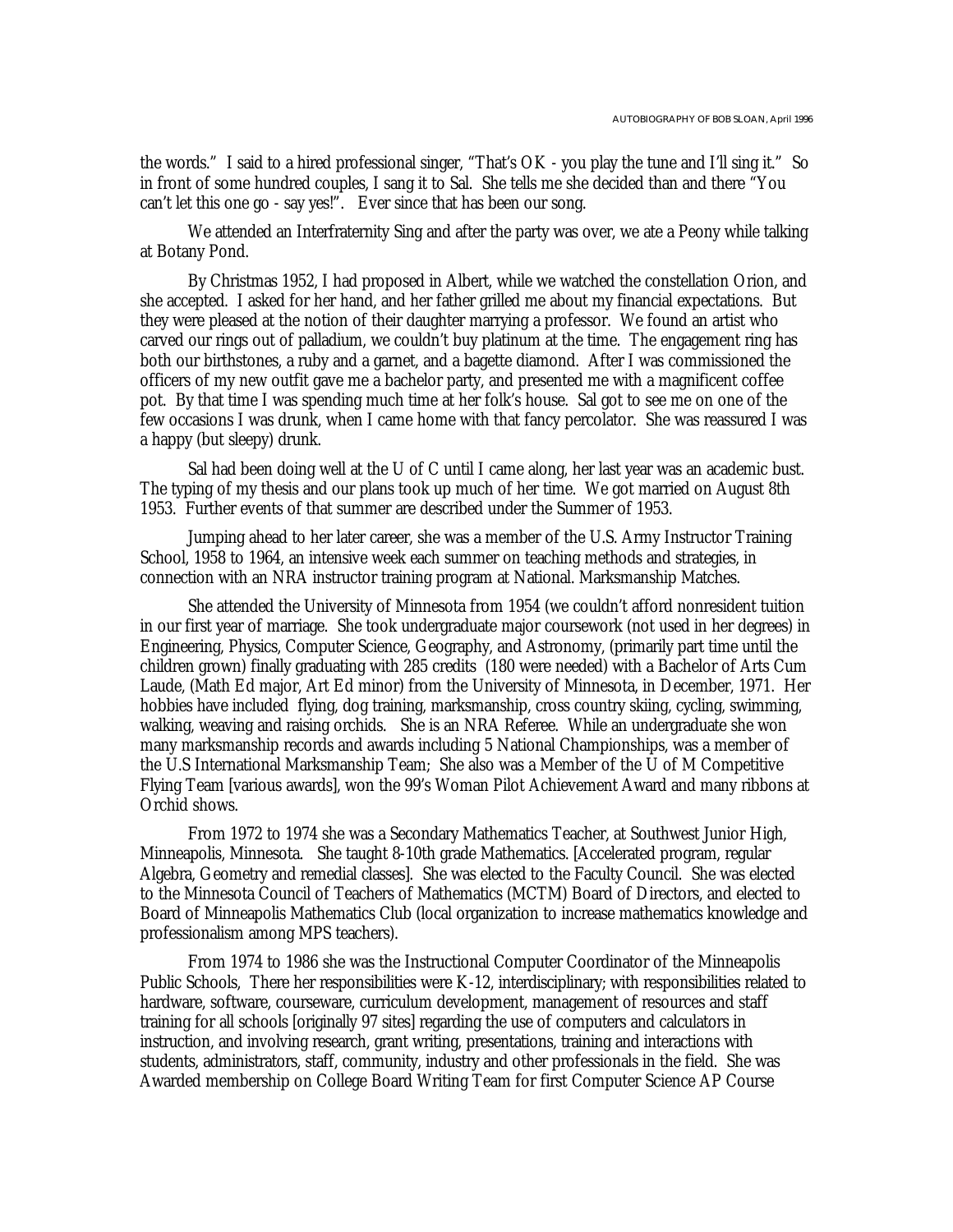(served 2 yrs). She was Elected President Minnesota Council of Teachers of Mathematics (MCTM) She chaired NCTM Regional Conference 1981. and was elected President of Upper Midwest Hewlett Packard Users Group (UMHPUG). She was elected President of National Council Supervisors of Mathematics (NCSM) was the Editor NCSM Newsletter 1976-78, Chaired NSCM National Conferences 1980, 1981. She won Grants: 'Compu-MICE' APPLE "Next Steps" grant in 1986; and 'ZOO-M' (Zoo Orientation on Metrics) in 1979.

She took her M.A. in Mathematics Education, University of Minnesota, in 1978, her advisor was Professor David C. Johnson (currently Shell Chair Mathematics Education, Chelsea College, London University) Her Dissertation Title was "A Consideration of Lateralization in the Estimation of Length".

From 1985 to 1990 she was a Secondary Mathematics Teacher, at Edison Senior High, in Minneapolis. There she taught the standard range of 9-12 courses with specialization in Geometry, Computer Math (BASIC) and Computer Studies (PASCAL). She was Department Chair, on the Building restructuring committee, was AIDS trainer. She was elected to the Board of the International. Society for Technology in Education (ISTE) She became Editor of DATABASE, professional journal of the SIG Business Data Processing of the Association for Computing Machinery (ACM) 1987-90.

From 1984 to 1990 she was Adjunct Professor of Mathematics Education, Computer Science and Graduate Faculty at Winona State University, Winona, Minnesota, There she taught courses on uses of technology in classrooms, summers and for various regional school districts on weekends (graduate and undergraduate credits).

In 1980 she worked for Seattle Pacific University, giving special courses in the use of computers in Mathematics education in the Barrow and Anchorage School Districts, Alaska. In 1981-82 she taught courses on uses of technology for College of Education ,University of Minnesota and in 1988-89 she taught Computers in Society for the IT Computer Science Department. In 1985 she gave a lecture at the Birmingham Schools, England, sponsored by the University of London, Chelsea College, 1985 , and also gave a 4 week workshop for secondary faculty and Principals on use of computers in Mathematics education for the City of Hobart, Indiana. In 1990 she gave Pre-School workshops for secondary mathematics teachers on the application of cognitive science to the teaching of Algebra. in the Anchorage School District, Alaska, 1990

In 1990 she became Assistant Professor of Mathematics Education and Graduate Faculty. Winona State University, where she taught courses in Elementary and Secondary Education, Mathematics and Geometry for Elementary Teachers, Geometry, Pre-Calculus, Intermediate Algebra and Contemporary Mathematics. She served on the following committees: Merger, Restructuring, Math/Sci Initiative, Computer (all campus), Library, Honorary Degree, PEAC, MathEd Subgroup, Mathematics Education Search (Chair), Mathematics Search, Vision, Hardware/Software, Bush Grant Math Conference (Co-Chair), MAA Conference.

She was elected President of the International Society for Technology in Education (ISTE) She served on the NCATE Accreditation Guidelines Writing Team, served as Secretary NECA, was on the Program Committee for the 1995 NECC convention, and is Program Chair 1996 NECC.

In 1993 she earned her Ph.D. in Mathematics Education, University of Minnesota, her advisor was Professor Thomas R. Post, her Dissertation Title was "The Effect Of Cognitive Processes On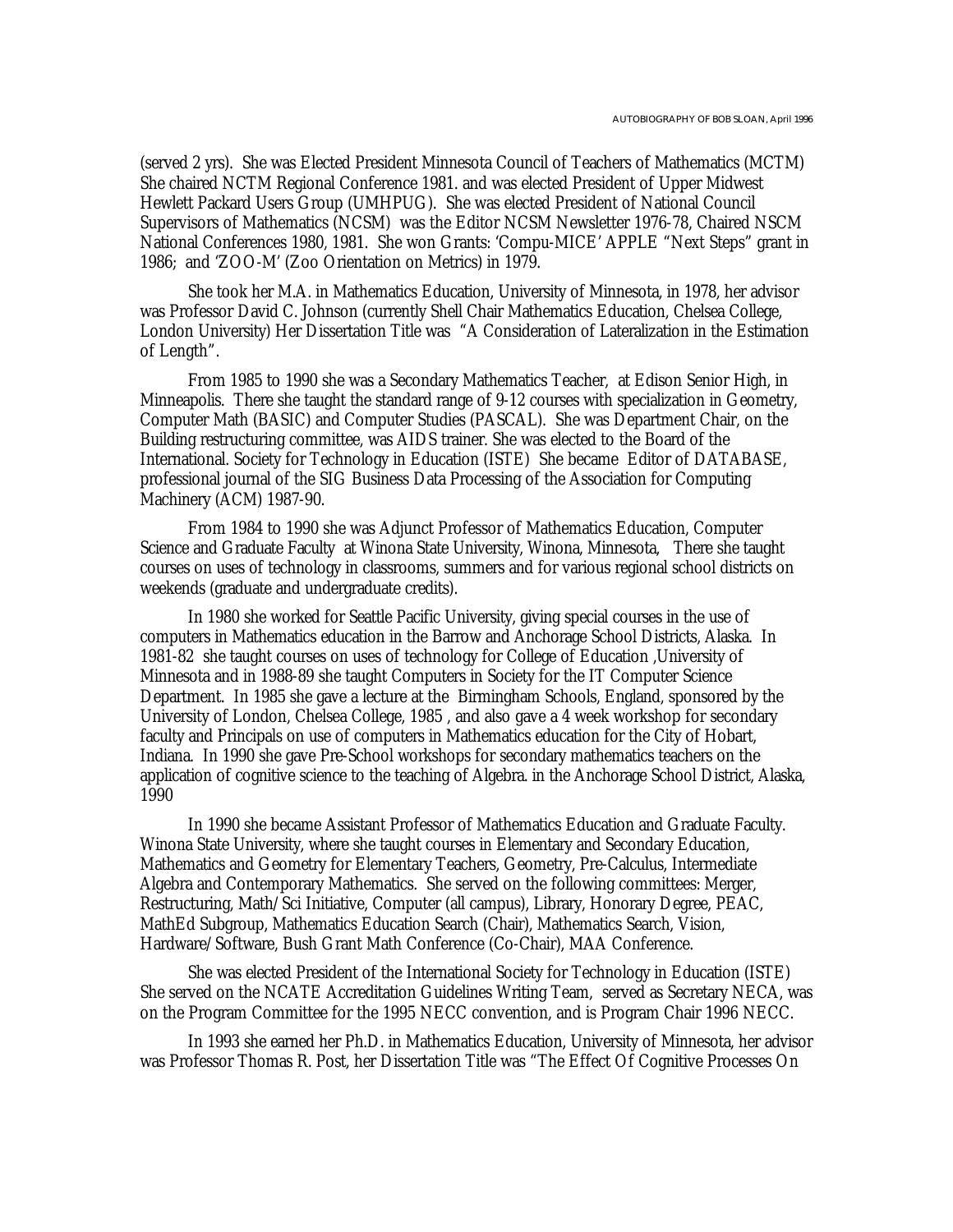The Learning Of Mathematics By Pre-Service Elementary Teachers". Following that she was promoted to Associate Professor in 1995, and given tenure.

#### **THE SUMMER OF 1953**

The spring and summer of 1953 was the one in which more of the major events of my life happened in 6 months than at any other time of my life. In that time period, in order: I was hired for my first major job (U of M), received my Ph.D. degree, went to Guard Camp as a new officer, went to work for the University of Minnesota, transferred from one state Guard to another, got married, got my first new car, moved 450 miles and set up housekeeping, bought a house with first and second mortgages and a contract for deed, wrote a new correspondence course from scratch, and wrote my outlines for a full years set of courses, several of them new, bought a collie dog, met my first classes as a professor, and started a series of lectures on the "Geology of Minnesota" for the members of the Minnesota Geological Society, many of whom knew far more about the state than I did! Any three or four of these are supposed to be very stressful, I was too busy to notice I was stressed!

In the spring of 1953, I knew I was going to finish my Ph.D. in June, so I started applying for appropriate jobs. There were three openings in the country for me, one at Penn State, one at Notre Dame, and one at Minnesota. I never heard back from Penn State, and Notre Dame hired Ray Gutschick since he fitted their needs better. George Thiel, Head of the Department of Geology and Mineralogy at Minnesota wrote me on Tuesday February 3rd and said they needed "a man to teach invertebrate paleontology, and historical geology". It seems that there were two paleontologists at Minnesota, Frederick M. Swain who taught Micropaleontology and was very ultraconservative in his teaching mode (lecturing out of his notes without looking up, and repeating much of what he had been taught), and W. Charles Bell who was far more progressive and innovative, and in my opinion and that of many others was a better trainer of graduate students. Charley and Fred got along about as well together as oil and water. So after Charley had finished a major research program at Minnesota, he decided to move to the University of Texas at Austin. This left a vacancy in a 7 man department, and they invited me up to give the usual interview lecture on my thesis. So I went up in on Tuesday night the 7th on the Chicago Burlington and Quincy "Twin Zephyr" in a lower booth in a Pullman car. I gave my lecture on "Paleoecology of the Pennsylvanian marine shales of Palo Pinto County, Texas", my thesis topic on.the 8th, in the big 250 seat auditorium in room 2 of Pillsbury Hall. I visited with the dean, looked over the Twin Cities, liked what I saw, and they liked me. To this day I have never asked if they interviewed any others. Thiel wired me shortly thereafter " Dean not available today. Expect offer shortly." At 10AM on the April 14th. he wired again, saying "Authorized to offer you Instructorship at \$4500 for academic year. Acceptance sincerely hoped for. Rank increased after degree granted.", by 12:38 PM, I wired back "Accept your offer under terms stated. Thank you". Minnesota was then ranked number 10th among all research Universities in the country, and was the clear plumb! It was the position I had wanted from the start.

So I went back to writing the final version of the thesis and Sal finished typing it. In those days there was no xeroxing, and each copy of the thesis had to be an original on special paper, no carbons, erasures or pen corrections; she wound up typing 19 copies of it in one form or another. Thank heaven it was only about 50 pages long, If it had been as big as those my students had to get typed or for that matter, hers, neither of us would ever have finished. As it was our preparations for marriage, the thesis and moving completely blew her last year at Chicago.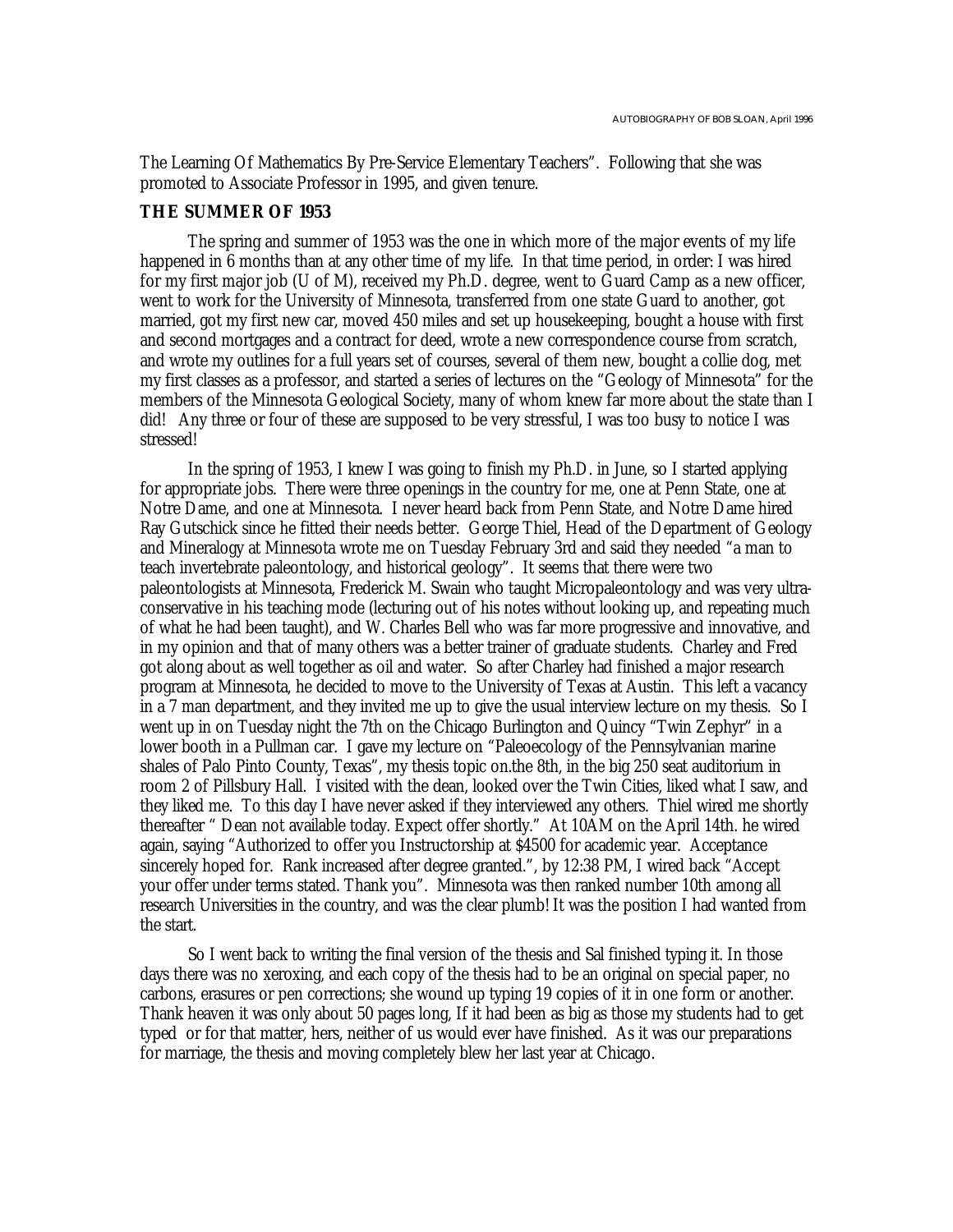When Thiel offered me the position, he also suggested that I act as Charley Bell's Teaching Assistant in his last course, a two week course in "Field Geology of Southeastern Minnesota." The purpose of doing so was two fold, to get me a little more money, but also to provide an introduction to the rocks I was expected to work on and direct student research on.

We finished the thesis, and I took my final oral examination. With my major advisor away on leave in the Philippines, Everett Claire Olson chaired the committee, Bob Miller was there and so was John Clark, the visiting professor and one of the all-time characters I have known. The object of a final oral is to look for any possible holes in the thesis and training. John was the only one who was able to make a dent in my defense, and asked embarrassing questions about the details of the stratigraphy. When doing the field work I had depended on Fredewrick J. Plummer's geologic bulletin and geologic map for my stratigraphy, not paying too much attention to where in each unit of some 20 to 100 thousand years in duration my fossils came from. John pointed out I should have paid more care in the stratigraphy. It didn't make any difference in my passing, but it did affect my work later in my career. I never forgot John's questions and they slanted my paleontological career in the direction of biostratigraphy. So I got my Ph.D. degree at the June Commencement. and almost immediately left for my 5th National Guard encampment, leaving further preparations for the wedding in Sal's hands and those of her mother.

The first week of the summer course conflicted with Guard encampment. So I helped Charley during the second week, which was on the Ordovician rocks of the Winona-Fillmore County-Rochester region. I learned a great deal in that week , as much as from any of my professors, about practical stratigraphy and the rocks I have worked on for the rest of my life. Charley was a great teacher, far better than Fred.

I came home from Charley's course on July 28th, just over a week before the wedding. We had traded in my second car, the 1939 Ford Deluxe coupe repainted metallic green and called Albert (after the alligator in the comic strip Pogo) on a brand new 1953 Ford V8 Station Wagon in Seafoam (pale) Green, our first new car. It was supposed to be delivered before the wedding. Then it was to be ready before the reception. Finally at the reception we were told by phone that the car was ready in St. Paul where it was built. (Ernie Lundelius and John Warren were groom's men.) So my brother, who was best man, and his fiancee (later his wife) got together with my folks, we borrowed the family 1949 Hudson 4-door sedan, and all four of us left for the Twin Cities. We drove the 450 miles all night, got to the motel we had reserved space in and Norm and Romeyn left for the return trip. The next day to get the car we took a cab to Minneapolis to see the dealer who had gotten the car from St. Paul.

Very early on the morning of the wedding about 3 AM Sal's mother took her to a theatrical hairdo shop where her hair was styled. Unfortunately they set it with so much lacquer, so that Sal had major problems getting the lacquer out! She was in tears when we got to St. Paul and it was still solid. The stuff was not gone for days!

That first year I was an Instructor since the contract had been written before I got my degree. There was no reduction in salary, which was \$4500 for nine months, I thought this was very good, since my father made \$6000 in 12 months at the time. My dad was pleased. I much later found out that Jerry Fisher's salary as a senior Associate Professor at that time was only \$7000. The next year I became an Assistant Professor. I was made an Associate member of the Graduate Faculty in December 1953, which meant I could teach graduate courses, but was not made a full member of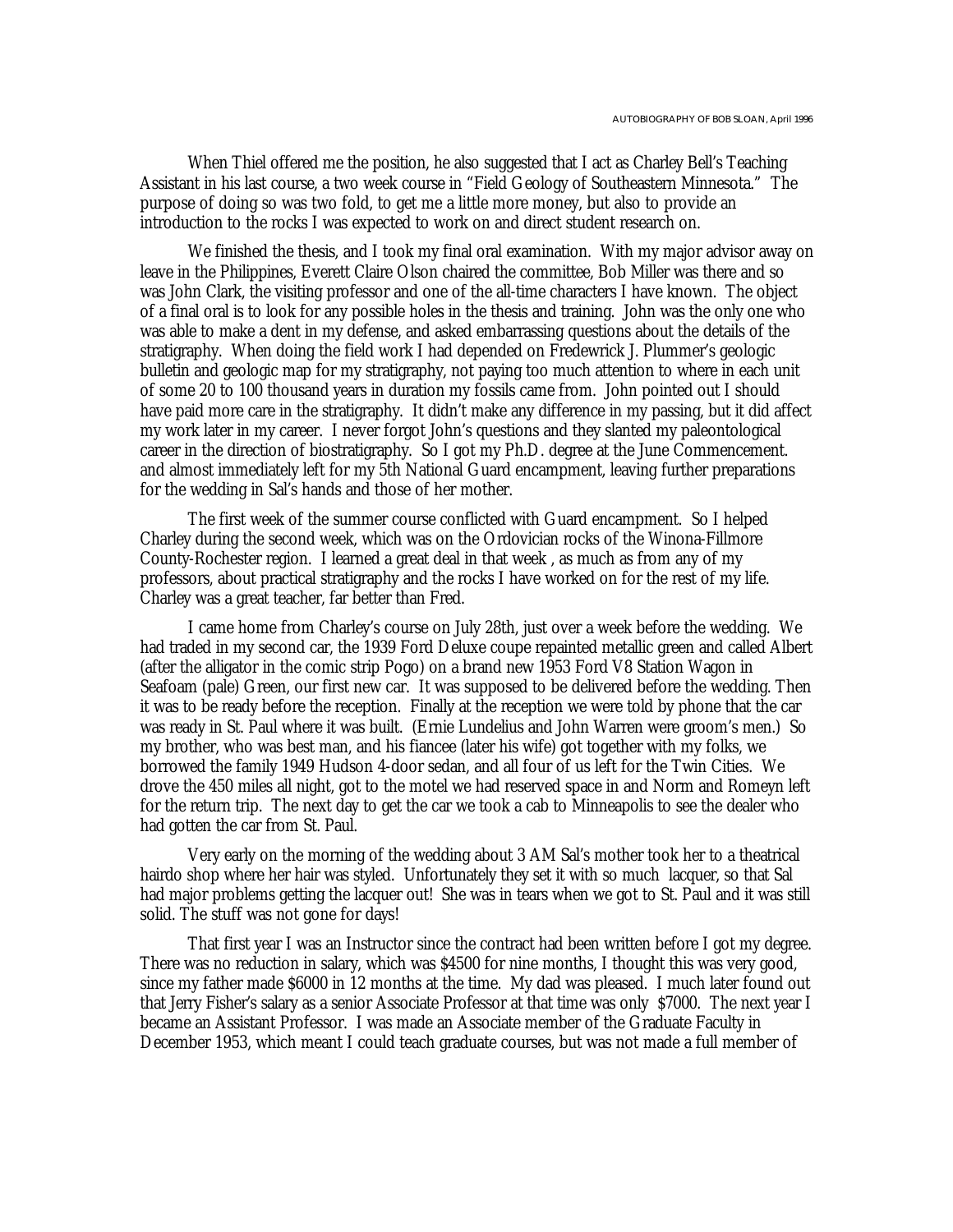the Graduate Faculty until December 1955, when I could finally advise theses. There were always graduate students older than I was until 1969, when Robert Rutford finally received his PhD.

My salaries never rose as rapidly as they might have, every new hire for 10 years was given more than my salary as a starting salary. Raises were on a percentage basis so I suffered there too. From 1974 on my raises were almost never as great as the increase in the cost of living.

#### [Graph Deleted]

In 1972 when Sal went to work for Minneapolis Public schools, she received \$4500 for 9 months compared to my \$17,000, but it made a great difference in the family income. She was able to have a fur store in Downtown Minneapolis custom make a replacement coat patterned on a great Alpaca coat she had been given when she first went to college. The black luxurious replacement was made of the artificial fur Borghazia and was a truly warm coat that cost \$250, it is still warm. That same year she saved \$650 for a large 1 1/4 caret, but very inexpensive diamond. She couldn't decide whether it should go on a ring, a broach or a pendant. So I suggested all of the above. I gave her a brass 2/56 machine screw of the sort I used in my model trains, and had the jeweler solder it to the head of a Tiffany stickpin mount. Then she could bolt it into many items of jewelry. She was often asked why don't you wear that matching brooch or ring or whatever!

#### **KIDS**

We were warned before we married that Sal was Rh- and I was Rh+ and that would pose problems. Our children would likely be Rh+ and immune problems would result between the fetus and Sal. We went ahead anyway. We had two girls and two pregnancies that did not survive. Our eldest child Sally Lee was born on December 10th 1954 at Midway Hospital in St. Paul, weighing in at 7 pounds 9 ounces. Sal's doctor was Jane Hodgson, a very famous Ob Gyn. Sally Lee was indeed Rh+.

Our next child was a Stillborn full term boy, born January 27 1956 at Midway Hospital, St Paul , the Rh+ boy died just before delivery, weighing in at 8 pounds 3 ounces. He was delivered by Dr. Harold Adams, an associate of Jane Hodgson.

Our third child was Elizabeth Jane, born December 28, 1957, at Miller Hospital, St Paul . She turned out to be Rh-, which meant I was heterozygous. She weighed in at 5 pounds 6 ounces.. She didn't have any problems but her birth was induced a month early. Hal Adams was again the physician. Betsy had serious allergy problems early and cried continuously for a month or two. Sal's mother came up and took care of her, she needed a special formula as a result of the allergic reaction. Sal won medals in August at Camp Perry while pregnant with Betsy, everyone called her a two-man team!

Our last pregnancy was in 1961. Five months before term, while I was out of town, Sal developed Toxemia, and had to go into the hospital immediately. Sal's mother again came rapidly to take care of the little girls. The girl died in the hospital, and delivery could not be induced. Sal had to carry the fetus to full term, Hal Adams was again the Doctor of record, but it was a mature maternity nurse, Margaret \_, who was with Sal when the fetus was born December 9, 1961 on the gurney at Miller Hospital.

When she was four Sally Lee was a delightful child, but she developed strabismus, became cross-eyed. She went into Children's hospital for what we were assured was a minor operation "to take a tuck in the eye muscles". She awoke terrified and in great pain. Neither we nor the doctors had prepared her for this. The Opthalmologist was concerned about her behavior, and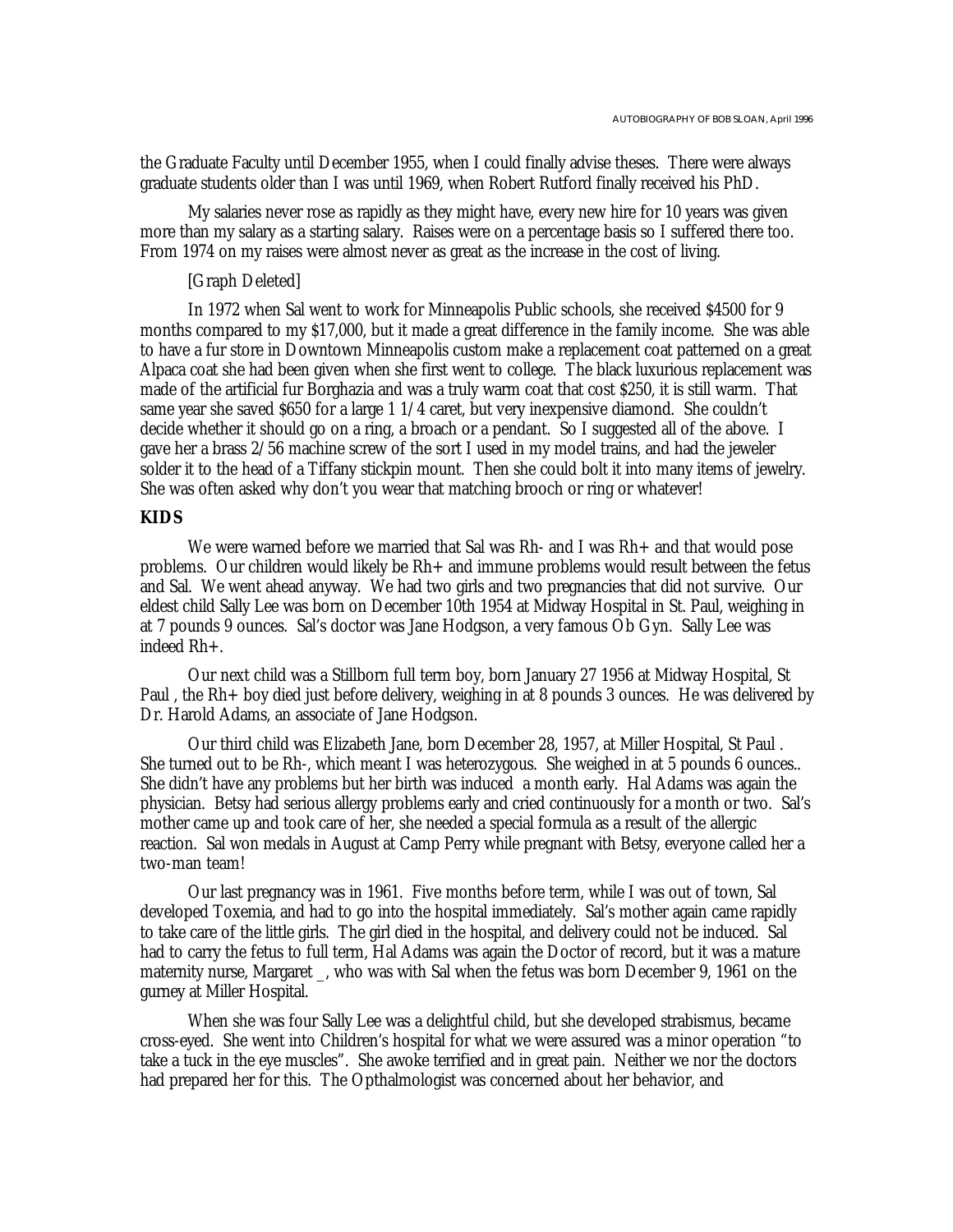recommended she be tested. We took her to the Institute of Child Development where she measured to have an IQ of 185 We were elated until we were told that was a concern, since many children with IQ's that high have serious problems. They were right. She had great difficulties with relationships. By the time she was in 4th grade she had been kicked out of three public schools. In 1962, we consulted a child Psychologist on Summit Avenue, Dr. Grace Arthur, and ultimately enrolled Sally Lee in an expensive private school, Visitation Convent run by the Sisters of the Visitation, near Summit Avenue in St. Paul. Betsy went too, entering first grade at barely 5. (All her life Betsy was "Me Too!") There, after extensive testing, they set up a special program for her. Sally Lee was in a very high reading program, she was assigned to classes based on her level of preparedness, each class she went to was in a different grade. The problems were still there. I remember an overnight sleepover that ended when the other mother called us to come and get her. Those problems made things difficult between Sal and I. I do remember reading to both Sally Lee and Betsy, we read lots of Dr. Suess, all of Baum's Oz books and some of the others, and Tolkien's *Hobbit* and the *Lord of the Rings* Trilogy, among lots of others. As she approached puberty Sally Lee's problems became worse. Our marriage was suffering greatly. Sally Lee decided she didn't like herself and applied for a social security card in the name of Kantele Sloan, which everyone ignored.

After counseling at the Institute of Child Development at the University of Minnesota, she was diagnosed with schizophrenia in 1968. We had to commit her to Anoka State Hospital for treatment in 1969 when she was 14. We had to go through one to two years of therapy for ourselves. Our marriage came out stronger than ever but it was a great trial. After Sally Lee was released from the hospital, she went to Desplaines to live with Sal's folks. She decided she did not want to be Sally, and became just plain Lee Sloan. She graduated from Elk Grove High School on June 12 1972. She went to the U of Minnesota for one quarter, living in the dormitory, but flunked out for inattention to classes. She then went back to the Crippa's and attended William Rainey Harper College in Palatine Illinois. She changed her name again to Adrienne Sloan and married David Thornley, a very mild mannered man, in 1977, but goaded him to strike her and then divorced him. After a while she decided she was really a man in a woman's body and changed her name again to Adrian Charles Morgan. She was always a very good artist, and is now a starving artist in New Orleans.

Her sister Betsy spent a worried childhood, wondering if she was going to be like her sister. When Betsy was about 5 her grandpa Charley took both girls fishing in Sucker Creek just outside of North Oaks. Betsy caught a 4-inch Bullhead and she insisted that we cook it for her. When her sister went to Visitation, in 1962 Betsy went too, entering first grade at not quite 5. At Visitation all the girls wore uniforms of dark blue wool gabardine skirts and jackets. Uniforms were recycled. They had to be sponged clean nightly, and drycleaned every other week. Betsy was hard on uniforms. Every night Sal would restitch the hems, and every afternoon Betsy would come home from school with the hem held up with lots of safety pins. To this day she almost always has safety pins in reserve somewhere. The bain of her life at school was Martin, a big St. Bernard watchdog. Martin was forever eating or stealing hats or mittens, and got blamed for many other things as well.

Betsy was at Vis from her 1st through her 4th grade, until her sister entered the hospital. At Vis, she and all the other girls could only speak French at Lunch. Then she went on to Snail Lake Elementary just outside North Oaks, for the 5th and 6th grades.

When Betsy was between the 3rd and 4th grades, in 1966, we took a vacation in a rented camper trailer to the Black Hills. It rained for two weeks. Besides Sal, Sally Lee and Betsy we took Rinky and Karen Ostrand, a family friend of about 30. We were camped in a campground near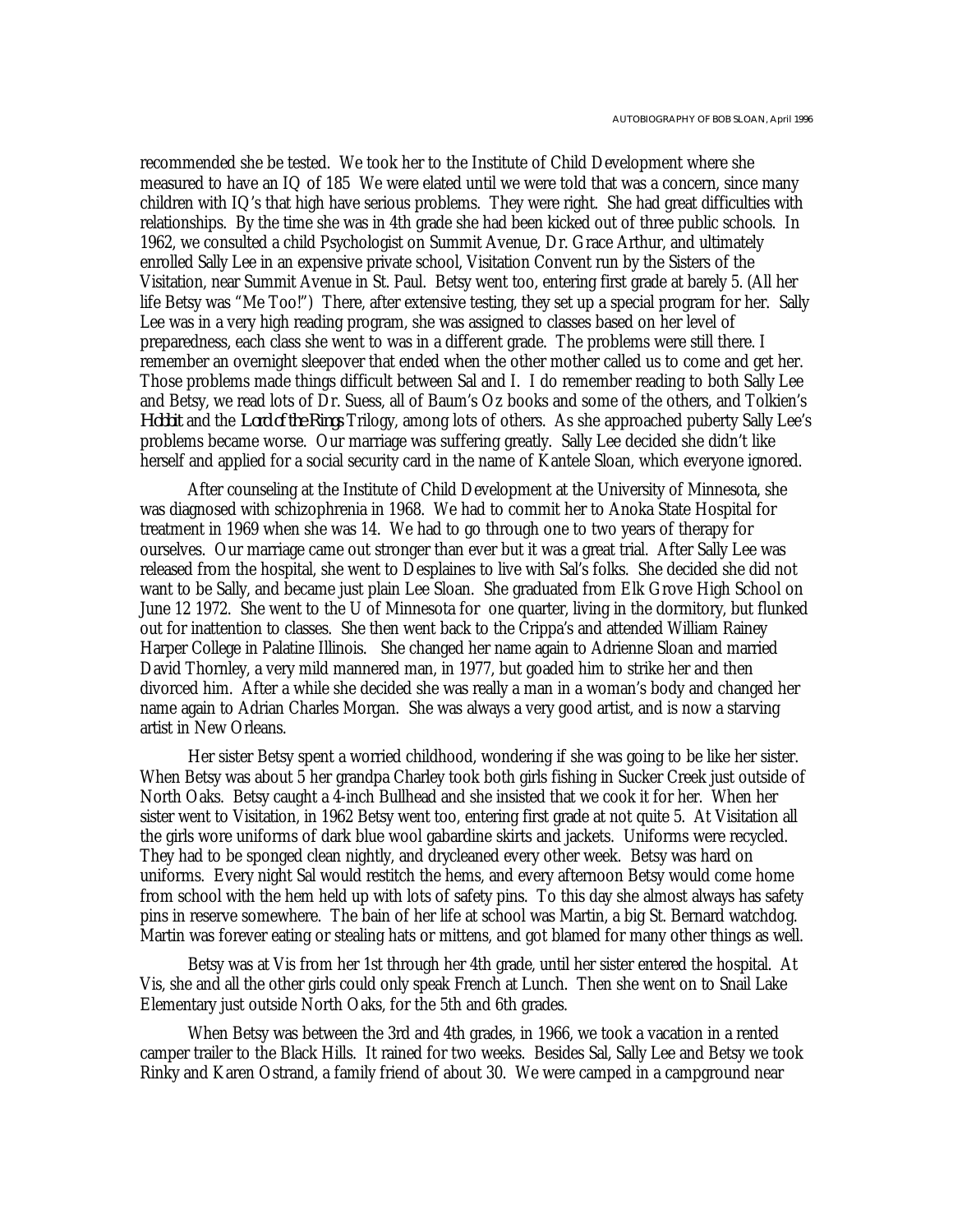Keystone and Hill City one night. The girls had been "panning" garnets out of the creek, they came from the weathered material from the Precambrian schists of the area. All the ladies were chattering late at night and I said "Quiet". They all replied "Nope, Majority rules!" I replied in a deep voice "I am the Majority!" They let me get away with it, giggled and shut up.

When Betsy was in sixth grade she and a friend came home one afternoon and announced they were going to make Santa Lucia Buns for their 36-person class the next day. They had a recipe. Sal was at school taking classes, so as a good father I made sure they knew what was needed and helped them in the kitchen. The recipe was in a "Christmas of All Lands" song book, and was a huge recipe. I let them putter in the kitchen until they asked "Dad, where is the saffron?" I searched the spice cabinet, but we had none. An incredible amount, about half a teaspoonful, was needed. I called all the stores open at 8 o'-clock in the evening and no one had saffron. Sal came home to two crying little girls, and two huge pots of fully mixed sweet bun mix, less the all important saffron. Sal called Peg Azad, a neighbor who was sure to have it. She did, but said "that is a dowry in saffron!" We put the girls to bed, spent the rest of the evening and part of the night making the fancy small rolled Santa Lucia buns, and baking them so the girls did indeed have their party at school. We had those buns all the way to Christmas. Betsy made more of them in later years, but never such a huge batch and always making sure she had the saffron.

For Betsy, grades 7 to 9 were at Edgewood Junior High School, 10 to 12 were at Moundsview High School. For several years she took piano lessons from Mrs Grendahl across the street from our old Turtle Lane house. Then she transferred to Philip \_, a graduate student at the U of M, for several more years, Daddy had to drive her to lessons.

On another vacation in 1961 or 1962 we first went to Los Alamos, where we met Sal's "brother" John Warren, his wife June and their daughters, Mindy and Rita. John showed me Valle Grande, the giant volcanic caldera near town. Then all of us went north to the San Juan Basin of New Mexico, where I looked at some of the rocks. The four little girls were shrieking with laughter and chasing lizards across the desert.

On another family vacation we drove to Yellowstone with Sal's folks and the girls. We were all in the 65 Ford station wagon, Sal and I were in the front seat, with Rinky between us, her folks in the middle seat, and the girls were in the back seat. We got caught in a bear jam, and a cub was right in front of the car. Momma Bear was next to the right hand side of the car. Momma put her paws on the door, and peered in the window. Rinky smelled the bear and started to rise and bark, chasing that big dog away from her territory. The bear got a whiff of Rinky and her hackles rose so she looked double the size. Rinky didn't let out a peep, just closed her mouth and scrunched down between us, making herself small. Sal's mother threw a bag of marshmallows out the window for the bear, and I left with all deliberate speed. That night we stayed in Red Lodge, Montana, and ate at a Game Cafe. We had some bear steak, and brought Rinky the leftovers. She looked at us with gratitude, as if to say "You killed it for me!" and attacked (there is no other way to describe it) the bear steak!

The girls bedroom in North Oaks was only 9 feet by 12 feet, having been reduced when we trimmed the length of the house from the original plan. With two growing girls it got crowded. So about 1964 Charlie framed up another bedroom in the basement, put in a drop ceiling, wiring, and paneled it with fancy plywood. It was left for me to finish it with moldings. The job went smoothly until I caught the middle of the last joint of my left thumb in the table saw, making a 3/8 inch deep cut across the ball of my thumb. I went to the hospital, and had some stitches taken. A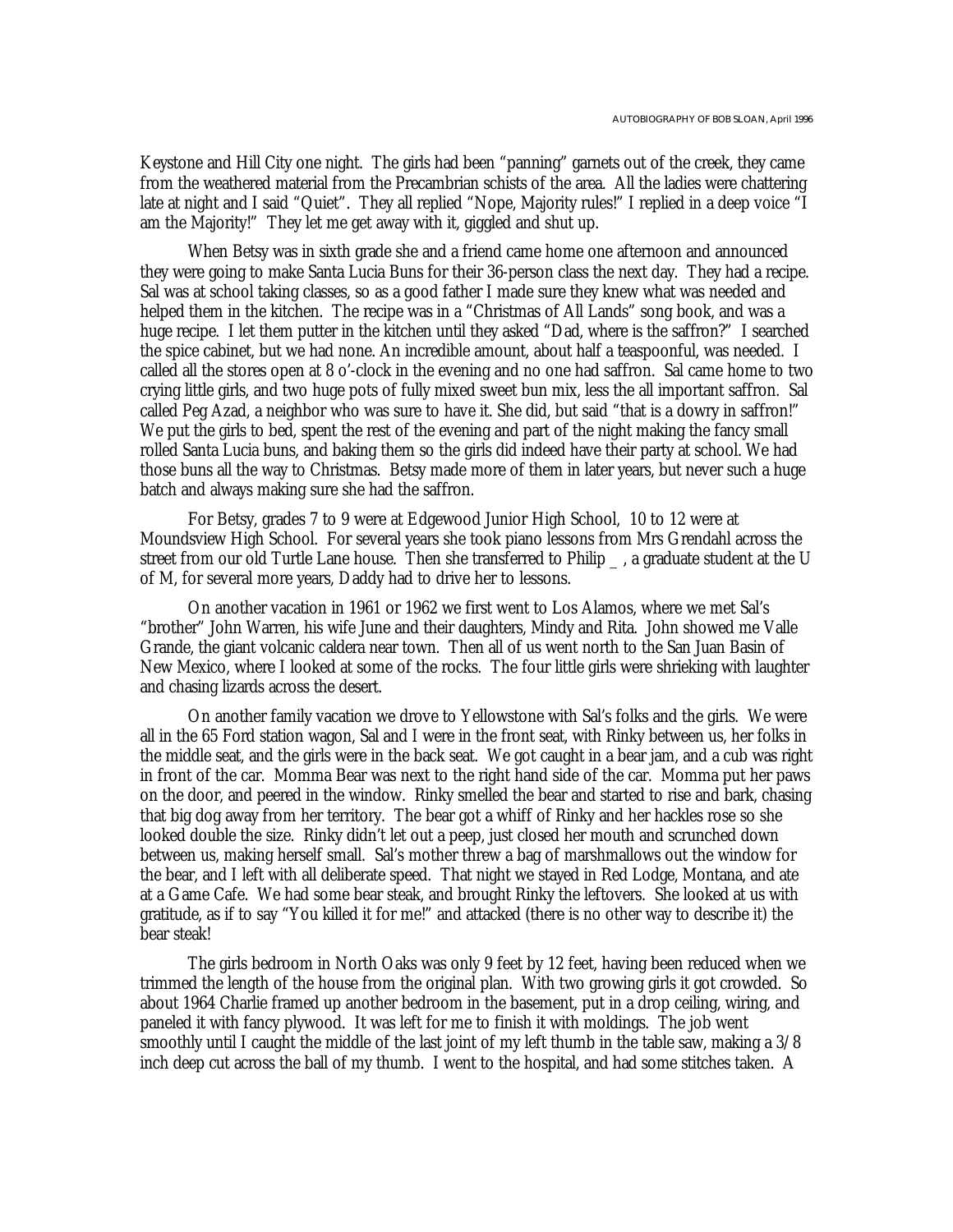day or so later I kept smelling "a dead mouse", finally realizing it was my thumb. Back to the hospital for more work. I eventually regained the feeling in the tip of my thumb, but the scar remains, along with the knife cut from about age 9.

About 15 years later, Betsy wanted more room than there was in the tiny bedroom. She climbed through the scuttle hole into the attic, which had only been used for very dead storage. Looking the space over and crawling around in it. she decided she wanted to use the space. So I looked it over and decided to build her a low sleeping and storage room up there. I cut a hole in the ceiling of her room, and put in a prefabricated folding staircase from Knox Lumber. The opening was now large enough to take 4 foot by 8 foot panels, so I pulled up 3/8" plywood for a floor, and a large number of sheets of prefinished 1/8" paneling for the walls and ceiling. I wired it on a single switch, added an escape window and a rope ladder on the end of the house, and she had a room 4 feet high in the middle, 2 feet high at the edges, about 24 feet long and 12 feet wide. This gave her the expansion room she craved.

Betsy went with her mother to Switzerland in 1976. While there, our friend Mrs. Biner, the hotel owner, was remarking how hard it was to get good help. Betsy piped up "How about me?" She had been working at the North Oaks clubhouse washing dishes and serving. So for several years Betsy went to Switzerland to work in the hotel. On one of these trips she decided she wanted a portable lap harp. She had already made a small floor model folk harp, so it was not too difficult. We traced plans from another kit, went to Knox Lumber to get some birch plywood and cut out and assembled a 20-string lap harp in a couple of evenings. The night before she left we finished it, and strung it in the morning. She took it on the airplane and all the stewardesses had to try it.

Betsy Jane lived at home as the model of filial piety until she married. In fact, her nickname was "Filial Pi". She graduated from Moundsview High School at 17 in 1975, after which she went to the U of M, getting a degree in Classics. She then went on the Business School at the U getting within one course of an MBA. She worked at a variety of jobs, B Dalton's bookstores, and was the manager of a Software Etc. She married Scott Kimball, on May 12 1987, but divorced him within a year. Her second marriage to Gerald Dagel, on September 2 1991, was much more successful but she decided never to have children, in part because of the Rh problem.

## **GENEALOGY**

Mom got interested in genealogy in the late '30's at the request of her sister Marguerite, Aunt Peggy, who wanted to become a member of the Daughters of the American Republic, to do so requires at least one ancestor who fought in the Revolution. She did her research at Newberry Library in Chicago. Mom found two; there are others. She was interested because there was this well-traced tradition that we were descended from Daniel Boone's sister, Hannah, who married Richard Pennington. That sort of data is well remembered by families. Among many others, I told the tale at school and was sent home with a note from the teacher saying in effect, Little Bobby shouldn't tell lies at school. Mom quickly disabused her of the idea. I became interested in the early '70's, and continued until 1978, pushing our ancestry farther back, at the end I was pushing our ancestry along 40 lines, and had many lines back to pre-revolutionary days. I decided to write this autobiography after typing Evan Wiggle's autobiography, thinking my life is at least as interesting as his was. While Evan Wiggle traced us back to his father Richard and Grandfather Miles, he could go no further. His son Percy got more information about Richard and Miles but still could trace our ancestry no further. In June of 1976 while on a vacation trip to England, I met Charles Kerr, Lord Teviot and his wife, gave them our known data and asked him to look further into the Wiggalls and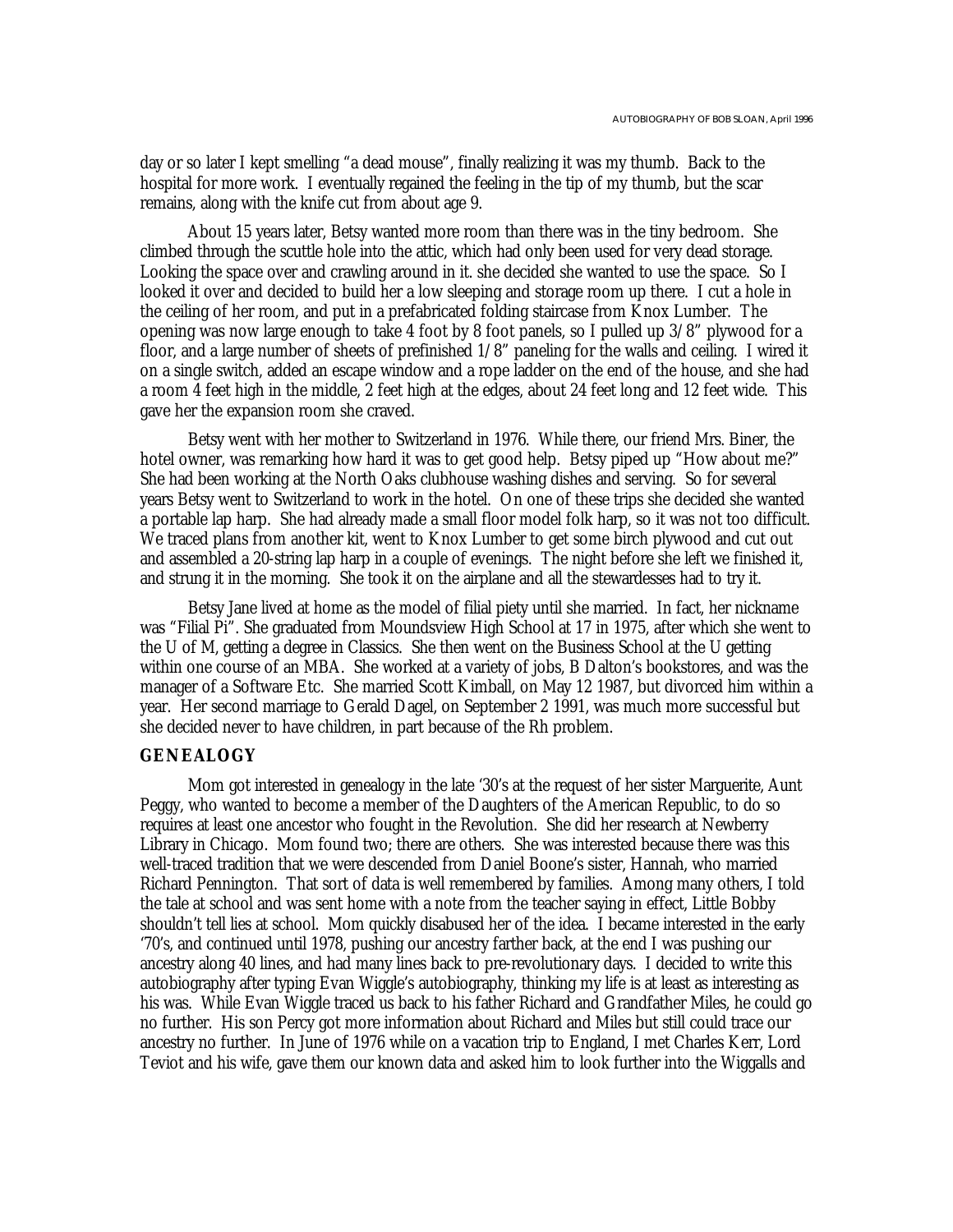my Penningtons. The total cost was about \$200. We managed to push the Wiggall ancestry back to the 1630's. In the meantime in 1976 I traced the Wiggall family area around Gloucester for landmarks, and in 1977 went back to Cumbria to look for Pennington areas and sites.

During 1976 I had found the magazine *Pennington Pedigrees*, which was the publication of a group of about a hundred Pennington's or their descendants, that gathered and accumulated data from all sorts of places. I organized the data around times, places and family groups, and came up with new ideas that showed where the missing data connecting many Penningtons had to be. It was founded by Bee Holmes, and over its first 8 years of publication, she was able to group family lines into 14 groups, each named for the oldest male ancestor in the Colonies or states. Censuses, tax rolls, ship lists, will, deeds and many other documents were there in unorganized state. I found the wealth of data, copied all that was available and went to work. I showed by use of maps and name patterns that some of these groups were probably closely associated in what I called "Clusters" of Groups. These are defined below. Most Penningtons in the US are descended from about 18 founders and are related. Our Penningtons are Group IV, founded by Richard and Hannah (Boone) Pennington, there are many others in this group since it was very easy to remember that Hannah was the sister of Daniel Boone. This Group belongs to Cluster A which also includes Group I- Ephraim of CT; Group V- Rev. Charles, Baptist of PA; Group VII, Benejah and Micajah 143 of NC-VA;.XI, Abel of NC, SC, GA and MS;XII Samuel of Ashe Co. NC, VA; Group XIII Timothy of NC; and Group XVI, Simeon of NC, VA and KY. The Pennington data are summarized in my bibliography, and in the computer files on the Penningtons.

I quit my genealogical work because I came across insurmountable roadblocks (e.g., seven John Johnsons in one town, one of whom was my ancestor, seven Ephraim Penningtons in another town, one of whom was my ancestor). I gave copies to my relatives at the time, but decided to redo it in 1995 when there were new relatives and the old paper copies had begun to decay, I decided to computerize them.

While my great grandfather Evan Wiggle traced us back to his father Richard and Grandfather Miles, he could go no further. His son Percy got more information about Richard and Miles but could trace our ancestry no further. In June of 1976 while on a vacation trip to England, I met Charles Kerr, Lord Teviot and his wife, gave them our known data and asked him to look further into the Wiggalls and my Penningtons. The total cost was about \$200.

To answer Percy's question on how the name was spelled, Teviot found many different spellings for the same people, Wigal, Wiggale, Wigale, Wigole, and Wiggold, Wiggall was most often used, and is the variant that still exists in the area. In the Gloucester area phone book of 1976, it is the only spelling given, there were 10 in the town of Cheltenham, 3 in Gloucester itself, and one each in Tewkesbury, Winchcombe, Stroud, Stonehouse and Dursley. Since there was only one Wiggall in the area in the mid 1600's and he left lots of descendants, I would guess they are all our distant cousins.

From July 6th to 8th 1978, I went to Wichita, Kansas, for the First Pennington reunion, held at a Holiday Inn, where I was elected President of the Pennington clan for my genealogical work. About 100 attended. I was the banquet speaker, talking about my visit to Cumbria to look at early Pennington scenes. I showed slides of St. Michael's Church in Pennington; as well as the tympanum from over the door at the original church at Pennington, it was donated by Gamel de Peninton, 1154-1189, the oldest Pennington known. I showed slides of the original Pennington Castle which lasted from 1066 to 1242, and is now a cow yard, the original Pennington coat of arms from the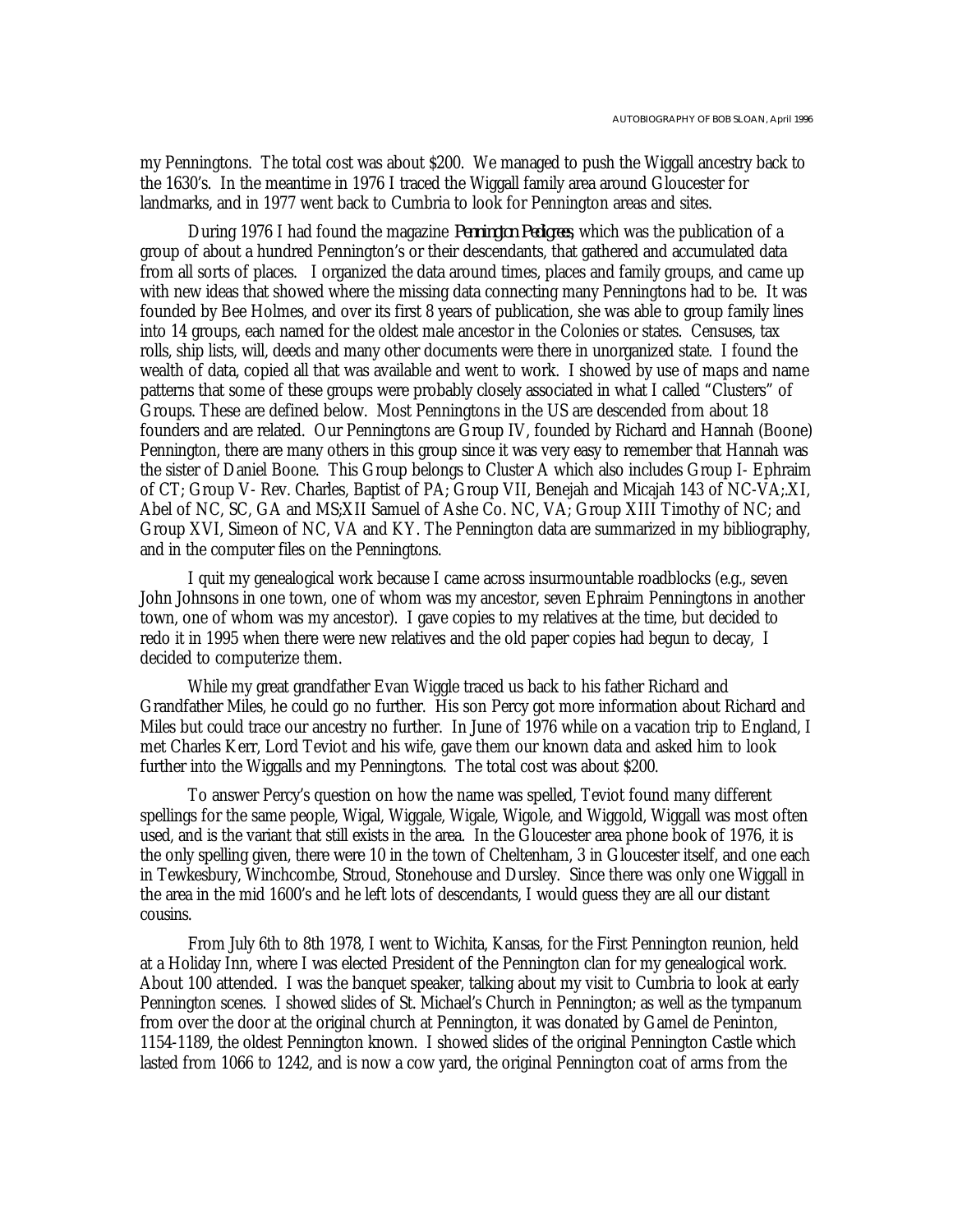Pennington Arms Hotel in Ravensglass, the Muncaster Church built by Gamel de Peninton, and Muncaster Castle, the last Manor house of the Pennington lords.

#### **ANKLE AND CONSEQUENCES, OTHER HEALTH PROBLEMS**

I had collected the conodont samples that Jerry Webers ultimately used in September 1959, at some very well known localities in southern Minnesota. While collecting these samples at a roadcut a half a mile north of the hamlet of Cummingsville, about 15 miles south of Rochester, on September 10th the rock I was standing on, exactly 29 feet above the Decorah Shale, broke out of the cliff. I fell 6 feet , landed in a gravel slope, and broke both my tibia and fibula just above the left ankle in a very bad compound fracture. At the same time I dislocated my right shoulder. I was working alone, because the Minnesota Geological Survey did not have enough money to hire a safety man. I was right on a well traveled county highway. Four cars went by in the next hour, without stopping, even though I was in plain sight. By the time the fifth car finally stopped, I had straightened my leg, used the saw on my Swiss Army knife to cut down a 1" diameter cottonwood tree next to me, cut it into three 12" sticks and had splinted my leg using the ripped out front of my shirt. I told the kind motorist to "Just call an ambulance, I can wait a little longer". He did and the ambulance arrived. I was wearing a new pair of custom made Gokey Boots that cost \$35 then, and I remember telling the ambulance crew "Don't Cut The Boot!" After I was put under anesthesia, Dr. E. D. Henderson, chief of Orthopedics at Mayo and St. Mary's, carefully cut the stitches of the boot and rinsed out the blood before taking care of more important things, Gokey resewed it later and I got several more years wear out of them. I spent a week in St Mary's Hospital. The Minnesota Geological Survey paid my medical expenses. In order to get my salary for Fall quarter, I had to teach my classes. I couldn't get into Pillsbury Hall (it still isn't handicap accessible) so I taught my courses left handed in the Bell Museum using an overhead projector from my wheelchair. Richard Benson, one of Fred's Ph.D. students of ostracods lived with us that fall and drove me to work every day, my office was in the Bell Museum.

That accident was the cause of several problems that grew steadily worse over the next 30 years. The ankle healed badly, and ultimately fused across the shin-ankle joint, so the ankle would not bend.

In 1967 I was given a Distinguished Teaching Award, from my college, the Institute of Technology, it came with a fancy certificate, and \$500 which Sal and I spent on an SVP convention in Berkeley, and tours of San Francisco. There I missed a step on a staircase and jammed my bad ankle. It was very painful, and ultimately lead to further deterioration. from that point on my ankle became worse. I bought my first cane there at the first Pier One store in the country as a result.

The weight distribution changed on both sides of the knee, wearing out the cartilage on the inside of the left knee. That was corrected by an Osteotomy on May 2 1977, where they cut out a wedge of my left shin (tibia) to shift the weight to the outer part of the knee. That made the left leg shorter than the right, and lead to a back problem with a pinched nerve in the 5th lumbar vertebra, corrected by bi-weekly chiropractic treatments and orthotics for the left foot. At the time of the accident my weight was about 180 pounds. Starting in 1965 my weight began ballooning to my present weight of 285, mainly as a result of reduced mobility. Most of my health problems are the result of that unfortunate mistake I made in 1959.

From 1952 to 1966 I smoked a pipe and occasional cigars. I was addicted to coffee from 1950 to 1972, at the end drinking as many as a dozen cups of coffee a day. In the middle of one night I had a large gastric "explosion" and racing heart which woke me from a sound sleep, thinking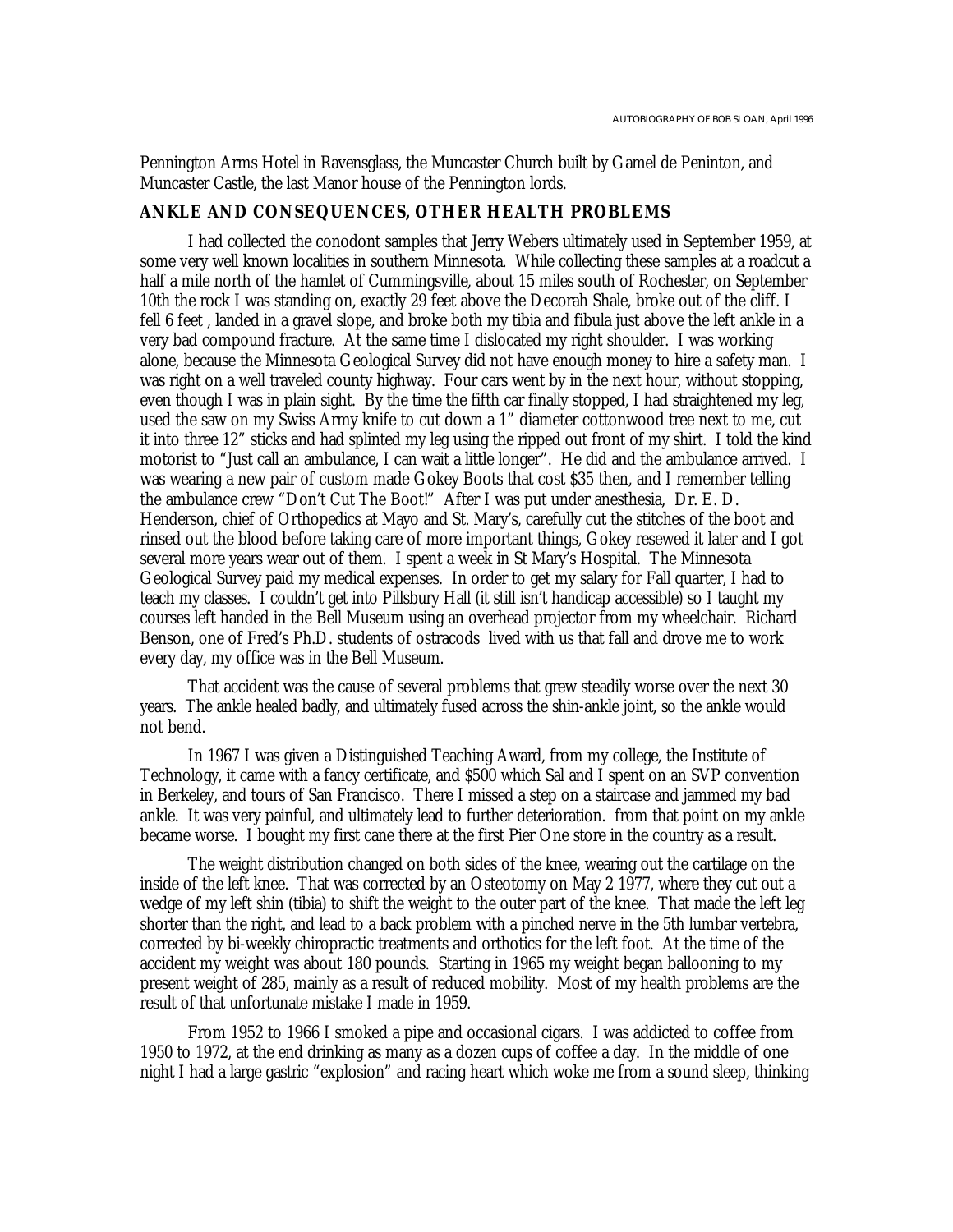I was having a heart attack. After a trip to the emergency room, I was told it was nothing but a reaction to caffeine. I realized I had become allergic to caffeine then and since have drunk decaffienated coffee.

In about 1969 I developed a diverticulosis problem, a diverticule (or little pouch) in my sigmoid colon would become impacted and infect, flaring up about every 6 months, producing the equivalent of a case of appendicitis. This was kept more or less under control by a restricted diet, and by antibiotics, first Penicillin, then Tetracycline until I became allergic to the stuff, then Amoxycillin. Finally about 1992 my physician suggested I try a stool softener, that now does the trick. I am always knocked low with a fever for a couple of days when it hits.

For many years I had been a serious snorer. On field trips I often kept my friends awake. Sal always had to poke me to get me to roll over. She was also seriously worried about sleep apnea, I would stop breathing, then snort loudly , breath deeply and then go back to increasingly shallow breaths, repeating the cycle all night. It was disturbing her sleep. I was getting very tired all the time, and incidentally although I hadn't noticed it I had stopped dreaming. This is a sure sign of Sleep Apnea. I was never asleep long enough to go into deep REM sleep (Rapid Eye Movement) which is when dreaming takes place. I was being woken up . I turned out not to have dreamed in 3 or 4 years, although I hadn't noticed the loss. Finally I asked my physician what to do. He referred me to Sleep Disorders Clinic at Hennepin General Hospital. There I consulted Dr. Scott Davies who agreed this was sleep apnea. He scheduled me for a night long visit to the hospital on July 22 1994., in which I was outfitted with many electrodes, slept part of the night in my regular way, then was fitted with a air splint which would hold my tongue away from the back of my throat to allow continuous breathing. It turned out I was waking 30 times a minute all night long! After the CPAP (Continuous Pressurized Air Passages) machine was fitted I slept the rest of the night and was observed to be in REM sleep. I was given a prescription for a CPAP machine of my own and have used it ever since. Shortly after I started dreaming again. The CPAP machine has worked wonders.

By 1967 I was wearing half glasses for reading. They were light and convenient. As long as my distance vision was fine I needed no more. But eventually, by 1980, I had difficulties reading road signs at night from Astigmatism, then bifocals became necessary. By 1990, I couldn't focus on things at arms length, trifocals were necessary.

## **CULTURAL INTERESTS**

When we first moved to the Twin Cities we were without classical music except for records. We could not afford concerts very often. Eventually we found a small radio station in the western suburbs that played nothing but classical music. It limped along with a few sponsors, the only one I remember was Borton Volvo. Finally the station changed to an all rock format. About that time we found KSJR, at St Johns College, in Collegeville, the first station in the Minnesota Public Radio network. We were just on the fringes of reception of KSJR. We were fascinated with Garrison Keillor and his Prairie Home morning Show, and with Michael Barone and Arthur Hoehn, the classical announcers. KSJR was given the music library of the old classical station. Finally in 1969, we succumbed to the pledge drive, and became members 6957. The item that finally convinced us was Garrison composing and singing a little ditty about "We are growing colder! Our light bulbs are burning out, we can't afford to replace them, please become members now!" Since then our radios have almost always been tuned to MPR.

In 1963 or 64 on a first visit to Broadway, we saw "A Funny Thing Happened on the Way to the Forum", a play by Burt Shevelove and Larry Gelbard with music by Stephen Sondheim. The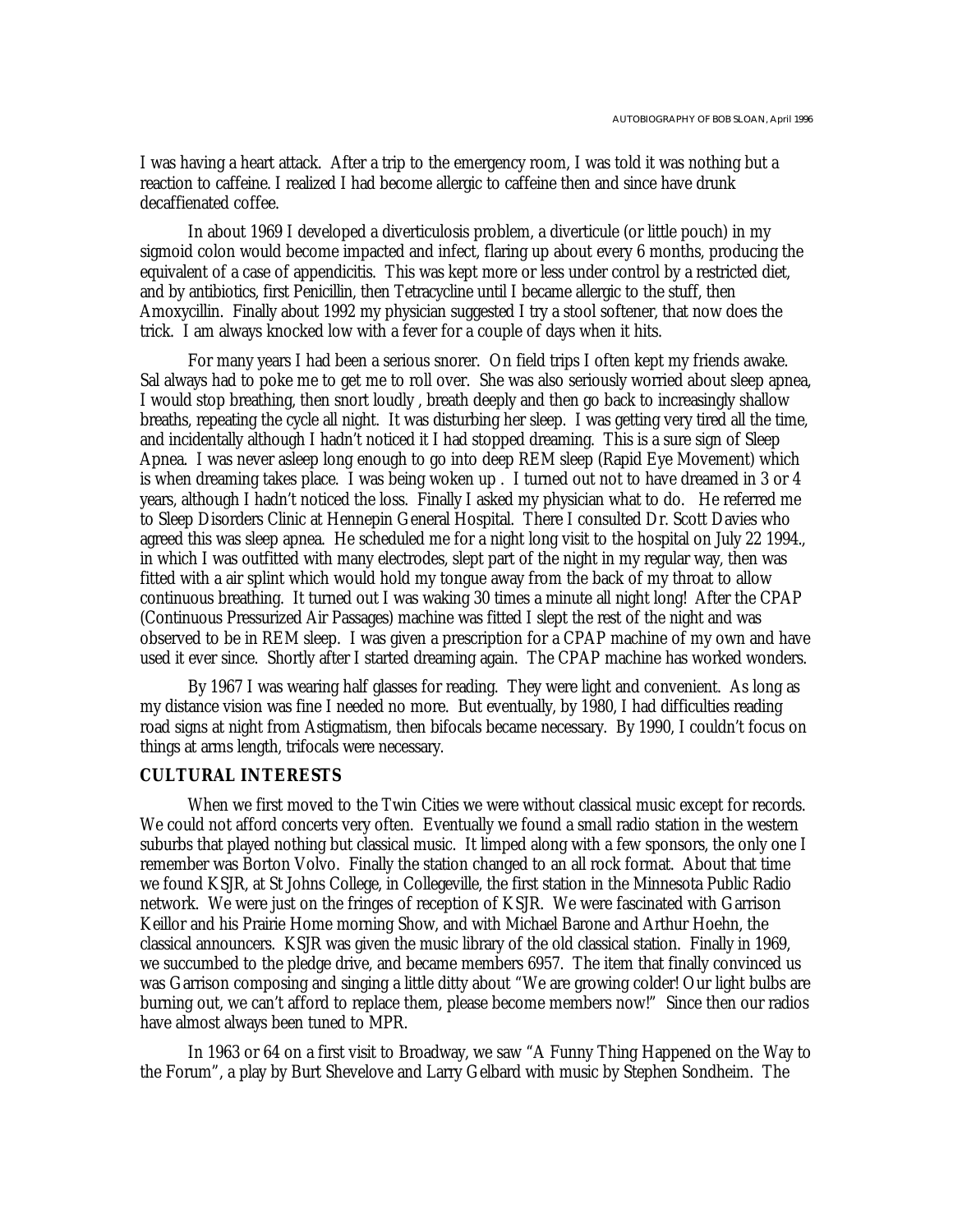star was Zero Mostel, playing Pseudolus, the lyingest sloppiest slave in all Rome, 2nd banana was Jack Guilford, (in real life a 30 year friend of Mostel) playing his friend Hysterium, a slave with a collection of erotic pottery; John Carradine played Lycus "a gentleman and a procurer", Robert Burns played Senex, a middle aged Roman citizen, his wife played by Ruth Kobart, Miles Gloriosus, a Roman general, Ray Walburn played an elderly gentleman; Preshy Marker playing the ingenue named Philia, Brian Davies played a young hero, named Hero, 4 spearcarriers and 6 showgirls. Mostel was superb, as was the entire cast. Mostel could and did bring down the house with a wiggle of the little finger. We, of course, saw the movie when it came out in 1966, and have the tape, but two important songs, "Free" and "Pretty Little Picture" were omitted from all but the first cut of the movie. They are on the original Broadway album. For the movie, Phil Silvers replaced John Carradine, Buster Keaton replaced Ray Walburn, Michael Crawford ("Phantom of the Opera") played Hero, and Michael Hordern played Senex. The movie is almost as good as the play, and well worth rewatching. It is one of our favorites.

We attended the Tyrone Guthrie theatre regularly for many years, when they had an ensemble cast.including Barbara Brinn, James Lawless, and Ron Glass. Barbara Brinn went on to play Mozart's mother in law in "Amadeus", James Lawless was the announcer for St. Paul Sunday Morning on MPR, and Ron Glass went on to play in the TV show "Barney Miller". When they changed from the ensemble we moved on. We had a friend, Paul Thomas in the Minneapolis Symphony, later the Minnesota Symphony. We attended that regularly. But when we were invited to an open house in 1979 for the St Paul Chamber Orchestra, we met our neighbors Julia Bogerad, flute, and Charles Ullery, bassoon, as well as James Lawless, whom we had known from the Guthrie. We started to attend at the auditorium at St Catherine's, and moved to the Ordway when it was built. We preferred the SPCO and have had season tickets since. We have had season's tickets to the SPCO since Dennis Russell Davies' last year. We sat through Pinchas (Pinky) Zuckerman's attempts to expand the orchestra from 1980 to 1987, but since 1988 Hugh Wolff seems to understand the character of the orchestra better than anyone else and gets more from them! The SPCO is something very special, 35 (more or less) players, all very competent soloists, that can play well together, just waiting for a good director that understands them. Listening or going to the SPCO is very different from attending performances of the Minnesota Symphony. There is no individuality left there, the orchestra is too large to hear any single player well. The sound is not as crisp and clean as the SPCO. The SPCO on the other hand is like the Twins, you know and love every player, know their strong and (few) weak points. We watch Katherine Greenbanks fiddle with her oboe reeds (to great results), watch Leighton "Skip" James come down front during the intermission to talk to concertgoers, Earl Yowell, the percussionist is an unappreciated genius, and so on.

In about 1972 Sal and I took a couple of years of evening coursework in Oriental art by Professor Robert Poor, of Art History. It was fascinating, and covered both Chinese and Japanese art. At the same time one of Sal's colleagues at Minneapolis Southwest Junior High introduced us to Mark Chou, of Winnetka, a northern suburb of Chicago. Mark was a dealer in Chinese art, and sold us the elements of a collection of Jade and pottery. We have enjoyed them very much.

In the 1970's Sal and I were introduced to the pleasures of Orchid culture. We tried many different species and hybrids, had over 100 plants, and had much success with *Cymbidium, Paphiodelium, Cattleya, Ornithocephalus, Oncidium, Epidendrum,* and *Encyclia*. Eventually due to the pressures of time, our collection wore down to a dozen paphs. My fascination with Orchids results from the fact that they are in an adaptive radiation right now, and the plants and literature gave me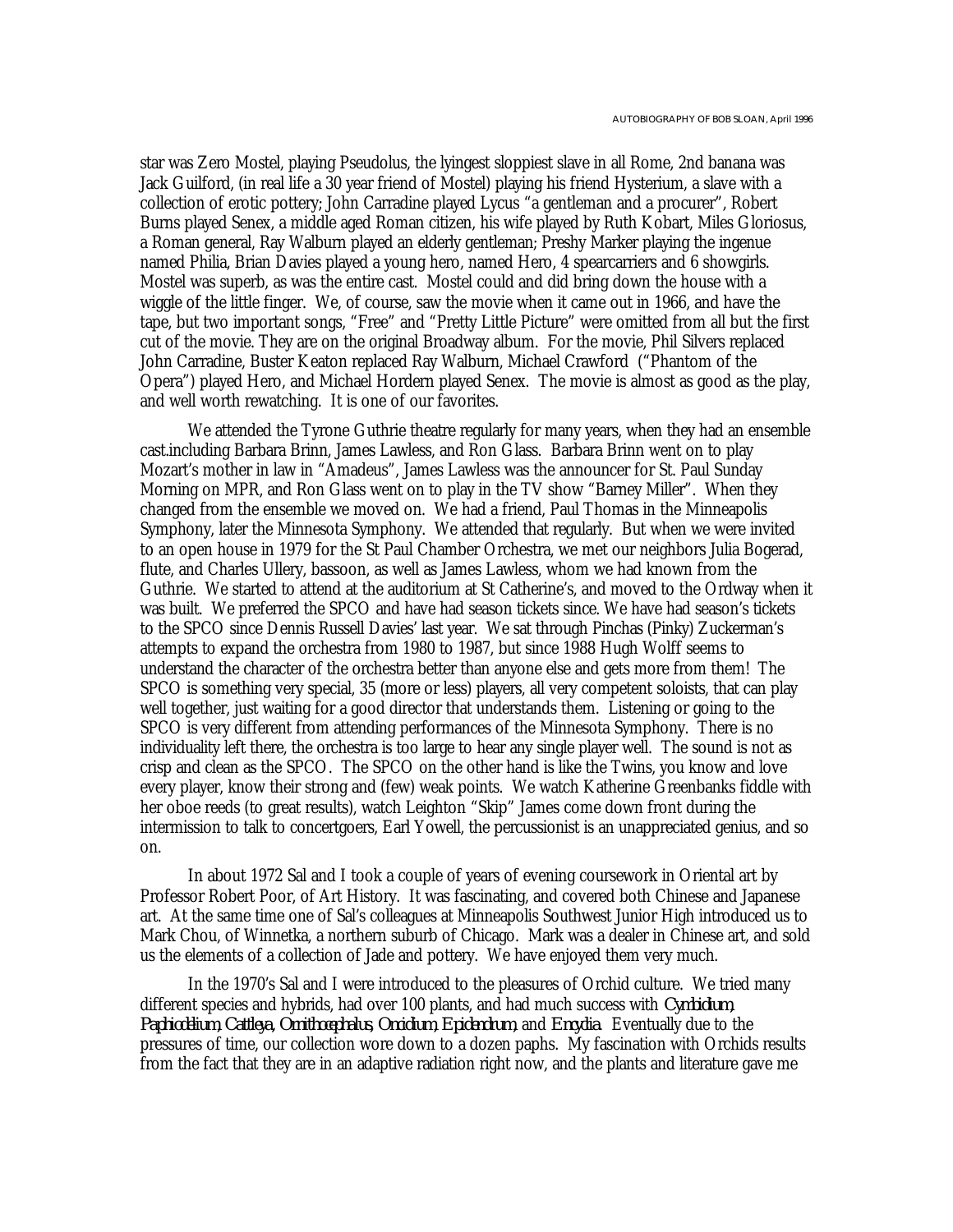ideas about some of my fossil radiations of animals. Recently in the new house the collection has been growing. Our main sources have been Hausermann's in Chicago, Herman Pigors of Oak Hill Nursery in Dundee, Illinois, and Neil Amundson formerly head of the Chemical Engineering department, who was a semi -professional orchid grower.

Over the years fiction reading had been a major part of my life. I was introduced to *Astounding Science Fiction* in 1946 at a dentist's office. Since then I have read it every month continuing with its successor, *Analog Science Fiction and Fact*. I have devoured most of the hard science fiction written, and after I was introduced to Tolkien, in the form of the *Hobbit* and the Trilogy, I have read much fantasy as well. I have reread Tolkien often. I have followed with great interest Christopher Tolkien's 10-volume work on his father's writing. Sherlock Holmes was an early favorite I often reread. I early met Nero Wolfe by Rex Stout, and have collected all of them, I also read most of Agatha Christie, Margery Allingham, Dorothy Sayers, and many other mystery authors. I early got a complete Lewis Carroll, and often reread. it. I have read all of Heinlein, Clarke, Asimov, Niven, Pournelle, and Tom Clancy. In general, my fiction reading is as eclectic as my research.

John Warren was a fellow student of Sal's at Steinmetz, both won scholarships to Chicago, and considered each other as brother and sister. In 1963 we took a family vacation to the Rockies. On the way we saw sod houses and Fort Kearney in Nebraska. We got to the Four Corners, where four states, Arizona, New Mexico, Utah and Colorado meet in a point, the girls had to have pictures taken with one hand or one foot in each state. In southwest Colorado we visited the San Juan Basin and my favorite Late Cretaceous and Paleocene rocks, as well as the Cliff Dwellings in Mesa Verde National Park near Cortez, Colorado. We then moved south to New Mexico where we visited John at Los Alamos, where he showed us the famous Valle Grande caldera, a volcanic crater about 16 miles in diameter, up in the Jemez Mountains west of Los Alamos. In later years Los Alamos was to try to develop geothermal power from the still hot igneous rocks at the core of the caldera. We saw the Bandolier tuff, a volcanic ash which the local Indians had carved dwellings. and then visited several pueblos, including San Ildefonso, and Taos. We also visited Chaco Canyon or Pueblo Bonito which was a great apartment town, abandoned in about 1300 AD as a result of a drought. Our girls and John and June's pair, Mindy and Rita were scampering through the desert of the San Juan Basin, chasing lizards (who always won) and shrieking in joy at the top of their lungs. We bought Navajo weavings, pots and silver. I got an old pawn beltbuckle with a great lump of turquoise, Sal got a beautiful Squash Blossom necklace, and we bought a two tone black bowl by Blue Corn, the foremost student of the famous Navajo potter Maria. We called this trip the "Trip through Time" since we went from the origin of the Pueblo cultures up to the present time. On the way home, we drove through Durango where I wanted to ride the D&RGW Silverton Train but the family was tired of traveling and wanted to go home so that had to wait.

## **HONORS AND AWARDS**

In 1967 I was given a Distinguished Teaching Award, from my college, the Institute of Technology, it came with a fancy certificate, and \$500 which Sal and I spent on an SVP convention in Berkeley, and tours of San Francisco. In 1955 or so I was included in *American Men in Science*, which is basically a directory of who does what, where, in all fields of science.

My 1969 paper, "Cretaceous and Paleocene terrestrial communities of Western North America". published in the Proceedings of the North American Paleontological Convention., part E, p. 427-453 turned out to be a very important one, I was asked for a total of 800 reprints of this paper, somewhat of a record.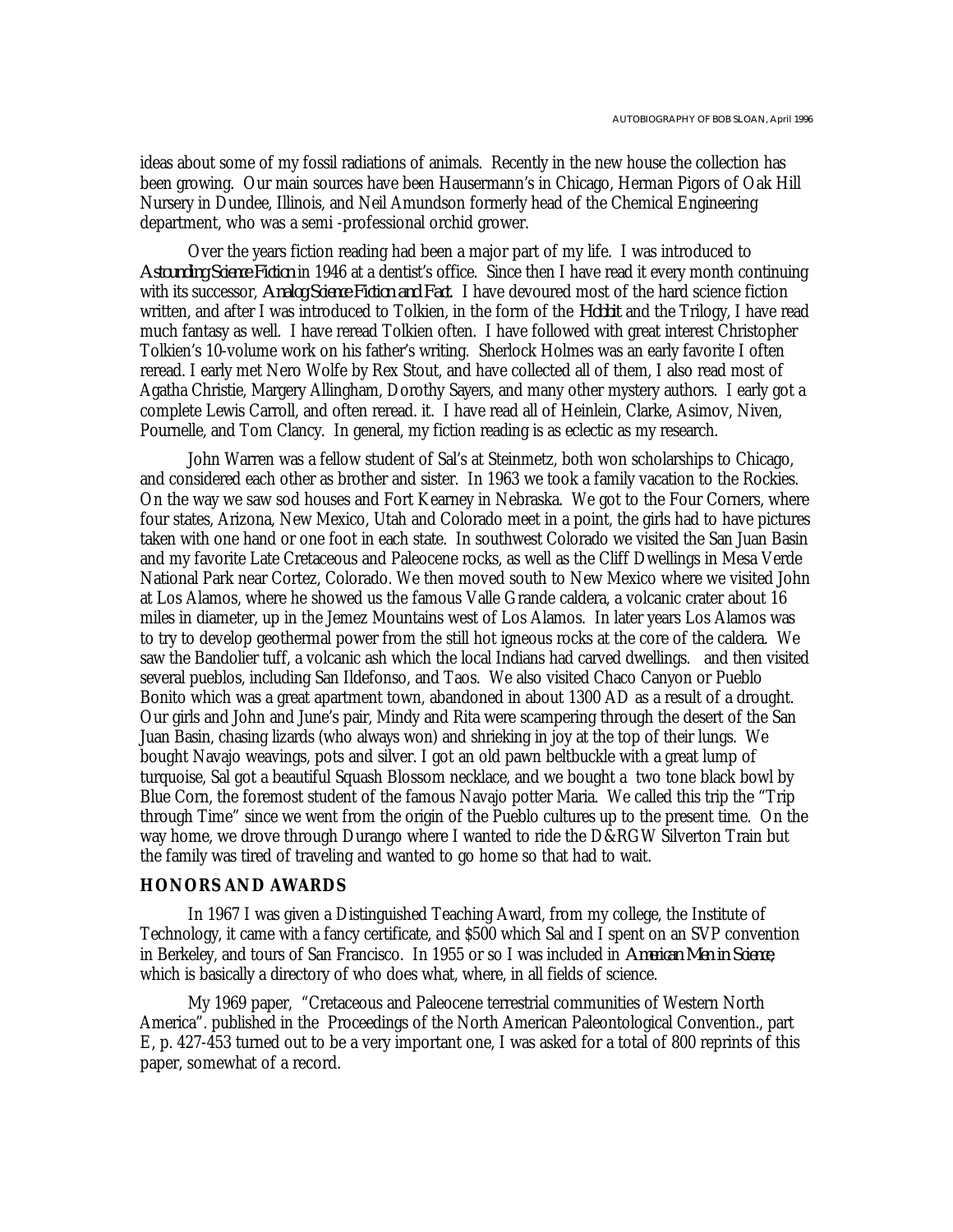In 1983 I received a \$10,000 Busch Fellowship in Undergraduate Education, to supplement my half salary in association with my only sabbatical during the academic year 1983-84. I worked on my abortive paleontology text.

In 1984, the 1966 paper "The extinction of multituberculates". from the journal Systematic. Zoology, v. 15, p. 261-2 that I wrote with Leigh Van Valen was included in "Benchmark Papers in Vertebrate Paleontology", edited by R. Schoch, and published by Van Nostrand, Reinhold. There were only 22 of these papers chosen, they were written from the 1880's to the 1980's, this paper was regarded as a seminal one. We were very gratified to say the least, it is a very special kind of recognition that I never got from my department. My department was more concerned with the annual count of papers than how important they were.

In 1984 I had been given \$1000 from the Graduate School to take an exploratory 2-week trip to China. In 1986 I was given a grant of \$7,500 from the National Academy of Sciences to support my research in China, and went back for 3 months.

In late 1977 I was selected to be the President of the North Central Section of the Paleontological Society for 1978-79, that entailed developing a program and theme for the spring 1979 meeting in Duluth. I was chosen as a second choice after the first choice had to turn it down. My topic was the Ordovician paleontology of the Upper Mississippi Valley. I was not able to have a very full program, because I did not have enough time to find appropriate speakers. But eight years later, of course I did carry it off. As a result of the selection I was on the Paleontological Society Council for a three year term from 1979 to 1982. Finally I was selected as 1996 President of the Great Lakes Section of the Society of Economic Paleontologists and Mineralogists, the first society I joined way back in 1951.

## **PETS**

As a boy we always had dogs and cats. The first one was "Heck" the small white fox terrier my folks got me when I was really too young for a pet. When I treated him too roughly, he nipped me and Heck became my grandfather's dog. I remember Heck well into my teens so he clearly became a very old dog. He loved to go fishing and car riding. When we moved to Wallace Street in Chicago, we got a coal black half cocker spaniel-Half Terrier called "Corky". We loved him but Mom wouldn't let him in the house so he lived in a pen, with a door into the garage. He was joined by "Jock", a brown and white English Spaniel that Pop got to be a hunting dog, just about the time he quit hunting. Mom had a white angora cat that only she loved. She was "Sally Pat" for Sal Hepatica, an Alka Seltzer like remedy that fissed when you mixed it with water. Sally hissed at everything in sight, definitely including Norm and I. She never had kittens, which was surprising since shortly thereafter we picked up a very virile yellow tiger striped tom in LeRoy, which we called "Punk" short for "Some Punkin's". Punk was the sweetest and most gentle cat I have ever seen. He loved to drape himself over my shoulders, hanging around my neck and would purr himself to sleep there as I read. At the same time he was a great mouser, and sired many litters around the neighborhood, getting into many fights with other toms. In one of these a toe became so badly infected that it had to be removed, It didn't stop Punk. Once he was caught under a porch across the street by a pack of dogs. Their access to him was limited so Punk stood them off for quite a while, finally climbing on the back of the most venturesome dog, hanging on with his claws and riding the poor dog out and away!

After we got married, Sal and I purchased a collie. I had been afflicted as a kid by the books and TV program "Lassie". We got a gold and white collie, male and named him "Cottonwood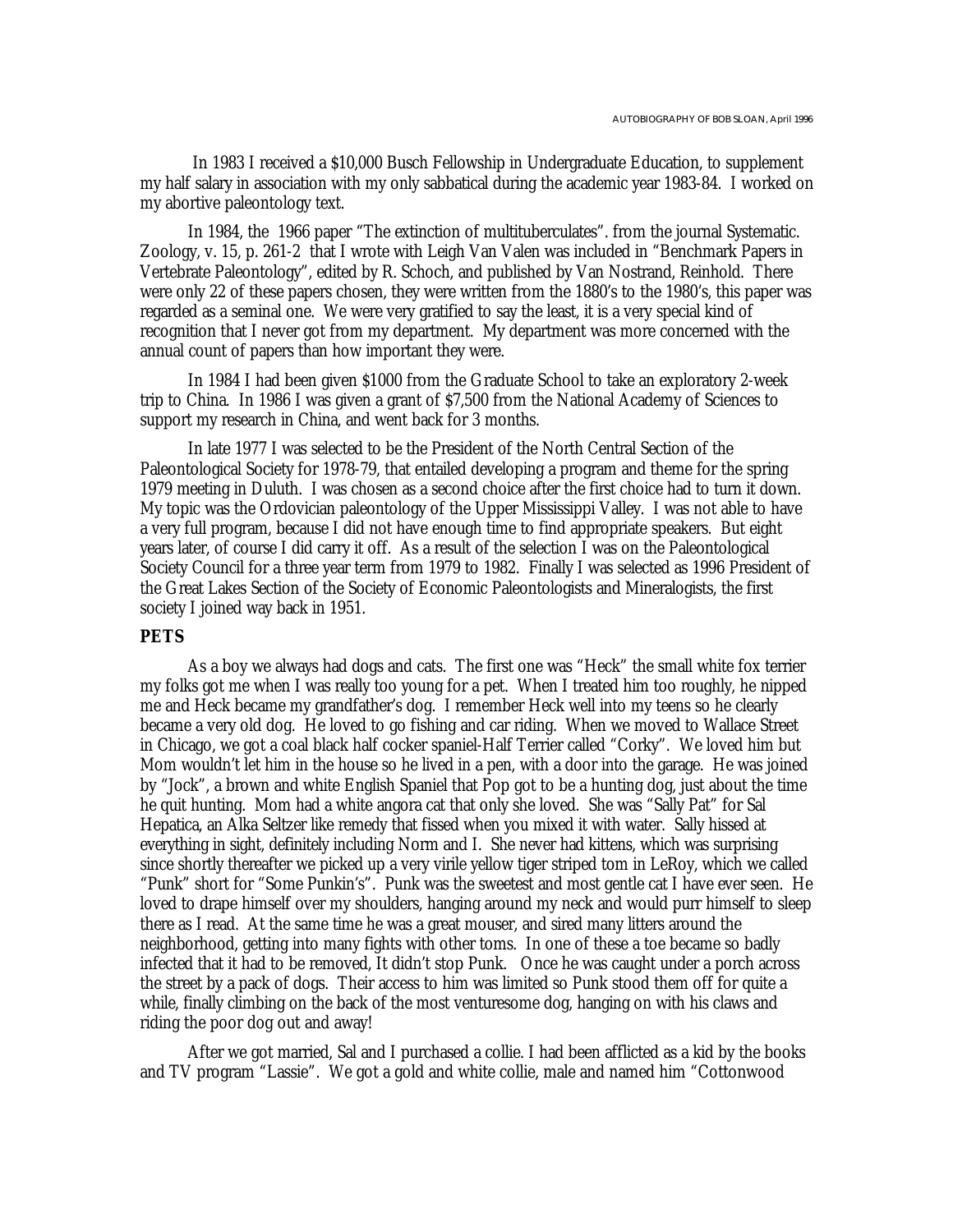King" after the big cottonwood tree in the front yard of 984 St Paul Avenue (it is still standing in 1995). King went along with us on our researches into the Minnesota Cretaceous. He loved Dairy Queens, and got excited when he saw the signs. Eventually he went blind, and had to be put away. We replaced him with another similar collie that we bought as a 6-week old pup. We picked this one because he was the most adventurous of his litter, taking off across the plowed furrows in a field, tumbling down the 6" furrows and getting up to continue. He became "Rex". Sal took him to the St Paul Dog Training club for obedience training, as we went along, they joined a precision drill team of 16, marching in formation and having the dogs do standard obedience tricks in formation. While in the club another of the members said she had a female poodle she was going to put down as surplus. We took the dog for pick of her litter, and she became "Cleo" for "Cleopatra". Cleo had spent 6 months in a cage and was most anxious to please us. We took her to the training club, and one night the instructor said "She watches everything you do, try her out." So Sal threw the big collie-sized dumbbell and told Cleo "Fetch." Cleo went directly to the dumbbell, tried to pick it up but it was too big, so dragged it to directly in front of Sal and sat waiting, in the proper pose. From then on Sal worked both dogs in the drill team. Cleo had a special trick. When Sal said "Come!" and made the hand signal both Cleo and Rex would come forward and sit in the correct pose in front of Sal. But if Sal clapped her hands, Cleo would leap into Sal's arms. That became a regular feature of the drill team, with Sal working both the big collie and the 10" poodle at the same time. One of the standard places the drill team worked was the St Paul Saints minor league baseball games in old Midway Stadium, at Como and Snelling. They would put on the show at the 7th inning stretch, and got free seats in the stands. Cleo saw all these people eating peanuts and drinking beer and decided she needed it too. So ever after Cleo had her own cup of beer and peanuts.

At the time we were living at 4944 Turtle Lane, and Cleo appointed herself Nanny to Sally Lee. Every day she would go around and collect all the toys the toddler had left around and take them to her basket. She would walk alongside the baby and try to keep her from tumbling. She answered the phone because she couldn't stand the ring. Once Sal's mother got disturbed because all she got on the phone were these strange "wurfs", she had the phone company check the line fearing something was wrong. When we got home an exasperated phone person said "Lady I'm glad you're back, I've been talking to your dog for a half an hour!" Cleo was finally poisoned, just how we could never figure out.

In the early summer of 1957, just before we moved into North Oaks, we decided to buy another miniature poodle. This time we purchased a show quality white puppy, picking it up just before we went to Camp Perry. We thought what we might call her, saying she was a rinkydinkulous dog (combination of rinky-dink and ridiculous). We thought we would call her Buttons for her black eyes and nose, but 3-year old Sally Lee would have none of it, she was "Rinky-Dinky." And so she was "Rinky-Dinky de Bergerac.". When she got to Camp Perry she was so small she ran around in Sal's western shooting hat, and comfortably rode in her fatigue jacket pocket. Rinky won several blue ribbons in puppy class shows, but her papers never came through, an English Champion in her background had never properly been registered, so her show career was not long. That dog lasted for 18 1/2 years and haunts us still. I am not sure I will ever be able to write all the many tales about Rinky.

The girls and Rinky played together all the time. The bedroom door would be closed and there would be much giggling, then the door would open, and out would come Rinky wearing Chatty Cathy doll clothes, showing off, tail wagging and not at all unhappy. We got a parakeet for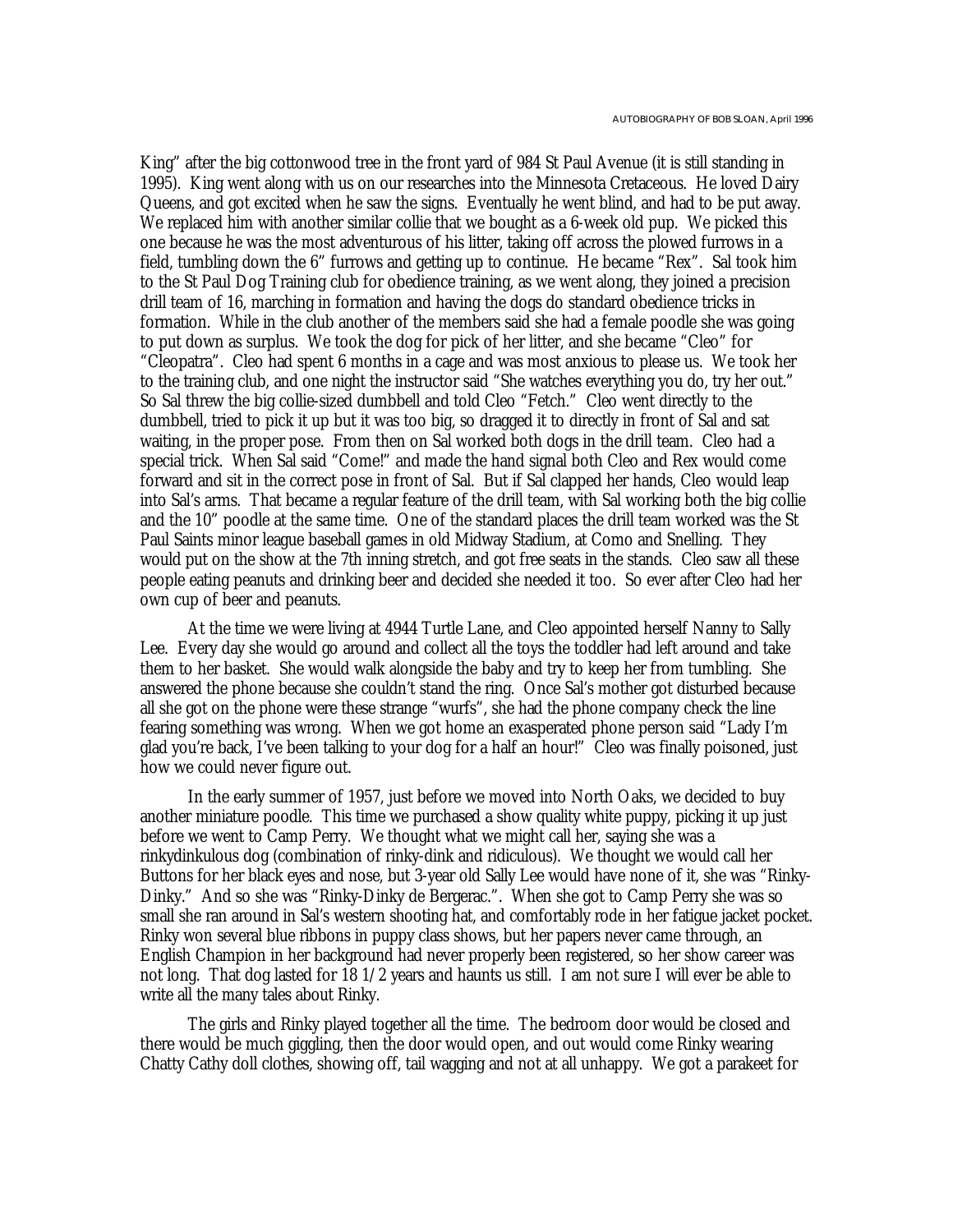the girls, the cage and bird lived on the mantle. Rinky was sure the bird was for her dinner, and she pointed it in the time honored fashion of all hunting spaniels (which is where poodles came from). She was very exasperated when we didn't give her the bird. One day we came home and the cage was open on the floor, no bird and no dog. We heard some noises from the bedroom, the dog had the bird between its paws and the bird was very wet, the bird had been pecking the dog's nose. The bird was very frightened and pecked Sal when we picked it up, the dog showed no remorse whatsoever. The poor bird did not live too long after that, I wonder why.

One weekend we were going to Chicago, everything was packed , then we couldn't find the dog. We searched for 20 minutes calling for her, finally she showed up. She had gone off to the swamp in the neighboring lot, and gotten filthy with stinky green algae. We gave her a quick bath, but she still stunk the whole trip. She was not at all repentant. We had Liz Espointour living with us at the time, she was another shooter, a bachelor girl, and stayed with us in return for help with the house. Rinky would sit at the top of the stairs and count to see if all 5 of us were home, than she would go about her business. We fed Rinky in aluminum pie plates. We had learned she would tip over one if she wasn't getting enough attention and it was time to be fed. So we got her a crockery water dish too heavy for her to spill. That didn't stop Rinky. She learned to first rattle her pan, then fling it across the room like a Frisbee. That always got our attention. She learned to spell all the important words like O-U-T, or F-O-O-D and clearly understood many English words. I suspect she had a 200-word vocabulary.

A big Irish wolfhound came into our yard wanting to play. Rinky got protective of her turf, and ran inside the dog's legs, nipping at its heels. The poor dog ran screaming home. Rinky was a social butterfly. She would not do any training, she couldn't be bothered to pay attention long enough.

Rinky had two litters of pups. She was a very good mother, training her pups to behave much better than she did. We sold one whole litter to a group of Northwest Airlines stewardesses, that fed their puppies on leftovers from the airlines. The other litter included one we gave to Sal's Aunt Betty in Florida. When we got a replacement black poodle for the first Cleo, we called it " Cleo II". She was a complete disappointment, with no personality, and really dumb. We bred that Cleo, but she would have nothing to do with the pups. Cleo decided to have her litter on the coldest night of the year when the power and light went out. We had a fire in the fireplace, and were using candles for light. A puppy would be born, and then would disappear. We were busy with the mother, when we finally found the puppies, Rinky had stolen them and cleaned them up. She took all the care of that litter, all Cleo did was nurse them, under duress. Cleo II finally died when we had an exterminator in at the North Oaks home to kill wood roaches, she got some of the insecticide.

Rex moved outside to a pen in North Oaks, I built a flat-roofed doghouse from building scraps, made sure it was well insulated and used a carpet sample for a swinging door. Rex preferred to live outside most of the time and stayed on top of the roof all day long in the winter. He developed a great coat. We let him out to play with the girls and the poodles. On one of these occasions he ran into the street and was killed by a truck.

When Rinky was 12 she was very ill, we took her to the vet, and he gave us some canned dogfood specifically for old dogs, saying if we didn't use it all we could bring what was left back for a refund. She lasted until the fall of 1975, still using that food at age 18 and a half. Both Sal and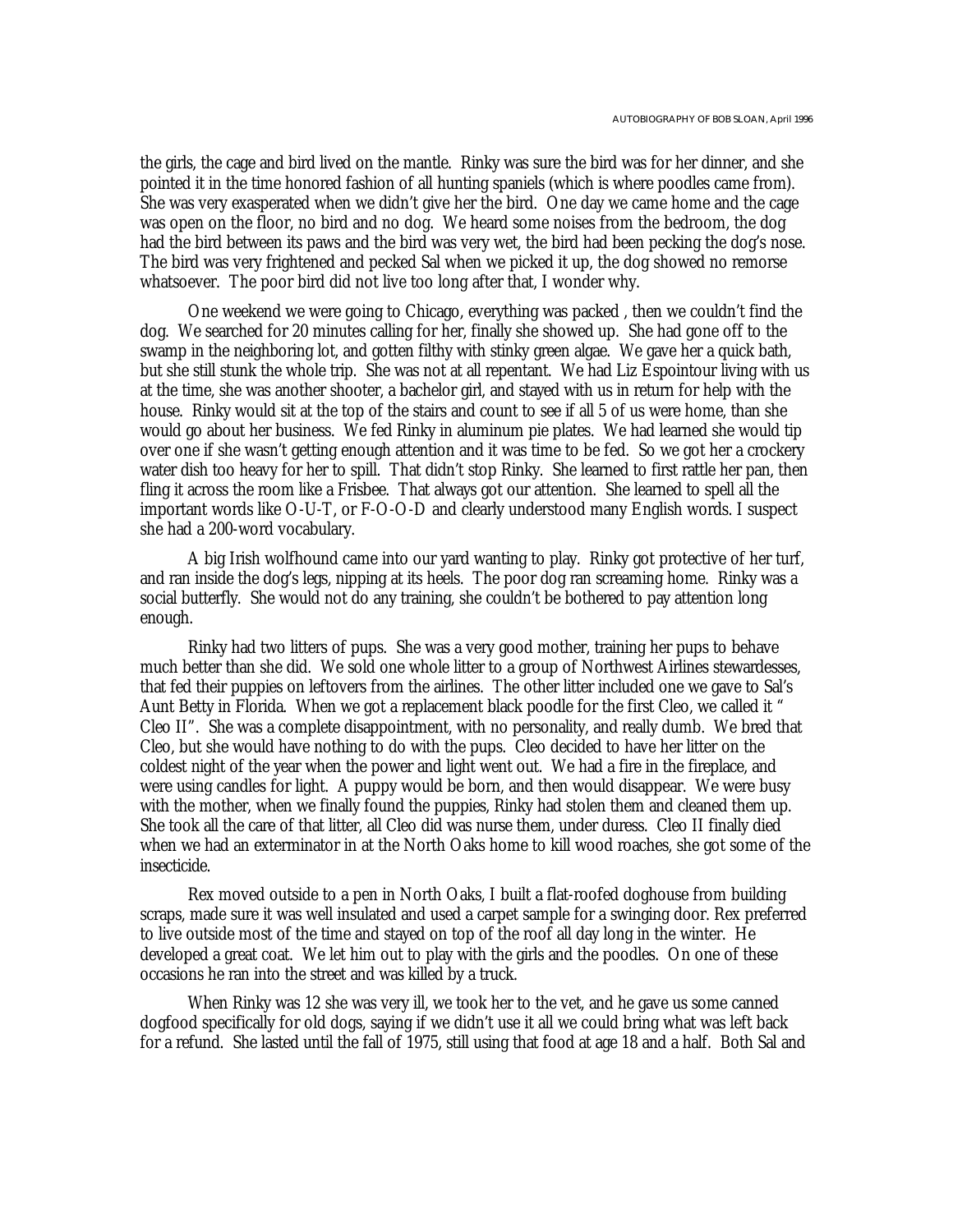I were out of town and Betsy, then 18 had to take her dog in to the vet to be put away. Rinky's kidneys had failed.

We also had a lab rat the Sally Lee had brought home from school. It was named "Sir Reginald Puck Rat" and like Rinky got dressed up in doll clothes, this time from Barb. Puck would sleep with the girls. We also had a series of mice that usually lasted 9 months or so. One of them was notable, it lived in a birdcage on the mantle, but did not want to sleep there. It crawled out through the bars, pulled its blanket out, took it to a corner of the mantle and rolled up in the blanket. Another loved to crawl inside my shirt, occasionally peeking out.

#### **SPECIES NAMED FOR ME**

One of the things that is regarded as improper is to name a species after oneself. But there is nothing in the Code of Zoological Nomenclature forbidding others from naming things for you. When Ashok Sahni returned to India, he immediately went to work and found a very primitive early Middle Eocene whale in the foothills of the Himalayas, he named it for me, something that had always made me feel very good. He put in the genus *Pappocetus*, so the name is *Pappocetus sloani*. Loosely translated in means Sloan's Grandfather of Whales, or perhaps Sloan the grandfather of whales. In about 1975 or so, Dr. Zofie Kielan Jaworowska had been assigned by the Polish Academy of Sciences to head a Polish-Mongolian joint expedition to Mongolia. Previously she had worked in Ordovician trilobites. While there she found many fine specimens of skulls of multituberculates. She came to visit me and stayed several days, while I coached her in what I had found out about multis. She later named one of the new species and genera *Sloanbataar mirabilis*. Bataar is a mongolian word for hero, a word she adopted for multi names so as not to suffer the problems of inadvertant synonymy. So the name translates loosely as Sloan the miraculous hero.

## **Minnesota Geological Society**

I started giving lectures and leading field trips for the Minnesota Geological Society, a group of amateur geologists in the Fall of 1953. They were very kind to a very green assistant professor (actually instructor) who was lecturing out of books on the Geology of Minnesota. Their frank questions and comments greatly improved my lecture style and are a major reason for the success I have had as a teacher. I have lectured to them on a variety of topics ever since. In 1994, after having lectured for 41 years they voted me the first Honorary Life Membership the society ever granted. It pleased me very much.

Throughout all the early years I routinely had at least four jobs at a time. There was my regular job of Day school, and the extra pay for evening school. In addition I graded the correspondence lessons, and one night a week went to National Guard meetings, getting a full days pay for a 3 hour evening. In addition I also lectured to the Minnesota Geological Society every other week during the fall and winter. Summer salaries were pieced together from Summer Session classes, field courses, Field work for the Minnesota Geological Survey, the inevitable correspondence lessons, and National Guard summer camp, 2 weeks long, and in later years research grants. September was always the month with more month than money.

## **DEMOCRATIC FARMER LABOR PARTY**

Despite having been raised in a conservative Republican family, I had developed strong liberal political leanings, due to empathy learned from my church experience and from the coursework at the University of Chicago. This coursework provided constant demonstration of persistent political injustices done to black, indians and other minorities. When coupled with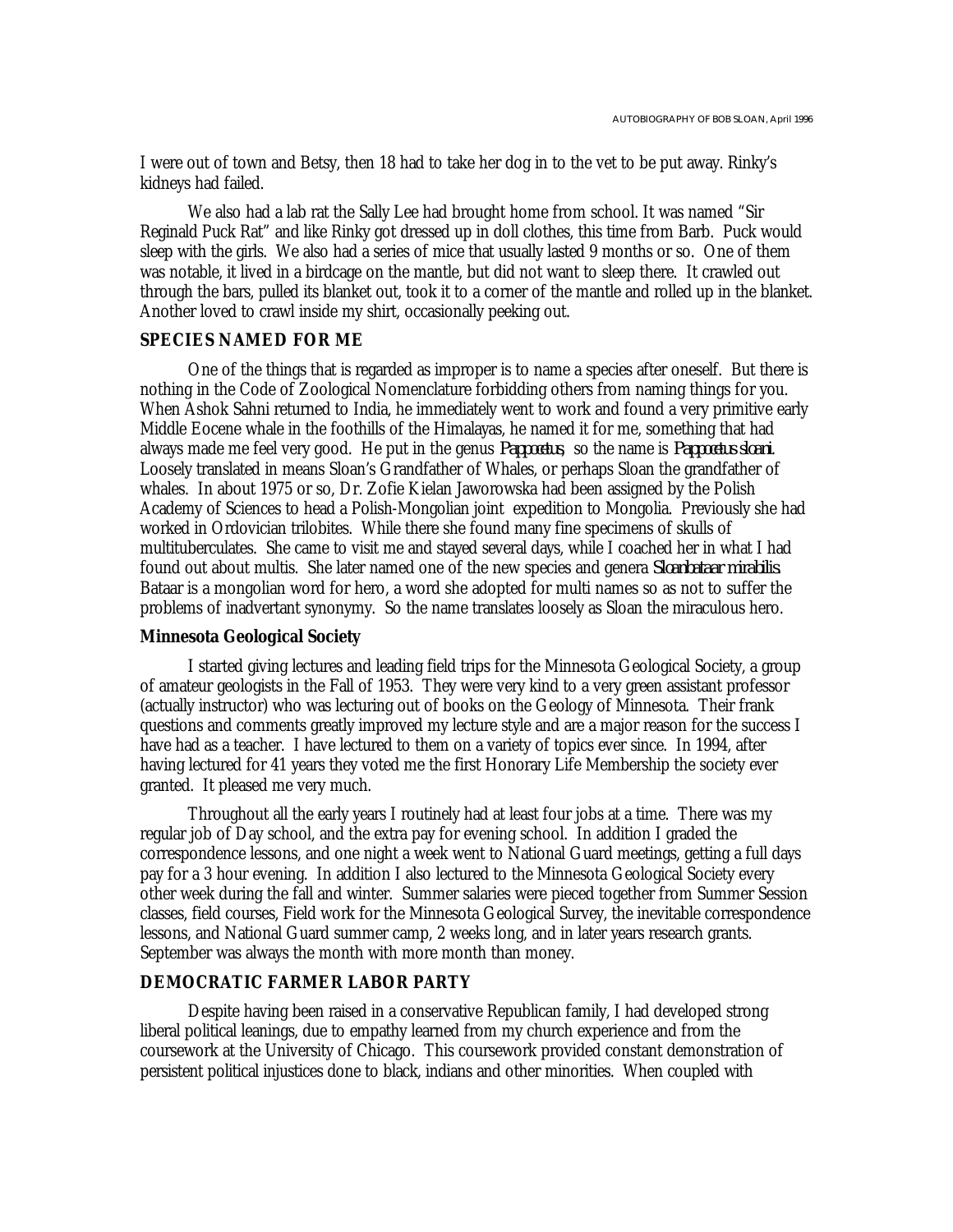increasing knowledge of Republican graft and submergence of all important questions to the neverending stress on the next quarter's bottom line, it completed my conversion her in Minnesota. Of course there have been crooked Democrats too, venality is human. But of the two major parties I have always thought the Democrats had their hearts in the right places.

I was inactive in politics until about 1974 , when it became apparent that the only way to increase my salary was to raise the salary levels of the University and that involved getting active in local politics. Eventually it did raise the legislature's views on what the University was worth, so it worked. I attended the DFL caucus in North Oaks, and was shortly elected Precinct chair. This was in part laughable, since North Oaks was the most heavily Republican city in Ramsey County, the 4th Congressional District. Nonetheless we always turned out more DFLers for the caucus than other cities. They also always voted. I went on to state conventions and served on the nominations committee to find the best candidate to replace longterm 4th district congressman Joe Karth. We picked Bruce Vento, who had been my student in an NSF summer institute for High School science teachers. He, of course, won and has been our congressman ever since, doing a great job.

In 1984, Walter Mondale ran as the Democratic candidate for President of the US. He moved back to Minnesota for the election and for reasons of privacy bought a home in North Oaks, which has anti-trespassing ordinances. As the local precinct chair, I was invited to a housewarming party at his house early in the campaign. I saw his bookcase in which he had the memoirs of most of the Presidents filed. All were heavily read and dog eared, which impressed me. His new refrigerator didn't have any ice cubes in it, because the automatic Icemaker hadn't been properly set. So we sent Betsy home to raid our refrigerator for all the ice cubes there were and saved the party.

I continued to serve in my Minnesota Senate District continuously and learned of the "10th Ward and Rural Ramsey County" donut booth at the state fair. I worked at the booth for many fairs, starting about 1976. Eventually I became the representative to the Donut Booth Committee in 1991 after we were finally redistricted and away from a certain activist who had held our district back by not sharing power. Max Fritzler and I did a lot of research on what was right and wrong with our old district constitution and bylaws, correcting problems and railroading the reorganization of a new district. It became a healthy and happy, well-run district. In the Donut Booth Committee I rapidly became the secretary , and organized our records on computer. We made lots of money, on the average about \$3000 per senate district per year, which was by far the biggest source of funds. All of this for the work of the committee during the year, and about 3 days efforts per district by volunteers at the fair. After I moved from North Oaks in December 1994, I continued my work with the committee.

## **AAUP**

I became active in the local chapter of the American Association of University Professors in about 1972 or 73. I was concerned about my salary, and the local chapter was beginning a collective bargaining campaign. A local American Federation of Teachers chapter had been formed with the intent of starting collective bargaining for the faculty. Many faculty thought that AAUP would be a better bargaining agent, since AFT was basically a K-12 organization, and the services they had given to college and university faculties had been minimal. No research university had yet gone for bargaining. The campaign went on for years, the AFT was supplanted by the Minnesota Education Association, also a K-12 group. Finally in 1978 we had the bargaining election. It was a two-stage vote: first for the bargaining agent, then for bargaining. In the first election AAUP won over MEA,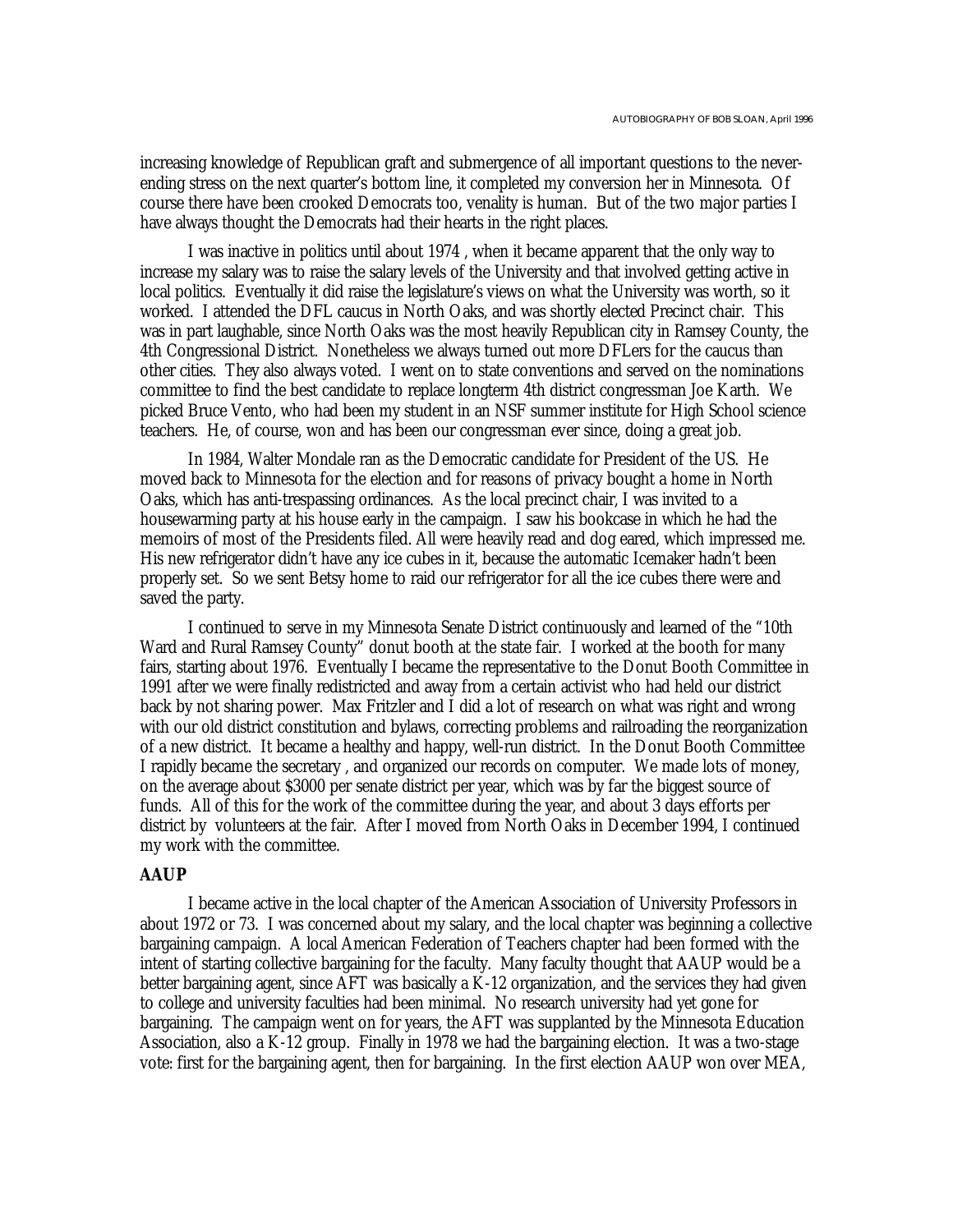but in the second election no agent won, had the order been reversed AAUP would have been the agent of the university.

I had risen through the ranks of the local chapter, and in 1979 was reminded that we had been illegal all those years. Many of us were "local" members, not paying National dues. I finally joined up with the national. After the bargaining election, AAUP suffered heavily in membership, ever waning. I suspect this was mainly due to a widespread feeling that unions were "blue collar" and faculty had risen above such things. I kept a few activities going as long as I could, mainly Committee A (Academic Freedom and Tenure) investigations, and my salary surveys. Both did the University a great deal of good, but I got little credit from the department.

In legislative years (odd-numbered years) from 1977 to 1993 I gave the AAUP Testimony on the condition of University faculty salaries to the Education Division of the House Finance Committee and to the Senate Education Committee in the Minnesota Legislature. The problem was that the legislature had stopped funding University faculty salaries at the cost-of-living rise, and the U of M was dropping rapidly behind its peers institutions.

In 1985 in connection with rejuvenation of the Minnesota Conference of AAUP, I was given the National AAUP Membership Award for the individual who has done most for membership. The Minnesota conference had gone completely inactive as a result of the then president not doing anything, even calling meetings. As Vice President, I called a meeting of chapter representatives from all over the state, rewrote the constitution and by laws , set up a program of meetings and got things moving again. I served the state conference as Vice President, Minnesota Council of AAUP l98l-82, President, Minnesota Council of AAUP 1983-85, and 1987-90. as Past President, Minnesota Council of AAUP 1985-87, and 1989-90. I served the national AAUP as Treasurer, Assembly of State Conferences, AAUP 1989-90.

Each year the American Association of University Professors publishes a survey of salaries and total compensation at colleges and universities. 179 Class I universities are included, of which 119 are public; the others are private or church related. These AAUP data go back on a yearly basis for over 35 years. While there have been changes in the manner of reporting, there are enough data to show comparative trends in salary over this period. Each spring I obtained early prepublication reports on this data for dissemination to the faculty and the legislature in time for decisions for the next year.

Our administration, especially Vice President David Berg, had always made our comparisons to the other schools of the Big Ten, as if football was the prime reason for comparing schools. There are about 200 Class I Universities in the country, defined as those that grant 30 or more Ph D. degrees yearly. These institutions were our real peers. But a still better group of peers for salary comparison is the 1982 ranking in which the universities were each assigned a prestige score based on quality of programs by the Task Force on the Quality of Graduate Education and Research. There is a list of the top 31 Research Universities based on this ranking, the University of Minnesota (Twin Cities) is ranked 16, exactly in the middle of this group. This group of 31 Universities, with which we compete for faculty and students, is the most reasonable group to compare ourselves to.

Faculty salaries at the U of M had been seriously underfunded by the legislature since 1972. In all that time there have only been 3 years in which the raises were more than the cost of inflation. On the other hand, our peers were far better treated. Even Iowa (not in the top 31 or even very close to it) passed Minnesota salaries in 1990! The reasons were complex on the part of the legislature. Part of it was a rampant egalitarianism, "you are well paid by Minnesota standards, we'll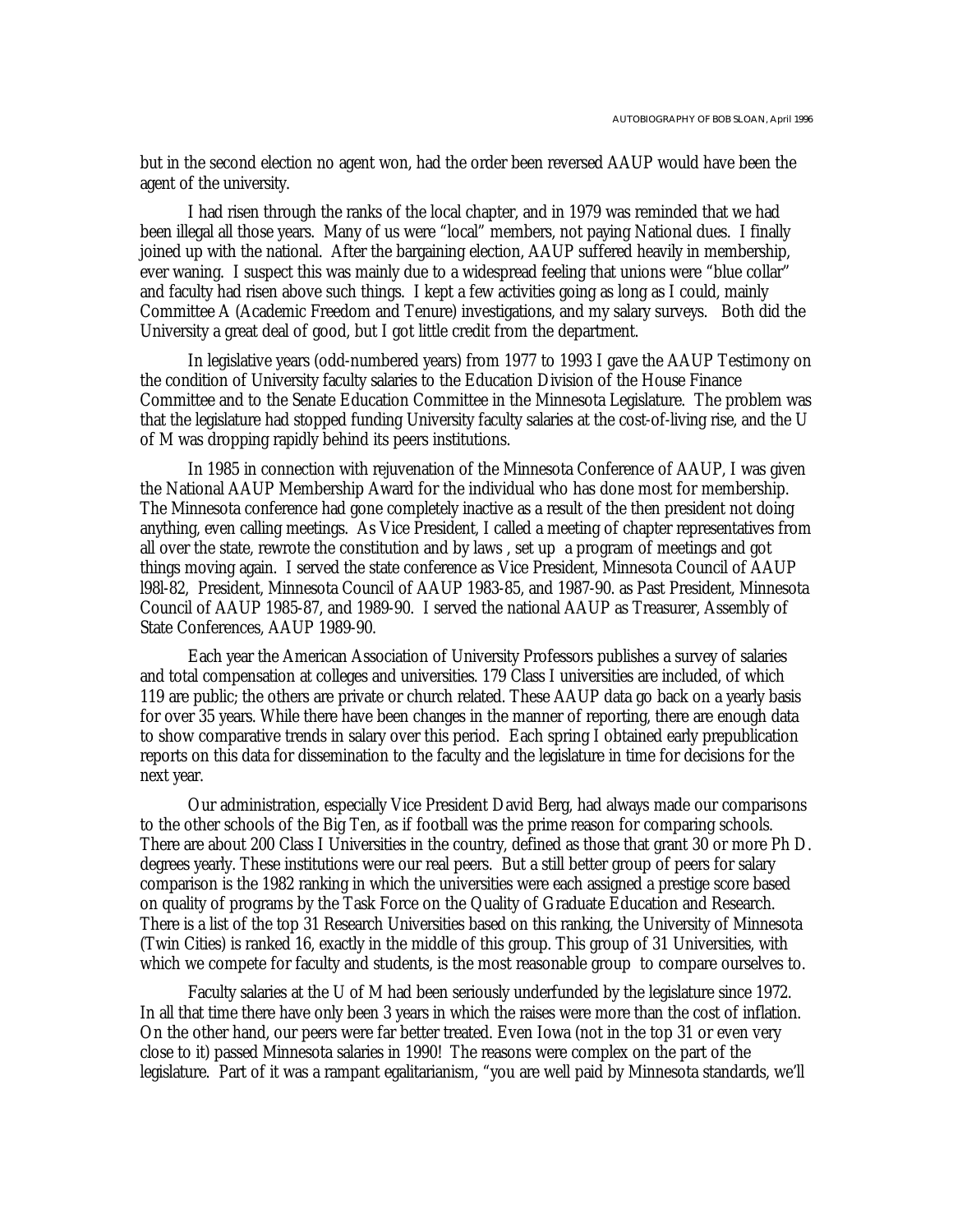put our money elsewhere where it is politically more useful". Part of it was also a dissatisfaction on the part of individial legislators, whose children had not done well and blamed the school.

For the 1992-1993 school year, compared to the peer group of top 31 research universities, our full Professors now rank 26th out of 28, Associate Professors rank 24th out of 28, and Assistant Professors rank 21st out of 28. Mean salary is 23rd out of 28, \$7,860 below the mean, total compensation ranks 20th out of 28, \$7,150 below the mean.

The average full professor at the U of M lost the equivalent of 2 years salary to the raises that were far below cost-of-living over the decade from 1972 to 1983 and far below the peer group and all other Minnesotans. After a 35 to 40-year career at the U of M, their retirement income was based not on the salaries they should have made in the year of retirement, but rather the equivalent of those of 3 to 5 years earlier in 1993. Our average professors got the same salaries those of our peer institutions got two years earlier.

Some years the legislators heard our plea; other years they let things slide. Part of the blame can be laid at the feet of Malcolm Moss,and C. Peter McGrath, our presidents during the critical years of over inflation of the cost of living. They were very ineffective, and so were their assistants. We were stuck with them, and the regents did not pay close attention. The reason we were concerned was that the other research Universities were raiding the U of M for our best faculty. Some we kept, but only by raising their salaries at the expense of others.

## **HOBBIES, CRAFTS, SKILLS, AND THINGS**

## **TRAINS, AND OTHER MODELS**

One of the magazines that I devoured every month as a kid was *Popular Science*. The magazine was very different then than it is now. Every month it had construction projects for models and objects of all sorts, cars, guns, planes and boats. In reading them I learned to see plans in 3 dimensions, and was primed to build things. I never realized until much later that this was such an important skill, and that most people couldn't do it. Being able to construct a mental threedimensional model in my skull and rotate it in any direction gave me great spatial sense, which turned out to be very important in my future career. When I was only 6 or 7, Pop gave me free access to all his hand tools in the workshop except the big Drawknife. There was also a big pile of scrap wood left over from the remodeling of the house, so I built lots of my own toys.

Norm and I had Marx trains, bought used or in the Wards bargain room, and mounted on a 4 by 6 plywood sheet with enough braces to keep it stiff. We had the remnants of several sets, with at least three locomotives and lots of cars. We staged many railroad crashes. Later, while I was still in grammar school, I met a neighbor boy from a block away. Carroll Repasi, who was a serious modeler. Like me, he built the balsa and tissue paper model airplane kits that could be bought for 10 cents, and included everything but glue and paint. The ten centers were models of famous planes, usually had a 16 inch wingspan, made of balsa wood strips and tissue paper with a rubber band motor and could be coaxed to fly at least across the yard. I wanted to build a gas engine powered version, but never could coax enough money out of my folks. I tried my first flying model at about 8, it was a model of the Winnie Mae, the Lockheed Vega that Wiley Post and Will Rogers attempted some record flights in. It went well until I tried to make the ailerons moveable. Not only did Carroll build airplanes, but he also built HO railroad cars and equipment. So I bought Mantua and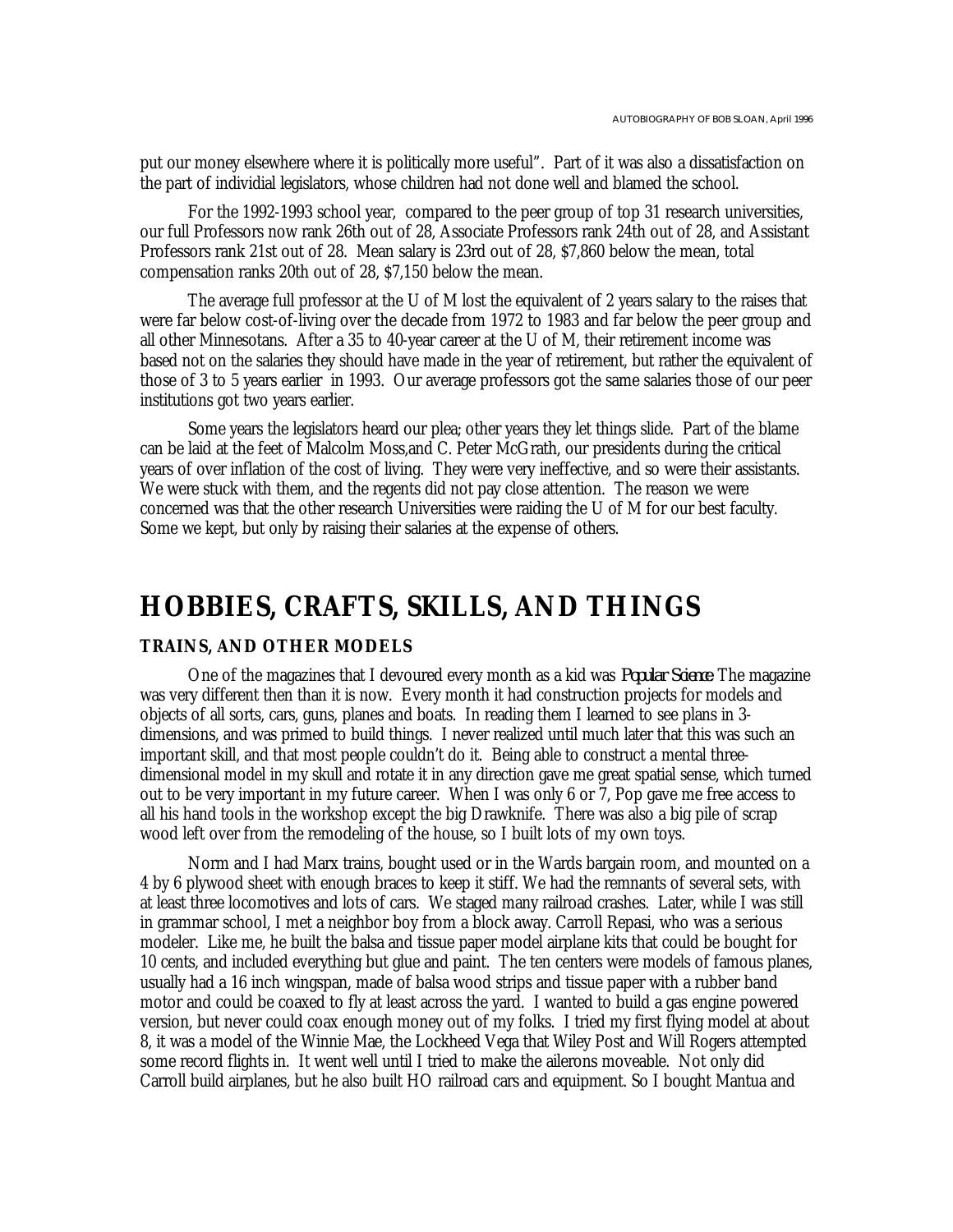Varney kits for cars and tried to scrape enough parts together in wartime to build a locomotive. I never quite succeeded, but with each failure I learned more techniques and what would not work.

After I got married I tried to continue modeling trains in HO standard gauge, but the time pressures of family, tenure and promotion got in the way, and the ready availability of ready to run equipment with no construction lead to disinterest. In 1972, my summer job of teaching was canceled at the last moment, one day before the class was to begin. The troubles of that summer are listed elsewhere, but one of my former students, Garrie Tufford reintroduced me to model railroading. He was modeling Narrow Gauge, HO scale modeling (1/87 life size) of railroads only 3 feet between the rails rather than the standard 4' 1/2", hence, HOn3. I became fascinated with Col9orado Narrow gauge, because much of it still existed, unlike narrow gauge elsewhere in the country, and it was close to areas I was intersted in from thje standpoint of field work. Colorado Narrow Gauge as it exists in basically turn of the century railroading, still around!

With lots of time on my hands, to avoid depression, I built cars from raw materials, laid track and did it all inexpensively. Garrie also loaned me most of his extensive collection of narrow gauge books, and I began to see what was available in Colorado mountain railroading, and to write articles about it. Shortly afterward we founded the Twin City Narrow Gaugers, to have a monthly forum for discussion bragging about models and showing of slides and movies, and much later videos. We had no rules save one, there were to be no arguments over which scale was best.

In the winter of 1972, I had run across a photograph of a pair of very fancily lettered refrigerator cars in a book, and desperately wanted to build those cars. But I didn't want to hand letter them with a 0000 brush or a crow quill pen under a microscope. So I spent many hours deciphering the letters on the photo, Sal even got into the act as we would think of what the letters might be at night in bed, then get the book with the photo and check likely candidates out. (Between us we called it "Retches Barley" since that was one of the words we thought we figured out late at night.) After there were few more changes, I drew the lettering on a car side drawn to scale at 1/2" to the foot, sent the artwork to the only decal manufacturer I knew of, the Meyercord Company, that had made the prewar model airplane decals I had used. I set it up so that on each sheet there would be a full set of O scale decals, 1/2 set of S scale, 7 1/2 sets of HO scale and tucked away in otherwise waste space 2 sets of N scale (That, so far as I knew, no one was doing). 800 sheets of decals cost \$300 to make, so I took a gamble thinking there might be enough modelers out there to buy them, drew up a set of plans and a set of instructions and sold them as a set. I announced them in Slim Gauge News, in Spring 1973, a modeling and historical Narrow Gauge railroading magazine, where I had started writing articles. My gamble paid off, in the first 30 days all of my investment was returned, when I sold the decal business in 1984, I still had half of the original decals left. This lead to the Sloan Decal Business, which made enough money to cover the costs of my railroading and my professional research. The business went from lettering to specialty brass etchings when I took over the Beaver Creek Line of etched cabs and tender wraps, I wound up making brass etchings to convert existing inexpensive models to Narrow Gauge locomotives in the next larger size, N to HO narrow gauge, HO to S narrow gauge, and Z to N narrow gauge. I added a few white metal castings into the line as well, again for conversions. This made it possible for many to model narrow gauge cheaply. Over the years I wrote some 65 articles for various magazines, organizing them into several books. My model railroad and historical railroad bibliography is almost as large as my professional bibliography, although the papers did not take as long to write.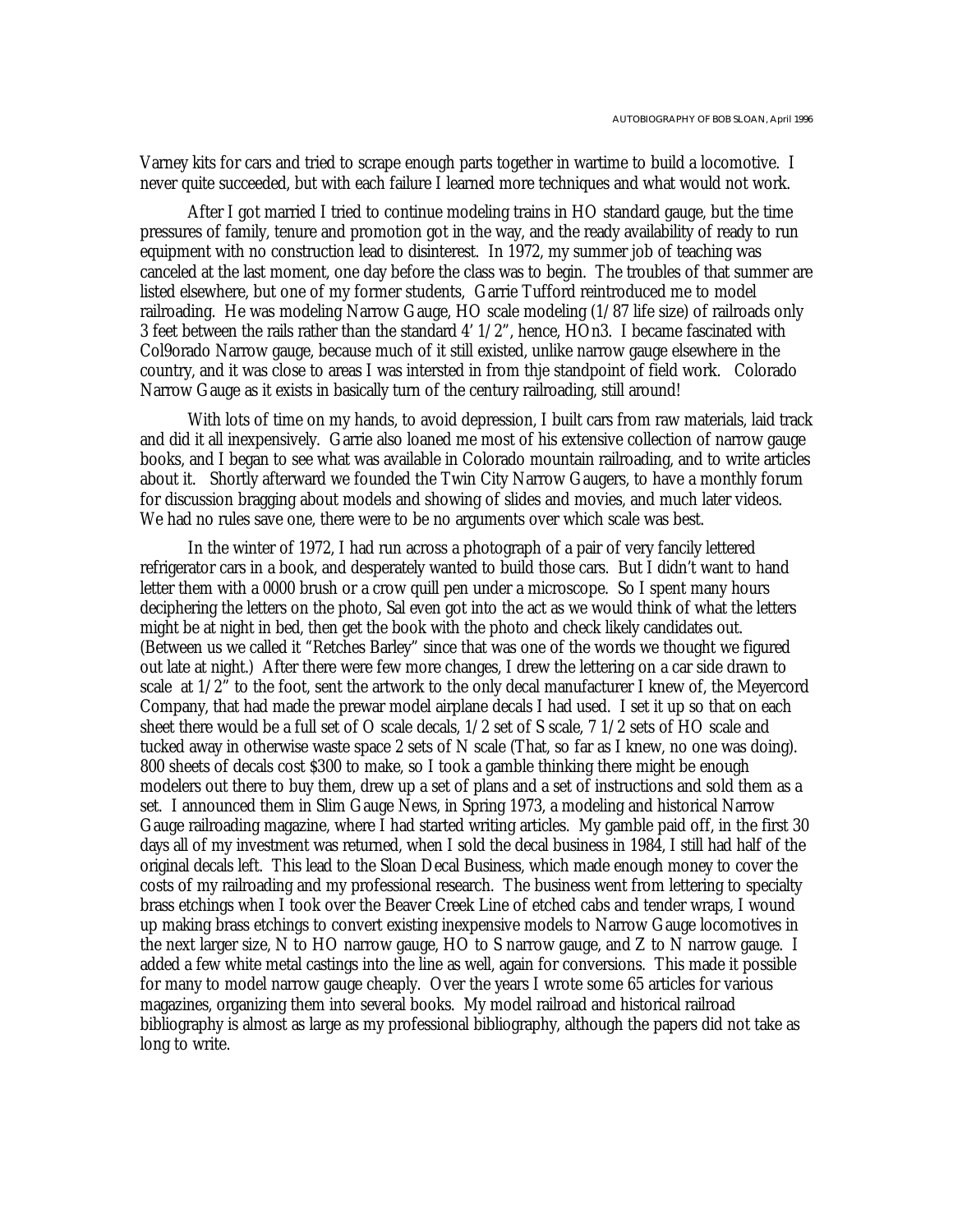Two of the books that Garrie Tufford loaned me were "Narrow gauge through the Rockies", by Lucius Beebe and Charles Clegg, who wrote interestingly but never let the facts get in the way of a good story, and Josie Moore Crum's little 64 page tourist book "Three Little Lines" about the three narrow gauge railroads that started in Silverton Colorado at the end of the D&RG and went up into the hills. I was very interested in these roads because they were small, interesting, and there were no kits available for the cars, I would have to scratch build. I was certain there was more information. So I took my tape recorder over to the Walter Library stacks, dictated notes on the old journals, and in a week of afternoons had more than doubled what was known about them. This lead to stories in Slim Gauge News, which became a small book, and ultimately the large book "The Rainbow Route" I wrote that in a period in which I was trying to write a paleontology text, and suffering a terrible case of writer's block. The big book came about because Charles Skowronski of Saginaw, Michigan had read my articles in the magazine, and wrote asking if I wanted to buy his files and photographs. It turned out he had also been researching the three roads (Silverton Railroad, Silverton Northern , and Silverton Gladstone and Northerly) and had accumulated a xerox copy of the complete surviving letter books of the SN, and had many photos. I bought them from him, insisted on his being a co-author, and published the book through Sundance Ltd of Denver, a small specialty publisher. Jack Thode of the D&RGW served as copy editor. The book was introduced to the railroad press on a special trip from Durango to Silverton hired by Model Masterpieces of Denver, I had the first two copies of the bound book, giving them to Col. Hal Carstens of Railroad Model Craftsman and Fred Hamilton of Model Railroader as review copies. The trip was in a chartered private car "Nomad" at the back end of a regular Silverton train with a pair of hostesses from the Strater Hotel to provide us with a specially catered gourmet lunch on the train! By this year the book has been printed in 16000 copies, and set a new style in railroad books. This is one of the all time best sellers in railroad books. Besides the railroads themselves, I wrote about the mines that were the reasons for the roads in the first place, the folks who worked the roads and their weird neighbors, and the Geology that put the orebodies where they were and was the cause of it all.

I kept the business until 1984, when it became too time consuming, then sold it, the items are still mostly in production. In the process I made many models including about 20 narrow Gauge locomotives and many cars in several different scales, all of them one of a kind. I gave most of them away to friends. I modeled and built locomotives and cars in the following gauges and scales. On3, On 2 1/2, Sn3 1/2, Sn3, HO, HOn3, HOn2 1/2, OOn 2'3", N and Nn3. I never did develop a complete layout, construction and history was more important to me than operation.

With Jim Platt, I ran the Mason City convention of the Thousand Lakes region of the National Model Railroaders Association, from May 18th to 20th, 1979 including writing a story, presenting a clinic on soldering, and one on decaling cars and finally leading a field trip on the Iowa Terminal Railroad of Mason City and Clear Lake Iowa. Again I ran it because no one else volunteeered, there was an interesting small railroad, and I was familiar with it because my brother lived there.

I went with Jim to the First Narrow Gaugers convention in St Louis in where I spoke on the Silverton Railroads. At the 2nd Narrow Gauge National convention in Denver, in 1982, Jim and I drove the high line of the old Denver and Salt Lake which I then presented in 1984, several years later at the 4th Narrow Gauge convention in Denver. At the 1977 NMRA convention in Denver I submitted my version of Otto Mears solid silver pass and won the pass contest, hands down(passes on real railroads were complimentary passes handed out by management to likely customers or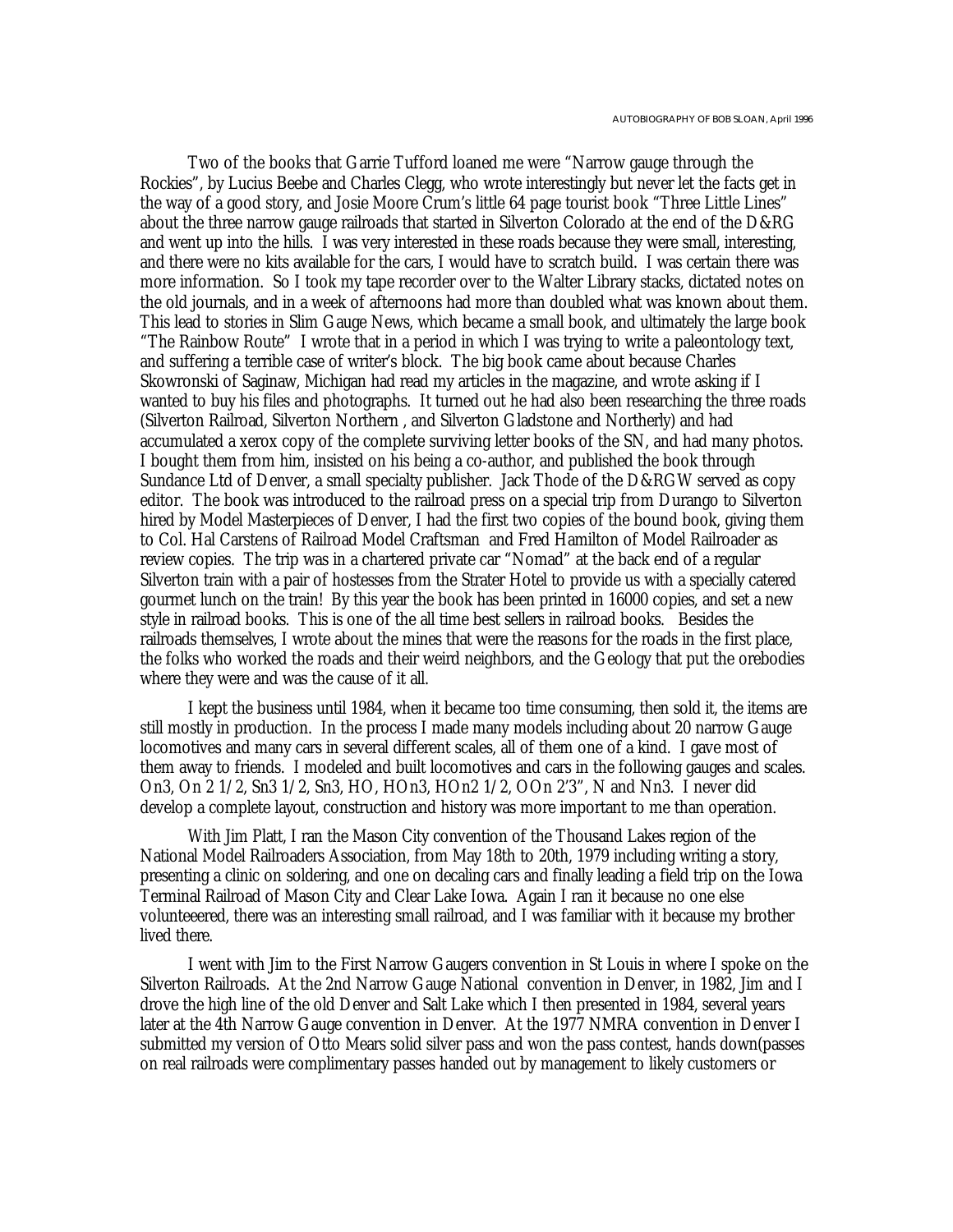fellow executives in return for similar passes). In Winnipeg at the 1983 National NMRA convention, I talked about the Silverton railroads again.

#### **NARROW GAUGE CONVENTIONS**

I attended many of the early Narrow Gauge Conventions. I always drove with my close friend Jim Platt. The first was held in St Louis in 1980, I presented a talk on the Silverton railroads. The second and fourth were held in Denver in 1982 and 1984. The third was held 1983 in Valley Forge and the associated field trip was to the East Broadtop Railroad of Pennsylvania. From 1985 on they were scheduled after my classes began in the fall, and so I could not attend them. At these conventions there were clinics on advanced ways of model construction, scenery modeling or railroad history, and exhibits of prize-winning models, exhibits of new kits by vendors, swap meets, and simply enjoyable talks with like minded people. I gave clinics on many of these things. I also had an exhibit of my narrow gauge railroad model parts. It was great fun.

#### **CARS**

In 1940, my folks bought a secondhand 1936 gray two-door Ford V-8 sedan. This old and reliable car lasted through the war years until 1950, traveling perhaps 200,000 miles in all. Norm and I both learned to drive on it. During the war gasoline was trationed and there wre three levels of allocation for civilian driving. A was the smallest, B was next and C was for civilian driving essential to the war effort. A standard saying of the war years was: "Great jokes from little A cards grow". Pop always had an A card and was forever trying to scrape enough gas ration tickets together. Pop always drove to work from Fernwood to Montgomery Wards, at Chicago Avenue and the Chicago River on the near north side, a 13-mile trip. A street car trip would involve about 4 transfers, and was through several dangerous neighborhoods.

I vividly remember my first long highway drive, in about 1948. We were all driving to LeRoy Illinois to visit Grandma and Grandpa Schwartz. When it came time for me to slow down for the turn into the side street at the edge of town, I took my foot off the accelerator and we started to slow down but not fast enough. Pop said "Brake it!", but I didn't. As I started to turn I realized we were going too fast for the turn so I didn't complete it. There was an octagonal stop sign on the corner on a U channel post. I hit it going about 20 mph and came to a stop on top of the sign. We got out, and Pop and I pried the sign out from under the car, and backed it off. The sign was nearly touching the ground, the only damage to the car was a small crease in the bumper. Bumpers were spring steel and a lot stronger then than now. I drove the rest of the 4 blocks to gradndpas's house more carefully.

My first car was a 1935 Ford V8 5 window coupe. I picked it up at a junkyard in 1950 for \$35 and rebuilt it, reupholstering it in the hide of the Nauga, (Naugahyde plastic), rebuilding the motor, the carburetor, distributer, repainting it after patching the rusted out spots, adding a hydraulic brake kit to replace the old and difficult to adjust mechanical brakes. Later I added a master cylinder and steering wheel from a junked 1939 Ford. I relocated the battery from under the seat to the firewall, added a radio, and a Stewart Warner "Southwind" heater which was a little gasoline stove run on gas siphoned off the carburetor., a vacuum gauge, radio, and a Lincoln-Zephyr transmission. The cost of rebuilding came to about \$600 including all the tools I had to buy. Pop paid most of this, I paid the rest. I had trouble getting it registered, because the old owner had covered much of the signature area of the title with carbon wax from a carbon paper. I finally removed the masking carbon with paper toweling and an iron to melt the wax.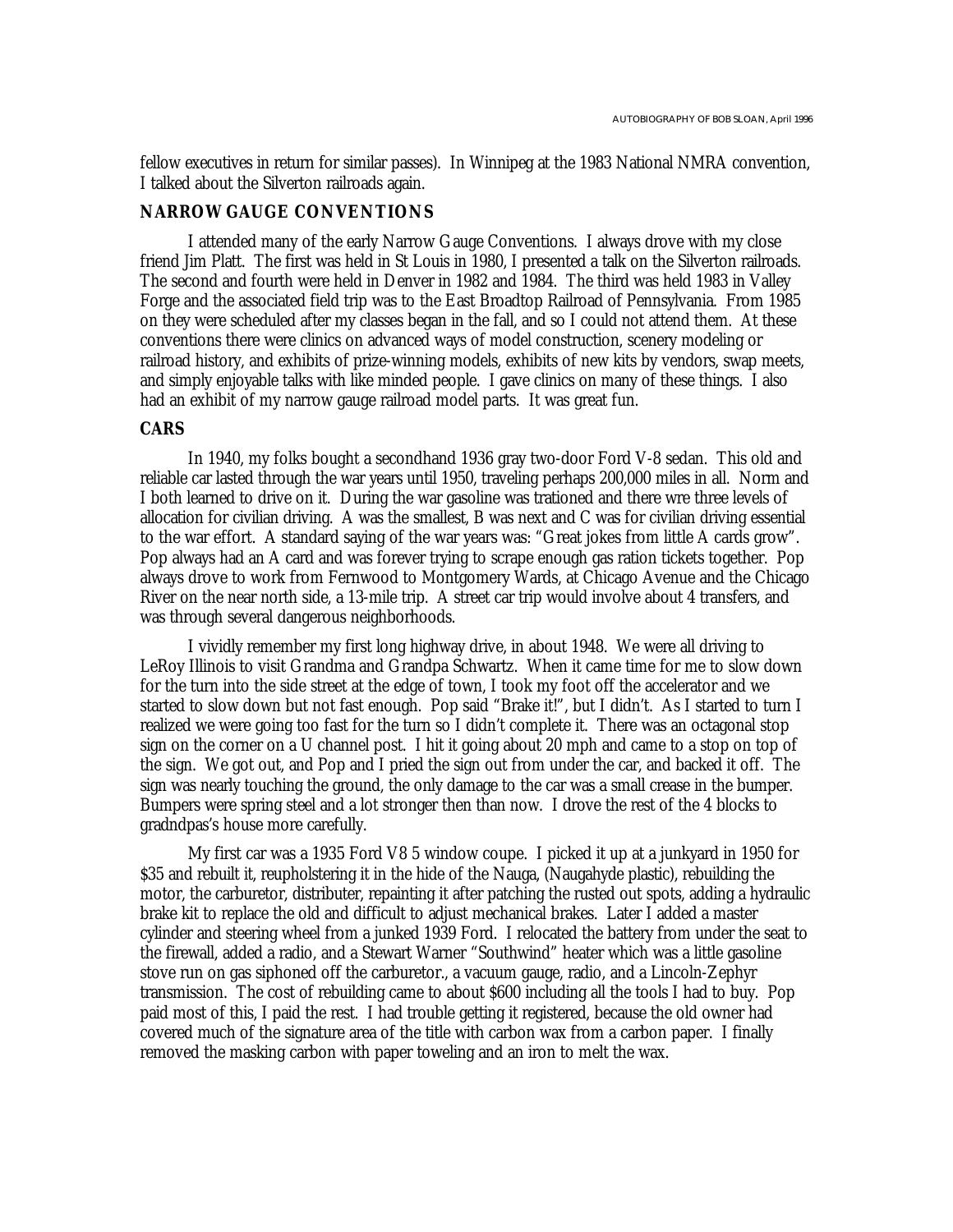I drove the 35 to Texas with Ole and others for my 1951 vertebrate paleo field work and the connecting rod bearings failed. Ole paid for the repairs out of his field budget, for which I was eternally grateful. When I returned I replaced the motor with a 1948 Mercury engine bored .060" oversize which of course worked very well. I learned a great deal of automotive mechanics from that car; it was worth every penny.

Early in 1952, I found a maroon 1939 Deluxe Ford Coupe. I got it for \$85 from a junkyard. It had good hydraulic brakes, but had a rusted out floor and a bashed in trunk lid. I replaced the floor with a flame cut 3/32" sheet of steel, bolted over the remains of the old floor. I found another trunk lid, black, from a 1940 coupe, exactly the same sheet metal, and got the lid and the lock area of the back of the trunk for \$15. My friend Red Garleff welded the latch area in, replacing the dented parts, and the trunk lid bolted on as if it was made for it. I put primer over the rust spots, and eventually Karch helped me spray the whole car a dark metallic Green. When I met Sal, we called it Albert after the green alligator in "Pogo". The running boards were bad so I removed them.

The '35 coupe was now free, so I gave it to Norm who needed a good car to commute from The University of Illinois to Guard meetings. It continued to give yeoman service until he stopped at the scene of a night time accident, another car ran into it and squashed the trunk. He had stepped out to help at the accident and was not hurt. It split the gas tank open. I drove the car back to Chicago with a bucket of gas in the front seat.

These flathead V8 Fords were great cars to learn on, they were sturdy and very common, and more importantly any part from 1932 to 1948 could be bolted on any Ford in those years. They were the standard base for "Hot Rods". I became very good at fixing them, and finally got so good at fixing them that I cut the time down to 3 hours flat out for swapping one engine for another, hood on to hood on.

In 1951 or 52, my shooting coach, F.J. Karcher bought a 1938 four door Ford V-8 in very good shape. But it developed a bad bearing knock, something that had to be fixed, before the engine self destructed. He asked me to see what I could do, he didn't want to spend much money on it. So I drove it into our garage and crawled into the pit, dropping the oil pan for inspection. On a flat head Ford, there were 4 journals on the crank, each with 2 connecting rods. All was in good shape except for one journal. The bearing had been destroyed, and the crank journal was as rough as a file on one side. I was not sanguine about being able to fix it but Karch said try anyway. So I removed all the sparkplugs to release the compression, took the bad bearing off, and turned it around. I shortened the con rod cap, coated the journal with Valve grinding compound (fairly coarse emery), bolted things back together and worked the crank around using that bum con road. I ground away until the journal was smooth, bought an oversize bearing and a used conrod, and bolted everything back together. Karch got another 60,000 miles out of that car! That definitely was not the factory way of fixing the problem, but the cost was only about \$10 and my time.

Our first new car was a 1953 Ford 2-door station wagon, a V8 with overdrive, it hauled everything we had from Chicago to Minnesota in many trips, and on field trips at 10 cents a mile. There were summers we lived on that mileage. We replaced it at about 100,000 miles with a 1958 Studebaker equivalent, with the famous Champion 6 engine that had powered the Weasel during WWII, and overdrive of course. It was almost the last of the Studebakers and served us well, getting as much as 35 miles per gallon. We also had a used English Austin A40 and a 1950 Dodge 4-door sedan around 1956.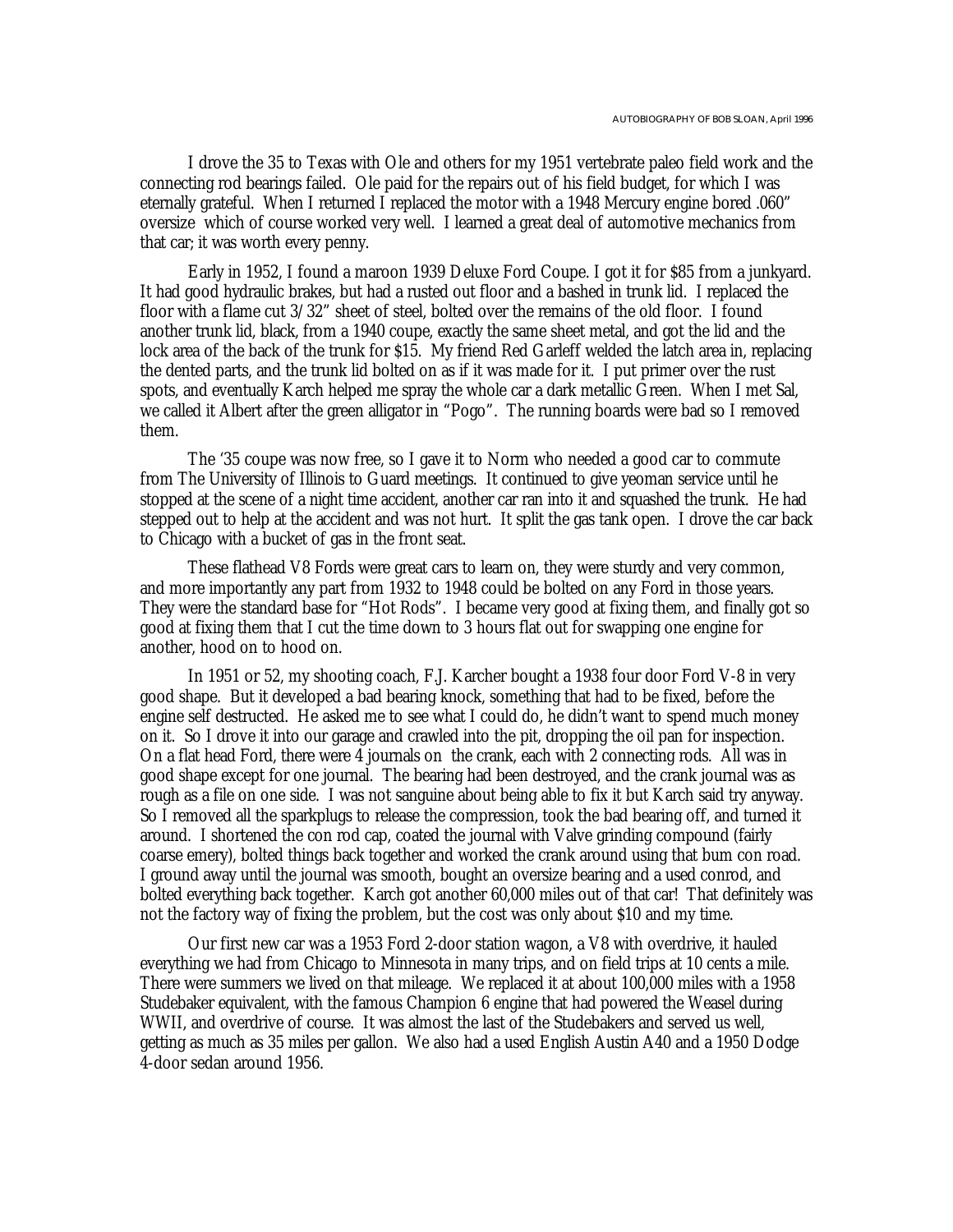In 1955 Sal got a BMW 600, a small car with a BMW 600 cc motorcycle engine in the back, the whole front opened as a door, it had a back seat with one side door, and a 4 -speed transmission. It was serviced at Karl's Cycle Shop in Minneapolis. She bought it with the money she earned working at a department store for her Aunt Betty and from teaching music at her old Wilkins Accordion school in Chicago. It was the rarer big brother of the Isetta, which was another bug car. At Camp Perry, at the National Matches, any four marines could pick up the car and carry it off, they frequently did. One of our memories of that car was going for a Christmas tree, and loading a 14 footer on top, it was as big as the car, people stared as this Christmas tree drove down the road! The kids got a real kick out of that.

Sal replaced it with a 1963 Ford Falcon 6 cylinder red convertible which lasted for many years. A 1965 Ford V8 Station wagon , white with blue interior came along as the next main car. Sal replaced the convertible with a Ford Maverick 2-door, which got lousy mileage. When Sal's mother died in 1981, we inherited her monster 1968 4-door Chrysler New Yorker, with the 458 cubic inch V8 engine, the biggest engine Chrysler ever used. Sal drove it to work in South Minneapolis, and finally felt safe in rush hour.

In 1970 I got one of the first Ford Pintos, and had my worst experience ever with Fords. To start with as Sal was driving it back from Chicago, a month or two after we got it, the oil pump fell off on the freeway and the engine froze up. I had a battle with Ford to get it fixed correctly under warranty. It rusted out rapidly, and the last straw was when the engine caught fire the day after I got it back from the Ford shop, and the whole car burned to the ground. This was early in 1979. Sal took pity on me and bought me a new 79 Plymouth Sapporo, made by Mitsubishi, for my 50th birthday, but about 3 months early, that car lasted until 1986 when I replaced it with a new Plymouth Turismo sports coupe and passed the Sapporo on to Betsy, who used it until 1990.

In the summer of 1982 Sal and I took another trip to England, and rented an MG. We had so much fun in it, that when we got back, I started looking in the papers for one. We found one in Stillwater, drove over and bought it. I had been planning to go to Switzerland with Sal that summer, but instead spent the equivalent of the fare and trip on buying the MG. It was a 1979 MGB roadster, the last year it was built, GHN5UL49786G. We bought it on February 14, 1983 with some 21104 miles on it. Since it was Valentines Day, I told Sal that I would not ever buy her another Valentine, I haven't to this day. It was great fun, we took it to the Black Hills for an SVP convention and had a great time touring. It really was a touring car, not a race car. We finally sold it on Labor Day, 1995 to some old friends, Marc and Susan Asch of North Oaks, for just about what we paid for it. It had 51,830 miles on it by then. It was like putting a baby up for adoption.

When Sal's Aunt Betty married her third husband, Cliff Warren, she had no more need of her ten year old 1978 Cadillac Fleetwood Brougham with 26,000 miles on it, we bought it from her. Betsy and I and drove it back from Florida, stopping off in the Shenandoah valley to collect some trilobites. It was a big old comfortable car, but a real gas hog, the best we ever got was 13 mpg in town and 18 on the freeway. In 1986 while I was in China on a research grant, Sal bought a used demo 1983 Dodge 400 convertible, a pilot model for the first LeBaron convertible. Finally in February 1992, I had been looking at LeBaron coupes. Since my leg was now aching from using the clutch and manual transmission, I needed to go to an automatic transmission. I took Sal over there to look at it, we decided to get a white 1991 version with 91 miles on it. She was moping around about "You always get the new cars", so I showed her the matching LeBaron convertible. She wound up getting a matching white demo car to mine but convertible and the fancy interior with 13,000 miles on it. It has been absolutely great having matching cars, with all the gauges, switches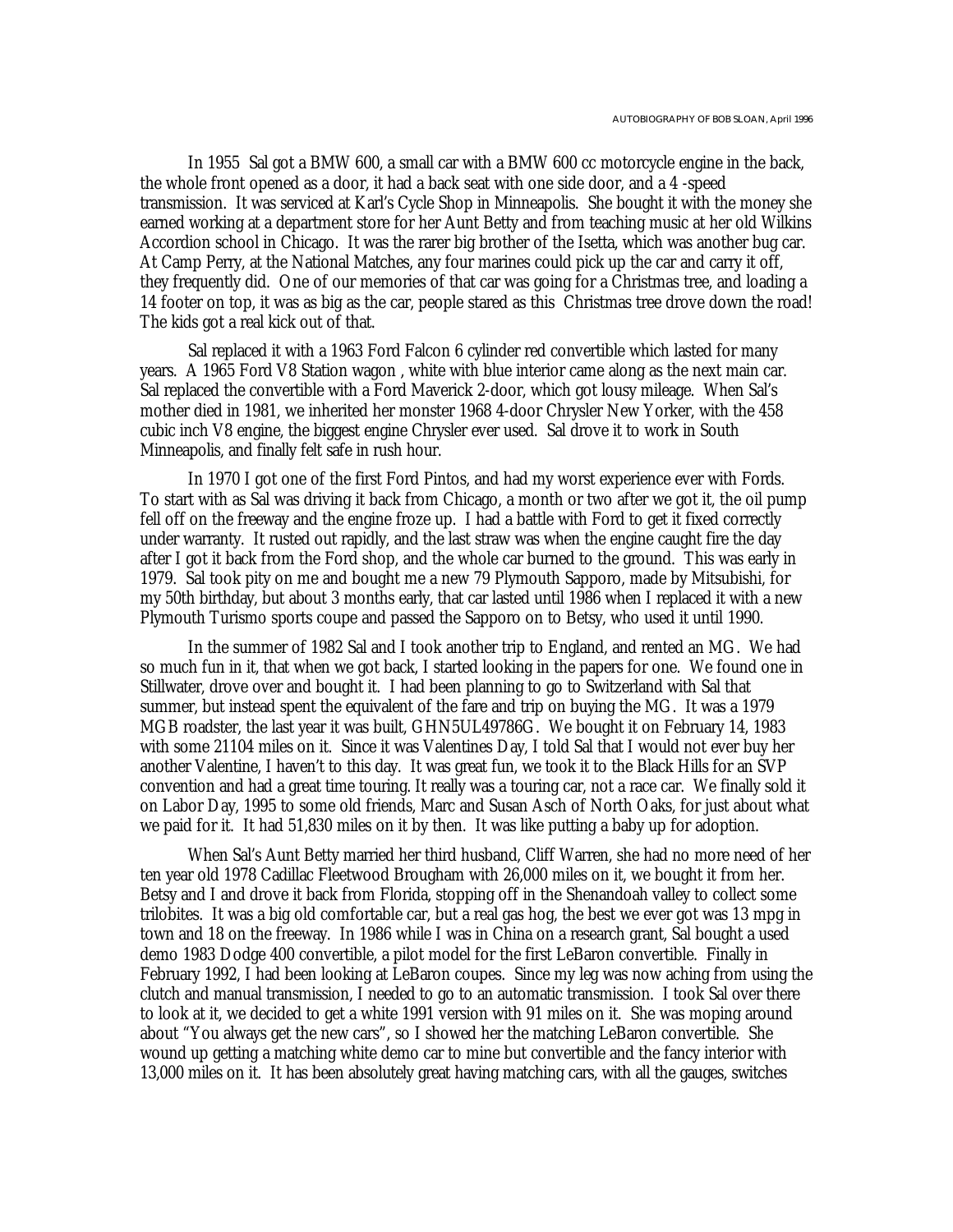etc. in exactly the same places. Betsy got the 83 Dodge to replace the Sapporo which by this time was worn out.

My field vehicles were usually the family station wagon until I started going to Montana. When Bruce Erickson and I got the Hill Foundation grant in 1961 to work on a mounted Dinosaur and my paleoecology, we needed a bigger truck. We didn't have enough money for a new one, so we bought a surplus Dodge 1 1/2 ton 4x4 Power Wagon previously owned by Erie Mining Co. It had a 4 speed transmission and a 2 range transfer case, they had beefed up the springs with many extra leaves. We joked it was the world's shortest 2 1/2 ton truck. After we had all the gear for 6 people for 6 weeks packed it rode fairly smoothly. The truck was Cab only and looked exactly like the WWII Dodges, although it was a 1952. Fenders were fully 1/8" thick steel! We found a surplus military Dodge 3/4 ton pickup bed, and bolted it on. It was about 18" too short so we built a waterproof plywood box to fill the gap between the cab and the box, rebuilt and used all the top bows, adding one, and adding new oak planks to the folding side benches. As part of the Science Museum we had access to military surplus at giveaway prices , so we bought a lot of 12 oz tenting canvas in GI Olive Drab (OD), and had Harris Machinery near the University sew up a canvas top so we looked like a regular GI truck. Every thing was painted issue OD paint since that was extremely cheap. Bruce had a lowboy trailer on which he carried his WWII surplus jeep, again OD in color. To complete the picture instead of the WWII white star on the door, I cut a stencil for a *Triceratops* skull and that was stenciled on both doors. It wound up looking like an army truck, and we christened the outfit the "First Underground Light Dinosaur Repair Brigade, Semi-Mechanized-Self propelled" an obvious pun on my ragtag national guard outfit. (Another joking name for our group over the years is "Sons & Daughters of the Laramide Revolution".)

The Dodge was christened the "Big Pig" and hauled all of us out to Montana, as well as serving as a tractor to strip overburden off the dinosaur quarry. There was about 4 foot of overburden over most of the skeleton and hand digging it away got very old, very fast. One of the abandoned ranches had a horse scoop, basically a 3 foot wide sheet of steel, with a bridle across it, with a place to tie it to a horse. There were handles on it like a wheelbarrow, the original idea was for one man to hold the handles. While the horse pulled, the man would guide the scoop so it would make a 4"-6" deep cut till full, then dump it someplace and go back for another load. We had several logging chains in the truck mostly for towing cars, but we knotted the chains to the back of the Big Pig, and to the flexible bridle and proceeded to use the Dodge in compound low to provide the traction. It worked, although the chains stretched and frequently broke, we simply added more knots and stripped away. Necessity is indeed the mother of invention. By the end of the summer the links on the chain had stretched so much they were figure 8 shaped, and the holes were so tight the chain would hardly bend. That year I took along two of the best Boy Scouts from the North Oaks troop, James Nelson and Philip Fitzpatrick. I had taken over the troop as scoutmaster in a pinch that year at the behest of some of my neighbors.

In 1962 when we found Bug Creek and Purgatory Hill, we did the initial field work in McCone Co. with Bill Nelson's Rambler and Don Beckman's Jeep. For 1963 with our NSF grant, we needed a new 4-wheel, Bruce still had the Big Pig over in Garfield Co. So we looked about and found a used white 1962 International Harvester Scout 4x4, with an 80 hp slant 4 engine (one side of their V8). For 1963, we rented a small trailer. But we needed one of our own, the rental trailer was not strong enough. I had access to the surplus equipment at the Fairgrounds, so I bought a much used surplus 1952 Ford pickup. Stan Duff our departmental machinist used a cutting torch to cut off and junk the cab and engine, cut off the frame rails at the front of the cab, bent them together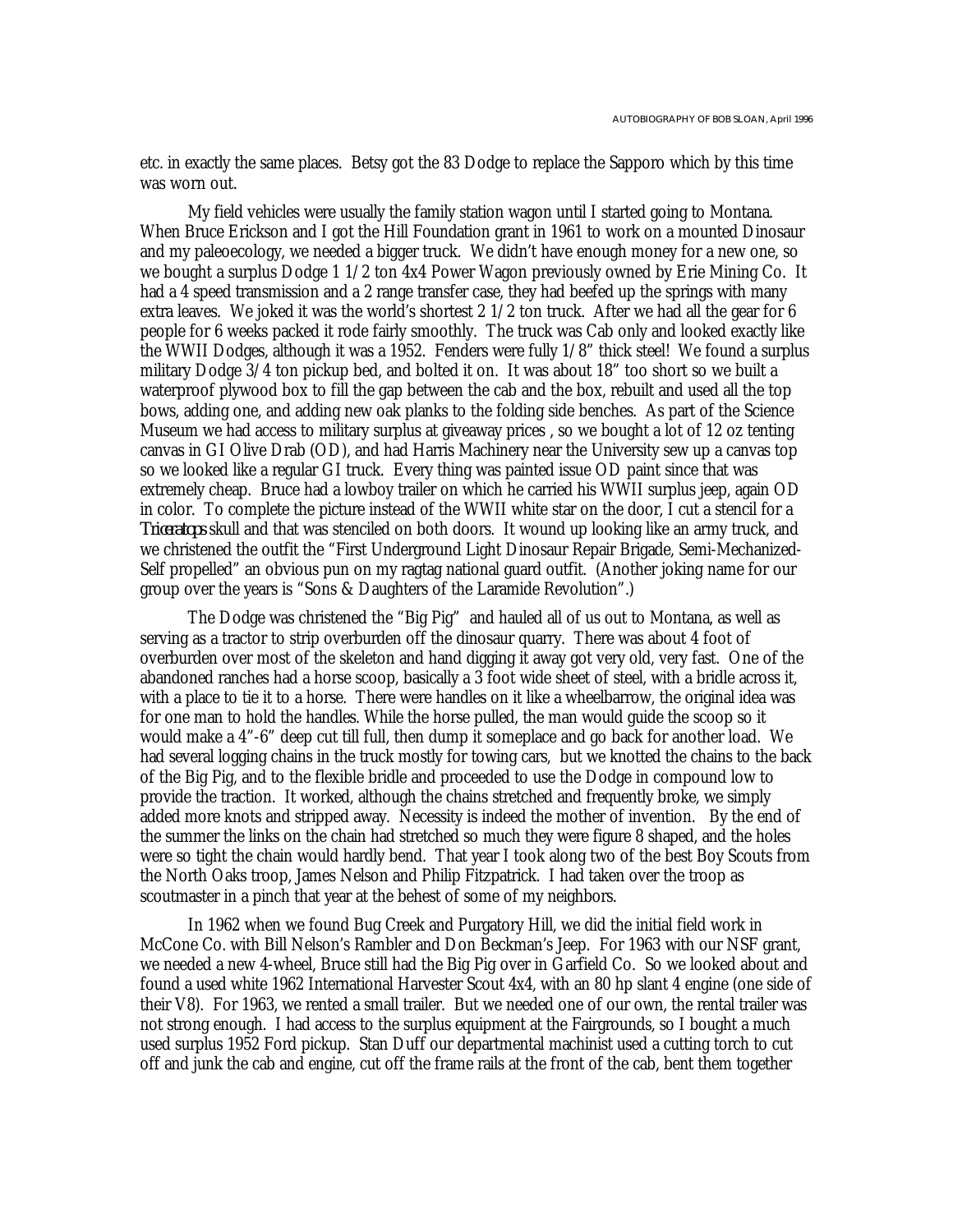and welded on a short stub tongue with trailer hitch, and towed it back to the department. There he found some Shelby tubing the same diameter as the original rear axle, and welded the front spindles to the tubing to make a new rear axle that just bolted in place of the old one. The chopped off running boards were turned into 5 gallon jerrican racks both for gas and for water. I bolted in a new waterproof plywood floor, and we painted it University Maroon. The old pickup bed made a great trailer, it and the Scout were a pickup with a hinge in the middle. It is still in service for the department in 1995!

The Scout was used up in all sorts of other activities of the department, and ultimately sold out from under my grant. In 1976, Malcolm McKenna casually mentioned he was no longer using his 1963 Scout, (originally bought because he was impressed with my '62). I offered him \$200 for it and he took me up on it. Douglas Hodgdon of the Narrow Gaugers and I flew out to Denver the spring of 1977, drove the Scout down to Boulder, and immediately started rehabbing it. We gave it a much needed tune-up, new battery, new belts, retread tires etc. James Mellett, one of Malcolm's friends, who was the last to borrow, it had kept a dog in it at night in the field. The dog destroyed the seat upholstery by digging through it to hide during a thunderstorm. We put blankets over the seat, and drove it home, looking at the Colorado RR Museum in Golden, and trains all the way back. I now had my own 4x4 that the University couldn't abuse. It had a lovely Power takeoff winch on the front bumper we often put to good use. Stan Duff rewelded all the breaks in the seat frame, setting several small fires in the cotton padding in the process. I reupholstered it with a heavy Naugahyde seat cover from a mail order house in Chicago. I added a new radio, painted my *Triceratops* head on the door and sanded off the AMNH logo on the back, replacing it with the 1st Udg. Lt. Dino. Rpr. Bg. S.M-S.P. slogan, touching up the white top and the red body. This was my very own sports truck!

## **CAMERAS**

When I went to Camp Perry as a junior in 1947 I used an old box camera to take my pictures. I started my serious photographic career with a German made 2 1/4 by 3/14 film pack camera. It took beautiful photographs but film was expensive. The Geology Department at Chicago had a fine darkroom which students were permitted to use. I taught myself photography and darkroom work from books of all sorts and a very short introduction to developing by fellow students at Chicago. In about 1949 I bought my first 35mm camera, an old Argus model A from Art Lees, a fellow graduate student. That greatly reduced the film expenses. When I came to Minnesota I found some German Voigtlander 21/4 by 3 1/4 inch cut film cameras with ground glass back and double extension bellows for which I could use 120 roll film in an adapter. These were ideal for making field and laboratory photographs. I used these routinely for all purposes until about 1955, when I read a Consumers Reports article on 35 mm single lens reflex cameras. They recommended the Minolta SR1 as the best buy, so I bought one at a discount house. Ever since I have used Minoltas, since they all can use the same lenses. I now have about 8 different lenses for a variety of uses, and have worn out an SR1, an SRT 101, an XE7, an XG7 and currently have X-370 and an X-700, and about 8 lenses of varied types. They have served for landscape photography, models, portraits and slides. They have served me well.

## **HOUSES**

The first house we lived in after we were married in 1953 was at 984 St Paul Avenue in the Highland Park neighborhood in St. Paul. We had planned to build with a contractor named Carmen Tuminelli, but he went bankrupt before we could start. We knew we wanted to live in this part of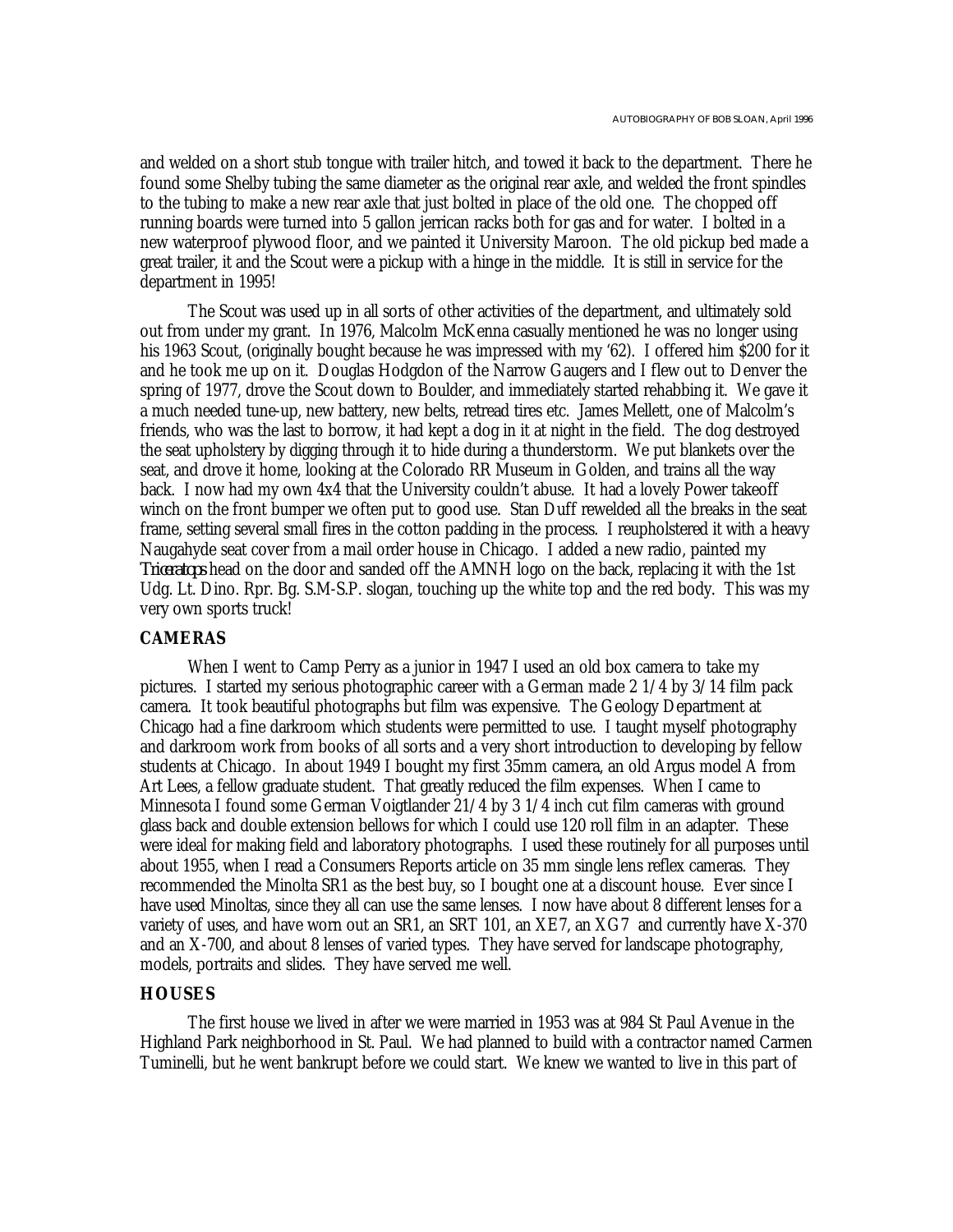St. Paul and were driving around when we saw this forlorn house on a hill. It was a flatroof house, very unconventional in those days, built of redwood, but had bleached pure white, the grass hadn't been mowed all summer and was 2 feet tall. We checked into it. It turned out to have been built by an architect for himself, but he was never able to occupy it. He had been called back into the Navy during Korea, and had rented it. The renters had left, it had been unoccupied for a year, and the price was affordable. \$16,000 was what we paid. Fred Swain introduced us to an attorney, Arthur Hallgren, who gave us a second mortgage and made it possible. Sal's folks and Aunt Betty also helped. I forget where we got the first mortgage, but we were in a house. It was a lovely house, with all the walls finished in wood paneling of various sorts. We quickly bought a power mower and mowed the lawn, stained and varnished the redwood siding back to a dark redwood color and painted the trim Seafoam green, the same color as our new station wagon. It was again respectable, and a lovely first house. We lived there from the fall of 1953 until 1955 or early 56. We were taken out to North Oaks by Bob Dickerman and Patsy DeBell of the Bell museum, to meet the wildlife artist Frances Lee Jaques, and fell in love with North Oaks. It was uncrowded, important to both of us, Sal had grown up in apartments in Chicago where there was only 3 feet between buildings. It was also being developed for owners with an appreciation of nature. We found we could get an 1.2 acre lot of hilly woods for \$3000, and build a house on it for what we could afford.

We bought our lot, #30 East Pleasant Lake Road, Tuminelli was going to build our house, but after his assistant drew the plans, he was again unable to do it. We had to leave Highland Park because we had sold the house, and we wound up staying a month or two at a ramshackle place in a posh neighborhood, Dellwood. Sal's folks bought "as an investment" a nearly house at 4944 Turtle Lane in Shoreview, and we moved there while we looked for a new contractor. We found James Welsch, a new young contractor, he agreed to build the house but for more than Tuminelli had planned. So we had to cut a couple of feet out of the middle of the house to cut the price. The basic house was 24 ' by 48', with a carport. We moved into the new house in September 1957, Betsy was born in December. We lived in that house until December 1994, finally selling it on January 13. 1995. The house grew as our needs grew. First we built an underground 2 car garage under the carport, with a rough terrazzo floor on top of spancrete beams as a roof for the garage.

Shortly after we moved in an arsonist set two fires in the woods in the northeast part of North Oaks. Both 3M and Honeywell announced over the plant speakers that North Oak residents should go home immediately. We were the 51st house in the village, and were the last house on East Pleasant Lake Road at the time, and the closest house to the fire. It was about a mile and a half further in. The fire department issued shovels, back pack sprayers and gunny sacks and all the men fought the fire. The sheriff told Sal to pack and be ready to evacuate within 15 minutes. Fortunately we got it under control. Two days later the arsonist set the second fire and we were all back at work on it. That fall a new house was going up about a block away from us, a contractor's fire got away after he left, and the poor owner didn't know what to do. We still had all the equipment for the fire, we converged on his house, put the fire out and disappeared back into the woods. The poor man was absolutely stunned and asked "Who were those people?" The village was very close in the early years, but degenerated later when it became known as a ritzy place to live.

In May of 1965, we noticed that one of the walls of the garage was shifting inward, so we hired a contractor to replace the wall and add more tile to drain the water away from the wall. The contractor agreed to use a steel beam to hold up the 24' spans of spancrete, that made up the roof of the garage. It weighed about a ton a foot. The strawboss however tried to hold up the 20 tons of roof with one 20' 4" x 6" and 3 4"x4" posts. When Sal, who had had several engineering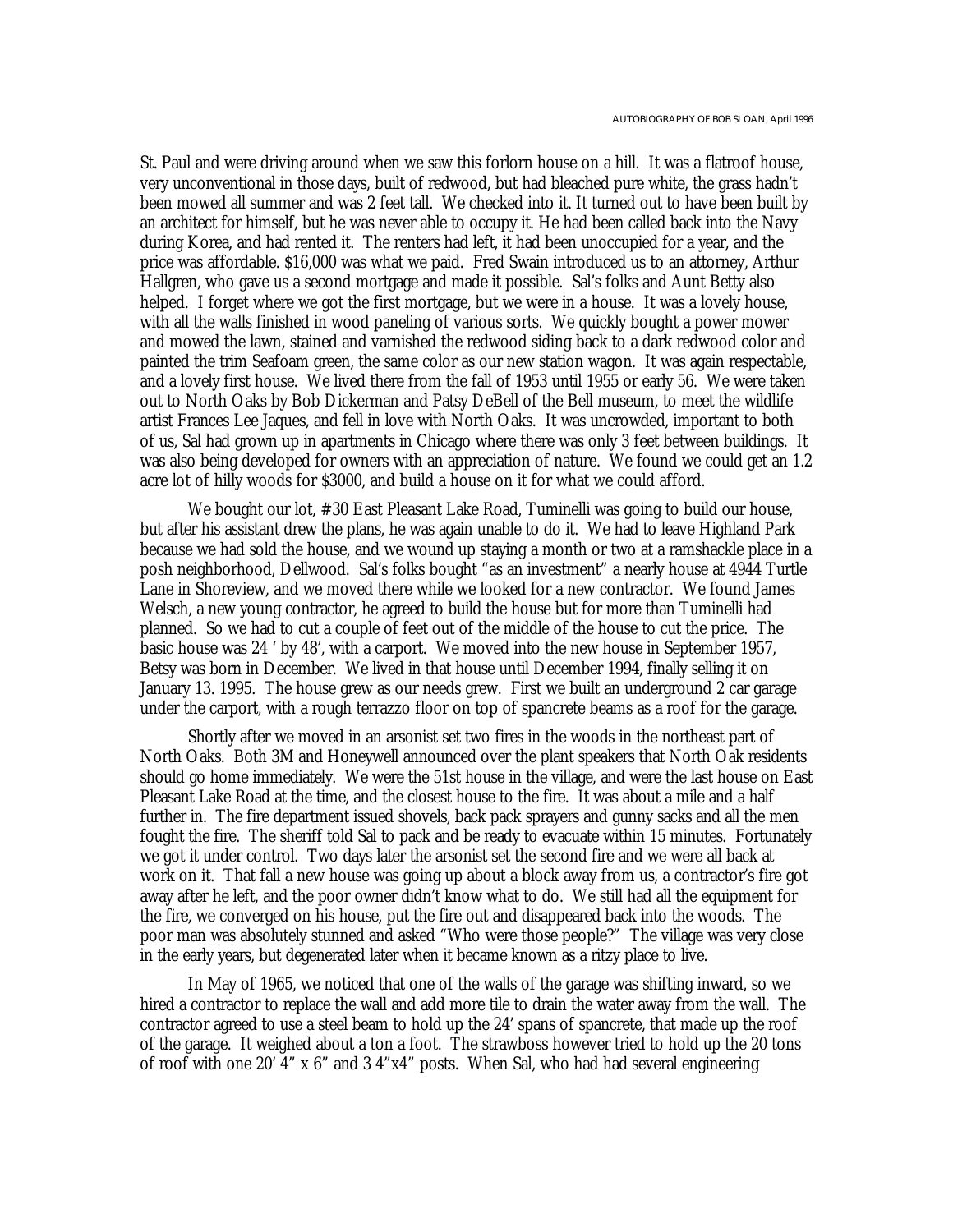courses complained, he told her not to worry but to go bake some cookies! She said she would go into the far end of the house and when it fell down she would call the ambulance. His supports lasted just long enough to get the old concrete wall out of the way. Then as the contractor got there and started screaming at the strawboss, the whole set of supports gave way and a third of the house tipped into the basement. The spancrete fell in the hole, and the only things that saved the contractor and his crew were his Bobcat, my table saw, and an old sewing machine. They caught the spancrete and left some holes for the men. No one was seriously hurt except the contractor who got an eyeful of hydraulic oil from the Bobcat.

However the damage was extensive. The foundation of the house twisted and cracked, the carport roof was twisted about 15°, we were worried that the rest of the roof might go, the entire living room had a laminated beam holding up the roof, and if that went so did the rest of the house. As the contractor was moaning and saying you are fully covered by my insurance, Sal looked in the Yellow pages for a Crane company to lift up the roof, she called Rocket Crane, who sent out the most beautiful bright red brand new crane anyone had ever seen. When they got there, they would not touch anything until the insurance companies settled liabilities. Our agent gave the go ahead, and the crane set up blocking, and lifted the roof back into position. About that time I drove up in the 1963 red convertible with the girls, It was my day to drive the North Oaks car pool from Visitation. The Crane people then called a house mover who brought two 30-foot long by 18" square timbers, and built up two cribs of 4" x 4" four feet square to hold the roof in place. The spancrete was still in the hole. Then his insurance representative found out the contractor was insured for lots of medical liability, but only a \$1000 worth of property damage. His agent had sold him the wrong policy! The agent was unemployed rapidly! The rubble was in the hole and sat there until next spring while the insurance companies fought it out. Several years later the case finally came to court we had to give a deposition, the contractor was bankrupt. We rebuilt in the spring, and had to replace our spancrete roof with the rough terrazzo floor with a much cheaper room over the garage and a porch over the end of the new garage. The old spancrete was placed along the south edge of Lake Gilfillan to keep waves from eroding the shoreline.

Later after the porch of that rebuild succumbed to dry rot, we built a new room in its place off the end of the old carport for Sal's office. Her room had great tile, rosewood furniture, a fancy wood stove from Australia and large bright windows.

In 1990 Sal took a mobility leave from the Minneapolis Public Schools, and took a position in the Mathematics Department of Winona State University. She had taught there as a summer Adjunct professor for seven years before, so she was well known. We looked for an apartment for her, but couldn't find one, it was cheaper to buy a house than to rent. So we bought a little 2 bedroom 28' x 36' 1952 house with a breezeway and a big two car garage at 116 RR 2 Winona, (Highway 43), south of town.

After Sal finished her PhD thesis in May of 1993, we decided to build our retirement house near Winona, since Sal could work 5 years longer than I was likely to. Besides, it was southeastern Minnesota where I had had so many successful studies and could do more in my retirement. We looked over all the best features of all our houses, of our timeshare units at Causeway on Gull, measured all our furniture, and looked for a lot with a view of the Mississippi River. We found the lot in section 1 of Homer Township, it overlooked the river and Trempeleau Mountain. We planned our house with the view in mind. We knew we needed large picture windows, and found some that had an R value of 7.15, almost as good as walls in insulation. They were triple pane with two layers of Argon gas and a high UV reflectance. We carefully measured all the furniture we had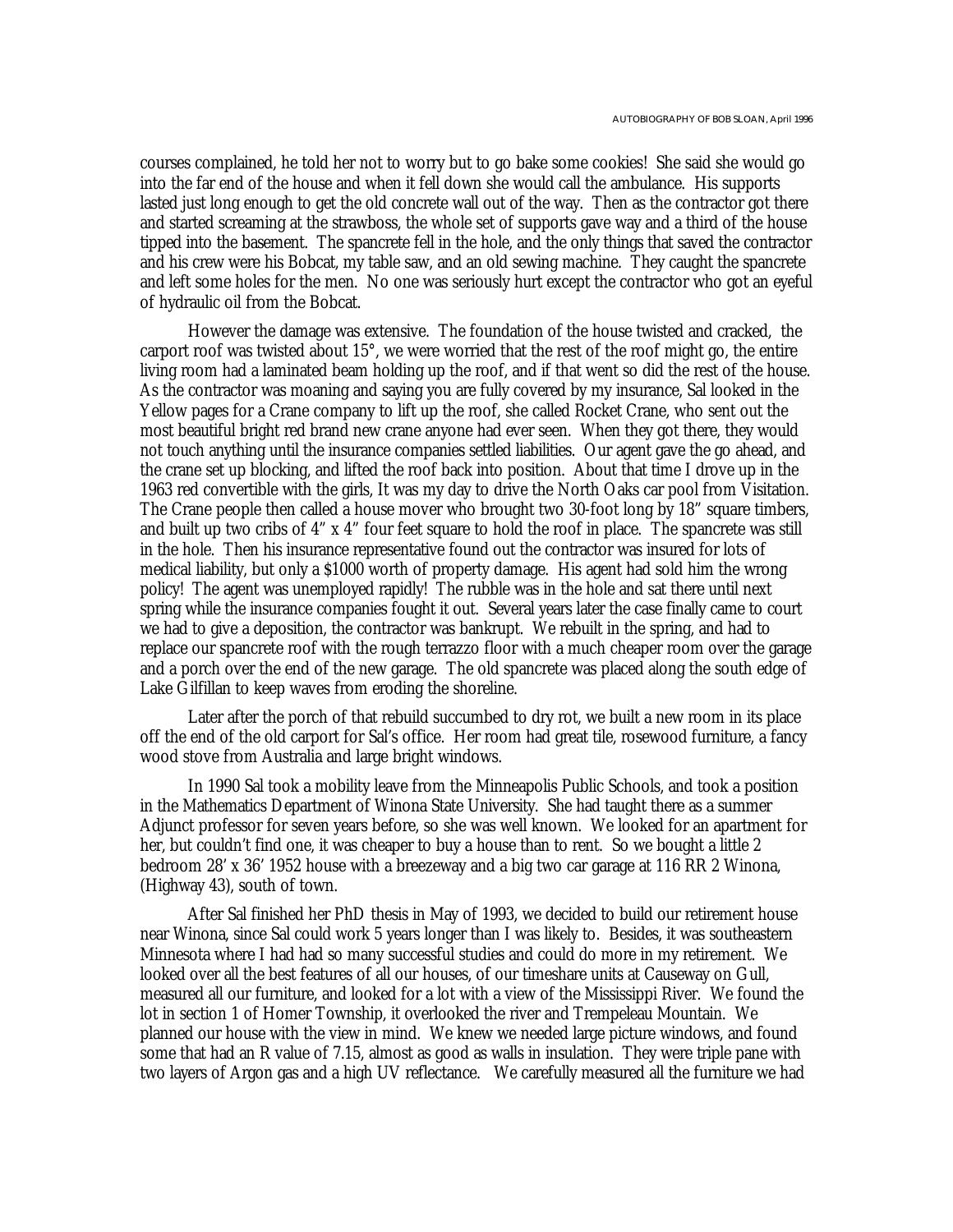and wanted to keep, measured all the rooms in the North Oaks house, the little house and our time share units at Causeway on Gull, deciding just where to put things. We designed interior walls to fit the furniture. I found an issue of the *Smithsonian* magazine, which had an article by an architect who had studied stairways for 30 years. We followed most of his advice with risers of 6 1/2 inches and treads of 11 inches, carpeted in alternate colors of white and burgundy. They are very much easier on our knees than the usual stairs, and we don't miss steps in poor light. We installed Sal's pool in the basement, and put all the Litolier track lights from North Oaks into the new house. All the doors are 3 feet wide, and those on the main floor are all sliding so as not to be a hindrance to wheelchairs. We wired the entire house for stereo. We picked a contractor, Lee Herold of Winona, on the advice of many in town. The lumber yard drew the plans from our preliminary but very detailed sketches in return for our buying the lumber there. We signed the contract in June 1994, but construction was slow getting started.

Meanwhile in September, even though we did not list the little house in Winona, word got out. Cindy, a teller at the bank asked us if she could come look at the house, since she and her husband were expecting, and had heard good things about the little house. She and her husband Eric came over early one Saturday afternoon, went through the house carefully and clearly were enchanted. After they left a woman drove up, had heard while camping on the river that our house would be for sale, and wanted to see it.. She went away obviously entranced with it, came back 2 hours later with her husband who whipped out his checkbook and offered us cash. We had not even set a price!. On Monday we had our Realtor over asked her to make a market analysis, and finally told Cindy and Eric that they could have the house. Lee fixed up the basement so Sal could live in the new house. Cindy and Eric moved in on Friday and she went to the hospital for their baby on Sunday after cleaning the house with her folks that weekend.

The new house was more or less finished by November, 1994. We moved the stuff from the North Oaks house down south, it was a long chore. Bob had been cleaning it up and preparing for packing all fall. with the help of Gerald and Craig LeVay of the Narrow Gaugers. On December 7th Bob moved to an apartment at 1943 Lexington in Roseville, with the help of Gerald and Betsy, Eric Platt and his wife Tamara Baker, Craig LeVay and Jim Platt, all from the Narrow Gaugers. We had Royal Movers of Winona come up and do the packing and moving. Carol Felton and a friend of hers came up first and boxed stuff, then the crew came in. It took two trips, and loads of boxes. The North Oaks house finally sold early in January for much less than the county assessor had it valued, mainly because it had been well used.

#### **FLYING**

I had always been deeply interested in flying. My boyhood favorite comic strips were Smilin' Jack and Terry and the Pirates, both about pilots. I built many balsa wood and tissue paper rubber band powered flying model airplanes as a boy as well as many solid models. I was incensed that there was an age restriction on building solid model identification airplanes for the Navy in WWII and that I couldn't do it. I was sure my models were good enough. They were - almost. In the summer of 1949 I took Field Geology for a short two-week course around Baraboo and Devil's Lake Wisconsin. David Peter "Don" Lande was my close friend and fellow student. He was a Captain, pilot in the Guard, and even though the Army Air Corps had separated from the Army as the Air Force by that time, as I was a guard member, he could take me flying. So we went out to what was then Orchard Place (later O'Hare field, named for a WWII Navy Congressional Medal winning Pacific Ace) and we fired up a North American AT-6 Texan two seat fighter trainer and flew to Baraboo to take aerial photos of our field work. Later that fall we took another flight,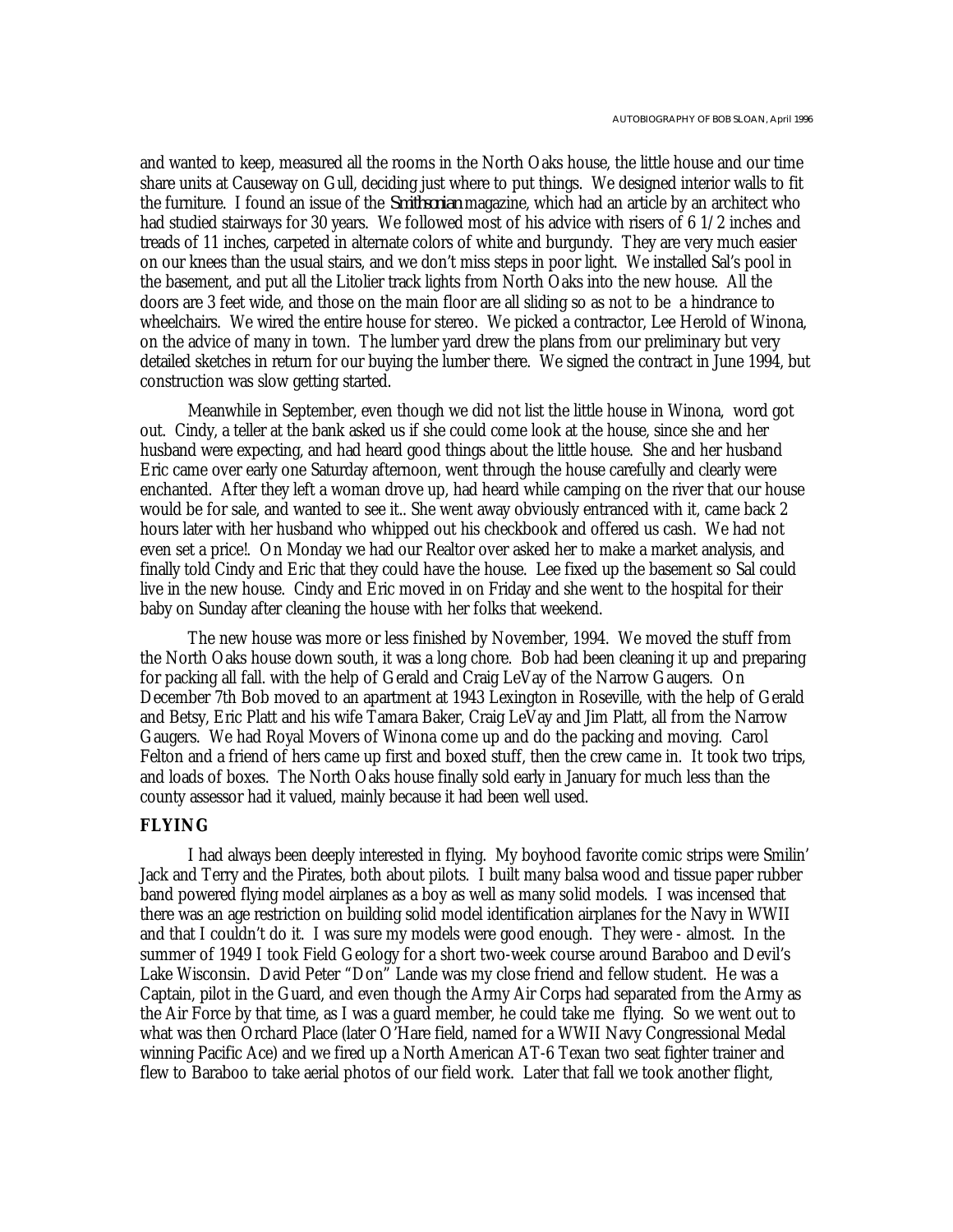when I rode in the bombardiers compartment in the Plexiglas nose of a Douglas B-26C Invader (formerly A-26, until the original B-26's, the Martin Marauders were all destroyed after the war, when the A-26's were renamed B-26) and took still more photos. These were my second and third flights. The last one was very interesting, 125 miles per hour 5 feet off the runway during landing and takeoff with just the Plexiglas around me! We used the photos in our field trip reports.

In 1963, Sal and I both took flight ground school and flight training from the University of Minnesota Flight facilities at Anoka County Airport, Jane's Field, a few miles northwest of our house. Sal started first, and I followed shortly. The expenses of training were the reason for not doing it together. Both of us had always been fascinated by flight. We trained in 6 Champion 7EC high wing monoplanes, with 90 horsepower Continental engines. They held two people, one in front and one in back, both seats had controls. Top speed in level flight was about 90 miles per hour, and stall (minimum flying speed ) was 40 miles per hour. The facilities also had a old Cessna 170, an old Cessna 172 number N8910B, a vee-tailed Beech Bonanza, and a war surplus 13 passenger AT-9 twin Beech. She got to fly all of them, I got to fly the 172 since it was very inexpensive, the others had been sold off, by the time I was ready for them. Later they replaced the Champs with a fleet of 6 Piper Cherokee 140's, which Sal flew more than I. I preferred the 172 because its high wing let me see the ground more easily for photography. We both received our Private Pilot rating Single Engine, Land.

Don Uhlenberg was my primary flight instructor. He had great difficulty getting me to steer the plane straight on takeoff, but on the other hand I had no problem with landings from the very start. Usually the problems are reversed. Eventually I soloed at about 10 hours. Shortly after solo I was practicing wheel landings, and managed to pop the stick forward fast enough so the tips of the prop hit the runway, and bent the last 1 inch of the prop. I was most chagrined. Waldo Anderson was another of my instructors with whom I had many hours. My map reading skills never ceased to amaze my instructors, I always knew just where I was within a quarter mile, just from map reading. My only scare in flight training was during a night flight, when Hal \_\_ my instructor had me doing deep power stalls over Pleasant Lake on a moonless night, and I fell into a inadvertent spin. I was my first spin. Both of us lost orientation because the reflections of the stars in the lake made it seem that there was no horizon. Later I went out in Funnyface with George Spettigue, an instructor friend of mine and we did many spins until I recovered from the fear of them. George was one of the most instinctive and precise pilots I ever knew. He had done all his flying in tricycle geared planes, while I had trained in the slightly more difficult tail wheels, prone to ground loop (rapidly swap ends, and usually damage a wing or landing gear) if you didn't watch carefully. I gave George his tail wheel training, and caught him just as he was about to ground loop. Ever after he was more careful.

#### [figure of plane deleted]

We rented U of M airplanes and occasionally others until March 1st 1967 when we bought a 1965 Champion Citabria 7ECA N2555F (two triple five funnyface) with a Continental O-200 100 horsepower engine for \$5000 from Marvin Battig of Brookings, South Dakota. Today it is worth \$20,000. This was an upgraded version of the Champs we trained on but had been beefed up to be fully airbatic (read Citabria backwards) stressed for 9 g's positive and 6 g's negative, with a 40 gallon tank and 7 hour range. It was a great airplane which we owned for 7 years, and sold for just what we paid for it. After half an hour of dual instruction, I flew it home, I was really High! Sal drove the car home. We hangared it at Crystal Airport since we could rent a hanger there.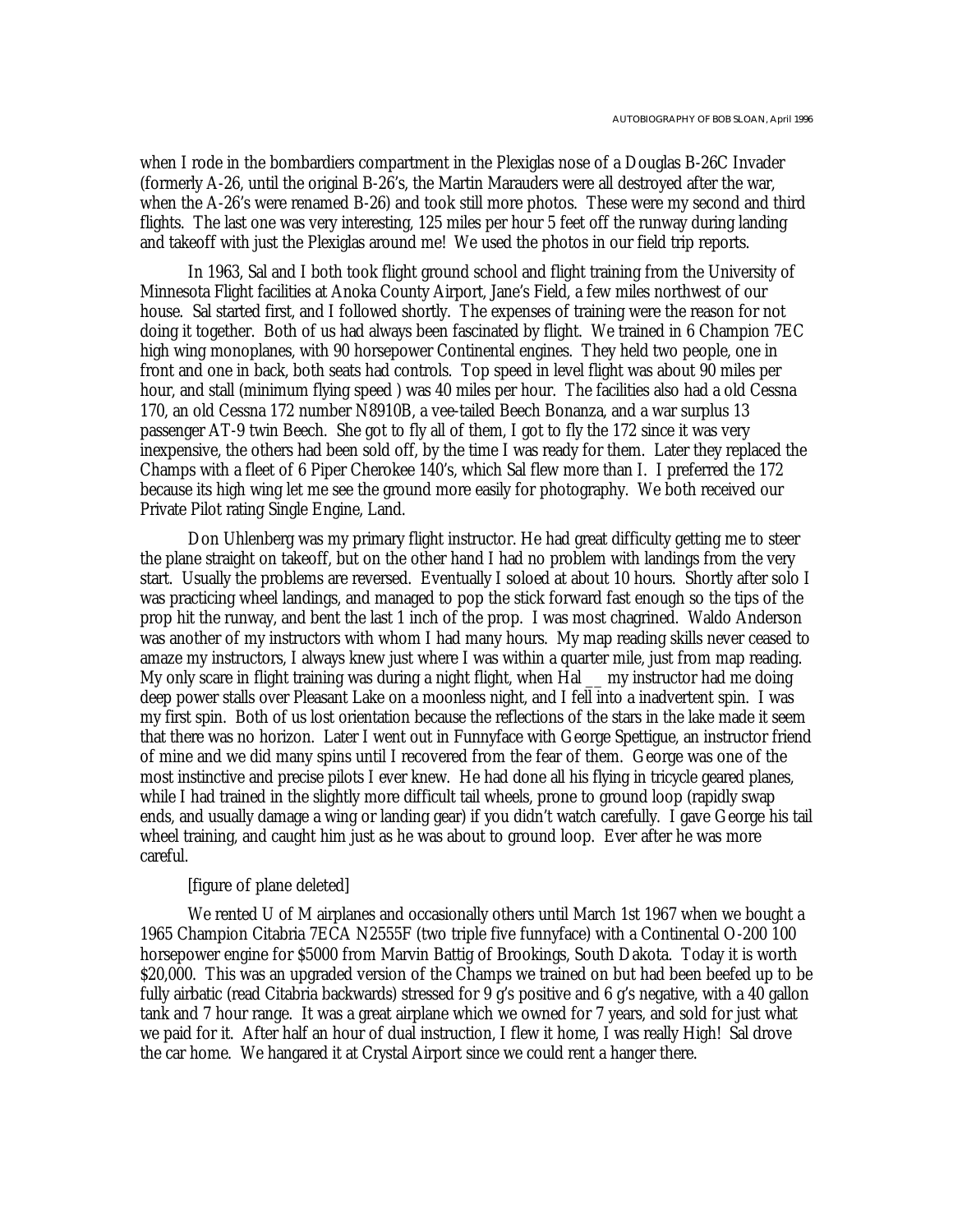I flew 450 hours in it and did lots of Geology from the air. Besides the local flying I flew two long trips to New York, one solo flight in February 1968, and another in 1970 when I flew into three 6" blizzards and had to wait each time a couple of days until the airport was plowed. One of the Apollo Flights left for the Moon at the same time I left Crystal, and splashed down in the Pacific after their flight the same time as I finally landed in New Jersey. There is an old saying among pilots "Time to spare? Go by Air!". These trips took about 33 hours of flying time each, the route was due southeast down the Mississippi River from Crystal Airport near Minneapolis to the first Smog patch, (Chicago), then due east and stop at the first Ocean. On the first trip my destination airport, (Totowa-Wayne) was a narrow east-west runway, final approach was right down the slope of the First Watchung Mountain, 200 feet above ground all the way, across a Highway, set down on the end of the runway and taxi down the runway across a bridge over a creek! That Airport was closed when I went back two years later so I landed at Caldwell-Wright airport. I flew most of the first trip without a radio because a relay had frozen, I was still perfectly legal just by picking where I flew carefully and which airport I landed at. All the way I knew exactly where I was within a tolerance of half a mile just by reading the  $1/8$  inch to the mile airchart.

Dave Berg was a former instructor at the U of M flight facilities and North West Airlines First Officer who rented our plane to do aerobatics. Once when he was taxiing to the active runway he called the tower, saying "Northwest 2555 Foxtrot ..." The tower answered "since when does Northwest fly Champs...: When Sal was taxiing durng the winter, wearing her white fur hat, the Tower called her "Foxy" instead of Foxtrot..

Another notable flight was when I flew Betsy and Rinky Dink to Chicago the 7th of June 1969. It was a very rainy day, and I could not go all the way, landing in Walworth, Wisconsin at a country sod airport fairly close to Chicago. On the next day when the sky had cleared and I had to fly back to the Twin Cities, Mom and Pop came to the airport with me, and I had a chance to take Jess flying. He had flown in the '20's in a Curtiss Jenny barnstormers plane and of course in the Fokker trimotor. He enjoyed the flight. I could not have gotten my mother into the plane due to her mobility problems. I also got a chance that day to fly a takeoff and landing in a 65 hp Aeronca 7AC, the ancestor of the Champ.

One winter day I was out with Betsy flying west to Waverly to see Hubert Humphrey's beautiful country place, when the pitot tube iced up. I suddenly was without my major instruments, the all important Air Speed, Altimeter, and the less important Rate of Climb. I knew the power settings by heart, and knew the reference of the bottom of the wing to the horizon so I flew back home as if nothing serious had happened, and made a smooth landing as usual without any of my usual instruments. Then we taxied the plane over to my mechanic's place, where he put it in a heated hanger to thaw out.

Another place I often flew with Betsy was to the Northfield Airport, which was the major glider base in the area. We ate lunch on the grass and watched the sailplanes. Sal and I also went to occasional "Fly ins", where those who flew in had special privileges, and we would watch aerobatics and look at all the other planes, including many antiques.

A memorable flight Sal and I made was to Red Cedar Lodge in Wisconsin about 80 miles east of our airport. We booked a weekend at the lodge, loaded the plane with fine cheeses, crackers and good dark miniature rye bread, a selection of good wines, a large number of new paperbacks and landed next to the lodge, walked to the building and never came out of the room except for dinner.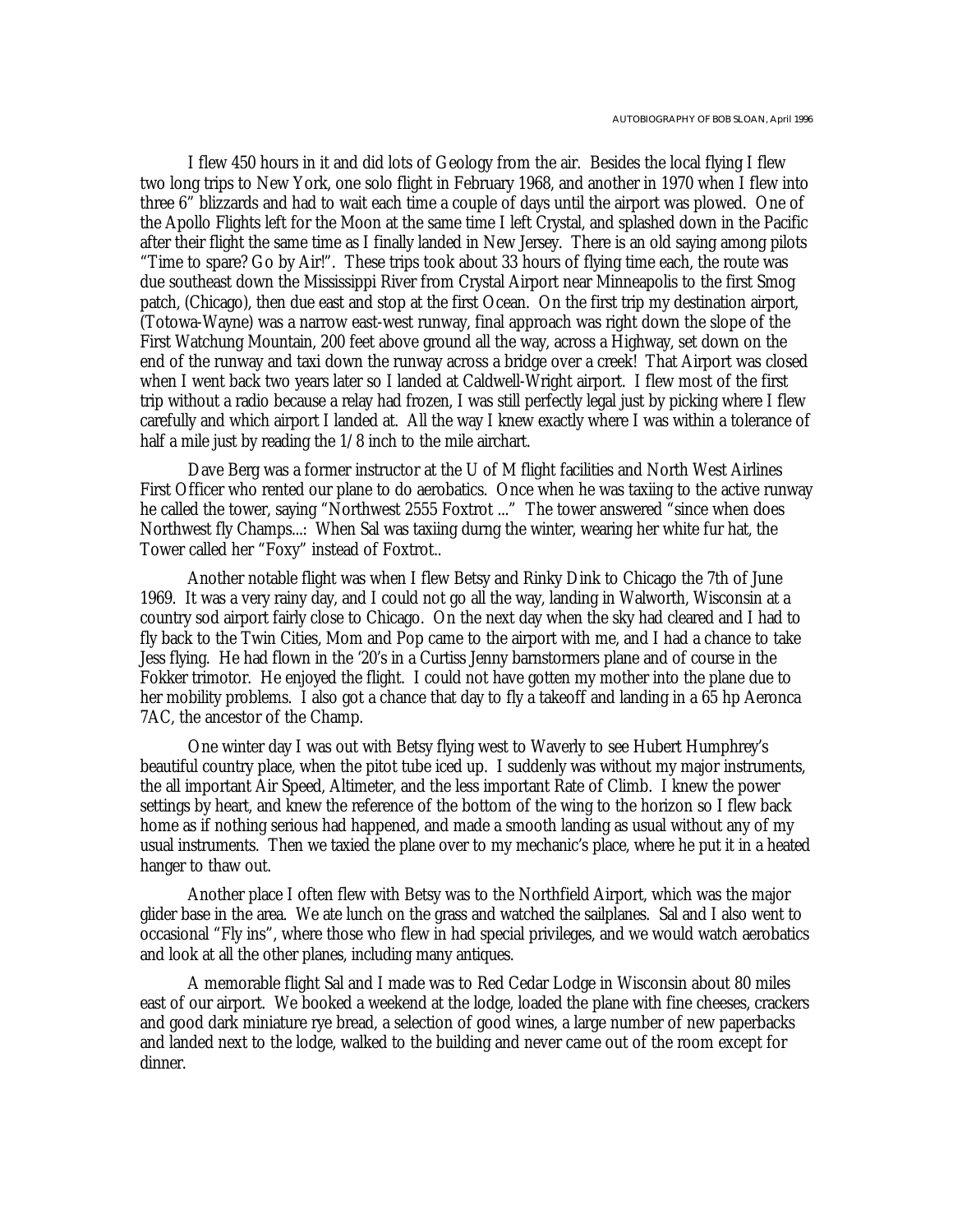I also flew to Silver Lake, near Tomahawk Wisconsin to see again the cabin and lake where we had two summer vacations before WWII. It looked just as I had remembered.

In preparation for my flight to Togwotee Pass and the work with Malcolm, I took a Sunday off at the Park City Field Camp and drove down to Heber, Utah. There I took a half hour of sailplane dual instruction in the Wasatch mountains to really learn about mountain flying. In many ways that was one of the most useful flights I ever made, ever after I flew the Champ more precisely, adding 5 miles per hour to my cruise speed by using soaring techniques.

A spectacular flight was a long one from August 21st 1970 to September 3rd to near Togwotee Pass, near Jackson Hole, Wyoming. Sal and I outfitted the plane with an oxygen bottle for that flight on which we landed and took off at Dubois, Wyoming at over 9000 feet elevation. We left out 10 gallons of gas and carried 80 pounds of baggage and ourselves and were perfectly within the weight and balance limits for the airplane. We camped in Mocassin Basin and prospected with my good friend Malcolm C. McKenna from the American Museum of Natural History in New York and his wife Priscilla. On the way out we landed at Casper. There were three fixed base operators trying to make a living selling gas. We took the one with the statuesque blond driving a purple convertible as the "follow Me " car. She and her husband were just making a bare living out of it. They loaned us a car so we could drive to town to get some geology field trip guidebooks. From Casper we flew to Riverton, landed and filled and climbed to 9000', heading northwest. We immediately saw our airport at Dubois at our elevation some 50 miles ahead of us. We flew straight to it, and the ground rose to meet the plane, the airport runway was in direct line with our course so we had a 50 mile final approach!

Malcolm and I spent lots of time looking at Paleocene and Eocene fossil localities in his brand new Ford 4 X4 Ford Pickup with winch, Clint Eastwood's movie "Kelly's Heroes" was current so we called the truck the "Tiger Tank", it was the most powerful 4X4 I had been in to date. The best locality and the most difficult to reach was way up a wild valley in the Pinyon Conglomerate.

On the way home it was very hot at Casper, and the density altitude was very high. The hotter the temperature the slower the plane climbs. We took a long trip down the runway building up all the speed we could before lifting off. Climb out was very slow at about 100 feet per minute, we had interesting conversation with the tower about how slowly we were climbing and leaving the pattern. Finally we had enough altitude to turn and fly over a sunlit hillside. That gave us a rising air current or thermal which brought us up to cooler air and improved the flying characteristics. We flew down the front range over Cheyenne in thunderstorms and high winds, the winds were blowing so hard we were pointed 45° from the direction we were going. The winds were calmer when we landed at Longmount, Colorado, where we were met by Malcolm and Priscilla and stayed at their spectacular mountain home near Nederland overlooking Rocky Mountain Park.

I had always been fascinated by loops, and carefully read a number of texts on aerobatics, with all the critical speeds well in hand went out and did about 7 loops, an absolutely unbelievable feeling! Needless to say I did it in uncontrolled airspace at 3000 feet of altitude, so in that plane I was perfectly safe.

My last long flight was to Fort Worth-Dallas Texas from November 12th to 18th, 1973 to a convention of the Society of Vertebrate Paleontology at Southern Methodist University in Dallas. That flight was with my doctoral student Richard Holtzman who later wound up a dean at the University of Wisconsin, Oshkosh. We had very strong 60 mile per hour headwinds going and the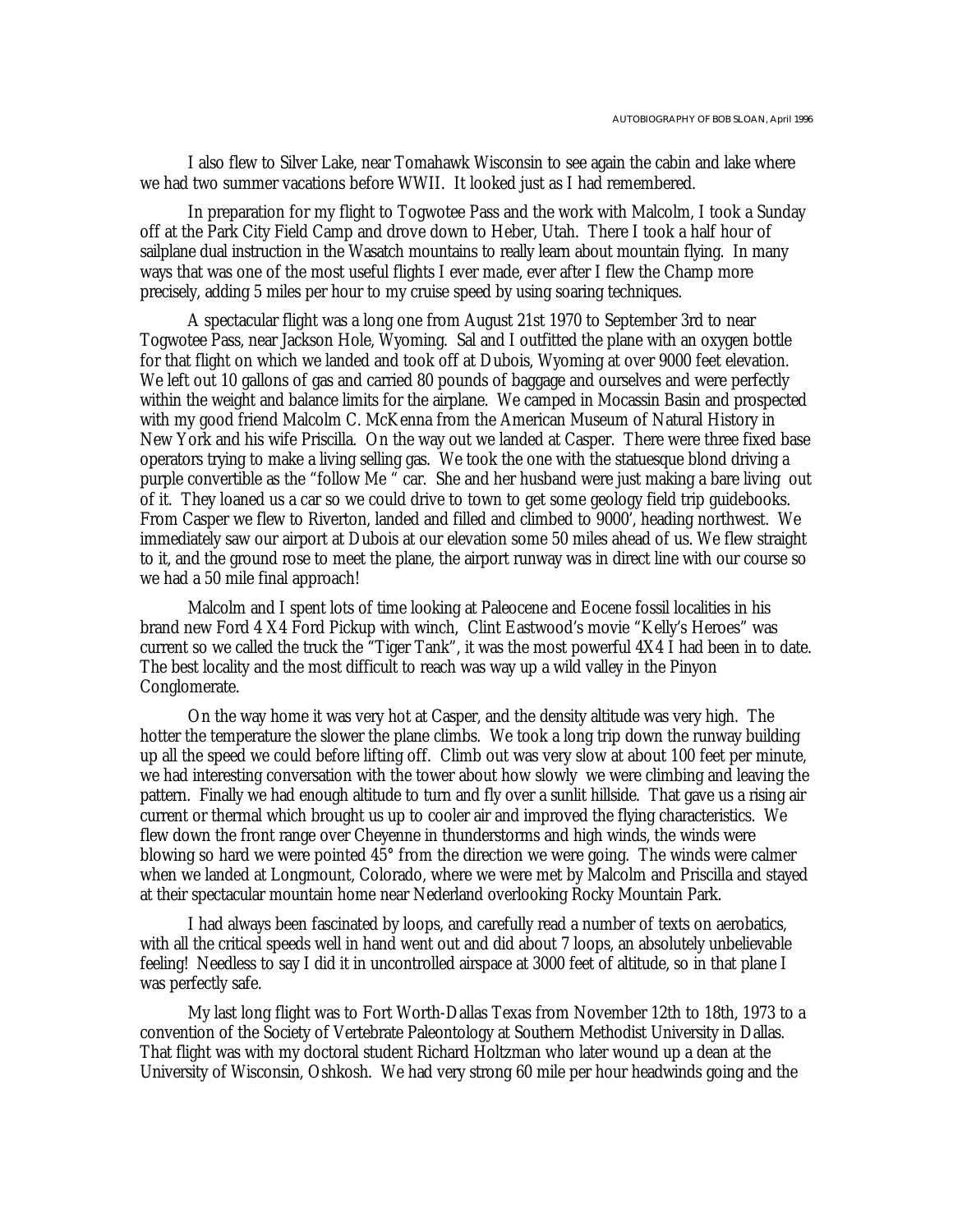same strong winds from the same direction returning, so it took about 13 hours to go and about 6 hours to return. I ran into a problem that flight, we were flying at a high altitude to reduce the effect of the headwind, the wind is at different directions at different altitudes. We were caught on top of an unbroken layer of clouds. I was not instrument rated, but had been given some training in instrument flying to get out of just such troubles. So in open uncontrolled airspace, not on an airway, I reduced power and dropped through the clouds on an absolutely straight course. We broke through and then had to fight the head winds for the rest of the flight. This was mildly illegal, but it was the only way out of a bad situation.

I had a minor medical problem that made it not worthwhile to even bother getting a third class medical certificate, so we sold the plane in 1974, and the condition promptly cleared up. I have missed Funnyface ever since.

#### **COMPUTERS**

We were always well in the range of early adopters of Personal Computers (PC's). Sal became the resource teacher in Math and Computers at the Minneapolis School Board central office at 807 Broadway in 1974. As such she ran a network consisting of a Hewlett-Packard 3000 minicomputer, a phone bank with 32 ports, and a large fleet of teletype machines in schools in a very early implementation of computer-assisted education. The same year the first PC was developed and sold as the Altair using an Intel processor chip, the 8080, whose instruction set (and limitations) still prevail in Intel based computers. By 1977, the Commodore Pet and the Radio Shack TRS-80 PC's came out. Sal had been on a close friend basis with Edwina (Eddie) Slaven of Hewlett-Packard. Eddie sold us on getting a used HP system consisting of a 2647A smart graphic terminal, a thermal dot matrix printer and an  $8\frac{1}{2}$ " x  $11$ " plotter. It had an 8080 processor, we could load basic into the machine, and then had access to primitive graphics, a text editor and some basic games. It cost us \$3000, which was a great discount, and did yeoman work for about seven years.

Minneapolis had a few Apple IIs and TRS-80s (often called Trash-80s), but in 1984, Apple Computers brought out a new computer, the Macintosh. By modern standards it was woefully weak, but it was a great advance over all the other computers. It was touted as extremely easy to learn and very forgiving, yet powerful. Sal was put out at still another computer to learn, each was different at the time. It had memory of 128k, one 400 k disk drive, and came with two bits of software, Macwrite and Macpaint. A second external disk drive could be plugged in. It was indeed very powerful and really useful work could be done with it. Sal kept one of the Macs at home, upgrading to the 512k, and then in 1985 to the Plus with 1024k of built in memory.

In preparation for my trip to China, I applied for a grant including money for an HP Portable Plus with external disk drive and printer, all battery powered, weighing about 45 pounds total. The grant came through, and I bought them in the fall of 1985 for \$3000. I used this system steadily through 1988, adding several auxiliary items and software to the system. I finally sold it after several years of neglect for \$500 in 1992. Computer hardware has a long life but because of the advances in technology, the worth goes down rapidly with time. They will still do all they did at first.

Then in the fall of 1986, Sal was transferred to Edison High School and lost her loaned Mac. She was in withdrawal, so I bought her a Macintosh Plus and an Imagewriter II printer for about \$2000. The next year to stop the proliferation of back-up disks we bought a Rodime 140 plus 140 megabyte hard disk for \$1200, a truly great price for the time. This was our main computer for many years.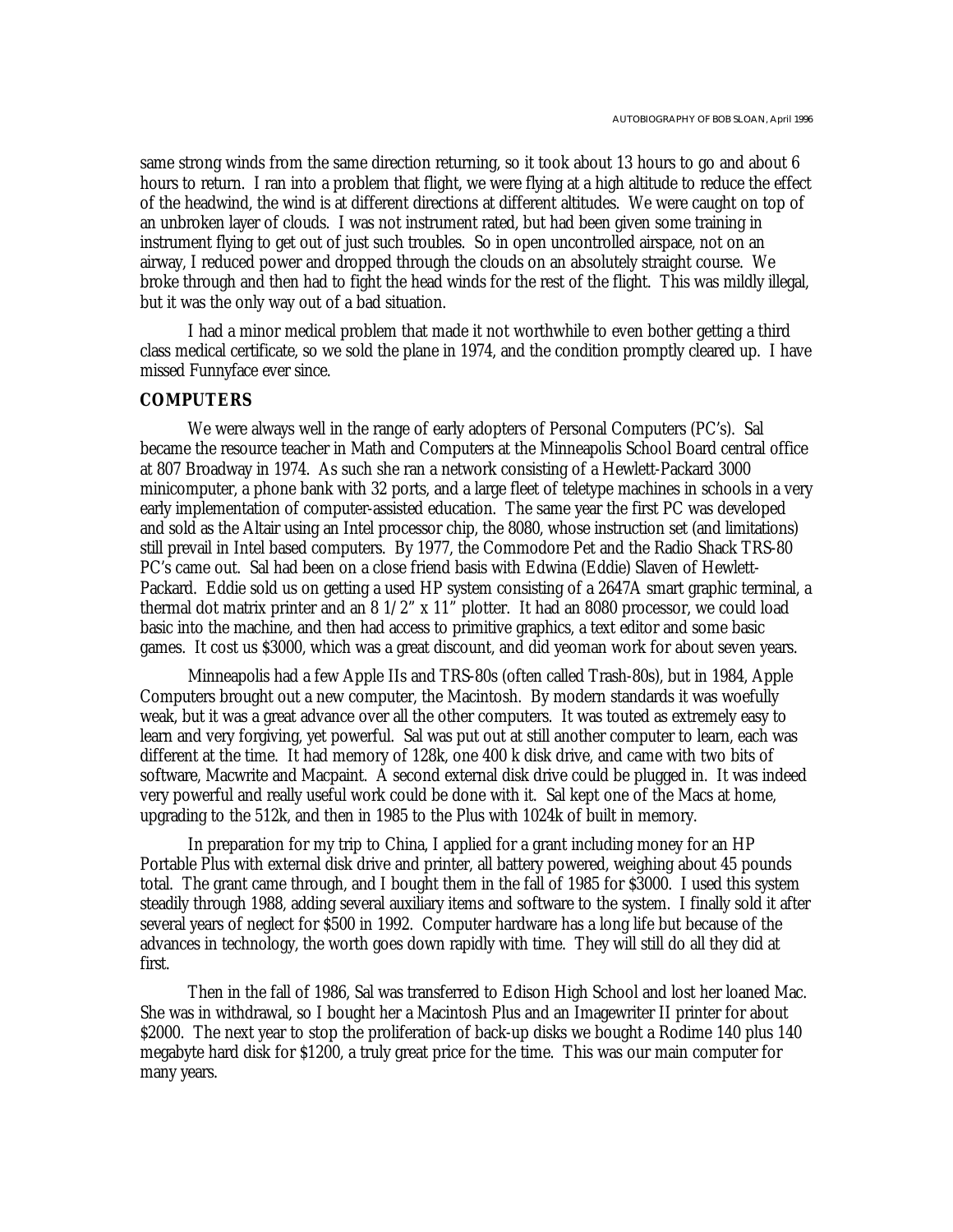In January 1992 we bought Sal a new computer, a Mac SE30, the finest of the compact macs, with 8 megs of memory and a 40 meg hard disk. It had been discontinued 6 months earlier, but we bought a used one from an employee of Computerland for \$2200, already a discount. I also bought her an HP deskwriter inkjet printer. The old Plus and Imagewriter printer went to Betsy, where they still work on, slow by modern standards but steady. In preparation for her annual trip to Switzerland I bought her a Mac Powerbook 170, at the time the finest of the portable macs.

## **HYPERCARD**

In 1988 the University announced a competitive program sponsored by Apple to write educational software for the Macintosh. It was called Minnemac. I entered a proposal to write a program for identification software on trilobites based on the program Hypercard. I had seen a review of similar software for bird identification in one of the Mac magazines, it was highly valued as an example of what could be done by those with no programming skills whatsoever using Hypercard. Hypercard is a Mac specific program written in 1985 by Bill Atkinson, one of the originators of the Mac software and writer of the very small tightly written first Mac program, MacPaint. Bill Atkinson did a beautiful job, nothing like it is yet available for the DOS world. Anyhow not only did I submit a proposal, but I submitted a small working version of what I proposed to do! Needless to say, I got the grant. It consisted of an SE Macintosh, an Imagewriter II printer and half the worth of an Apple Scanner, the department picked up the rest of the cost of the scanner. The grant also included the aid of a programming assistant who tightened up my stacks, writing scripts that did some neat professional effects. I was off and running, the first stack was on *Ordovician trilobite*s, since I had all the data, It was followed rapidly by stacks on *Cambrian Trilobites, Agnostid Trilobites* and *Silurian to Permian Trilobites*. These were distributed freely and internationally to many kudos (and a few brickbats which were corrected). They all fit on a total of three 800 K disks and would run on any Macintosh, Plus or above.

These were followed by a new 1989 grant application for a stack on Plate tectonics as exemplified by the "*Appalachian Mountains"* which won me an SE 30 with 5 megs of Ram and a 40 meg hard disk. On this I wrote a stack on "*Dinosaur Evolution"* which covered about 300 genera of dinosaurs and another on *"The Origin of Mammals"*, which covered in great detail the best known sequence of transitional fossils from one class to another. Both were based on work I had prepared for courses, the origin of mammals was essentially my 1983 anti-creationist paper and my 1985 GSA abstract on rapid evolution of therapsids organised and illustrated. Version 1 of the trilobite stacks was distributed at the 1989 Northcentral GSA meeting in Notre Dame. Current versions of all stacks were distributed at the 1989 SVP convention, Austin TX, and the National GSA Convention in St Louis and the 1990 Northcentral GSA in Macomb Illinois. They were also made freely available through the Computer Oriented Geological Society and their network. I used these stacks in a proposal for the computerization of the Treatise of Invertebrate Paleontology, and as teaching tools at all levels. Several have been useful even at preschool and grade school level. I have purposely kept them at the level of early Hypercard(1.2.5), so that schools that have antique Macintoshes without hard drives can still use them. Upgrading them to later sophisticated versions of Hypercard with color would defeat their (and my) purpose of providing cheap but accurate digital paleontology.

In 1990 I wrote the "*Evolution of the Multituberculata"* and the same year applied for a new grant to write *"Mineral Identification"* which netted me a Macintosh color IIci with 5 megs of Ram and 40 meg hard disk. I was also given a grant of 5 Macintosh Classic computers and another Imagewriter II for undergraduate classroom use so my software could be put to use. In 1992 I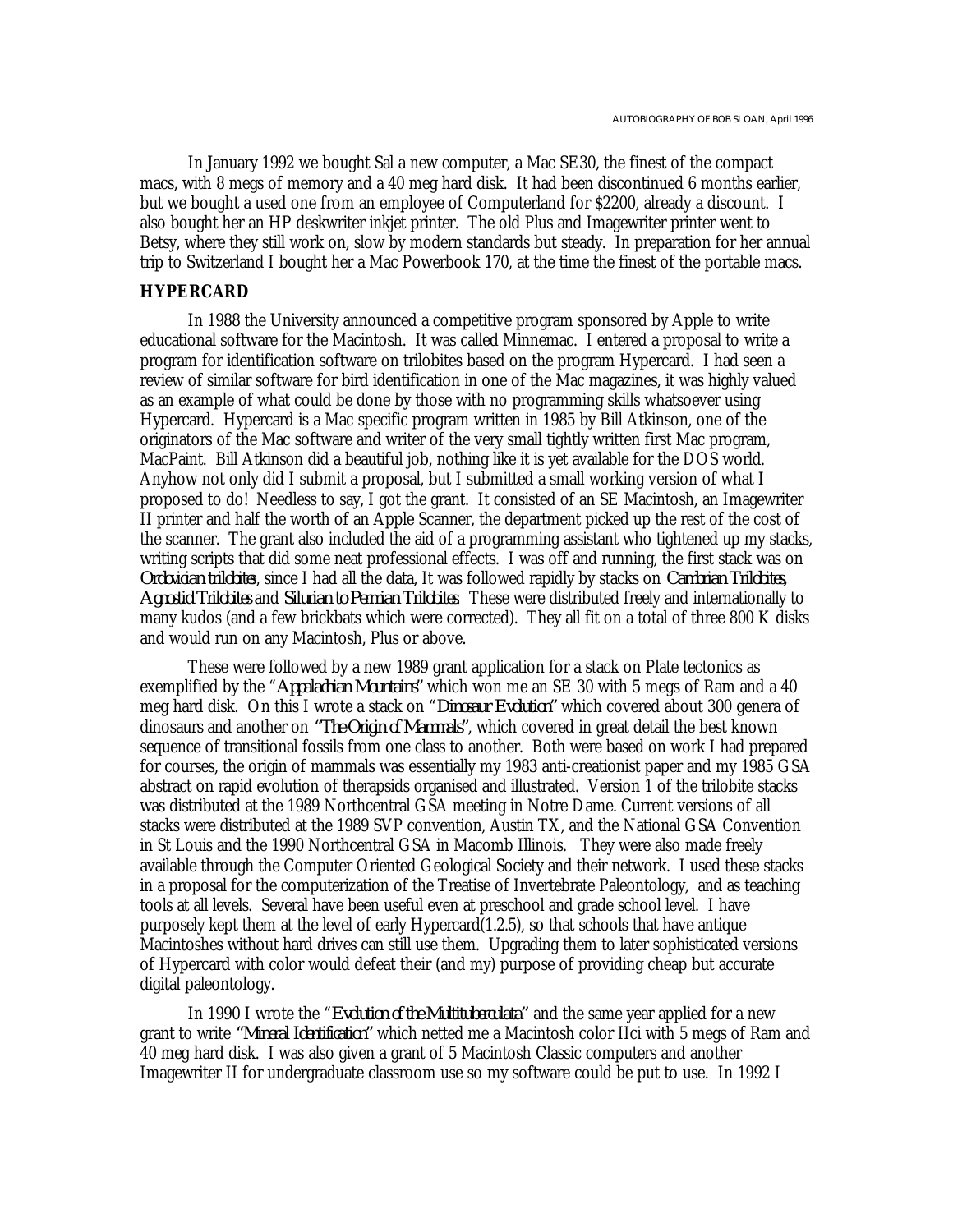wrote *"The Evolution of Horses"*; in 1993 *"The Evolution of the Animal Phyla";* and in 1995 *"the Evolution of the Ray-Finned Fishes",* based on a handout I had been using in class for 10 years. That year I was given a Power Mac 6100-60 with a 160 M hard disk. In 1996 I wrote a master stack on *Paleontology* to tie all the others together into a Hypercard course. The stacks are a great way of organizing my teaching notes and making them available. They have also kept me in up to date Computers. The total amount of Apple computer equipment given to the Department of Geology on these grants now is \$15,000!

# **RESEARCH**

#### **CAMPING AND FIELD GEOLOGY**

Over the years I have spent a great deal of time camping, I once calculated I had spent more than four years under canvas. My first independent camping trip was in 1948 with Don Lande, a mutual friend of ours, and our friend's 1937 LaSalle coupe. We drove to the Cave of the Mounds, in Silurian and Ordovician rocks about 15 miles west of Madison Wisconsin. We used that trip as a special credit report for our Introductory Geology class. My Field Geology class was a shortened two week affair to the region of Baraboo and Devils Lake. J Harlan Bretz had taught it for many years, the rolls of the classes painted on the inside walls of the mess tent. He was now retired, and the department hired Jack Hough of the University of Illinois to do the honors, my old friend Jerry Olson who had been my TA in introductory Geology was the TA for this course. Each years class got a name and a roster painted on the inside of the mess tent, ours was "Hough's Puffers". It covered all the usual field camp exercises, mapping, glacial geology, structure and stratigraphy. The most special was when we were taken a mile or two from our camp on the south end of devils Lake, dropped off on a ridge of till, told it was the Wisconsinian terminal moraine, pointed away from camp and told to map it! We worried a little about how we were to return to camp, but Jerry only smiled and told us to map it. We traced the moraine around two Quartzite knobs that had held back the last glacier, and ultimately traced it back to the north end of Devils Lake, two miles by railroad track from our camp. Over the years many schools have used this area for field geology classes, and the Wisconsin Geological Survey finally published a report on the area with most of the answers we had worked so hard to find.

In the spring of 1951 several of us went to north central Texas with Ole to collect Early Permian fossil vertebrates. Ole always went to Texas in the Spring because summers in North Central Texas are entirely too hot for effective field work. Konizeski, Bader and I rode down in my newly rebuilt 1935 Ford coupe, which developed a bad connecting rod bearing in the original 1935 engine while on the trip. We fixed it in central Illinois, but the trouble recurred in Texas. Ole paid for both of the repairs, but it took a lot out of his field budget. We were joined there by Neil Tappen, a graduate student anthropologist. We collected fossils in the Badlands or "Breaks" of the Vale and San Angelo Formations of Baylor, Knox, Foard and Wilbarger counties, near the towns of Seymour, Vera and Gilliland. We spent six weeks camping in tents next to cattle tanks, which was where we got our water. There were two sorts of water in this part of Texas, clear water and "red" water with mud in it. The clear water was clear only because it had a lot of the mineral gypsum in it, closely related chemically to Epsom salts, which had exactly the same cathartic effect on the digestive tract. The red muddy water on the other hand was safe. This semidesert part of Texas had few rains, but when they came it was a corker. It was called a "Blue Norther" and was a major cold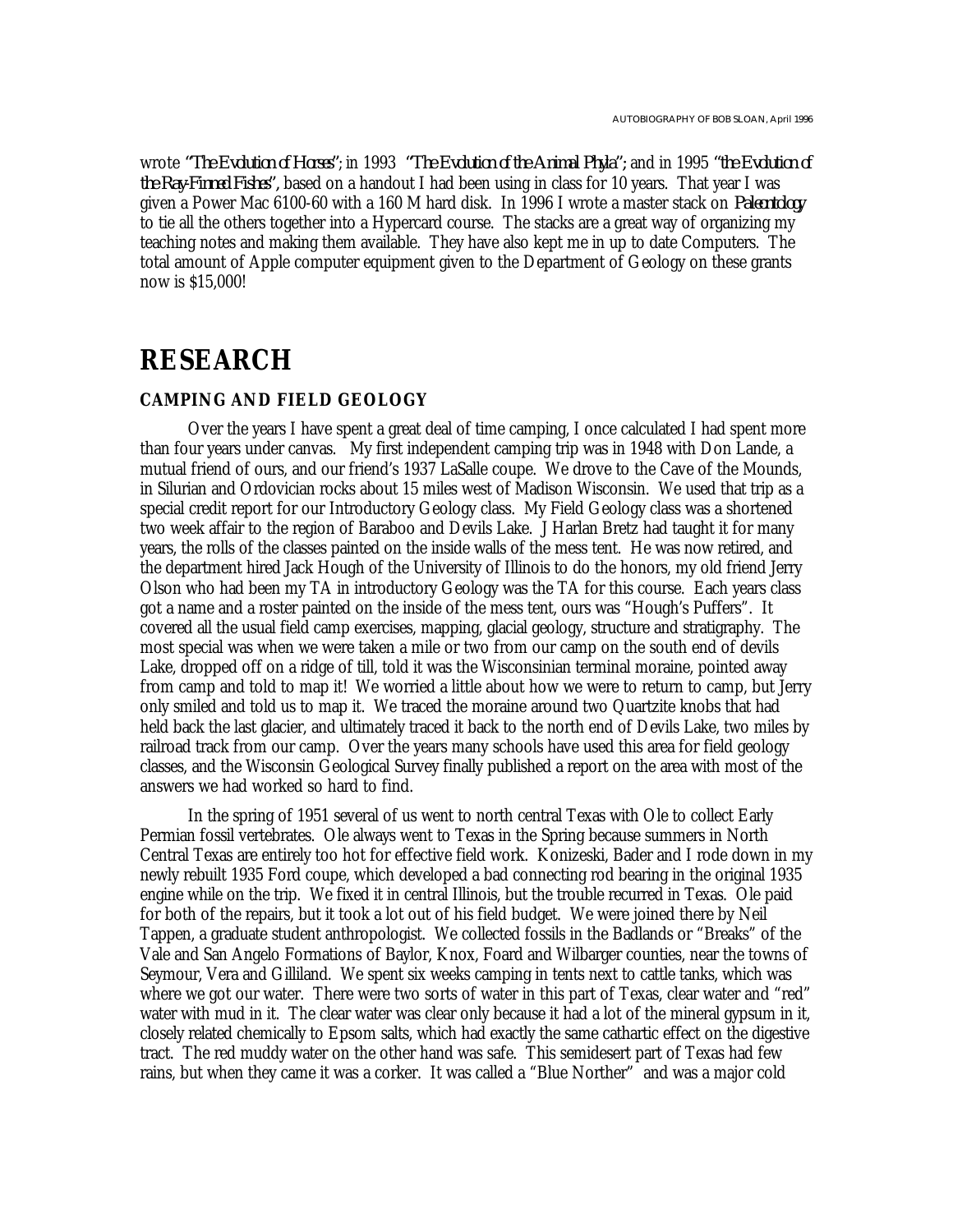front, with a 30° temperature drop in 15 minutes and winds over 70 miles per hour. Turns out to be an occupational hazard for a vertebrate paleontologist, when it came through we lost our tent. About four weeks into the trip Bryan Patterson ("Pat") and his crew came up from their collecting near Fredericksburg in the Early Cretaceous Trinity Formation where they had been collecting extremely rare early fossil mammals, only the second place in the world at that time where mammals of that age had been found. When Pat showed up we all celebrated by taking our first bath in several weeks, in the very cold stock tank both we and the cattle used for drinking. We all joked about Brass Monkeys.

Our standard field lunches were Mrs. Baird's Bread, peanut butter and grape jam. The virtue of Mrs. Baird's bread was that it never grew stale or moldy, just hard. We had one loaf lost in the back of the model A for two weeks, and was still edible. Breakfasts were dry cereal with canned peaches including the juice poured over the top and powdered skim milk, it tasted better than it sounds. Suppers were hot cooked over a Coleman stove from cans.

We were driving Ole's 1929 four door Model A Ford and my coupe over the country side to get to our areas of prospecting. This was an area of prickly pear cactus and mesquite, both of which would go right through tires. I had been warned and came prepared with a little device called an "Enginair tire pump". This was a little air compressor that screwed into a sparkplug hole and was actuated by the cylinder compression, although it did not take the air-fuel mixture out of the engine cylinder directly. It had a hose and gauge on it and would reach all four wheels. We were forever fixing flats, our record was 5 flats repaired in 15 minutes. We went through several cans of "Monkey Grip" cold innertube patches. We got tired of it, and one day we parked the coupe on top of a mesa so we could see if we had a flat while we were walking back. figuring if we could see the car tilted, we wouldn't hurry back. All looked well, but when we got back to the car, both front wheels were flat! Oh well.

We never had compasses with us, and one day while prospecting in some rough country over near Gilliland, I got separated from the rest of the crew and got completely turned around. It was an overcast day, and when I realized I was lost, I stuck a pencil in the ground and watched for its shadow for 5 minutes until I saw enough shadow to figure out which way was north. Once I knew that, I then went rapidly over the hills until I got back to the cars. Ever after I taught my students how to use the sun and a watch as a compass.

On May 7th, while on this trip, Konizeski, Bader and I took a side day trip 100 miles southeast to Palo Pinto County to try collecting invertebrate fossils in the Pennsylvanian rocks. I knew of these localities from my studies on *Glabrocingulum*, this turned out to be the reconnaissance trip for my Ph.D. field work done in the next two summers. That day I made my first four thesis collections.

From September 9th to 17th 1951 and September 1st to 14th 1952 I drove from Chicago down to Palo Pinto County and Possum Kingdom Lake to make my thesis collections. The thesis topic was: "Paleoecology of the Pennsylvanian marine shales of Palo Pinto County, Texas", an idea I had dreamed up from Emerson's course, a diagram in a paper by Maxim K. Elias (which showed a spectrum of faunas varying in percent of molluscs and brachiopods with depth), Lowenstam's course and my earlier recon trip. I noticed that the more eastern (shallow water) localities in a single shale had more clams and snails, while the more western ones of exactly the same age had more corals, crinoids and brachiopods, the object of the thesis was to prove this out as a way of interpreting depth of deposition of various localities. It worked. This work was done solo, I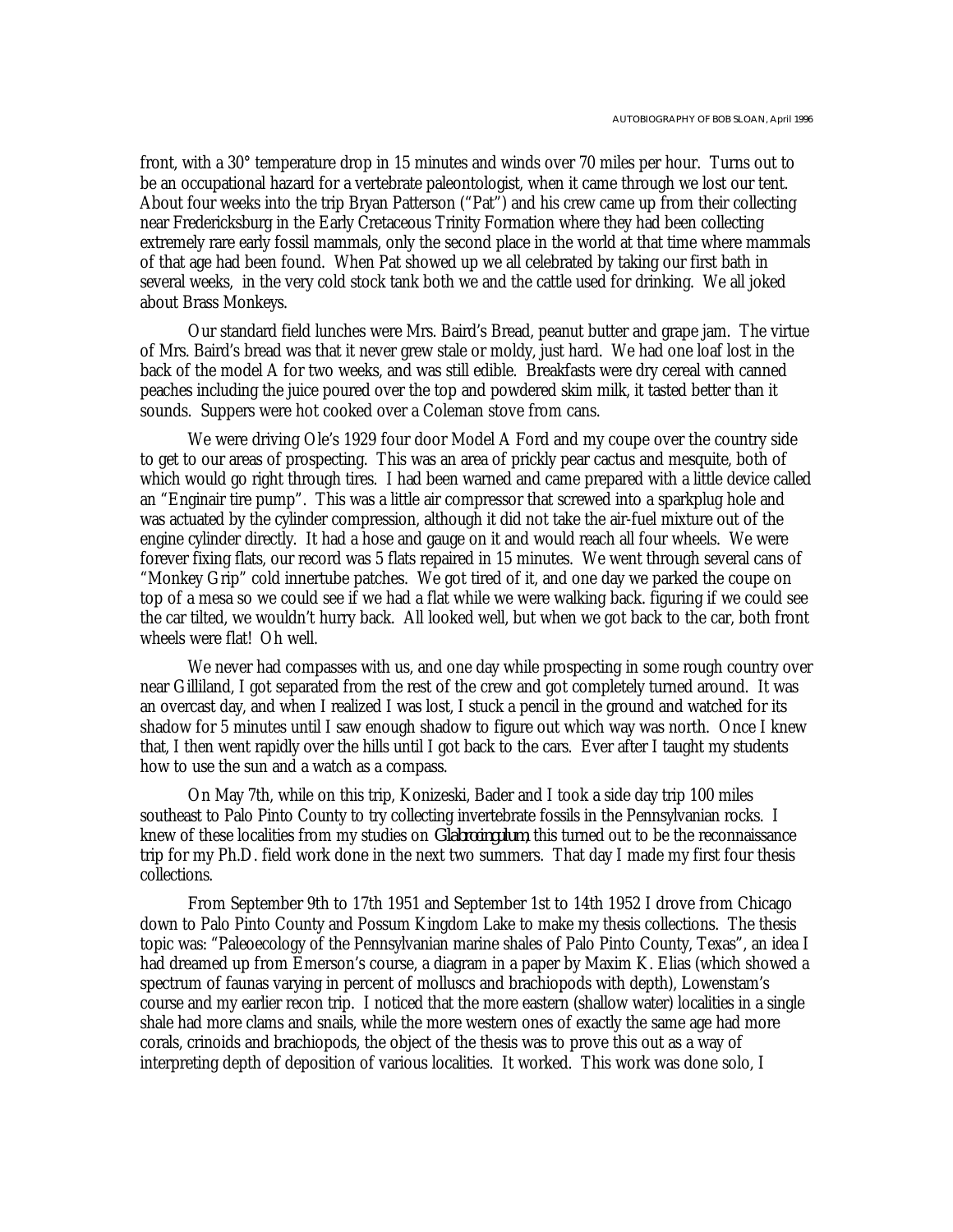couldn't afford any help, and no one volunteered. In 1951 I drove the '35 coupe down, by this time with the big '48 Mercury engine. I had tinkered up a special Stromberg 97 carburator with adjustable jets and had modified the exhaust system into dual exhaust by using the tail pipe and muffler from the old '36 Ford family sedan. Just that change alone increased the gas mileage by 1 mile per gallon! I also added a vacuum gauge to improve the economy of my driving. There was no gas gauge, so I always filled the tank and recorded the mileage, calculated the miles per gallon and used my speedometer and a circular slide rule to calculate just when I had to refill. Worked just fine, never ran out unexpectedly. In 1951 I got stuck on a mud road near Wewoka, Oklahoma where I was checking out a classic fossil locality. I had to be pulled out with a tractor. I used the old Balloon cloth umbrella tent the family had bought, and cooked my meals on the engine block as I had learned in the Guard. Lunch was bread, peanut butter, Grape jam, milk, cookies, and a block of longhorn cheddar cheese. Dinner was surplus C-rations warmed up on the engine while I took a dip in the lake to cool off. In 1952 I used Albert, the green 1939 Ford Coupe and drove the 1100 miles from Chicago to Possum Kingdom in 22 hours straight at 22 miles per gallon, got there at night in a driving rain and took a shower in the rain then slept in the car, until morning. The highways were the old depression era federal highways of concrete 16' wide and rough. The shoulders were often smoother than the road.

In those two summers I collected several thousand fossils from about 40 localities in four counties and covering the last two thirds of the Pennsylvanian Period. They are now in the collections of Minnesota. I drove all the roads in the counties looking for the fossil localities described in Fred Plummer's Texas Geological Survey bulletin on the county, as well as looking for more. When I found a good outcrop I would spend most of a day carefully gleaning all the fossils I could find from the surface. I picked the shales because they provided the maximum number of fossils in the minimum time, but also because they also provided a full spectrum of depths of deposition and the biggest range of faunas. The second summer was similar to the first except I used the green '39 Ford coupe with a dead battery. I could get one cold start in the morning, but ever after had to park on a slope to jump start the car.

That summer Sal and her folks invited me to drive down to the Dixie Dude Ranch near Bandera, near San Antonio, some 225 miles south. I left my thesis area on September 5th. They had been going there for vacations for several years. I went and survived the horseback riding (first I had ever done) and in return I invited them up to my camp at Possum Kingdom, getting back there on the 10th. Charlie enjoyed it very much, Sal's mother (also a Sally) did not like it as well. I cooked chili over a gas stove for them. On the way to Dixie Dude I stopped in Austin and visited Ernie Lundelius at his folk's farm. There we hunted, and Ernie gave me skulls from a gray fox and a possum. I have used those for many years in my classes.

After I went to work for the University of Minnesota, I taught the two week field geology course (#115) in Southeastern Minnesota in 1954, 1956, 1958 and 1959. At first the course was very similar to Charley's version but it gradually transformed as I learned more about these rocks, in the last two years I spent several days having my students map about a quarter of a 15 minute topographic quadrangle. The first week was on Cambrian rocks of the St Croix river area, the second week was in Fillmore County on Ordovician rocks. There we stayed in the old Park Hotel in Preston, where we got a special rate for the students of \$1 a night, sleeping on cots in the attic.

My first research in Minnesota was on the Cretaceous rocks of the state, no one had ever written a summary of them. I found out why: there were only about 150 exposures in the state, no two alike, and of every possible sedimentary facies. It took several years of work to make sense of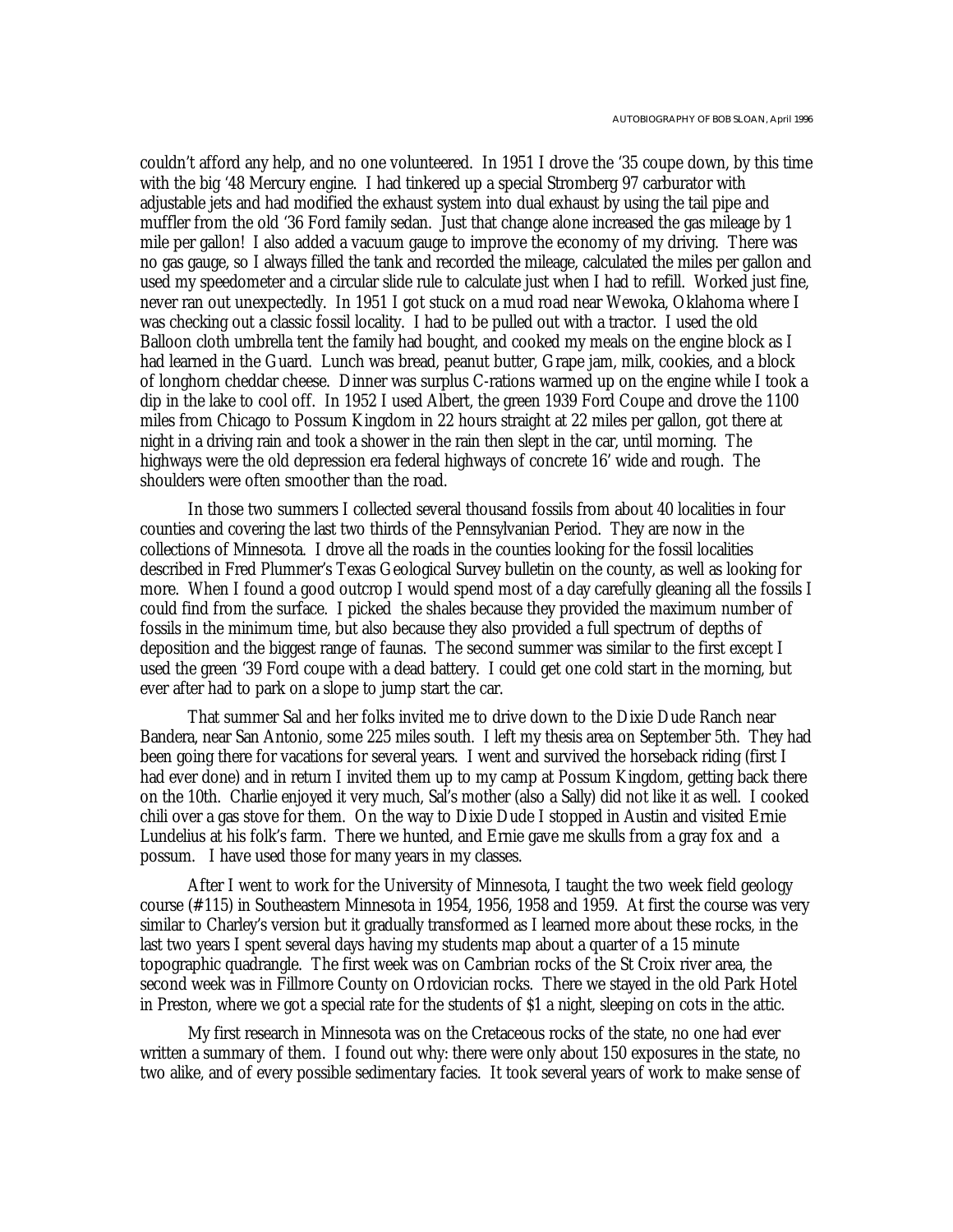them, and was finally reached only when I reconstructed the paleotopography, There was a deep layer of weathering beneath the Cretaceous, which varied in results depending on what the local bedrock was. George Melvin Schwartz, the director of the Minnesota Geological Survey funded my research. While I enjoyed Thiel as department head, I really felt close to Dr. Schwartz, he had served in the horse artillery in WWI, while I was in artillery in the guard. Richard L. Pierce was my field assistant, and was collecting Cretaceous pollen samples for his Ph.D. under John Hall of Botany and I. Poor Rick sat in the back seat of the station wagon, Sal was in front with me, and our collie King rode in back and drooled over him! King loved Dairy Queens, and could spot the signs as we drove by and would get excited. King got his ice cream in a cup, that long nose would clean the cup completely.

Starting in 1954, shortly after I arrived Thiel and Schwartz decided to host the national GSA convention in the Fall of 1956. They had held one in 1939, and as a major institution were expected to periodically host one. They told me that I was responsible for a southeast Minnesota Paleozoic field trip. All the recent work had been done by Charley Bell's students and they were estranged from the department since he left. They thought he had left under a cloud and were distressed that he had left rather than Fred. I managed to convince them I had nothing to do with Charley's leaving, and to cooperate. I organized the trip, and wrote a guidebook. Dr. Schwartz did a little more editing and got the publication as editor. It was a success.

In 1953, the Dakota Rose Granite Quarry of Milbank, South Dakota was opening some new area for their quarry and blasted off the Cretaceous overburden. The Cretaceous rocks were a boulder beach conglomerate made of boulders from the underlying Precambrian granite, cemented together by a mixture of chalk and clay, with many fossil fish bones and sharks teeth, and occasionally a whole fish. They set off a charge very close to a fossil three foot long sea turtle. Dr. Elden Johnson, the state archeologist was visiting a bar in Ortonville, and was given a chunk of rock with some bones in it. It turned out to be the neck and the front part of the shell. The rest of the turtle had been collected by my colleagues at the South Dakota School of Mines, Rapid City. I found out about it, after I asked for it, they shipped me the rest of the pieces and I had a 3 dimensional jigsaw puzzle with about 30% missing. I visited the quarry on November 1st and 8th that year and was given some of the three-dimensional fish, but found no more scraps of turtle. For about 3 years I had a 3 foot long sand table filled with turtle pieces in my office, slowly piecing broken parts together. My old teacher and friend, Rainer Zangerl of the Field Museum was the only turtle expert in North America, so I finally consulted him. We jointly finished the job and published it. It turned out to be the second known and most complete specimen of the oldest member of the modern Sea Turtle family. We deposited it in the Field Museum.

In 1957 J. Campbell Craddock and I were assigned by Thiel to teach the four week Black Hills field geology course. We had about 20 students and did all the usual projects, the mandatory trip to the Badlands early on the way out with a stop in Wall Drugs for all the stuff the kids forgot. I had my 15 year old brother Jimmy along at the request of my folks, he was a real pain. Nothing like an active teenager with delusions of being bullet proof in the field. He would not listen to any cautions and was really wild in the field. He found a complete skeleton of *Merycoidodon culbertsoni*, the most common oreodon, and later it was mounted at the St. Paul Science Museum. We did section measuring on Whitewood Peak, plane table mapping on Bear Butte, an Eocene Intrusive, a trip underground to the 7000 foot level in the Homestake Gold Mine (we were below sea level in the Black Hills). We headquartered in Lead at a boarding house for most of the trip, with Cam leading a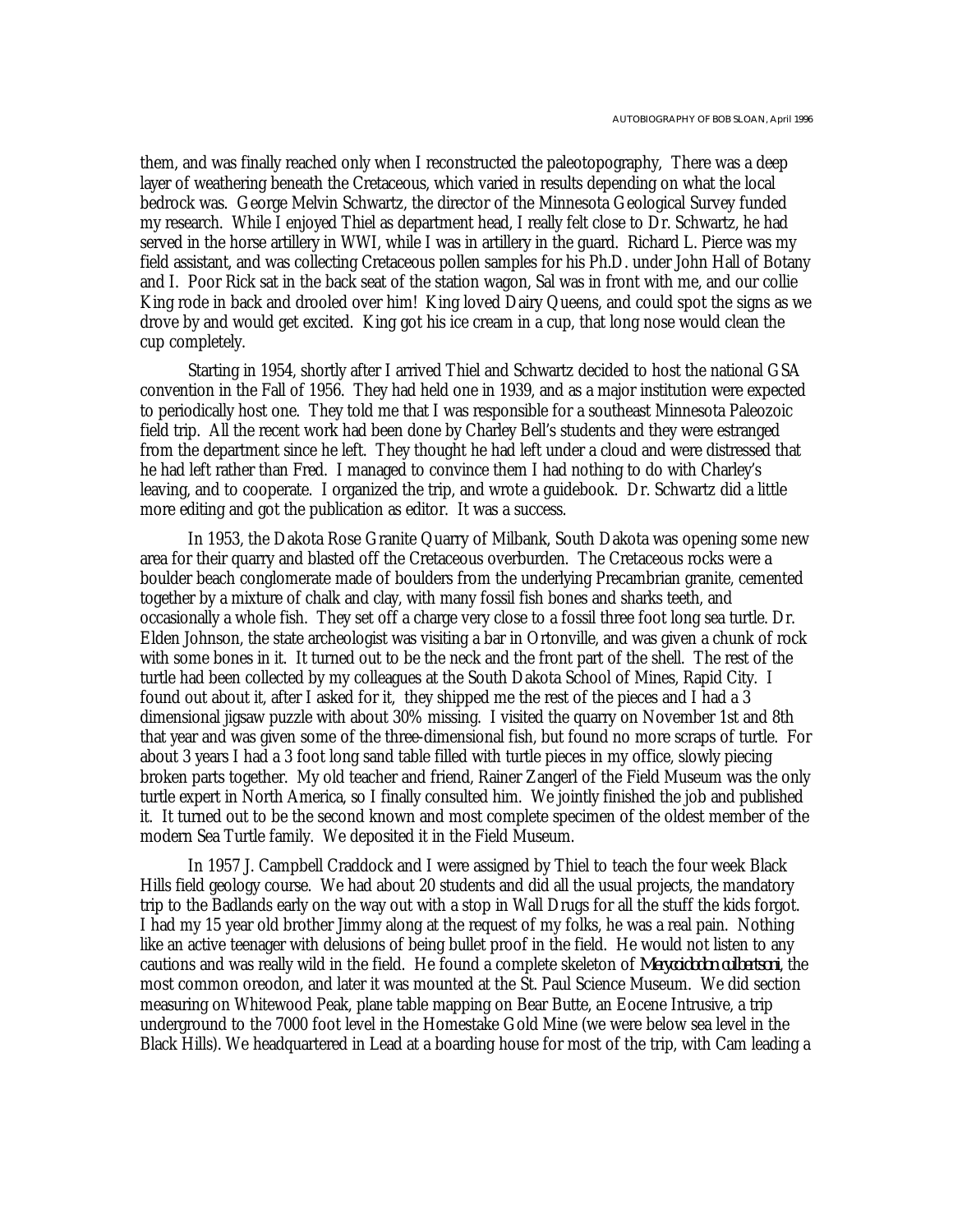wild drive south to the Custer-Keystone area for the Cretaceous section and the pegmatites. I followed the tail end of the caravan and had to drive at 70 miles an hour to keep him in sight.

While attending a dinner meeting of Sigma Xi, the national scientific fraternity, I was sitting next to another officer, neither of us was interested in the speech, and we looked to see what we might have in common. Bob Jenness was a milk biochemist, and I was interested in fossil mammals and their evolution. So on the spot we hatched a research project on Comparative Biochemistry of Milk, and were funded at a low level by the U of M graduate school. It turned out that little was known on milk chemistry other than humans, cow, sheep, goat and camel. By the end of the project we had written 7 papers, had more than tripled the total information on milk of non-domestic species, up to about 70 species, and had no end of stories to regale friends at parties. We milked a buffalo cow in a squeeze chute, milked Patsy the lioness and a kangaroo (she required 6 of us to hold her and milk her) at the local zoo in Como Park, had a dairy herd of possums. several species of mice, ferrets, armadillos, (one faculty member in the Biochemistry Department who shall remain nameless, asked Jenness "How are you gong to milk a reptile?") and milked all sorts of pets including Rinky, our poodle. We were finally able to make a quite complete analysis of milk from as little as 1 cc. The first of these papers came out in 1961.

About 1961, when Bob Jenness and I were involved in the milk research project, we began a major discussion group in evolutionary studies. This was a evening group that rotated from house to house of the participants. The object was to introduce us to advances in other fields than our own. Others in the group were Elmer Birney, Phil Regal, Dwain Warner, Harrison "Bud" Tordoff, and occasionally Frank McKinney, all curators of the Bell Musem, and a variety of others from various St Paul Departments. In conjunction with the milk project, Bob and I went to Colby College in New Hampshire for a summer Gordon Conference on Milk. Bob talked about our recent biochemistry work while I talked about the origin and evolution of mammals. We stayed in dorms, no publication ever resulted directly, because the idea of a Gordon conference was a free flowing discussion of ideas. The last meal was a party on Friday night, with great tables heaped high with small lobsters, it was eat all you could! From there Sal and I went south to North Carver, near Plymouth, Massachusetts, where we spent the whole day riding the 2 foot gauge Edaville Railroad, the tattered remains of the Maine two foot railroads rescued and restored to run on the plantation of Ellis D. Atwood, owner of Ocean Spray cranberries. It was railfan's day, and many steam specials were running around the 4 mile loop of track. Edaville is of course a contraction of Atwood's initials. The joking motto is "Through the Cranberry Bogs, not around them!" They had a model T converted to run on the track, but it was not running. We asked if it would be possible to get a ride in it, we were told, only if it were full, and people paid \$10 each. We asked out loud and several other railfans leaped at the chance. The model T speeder was running between steam trains for the rest of the day.

## **GEOLOGY OF SOUTHEASTERN MINNESOTA**

George Thiel assigned me the area of Southeastern Minnesota as my special field of research when I was hired. When I was his assistant, Charley Bell warned me that I should not take Stauffer's measured sections in the classic 1941 Bulletin 29 of the Minnesota Geological Survey, "*Paleozoic and Related Rocks of Southern Minnesota*" too seriously, saying they were put together with plane table. Thiel had used the 1932 *Geologic map of Minnesota* with Paleozoic rocks mapped by Stauffer for the maps in his 1944 Bulletin 31 on "*Ground water in Southern Minnesota"*. I started my work using Bulletins 29 and 31 as my bibles, but rapidly began to find so many errors that I came to distrust most statements in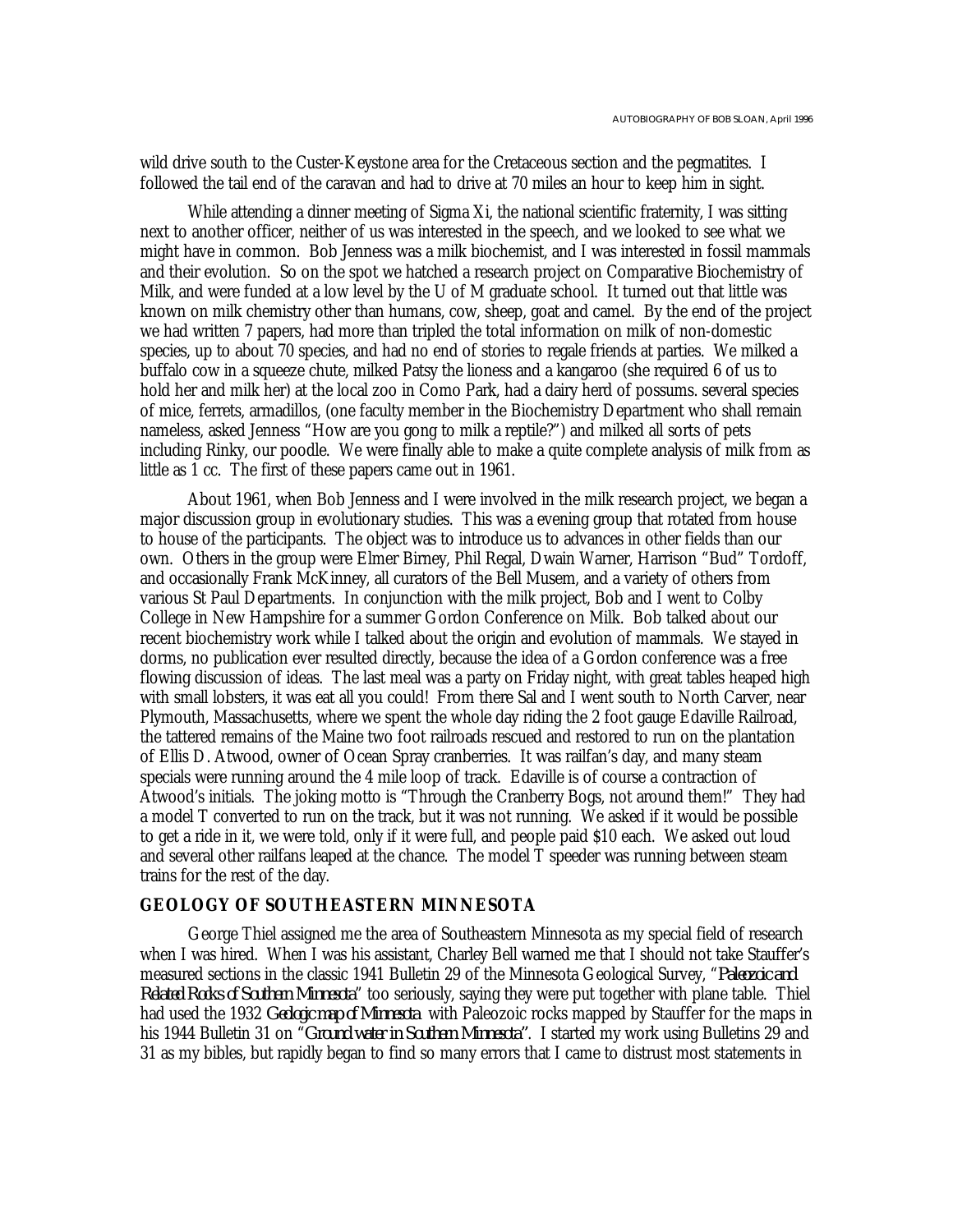them. I could count on the sedimentology by Thiel, and most of his interpretation of well logs, but most of Stauffer's work was suspect.

The geologic contacts of the 1932 map were accurate along US highway 52, and were off by a township or two elsewhere, in one case by 4 townships (24 miles)! In the summer of 1959 I started seriously mapping in the Rochester area, mapping six 15 minute quadrangles. In 1959 and 1960 I used the students in Geology 115, the southeastern Minnesota field course to map a pair of quadrangles, and added six more in Winona and Houston Counties area. I received some sniping criticism from some members of the department, saying that should be easy to map, since the rocks are all flat. The problem was they were not, the regional dip was about 10 feet per mile to the southwest, but there were many dip reversals of as much as 200 feet per mile due to undiscovered basement faults, so nothing could be counted on. All contacts had to be measured in. Much of it was done with a precision altimeter, running altimeter traverses and frequently closing loops in the traverses, returning to old altimeter sites. In some area I had to map on aerial photos plotting on a county highway base. Thankfully Mac Weiss had done Fillmore County in a most thorough way and I didn't have to redo that. I drove almost all the back roads in the area, wearing out 3 station wagons in about 8 years in the process. I am convinced that I was the first geologist into some townships since Winchell's original survey. In general I found the original Winchell county survey maps far superior to the 1932 map. The survey could not afford to publish these maps at 1 inch to the mile, so in 1966 I had my preliminary drawings reduced to 1/4 inch scale, scribed them onto a mylar base made from the USGS 1:250,000 scale maps, and ultimately they were published as the St Paul Sheet in 1966.

## **SOUTHEASTERN MINNESOTA AND CONODONTS**

In the late '50's and early '60's I directed a series of theses on Conodonts. Conodonts are microscopic fossils that look like teeth and are made of the same mineral as vertebrate teeth. At the time there was great discussion about what group these fossils pertained to, vertebrate paleontologist said they were invertebrates, while invertebrate paleontologists usually said they were vertebrates. They recently have been shown to be very primitive fish, usually about 2 inches long but almost always only known from the teeth. Each kind of conodont animal had up to seven or eight different types of teeth in the mouth, but since they are usually isolated, it was difficult to decide which teeth occurred in the same animal. At that time, most conodont studies were on a few specimens, and each type of tooth was given a different name, illegal under the rules of zoological nomenclature.

Fred Swain had a leave and was replaced by one of Charley Bell's students, Allison R. "Pete" Palmer, Cambrian trilobite specialist with the USGS. Pete had great luck dissolving limestones in Formic Acid for acid insoluble fossils. He introduced me to massive acid etching. At that time a few conodont workers were beginning to etch limestones for them. I decided on the basis of my studies on statistics, and a few preliminary analyses, that on the basis of very large collections from many different beds it should be possible to figure out which teeth came from the same animal, which would be a great advance. Conodonts were used primarily for correlation purposes, and few paleontologists ever considered tham as parts of real animals with real properties. It was very clear to me that an evolutionary study of the changes in assemblages would lead to far more useful information that the standard way conodont workers examined them.

The first of these conodont theses was by Willis H. Thompson in l959 on conodonts from the Platteville Limestone, and was immediately followed the same year by Henry W. "Bud"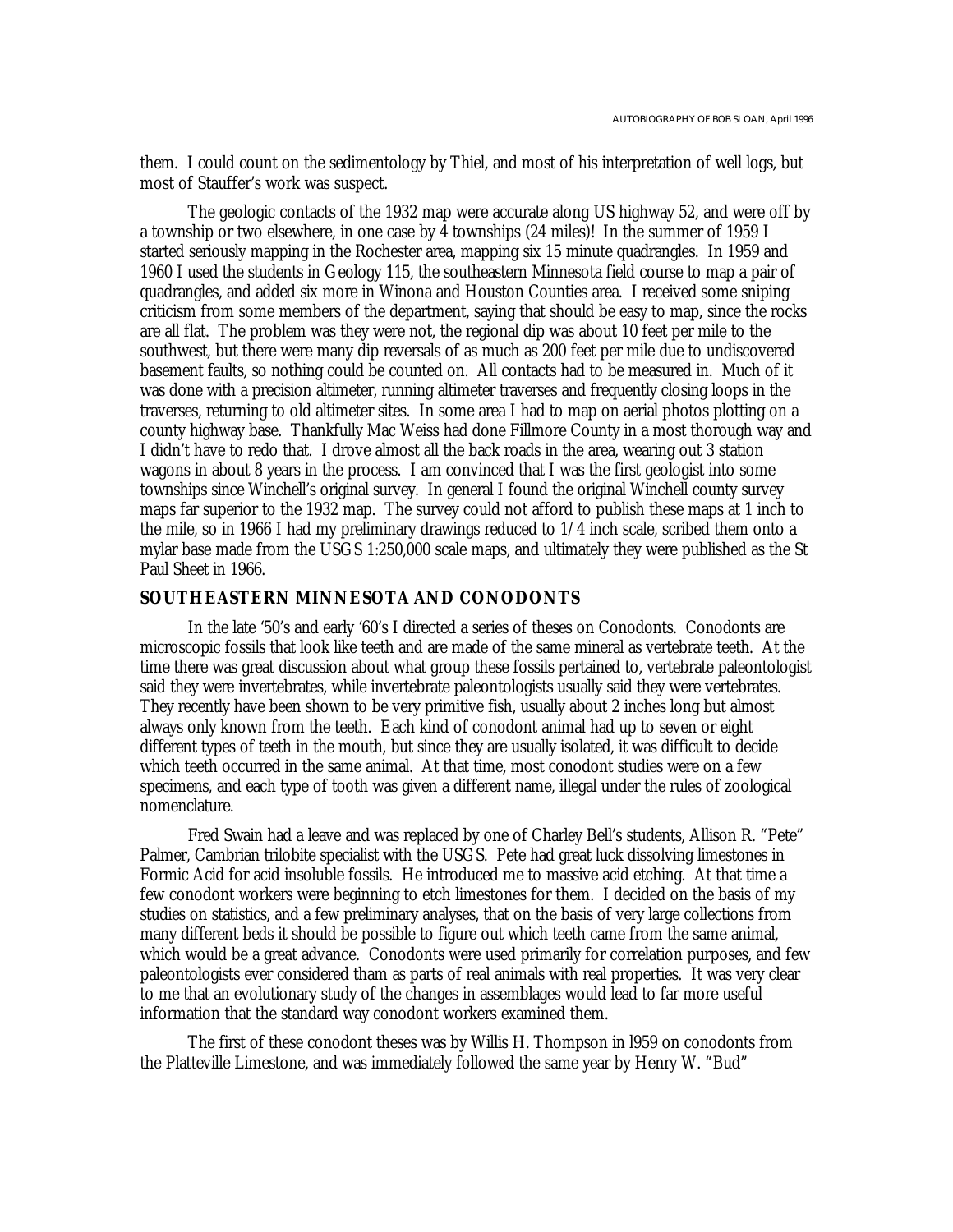Anderson Jr. on conodonts from the immediately younger Decorah Shale. The other theses were by Gerald F. Webers in 1961 on Dubuque and Maquoketa conodonts, a Ph.D. by George A. Seddon, 1965. on Middle Paleozoic Conodonts from the Llano Uplift, Texas, and Jerry Webers 1966 Ph.D. thesis on Middle and Upper Ordovician Conodonts from the Glenwood to the Maquoketa Formations, about 16 million years worth of rocks in Minnesota. This last was the one in which we finally demonstrated that you could figure out the composition of single species in terms of multi elements. At first this proved to be highly unpopular, since it meant that all the previous work on conodonts going back a full century had to reevaluated! But at exactly the same time Walter C. Sweet of Ohio State and Thomas Schopf of New York, working on rocks of exactly the same age came up with exactly the same conclusions. Tom and Jerry were absolutely petrified, since Ph.D. dissertations have to be completely original research, both had visions of their degrees going down the tube and having to do still another complete thesis! Then they realized that far from being ruined, this was three independent tests of the hypothesis with the same result, and should satisfy all the critics. Ultimately it did, but things were sufficiently hot for Jerry that he was forced out of the field and it took about 5 years for most to catch up and realize we were right. By that time Jerry had gone on to do his important Antarctic research. Jerry is one of my life long friends, he went on to Macalester College, where for many years he headed the Geology Department.

In 1961, I was checking out all of Clinton Stauffer's work on the geology of Minnesota because I had found most of what he had published was very wrong. He was a decent paleontologist but a terrible stratigrapher and geologic mapper. He got one contact 40 miles north of where it really was, and had the geology correct on the 1935 state geologic map only along Highway 52. This despite the fact that N.H. Winchell and his crew had made better maps from 1872 to 1892. They had been ignored. I stopped along the Minnesota River near Belle Plain to check on an outcrop of "St. Lawrence Dolomite" he had reported. It turned out to be Shakopee Dolomite instead, about 25 million years younger and about 300 feet higher than it was supposed to be. This meant that there was a major fault cutting across the river valley. Z. Frank Danes was visiting us that year while Hal Mooney was on sabbatical, I convinced Frank that a simple gravity survey along the C&NW railroad tracks in the valley would be easy to do and might prove interesting. It was, for a distance of three miles we got an increase in the value of the acceleration of gravity of 1 milligal every three telephone poles, for a total of 100 milligals. Normally an increase of a tenth of a millligal is big, this was part of the edge of the Keweenawan rift, the biggest single gravity anomaly in North America. Ever since I have been telling students "If you want to lose weight, move to Wayzata or Hudson", you would lose about half an ounce simply because you would move away from this gravity high, centered on the Twin Cities.

In 1960 both Schwartz and Thiel retired, Sam Goldich resigned inm 1959, and John Gruner, the mineralogist had retired in 1959. This was a major change in a (by that time) 10 man department. Preston Cloud, a paleontologist from the U.S. Geological Survey was hired to replace Thiel as head. Pres was an extremely bright, pugnacious, short, bald man who shaved his head, and to say the least did not suffer fools gladly or any other way. Like many such men he had a chip on his shoulder all the time, and was never patient with those who disagreed with him. The Cloudian Era in our departmental history was chaotic. Pres had great ideas, but had few people skills. I had been given tenure in 1959, but not promoted from Assistant Professor. The department was very pleased with my teaching but not pleased with my research productivity. I had writer's block in a serious way while working on the Cretaceous of Minnesota, and had also had my paper turned back from the survey for rewriting several times. I had many publications in progress, having done Paleozoic field work in Southeast Minnesota every summer since about 1955, my Cretaceous paper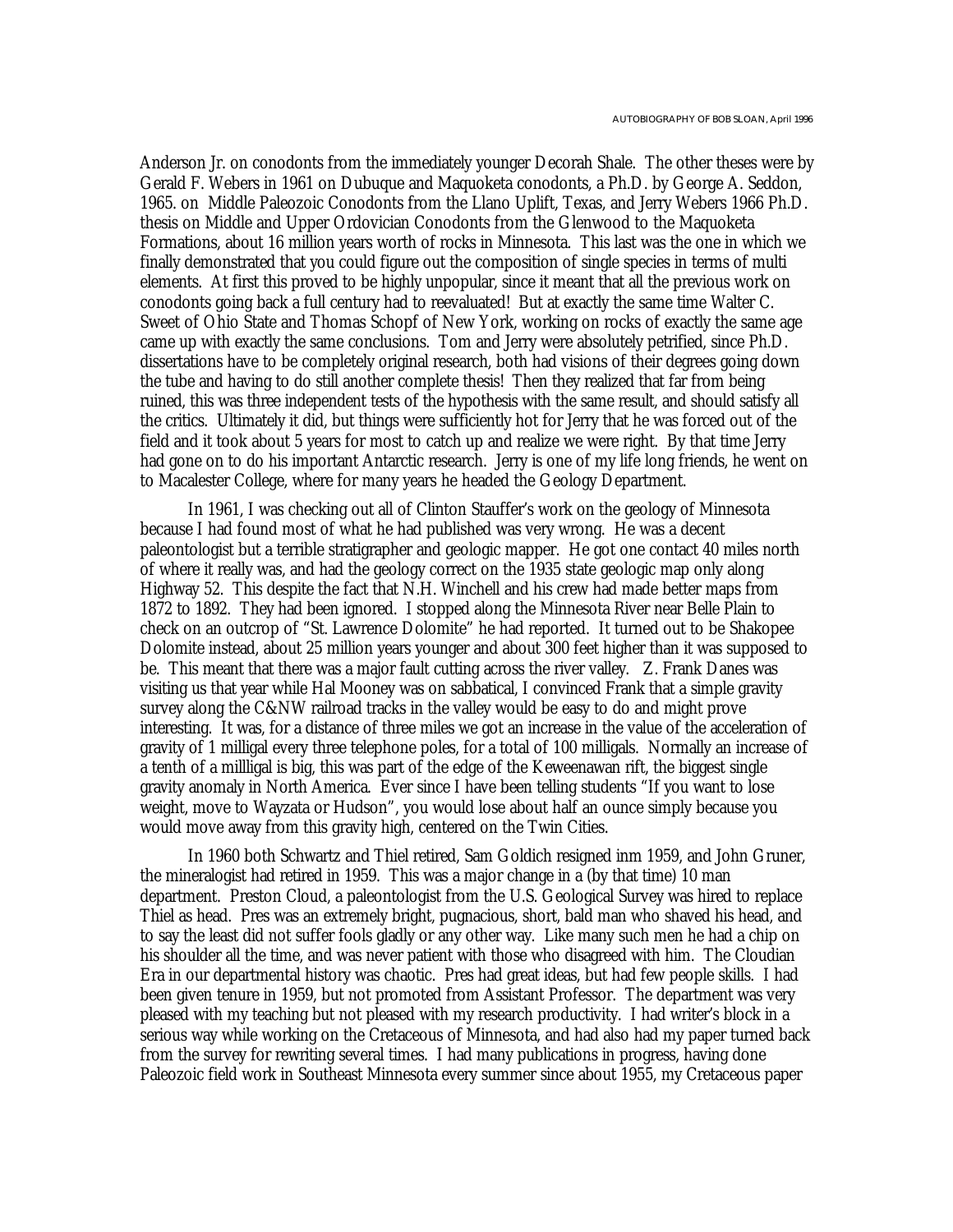was well advanced, and I had been mapping SE Minnesota to bring Stauffer's poor 1935 map up to date, but none of it was published for lack of money. It was made very plain to me by Cloud that SE Minnesota was a geologic backwater, and I had better do some more earthshaking research if I wanted promotion to Associate Professor. In fact, Cloud told me to go looking elsewhere for a job, I was not good enough for Minnesota. He wanted me to resign.

I gave considerable thought to what might be the most doable and exciting research I could think of. The end of the Cretaceous Period, the extinction of dinosaurs and the radiation of placental mammals was what I decided on. Having read all the literature on the extinction, and all the relevant stratigraphy I was struck by the solemn nonsense that was all there was in print. I could find no funds to do this, so I got together with my old student Bruce Erickson of The St Paul Science Museum. (I had seen him through a bachelor's in Zoology when he couldn't pass the calculus for a Geology degree, I had also gotten him a position at the Field Museum working with Orville Gilpin "Gillie", so he was a shoe-in for the position at the SPSM.) We decided to go to eastern Montana, in particular Hell Creek north of Jordan, because Barnum Brown had found 200 *Triceratops* skulls there in 1902, and no one had collected there since the '30's. Bruce needed a dinosaur for display, I needed access to carefully collected fossils of all sorts with detailed stratigraphy to see what the ecological changes were across the boundary.

From June 13th to 23rd, 1960 Bruce and I --together with Delwyn Olsen (Bruce's soon to be brother in law) and a zoology graduate student Paul Lukens-- were given \$600 for a two-week expedition to Jordan. John Hall, his students Norman Norton and Bob Melchior, paleobotanists joined us. (Paul, Norman and Bob Melchior all later became professors.) We camped on a friendly rancher's (John Trumbo) pasture near Brownie Butte in the Hell Creek drainage. Within 5 minutes of setting up the tents, Paul went up the nearest coulee with a folding shovel and a roll of toilet paper. He came running back and shouted "I found a *Triceratops* Skull!!" It was as easy as that. We spent the next week and a half excavating the skull, about 8 feet long and 5 feet high. Norman Norton collected his pollen samples for his PhD degree. Poor Norman made every mistake possible in the field. He stepped on a timber rattler, but wasn't bitten. Put his hand down on a scorpion and was stung, did get his samples but never again did any field work. We met a recent Minnesota grad Gerald E. Anderson, who was party chief for a USGS Conservation Division party mapping coals in Garfield County, including the area around Brownie Butte, and gave me a tour of the county and its geology.

The next year, 1961, we had a grant from the Hill Family Foundation to get a complete mountable *Triceratops* and to work on my paleoecology. The crew was Bruce and I, Del Olsen, Charles Johnson an artist from the Science museum, Jim Nelson and Phil Fitzpatrick from my Boy Scout troop, and Margaret Twentyman, and Anne "Holly" Edwards. John Hall, my Botany partner in all these researches sent out two of his his students, Bob Melchior and Bob Shoemaker. We left on June 15th in the Big Pig, the Dodge 4X4 Power wagon discussed elsewhere. We worked a quarry about 7 miles north east of the Trumbo ranch house. We excavated 2/3rds of a Triceratops in 1961. Having proved that the first specimen had been quarried out, Bruce found another nearby skeleton to fill out the mount in one day.

In the meantime, I took Melchior and Shoes to visit the Crazy Mountain Field where Gidley and Simpson had done such spectacular Middle Paleocene collecting, some 300 miles west. There on the West Dome of the Shawmut anticline, we measured a 13,000 foot section with Brunton compass and Jacob Staff and collected the Pollen for Melchior's thesis from the Lower Cretaceous up to the middle Paleocene. While in that neck of the woods we also visited Jepsen's section at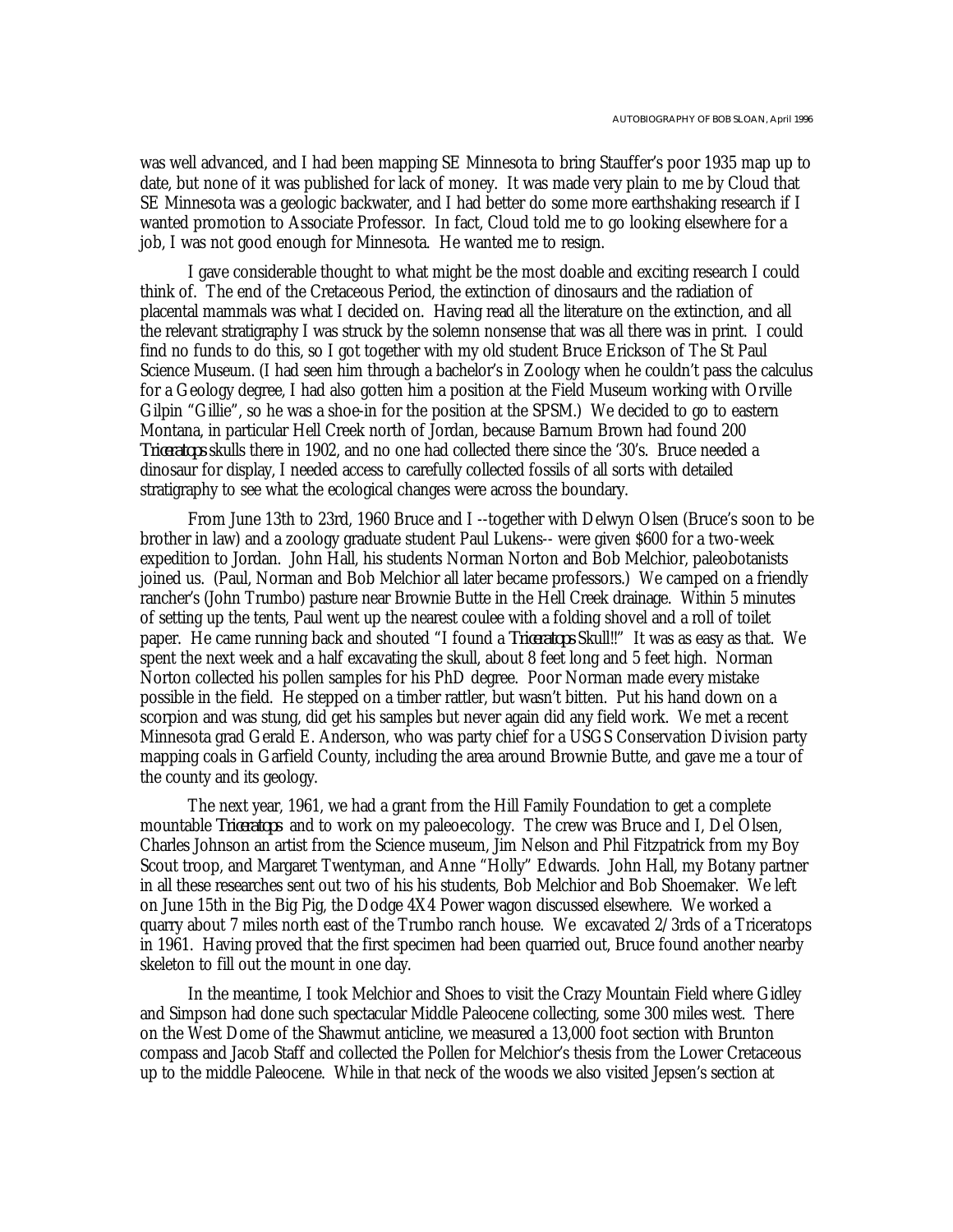Polecat Bench to see Mantua Quarry. When we returned, we measured several sections including 7 Blackfoot Coulee for Don Oltz and Melchior for more paleoecological information. I also found my first Mesozoic mammals. Robert Folinsbee of the University of Alberta visited us to collect volcanic ash beds for K/Ar dating, including a sample from the Z coal bed, the K/T boundary. When we submitted the data, including the paleontology, stratigraphy and dating, to Science for publication, the reviewer recommended rejection of the paper on the grounds that we already knew the age of the K/T boundary! It was not published. We left for home on August 3rd. The excavation of the *Triceratops* skeleton was completed in 1962, and finally put on exhibit after Bruce had worked on the bones for 3 years. Orville Gilpin from the Field Museum came up to assist him in mounting the skeleton in the Lobby of the Science Museum. I reported on the fossils at the convention of the Society of Vertebrate Paleontology in Denver that fall.

After the meeting Leigh Van Valen of the American Museum of Natural History in New York wrote me and asked if he could come along the next year and work with us in the county to the east, McCone Co. It seems that in 1935 an amateur paleontologist named Darwin Harbicht working as a civilian for the Corps of Engineers, had collected some fossil mammals for the museum. Walter Granger of the Museum had gone out to see the locality, but died on the way back. The Museum had the specimens, a photograph of the locality, information that the locality was a mile from Dr. Case's dinosaur, and about 16 miles south of the Losee Ferry. But no one knew exactly where it had been collected, the ferry was under water, and no one at the University of Michigan knew where Dr. Case had collected his dinosaur, a complete skeleton of *Anatosaurus*, in 1935. The mammal specimens themselves were very interesting, a mixture of latest Cretaceous fossils and some from the earliest Paleocene, but all from the same bed. So on June 19th 1962, we drove our convoy to Jordan, and William F. "Bill" Nelson -- one of my zoology students -- met us in Jordan in his Rambler two-door sedan. The crew was Bruce and I, Charles Johnson, Charles Boggs, Jim Nelson, and Rod Merrick; Leigh joined us by bus and the mail car from Miles City to Jordan.

Leigh, Bill and I left Jordan early in the trip on June 20th, and drove 150 miles to get 40 miles east of our old locality, where we camped at Rock Creek State Park on the east side of the Big Dry Arm of the Fort Peck reservoir. We had to go south 30 miles to Jordan, then east 65 miles to Circle and Brockway, then northwest 50 miles through Weldon, to Rock Creek Park on a horrible dirt road that was very muddy when it rained. Until Highway 24 was built in about 1965, that was the only way to get to the Fort Peck Fossil Field.

We knew the Harbicht fossils had been collected in a school section. Sections 16 and 36 of each regular township are called school sections because the proceeds from the use of these sections were reserved for the expenses of the local school. So we asked some locals where Dr. Case had collected, and we looked closely at rocks near the K/T boundary, the top of dinosaur distribution. On June 23rd, along the South Fork of Rock Creek, Leigh was climbing buttes, and there he found a canine tooth of a mammal about the size of a big setter at a hill notable for a timber rattler found on it. Ultimately we named it Purgatory Hill, about a four-way bad pun, based on its horizon just above Hell Creek, its steepness, its scarcity of mammal teeth, and the outrageous amount of work necessary to increase the production of fossils to respectable levels.

We were very excited and went to town 40 miles away to celebrate. While there we met Don Beckman, of the Corps of Engineers, the chief engineer of the Fort Peck Dam, who had written us just after we left about some fossils he had found along Bug Creek. Newall Joiner, a scientist with the B.L.M. had been working at the Dam, cleaning up the local museum collections,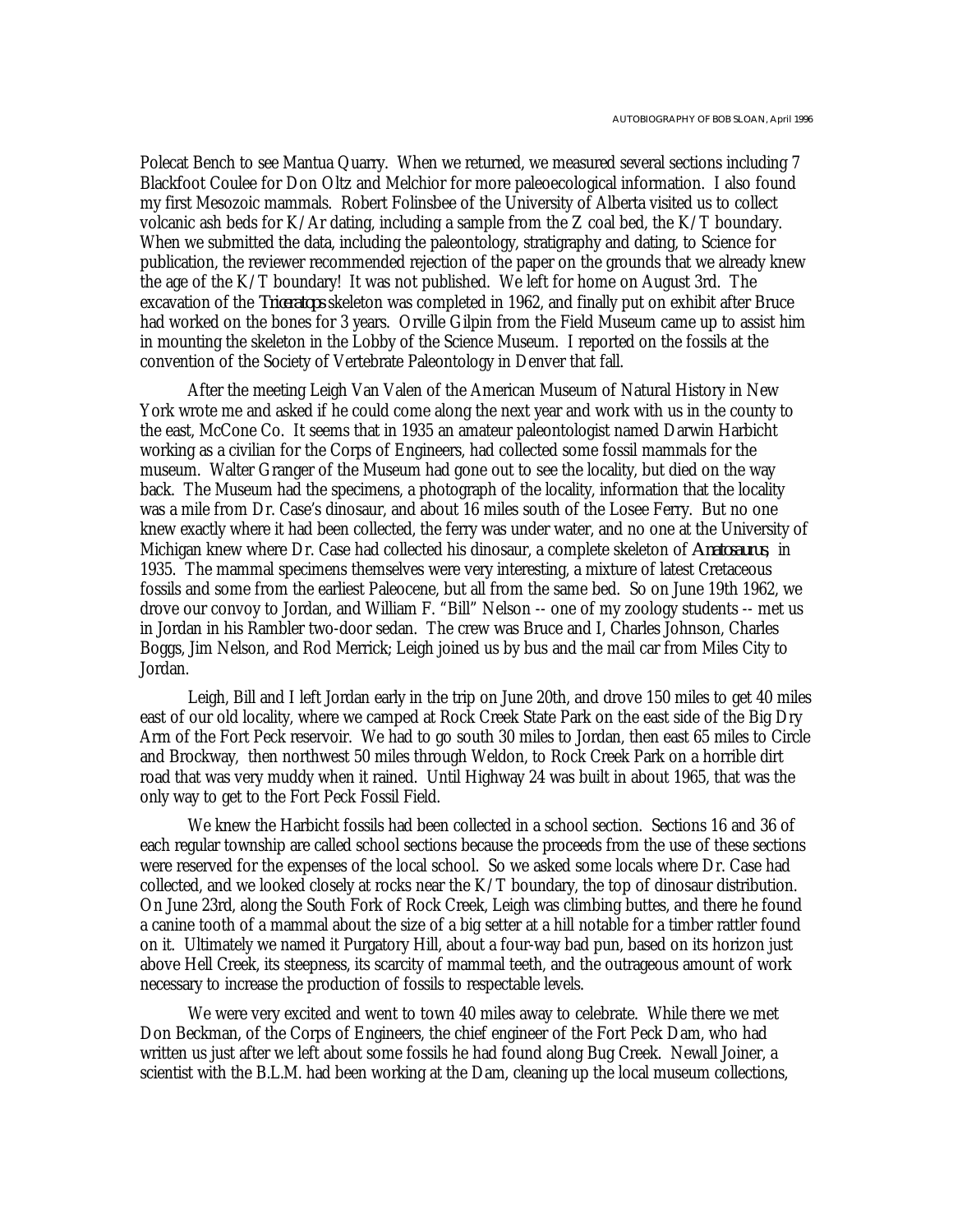and went out fossil collecting with Don, his wife Marjory, daughter Donna, Richard Erickson and Eugene Kusczmaul, both of the local Corps. There on Bug Creek they found many fossils including a few mammals, normally very rare. On June 26th, Don, Dick and Gene took us back to Bug Creek that evening to show us the locality, but could only give us about 15 minutes before they had to head back to town for a party. When we got to the locality, all I could see besides the cattle tracks where they had found fossils were three great big ant hills of *Pogonomyrmex,* the harvester ant. Harvester anthills are 6 feet across and a foot high! They collect all sorts of fine gravel from a radius of 50 feet around the hill to produce a rain shedding anthill, they also clean out all the vegetation for about a 10 foot circle and their hills can be seen from 10,000 feet high. If there are any small fossils they collect them. These ants are still closely related to their wasp ancestry, and have big jaws and a stinger in the tail. Paleontologists have been raiding these harvester anthills for mammal teeth since 1893.

When I saw the anthills I immediately realized here was the first place to look. Most anthills I had looked at had a tooth or two, if any, but these were absolutely spectacular! So Bill, Leigh and I each took an anthill, plugged the openings, and started using tweezers to collect Cretaceous mammal teeth off the top of our anthills. About fifteen minutes later we were dragged off the anthills, kicking and screaming, to go back to camp. Our hosts had to go back to town for a party. At camp we sorted our ill gotten gains by the light of a Coleman Lantern and found we had 33 mammal teeth with a third of them Placental mammals! This was more Cretaceous mammals than in the whole American Museum of Natural History, the biggest collection in the world! We were at an all-time high, we had no beer, but we celebrated by drinking pickle juice, I have no idea just how long we stayed awake, periodically breaking out into ejaculations about our good fortune. Leigh is always a bit reticent, but we allwere grinning from ear to ear and even he would grin and burst into happy anticipation of what would result! We went back the next day and collected 300 mammal teeth in 7 hours, the horizon was clearly Cretaceous and extremely rich!

 Don also introduced us to another locality a mile away that we called Bug Creek West, very slightly younger than Bug Creek Anthills and with 3 ungulate (primitive hoofed mammals) mammals instead of the single one at Bug Creek Anthills, and to the nearby Fig Patch, Roland Brown's locality for fossil figs.

Later that summer while in Fort Peck, Richard Erickson showed us a manuscript fossil map pasted to linen, drawn in the late 30's by a Doctor Watts at the damsite, that showed a locality called Mammal Hill about a mile away from another called Dr. Case's Dinosaur. This was a buried treasure map! When we drove there in Don's Jeep, we matched the old photograph of Harbicht's locality, and matched the mystery fossils, even finding a screen the hired boys had used to screen the sand for the fossils. It was black painted galvanized steel screen tacked to a cane chair bottom. We left it there, and it was still on the hill when I last visited it in 1990. This locality was named Harbicht Hill, and was very slightly higher than Bug Creek West and had 5 species of hoofed mammals! With the addition of Purgatory Hill we knew had a very great amount of detail and it was obvious that mammal evolution had been proceeding very rapidly as the dinosaurs were going extinct. So to the extinction story which was developing, we also added firm data on changing rates of evolution.

While this was going on we had the first of a series of cold fronts that passed through about every 10 days. The first one had a peak wind speed of over 85 miles per hour, because the anemometer at the Fort Peck dam hit that speed (which was the stop pin on the meter), stayed there for over an hour, and finally blew the anemometer away! 10 days later we had another, the anemometer had been fixed, this storm peaked at 115 miles per hour but wasn't as strong as the first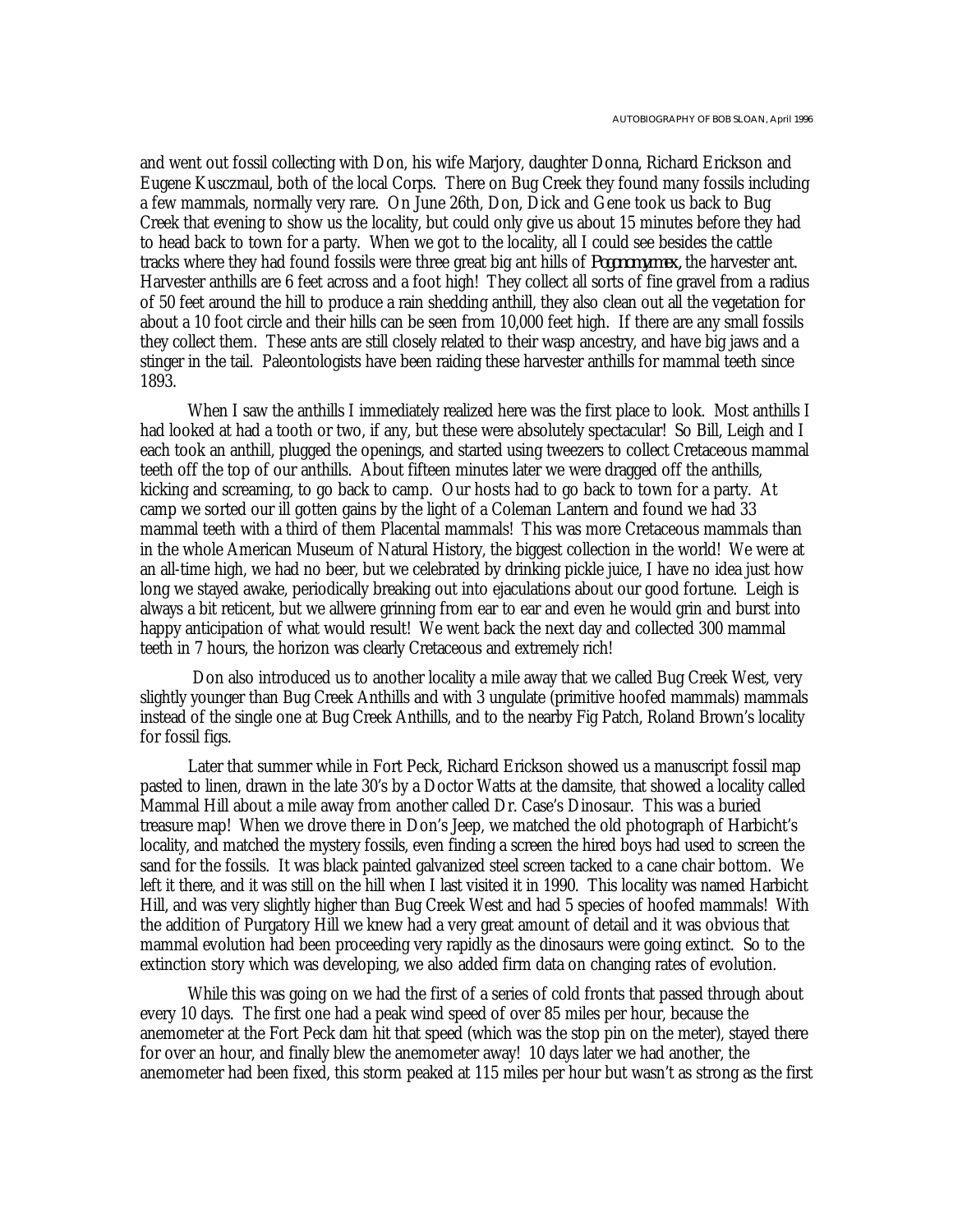one! Our brand new US Army small Wall tent with pipe frames was torn up, setting a pattern for the next 30 years. We moved into the park house, a building at the Rock Creek park. The poles became benchmarks for surveying. Those winds blew all but a very few types of tents to pieces, then we would illegally move into the park house to last out the rest of the 6-week trip.

Bill and Leigh never did get back to Hell Creek that summer, leaving on July 3rd. Sal and Char Merrick, Rod's mother showed up that day by prearrangement and we took a vacation trip to Glacier Park and Lake Louise at Banff, returning to Jordan and the base camp to continue working there on July 9th. While crossing northern Montana, Sal saw a baby moose, Char and I teased her about it being a mangy coyote instead. That has been a running gag for 35 years. I collected some mammals from a locality near Brownie Butte, originally discovered by Albert Silberling, and also worked by Jack Dorr of the University of Michigan. This was very close to Bruce's second *Triceratops* quarry.

We were camped on the north side of Hell Creek and normally drove to town across a dry ford. On the afternoon of July 13th we were almost out of groceries and were planning to go to Jordan (where we raised the population by 5% while shopping). It started to rain and rained 7 inches in 25 hours without break. We had only Spaghetti and Peanut Butter, and no salt to eat for the next three days. The first day after the rain we couldn't walk, and we couldn't drive the jeep and the Dodge 4-wheel drive Power Wagon (the Big Pig) for three days. When we could finally drive to town, the road had developed ruts so deep that we could drop the huge 9 x 16 tires of the Power Wagon into the ruts and not have them touch bottom. Finally on July 15th I could stay on the hillside of what I called Mammal Hill near the camp and collect a few more mammals. On July 18th I went with Melchior and Shoemaker to collect more pollen from 7 Blackfoot Coulee, where there was a complete section from the Bearpaw to the Tullock. Then Shoes and I returned to Rock Creek in a rented University Station wagon where we collected the Fig Patch, an old Roland Brown locality on Bug Creek near Bug Creek West where fossils of *Ficus ceratops*, a fossil fig could be found. We managed to get bogged down on that horrible road from Circle to Rock Creek, and spent the night in the car, getting a rancher to pull us out in the morning. At Rock Creek we made a collection of fossil leaves which was published as Shoes' master's thesis, and provided more paleoecological information.

Word of what we had found spread throughout the profession, and we had many visitors that summer and went visiting ourselves. Returning to Jordan on July 24th, we met John Hall, we were also to meet William Clemens of the University of Kansas, instead we met Elwyn Simons of Yale with a crew of seven. We all stayed that night in a truly dismal hotel in Jordan. The next day I showed Elwyn the Dorr mammal locality at Brownie Butte. Bill Clemens finally showed up and we went to see Mammal Hill, near our camp. John and his students went on and Bill drove me back to Rock Creek, Elwyn and his crew came along in their truck. There Bill collected 8 gunny sacks of matrix from Bug Creek Anthills for underwater screen washing for fossils, an old technique of Hatcher's and Barnum Brown's that Bill introduced me to. Elwyn came up and asked me with a smirk, "Uncle Bob, I found an anthill, can I keep it?" Yale got its Bug Creek collection then and there.

Bill and I drove back to Jordan, south to Miles City, on to Alzada Montana, and south along the west side of the Black Hills to his thesis area, the classic Lance Creek region of Wyoming where Marsh collected so many *Triceratops* and Hatcher found the first Late Cretaceous mammals in 1893. There he washed out his 8 sacks of Bug Creek Anthills. We drove on to Lusk, Wyoming, where there was a gathering of the clan of Wyoming paleontologists in a roadhouse. Those present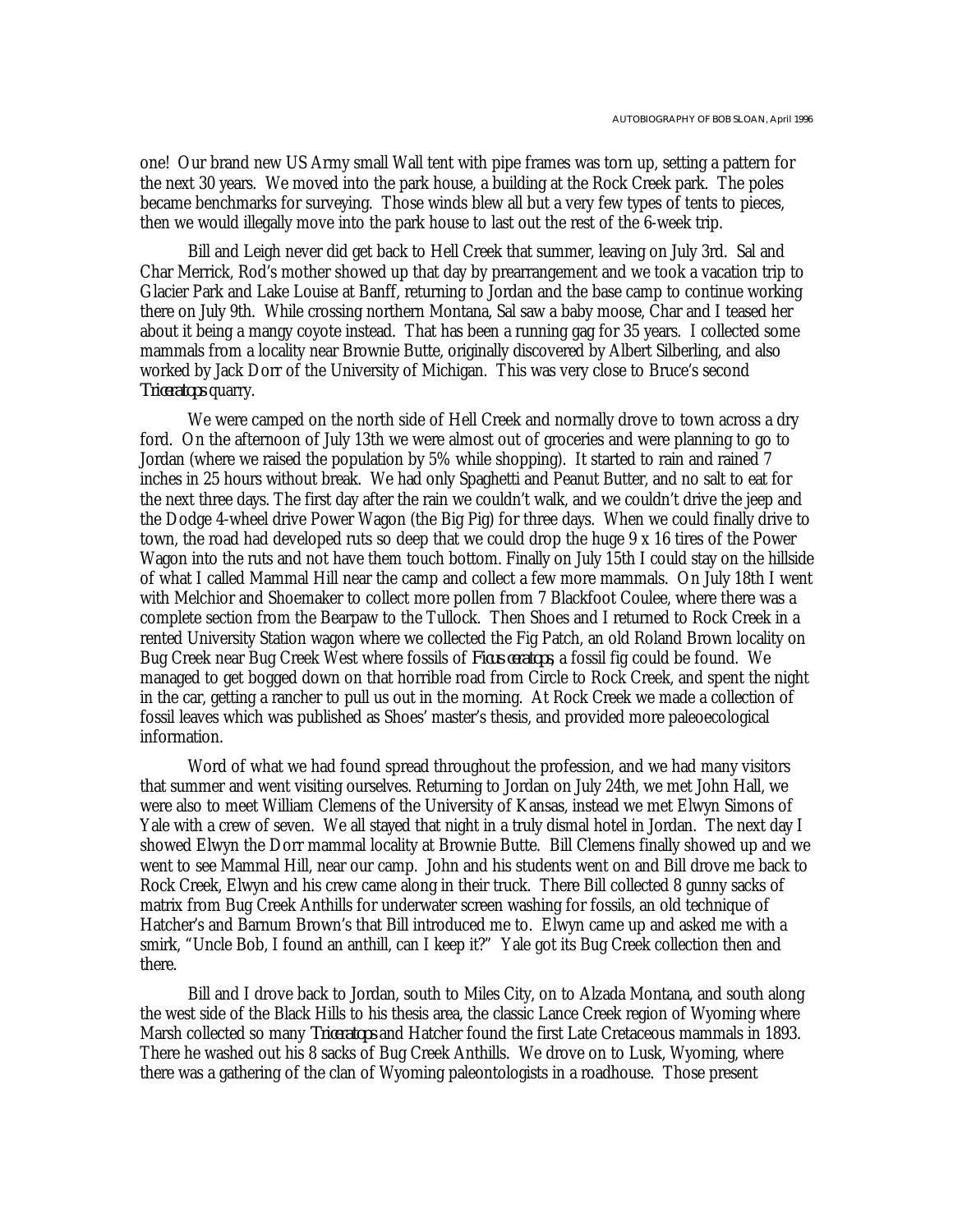included Malcolm and Priscilla McKenna, and George Whittaker of the AMNH, Mary Dawson and Craig Black of the Carnegie Museum and Peter Robinson. I remember it was drunk out that night and I was telling folks, "you could blow up the outcrop with dynamite and catch the fossils with catchers mitts and still get a fauna!" The next day Bill and I drove to Malcolm's Campanian-Judithian Mesaverde locality that produced the Ervay fauna and examined it. The following day Bill showed me around his area, Lance Creek, showing me the quarry from which Hatcher collected *Sterrolophus flabellatus*, one of the *Triceratops* synonyms, and gave me an 8-sack sample from his richest locality, Bushy tail Blowout. That sample had several rare jaws that Bill borrowed for his thesis. Malcolm called us at one of the neighboring ranchers and asked if Jepsen could have permission to collect a sample at Bug Creek. I gave it to him with the proviso that I could describe them. Of course he didn't get anything we didn't already have better material of. Much later I learned why Jepsen was so meek and mild, The previous summer Jep had Don Baird and a crew in the valley of Bug Creek looking for mammal sites. Jep became impatient and jerked his crew out prematurely, only to have us scoop him later! I finally arrived home on August 1st after a very hectic and busy summer.

Our discoveries that first year among others, included what we called *Protungulatum donnae*, the oldest ungulate or hoofed mammal, the common ancestor of horses, tapirs, rhinos, pigs, sheep, deer, cattle, elephants, sea cows, and whales, among others. Some close relatives had been found earlier but this was from a million years before the end of the dinosaurs. We now have specimens in museums that go directly with no breaks to all these animals and more. Don Rasmussen, a student at the University of Montana, Missoula was working as an assistant for Craig Bentley of the USGS, who was continuing the coal mapping project. They visited Bug Creek and Don found the finest jaw of that species ever found. Ultimately he gave the jaw to me, and it is catalogued as the type in the Science Museum of MInnesota.

That fall at the end of October, I made my first presentation on Bug Creek at the SVP convention in Austin and following that went to the GSA convention in Houston. The news was received with excitement!

The next summer, 1963, we had no trouble getting a 2-year \$18,000 research grant from the National Science Foundation to work on the problem of "Terrestrial community changes in Late Cretaceous and Paleocene rocks, Montana." It also made possible my promotion to Associate Professor in 1963. I had several research assistants, the chief one was Robert Bell, who was one of my staff teaching Historical Geology. His thesis topic was "Stratigraphy and sedimentation of the Hell Creek Formation, Montana" completed in 1964. Bob had just married Sue Smith, one of the department secretaries, just before we left for our summer trip. Sue, being a kind and loving person, sent her new bridegroom a box of chocolate chip cookies, carefully packed in popcorn so they wouldn't break in the mail. Each cookie had a colored gumdrop on the top center. Bob shared the cookies around, and no one let on anything was wrong until every one found out for himself. The "gumdrops" were really absolutely clean fossils from the Decorah Shale, dipped in food coloring!

The 1963 Bug Creek expedition was from June 17 to Aug. 3, Bill Nelson came back, others on the crew were Bob Bell, Warren Petritsch, whose dad worked with Sal's dad at Commonwealth Edison in Chicago, Robert "Shoes" Shoemaker was there as well working on his MS thesis on leaves and pollen, Nevin Nolder, and Rod Merrick, son of a family friend. Poor Rod was in the early stages of a mental disorder, and in addition suffered an attack of appendicitis in the field. The first week we a major cold fron move in, the temperature dropped  $30^{\circ}$  in 15 minutes and all the tents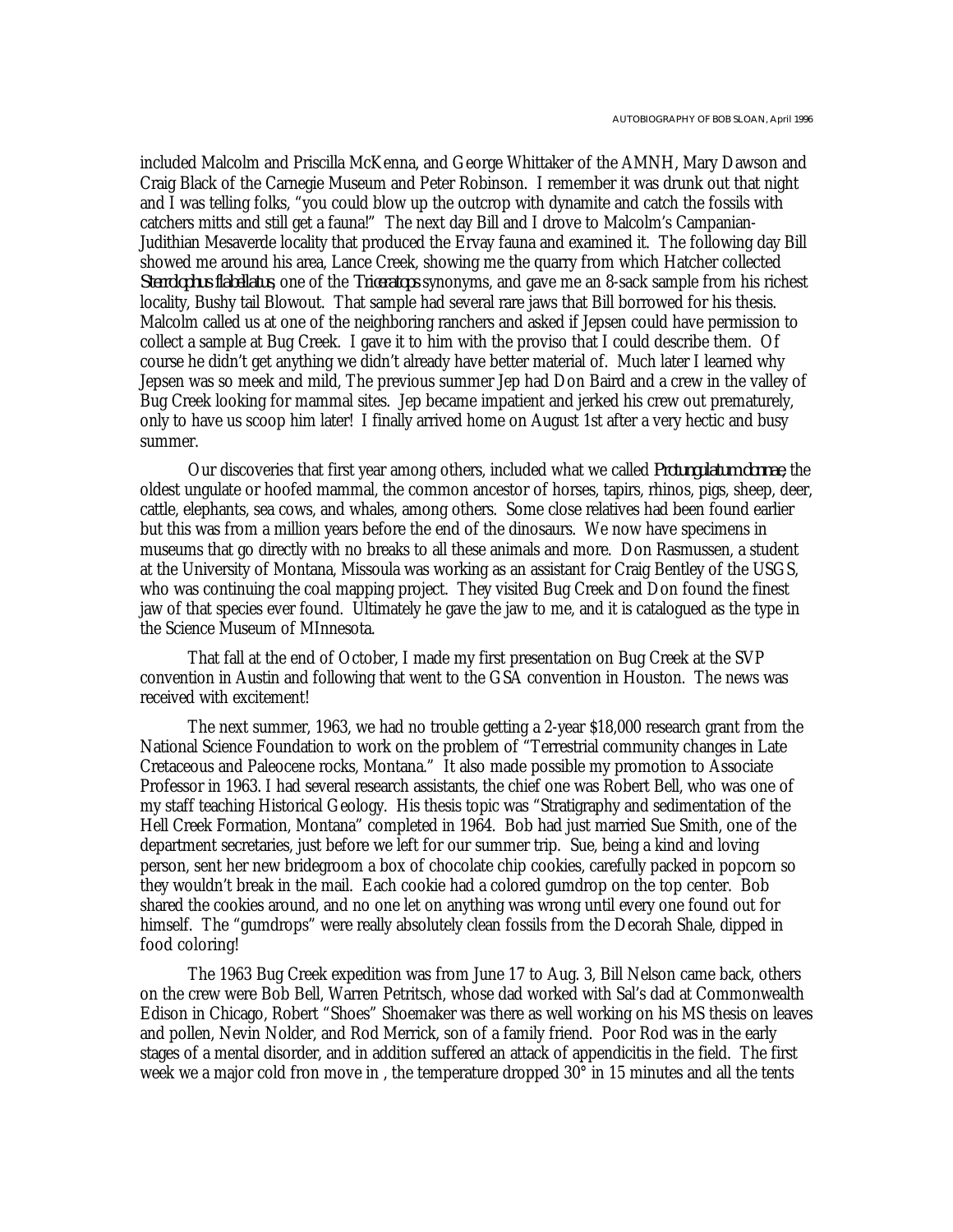blew down in the all night storm. My 35 year old balloon cloth umbrella tent finally bit the dust and was used to patch jeans. The anemometer at the Fort Peck Dam read the stop pin velocity, 87 miles per hour for a half hour until the bearings froze and the anemometer blew away. Ten days later we had a similar but slightly weaker storm. The anemometer had been replaced and read a peak veolcity of 100 miles per hour.

The crew wanted the top off the Scout so they could bail out if it started to tip over. It never did, the Scout was far superior to its ancestor the Jeep, had a wider tread and a similar short wheelbase. We drove to town and got rained in, with 4 inches of rain in the bottom of the Scout. We spent the night at a cheap hotel. We routinely listened to the Twins ball games on the Wolf Point Montana radio station which was part of the Twins radio network. Each year at Bug Creek we had a series of popular songs that we became attached to. Most were apropos. One was Allan Sherman's Camp Granada, "they say we'll have some fun when it stops raining!", another was "Give me 40 acres and I'll turn this rig around", apropos of the trailer. Another was "Tie Me Kangaroo down, mate".

I was still smoking and from 1963 to 1965, I took several boxes of Rum Soaked Crook Cigars to Montana, every one on the crew would smoke them, occasionally stubbing one out against our ants when they were particularly irritating. Also in 1963 or 1964 Alfred Aeppli of the Department of Mathematics stopped by in camp. He had lost his check book while on a family vacation and needed to float a loan to get home. We helped him.

We had very poor maps. There was no county highway map. We did have the 1937 geologic map of McCone County done by Collier and Knechtel and we had blowups of the 1/4" to the mile Army Map Service quadrangle. To do the geologic mapping Bob Bell had to map on Soil Conservation Service air photos and then make a base map. We did plane table mapping of Bug Creek, and Bob had to locate all the section corners (mostly stones) on the photos to make his own base map. While we were doing that Montana was pushing highway 24 south from the spillway towards Montana 200 at what became known as Flowing Wells. We got the layout maps from the Highway Department to get the precise location of the highway which ran through many of our localities. For over 10 years Bob's map was the only detailed map of the region. I gave copies of the map and locations of our stash of screens to many of my colleagues so they could get their own Bug Creek Sample. I can no longer remember all who took me up on it, but the fossils are widespread in collections.

Visitors included Rosendo Pascual of the Museo de la Plata, Argentina, who was very surprised to see the senior researcher (me) actively working with the peons. The McKenna's, Malcolm, Priscilla and son Douglas visited us and brought with them their students Len Radinsky and Fred Szalay, both of whom went on to spectacular careers. Leigh couldn't be with us, because he had developed skin cancer on his forehead. We collected many tons of concentrate from several localities, washing them down in underwater screens to concentrate the fossils. Bob Shoemaker (Shoes) and I took a week long vacation off to the Judith River country to measure his stratigraphic sections and collect pollen samples for his PhD. Thesis on the Judith River Formation. In the process we found a fossil mammal locality, 10 million years older than the Hell Creek localities, and the first new locality and fossil mammal since John Bell Hatcher had found one in about 1899.

[Bug Creek Map and formation chart removed]

After the 1962 field season and up until 1972 I made trips to eastern museums, staying with Leigh or Malcolm McKenna in New York while at the AMNH, and at the Princeton Club while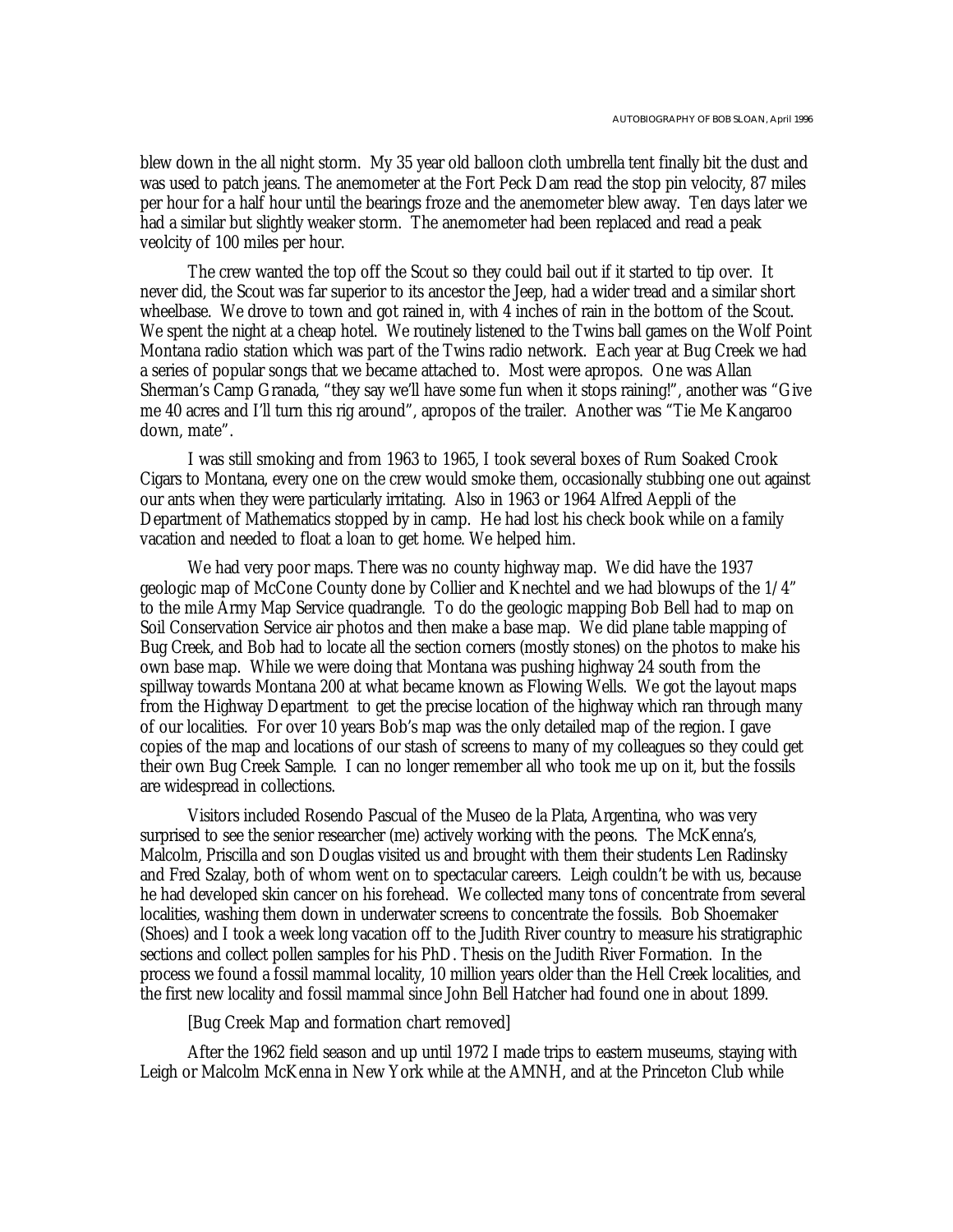visiting Jepsen at Princeton. I also visited the U.S.N.M. in Washington to see the Paleocene collections that Lew Gazin controlled. Jepsen had a terrible reputation among students and professionals. He kept the finest specimens in a safe in his office and emotionally abused all those around him. Your status was determined by what Jep showed you. Jep had all those specimens he had collected at what was up till then the oldest set of ungulates from his 1930 discovery, Mantua Quarry just a little younger than Bug Creek and Harbicht Hill. This included full skulls and jaws of *Protungulatum*. Few had seen these since he was very cautious and not really certain of being able to describe them adequately. He had a complete multituberculate skull, and of course the famous complete bat from the Green River Formation of Fossil Wyoming . I was able to photograph the skulls, was given a cast of the Bat at about the time of publication, and was allowed to see all the Mantua specimens including the usually hidden skulls. In 1972 I was loaned the multi skull to illustrate and describe it in a joint paper . I flew back to Minnesota in Funnyface with the carefully wrapped skull in my shirt pocket.

One of the neighboring ranchers was William "Windy" Twitchell, who as a very small boy, in 1906 had been given a Buggy Ride by Barnum Brown, the first paleontologist in the area. That year Barnum collected the skeleton of *Tyrannosaurus* on display at the American Museum. This specimen AMNH 5027 was the "bug" of Bug Creek, and how the creek got its name. ("Bug is a common name for fossils of all sorts). I spent much of my career chasing Walter Granger and Barnum Brown about the west. My all important copy of Matthew's monograph on the Paleocene of the San Juan Basin was originally Barnum's, he had been given it as a courtesy when it was published in 1907, but had never read it, the pages had never been cut.

Pearl Daniels (Windy Twitchell's mother in law) was mad at the world. Some hunters had shot up some bottles she had left out in the sun to turn purple from the Ultraviolet rays. Because of this she had excluded us from driving to Bug Creek the easy way across her property. So we had to take a weird detour through the badlands to get to the place. Early in the season while moving up the last slope to Bug Creek Anthills, we twisted off the right rear wheel of the Scout (the axle steel the first year of production of the Scout was weak). We stripped the parts off, put them in a gunny sack, and hiked a mile or so to Windy Twitchell's ranch. Then we got a ride back to camp, took Bill Nelson's Rambler to town, bought replacement parts and drove back to the wreck. Pearl relented and let us use the road over her property. We had the Scout all back together and the brakes bled by 5 that evening. Ever after we drove over Pearl's land. We visited the Crazy Mountain Field, that Simpson had made so famous so that Bob Melchior could collect his pollen samples for his thesis. We also visited Jim Jensen near Hell Creek State Park where he had found the world's record *Triceratops* with skull 8 1/2 feet long and too wide to fit his pickup. He had to blast some rock off to collect it. He showed me how to make a pricker to poke a hole for the fuse in a dynamite stick and fit a blasting cap and fuse to dynamite sticks, a skill I was to use later. When he finally got his skull home to Brigham Young University it was too large to go through the museum doors, they had to widen the doors.

We worked Purgatory Hill hard that year (1963). The name comes from the miserable aspect of the locality. In the first place it is just above the Hell Creek Formation, and in Dante's Inferno, Purgatory is just above Hell. The slope is 50°, is covered with sharp angular chips of siderite, you have to chop steps in the clay to climb up. The locality produces 1 fossil mammal tooth for every 6 man days of working. To get more fossils out of it you have to carry tons of sand and clam shells off the hill and down that steep slope. We finally carried 10 tons of sand off that hill to collect 600 mammal teeth. After the sand was down we then washed it in the Fort Peck reservoir, and let it dry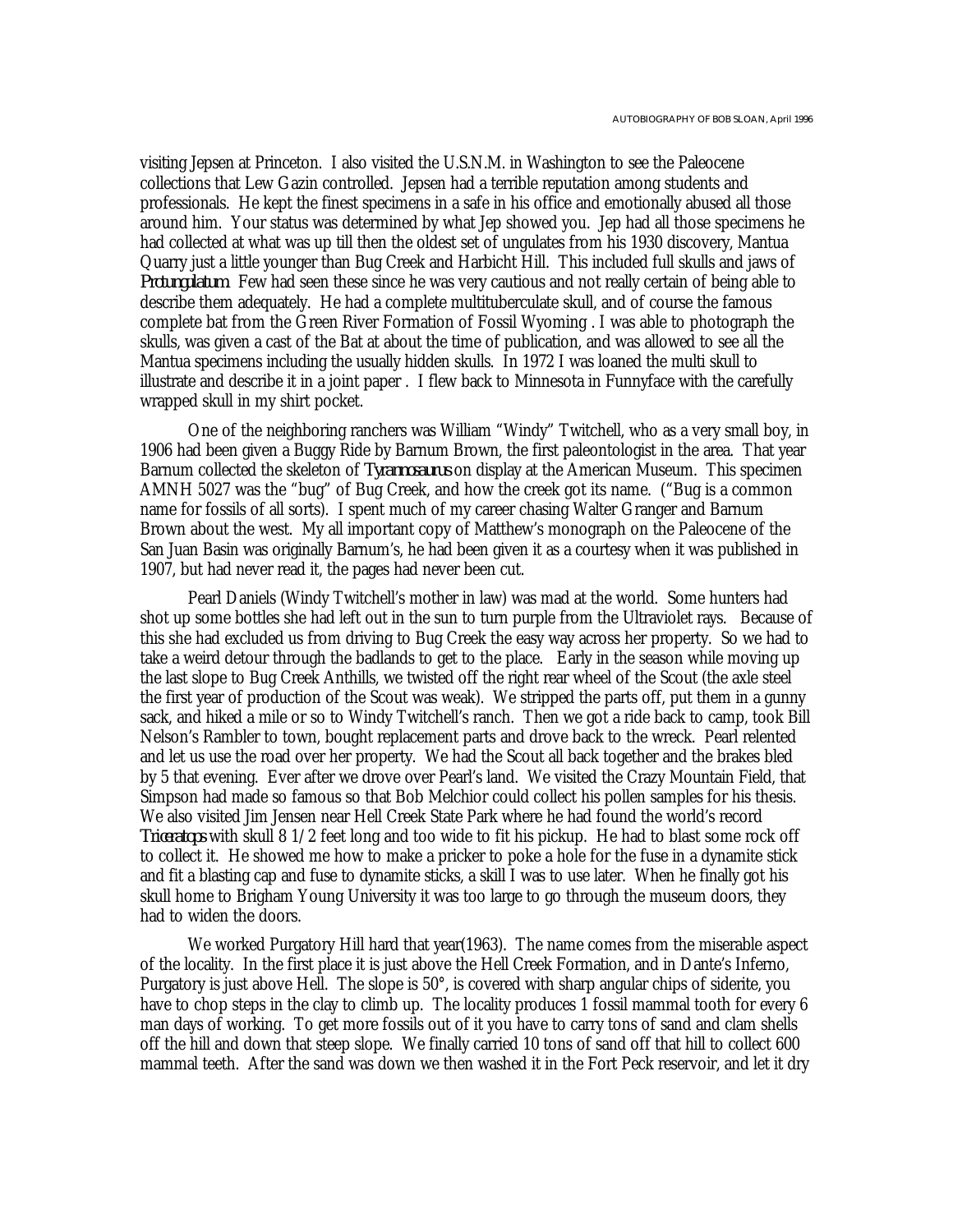in the screens. That got rid off most of the sand, but left the shells, and siderite chips behind, the collection of mammal teeth was now up to one tooth per day. We dry-screened the stuff in the screen with a 1/4 inch mesh and searched the coarse stuff for bone and a few teeth. Then we sacked up the fine concentrate, 600 pounds of it, to take back. There in Pillsbury Hall we etched away the ground up clam and snail shells in a Gus Cooper type etching tank the size of a bathtub, dried it, sieved it into size ranges, and ran it through the Frantz Electromagnetic separator, this put teeth and bones in one bucket and all the junk in another, since they were different minerals. At that point we could find 12 teeth per day in sorting the concentrate. That was much better! We wound up with 600 useful mammal teeth out of the original 10 tons.

Why did we do it? Because it was only the 5th locality in North America and the World for the first million years after the extinction of the dinosaurs. It was the only one that was suitable for washing and was bound to produce many new tiny fossils at a very early stage in the radiation of mammals to replace the extinct dinosaurs. The first consequence was the discovery of the oldest primate. Primates is the order that includes lemurs, monkeys, apes and people. Simpson (and earlier Gidley) had described the then oldest primates from the quarries in the Crazy Mountain Field in western Montana just outside of Yellowstone. Simpson had described these particularly well, I had pored over his pictures getting the shapes firmly in my mind, and figuring out what the common ancestor of these 8 primates would look like. Purgatory is about 2 million years older than the Crazy Mountain localities and could be expected to have the ancestors of them. Knowing exactly what to look for, I rejoiced when I found them and they looked just as I had supposed. Leigh and I described them as *Purgatorius unio*, no one has yet found any older primates. All of us are ultimately descended from this little chipmunk-sized lemur from Montana, 64 million years ago.

That fall (1963) I gave an hour long report on Bug Creek, the related faunas and Cretaceous - Tertiary boundary changes in Community structures to the SVP at the American Museum of Natural History. Most reports were only 15 or 20 minutes, but mine was so interesting no one called time! I was twitted about it later, and was so embarrassed afterward I have never since over run my time at a meeting. (Classes are another story, I have often talked past the end of a class particularly in the late afternoon.) A day later, Friday November 22, while we were all in the big lecture room at the museum, Bryan Patterson came in and announced that President John F. Kennedy had been shot in Dallas. (Everyone remembers just where they were when they heard the news of the assassination.)

The 1964 Bug Creek expedition ran from June 16 to Aug. 10. Bob Bell was my crew chief, Ashok Sahni, Ken Montgomery, Noel Waechter were the crew, Giles MacIntyre, a very senior graduate student at Columbia and the AMNH came out for part of the season. Ashok was the son and nephew of famous Indian paleontologists and was of course a Hindu. He came to Minnesota because of Cloud's reputation, but chose to work with me. I loved him dearly and am very proud of him. Al Romer asked if he could send a Harvard crew out to get a Bug Creek sample, so Arnie Lewis and several helpers came out and joined us helping us out on Purgatory and making some 20 additional screens of the large style designed by Bryan Patterson. These screens were man killers because there was a great temptation of fill them at which point they weighed twice as much as the usual screen.

We went to Circle, the county seat about 40 miles away at the request of several people who wanted to hear what we were doing. About 200 did, and at the conclusion of the talk, a local lady, Polly Wischman, a nurse told me about a fossil locality about 3 miles out of town. We were interested, and went there, to find what we called the Circle locality on the Glen Waller ranch. Another thesis for one of my students. Ken Montgomery was interested, and we collected some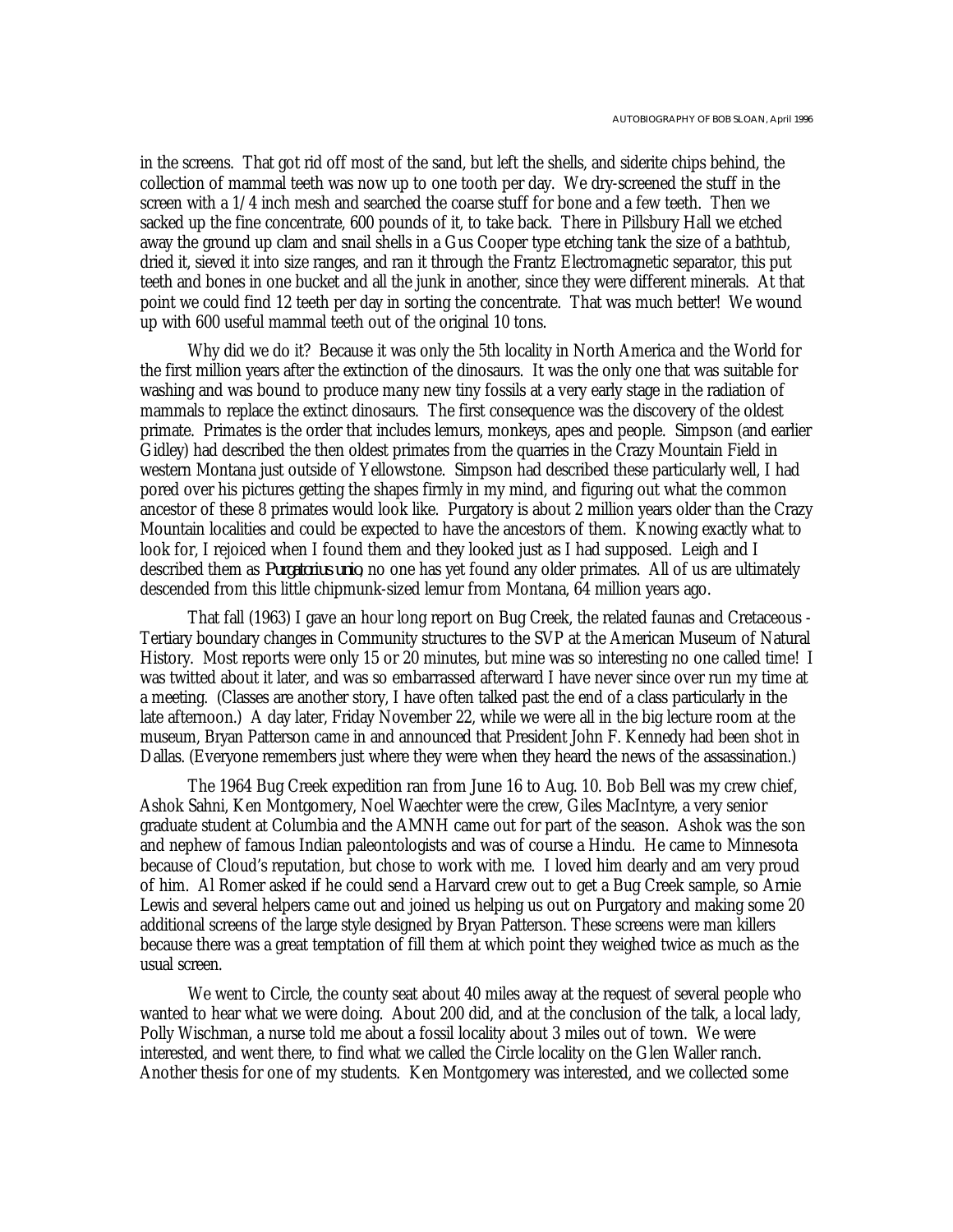that year and for many years later. Unfortunately Ken couldn't do it, he didn't pass his prelims, so ultimately it was described by Don Wolberg in his PhD thesis. This kind of popular interest was always present wherever I worked.

At the end of each week we would drive to Fort Peck, do laundry and drop in at a roadside restaurant the Gateway Inn run by Adolf Kuszmaul (brother of Gene K.) for a steak dinner and some beer. This was always a relief from the usual camp cooking. Poor Ashok didn't have a chance. He ate beef and drank beer with the rest of us. I remember standing very still with Bob Bell, and "Whistling" up a pair of pronghorns, standing very still and whistling every so often, and depending on their natural curiosity to draw them from a distance of half a mile up to 20 feet away from us, Another time we were driving the Scout to Fort Peck when we came up to a Pronghorn. It ran parallel to the road for a half mile or so, keeping up with the Scout at 55 miles per hour. When it came to a fence, it simply dropped to its knees, slid under the fence and came up running, keeping up with the Scout!

Ashok needed a PhD. Thesis, I had suggested the Judith River Fauna. So we left for Judith River on July 17th, showed him the locality that Shoes and I had found the previous year and told him to find a better one. We gave Ashok the gas cards and \$600 for grub and turned him loose, he did a spectacular job. Almost all the fossils were new. He has been a great paleontologist in India ever since he finished, I am very proud of him. While Ashok and the rest of the crew made his collections. Bob and I returned to Rock Creek with Sue Bell, Shoes, and Bob Melchior in my old Studebaker, which by this time had a rusting floor and a total mileage of 93000. We came back on US Highway 2 late at night, all the gas stations were closed so we depended on the gas economy of the Studebaker, nursing over 35 miles per gallon on the trip. There we finished working on Bob's master's thesis.

Ever since the first year when so many tents were torn up we had depended on three hexagonal lightweight single pole squad tents from the Korean war. They each had 12 guy ropes and would always stand up to the strong winds we had at Rock Creek Park. Why did we keep going back to Rock Creek most years from 1962 to 1990? Because it was the best place to wash fossils. We used as many as 200 18" square screen made of wood with ordinary brass window screen tacked in to make 2 sides and the bottom. Bob Bell and I got careless, and didn't keep repairing the guy ropes as we should have. We got one of the usual storms, and in a particularly bad gust, it came under the back of the tent, ripped all the remaining guy ropes loose, and the tent flew off downwind hanging from the last rope over the door. Bob and his cot went sailing downwind, rolling off the cot three feet past where the door had been, I was heavier so I stayed put, all the books and papers got wet, many blew downwind, and we had an interesting night rescuing stuff and of course moving into the parkhouse. That was the only time in 28 years one of those tents blew away, the three we had did yeoman service.

Unexpected features of the 1964 and 65 trips were the constant presence of pelicans in the badlands, there was a rookery on the Missouri River about 60 miles upstream from the dam, as well as great aluminum clouds. The aluminum clouds were B-52 bombers of the Strategic Air Command, based at Glasgow, that ran on what was called an "Oil Burner Route", practicing evading radar by flying over sparsely populated areas at an elevation of 200 feet, skipping over buttes and dropping down into valleys!

The 1965 Bug Creek expedition ran from June 16 to early August. The crew was Terry Booth (a budding anthropologist), Richard Koch, and John Folk (Botany), Ashok and Bill Nelson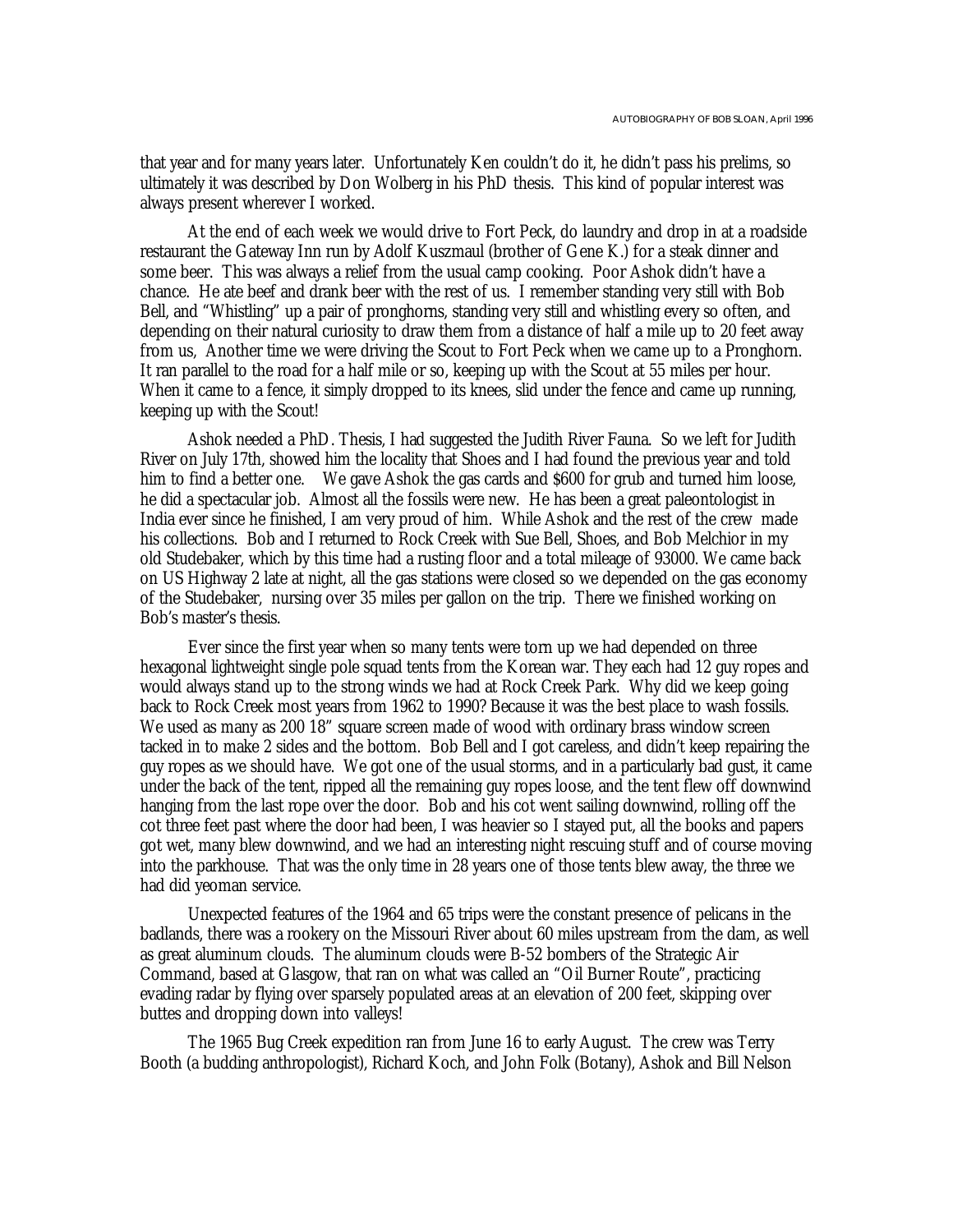were returnees. We located and surveyed a Petrified Forest, Ashok found a complete articulated soft shelled turtle near Harbicht Hill. We moved the camp to Judith River on my birthday, July 17. Bill Clemens of Berkeley visited us there. During the previous year, Ashok had found a spectacularly rich locality, Clam Bank, but it was a 4" bed covered with 6 feet of really sticky clay that was very hard to dig, and so the locality needed some improvement. We decided to blast. We found some ditching dynamite and fuse one of the neighboring ranchers had had for some 7 years, and bought it from him. The word got out and all the ranchers gathered around for the fireworks. Sal and a friend of ours, Barantha Hansen had reached the area and were trying to find us. Everyone knew where we were that day! We drilled five 5' deep holes in the clay over Ashok's locality with a Soil Auger, and set 2 sticks in each end hole, and 3 sticks in the middle hole with a 5 minute long fuse. I carved a pricker, poked (gently) a hole in the top stick, crimped the blasting cap to the fuse using a big pump pliers with leather glove for insulation, and Jon Folk and I set the fuse. John and I left promptly and spent the 5 minutes talking about inanities. The hill blew up satisfactorily on July 22. The sticky clay dried out and Ashok made a great collection. Sal and I attended a regional high power rifle match at Butte on July 24 and 25, We had kept out two sticks of dynamite, two caps and some spare fuse in case the first blast was not satisfactory, and had set them next to a sage brush. We decided that it was not worth the risk of moving them again, so when we came back, Bill Nelson and I sat on a hill 100 yards away from the box with the dynamite and alternated shots at it with Bill's 22 Ruger Bearcat pistol. After 13 shots at the last 2 sticks of dynamite it blew up spectacularly. It was the most impressive .22 shot I ever made.

Sal and Brandy went on and I went to Wyoming to visit Malcolm, driving with Malcolm's secretary, Marilyn Galusha , daughter of Ted Galusha of the Frick Collection. While there I visited several major localities, Twin Buttes at Fossil Wyoming, Shotgun, and Badwater, as well as Malcolm's Judith River equivalent, the Ervay Locality in the Mesa Verde Formation. I drove back to Gidley Quarry in the Crazy Mountain Field with Malcolm. While at the Judith River locality, we found several Teepee rings, and some old Henry .44 Rimfire cartridge cases. The crew also found a Buffalo Jump. which Bill and Terry, our budding anthropologist were very interested in.

By late 1964 Leigh and I had put together our preliminary paper on Bug Creek and related localities. It was titled "Cretaceous mammals from Montana." We submitted it to *Science*, but did not hear from the editors for some time. Later it turned out that Lew Gazin of the USNM and possibly others were making noises to the effect that we young whippersnappers should not be doing such important work, it should really be done by a mature scientist, and were agitating for the rejection of the paper. In fact he had tried to make sure that we did not get a collecting permit. Al Romer was president of AAAS that year, and leaned on the editor to make sure our paper was published. While this was going on I did the work to find the primate specimens at Purgatory Hill, found them and Leigh and I wrote the second paper, "the Earliest Primate". Both were published in 1965, the first in the Spring and the second in the Fall.

One of my major award winning papers was written in the fall of 1965 under very trying circumstances. Sal and I were in the midst of difficulties mostly due to our eldest child and her problems. I could not write at home, because of the conflicts, nor could I get away from students at the office. So I wrote much of it in a glassed-in target shack on the Minneapolis Rifle Club Range north of the cities near Johnsville. Stuart Landry had written a paper saying that Jepsen's idea of competitive exclusion as a reason for the extinction of Multituberculates and the replacement by Rodents was hogwash. It was an exceedingly bad paper. So I wrote a paper, and included drafts of the illustrations that I thought were necessary and mailed them to my partner Leigh Van Valen at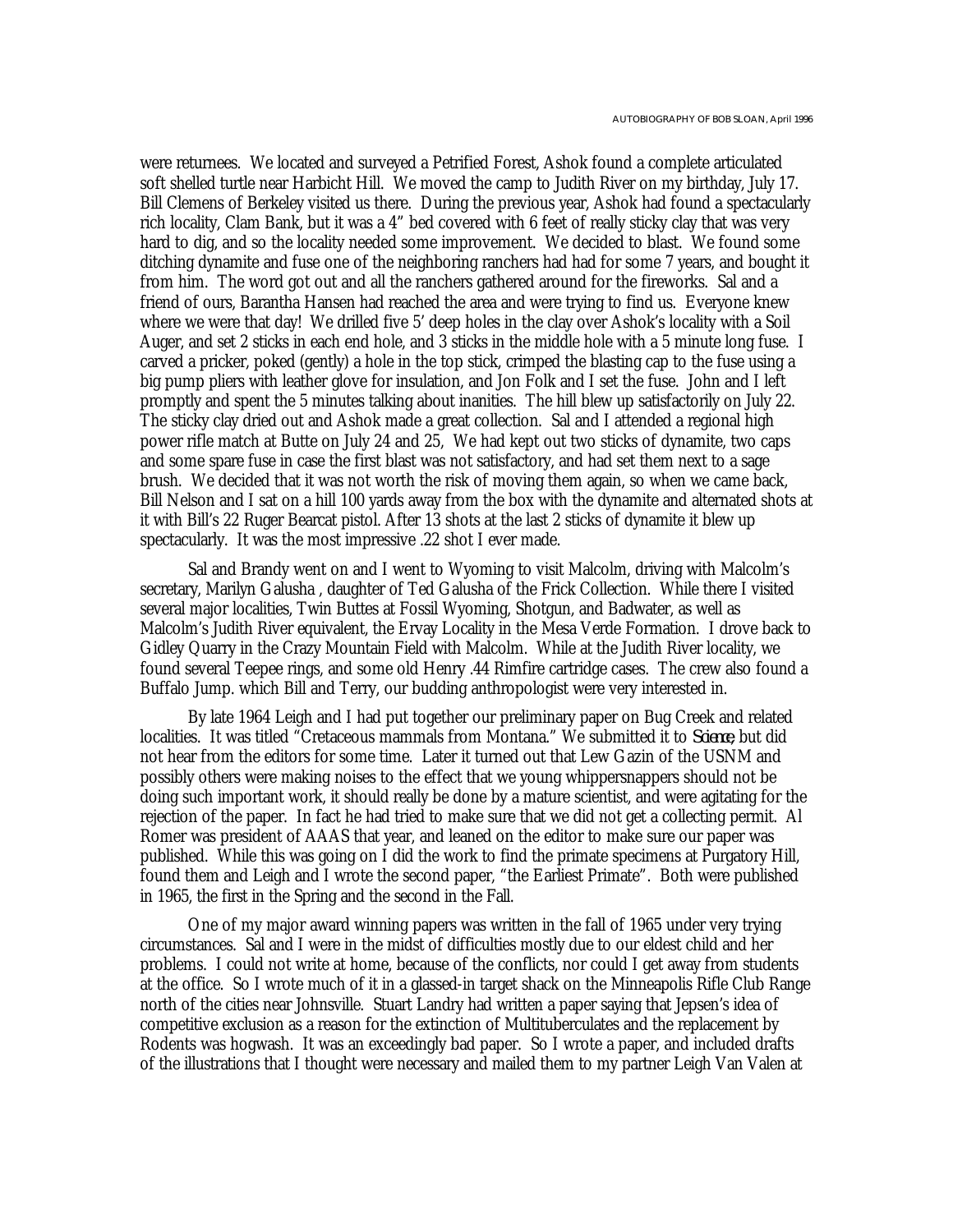the AMNH in New York. In it we described just why Competitive Exclusion really was the case, described the evolutionary history of Cretaceous and Early Tertiary multituberculates, described in detail the precise correlation of all known Paleocene faunas in North America, and described the changing faunal composition of these faunas. All in all it was killing a mouse with a sledgehammer. No one seriously argued against it again. Leigh improved the paper and had the illustrations drafted. and it was published as Van Valen, L. and Sloan, R.E., 1966. "The extinction of multituberculates" in the journal *Systematic Zoology*. In 1984 it was selected as one of 22 Benchmark Papers in Vertebrate Paleontology, The others were published by such authors as Cuvier, Marsh, Cope, Ameghino, Gregory, Dart and Olson. We are in mighty fine company.

The total volume of Bug Creek material collected is very large, and rich. The early collections were richer than the later ones, but all are very rich. The main collections are at the U of Minnesota, where we have concentrate from about 30 tons. We sent the Field Museum a collection from about 10 tons , the Harvard Collection made in 1964 was about 10 tons, and the Notre Dame collection is about 23 tons. The concentrates are reduced about 90% in weight and volume from the original sand.

Sal and I were having family difficulties in large part due to our disruptive elder child, and it became obvious that I could not go on being absent from the family for 3 months every summer. So I was looking for ways to keep the family together while I earned summer pay. Our old field camp tradition of the short northern Minnesota or southern Minnesota camp and the 4-week Black Hills camp were not working. The Black Hills had become totally congested and it was getting difficult to get access to the critical outcrops. So I started a program of looking for a new place to hold field camp. Enrollments were down as a result of the cyclic boom and bust nature of the Petroleum industry, and many of us thought that a cooperative approach with several other schools would provide economies of scale. A committee on field geology was formed under the auspices of the CIC, Committee on Institutional Cooperation, the Big 10 plus Chicago, in 1966. From June 16th to July 8th, 1966, Roger Hooke of the department and I went to the Little Belt Mountains 50 miles south of Great Falls, Montana and stayed for two weeks in the little town of Neihart. The mountains had all that was needed for a field camp, but due to its northern climate, snow was still on the ground in July.

The CIC committee rejected Neihart, and ultimately decided to go with Bob Bright's suggestion of Park City, a little mining town just across the Wasatch mountains from Salt Lake. We set up our field camp in a struggling Ski Lodge in Park City, the Chateau Apres. They were just about to go bankrupt in June of 1967, when about 60 students and several faculty members from Purdue, U of M Duluth, U of M TC, U of Iowa, all showed up with our rental for the six weeks. They heaved a big sigh of relief and ran to the bank with the check. That first year the faculty was Bob Bright and I of the U of M, William Mellhorn of Purdue, George McCormick and Richard Hoppin of the U of Iowa, and Richard Ojakangas of the UMD. We had a variety of vehicles. We had exercises on a variety of problems, trying to make sure that field teams were mixed from several schools. The cooperative camp still exists, although the U of M TC moved to a separate camp later. I taught at the Park City camp in 1967, 1969 and 1970. Sal and the girls never did more than visit there.

In 1969 there was a major panic in Park City. One of the smelters needed some quartzite as a flux, so they quarried a large amount of Early Cambrian Tintic Quartzite from the east bank of Park Creek just above town. That would not have been so bad, but the dip on that side was toward the creek. Just before we arrived, during the spring thaw with the slope disturbed, there was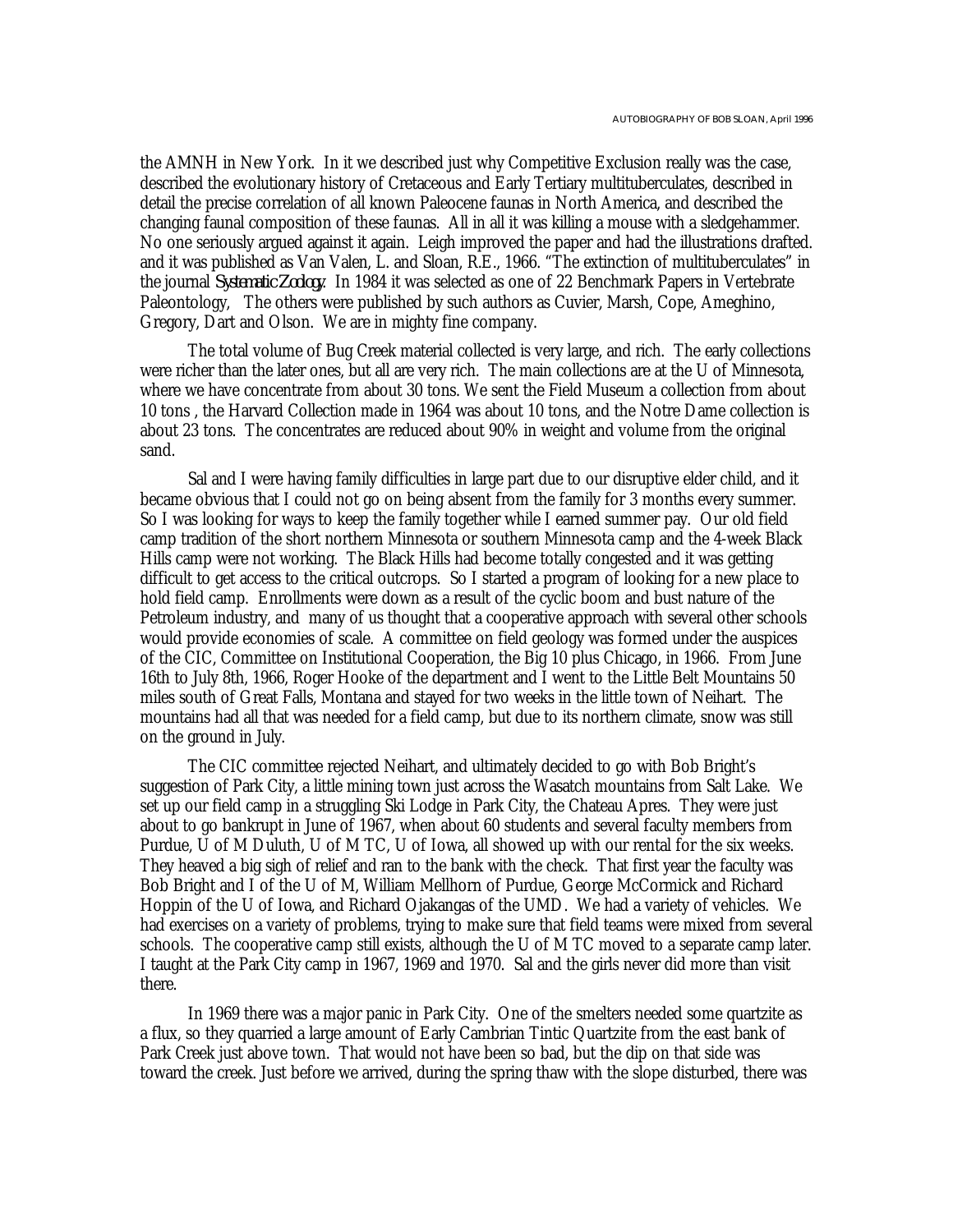a major landslide which dammed the creek and produced a lake half a mile long just above town. The entire town was built along the creek, on steep hillsides, so they were very worried that the dam would collapse and wash the entire town away. They quickly cut a drain through the dam to alleviate the problem. The students got a special lesson in geologic hazards. After camp that year on the way home I drove the Scout cross country to a major middle Eocene locality, Tabernacle Butte. I knew where it was, could see it on the horizon and just drove to it. The students were impressed.

Park City was a Gentile Catholic mining town in a Mormon community, I have only been made to feel an alien in two places in North America, in Salt Lake City and in Montreal. One year one of the students found a 3' timber rattler in the hills east of Coalville where we had a structural mapping area with some complexity. He killed it of course, rattlers had no chance when students were around. Someone got the rattles, the skin was stretched on a board for a hat band, and we ate the snake, although the cook wouldn't let us in the kitchen with it, we had to fry it in butter over a gas stove in the parking lot. About a dozen of us tried rattler, the verdict was it was good and tasted like chicken. But the snake was not yet used up. We had driven out in a 12 seat rented yellow school bus van. One of the crew got some tempera paint, painted a rattlesnake down the full length of the van, propped the hood open and added paper cones for fangs. They entered it in the Fourth of July Parade, it was first prize which was a keg of beer. It did not last long during the afternoon baseball game. That was a well used snake!

That first year we drove around to the west side of Salt Lake to look at the Lakeside Range, and 50 miles from nowhere the UMD International Travelall had a problem. The gas tank was just behind the right front wheel, and the gas line was not well protected. The fitting cracked from a thrown stone, and there on a dirt road the gas was pouring out rapidly. I was chewing Beeman's Pepsin Chewing gum then, having taken up gum when I quit smoking. I passed out gum to several people, found a roll of the old cloth friction tape in the back of one of the vans, and a rag. I took several wads of gum and shoved them into the crack, that slowed the leak but the gas was dissolving the gum. I then wrapped the fitting and gum with the friction tape, but again the gas was seeping out, though still more slowly than after the gum. The last step was to tie strips of the rag around the tape as a mechanical bandage. That stopped it. They never did repair my temporary fix, the Duluth truck was still running with the patch 8 years later!

I found some Early Cretaceous dinosaur eggshells at the Coalville exercise area and gave them to Jim Jensen of Brigham Young who was the resident eggshell expert in the country. There were also some small bones at the same spot and I backpacked out about 80 pounds of sand for washing for mammal teeth. We were unsuccessful.

Another year I had to stay behind one day because one of the students had overdosed on drugs. I had to take him to the local hospital to be washed out and for observation. The only consolation was that he chose me to come to for help. He survived and went on to a university professorship.

The faculty would gather in the local pool hall evenings for games of 8-ball. Liquor was hard to find in Utah, I remember buying a bottle of wine for the staff table in a state licensed liquor store, it was truly awful rotgut. It was so bad not even the undergraduates would drink it!

Virgil Carmichael, a geologist with the Northern Pacific Railroad had found a fossil locality near the Olive Post Office in southeastern Montana and had given me the specimens. So from September 10th to 18th in 1969, a student and I drove to southeastern Montana in the 1965 Ford wagon to Broadus where we met Bob McCurdy, local pilot and collected a Cretaceous locality near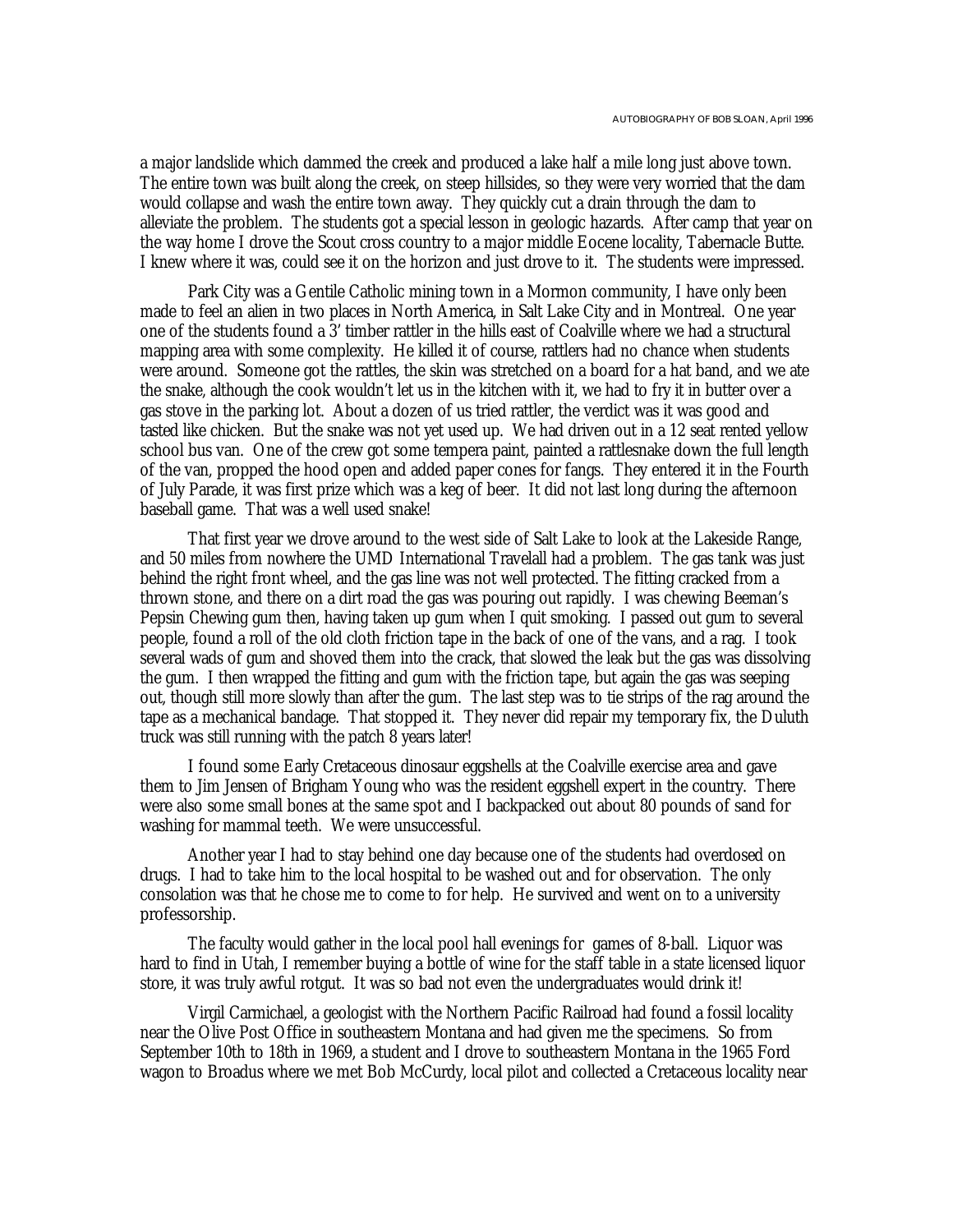Broadus, the Olive locality and other miscellaneous fossils. We washed our sacks of matrix in the Powder River (drains most of eastern Wyoming, and is called "too thin to plow and too thick to drink"). Here it was 3" deep and 3 feet wide! By the time we got home the 1965 Ford had 90,355 miles on it.

Also in 1969 I was promoted to full Professor. That required an international reputation as a research scholar. By this time I had no trouble. I had John Ostrom of Yale, then the president of SVP, write one of my external review letters.

That November I collected many stratigraphically controlled samples of Late Cambrian Franconia Greensand for Randall Cormier, who was planning to date them with K-Ar techniques. Unfortunately nothing came of them. We still have no really satisfactory dates for most of the Cambrian.

In 1971 Sal and I went to Washington DC for the GSA and SVP conventions, while there we got a message that her father had died, we had to return to Chicago unexpectedly. We knew he was ill, but had not been told just how serious the problem was. He died of Pleural cancer, we have always suspected it was the result of an industrial accident in which he had a bad blow on his back from a falling pipe..

From 1972 to 1990 I developed a tradition of taking the spring Vertebrate Paleontology class out to Montana during exam week, camping at the usual site in Rock Creek State Park. The weather could be anything from 32° to 120°, we had snow some years but in the same week it would be very hot. We would leave on Friday, the last class day after the last class was over and return on the following Saturday or Sunday. Most years we used the departmental 15 seat Maxivans by Dodge that we bought in 1972, and took out a middle seat to provide room. The hard luggage, cook box and tools were packed on the floor in the back of the van, with tents, baggage on top and finally covered up with sleeping pads and sleeping bags. After all was loaded, we drove out on 694, stopping at Lund's for groceries. The class would be divided into two person teams, each team had to prepare at least one evening meal, and wash dishes, so a regular rotation was established. We planned the meals before we went, we could only have fresh meat the first night because of the lack of refrigeration. The shopping at Lunds was always wild, with each team having its own cart as they looked for the cans they needed for their meals. I took care of staples for breakfast, and lunch. Breakfasts were cereals with canned fruit and powdered skim milk. For lunch we had the large cans of fruit juice, usual lots of unsweetened grapefruit , but also orange and a few others for variety. Peanut butter, and grape jam (learned from Ole in Texas long ago), with salty Kippered herrings, sardines and smoked oysters also lunch staples. I always made my camp chili recipe the first night, I took my turn with everyone else. I also usually made Sam Arnold's "Bowl of the Wife of Kit Carson" hearty soup one evening. (the recipe is a bouillon stock, 1 canned chicken, 3 cans of garbanzo beans, a bottle of salsa, monterey jack cheese and minute rice, an avocado is nice). For a rainy day I would make toast over the gas stove, and mix cans of tomato soup and cheddar cheese soup in a pot, and fry up Danish canned bacon. Lay the strips of bacon on the toast and cover with the soup, it is called Mock Rarebit and really tasted good on those cold wet rainy days. The bill at Lunds usually came to \$300, but that was spread over the whole class and was almost the only expense. We always stopped at St. Johns Abbey at Collegeville for the good bread they bake.

We would drive 18 hours to cover the 800 miles, stopping every 2 hours to switch drivers, and sending the old driver to the back for a nap. We stopped at several cafes on the way for coffee and pie. Breakfast was always at dawn at a really good truck stop restaurant in Beach, North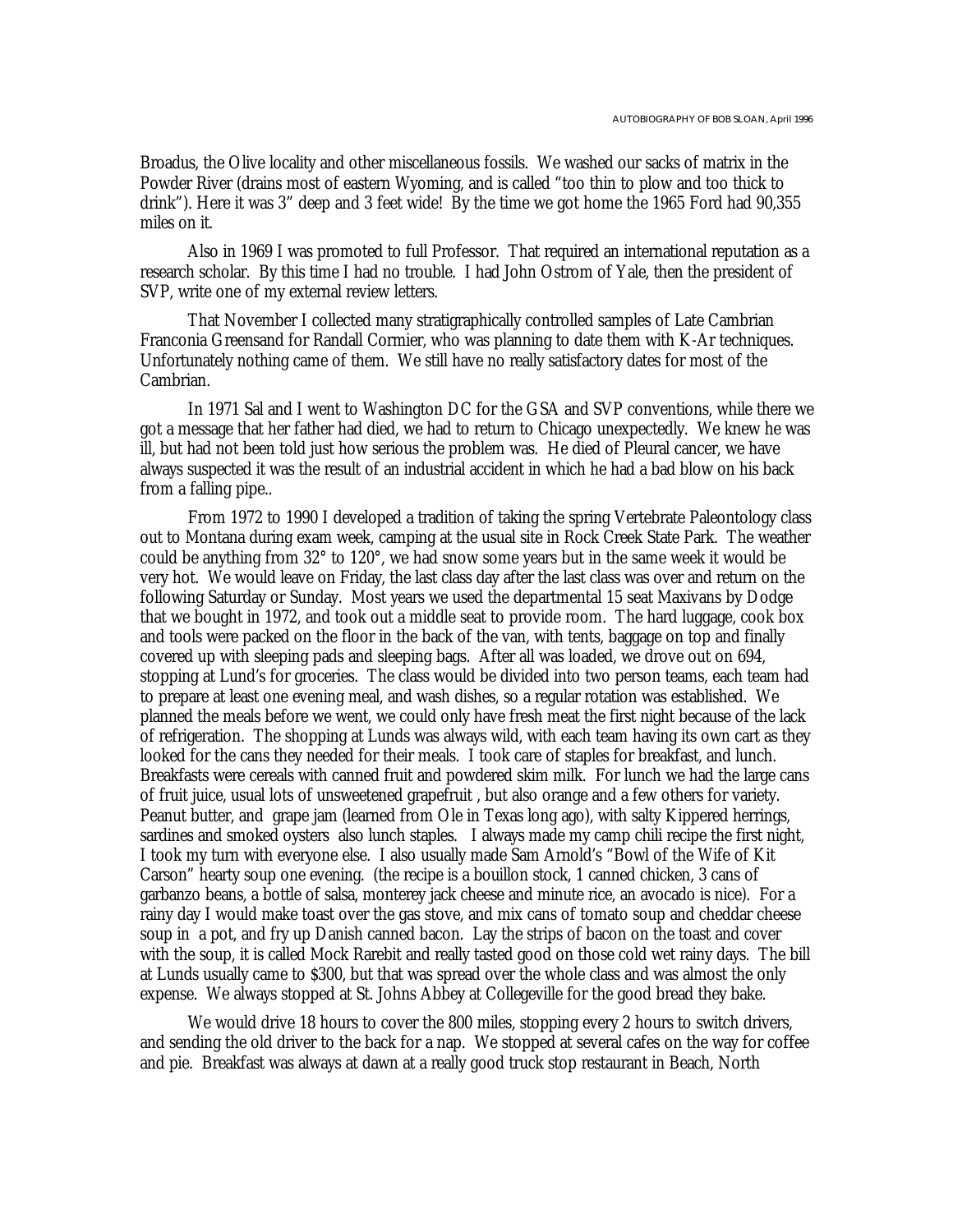Dakota just before entering Montana. Arriving at Rock Creek about 9 AM, we set up camp with a he tent and a she tent and a small boss tent. We would depend on Lyle Nelson and Darlene Dascher for succor and water, occasional towing and overflights in Lyle's Cessna 172. During the week, we collected Bug Creek Anthills, Purgatory Hill, Harbicht Hill, prospected for scrap dinosaur bone one place or another, visited a prairie dog town, and the Fort Peck dam, power house and museum. The power house was always spectacular. Evenings were party time or often the oral final reports from the VP classes term papers. It was a very educational experience. The students learned field paleontology, and how to be comfortable in camping under extreme conditions. We also indulged in "buffalo chip" (actually dried cow pies) campfires, they were hot enough to melt beer bottles. We always had at least one afternoon of rock skipping in the reservoir, the Fox Hills Sandstone cropped out at the park and made the very best skipping stones I have ever seen.

The first of the class field trips ran from May 14 to May 20 1972, immediately after the "Police Riot" and went to Bug Creek and also to the Judson locality near Mandan, North Dakota. We used two cars that year, since the vans were not yet ready. Judson and other North Dakota localities were to become Dick Holtzman's PhD thesis. Judson had been found by Steven P. Lund while he was still a high school student and used for a science fair project. He eventually came to the U of M, but took his degree in geophysics under Subir Banerjee. Participants were Fred and Sue Grady (Fred was to become a preparator at the USNM), Nathan "Nate" Flesness (went on to a PhD in Biochemistry), Richard Holtzman, and Don Wolberg, who became my PhDs. We were met in North Dakota by Eddie B. Robertson and Wibosono Soerrodikoesoemo who were working on Paleocene pollen in the same area. As became usual, all were trained in collecting techniques and the specimens became part of Dick's thesis. While washing fossils in the reservoir, I stepped on a broken bottle and cut my big toe, that crimped my style for the rest of the trip.

On June 12 1972 Sal and I attended Lee's graduation from Elk Grove High School in Desplaines Illinois. Then Sal and I flew to Denver, transferring to Frontier for the flight to Durango, where we rented a Hertz Mercury sedan. We met John and June Warren and their daughters Mindy and Rita. I sampled various outcrops of San Juan volcanics for possible dating, and we drove the complete route of the Rio Grande Southern Railroad, We drove to Red Mountain town and measured the old Red Mountain Jail, made of stacked and spiked 2 by 6's with two cells, and an iron barred windiow with no glass in each cell. There was no sign of a stove. A night in this pokey at 10,910 feet above sea level could kill you!, On June 17 we rode the Silverton train from Durango to Silverton and back, The we finished off the trip with a visit to the Kirtland & Fruitland Formations in the San Juan Basin, saw the old Mason Pocket fossil locality, and drove to Gato where we collected a Roland Brown fossil leaf locality, We returned to Durango and flew home. The results of the field work were published in my 1987 paper on the Paleocene.

### **1972 SUMMER TROUBLES**

In 1972 I was all set to give Historical Geology during the second summer session, when at the first day of class they cancelled the class for lack of two more students. This was an utter financial catastrophe for the family since we had planned the summer depending on that salary. This meant instead of just having to cope with no salary in September as usual, we suddenly had no salary for the last half of July and all of August as well! We stretched our bank loans to the limit, ran on low or no payments on credit cards and looked for all the kinds of free entertainment we could find. We found a store in downtown St. Paul, Eisenberg's, that dealt in damaged goods, torn and resealed bags of sugar and flour, dented cans, over ripe fruit and so on. We got a whole case of overripe Prune plums and made many jars of plum jam. We visited the zoo and conservatory, and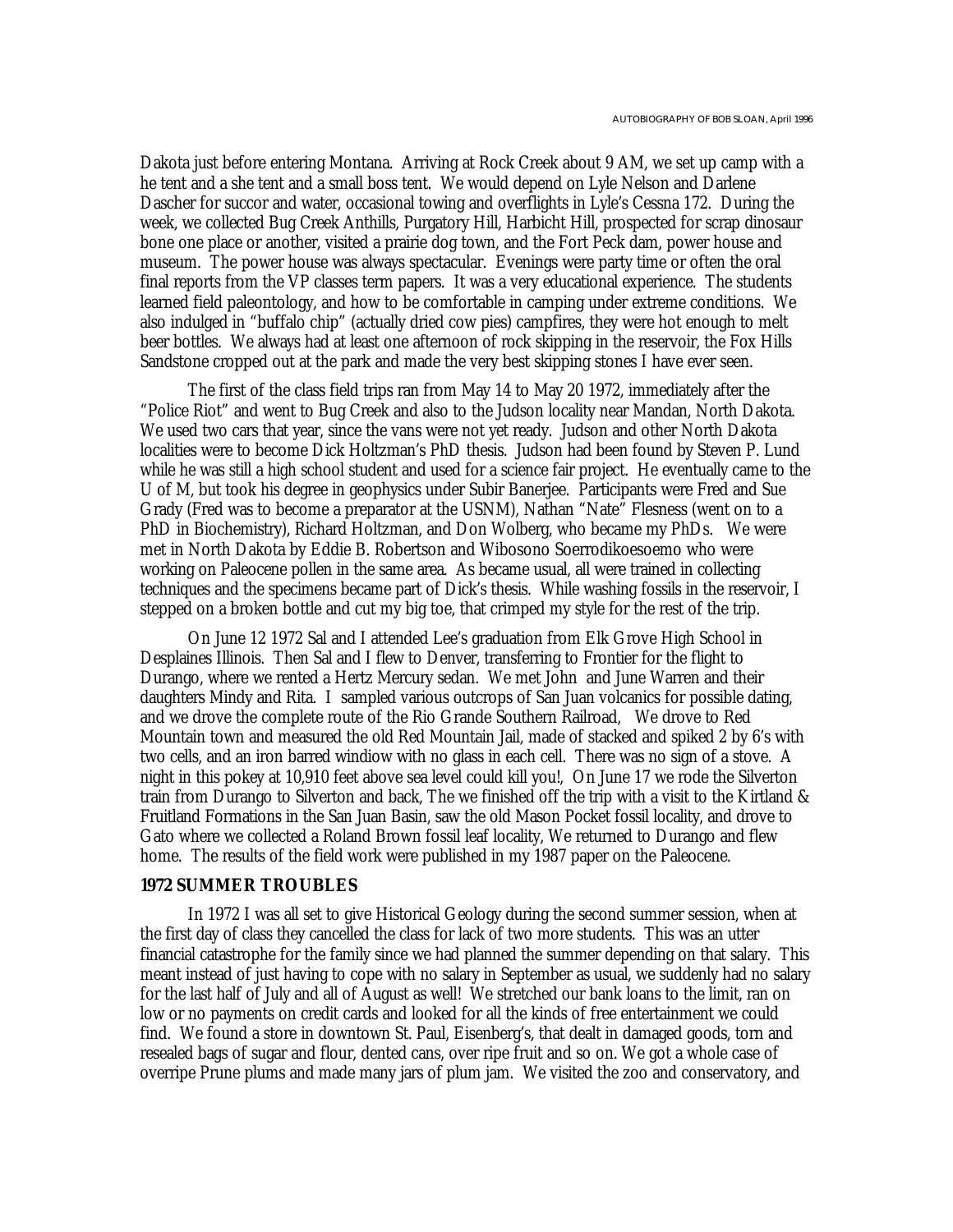did many things together. I returned to model railroading courtesy of an old student Garrie Tufford, who introduced me to Narrow Gauge modeling. I built a layout with hand laid track, and cars from scratch, hand painting them under the microscope. I have been in Narrow Gauge modeling ever since.

I had no classs trip in 1973, instead on Tuesday, July 10 1973 I flew our plane N2555 F (Funnyface) from Crystal Airport in the Twin Cities to Jordan, Montana and met Bill Clemens, Harley Garbani, Dave Archibald and a couple of other students at the airport. The next day Bill showed me his *Tyrannosaurus* locality and his various washing fossil localities north of Jordan. On Thursday the 12th I flew Bill and others over all the Garfield county localities for photographs of them, and flew on to Lyle Nelson's ranch on Rock Creek. Bill's crew met us and we got a Bug Creek Sample for Berkeley Afterward I gave the whole crew rides over Bug Creek, Purgatory, and Harbicht Hill. I parked the plane at Lyle's airstrip that night, returning home on Friday the 13th. Total flying time for the trip was 19 hours and 20 minutes.

The 1974 Bug Creek trip ran from May 8 to May 14, The crew was Lance Grande, Joe Hartman, Lynn Angle, and Dawn Matter.

Late in the Summer of 1977, from 27 Aug to 12 September, Joe Hartmann and I took a working vacation to Colorado and New Mexico to try out the by now rebuilt Scout on its break in journey starting at mileage 75500. We spent our time looking up rock exposures we had read about but not seen, collecting fossils, and playing tourist, as long as the tourism didn't get too much in the way of the Geology. We drove into Silverton by way of Ouray, driving into the ghost town of Red Mountain early afternoon on Labor Day. We met a family from Farmington, that had driven their slushomatic Buick and 30' house trailer down the steep grade into the town, He had been trying to pull the trailer back out all day, but could get no traction. His wife and 6 year old daughter were sitting by the side of the road making very nasty comments as he fussed and fumed. When we showed up with the Scout , he immediately asked if we could help him. I tried hitching the Scout to the trailer, but we couldn't get enough traction to pull it up the short stretch of 10% grade. So I had him put the caster wheel under the hitch so the trailer was on 3 wheels, then paid out 150 feet of  $3/8$ " winch cable and winched the trailer out. We charged him a six pack of beer to go with our late lunch, and sent him on his way.

Then we went on to Silverton visited with the Boys from Sundance Ltd, the publishers of my book, they had their offices in the Silverton Depot at the time. Then we decided to drive from 9300' Silverton to Creede the short way. Today the normal route is south 45 miles to Durango, east 62 miles to Pagosa Junction, northeast 42 miles over Wolf Creek Pass to South Fork and northwest 231 miles to Creede. We were going to go the old Stony Pass route over the continental divide at 12,590 feet due east about for about 70 miles. We started by going north up the Rio De Los Animas Perdidas (River of Lost Souls) a few miles then dropping down to the riverside and driving the roadbed of the Silverton Northern Railroad to Eureka, then up to Animas Forks, the site of what was once facetiously called the Highest Court in the land (11,300 feet), photographing everything in sight as we went. Joe fell in the river between Eureka and Animas Forks, and soaked his camera, ruining it. Mine was also a Minolta, so we shared lenses for the rest of the trip. We stopped in the middle of the Animas Forks ghost town at 11,300 feet, so Joe could change his pants. No one was in sight till Joe got his pants off, then suddenly Jeeps drove into town from all four directions. Joe survived the embarrassment. We dropped back down to Howardsville, and then drove the old branchline roadbed up to the Old Hundred Mill and then on to the Green Mountain Mill at a steady 3.5% grade, then along the Stony Pass trail, finally reaching Stony Pass at an elevation of 12,588 feet.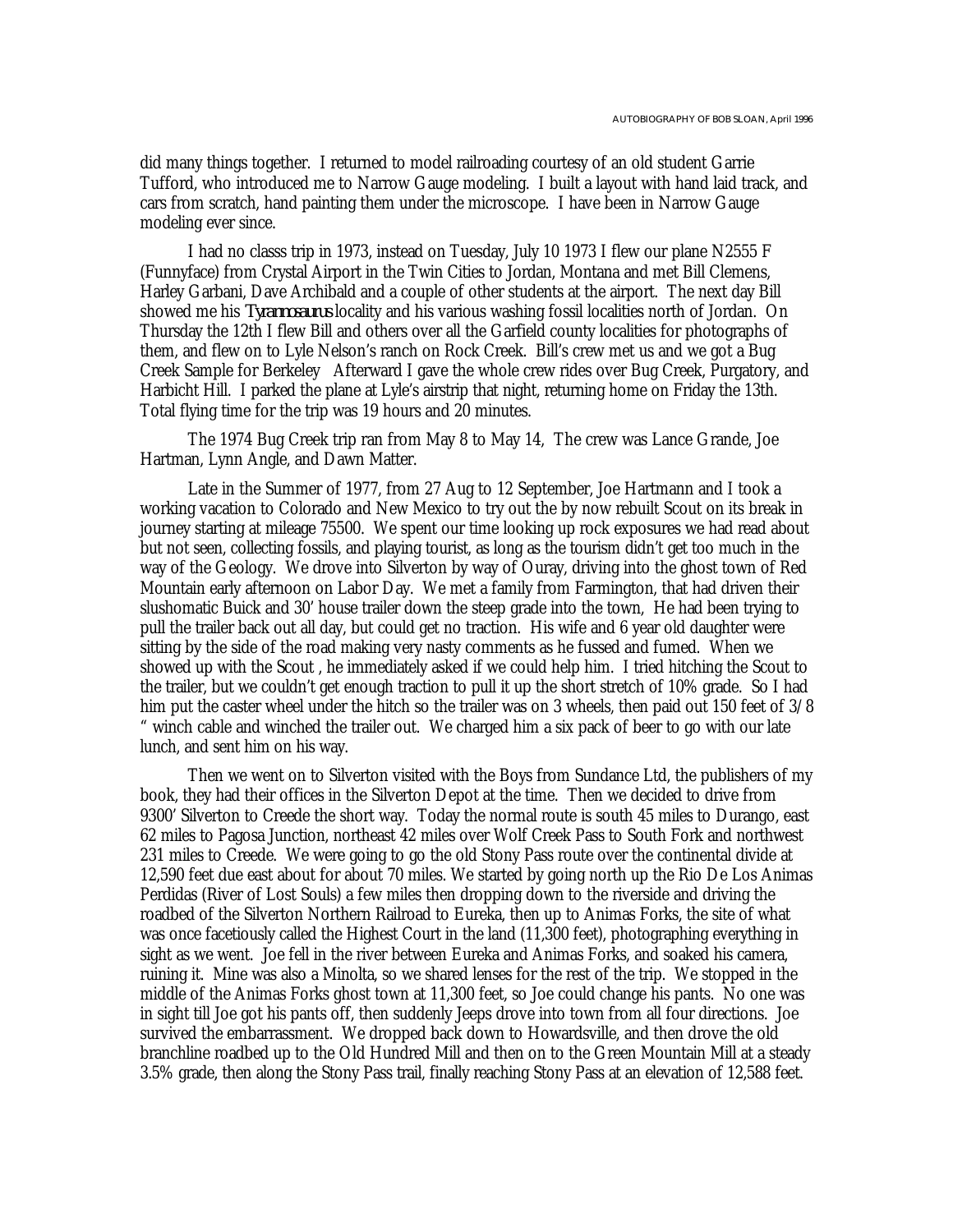Then things rapidly deteriorated, the next 13 miles took us about 4 hours, over 1 foot boulders in the middle of the ruts of the old wagon road, tight turns so steep that the frame of the Scout twisted and actually shut off the fuel flow. We didn't pull into Creede until early evening! In Creede we collected some Oligocene fossil fly larvae preserved in volcanic ash in lake beds in an old volcanic caldera, and now in my back yard. We went back to Durango the long way.

From Durango we went south into the San Juan Basin in New Mexico, looking at several fossil sites, at Shiprock on the Navajo Reservation, and some neat scenery. We decided to spend the night in Farmington, there were no campgrounds. There were signs saying no camping in the park, but when we asked a policeman, he told us we could anyway, so we set up our tent on the only patch of green grass we had seen in town, and went to bed. At 2 in the morning the sprinklers went on under the tent! Now we knew why the grass was green! A great night was had by all. The next morning, Joe drove over to a nearby Navajo coal mine to collect some fossils while I washed and dried all our clothes and sleeping bags. Then it was time to go home. we finished at mileage 79769.

The 1978 class trip to Bug Creek lasted from May 12 to May 21st. The crew was David DesAutels, Barbara Eikum, Deb Porter, Elizabeth Mancz, Jeff Schultz, Bernhardt Saini-Eidukat, Deb Maertens, Dannie BoBrow, and Ken Cliffer. Our vehicle was 1972 Dodge Maxivan Van #1, one of the "Banana's", so called for the color which was labeled under the hood as "Super Banana Yellow". Bernhardt was a child prodigy, only 13 or 14 at the time but very mature for his age. He is now a professor at North Dakota.

My major 1979 Summer project was a special case of paleontological salvage on two Bureau of Land Management projects. My former paleobotanical student Eddie B. Robertson, after working for Phillips Petroleum had moved on to Robertson Research. The BLM had two projects they needed a little bit of paleontological salvage and a lot of mapping. The two were the Red Fleet project (involving Triassic to mid Cretaceous rocks in an area of simple folds where they were building Tyzack Dam) near Vernal, Utah and Dinosaur National Monument, and the West Divide project (involving a real boondoggle of an irrigation project near Rifle and Newcastle, Colorado). The successful bidder had to do both of them. Eddie and I made a trip to Salt Lake to the BLM office there to show our credentials. We wrote a bid including a lot of library research done by our crew, Joe Hartman, Laurie Dempsey, and Martha Jordan. We won the bid over some others as well qualified but without the detailed library work. We planned to use the Scout, a new trailer, a new kitchen, tents, and all other field gear, all of which were covered in our bid.

Jim Stout had used the Bug Creek kitchen cook box and cook gear at the field camp near Gunnison in 1978, and had not put it away when he returned. It was stolen out of Pillsbury Hall. I was furious. Not only was the cook box gone but so were all the silver, plates, cups and pots for my student trips. The Petrology crew had purchased a new X-ray machine which was delivered from Japan in a most magnificent mahogany 3/8" thick plywood crate. I appropriated it, we carefully took it apart, and Stan Duff made a new even better cook box than the old one, we varnished it in clear varnish and it was beautiful. We made the box the exact size of the cook gear we were going to use, with compartments for everything.

Laurie and I left Pillsbury in the Scout and new trailer on July 20, Joe and Martha drove out in his pickup. We started near Vernal Utah on July 22. We first camped at and examined the spectacular section at Split Mountain in Dinosaur National Monument, and what was available at the Utah Field House, the museum in Vernal. We then moved to the Steinacker Lake Campground north of Vernal, near the damsite. We had to map the paleontological aspects of the area to be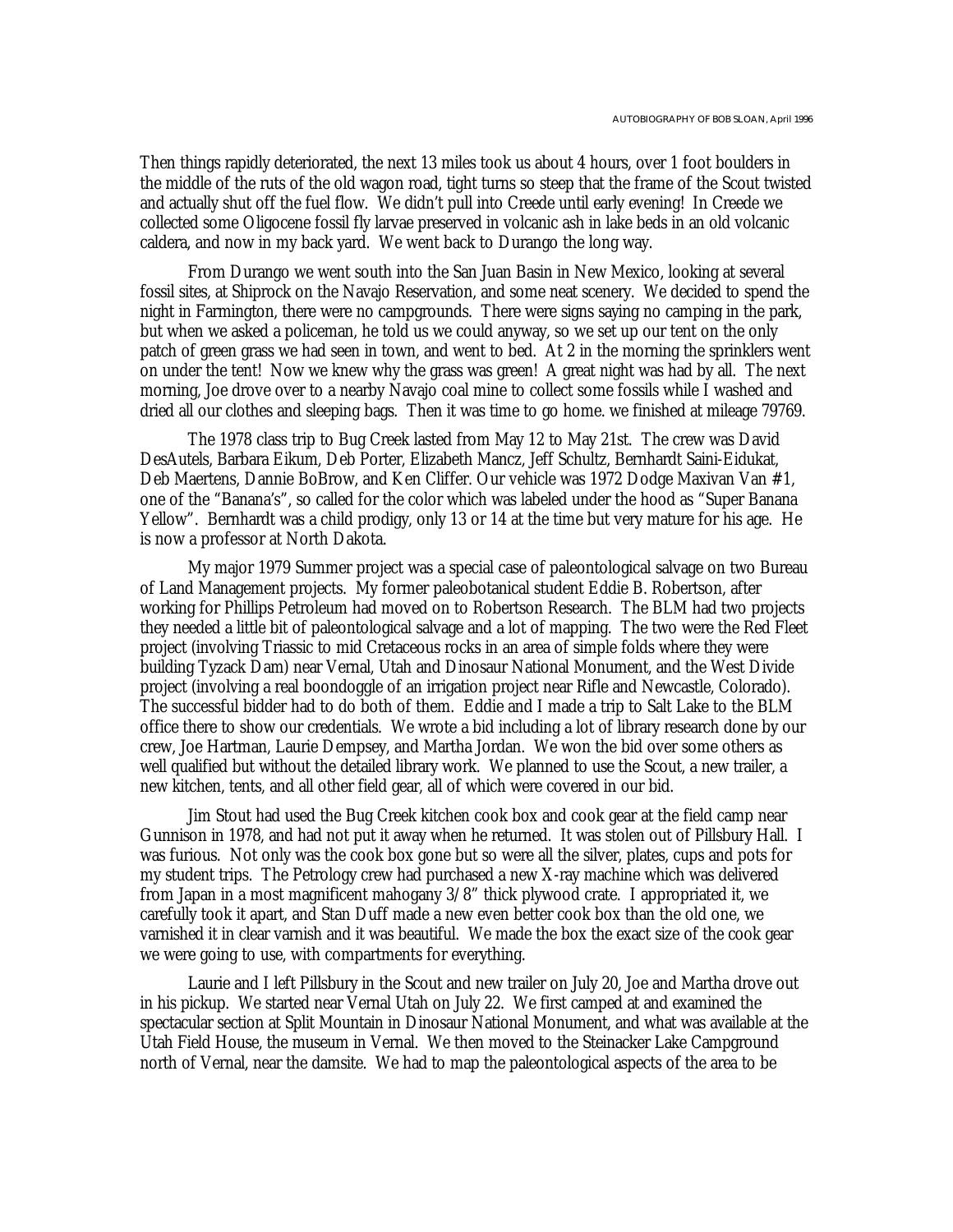covered by the reservoir, and salvage what we could. We found fossils of importance in the Morrison Formation, we salvaged a brontosaur pelvis and deposited it at the Utah Field House. We found many fish fossils in the Aspen Formation, the Fish Scale Shale, including one whole fish. Laurie was going to study these for her thesis. We found a spectacular case of preservation of a marine community in the Carmel Limestone, in which the shells were replaced by orange chert in a most unusual way. This became Martha's thesis. Eddie did all the pollen analysis. Eddie's wife Sylvia and their kids stayed in town.

Our cooking went as well as usual, with the whole crew rotating chores. But one day we had Bill Collins, the local BLM geologist over for supper. It was Laurie's night to cook. She fiddled around in the kitchen for about 3 hours and finally served a salad and not much else. Somehow although I knew she was thin to the point of emaciation I didn't realize she was anorexic. The poor woman couldn't stand to be around food.

On Friday August 10th we took a holiday and all of us, including Sylvia and the kids took a one day River trip on an inflatable WWII bridge pontoon. We drove to Vernal where we met the outfitter, Hatch River Trips. . He drove us on a bus with the pontoon on the roof to Rainbow Park upstream of Dinosaur Monument on the Green River, we put in there and floated down the river 9 miles to Split Mountain Campground in Dinosaur Monument. Dinner was a boxed chicken lunch on a sand bar in peace and quiet on the river. There were a few mild rapids and we did get splashed but the biggest hazard was sunburn. The view in the middle of Split Mountain Anticline was worth the whole trip. A real busman's holiday!

We finished the area on August 12th, and packed to leave for Rifle, Colorado. We packed 3 wooden crates and 7 liquor boxes of fossils for shipment back to Pillsbury Hall.

Near Rifle we camped at the Newcastle KOA campground. We worked in a series of Early Eocene beds of terrestrial river deposits belonging to the Wasatch Formation and in the overlying lake deposits of the Green River Formation which included the Parachute Creek Member and the Evacuation Creek member (the latter the result of some deskbound bureaucrat, having decided years before that even though the locals had named a certain creek Shit Creek, it would never do on maps!) The plan of this irrigation project was to lift water 700 feet above the Colorado River and irrigate a region of plateau about 20 by 30 miles in area.. As an irrigation project it would never pay for itself in crops, and was a total boondoggle. None the less we had to find out just what fossils would be covered by the canal system. We collected samples from many localities in the area. including *Eohippus* and contemporaries. In the process I was able to examine the localities where my mentor Bryan Patterson had described his Paleocene Plateau Valley Fauna. We finished off the field work on August 24th, Joe and Martha left and I drove Laurie to the Bus station in Rifle after drafting the map of the final report, I then left Rifle for the Gunnison Colorado airport where I met Sal coming back directly from Europe. The trip was a long one, about 185 miles and as I neared Gunnison I saw her plane land. Gunnison doesn't have many planes per day. Of course I was late. We then piled in the Scout and drove west to Montrose where we bought some spectacular tree **[disk error occurred and part of contents missing**] foot ghost town Animas Forks, then west to Hurricane Pass, and over the Hill to Ouray. Just west of Animas Forks, we met a jeepload of people who were peering at a map, trying to orient themselves. I stopped to help. Their map was the one from the back of the Rainbow Route. I helped them, and when they asked how I knew so much about the area, I told them I wrote the book. They were very impressed and of course I had to autograph their copy. Closer to Hurricane Pass, the exhaust system that I had just had repaired came off, breaking the clamps. I had to get out and collect some barbed wire from an old mine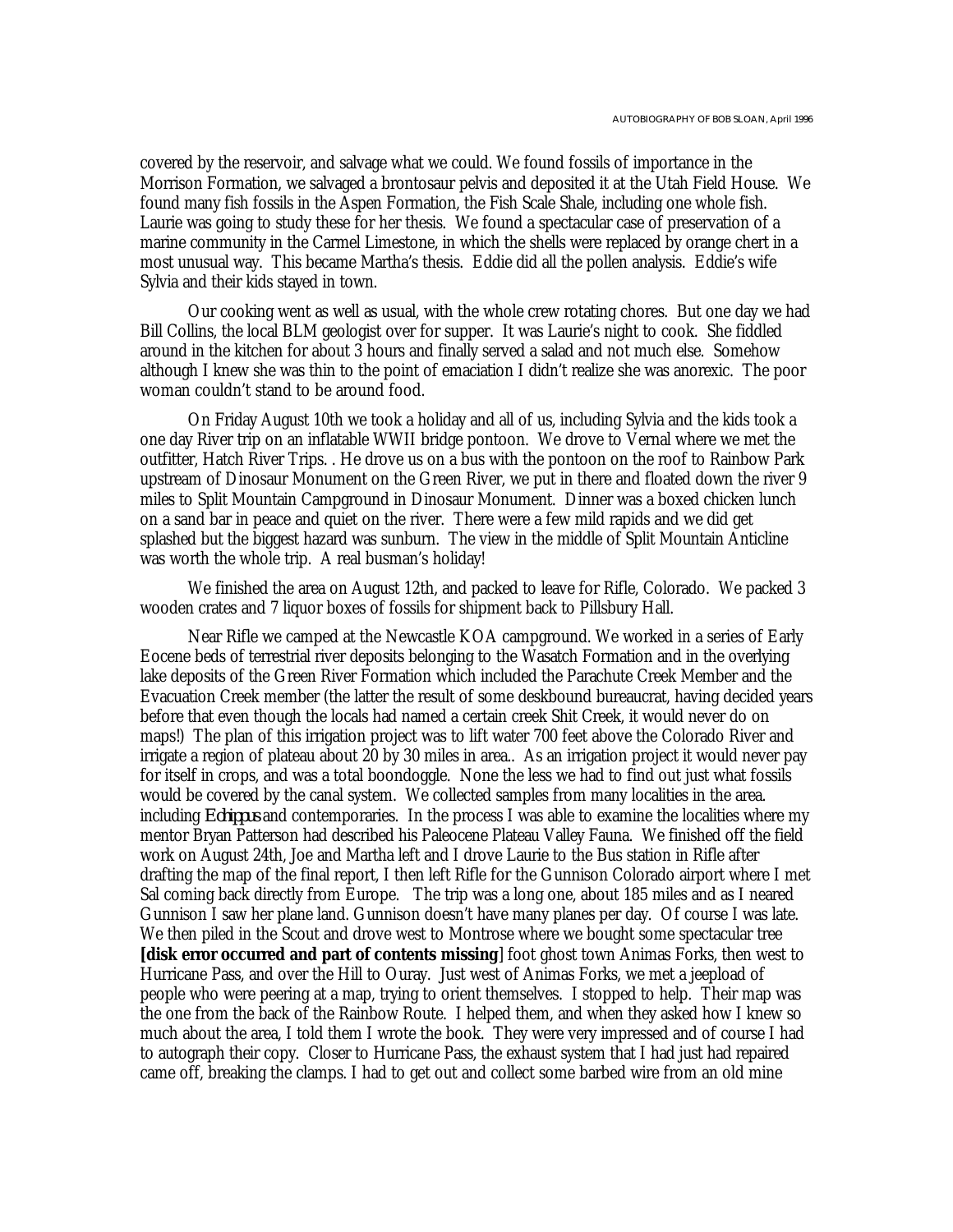dump near the pass to wire things back in place. We stopped near a mountain stream on the way north to Ouray and ate my usual field lunch, dark bread, peanut butter and grape jelly with the last pair of those magnificent peaches. We saw a marmot and thought he was dead. but he was just sunning himself, spread out on his back on a rock with his pot belly pointing up and legs stretched out. From Ouray, we went back to Silverton, picked up the trailer and then went on to Durango, dropping Sal at the airport for her ride home.

I went on east to Chama, New Mexico to fulfill a long time yen to ride the Cumbres & Toltec Scenic Railroad to Alamosa, taking the bus back to Chama. I then drove on home, dragging my little trailer behind me. At the end of the trip, the Scout was very tired, with over 90,000 very hard miles but since it had earned more than \$10,000 for me over salary that summer, I treated it to a rebuilt engine.

The two reports on the BLM projects were :

Sloan, R.E., Robertson, E.B., Hartman, J.H., Jordan, M.E., and Dempsey, L., 1979. Paleontology of the Red Fleet Reservoir, Utah, 99 pp. Unpublished report to the U.S. Bureau of Land Management, Robertson Research Co., Houston, TX.

Sloan, R.E., Robertson, E.B., Hartman, J.H., Jordan, M.E., and Dempsey, L., 1979. Paleontology of the West Divide Project, Colorado, 45 pp. Unpublished report to the U.S. Bureau of Reclamation, Robertson Research Co., Houston, TX.

The 1980 Bug Creek class trip was from May 17 to 25 and done with Van #2, one of the original 1972 Dodge 15 seat Maxivans, the "Banana". Ron Mjos, the departmental paleocurator, had just installed a used low mileage replacement engine, it still had its original manual transmission, and so was a better field vehicle than those with automatic transmissions.. The students were Martha Jordan, Millard "Skip" Haley Jr,, James Ohman, Catherine A. Forster, John Brandenberg, and Doug McDonald, all but Doug went on to careers in geology or paleontology. The van had all new tires, but on the trip out we blew out a tire. We went in to Glasgow on the 18th to replace the tire, and while we were there, we heard on the radio that Mount Saint Helens had exploded, the Burlington Northern was shutting down all across Montana to avoid destroying their engines and travel was not recommended. We were 800 miles downwind from the volcano. We had about an hour to make the 45 miles back to camp so we all scurried around, collecting beer, pop, chips, and so on for an extended period of boredom. Jim Ohman picked up a brand new deck of plastic coated playing cards. We beat it back to camp, arriving a few minutes before the visibility dropped to zero. We set up in the park house and had a long day of playing hearts. Martha wanted to go out and play frisbee in the ash fall, I vetoed it since I didn't want anyone to come down with silicosis. By the next day the brand new deck of cards had all the finish worn off them and looked like the old decks you find in vacation cabins! The total ashfall where we were was only about 1/8 ", we were not quite directly downwind. The ash could not be seen the next year. John Brandenburg developed his thesis out of the collections that year.

Later that summer I taught Geology Field Camp for the last time. In 1979 Jim Stout had had a relationship with an undergraduate woman at field camp, and the undergraduates were up in arms figuring she had special treatment. Peter Hudleston called me in and was anxious for me to teach the field camp that year to defuse the situation. So I spent Spring Quarter preparing to teach Field camp in an area where I had no detailed experience. Tom Johnson was also there for part of the course. We left for Gunnison on June 15, I was again driving the oldest van  $# 2$  the reengined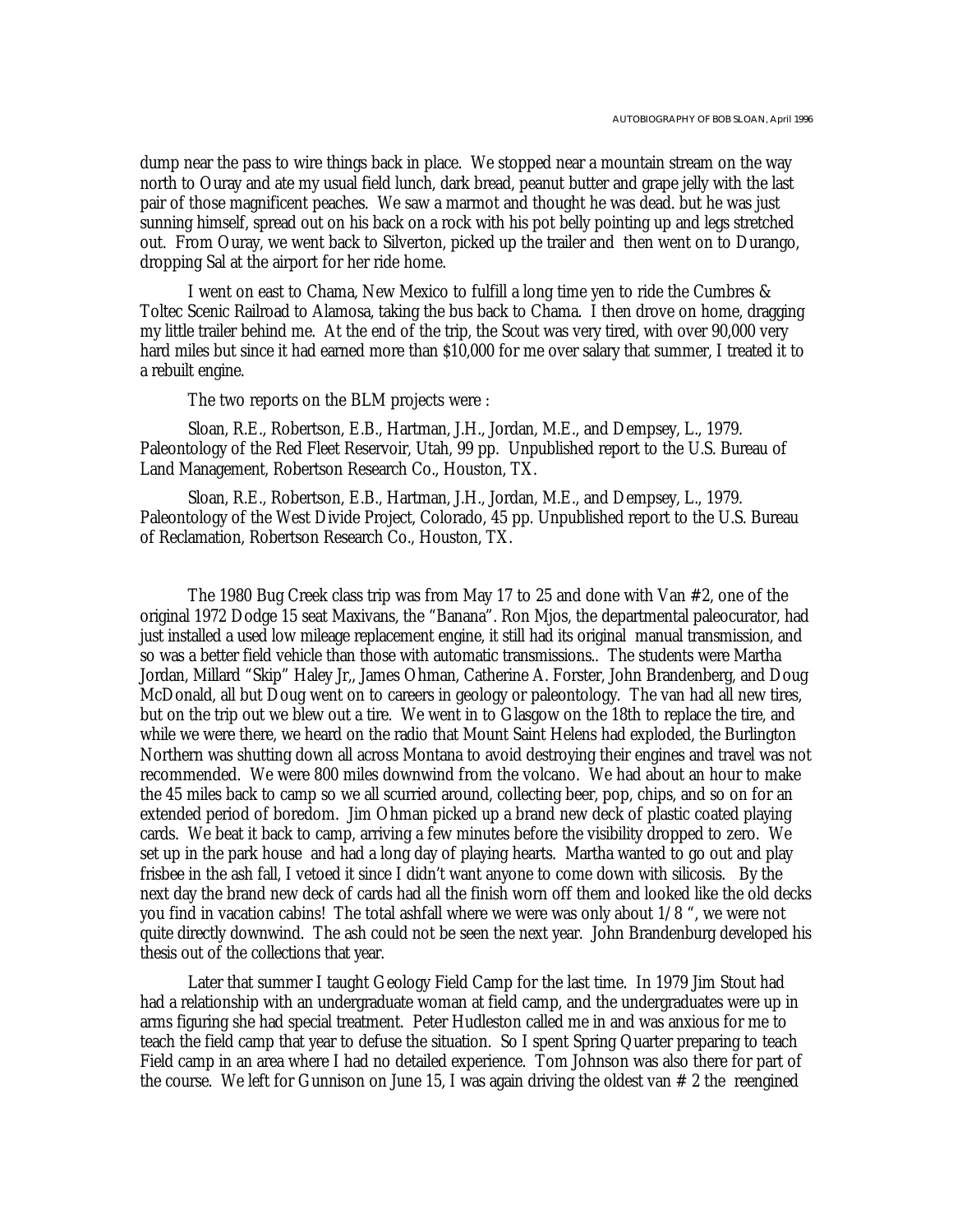Banana, and pulling my old trailer. We camped at the Big Badlands of South Dakota and visited Wall Drugs, a very convenient place to get new stuff for students who had forgotten equipment. We visited the big I-70 roadcut near Denver which displays most of the Cretaceous section, and continued over the continental divide into Gunnison, where we stayed for 4 weeks in the dorms of Western State College. I was able to pass the other vans going up the east side of the Rockies even though I was pulling the trailer full of goods. While there, we did the usual sort of projects. We visited the Lake City caldera and the nearby Slumgullion slide, where a rockslide 6 miles long has dammed the lake. We had a snowball fight on the continental divide near there on July 4th. We spent two weeks at the South Lottis Creek Campground, near Jack's Cabin. We had made several Jacobs staffs to measure sections, one of them was broken and when a rock rolled over the foot of Yukiko Maeda, a student, I shortened it for a cane for her. At the end of camp I took the cane home and finished it with a proper handle. I have used it ever since as a measuring stick for photographs. On my 51st birthday, July 17, I climbed the 1200' west face of Park Cone near the campground. While in Gunnison I did do some narrow gauge railroading on my off hours. I drove the van to the west portal of Alpine Tunnel on the old Denver South Park and Pacific, measured and drew plans for the Crested Butte depot, and measured and drew Sargents Depot and the tender for D&RGW locomotive 268, both in the Pioneer Park in Gunnison. The field course ended July 26, I became ill on the way home in Rapid City with a 103° fever, finally reaching home on July 29.

The 1982 class trip was from May 14 to 23, in old Van #2, and had Dr. Ivan Suszman (Anatomy), Atheen Wilson, and her friend Fern Schwartz, Kay Ryerson (reporter) Jon Wildung, Wade Steig, Jane Everson, and my soon-to-be-partner, J. Keith Rigby Jr. of the BLM. It was a cold and wet year, a storm took down the new umbrella tent from the 1979 West Divide- Red Fleet trip. Ivan is the only person who has been to both Sterkfontein in South Africa where the first Australopithecines were found and to Purgatory Hill where the oldest primate was found!

The 1983 class trip ran from May 13 to May 22, using both old reliable van #2, and the Scout. Students were Ron Mjos, the curator of fossils,, Ron Spinosa, Dugan Buffington, Eric Hedblom. Cathy Forster, by this time working on her graduate degrees on dinosaurs with Peter Dodson of the University of Philadelphia, Ann Morey, Brent Slettengren, and Charles Dutcher. There had been a 2' blizzard two days before we left but it was mostly gone when we arrived. We found a *Triceratops* skull for Roger Larson of the Jordan School. The only other notable thing was Charles was arrested for fishing without a license. I loaned him the money to pay his fine.

My 1985 Bug Creek trip was from July 26 to Aug 17, the Scout and I visited my partner Keith Rigby Jr. to work on problems that Jan Smit and David Fastovsky had produced by mismapping the geology of the area. I took no students. At the end of the trip Keith's student Ray Ernst and I took a side trip to Drumheller, Alberta and the soon-to-be-famous Royal Tyrrell Museum. It came close to freezing in western Montana, and I had to buy a sweater in an gun store, it of course was an Orlon camouflage sweater, but easy to take care of. We had the plug in coffee pot going and made cocoa while driving down the road. Ah, What luxury! Near Drumheller we examined the classic exposures along the Red Deer Valley, the Canadian Dinosaur Park and the Belly River- Edmonton group As usual I was following in the footsteps of Barnum Brown. I had a chance to photograph the dinosaurs in the Tyrrell the week before the museum opened. I returned home with 5300 miles for the trip on the Scout.

The 1986 class trip was done with the Scout, a students car, and a 1985 White Dodge Maxivan. The students were Ann Brereton, Pat Wales, Dick Benson, Chris Cunningham, James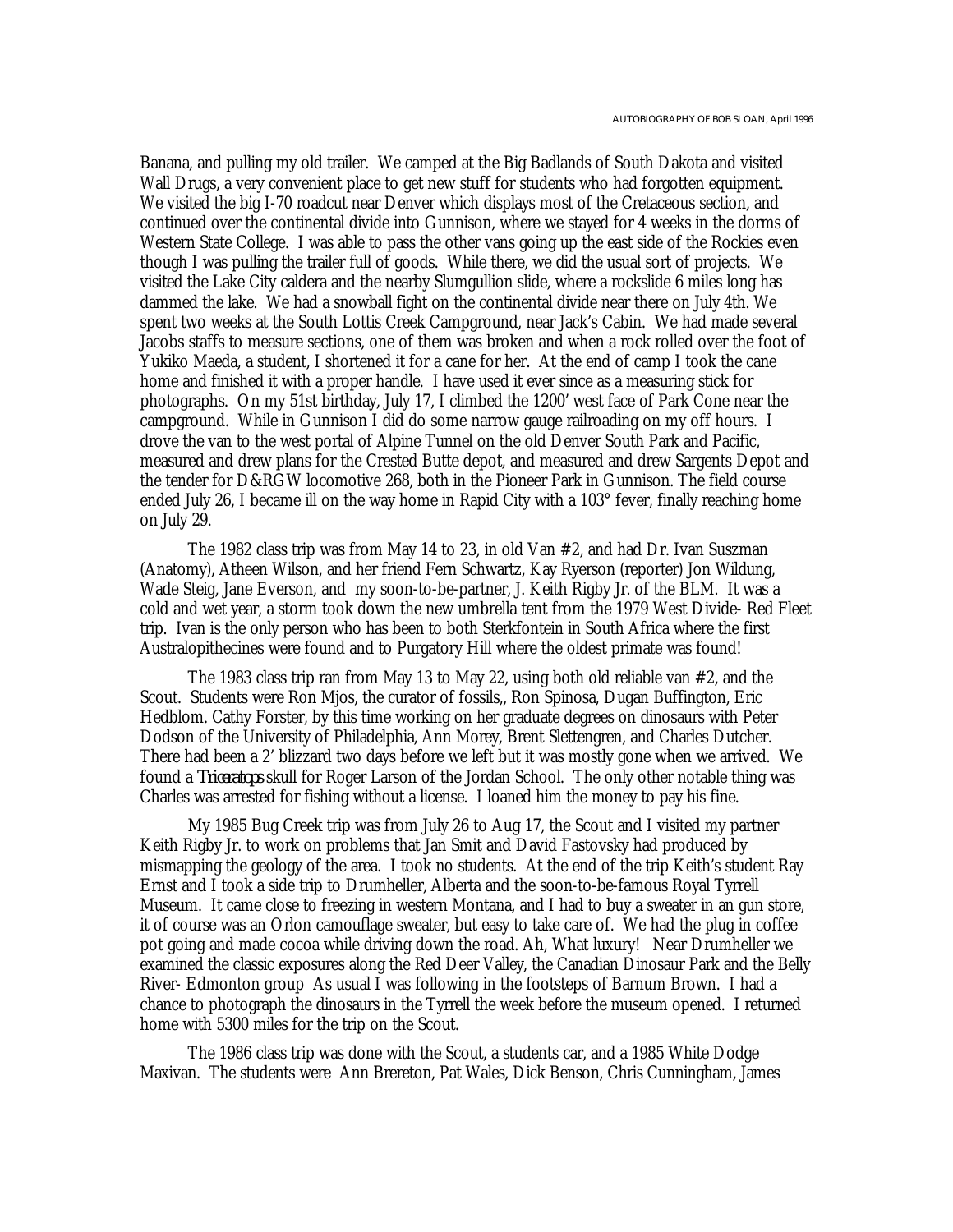Thornton, Dave Jenkin, Dawn Addy, Eric Hedblom, Dave Caldwell, Ellen Qualy, Sue Martin, Kimberly Enebo & her little brother. Wade Steig and Jon Wildung joined us, living in their trailer at Rock Creek. I got a chance to fly a 1966 Bonanza model 35, back from Glasgow to Lyle's ranch. We all aided in the branding at Lyle's; I actually branded some of the calves. We arrived home on June 21.

The 1987 trip was done from June 5 to June 13, students were Dawn Addy, Ann Brereton, Dick Benson, Jan Decker, Margie Tyler, Bob Christianson, Roberta Kollodge, Anna Pidgeon (a vegetarian, which posed interesting problems in cooking) Vehicles were a red 1982 Ford van and my 1987 Plymouth Turismo. The Scout was getting a 4 speed transmission, but was not ready in time. As a substitute for a report, Dawn videotaped the area and my lectures on community changes and extinction, the outtakes are very funny. I had a pair of writers, Jeannie Hanson of the U of M Press service, and Kathryn Laskey Knight show up at the end of the trip, working on a kids book by Kathryn, and so I managed to miss the wedding of my niece Romeyn Beth in Mason City, Iowa.

The 1988 class trip ran from June 5 to 11th, using Van 1 and my Turismo, The students were Ginger Strom, Walt Jones, Rose Brotzler, Tracy Nielsen, Linda Murtfeldt, Phil Meyer, Chris Nice and David Jones. The total cost per student was \$60.78 for food and gasoline which was about average for our week long trips. The class collected amber samples to measure the composition of Cretaceous and Paleocene air in the bubbles in the amber. Collecting amber was new, we sat down on a coal bed and dug with pocket knifes until we had collected enough blebs to half-fill a film can. Those samples became an important part of the Pele Hypothesis.

 From September 12 to September 17, 1988 Betsy and I flew to Tampa and St Petersburg to get Aunt Betty's 1978 Cadillac. On the return trip we collected trilobites in the Shenandoah Valley of Virginia. By that time her first marriage had soured and we had a long good time together on the trip.

On the last class trip in 1990, the students were George Johnson, Joseph A. Cain, Corwin (Cory) Benedict, Tim Bartle, and Jennifer Swanson. We visited Jack Horner's *Tyrannosaurus* site on McGuire Creek 15 miles south of Bug Creek, to aid in stripping overburden. This was a particularly good tyrannosaur, 80 percent of it was there, and it included the only known complete front leg and hand. National Geographic filmed the rest of the Montana State excavation the rest of the summer for a TV special, but we weren't there. As a result of my worsening leg, I had a very hard time with the hills and decided to stop trying to do it. That was my final trip to Montana for field work.

I finally gave away all my camping gear to a Hmong Boy Scout Troop in St. Paul in 1994. They put it to good use. When my nephew Daniel Sloan came home from the Navy about 1992, without a nickel in his jeans, I gave him the Scout as his sport truck and transportation. He still has it.

## **MULTITUBERCULATES**

When I started to work on Paleocene faunas to figure out what I had at Purgatory. I found many undescribed species of small mouse-sized multituberculate mammals in museums wherever I went. These were not described in Simpson's work or in Jepsen's 1940 big monograph. On looking at them I found that Simpson had made many errors in identification of his Crazy Mountain multis, far more than anyone would have suspected. He had been trapped by a poor microscope and his fascination with statistics into lumping all 8 species of small multituberculates into a single species. Statistics is never a substitute for close observation. They were far more complex that he had realized and he never went back to revise them after Jepsen pointed out some of his errors.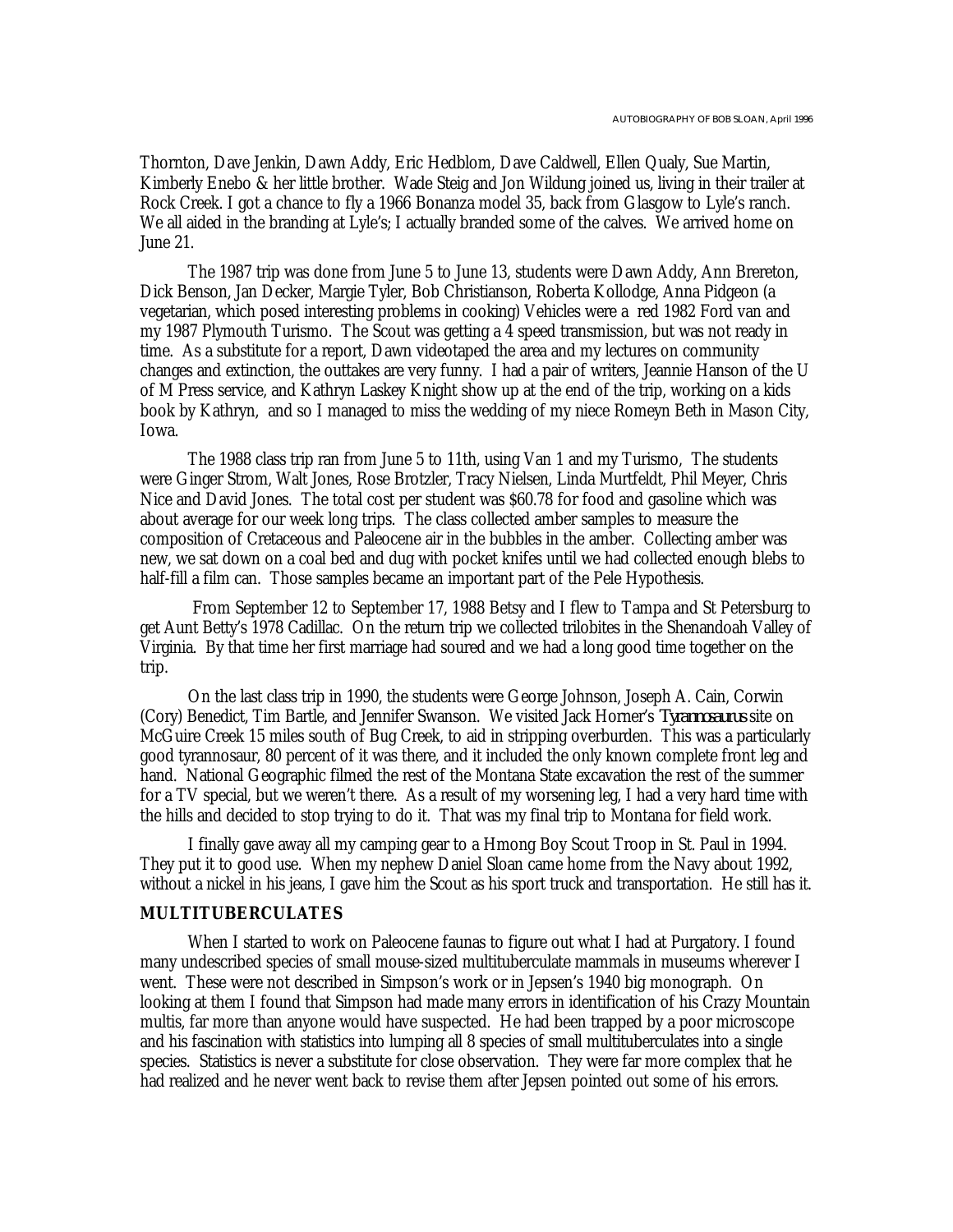Then as I read all of the Paleocene papers of these two men I realized that each one was written in sniping style directed at the other. I am sure that some of Jep's insecurity and cruelty to those inferior to him came from feeling inferior to Simpson. After his 1940 major paper, what he wrote had important observations, based on his new and very important specimens, but they were all hidden in semi-popular papers written in a "cute" style.

While doing these multi obsrvations at museums, I found my first case of the traditional case of gradual evolution, and was mightily proud. It was the first time I had ever looked at a whole series of related animals. In my experience the Punctuated Equilibrium- Gradual Evolution debate has multiple answers, some groups are commonly gradual, others are commonly punctuated. I expanded the known species of Neoplagiaulacids from about 8 to about 60, based on newer methods of collecting and analysis.

#### **CHINA**

In August 1984 I went to China for a two week paleontological trip organized by Spencer Lucas. I had a \$1000 grant from the Graduate School to go on it. Spencer had been there before, and wanted to get back. He had been approached by the China Tourist Bureau to lead a trip, and was told if he had a certain number, his trip would be free. I wanted to go because I had read a number of very interesting papers about the Paleocene of China, and really wanted to see some of the specimens, to check their relationships to those of North America. Following Matthew and Simpson, I have always been interested in intercontinental migrations. The participants were Spencer, his wife and mother, Mort Turner of the US Antarctic program, Bob Sullivan (who worked on lizards), my roommate Jack Macintosh (a sauropod specialist), Niall Mateer, and a few others. Instead of business cards, I took a bunch of cheap advertising ball point pens, personalized by having my name and address on the barrel. They were a great success. Everyone liked them and I had something for the inevitable little boys who begged anything from rich foreigners. When they asked, I would bow to the boy and present him with a pen with a big grin, he always answered the same way, giggling. It was not demeaning at all.

We flew from Los Angeles to Hong Kong, then China Air to Beijing. At Beijing we visited the Institute of Vertebrate Paleontology and Palaeoanthropology for several days, saw the Great Wall, visited Zhoukoudian, where *"Sinanthropus"* = *Homo erectus* came from, saw the Palace and Tianenman square, and had many banquets. Then we flew to Xian to see the great Pottery Army and an emperor's tomb, took a spectacular train ride and long bus ride to Zigong where the Chinese version of Dinosaur Monument was being constructed, and finished off with a flight to Guangzhou (Canton) from which we flew back to Hong Kong. The least populated area I saw in China was a 10,000 foot mountain pass on this trip that was fully farmed and had a population density of 1 family per acre! China has a quarter of the world's people in an area the size of the US east of the Mississippi River. On the 6 hour bus ride from Chengdu to Zigong, I came down with a case of Diarrhea. The bus driver stopped at a farm house and I asked to use the privy. It was a hole in the floor of a shed, when done I threw a bucket of water to wash down the hole. The Privy drained directly into the duck pond.

We were not permitted to photograph specimens in Zigong, so I drew a complete sauropod skull for Jack that he later published in the sauropod chapter in Weishample, Dodson and Osmolska's major review of all dinosaurs. We did plunder every Chinese bookstore for paleontology books, and found good new publications in the strangest places. All were cheap by western standards. Most useful of all was a beautiful 4 color atlas of China with all names in both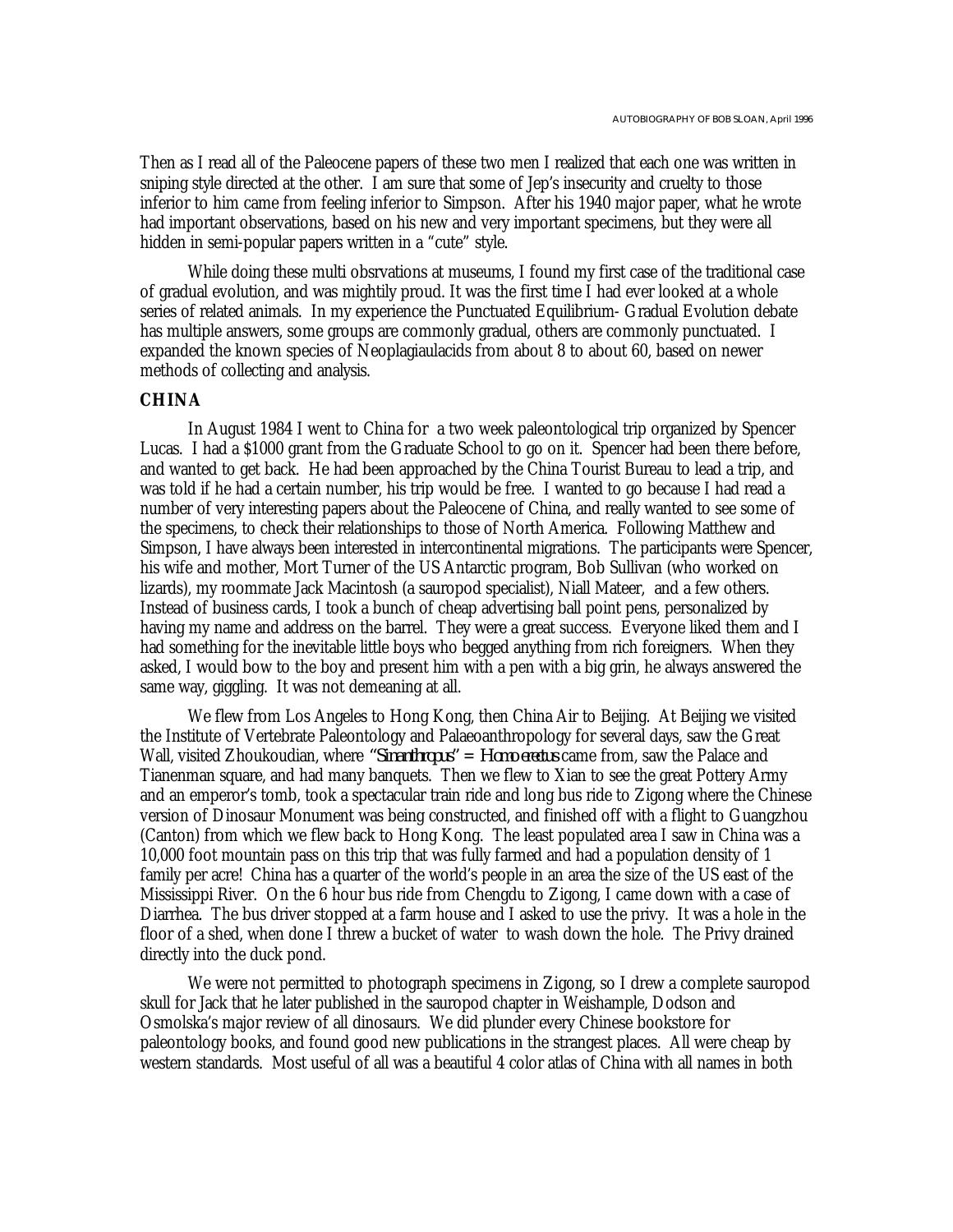Pinyin (latin alphabet) and Hanshu charcters, it cost less than \$3 ! The trip was clearly designed to separate westerners from as much money as possible in the shortest time.

We usually ate a fried egg or two and toast and jam for breakfast, lunch was varied, we always had bottled orange crush, or beer to drink as well as tea. In the evenings dinner was always an 8 to 12 course banquet, with a variety of dishes continually coming. I trained the crew into eating with chopsticks, a skill I had developed while Sal and I were eating chinese dishes near the U of Chicago. I also took advantage of my famous lecture early in my vertebrate paleontology course on "How to filet a fish" because one of the main courses would always be a whole baked fish or two. It was amazing to me just how many people don't know how to take a fish apart quickly and easily removing the bones. They will just pick at it with a fork and give up because they don't know where the bones are so as to avoid them.

It was very hot in Guangdong, and I became thirsty, so I bought several glasses of a local "Koolaid" equivalent from a street vendor. The inevitable happened, another case of Diarrhea. As always a Lomotil pill took care of it quickly, that is an absolute necessity to have along in China.

When we checked into our hotel in Hong Kong we were back in western hotels. The first thing Jack and I did was to swill down 3 cans each of regular western style tomato juice from the room ice box, and then joined Bob Sullivan to go find a McDonalds in the third basement of one of the department stores. After two weeks of nothing but full eight course or bigger Chinese Banquets, that Quarter Pounder with Cheese, Fries and Strawberry Shake tasted spectacular!

My second trip to China came in January to March 1986. It of course grew out of the earlier trip. The season was picked because I wanted to see the Cretaceous and Paleocene rocks of Nanxiong County, Guangdong Province, and at that low latitude the summer was out of the question. Winter temperatures ranged from 50° to 70° down south. I received a grant of \$7500 from the Committee on Scholarly Communication with the Peoples Republic of China, a part of the National Academy of Sciences for the trip and made sure I got an HP Portable computer that was battery powered to store all my data (and incidentally play games, I made it all the way to the end of ZORK). I flew to Tokyo, and on to Hongkong, except that I missed my connection to Hongkong due to an engine failure in the Northwest 747 halfway between Anchorage and Tokyo. We flew back to Anchorage and I had my first view of Alaska in the Captain Cooks Hotel. We got into Hongkong a day late. That put me a whole day late in arriving in Beijing. Never the less I was met by Mrs. Ting Su-Yin, my paleontological friend I had met on the previous trip. I stayed in Beijing at the Friendship Hotel, an inexpensive hotel for foreigners originally built by the Russians in about 1950. I had my Swiss Army Knife and a light weight Estwing chisel edged hammer, both were essential in living there. The menu was very complete in its listing, but there were usually only a few things actually there, some nights the pickings were thin. There was a constant reminder that China is always on the ragged edge of famine. China's population measures are understandable in that light.

In Beijing I worked at the IVPP, staying in the office of Chow Min Chen, who had a PhD from Princeton and was the head of the group. During the Cultural Revolution the IVPP had been kept from many of the major upsets because CC Young, the founder of the IVPP, was friendly with Chairman Mao, who was convinced the IVPP was needed to find oil. Chinese paleontologists were generally a westernized bunch, since the invertebrate paleontologist had mostly been trained by Grabau, after he emigrated to China post WWI. The vertebrate paleontologists had close ties to the US as well. I worked on dinosaurs especially those of late Cretaceous age, on Paleocene mammals and a strange lizard. It was a very different trip than the first one because I set the schedule, we were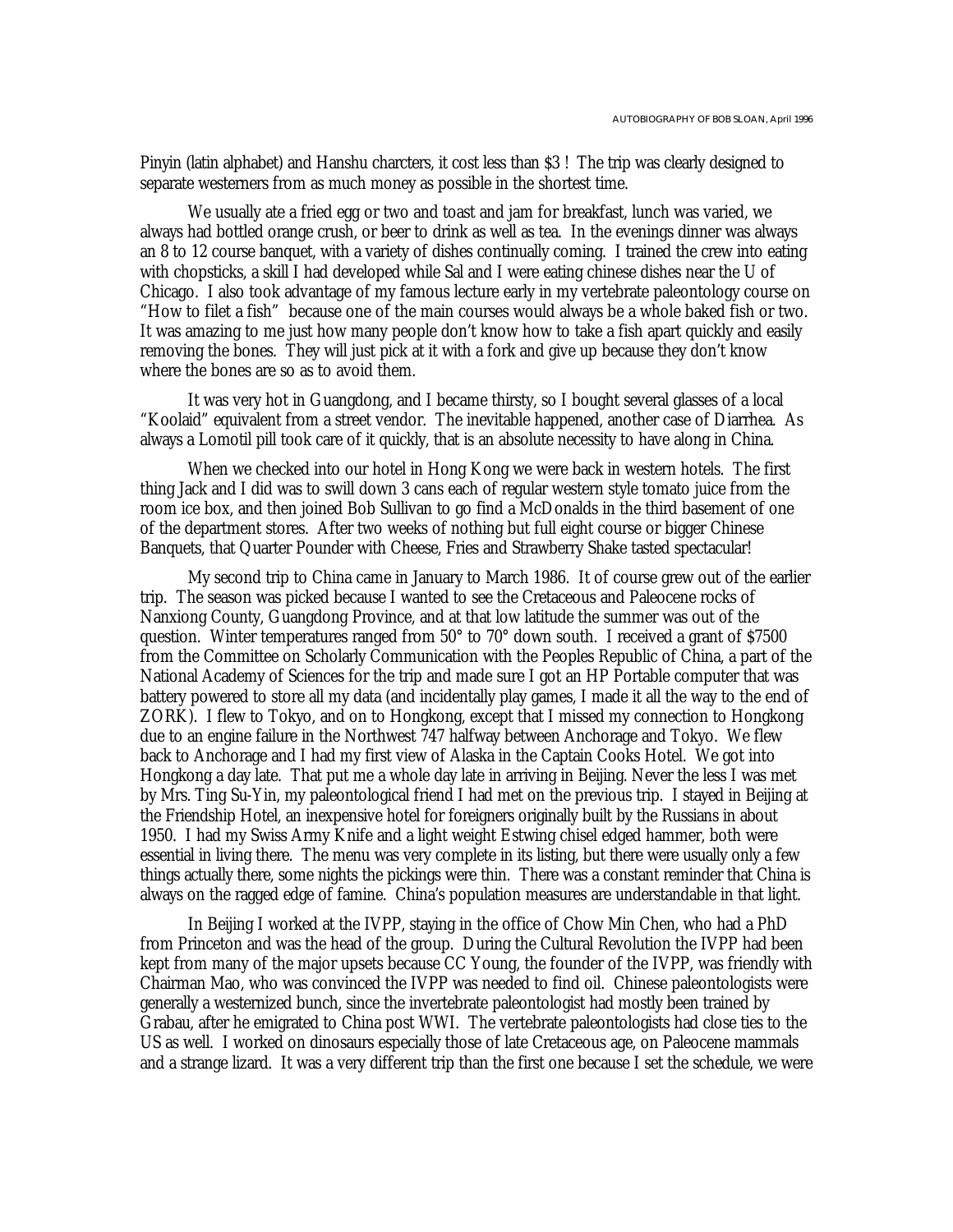not forced to drop something because of transportation schedules. I aided Dong Zhiming, the foremost dinosaur expert in China with an English translation of a book describing Chinese dinosaurs, and Dong in turn lead me around the town. I wound up giving Dong a small 220 to 110 volt transformer which his wife used to run a HP calculator for her anthropological research. Dong took me to Chinese movies, no subtitles, and several places shopping. Again I visited many bookstores. Lunches were at a more modern tourist hotel a block away from the IVPP. Dong took me to Laiyang Province, just across the Yellow Sea from Korea where we looked at stratigraphy and I found a 2" footprint of a small dinosaur standing in lake sediments in which 6 inch fish were common, it clearly was standing in shallow water like a crane waiting for lunch to swim by. We took trains most places. The trains were like those of the US, but with some types of equipment that had been ruled obsolete since the '20's in the US. The steam locos were like those of the last days of steam in the US, and were still being made. They were magnificent. There is a great deal of coal in China, so steam locomotives made sense.

SuYin and I took a two week trip to Nanxiong County in Guangdong Province in south China. We flew to Guangzhou, and rode the train north to Nanxiong town where there were very interesting fossils, bearing on the question of how dinosaurs became extinct at the end of the Cretaceous. We examined the rocks over the entire county and I found more books and papers to examine. I learned to decipher Chinese characters with the aid of a dictionary and maps so I could figure out what my Chinese colleagues had discovered. While there I gave a lecture to the local folks on the paleontology of the area, using a blackboard. Su Yin translated for me and all of us had a good time. Dinosaur egg shells were everywhere. We had a Toyota minivan assigned to us, the driver was an 18 year old girl. One day she did not pick us up, it turned out she was dallying with a boyfiend, and one of my local hosts had to quickly find a place for the great foreigner to wait while she was found. I spent the next half hour in a small village composed entirely of families named Li. The Li's I visited had a small refrigerator, a new brick and tile house, 220 volt electricity, TV and a tape recorder. They gave me some puffed rice cakes which were very good. This whole backwater rural county had the Chinese equivalent of the US REA (Rural Electrification Agency), and things were much advanced over the amenities I had seen on the 1984 trip.

On return I visited Xian staying in a dorm at XeiBei (Northwest) University. There I worked with Madame Xei Xiang Xue and lectured in English to the Geology Department, Madame Xue who was a professor of Geology translated for me as Su Yin had done in Nanxiong. I examined many of Madame Xue's fossils. On leaving Xian I went on to Shanghai where I spent a day sketching fossils (no cameras allowed). After some shopping I returned to Beijing. The gifts I got included carved stone seals and ink pads, silk material by the meter, a red silk padded baby coat for my friend Arnie Kwong's new son Thomas, buttons for Betsy, a carved jade tiger pendant for Sal, and other knickknacks.

I have described the scientific aspects of this trip in my 1987 GSA Special Paper article.

#### **RETURN TO THE ORDOVICIAN**

In the early spring of 1985 Peter Hudleston, the head of the department called me into his office. He told me he had bid on the annual meeting of the North Central Section of the Geological Society of America meeting for 1987, and he wanted me to be the program chair and vice chair of the meeting. That was the number two position, he was to be the chair. I had been talking to Dennis Kolata of the Illinois Geological Survey at NC meetings for several years suggesting we pool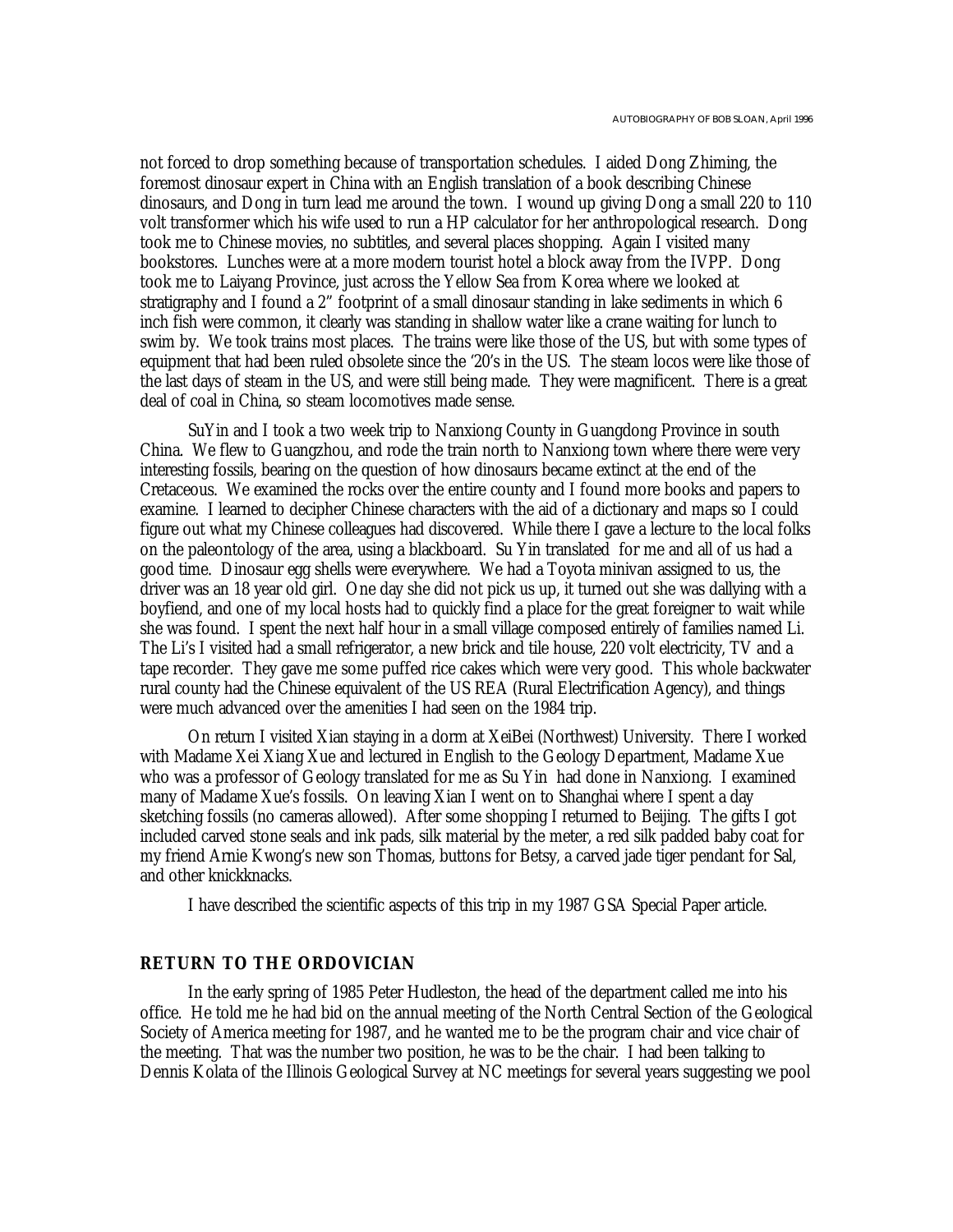our various Ordovician studies and hold a symposium. At the same time we would make a really good guidebook and hold field trips. The Guidebook would give us an opportunity to get several unpublished theses published. When I told Dennis, he agreed this would be a good opportunity.

I knew that the campus would not be a good place to hold a meeting, there were no conference facilities. The average size of the annual meeting was between 500 and 700, since we were a major university, our meeting would be closer to the higher figure (it was). The Minneapolis Convention center was too big and did not have enough meeting rooms: we needed eight at every hour. The St. Paul Campus was no better. So I thought of the Hotel St. Paul and the Landmark Center, the old Federal Courthouse, just across the corner from the hotel in downtown St. Paul. Both were available. We chose to have the meeting close to the end of the usual period to make sure the weather was satisfactory. The dates we chose were Thursday and Friday, April 30-May 1, 1987, with field trips before and after. We signed an agreement with the hotel in which they agreed to give us the meeting rooms in return for a minimum number of rooms rented. We signed up several other hotels all of which were cheaper. Unfortunately not enough people rented rooms at the St. Paul Hotel, so we had a \$3000 meeting room charge, and as our departmental bookkeeper did not keep us appraised of the running balance, we seriously overran our budget, and the NC section took a loss despite about 750 attendees. It took several years before the section made it up. None the less it has always been thought of as a great meeting.

I wound up writing the 1st and 2nd announcements, the program, the guidebook, editing lots of publications, including a major publication, Minnesota Geological Survey Report of Investigations. No. 35 "Middle and late Ordovician lithostratigraphy and biostratigraphy of the Upper Mississippi Valley". 238 pages. This volume had 20 chapters, of which I wrote all or part of 9, I edited the balance of the volume.

Walt Sweet of Ohio State by this time had converted Jerry Webers', Tom Schopf's and Walt's studies on Ordovician conodonts and many others into a Composite Standard Section of 3/4th of the Ordovican rocks of the United States. This was a major advance in correlation. Dennis had been working with Warren Huff of the U. of Cincinnati on bentonite correlation and there were some first rate dates on a pair of them, the Deicke and the Millbrig, that were particularly important. I had been working for years on bed tracing in these rocks, having been able to trace the same 4" thick beds from St. Paul to Dubuque. We had a precise lithologic correlation network, a precise chronology in the making, and many unpublished theses worth saving. The theses were unpublished for the usual reason: the student having gotten his degree, dropped it like a hot potato, and had no real interest in the profession to make sure the work was published. None the less, these were good works certified by good professors and needed to be published. Most students don't realize just how much a professor puts into the development of their students theses.

Dennis told me of Larry DeMott's Harvard PhD thesis on trilobites from the Platteville and Decorah Formations, done under the dean of trilobite researchers, Harry B. Whittington. He sent me a xerox of the Illinois Geological Survey copy of it, I was amazed at how good it was, even unpublished, there were over 20 citations to it since it was completed in 1963. The field work was done from 1952 to 1955, but Larry dilly-dallied about writing it, losing a position at Oberlin because it wasn't done, finally finished the degree in 1963, got a new job at Knox College, and then let it lie permanently. When I called him in May 1985 he was happy to turn it over to me for publication, but never got to see it, dying a year before the meeting. I rewrote and shortened the stratigraphy, Fred Shaw and Ron Tripp rewrote and modernized the systematic section, fortunately Larry had sent me the original plates of photographs of the trilobites.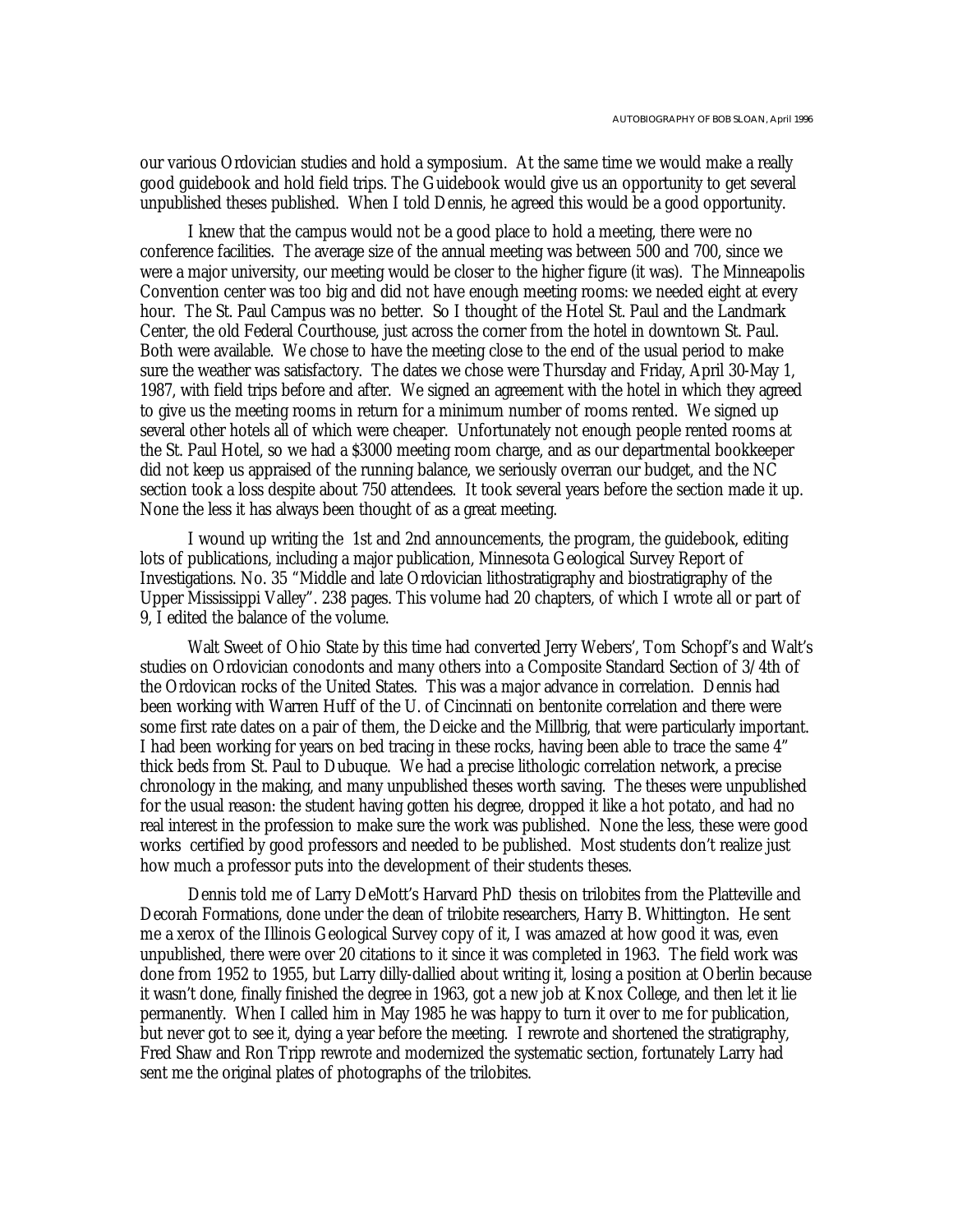Similarly Fred Swain had a paper on Decorah ostracods that fit, a summary of several theses. I had Bill Rice's recent study on Decorah Brachiopods, there was a thesis from UMDuluth on trace fossils, I rescued Dave Des Autels' thesis on a catastrophic kill, and so on. Several experts in different groups of fossils revised the lists of all fossils from these rocks level by level, so that too was up-to-date. I wrote an introduction and the section on Minnesota stratigraphy, Dennis and Warren summarized their bentonite work, I summarized the very detailed work of a pair of Iowa Amateurs, Cal Levorson of Riceville and Art Gerk of Mason City, and Brian Witzke of Iowa wrote a fine summary of those rocks. We started to edit this seriously about October, we had asked contributors to submit both paper copies and disk versions of their papers. The disks came in for most of the papers, in both DOS and Mac versions, in 3 1/2" and 5 1/4" sizes, and in every possible word processor. I typed those that needed to be retyped. Nancy Balaban of the MGS and I edited the paper copies, made the changes on the disks and sent all the disks off to Hazel White of the University Print Shop who set them in type and sent us the galleys for final correction and pasteup. The last paper arrived in February, but still the book came out on May 1st during the convention. It is now a major reference for the Ordovician.

The meeting came off very well, we had 85 on the Wednesday field trip to the Brickyard where fossils could be easily collected and to the local sections of the St. Peter and the Shadow Falls Platteville stop. and as many on the two day trip to Sogn near Cannon Falls, to Cummingsville and Rifle Hill, and Spring Grove underpass in Minnesota; the second day we went to Decorah, Postville and Guttenberg, Iowa. In addition to all the other technical sessions on plate tectonics, structure, glaciers etc. we had four 4 hour sessions on one or another aspect of the Ordovician, attended by about 100. It turned out to be an unofficial meeting of the International Symposium on the Ordovician System. On Friday (May Day), we received the first printed copies of RI 35, and every one was delighted with it.

## **TRILOBITES**

Having rescued DeMott's thesis from oblivion, I began to realize that there were few trilobite specialists left, and that this would be an interesting subject for research that would not be as taxing to my legs as collecting dinosaurs and mammals in Montana had become. I knew that there were many undescribed trilobites and that the stratigraphic levels of the described ones were poorly known. As an afterthought in RI 35 I had converted Walt Sweet's CSS into an absolute time scale for the Ordovician. I realized that while Walt's CSS was based on conodonts, there were trilobites in the same rocks, and that we also had absolute ages on all the trilobites if only I would organize the data. Bill Rice, Dick Benson, and a couple of other students prevailed on me to offer Advanced Invertebrate Paleontology for the first time in years. So the students in this class and I copied and read all the North American Ordovician trilobite literature. It came to about 6 shelf feet of which we read and analysed every page.

We started plotting the first-oldest-lowest; and latest-highest-last occurrences of every genus of trilobite in North America, and plotting them on a graphic time scale. We sorted them out by families and put ancestors next to their descendants. As we read more of the literature we redid the plots always looking for the first and last occurrences. Things stabilized rapidly, more rapidly than I had thought, and ultimately I had the gist of a paper which I gave in August 1988 in the Fifth International Symposium on the Ordovician System, held in St. Johns, Newfoundland.

By this time I had found out that Cal Levorson, Art Gerk, Glenn Crossman and Brian Gossman, all amateur collectors in Iowa, had hundreds of trilobites with good stratigraphic and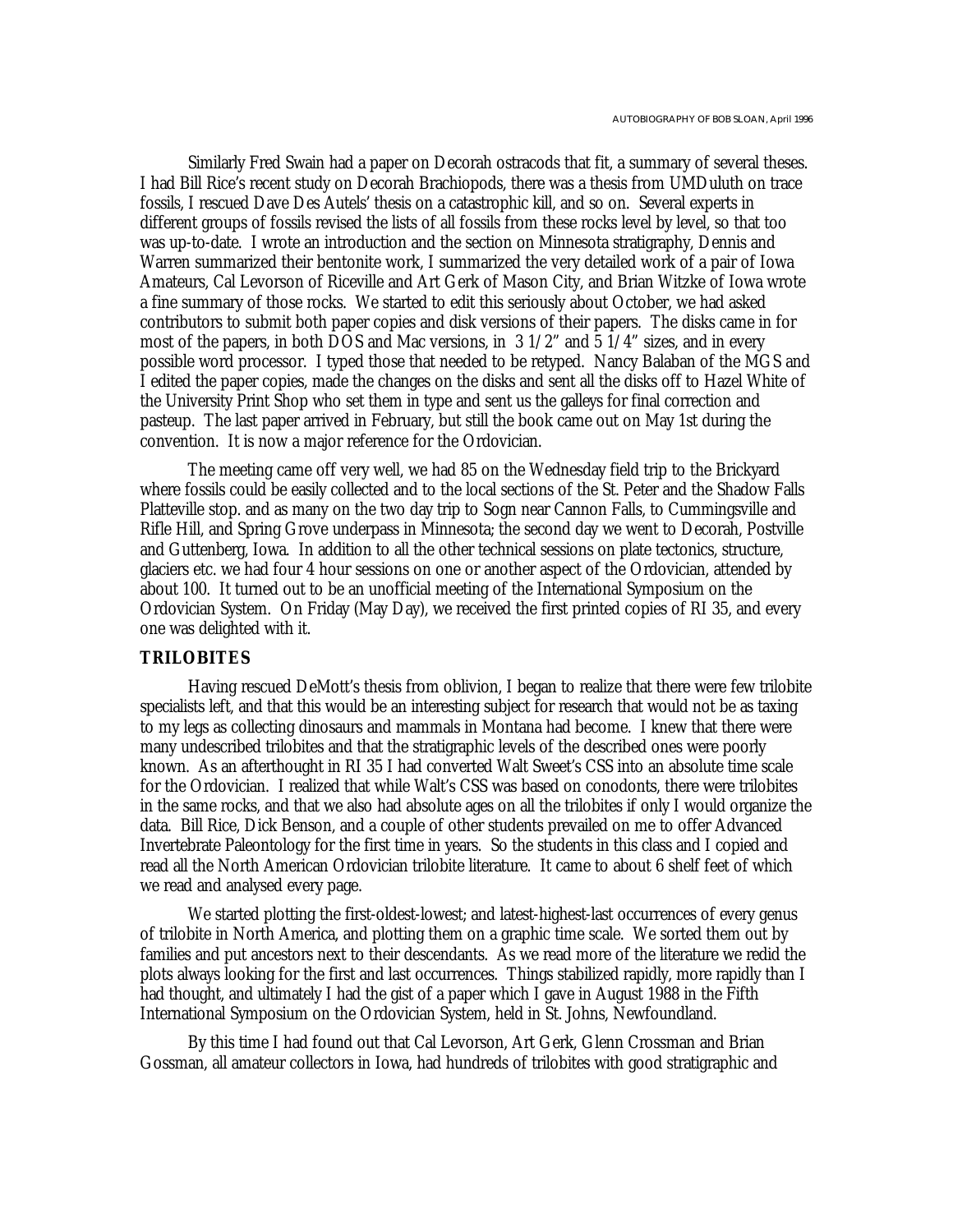geographic data available. I borrowed these and made rubber molds, plaster casts and returned the specimens to them. I convinced Art and Cal to present their specimens to the University of Iowa for permanent storage, I have never kept any fossils for my own except for those with absolutely no scientific usage, if important fossils are not stored in a permanent repository, they are absolutely worthless! Anyway, I rapidly found that there were two episodes of extinction in the Upper Mississippi Valley, the first at the Deicke ash bed near the top of the Platteville Limestone, and another in the Rifle Hill member of the Stewartville Formation of the Galena Group., After each extinction, critters took their time returning to the area. As a teenager, my friend Dennis Kolata had made large collections near his home in Rockford Illinois, they were at the Burpee Museum there and added still more to my knowledge of these Upper Mississippi Valley Trilobites.

As a result of work by other trilobite workers there are a series of depth facies of trilobites that are well inown. It was now possible to have still one more way of estimating the depth of deposition of these Minnesota rocks.

At present I am writing a revision of these Upper Mississippi Valley Trilobites, describing their distribution and evolution, including several new species. One of the more interesting is *Ectenaspis beckeri*, from the Maquoketa. It was poorly known from 2 specimens before, now it is known from a dozen including an immature complete specimen. It was always known to be peculiar, with eyes on long staks, it now is very peculiar, with great long genal spines rising to the level of the tip of the eye stalks. I have distributed many casts of this very pecuiliar trilobite to professional and amateur students of trilobites.

#### **TEXTBOOKS**

Starting in about 1972 at the behest of my old friend Bob Heller, the head of the Geology Department of UM Duluth, I began writing a *Textbook of Paleontology* for McGraw Hill. It was to cover all of the subject: invertebrate, vertebrate, and micropaleontology. I planned to use most of the Moore Lalicker and Fischer illustrations and took the vertebrate illustrations from the original literature. I struggled with the text for 10 years, producing a complete manuscript, but it had unfavorable reviews. Reviewers would heavily criticize what I had written and my writing was clumsy and awkward. The main reason is I tried to cover too much, and wound up with a book that did not fill anyone's needs. It was a most depressing experience. The one positive aspect is it improved my writing, and I was able to salvage some of the text which had been entered into computer form for my next text effort. It was while writing this book that I wrote the *The Rainbow Route*, published in the fall of 1974, but with a 1975 copyright. In 1983-84 I took a sabbatical leave to work on the textbook, and was given a Busch Fellowship in Undergraduate Education. After McGraw Hill rejected the book I tried salvaging it by shifting to John Wiley and Sons, but the book fared no better.

Earlier in 1972, Prem Saint and I wrote a laboratory manual : *Historical Geology Investigations* published by Burgess Publishing Co. of Edina. The paleontology section was published separately as: *Introduction to Paleontology Exercises*.

In 1990 or so, Kent C. Condie of New Mexico Tech in Socorro, New Mexico approached me about becoming a co-author on a historical Geology text he had been working on since 1983. He had a coauthor previously but that person had not been able to write satisfactory sections on paleontology. J. Keith Rigby Sr., had become familiar with the wide range of my work from my work with his son J. Keith Rigby Jr. So Rigby Sr. recommended me to Kent as a replacement author for this book. He started with Burgess Publishing, but it was switched to Prentice Hall later.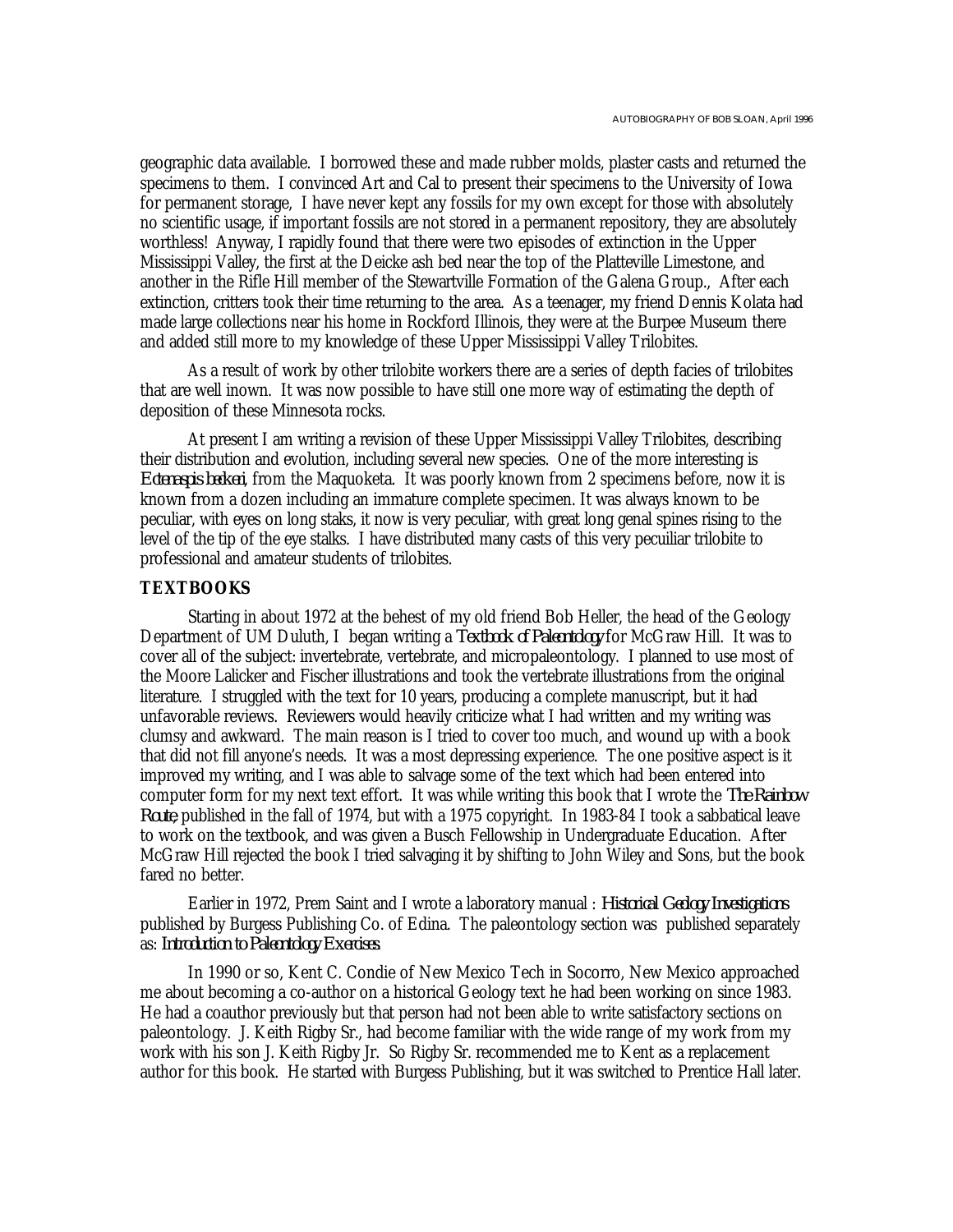Kent is a Plate Tectonician. His original co-author was a paleontologist, and had not produced much other than an outline. The title is *Origin and Evolution of the Earth*. Kent had old 5 1/4" disks from an obsolete word processor for his part of the text. I translated them to 3 1/2" Mac disks, and quickly roughed out my half of the text. I reused some of the debris from my old Paleo text, particularly the Evolution and Paleoecology parts. We had a first draft in a month. We went through 12 versions, swapping disks back and forth through the mail, modifying it to meet the critic's objections, before turning it over to production about November 1 1995. In the meantime, the book has had 5 changes of editors in 5 years. I am much happier about this book, the biggest problem is that the book is designed for majors, and may be too much for liberal arts students. I don't think so from the standpoint of one who has taught the subject for 42 years, but I won't be the person who decides on adoption by all those schools out there. It will have to compete in the market place.

The problem with textbooks at any level is one of keeping pace with the advance of the science. With the global population increase there has been a corresponding increase in the number of scientists and a consequent increase in the amount of material that really needs to be covered. The courses I teach have never been the same from year to year, andf have undergone a continuous change. The life expectancy of a text is about 7 years, and selection of a text usually has involved compromise, to find the least disagreeable text that is at the same time close to state of the art.

# **HOW I PLANNED MY RESEARCH**

I planned my research carefully, designing the topic and strategy of research.

1) First I recognized the problem, it had to be one which provided an illustration of basic paleontological priinciples, but which had been ignored.

2) I did library research to find out what was known, (the library at the U of M was and still is extremely good)

3) I schemed the best questions, and schemed a way of answering the questions, with the available resources,

4) finally I did the research, wrote it up, found a publisher and modified the format to fit the publisher.

To develop hypotheses for further research I considered the following:

1) Follow the Food Chain, it will suggest what should be there in the way of abundances, if not there, find out why.

2) Work out a detailed chronology to the highest order of precision possible

3) Work out evolving species lineages and ancestor- descendant relationships. Express this data in taxonomic form.

4) describe the changing form and metrical statistics in terms of rates of change.

5) Strive for completeness, fill in any gaps by new collecting.

6) Then try to describe it all.

What successes I have had have all come from new hypotheses based on these principles, many academic paleontologists can only find time to do the simple alpha level taxonomy of describing new species. . Anyone can find a "new" species, the trick is in demonstrating it really is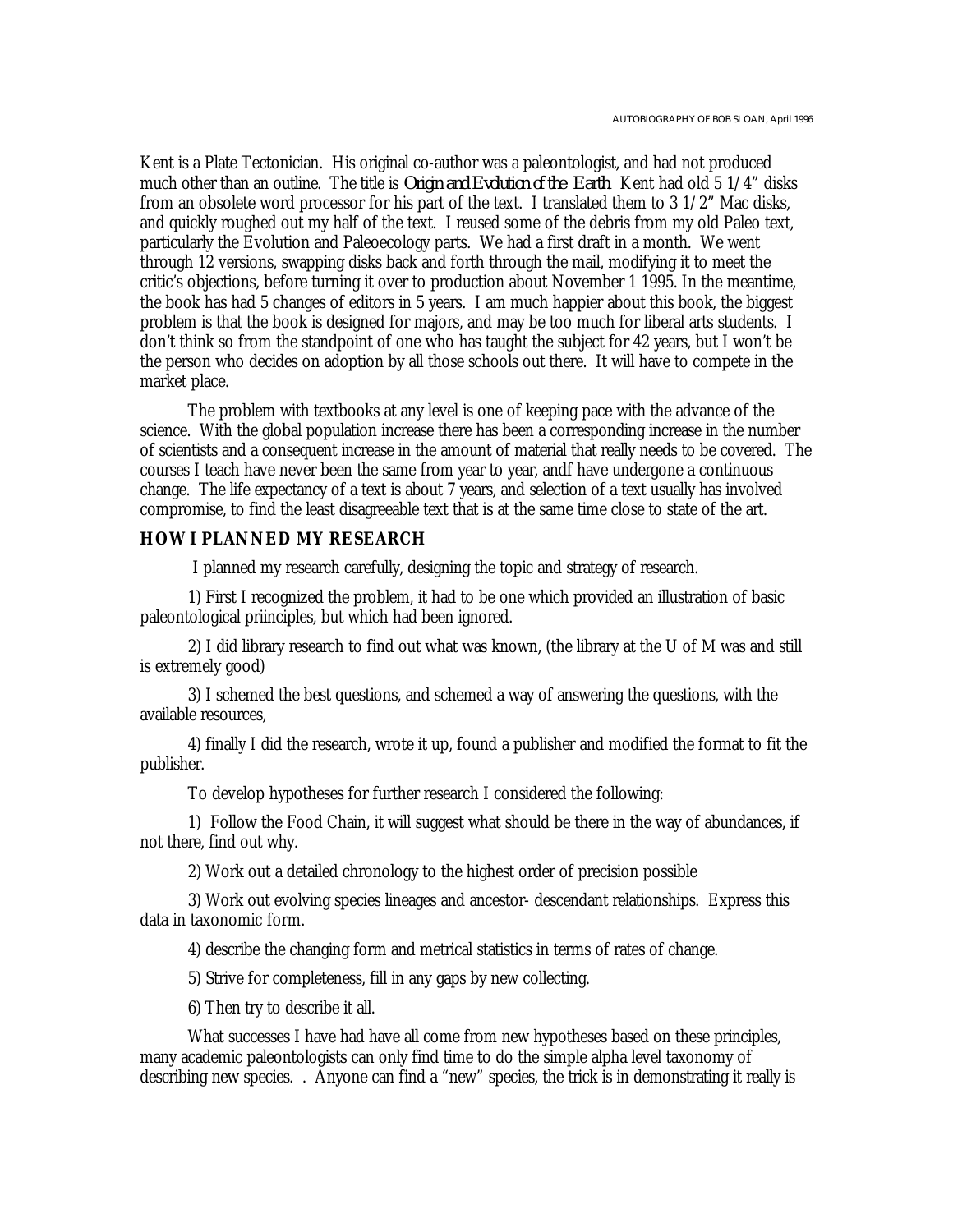new and how important it is. That requires reading all the literature and not just those from the same basin, or continent!

## **THE FUTURE OF PALEONTOLOGY**

Paleontologists do three different things:

1) They date rocks, especially sedimentary rocks.

2) They provide the best possible information on the rate of evolution, and the course of evolution.

3) They provide a history of the major ecological changes of the Earth's history, which can provide guidance on what ecological changes will occur in the foreseeable future.

Many geologists are convinced that there is an accurate *numerical* time scale, even those who should know better. There is one and it has steadily improved, but it is still a very long way from being as dependable as the fossil record. They also think that a numerical age is superior to a fossil correlation because they can refer to the latest version of the numerical time scale. In fact the precision of correlation in the fossil record is usually within plus or minus 2 million years and when particularly great care is taken as in determining the stratigraphic ranges of fossils near a period or stage boundary, during a radiation, the precision of correlation can be much greater, involving times as short as plus or minus 100,000 years. For instance there are six conodont zones in the interval between the two candidate horizons for the Cambrian-Ordovician boundary. These two boundaries differ by about 3 million years in age based on Sweet's Composite Standard Section when it is converted by reasonable assumptions into a numerical time scale. The average duration of these zones is about 500,000 years., they have been recognized in a large number of sections around the world. There are no stratigraphically well controlled dates of high quality between the beginning of the Cambrian and the middle Ordovician! The 21-year history of research on this problem by the Cambrian-Ordovician boundary commission has been one of arguing about just which of these zones would make the most useful systemic boundary.

This is not an isolated occurrence. While there are many dates of high quality in the Cretaceous and Cenozoic, mainly because of the abundant volcanic ash beds in the western interior sea due to the close proximity of the subducting Pacific plate and the well developed magnetochronology, there are few earlier dates that satisfy all conditions of precise association with a single fossil zone and a high precision numerical date. Most dates are based on the law of crosscutting relationships, and give an approximation that is useful for many purposes, but not for such problems as varying rates of rock accumulation. A standard practice in constructing time scales often explicitly stated is to assume that all fossil zones between two dates are of equal duration. For example in Harland, et al. 1989, the Silurian is divided into the standard four series, of which the earliest the Llandovery with 10 or 12 graptolite zones is assigned 9 million years, the Wenlockian with 9 graptolite zones is assigned 6 million years, the Ludlovian with 6 graptolite zones is assigned 13 million years, and the latest series, the Pridoli with only 2 graptolite zones is assigned 2 million years. In fact, the durations of the series are exactly opposite in duration, the Llandovery is during the time of the recovery from the terminal Ordovician extinction and represents only a third of the Silurian. The Wenlockian and Ludlovian combined represent another third, rates of evolution have decreased and durations of zones increased compared to the Llandovery, and the Pridoli represents a time in which the fauna has now completely recovered from the Terminal Ordovician extinction. Based on thicknesses of sediment and a Silurian Composite Standard section created by Mark Kleffner (1989, 1995), the Pridoli represents over a third of the duration of the Silurian despite having only 2 zones.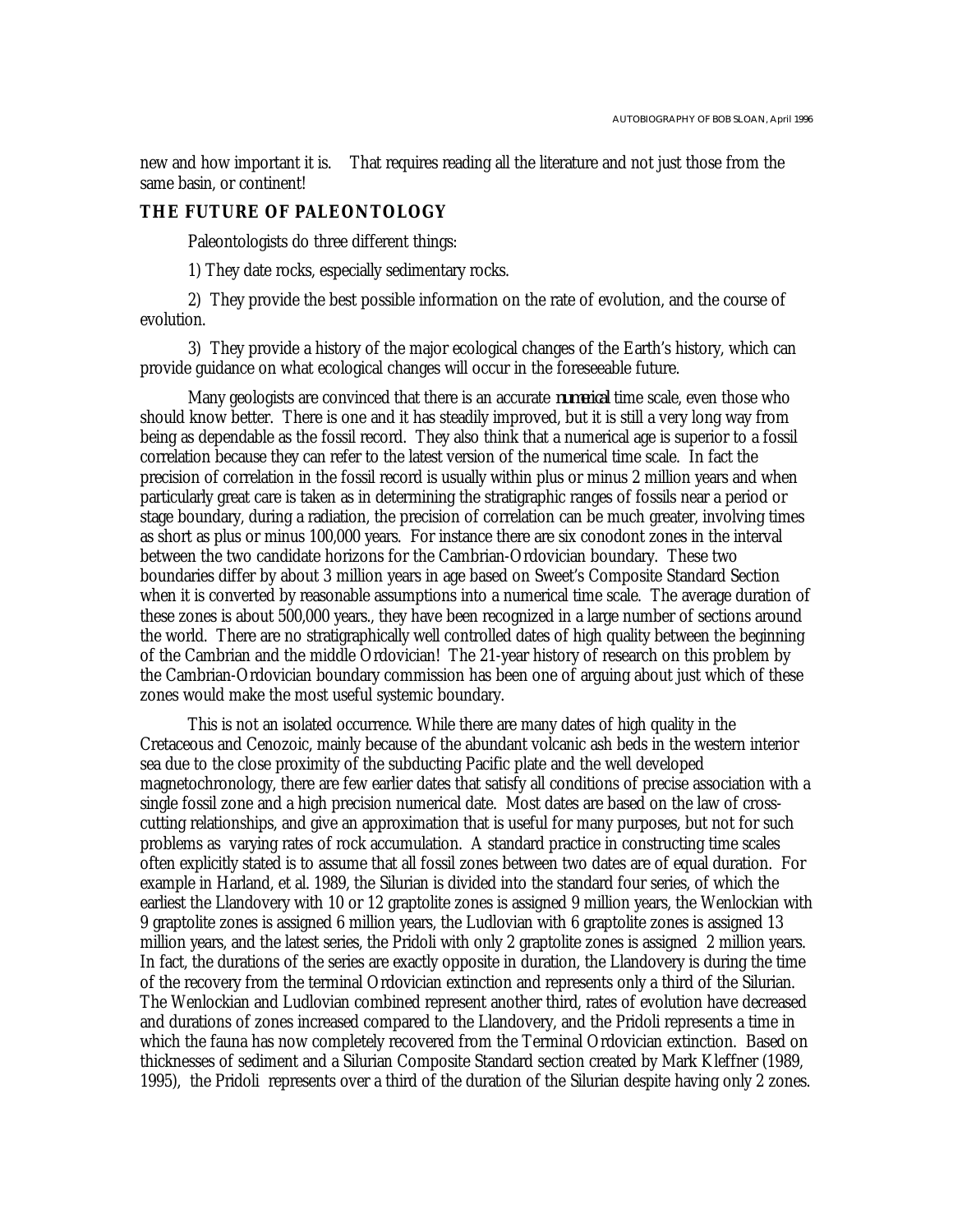The same problem exists for the Scythian, or Early Triassic and all the intervals immediately after a major extinction in the time scale.

The same kind of assumption of constant rates of evolution gives rise to most of the differences between times of phyletic divergence calculated from DNA or protein analyses and those from the fossil record. Paleontology can be supplemented by such analyses, but it remains the major way in which the path and rate of evolution can be understood.

A problem in paleontology is that most academic paleontologists have had restricted goals. The pressures of teaching have lead many to continue excessive work on trivial and minor alpha taxonomy problems that lead to many short papers satisfying the short term "publish or perish" syndrome, but do little to advance the science. One of the duties of major advisors should be to point out the necessity to diversify, and discuss all the more theoretical aspects of a problem. A pleasant modern approach to be emulated is Metapaleontology, the analysis of the reasons behind the data of beta-level paleontology, typified by Sepkowski's studies. Still another is the need for rapid update of higher level classification as typified by the *Treatise.* The *Treatise* needs to be machine readable, either by CD-ROM or on-line, and needs to be done at a more frequent rate of update. Instead of waiting for completion of an entire volume, the existing treatise needs to be updated order by order, and rapidly modified. A single tardy author can hold a volume back for decades, stifling access to major advances in much of the class. The *Treatise* is the primary textbook for the profession, and needs to be regarded as such.

Paleoecology remains the portion of paleontology least often investigated, and an area that will be most fruitful. The separation of Paleontology into paleobotany, invertebrate paleontology , micropaleontology and vertebrate paleontology has lead us to abreakup of ancient communities that is highly artificial and has stifled progress. Graduate students need to be trained in a broader outlook. A maxim I have followed for years is the paleontological equivalent of the accountant's plan "Follow the money", it is "follow the food chain". It has led to my most influential papers, and I think it should be more widely adopted. We need a new textbook in paleoecology for graduate students, sort of a cross between Ager's book, with a dash of Odum's 1963 *Ecology* text for ecological theory, and examples of the best modern work drawn from the likes of Bottjer, Ausich, Droser and others.

## **CRETACEOUS SEA LEVEL CHANGES**

From 1954 to 1959 or so I investigated the stratigraphic sections of the western US, starting with W. H. Emmons' classic *Petroleum Geology*, a copy of which was left in my office by Charley Bell. This grew out of the attempt to find a rational explanation for the bizarre set of Cretaceous sediments in Minnesota as a result of sea level changes, prompted by Speiker's work in Utah. It became apparent that there were several episodes of Transgression and Regression that had taken place in the last third of the Cretaceous, and could be recognized from Alberta to Mexico. I prepared many cross sections but finally did nothing with them thinking this was too obvious and everyone knew of them. That was a serious mistake, I should have published them. Robert Weimer of Colorado did publish them in 1960 precisely as I had figured them out, and made his reputation as a professor on that paper! I learned a lesson, no matter how obvious, Publish It! Just because it is obvious to me does not make it obvious to everyone else.

# **THE ECOLOGY OF THE CRETACEOUS - TERTIARY TRANSITION**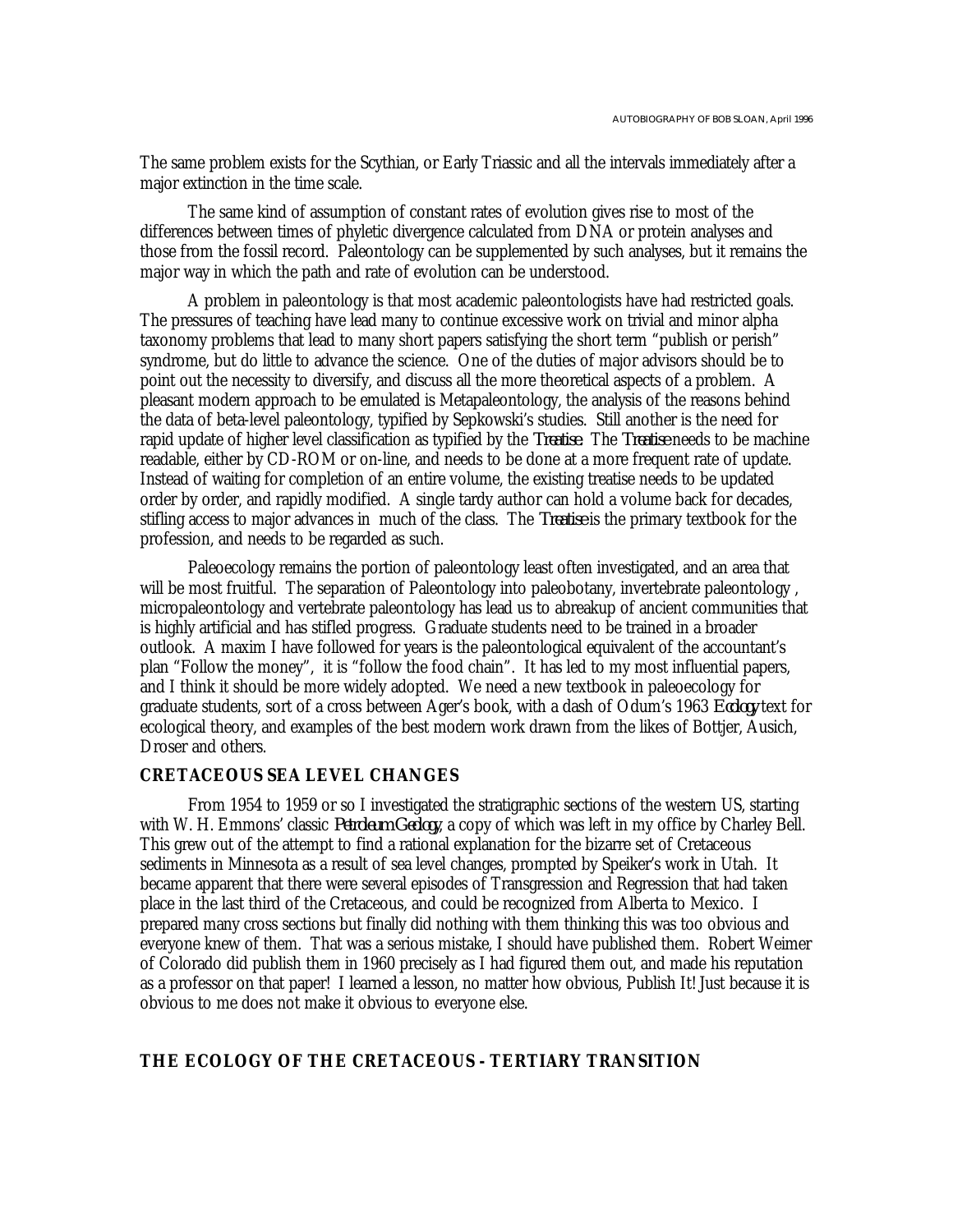Dinosaur extinction is a problem I have been working on for over 36 years. A lot of solemn nonsense has been written about it; basically it is an ecological catastrophe. No one had actually worked on getting data to solve the problem. I had noticed that on reading the literature that there was always an barren interval between the highest or latest dinosaur fossils and the immediately overlying lowest fossil mammals. The age of the lowest fossil mammals found varied but was usually late Paleocene in terms of the chronology normally used. The mammals associated with dinosaurs were in general not the ancestors of most of the Paleocene mammals. But at the same time there was no evidence of a physical unconformity between the dinosaur bearing rocks and the mammal bearing rocks. One thing I had learned from Simpson's *Tempo and Mode* was that evolutionary rates varied widely and a little thought elaboration suggested that a major community shift like the one from dinosaur communities to mammal communities should result in very rapid evolution. In connection with the conodont work, I had already observed instances of very rapid evolution following an extinction. George Seddon's thesis showed me an example of the extremely fast elaboration and radiation of the genus *Polygnathus* during the Devonian.

The three parts of the Paleocene land mammal stages were based on a few faunas from western North America, they were divided by about equal amounts of evolutionary changes. There were only a few examples of faunas known, because collecting was poor and difficult. Not many people had worked on these rocks. The stages were the Puercan, early Paleocene, the Torrejonian, middle Paleocene, and the Tiffanian, the late Paleocene. In each about the same amount of physical change had occurred. Every vertebrate paleontologist who had worked on them had thought as a result of the simplest possible hypothesis that they were of equal duration. They varied greatly in thickness, within a single area and from area to area. None of the paleontologists who had worked on them had ever considered the possibilities of varying rates of evolution or rates of sedimentation. All of them had been only morphologists aware of anatomy, but not of the tectonic impications of sediments, nor of more sophisticated forms of stratigraphy. Even Simpson, who had worked extensively on varying rates of evolution did not put his ideas into practice on revising the Paleocene time scale. When I looked at them in the same fashion as oil well stratigraphic paleontologists, I found that there were very great differences in the thicknesses of the mammal stages. In any given area the Puercan was about ten percent the total thickness of the Paleocene, the Torrejonian was about twenty percent, and the Late Paleocene - the Tiffanian plus part of the overlying Clarkforkianwas very thick, the other seventy percent. I was piecing this data together during the late 1950's, after my abortive foray into Cretaceous strand line migrations. This meant that the rates of evolution really were highly variable but in a very predictable way.

These results suggested to me that perhaps all of Paleocene time was indeed represented by rock throughout the Great Plains and the Rocky Mountains, and the supposedly missing Puercan or Torrejonian strata between the dinosaurs and the late Paleocene was really just poorly fossiliferous. Also such evidence as could be found in the literature suggested that there were far more types of dinosaurs in the Judith River and the overlying Edmonton than in the latest dinosaur-bearing rocks, the Hell Creek and Lance Formations.

A research strategy immediately suggested itself. Go to an area where dinosaur bearing rocks were succeeded by Paleocene rocks, locate the horizons of all the fossils that had been collected, and carefully collect the missing interval. Then the problem could be attacked on purely ecological grounds. This lead to early research proposals, which of course were turned down. They were from an invertebrate paleontologist and did not have anything except theoretical speculation to guide them. This is why I worked with Bruce Erickson to collect a mountable *Triceratops*. It gave me the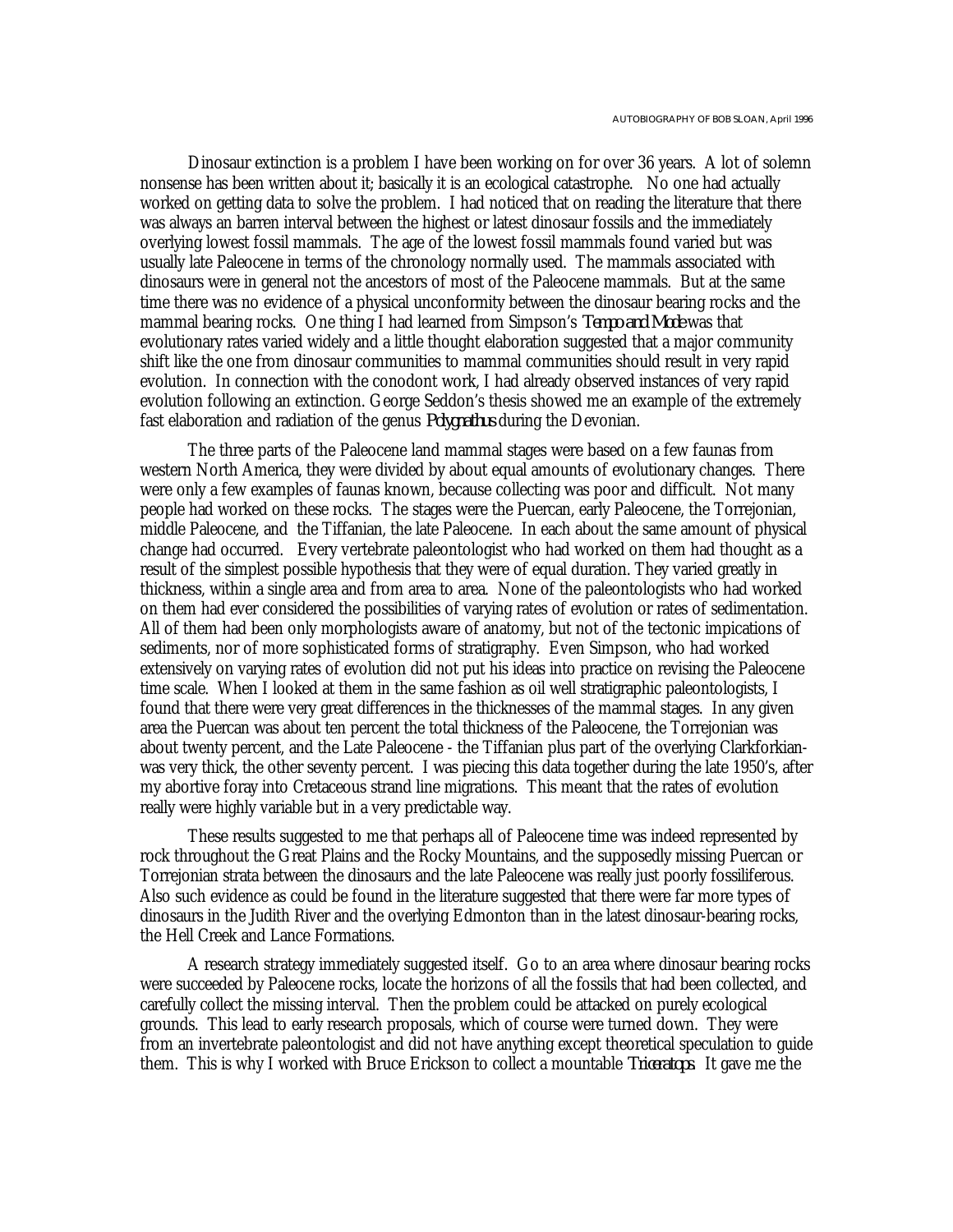opportunity to get into the field in a way that would let me make the observations I needed. Pres Cloud was very upset that I was spending all the time necessary to rebuild the Dodge 4X4 truck we needed, instead of working on more specifically paleontological problems. With no funds, sweat equity was called for!

That research strategy worked. The result of the field work was the sequence of Bug Creek Faunas, the review of multituberculate mammals, and the information of changing ecologies. None of it would have happened without the literature review considering old data in a new way different from that of all the previous paleontologists. The details are in my 1969 paper "Cretaceous and Paleocene terrestrial communities of Western North America", and my 1987 paper "Paleocene and latest Cretaceous mammal ages, biozones, magnetozones, rates of sedimentation, and evolution".

# **DINOSAUR EXTINCTION**

While dinosaurs were going extinct as soon as they appeared, there were two major extinctions. The first was in the Late Jurassic and Early Cretaceous when stegosaurs and most sauropods went extinct as a result of the change in world vegetation from very tall conifers and cycads to the much shorter primitive flowering plants such as magnolias. They were replaced with new groups of herbivorous dinosaurs that evolved to eat the new flowering plants: the ankylosaurs, horned dinosaurs, boneheads and duckbills. The second is the one that most people have been concerned with, that at the end of the Cretaceous. Every possible plausible reason (and many implausible ones) have been proposed for this extinction. Every one usually thinks the extinction of these great beasts must be due to some world-shaking calamity. Jepsen in 1964 wrote a humorous summary of proposed explanations. ''Authors with varying competence have suggested that dinosaurs disappeared because the climate deteriorated (became suddenly or slowly too hot or cold or wet or dry), or that the diet did (with too much food or not enough of such substances as fern oil; from poisons in water or plants or ingested minerals; by bankruptcy of calcium or other necessary elements). Other writers have put the blame on disease, parasites, wars, anatomical or metabolic disorders (slipped vertebral discs, malfunction or imbalance of hormone and endocrine systems, dwindling brain and consequent stupidity , heat sterilization, effects of being warm-blooded in the Mesozoic world), racial old age, evolutionary drift into senescent overspecialization, changes in the pressure or composition of the atmosphere, poison gases, volcanic dust, excessive oxygen from plants, meteorites, comets, gene pool drainage by little mammalian egg eaters, overkill by predators, fluctuation of gravitational constants, entropy, cosmic radiation, shift of the Earth's rotational poles, floods, continental drift, extraction of the moon from the Pacific basin, drainage of swamp and lake environments, sunspots, God's will, mountain building, raids by little green hunters in flying saucers, lack of even standing room in Noah's Ark, and paleoweltschmerz.'' In other words, anything that might kill *one* dinosaur has been proposed as the major reason for the extinction of the whole group.

 Can the question be phrased in answerable form? Extinction is not a rare event, it is the rule rather than the exception. We must look at the temporal duration of the extinction, that will automatically rule out many of the proposals. Over what period of time did the extinction take place, what were the major ecological variables during that time? Did all these types of dinosaurs die for the same reason at the same time, or did some die for one reason and others for different reasons? The number of dinosaur genera known from Montana, Alberta and northern Wyoming in various parts of the last 10 million years of the Cretaceous and the first 200,000 years of the Tertiary shows a steady decline. Other dinosaurs lived elsewhere at this time, but this is the biggest volume of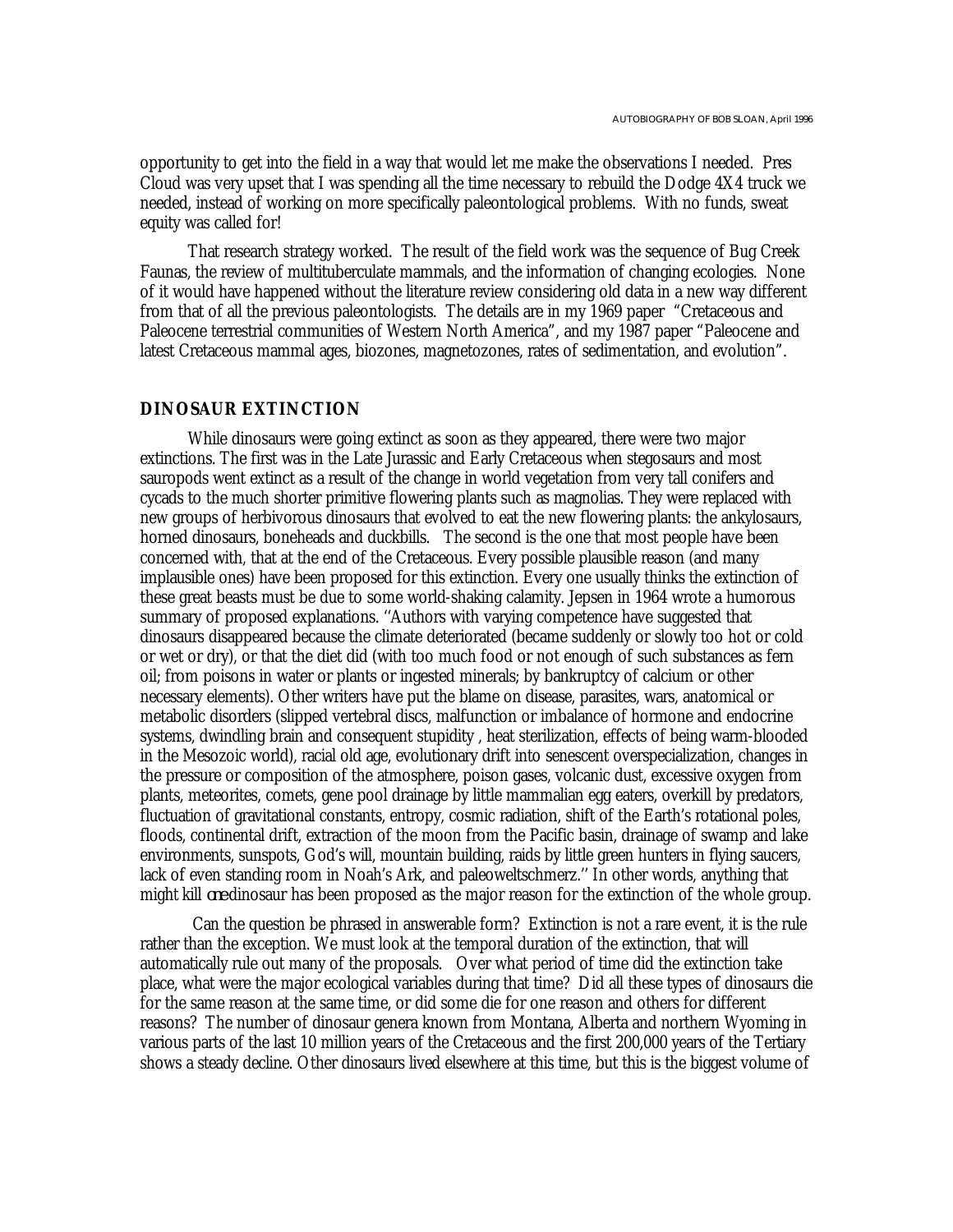data on one place, with over 3000 individual museum specimens of dinosaurs involved. The first extinction, from 30 genera in the upper Judith River Formation of Judithian age to only 23 genera in the lower Horseshoe Canyon Formation of Edmontonian age is clearly the result of a rise in sea level that reduced the area east of the Rockies and west of the interior sea to less than 10 percent of what it had been. As measured by oxygen 16/18 ratios in marine fossils there was a steady global drop of temperature of about 10 degrees Celsius during the last 10 million years of the Cretaceous. This had two effects, one direct on the dinosaurs and their distribution, and secondarily on the distribution and diversity of land plants. Plant diversity dropped 50 percent in the last 2 million years of the Cretaceous. After a slow but steady drop in sea level in the last 5 million years of the Cretaceous, there was an abrupt drop of about 200 feet about 1 million years before the end of the era. This made summer temperatures warmer, but winter temperatures colder, and further disrupted the plant communities. It also permitted several Asiatic and South American animals to migrate to North America. These included *Leptoceratops* from Asia, and *Alamosaurus* from South America among dinosaurs, and *Catopsalis, Procerberus* and *Protungulatum* among Asiatic mammals. The mammals in particular competed with herbivorous dinosaurs for the steadily reducing plant community. As the descendants of *Protungulatum* underwent an adaptive radiation in North America, they went from a single species the size of a small skunk to 32 species ranging up to the size of a sheep within the first million years of the Tertiary (the end of the Puercan stage). A dozen genera of dinosaurs were still around at the end of the Cretaceous, there is an inverse relationship between number of dinosaur species and the number of ungulate (hoofed) mammal species in the bottom 50 feet of the Paleocene rocks in eastern Montana.

The pollen studies of the many students John Hall and I shared (Norton, Shoemaker, Melchior, and Oltz) helped set my early views on these changes, there were significant climatological changes during the final phases of dinosaur extinction and into the Tertiary.

In the late 1970's Walter Alvarez was investigating a sequence of limestones near Gubbio, Italy and found a strange clay layer about 25 mm thick precisely at the horizon of final extinction of Cretaceous foraminifera and below the first Paleocene foraminifera. The samples were analysed by Helen Michel and Frank Asaro, which showed them to be greatly enriched in Iridium, an extremely rare terrestrial element, but common in some classes of meteorites. A search found more layers such as this all over the world near the K/T boundary. The upshot was that Walter Alvarez, a nobel prize winning physicist joined the group and they proposed in 1980 in a paper in Science, *Extraterrestrial cause for the Cretaceous-Tertiary extinction* that the entire extinction was catastrophic and due to the collision of a 14 km asteroid with Earth. The extinction problem was immediately divided into two camps of partisans, a catastrophic group and a gradualistic group. The catastrophic hypothesis was seized upon as inherently simpler by a large number of non paleontologists. The effects of the collision were likened to the nuclear winter proposed as a result of future nuclear war, and those in favor of the more gradual hypothesis were publicly accused of being in favor of nuclear war and nuclear winter! It did not help that the editors of Science published every paper submitted by the catastrophists, and rejected almost uniformly gradualistic papers.

Vertebrate paleontologists as a rule were not impressed with the need for a catastrophic extinction of dinosaurs, the marine micropaleontologist were and have remained firmly on both sides of the question, each group questioning the statistical veracity of the others conclusions. The Iriidium layer has become the standard defining feature of the K/T boundary. There is no doubt that the asteroid hit, but its biological consequences are still being studied.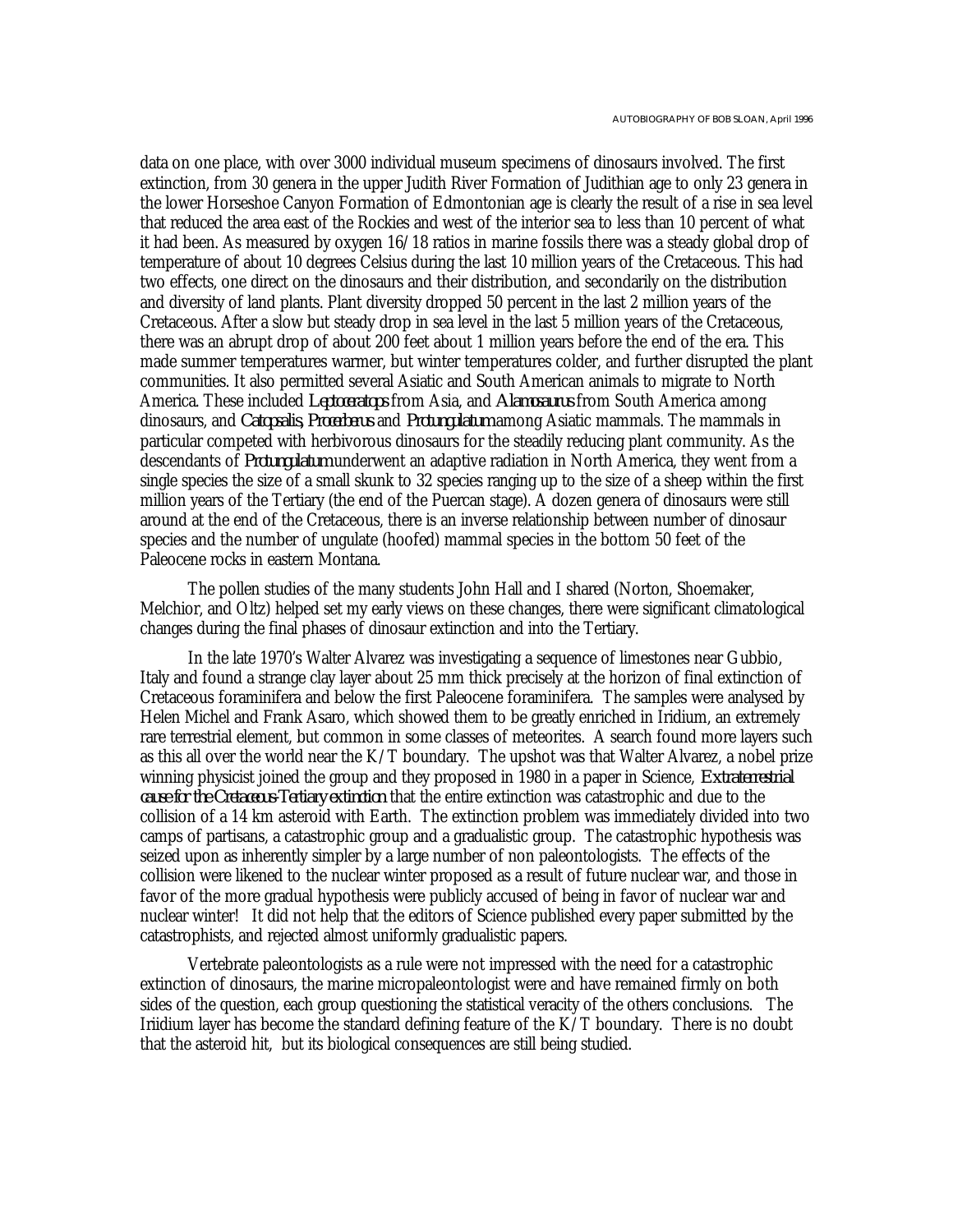I will give the following current summary of K/T events. At the end of the Cretaceous a large asteroid, about 14 kilometers in diameter struck Earth. It apparently broke up and parts landed in several places. These produced several large craters and a cloud of dust that took about 6 months to settle out of the atmosphere. The cloud was sufficiently dense to block sunlight and stop green plant photosynthesis for that time. The dust layer is global, and precisely correlates with the marine extinction at the end of the Cretaceous. The clay layer that resulted from the dust fall is enriched a billion-fold in Iridium and Osmium over normal Earth rocks, and can be found wherever there is no unconformity between the Cretaceous and Tertiary. There is a crater in the Caribbean coast of Yucatan called Chicxulub that produced a 100-meter high tsunami (tidal wave) that came ashore and created havoc (and sediments known as tempestites) at least from Corpus Christi to New Jersey. This asteroid impact surely did not help dinosaurs, but the same 12 dinosaurs occur after the dust layer as before in eastern Montana in river deposits that are not the result of reworking of Cretaceous fossils. Other earliest Tertiary dinosaurs are known from India, Argentina and New Mexico, none survived more than a million years into the Tertiary, the latest dinosaurs are closest to the equator. The age of the impact has been measured at several places, the average age is 66.7 million years, that is precisely the Cretaceous /Tertiary (K/T) boundary.

Gary P. Landis, U.S. Geological Survey, J. Keith Rigby, Jr., of Notre Dame, Richard Hengst of Purdue University, and I proposed the Pele Hypothesis based on measures of the composition of fossil air in amber grains from the Cretaceous and Tertiary. We found that during the gradual phase of dinosaur extinction the oxygen in the atmosphere dropped from 35% to 28%, and later even lower to the present 21%. There is a relationship between episodic increases in deep mantle degassing with superplumes, atmospheric CO<sub>2</sub> buildup, accelerated net photosynthesis from an expanded biosphere, and significant increase in atmospheric O<sub>2</sub>. The increased rate of crustal production directly caused marine transgression, elevated CO2 and the Cretaceous greenhouse climate. The termination of the superplumes in the Late Cretaceous reversed these changes in atmosphere but only after irreversable changes in the biosphere. On the basis of physiology, both the Early Cretaceous and terminal Cretaceous dinosaur extinctions and ecological shifts between major groups of plants and animals were apparently caused by differential adaptations to varied amounts of O2 and CO2 in the atmosphere and ultimately were mantle controlled. The poor dinosaurs literally ran out of gas! To be specific Oxygen.

To summarize, dinosaur extinction was gradual, not catastrophic. Plausible major causes of extinction known to have been existence are 1) Sea level changes, 2) temperature changes, 3) increased seasonality, 4) changes in plant distribution and extinction, 5) increased competition with mammals, 6) the drop in oxygen, and 7) the asteroid collision. A joking statement not far from the truth is that this was a time when Murphy (referring to Murphy's Law) was an optimist. Things got bad and then they got worse.

### **PROFESSIONAL SOCIETY MEMBERSHIPS**

The first professional society I joined was the Society of Economic Paleontologists and Mineralogists. I joined in 1951 at the behest of Marvin Weller. At that time both SEPM and PS jointly published the Journal of Paleontology. In 1952 I joined the Society for the Study of Evolution and Sigma Xi. I joined the Geological Society of America next in 1954 when Thiel told us we were going to host the 1956 annual meeting. I also joined the Society of Vertebrate Paleontology that year. I belonged to Sigma Xi, the national scientific fraternity for a few years, but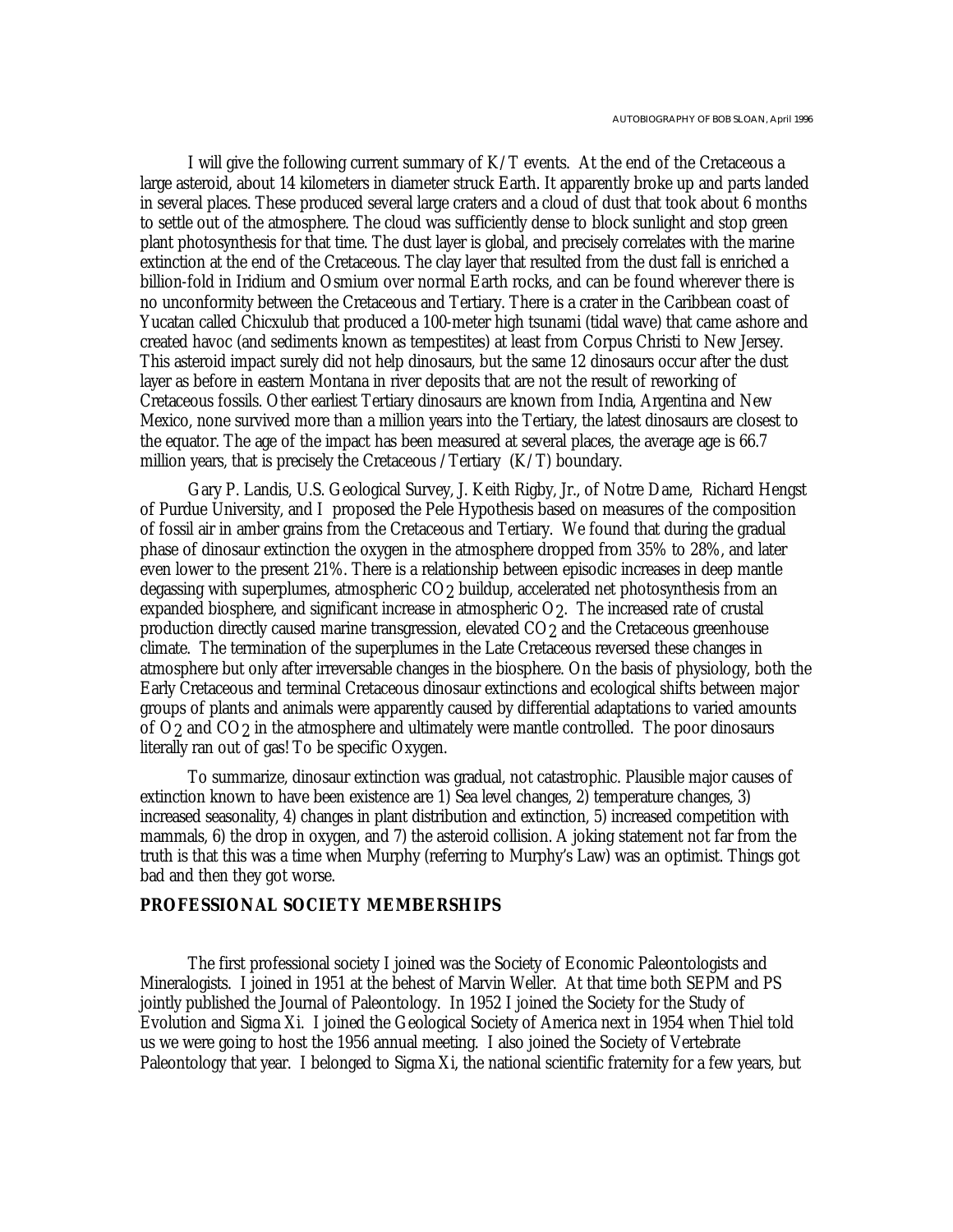dropped it for the usual financial reasons. I joined the Society for the Study of Evolution in its 4th year, later I added the first 3 years to my file of journals since Charley Bell had belonged, and given his copies to the Winchell Library, they were surplus so I was given them. I dropped my membership when the journal *"Evolution"* became wholly a genetics journal in the early '70's. About 1963 the journal *"Systematic Zoology"* became interesting, it was publishing studies that were concerned with the methods of systematics,as well as evolutiobnary studies. It was published by the Society of Systematic Zoology, so I joined. The journal *"Science"* was publishing exciting geology about 1960, so I joined the American Association for the Advancement of Science, dropping it in the mid '80's when it was taken over by the molecular biologists and biochemists. About 1970, Tom Schopf, an officer of PS made a plea for members of SEPM to join the Paleontological Society also, so I did. It, SVP, GSA and SEPM are my main societies today. When I dropped *Science*, I picked up the journal *"Nature"* as a substitute, it was far more interesting to me. Throughout my career I read all my journals from cover to cover as they came out.

When Joe Cain appeared in 1989 as a graduate student interested in the History of Paleontology and Evolution, we had many long talks on the period of the New Synthesis of Evolutionary Theory, since I had been around for the end of that period. I started giving him my old runs of journals and disposing of miscellaneous historical materials I had accumulated over the years, I have always been of historical bent, and I have always been a packrat. It was a great pleasure to see this material put to use and not lost forever. In March of 1996 we did over 10 hours of taped interviews, which he will deposit in the U of Minnesota archives, along with a copy of this document.

### **TEACHING FUNCTIONS**

#### CONTINUING EDUCATION AND EXTENSION

Evening School classes:

Historical Geology, Origin and Evolution of Life, and Physical Geology

Fall 1953 to date, once or twice a year

I estimate I have taught Historical Geology some 40 times to an average of 75 students per class, to some 3000 students

Origin and Evolution of life was taught for some 7 years to an average of 50 students, for 350 students.

I estimate I taught Physical Geology once a year in evening school for some 20 years to some 75 students per class, to some 1500 students

Total estimated evening class enrollment 4850 students

1001s Physical Geology (TV)

5051s Physical Geology for Teachers (TV)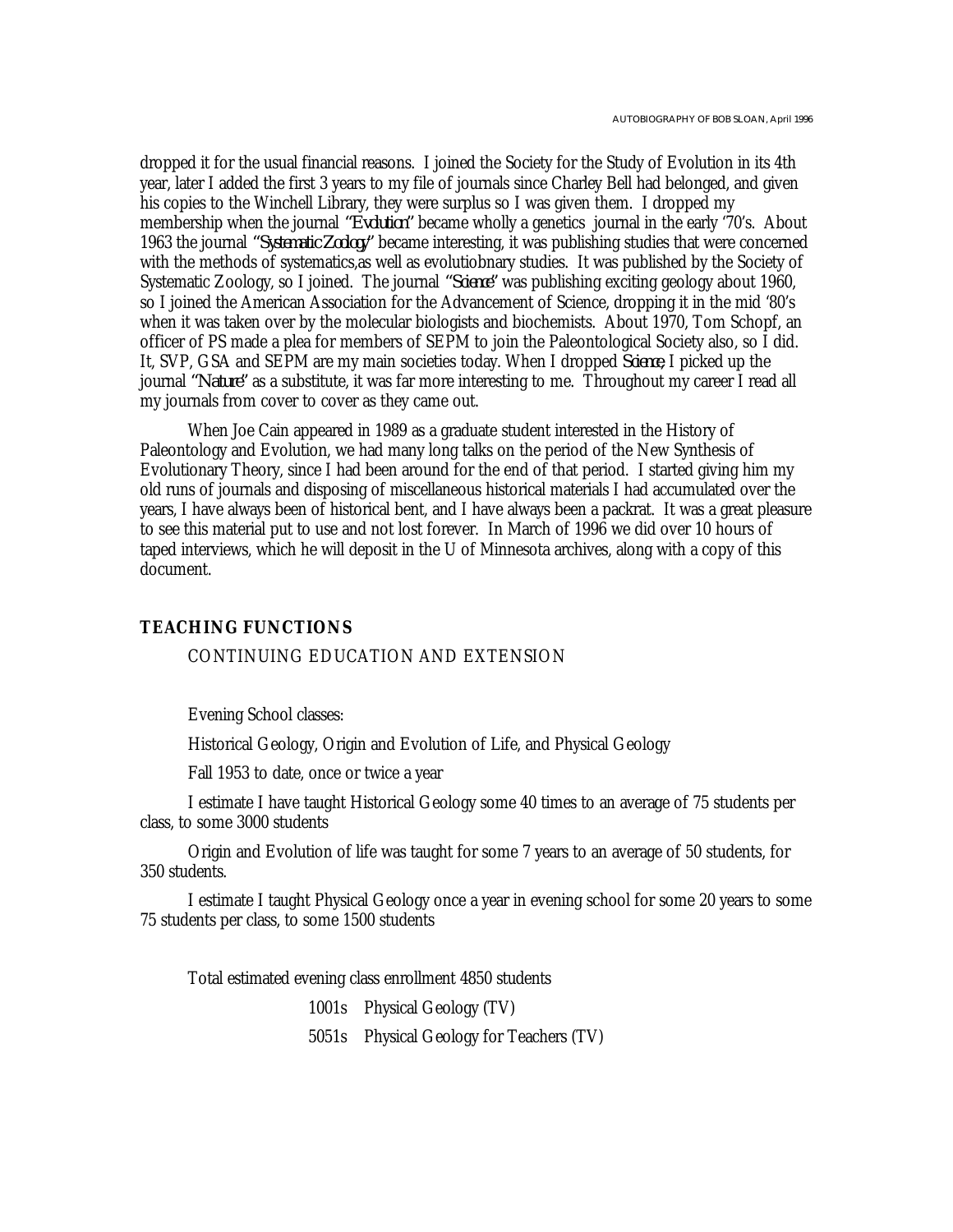Summer Session classes Physical Geology, Historical Geology, and Field Geology Summer1954 to date, most years Field Geology : Geology of Southeastern Minnesota (two weeks) Four times 1954 to 1960 Geology of the Black Hills (four weeks) 1956 Field Geology of the Park City Utah area (six weeks) three times, 1966-1969 Field Geology of the Gunnison Colorado Area, (six weeks) 1979 Average University of Minnesota enrollment 20 for a total of 180 students

Physical Geology (first summer session) about 20 times to an average enrollment of about 50 students, or 1000 total Historical Geology (second summer session) about 10 times to an average enrollment of about 30 students or 300 total

Total Summer session enrollment 1480 students

Independent Study Courses

Physical Geology, Historical Geology, and Paleontology courses

1. Study Guides for Correspondence Courses in Geology, Department of Independent Study, Continuing Education and Extension

a. Physical Geology 1001, revised 1957, revised 1969, rewritten 1974, 120 pp. rewritten 1990

b. Historical Geology 1002, 1953, rewritten 1955, rewritten 1970, 60 to 100 pp. rewritten 1990

c. Paleontology 5151, 1970, 120 pp.

3. Sloan, R.E. and Alexander, E.C., March 1985, Study Guide for Geology 1001, Physical Geology (for use with the PBS TV series "The Earth Explored"), Department of Independent Study, Continuing Education and Extension.

Summer 1953 to date, total enrollment about 1650 students

Compleat Scholar courses, Rochester Center lectures, Macphail center lectures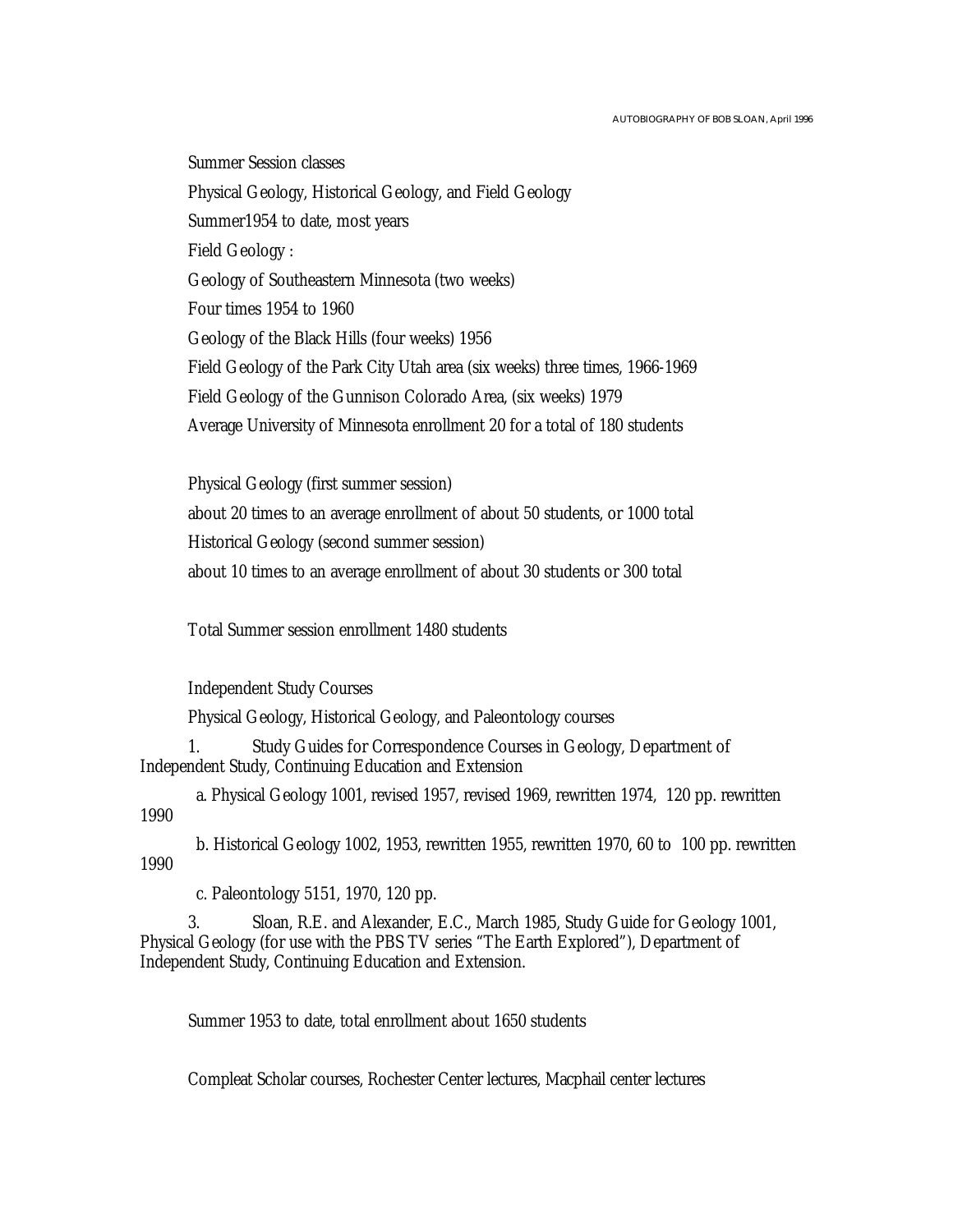About 20 short courses or single lectures, with an average attendance of about 30 for 600 students.

Total Extension students: 8580 students

Number of students in extension who received graduate degrees from this department Paul Weiblen PhD Clarence Nelson MS Douglas Jones MS Bernard Saini-Eidukat PhD

Courses Taught

The courses I have taught on a regular basis over the years are:

1001, Physical Geology, usually during the 1st Summer Session, 1002, Historical Geology, which I have taught perhaps a hundred times, 3112 the major's version of Historical called Earth History, 5151 fall quarter, Introduction to Paleontology, occasionally 5152 Advanced Invertebrate paleontology, 5154 and 5155, Vertebrate Paleontology I and II, winter and spring, 5156 Zooarcheology for about 5 times in alternate years. For many years I have also taught in the evening to supplement my salary. The main Courses were 1002, Historical Geology and 5052, Historical Geology for Teachers. When I first came in the summer of 1953 Charley Bell had a corresponding course in Physical Geology that he ran, Actually Charley paid Bob Berg one of his PhD students to write it and Charley graded the lessons. It used of course the old Minnesota text, Emmons Thiel, Stouffer and Allison. I took it over and immediately wrote a companion Historical Geology course. I used the writing that fall to organize my course, since I had never taken a Historical Geology course. I revised both courses about every 5 to 6 years to keep up with changing texts and the advancing field. I revised the Physical Geology course in 1957, 1969, and rewrote it in 1974, and 1990. I wrote the Historical Geology course in 1953, revised it in 1955, rewrote it in 1970, and 1990 In 1985, Calvin Alexander and I wrote a TV course for use with the PBS TV series "The Earth Explored"

From 1981 to 1995 I gave from 3 to 6 talks annually to elementary to high school classes on dinosaurs and or fossils. These were well received, I could keep second graders quiet for 2 hours talking about dinosaurs.

Supervised Theses Completed

Doctoral

Seddon, G.A., 1965. Middle Paleozoic Conodonts from Llano Uplift,

Texas.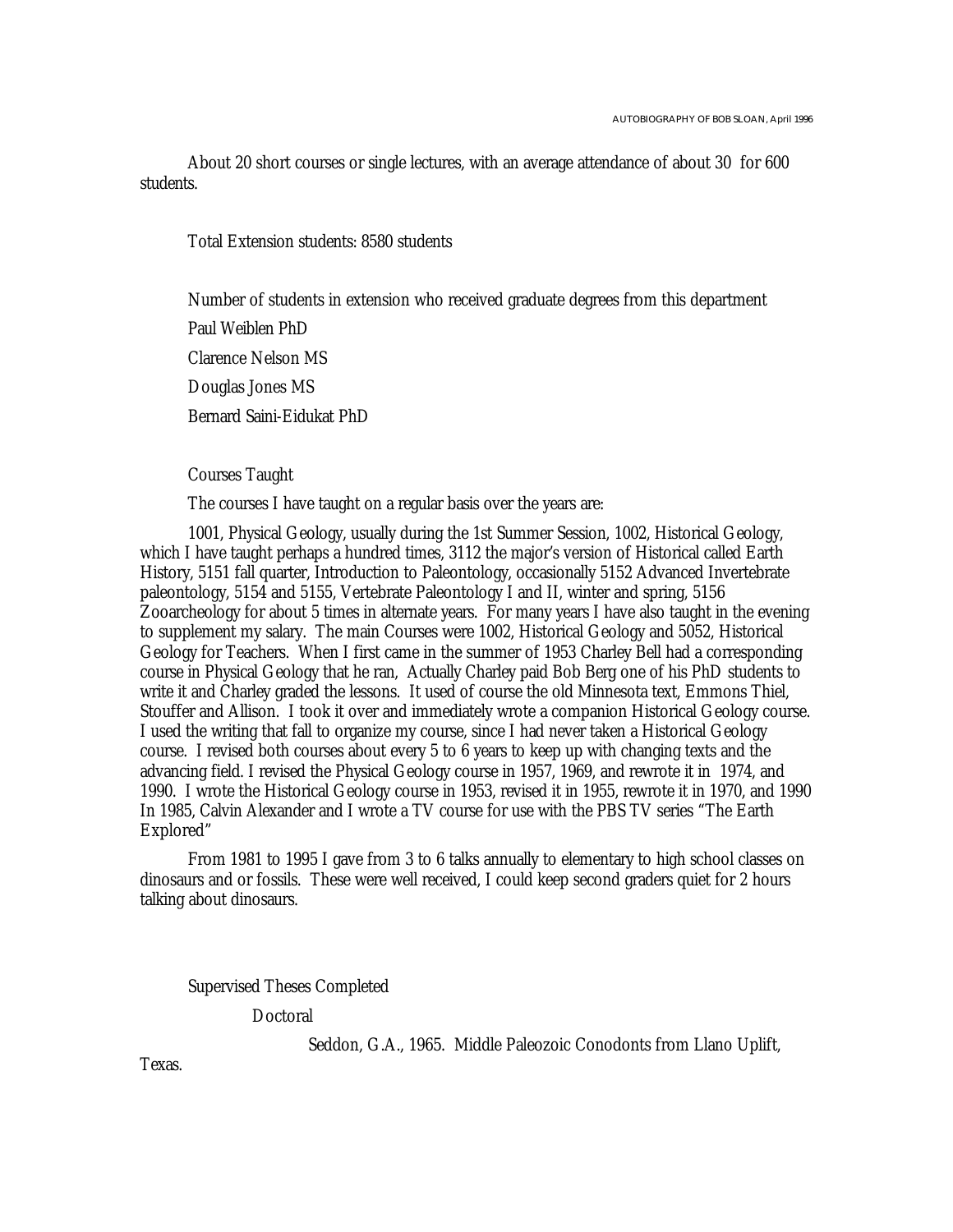Bayer, T., l965. Paleoecology of Maquoketa Fm. Webers, G.F., 1966. Mid and Upper Ordovician Conodonts. Sahni, A., 1967. Judith River Mammals. Pierce, R.L., 1957. Theses on Cretaceous Norton, N., 1963. and Paleocene Oltz, D., 1965. Paleobotany supervised jointly with Melchior, R., 1966 Dr. John Hall Shoemaker, R., 1969. of the Botany Robinson, E., 1976. Department Holtzman, R., 1976. Paleocene Mammals of North Dakota. Wolberg, D.L., 1978. The late Paleocene Olive and Circle Faunas,

Montana.

Masters

Hartman, J.H., 1983. Systematics, Biostratigraphy, and Biogeography of Latest Cretaceous and Early Tertiary Viviparidae (Mollusca, Gastropoda) of Southern Saskatchewan, Western North Dakota, Eastern Montana, and Northern Wyoming.

| <b>NIASTERS</b> |                                                                                                                                |
|-----------------|--------------------------------------------------------------------------------------------------------------------------------|
|                 | McGill, G., 1955. Cretaceous of Judson and Elburn Mines, North                                                                 |
| Minnesota.      |                                                                                                                                |
|                 | Ford, G.R., 1958. Platteville Formation.                                                                                       |
|                 | Crane, W., 1959. Redwing Quadrangle.                                                                                           |
|                 | Thompson, W.H., 1959. Platteville Conodonts.                                                                                   |
|                 | Anderson, H.W., Jr., 1959. Decorah Conodonts.                                                                                  |
|                 | Nelson, C.W., 1959. Plan B.                                                                                                    |
|                 | Webers, G.F., 1961. Maquoketa Conodonts.                                                                                       |
|                 | Snyder, H., 1963. Structure of southern Minnesota.                                                                             |
|                 | Bell, R., 1964. Stratigraphy and sedimentation of Hell Creek Formation,                                                        |
| Montana         |                                                                                                                                |
|                 | Hartman, J., 1976. Cretaceous and Paleocene Fresh Water Mollusca.                                                              |
|                 | DesAutels, D., 1977. Fauna of Galena Fm. Goodhue Co., Minn.                                                                    |
|                 | Grande, R.L., 1979. Fauna of the Green River Formation.                                                                        |
|                 | Brandenburg, J.L., 1983. Late Cretaceous Vertebrate Faunas from the<br>Upper Hell Creek Formation of Montana and North Dakota. |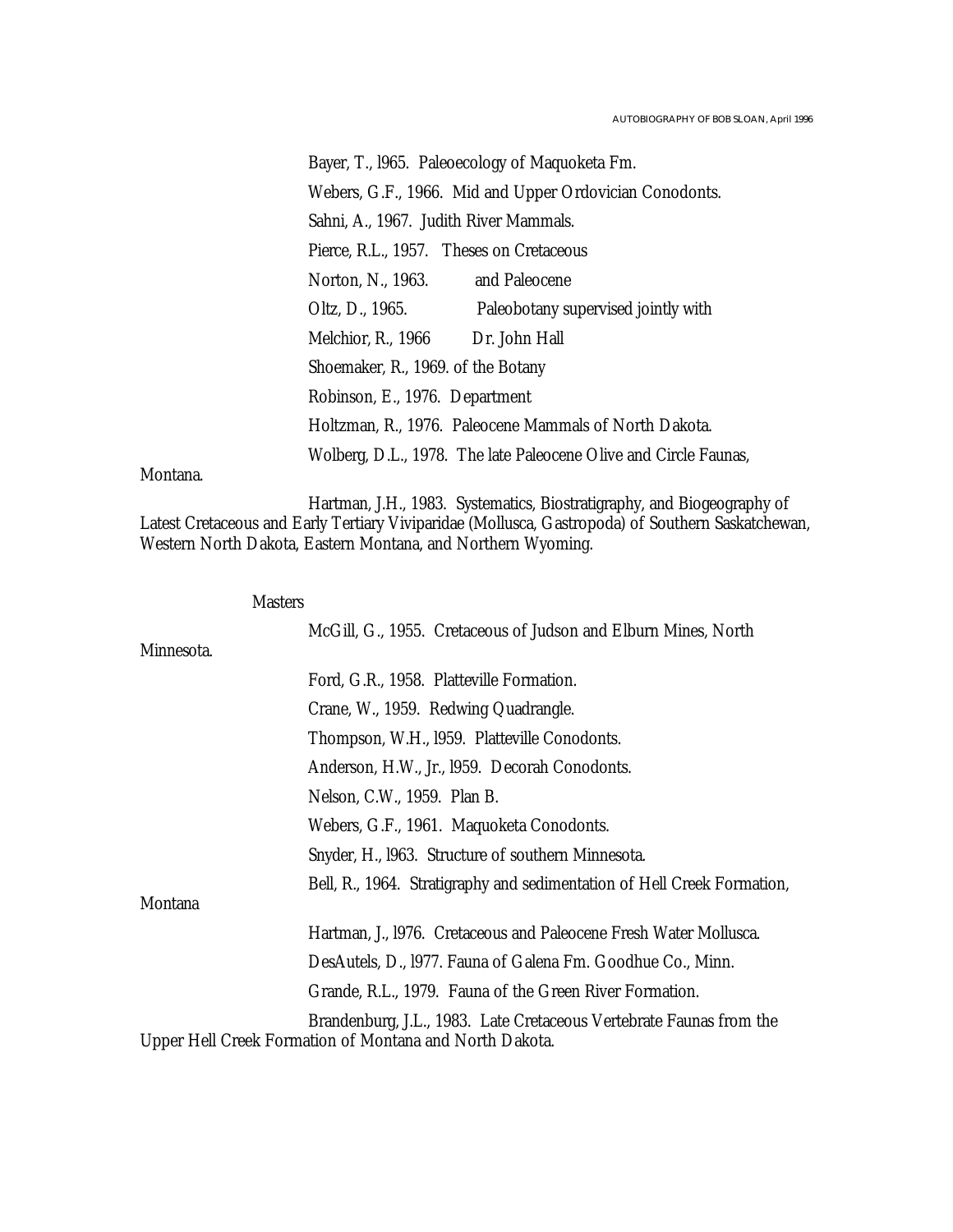Rice, W.F., 1985. The Systematics and Biostratigraphy of the Brachiopoda of the Decorah Shale at St. Paul, Minnesota

> Jordan, M.J.E., 1987. The Middle Jurassic Carmel Fm. of Utah Jenkin, D. 1990, Maastrichtian and Paleocene sediments, NE Montana Pfaff, Kurt 1992, The Trout Cave Local Fauna

## **PUBLIC SERVICE**

For many years I judged the Minnesota and/or Twin City Region Science Fair. I have given lectures on Dinosaur extinction to many venues among them are: U of M, Duluth Geology Department in 1984, NASA Goddard Space Flight Center Greenbelt, Maryland and the University of Wisconsin Oshkosh Sigma Xi in 1987, the University of Wisconsin, River Falls in 1988, and the Geology Department of Winona State University in 1991, and 1993

In 1979 we had a major creationist scare in which certain members of the legislature were threatening to require all science teachers to teach the Scientific Theory of the Creation, I served on an ad hoc committee to testify to the House Committee on Education about that bill. We were able to sink it. I had two articles I wrote for the Minnesota Science Teachers association that year answering certain points that the creationists always misstated about the fossil record. Later in 1983 there was a national effort made by the creationists to produce such a bill and I again wrote a simple paper, published in a book mostly by U of M authors, summarizing the real situation on transition between reptiles and mammals, a case for which they had always stated there was no evidence. I demonstrated that the evidence was overwhelming, they have not used that particular argument since

#### **EUROPEAN TRIPS**

Our first European trip was in 1974 at the behest of George "Rip" Rapp, one of the mineralogists in the department. He made a career shift from mineralogy to Archeological Geology. Rip along with William McDonald of the U of M's Classics had been conducting a 7-year archeological dig at Nichoria, Greece, in the Peloponese. They had accumulated a massive amount of animal bones that needed to be identified. Several students had attempted to identify them, with little chance of keeping up with the excavation. With the excavation drawing to a close Rip needed identifications as quickly as possible. He wanted me to go to Greece and do it. So I held him up for airfare to Greece for both Sal and I, for a Britrail and a Eurail pass for each of us. Sal did the data analysis while I did the identifications. So I worked on 3000 years of Greek garbage.

We left Minneapolis on Icelandair on July 21, 1974, had a major stopover at Keflavik airport in Iceland, and landed at Heathrow. We toured England and Wales, leaving England on July 28th for Hoek van Holland. On August 1st we arrived in Greece, staying there until August 20th.

Living conditions were not primitive. We lived in the two story concrete dig house, which would become a hotel when the dig was over. I worked on a bamboo slat roofed porch, while a crew of graduate students washed and cleaned bones I needed. We had a stereo playing, hibiscus growing on the left side of the porch, a view of the Mediterranean 500 yards away out the front of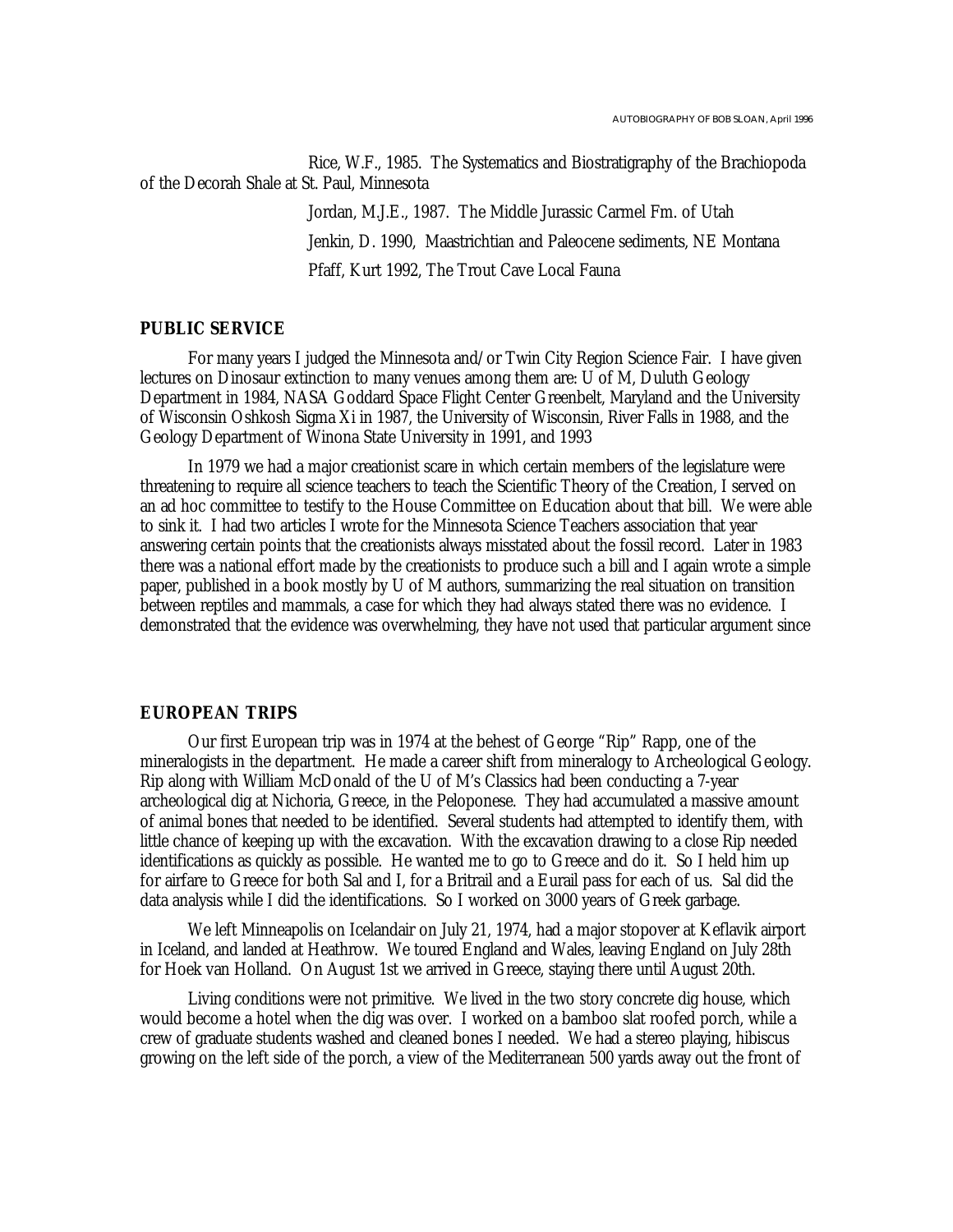the porch, and ripe figs growing on the right side of the porch. The resulting publication was Sloan and Mary Ann Duncan, 1978. "Analysis of zooarcheological materials from Nichoria, Greece".

We did many other things besides work. This was during a particularly bad upset in Greece-US relations, Turkey had just invaded Cypress, and we were shilly-shallying about what to do. Americans were not always welcome in areas away from Nichoria and the dig. I tried to take pictures of narrow gauge trains, and was warned off by armed soldiers. We did visit Kalamata (where the figs come from). There we visited a convent where we saw very primitive weaving and spinning being done in silk. We always had granola for breakfast, it was a special recipe involving a mixture of nuts, cereals and, honey, we took the recipe home, but it is too rich for us to make any more. Sal loved the fresh figs, and the little girls of the village would bring us a cone of fresh figs every day, all dressed up in their communion dresses. I needed a cow's skull for comparison purposes with the garbage fossils of cows, so we bought a cow's head and boiled it in the village in a tub. The whole village ate the flesh from the head, including the brain and eyes with gusto. Meat was perhaps a once-a-week meal.

After completing a stratified sample of all the periods of the excavation, I made some interesting conclusions. You could watch the progressive deterioration of the ecology of this worn out area. First the Greeks exterminated the Red Deer, almost as large as a elk, then they wiped out the wild boars during the Trojan wars, boars tusk helmets would stop a bronze sword. Then they wiped out the roe deer, a little deer about the size of a goat, and were working on the rabbits when the Ottoman empire destroyed all the vegetation and allowed all the soil to wash away. They started off as sheep and goat herders, but just after the Trojan War they became gauchos, raising only cattle for meat not cheese.

After the 3 weeks to gather data, we flew to Rome, and activated the Eurail pass, going to Switzerland, where we stayed in Zermatt, at the Hotel Garni Biner. We chose that out of a guidebook and became very good friends with the Biners. Sal eventually went back for some 19 summers. From there we went to England and Wales for the first time. We stayed at Castle Ruthin in Wales, a vintage 14th century castle with peacocks in the formal gardens. There we had a medieval banquet and slept in the Baron's own bedroom. The room is a 33 foot diameter octagon with a 14 feet high ceiling, windows on three adjoining walls facing out on the lawn, with private bath, an anteroom separating us from the hall, a very large bed and a carved wooden fireplace dated 1666.

From there we rode some of the Great Little trains of Wales, the Festiniog, Tallyllyn, and Vale of Rheidol, staying at the old great hotel at Portmerion, where the TV series "The Prisoner" was filmed. Portmerion was built by Sir William Clough-Elles, who was an architect specializing in restoration of manor houses. As a hobby he went to where old manor houses were being wrecked and would buy walls and rooms and odd bits, sending them home to a 300 acre family plot on the seacoast where he had a pair of workmen who took this flotsam and jetsam, and built them into buildings, often with walls from 4 different sources. It is a hodge podge, a colossal monument to colossal bad taste, but became a very special seaside resort. It was ideally suited to the weird program the Prisoner.

We returned as we went on Icelandair, with a one-hour stopover in Iceland, mandatory so passengers could buy spectacularly cheap luxury goods at the duty free shop. Our Waterford collection started there, and of course we got Icelandic wools.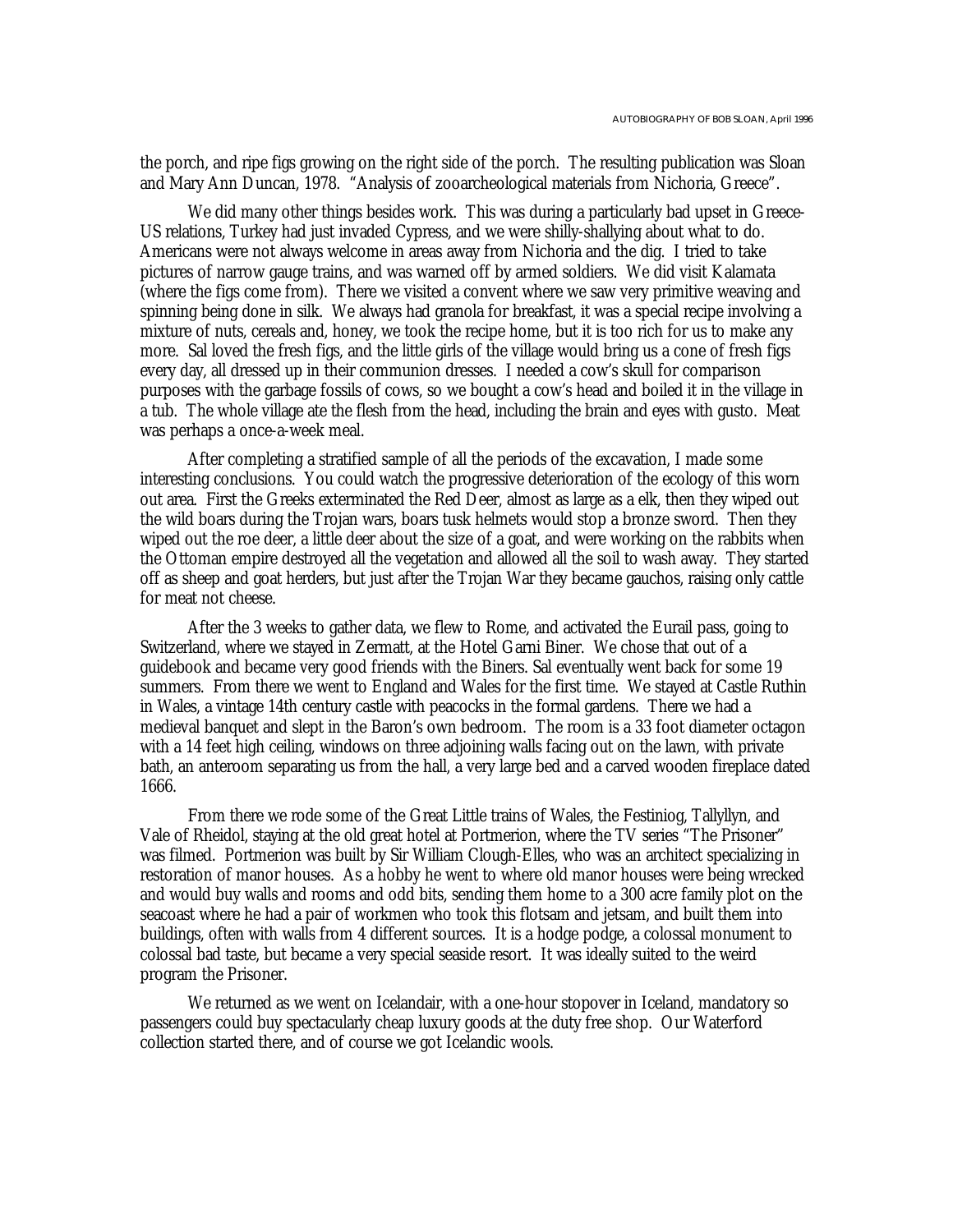We went back in 1976, for a trip to England. We had met Colin Leakey as a guest speaker at the meeting of the Minnesota Orchid Society, Colin was the eldest son of Louis Leakey by his first wife. He was a professor of Horticulture, specializing in beans. He needed a place to stay, and we volunteered. He was a very pleasant guest and offered to meet us in England. We flew in to London, rented a car and drove west to Gloucester and Wales. There we chased down our Wiggal ancestry in Gloucestershire and adjacent Wales. Again we rode the Welsh narrow gauge trains, staying at Portmerion and again at Ruthin for the banquet and accompanying play. Their waitpersons were chosen for their voices, most had won in the Eisteddfodd. Again we had room 33, the Baron's bedroom, later the Prince of Wales room at Ruthin. The next morning Colin arrived, we had him shown up to the room so he could have breakfast with us in front of the fireplace. As part of the room the hotel had provided us with a breakfast big enough for all of us.

After breakfast Colin lead us across England on byroads looking at medieval churches, finishing up at Ely Cathedral. Then we stayed a couple of days at his house in Cambridge. Sal and I went in to Cambridge to meet Rex Parrington a retired professor of Paleontology who had bought Walter George Kuhne's first collections from the Bristol Channel.

In September 1939 Kuhne was a German graduate student, who spoke no or little English and was tramping around Gloucestershire with maps and binoculars. He was looking for Rhaetic fissure fills in the Mississippian Limestones from which Pleininger had found Latest Triassic mammal teeth in the last century. Just as he found a rich fill, war was declared and he was immediately interned. He wrote David Meridith Sears Watson of the British Museum about his plight and Watson saw to it he was given a microscope and a couple of barrels of the mammal bearing clay to work on in his internment camp. He had an interesting fellowship! Kuhne sold his first collection to Parrington, who wrote the first paper on new Triassic mammal teeth since the 1890's.

I had taken a couple of collections of representative Bug Creek mammal teeth with me, and presented one of them to Parrington. He took us to lunch at his club and presented us with a collection of teeth and an edentulous jaw of *Eozostrodon*, now more usually known by the slightly later name *Morganucodon*. We went on to the British Museum, where we deposited another collection of Bug Creek and examined the Mesozoic mammal specimens that Simpson redescribed in his monograph. We were given casts of the types of *Hyracotherium*.

On one of our trips we pulled in to London, ate at the famous Savoy Grille after a long sleepless night, and then went to see a production of Kismet. I barely stayed awake through it. Then we went back to the Savoy, where we had a very disappointing room with a window on a small airshaft.

In 1977 we rented a Mini in London and drove the west country from Cornwall north to Wales. We were following a guidebook called *the Best of British Pubs* and a spectacular atlas (*The AA New Book of the Road*) at 1/250,000 scale with all the back roads and tourist sites listed. We found some great highly recommended Pubs far off the beaten track. At one of the more out of the way pubs, we were asked by the proprietors how we found the place. There we had Gammon (Ham) and Peas for dinner, played darts, and stayed at a neighbor's house. In Devonshire, near the center of the county, near Barnstable, it was a very cold and rainy day, Sal was overtired and very chilled, and was appropriately cranky. I stopped the car at a pull off, pulled out my Primus stove and a small camp kettle, and brewed up a pot of tea for her. Things go better then. We cooked in a few places using the same kettle and stove.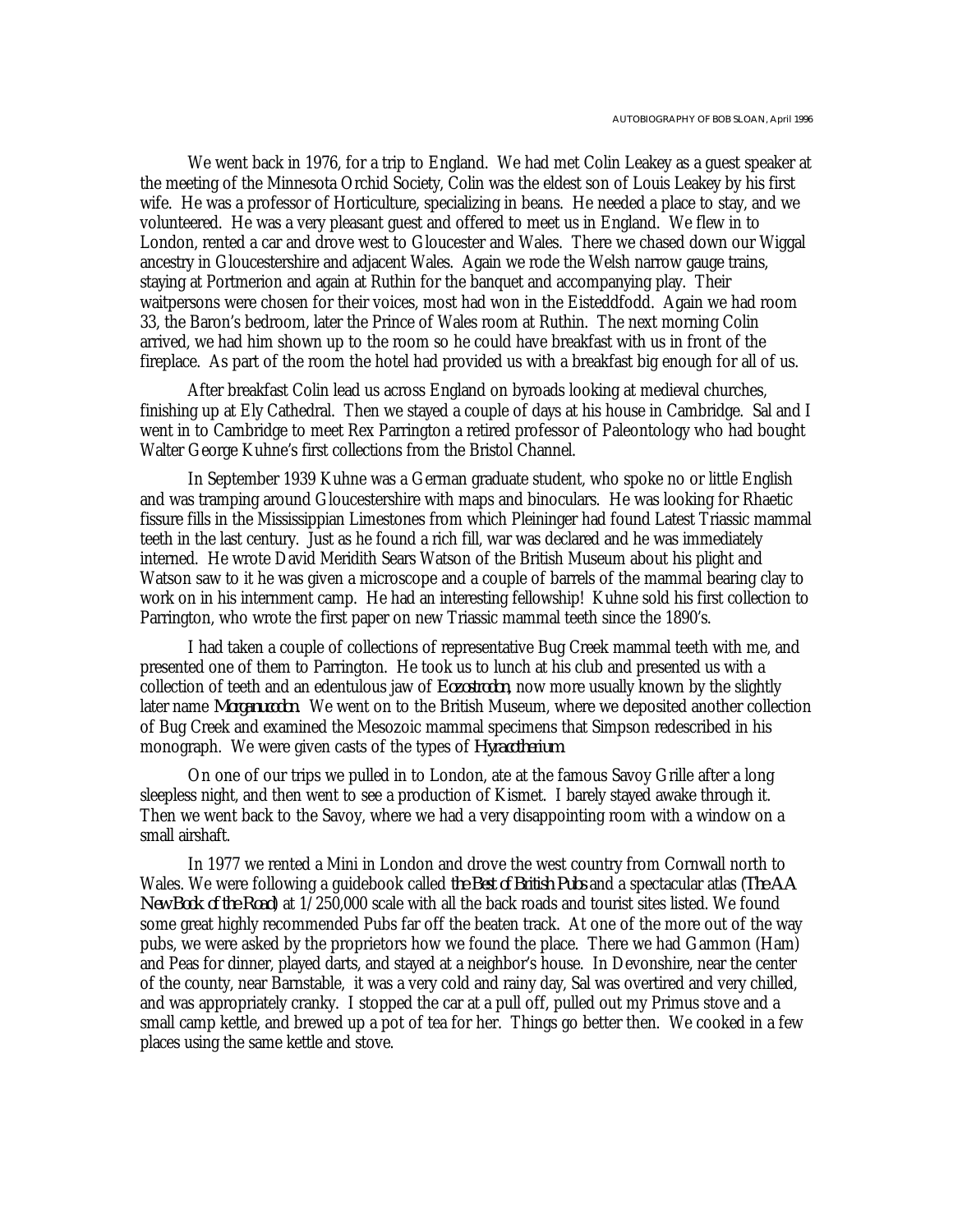Again we went to Ruthin, this time we served as the Baron and Baroness at the banquet. From there we drove through Cumbria, looking up my Pennington ancestry, photographing the ruins of an ancestral castle now a cowyard, riding the Ravensglass and Eskdale Narrow Gauge railroad, and staying at the Pennington Arms. I fell ill to a fever, but Sal tells me the beer was great and so was the local sausage. She asked the bartender for a pint, and folks looked askance, but one of the men saved the day by telling the bartender "The lady asked for a half pint", saying aside to her, "you can have a second half you know" It was not ladylike to have a pint. From there we drove north to Scotland, where we stayed in a Bed and Breakfast in Ayr, where I found out there were many Sloans, it was a very common name. It was where the family clan got started.

Betsy joined us in Carlile, standing there sound asleep at the railroad station with an orchid flower in her hand that had bloomed just before she left. We visited the Isle of Skye, went on to Edinburgh, where we saw the castle and stayed at the George Hotel (spectacular breakfast) and came back to England. Sal and Betsy flew on to Switzerland while I flew back home. They had gotten all sorts of souvenirs on the trip, and I carried them home. I had purchased a set of castings for a small live steam locomotive, and a model airplane engine and had them as well as a great Welsh blanket, Primus stove and cook gear in my big rucksack. But I drew the line at carrying 2 pounds of stone ground oatmeal and said so. They were packing my bag, and at the last minute found that the oatmeal would fit inside my field boots. So they packed it anyway, and we have always joked about it! So I got paid back for the much earlier outrageous statement "I am the Majority".

In the summer of 1982, Sal was already in Switzerland, had been to Zermatt, and moved on to Lucerne where she was due to stay at our favorite hotel there, the Chateau Gutsch. Her large purse was snatched off her baggage cart near the railroad station, losing \$3000 in travelers checks, her passport, credit cards and all her jewelry. She called Zurich where the embassy is located, they were of little help, saying she would have to go to Zurich to replace the passport and bring someone who could attest she was who she said she was. BankAmericard would not quickly replace the travelers checks, despite their ads. On the other hand, American Express was most helpful indeed replacing her card, (apologizing profusely for not being able to give her a new gold card, just the normal green card!), supplying cash and comfort. She called me and since I was coming anyway we postponed the trip to Zurich until I got there. The embassy was still not very helpful, but we did get the new passport. I had to swear I knew this lady! The passport was reissued July 19. We replaced her jewelry, binoculars and camera in Lucerne and in Interlachen, riding trains, and going on to Zermatt.

I had xeroxed an Internation Union of Geological Sciences guidegbook to Switzerland, in preparation for the trip and used that and Rudolf Trumpy's major review paper on the Alps to give myself a guided tour to the Alps. That greatly added to my knowledgwe of mountain building.

After Switzerland Sal and I went on to Great Britain. We rented a 1976 or so MGB roadster from Sportshire of London and immediately drove it to Wales, where we toured and visited our usual haunts, the narrow gauge trains, Castle Ruthin where we had the mediaeval banquet, and Portmeirion where we stayed in the Watchtower (you may have seen it in the weird TV series "The Prisoner") Sal paced the Welshpool and Llanfair train, taking pictures while I rode the train.

In 1983 we took the Venice-Simplon Orient Express train from London to Folkestowe, crossed the channel on a ferry, and picked the train again at Boulogne, rode through Paris to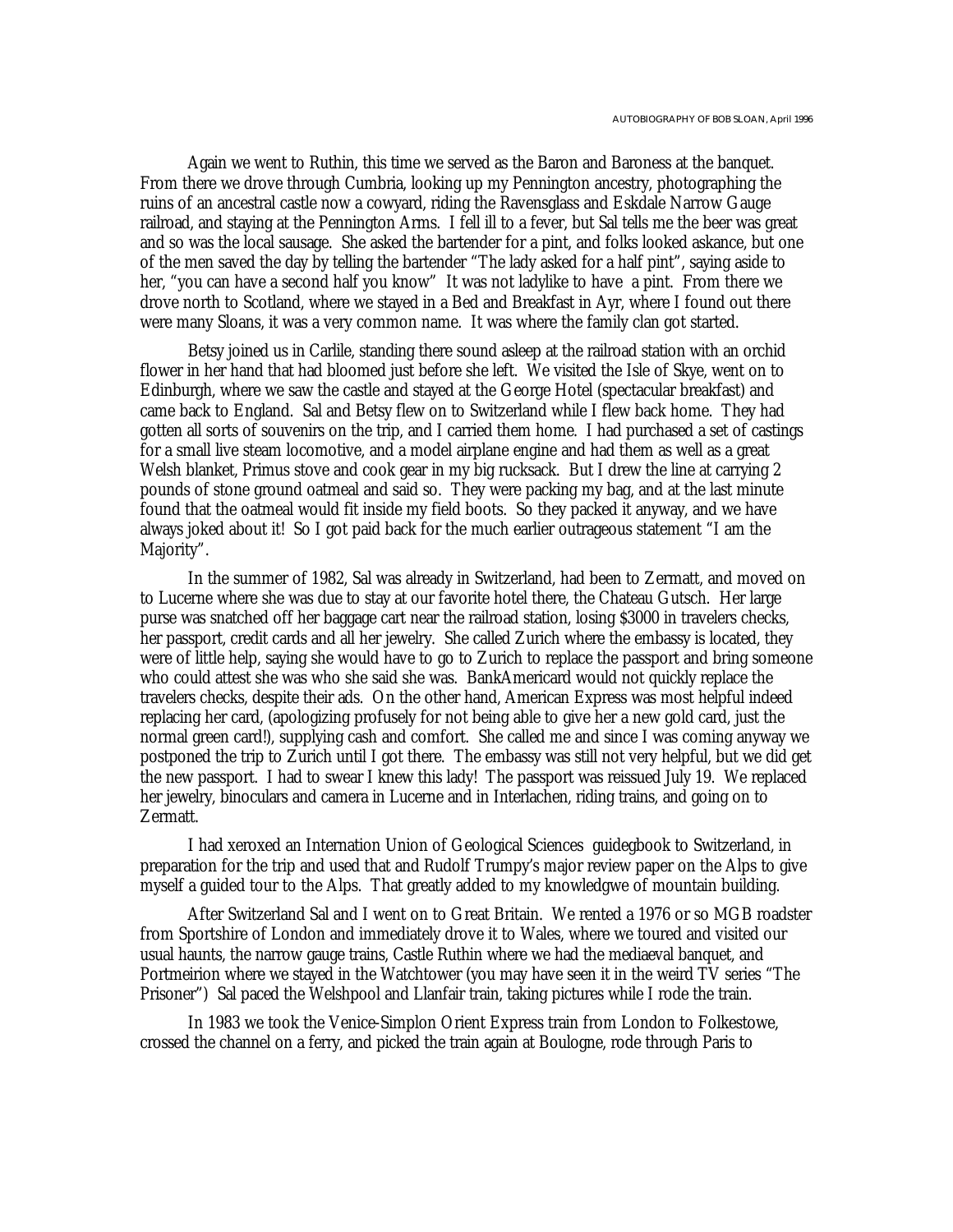Switzerland, went under the Alps through the Simplon tunnel, and got off at Domodossola, Italy and took a local train back to Brig, where we went on to Zermatt.

In 1993, we returned to Switzerland for our 40th anniversary celebration, spending a little time in Lucerne, and going on to Zermatt as usual, staying at the Biner's. We did make a special point of riding the Glacier Express riding the Rhaetic bahn to and from St. Moritz (1775 meters), picking up the next road, the Furka-Oberalp in Reichenau near Chur (604 meters), riding that under the Oberalp Pass (2033 meters) through a long tunnel to Brig (671 meters) where we switched to the third road, the Brig-Visp-Zermatt to Zermatt (1604 meters). We rode the same car all the way. This is spectacular electric narrow gauge mountain railroading. Parts of this route we had ridden on earlier trips but this was the first time for the Rhaetic Bahn. The route follows the headwaters of the Rhine, across a divide or rather under it (Oberalp pass) to the Rhone and down the Rhone to Visp and up the Matter valley to the Matterhorn. There as usual we rode the Gornergrat Railroad up to the top of the Gornergrat at 3135 meters (9720 feet). We spent the days walking the many kilometers of trails in Zermatt. Our friends the Biners again gave us a Raklet picnic (toasted cheese, boiled potatoes, and pickles) at a spot Herr Ivo Biner had made into a park near some potholes on the side of the Riffleberg. Locally they are called the Glacier Gardens.

#### **1990 ALASKA TRIP**

In 1990 Sal gave Pre-School workshops for secondary mathematics teachers on the application of cognitive science to the teaching of Algebra in the Anchorage School District, Alaska, 1990. I went along since it only added my airfare cost. We took Northwest to Anchorage, I did an extra workshop in which I gave them my hypercard stacks, toured around Anchorage including a boat trip in Prince William Sound, where we saw many eagles and sea otters, viewed glaciers, then flew to Juneau on Alaska Air. There we rented space on a Piper Cherokee 6 commuter plane and flew to Skagway. We stayed at "Sergeant Preston's Motel" clearly named for the old radio program Sal and I had heard as kids, and the next day finally got to ride one of my "long term most desirable" railroads, the narrow gauge Whitepass and Yukon, the 22 miles from the coast up to the continental divide and the boundary with British Columbia, then back down. Skagway is a great tourist town from the Gold Rush days of 1898.

#### **CONVENTIONS & FIELD TRIPS**

Between the 1956 GSA convention in Minneapolis and 1980 I attended only the SVP conventions. While I gave talks, there is no record, because Simpson and especiall Romer insisted that SVP conventions be held following their original practice of obligate informality, in an attempt to get away from the stultifying read papers of the Paleo Society. No lists of speakers were kept unless they appear in teh SVP New Letter. There never was any monetary support for trips to conventions, I had to pay for them on my own. At least the were tax-deductable.

In 1980 I was on the board of the Paleontological Society and became the organizer of a major Paleontological Society Symposium on The Late Cenozoic Caribbean Bridge and Barrier, presented at the Annual Convention of the Geological Society of America. I did this because most paleontologists were insular in their outlook, looking only at marine or non-marine fossils and never had all tha varied groups gotten together to talk about their common problems in a holistic way. The collision of Panama with Columbia provided the well known land bridge that Simpson wrote about so well and often, at the same time it cause the final separation of Cribbean and East Pacific mariine faunas. Eventually Dave Webb and Frances E brought out a book with advanced ideas developed out of the symposium.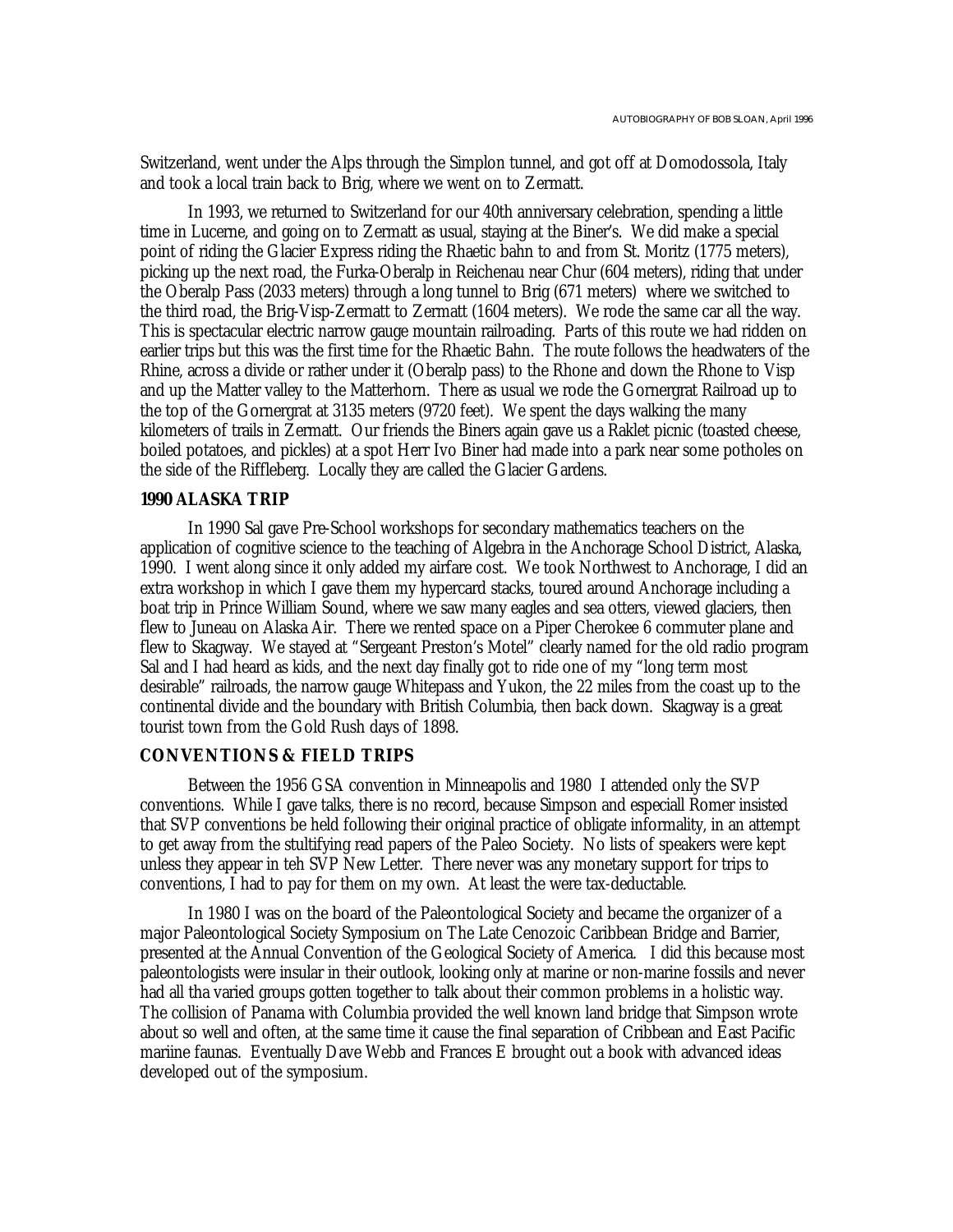In 1983, the only convention I attended was the that Society of Vertebrate Paleontology, in Mexico City. The papers presented were as usual interesting, the only trip I went on was to see the pyramids of Tenochitlan. At my hotel, I found the hearty soup that I first met at Sam Arnold's Bent's Fort in Morrison, Colorado, as "the Bowl of the Wife of Kit Carson", except here it was called "Tlalalpan Chicken". I suspect it originated here and migrated north to the Santa Fe trail and the Arkansas River where the original Bent's Fort was located. This is one of my regular camp recipes. I brought home a very special alabaster backgammon board we have used ever since.

In 1984 I attended the Rocky Mountain Section GSA conventions in Durango, Colorado. There I went on two convention field trips. The first was before the convention to the San Juan Basin of New Mexico. It was lead by James R. Fassett of the USGS, who was very interested in the problems of the Cretaceous-Tertiary boundary, which falls somewhere near the Ojo Alamo Sandstone, either at the top or the bottom. There is a major paleontological gap here between the Kirtland-Fruitland Formations of age about 10 million years before the boundary, and below the Ojo Alamo; and the Nacimiento Formation of Early and Middle Paleocene age just above the Ojo Alamo. Several different sandstones have had the name Ojo Alamo applied to them. Thus there had been much confusion.

The results of this field trip were published in my 1987 paper "Paleocene and latest Cretaceous mammal ages, biozones, magnetozones, rates of sedimentation, and evolution." After the convention, on May Day, there was a special run of the Durango and Silverton train chartered for the convention. This was the 3rd time I rode the Silverton, and was the earliest in the year I had ever gone. The track was still covered with an overnight snow slide near Silverton, and we had to wait while a Pettibone machine cleared the track. A good time was had by all.

Later in the fall of 1984, I attended the Geological Society of America convention in Reno, Nevada. It was the biggest GSA convention to that time at 7000 attendees. I stayed in the MGM Grand Hotel, the room was a honeymoon suite sold at the cheap convention rate. It was a room 20' by 60' with a round bed 8 feet in diameter, raised on a dais, with a wrought iron fence and a mirror on the ceiling, the bathroom had mirrors everywhere except right behind the toilet. I never saw so much of myself! A paper was being given by someone else on Bug Creek, I bought a Polaroid 35 mm film processor and some instant slide film from the Polaroid exhibitor, drew a slide on some placemats, photographed it using my wife's Minox 35, and showed it the next day in a rebuttal. Since then that processor has made many convention slides. There were slot machines everywhere. in the washrooms, in the airport and in cafes. I resisted. I don't gamble so I only noted all the one-armed-bandits.

In 1985 I attended the North Central Section GSA Convention in DeKalb, Illinois, where I was elected vice chair of the 1987 meeting. I also attended the Rocky Mountain Section GSA, in Boise, Idaho, the Society of Vertebrate Paleontology, Rapid City, South Dakota and the Geological Society of America, in Orlando, Florida where I presented "Periodic extinctions and radiations of Permian terrestrial faunas and the rapid mammalization of therapsids", an important paper on reasons for the terminal Permian extinction, a paper I must someday return to. The abstract has often been referred to in the literature, and the material is included in my hypercard stack on the Origin of Mammals.

In November, 1986 I attended the North Central Section GSA Convention at Kent, Ohio, and the Society of Vertebrate Paleontology, at the Academy of Natural Sciences in Philadelphia,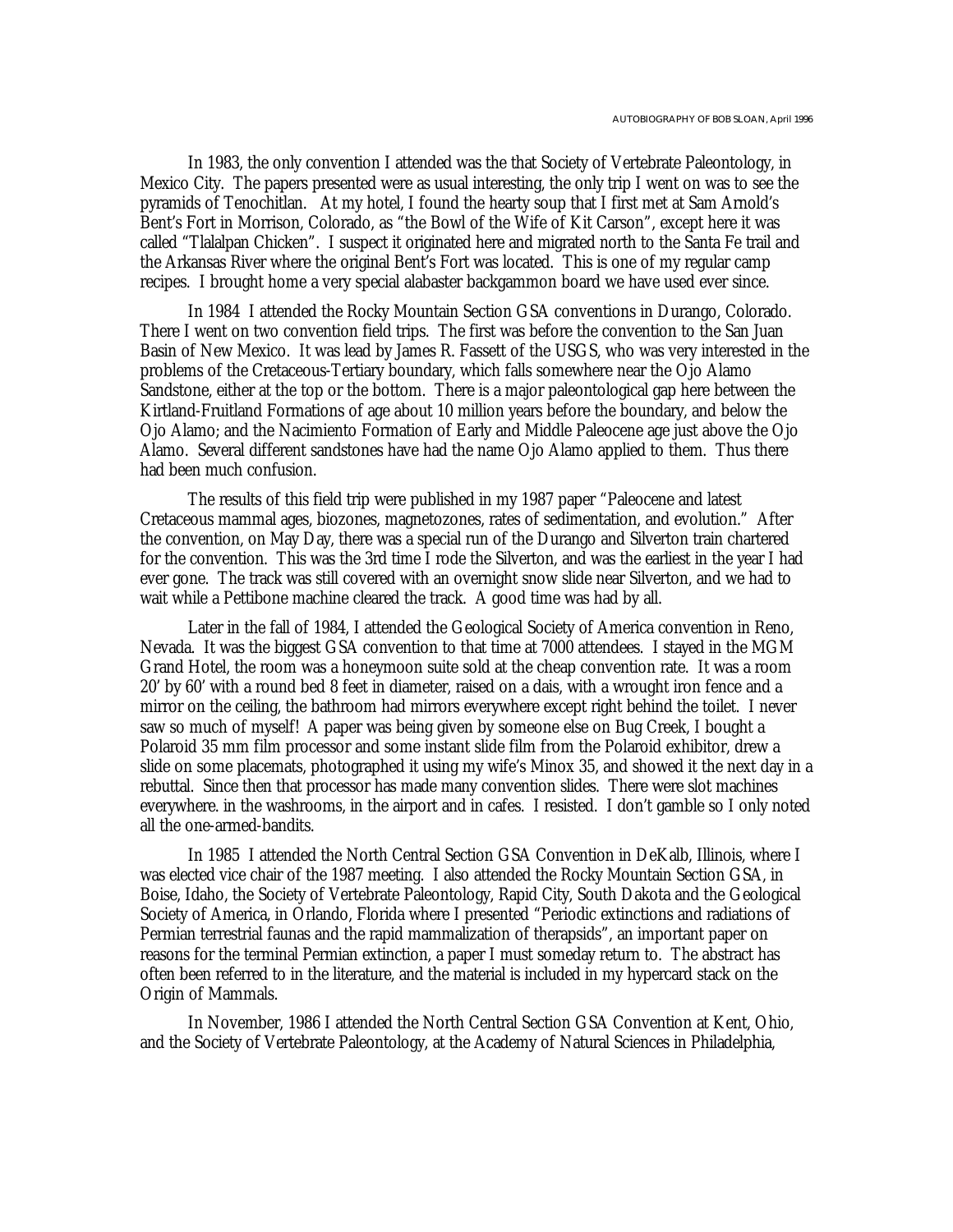where I photographed many dinosaur skeletons for my growing collection of lecture slides. I gave a paper on Paleocene Dinosaurs and mammal zonation of South China.

In 1987, I ran the North Central Section GSA convention in St Paul described elsewhere, and in the fall attended the Society of Vertebrate Paleontology Convention in Tucson, Arizona and the Geological Society of America, shortly thereafter in Phoenix.

In 1988 I attended the North Central Section GSA, Convention in Akron, Ohio. During June I attended the Vth International Symposium on the Ordovician System, St. Johns, Newfoundland, Canada, where I presented my paper on North American trilobite ranges. There was much favorable comment on the Ordovician meetings and field trips n St. Paul and RI 35 the previous year. Later that summer I attended the Second Snowbird conference on Impacts, Volcanism and Mass Mortality at Snowbird Ski Resort, near Salt lake where I gave a paper on "Biostratigraphic Case Studies of Six Major Extinctions. Global Catastrophes in Earth History". The paper was rejected by the editors for the Symposium volume, heavily biased in favor of catastrophy. I also attended the Centennial celebration convention of the Geological Society of American, in Denver, Colorado, where I gave a paper on "A Precise Ordovician Time Scale and the absence of Cyclic Extinction".

In 1989 I attended the North Central Section GSA, Convention in Notre Dame, Indiana. One of the features of this convention was a field trip to the famous Kentland Indiana quarries about 60 miles south of Chicago . This place is where an Early Cretaceous Asteroid hit and blasted a 16-mile diameter crater. There was much caving and deeply buried rocks were brought to the surface. I finally got a chance to see the devastation of an asteroid strike, and collect the shatter cones that resulted from it. I also attended the Society of Vertebrate Paleontology, in Austin, Texas, and the Geological Society of America, in St. Louis, Missouri.

In 1990 I attended the North Central Section GSA, Convention in Macomb, Illinois where I spoke on "A New Genus of Asaphid Trilobite", and the Geological Society of America national convention in Dallas, Texas

In 1991 I attended the North Central Section GSA convention in Toledo Ohio where I presented "Trilobite Biostratigraphy of the Middle and Late Ordovician of the Upper Mississippi Valley region". I also attended the Geological Society of America, National Meeting

In 1992 I attended the North Central Section GSA convention in Iowa City where I presented "The Evolution of *Ectenaspis*", instead of my usual handouts of illustrations I passed out some 90 copies of casts of *Ectenaspis beckeri* and a well preserved *Isotelus iowensis*. They disappeared like hot cakes. At the Geological Society of America national convention in Cincinnati Ohio, I was invited to speak on "The Deicke K-Bentonite and the repopulation of the Trenton Sea".

In 1993 I attended the North Central Section GSA Convention in Rolla, Missouri, where I presented "Trilobite fauna of the Middle Ordovician Lebanon Limestone, central Tennessee basin". Later that year I went to the Boston meeting of the Geological Society of America, where Gary Landis, J. Keith Rigby Jr., Richard Hengst, and I presented the important. "Pele Hypothesis: A Unified Model for Ancient Atmospheres and Biotic Crisis." It created quite a stir as a viable alternative to the ruling asteroid impact theory. No catastrophists were in the audience!

In 1994 the only convention I attended was the North Central Section GSA, at Kalamazoo, Michigan, where I presented "Pele III, Plate Tectonics, Atmospheric and Biotic Evolution", a paper in which I showed that the mammalization of the Mammal-like-Reptiles and much of their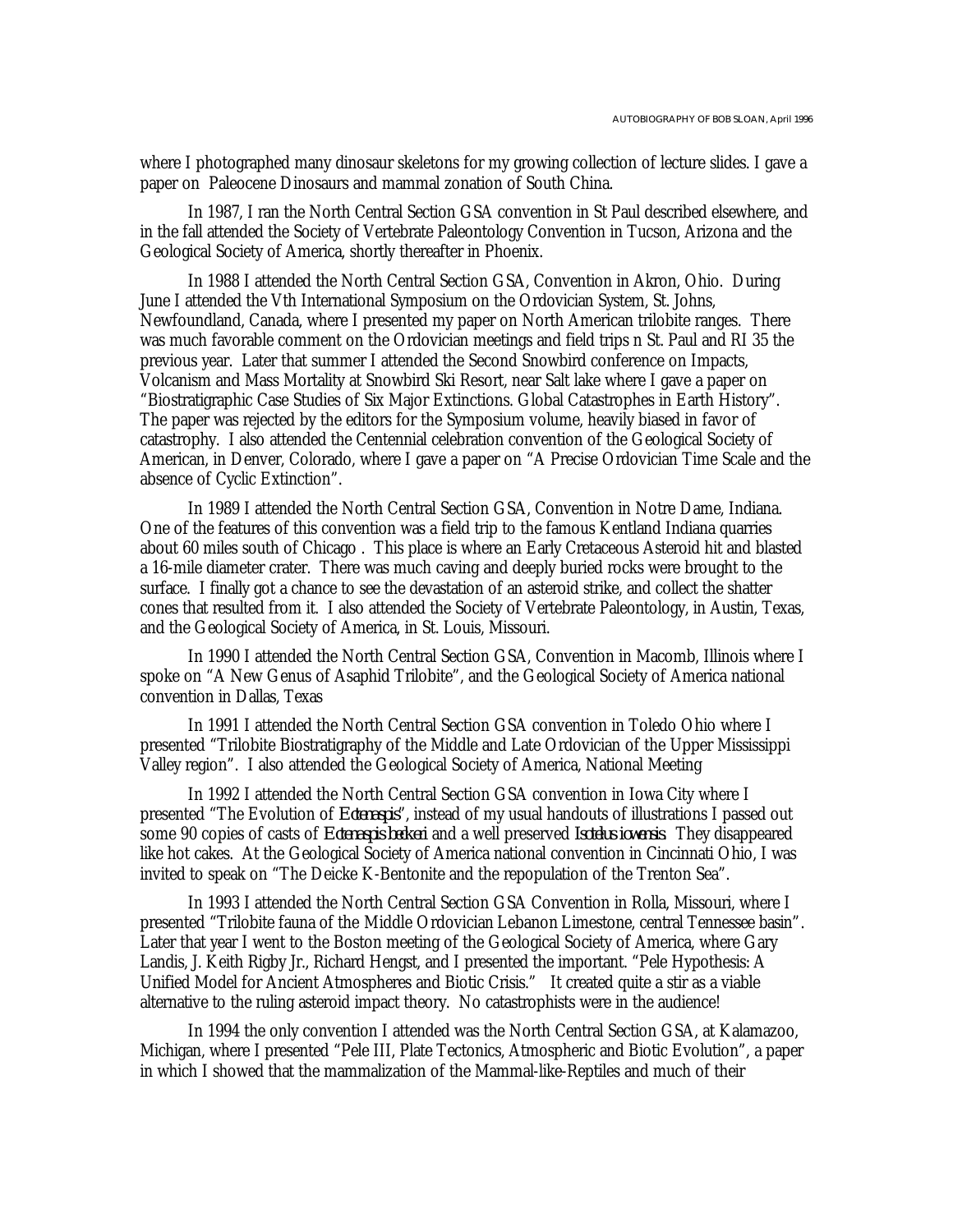extinctions were the result of a rapid drop in the amount of Oxygen in the atmosphere from 35% in the late Pennsylvanian to 15% At the end of the Permian. The only surviving cynodonts were those with all the mammal adaptations to forced lung ventilation. Again the material is included in my hypercard stack on the Origin of Mammals. I was heavily involved in packing for the move from North Oaks all year and could not plan a paper or attend the national GSA or SVP meetings.

In 1995 I attended the spring North Central Section GSA, Convention in Lincoln, Nebraska, where I went on the special post meeting field trip to Ashfall State Park in northeastern Nebraska, where a heavy Clarendonian Miocene ashfall of about 2 feet killed all the animals in the area. The little animals died immediately, horses and camels died in a week or two and the herd of the rhinoceros *Teleoceras* took about 4 weeks to die of a lung disease. In June I attended the VII International Symposium on the Ordovician System, in Las Vegas, where I was updated on the latest advances in the Ordovician. I attended the Geological Society of America convention in early November in New Orleans, where I saw my daughter Adrian.

# **THE UNIVERSITY OF MINNESOTA**

# **PRESIDENTS OF THE UNIVERSITY OF MINNESOTA**

When I came to the university the president was James Morrill. He was replaced by O. Meredith Wilson, a historian who had written his PhD. thesis on the organization of one of my favorite railroads, the Denver and Rio Grande. Both Morrill and Wilson were exemplary presidents, managing the university well, with no scandals and most academic affairs going well. Wilson was replaced by Malcolm Moos, who was a different type of president. During Moos's administration we began to have serious problems with the legislature. There are apocryphal stories of Moos appearing falling-down drunk in committee hearings on the University budget. C. Peter McGrath (pronounced McGraw), replaced Moos, but was no better. He was generally poorly regarded by both the legislature and the faculty. He left under a cloud, going from here to the University of Missouri where he continued his poor administration, according to some colleagues of mine from Columbia, Missouri. Kenneth Keller succeeded McGrath. He was a brilliant scholar with few people skills. He was brought low by a scandal over the cost of renovating Heathcliff, the president's mansion, given to the University but not kept in good repair. Nils Hasselmo, whom I first knew as a member of the Scandinavian department on some CLA committees and later as a Vice President, went away to Arizona, but was brought back to replace Keller after a nationwide search. The faculty heaved a collective sigh of relief when he was appointed, except for some rhubarbs with individual members of the Board of Regents, he has run a good ship. Most of his problems have been brought about by the Medical School. We have not done better than Nils in the past 42 years.

# **THE DEPARTMENT OF GEOLOGY**

Departments have a cyclic history. Under Thiel the department stagnated, in large part due to the poor idea of needs of the sciences by the then Dean of the College of Science, Literature and the Arts, [**disk error occurred; some material missing or deleted**] Math department would not have anything to do with the IT Math department, on the grounds they were not really mathematicians but engineers and of a practical bent. It ultimately took a decision by the University President to force the merger of the two departments and physical removal of both departments to the same building to get them to merge. Feelings ran high for many years later.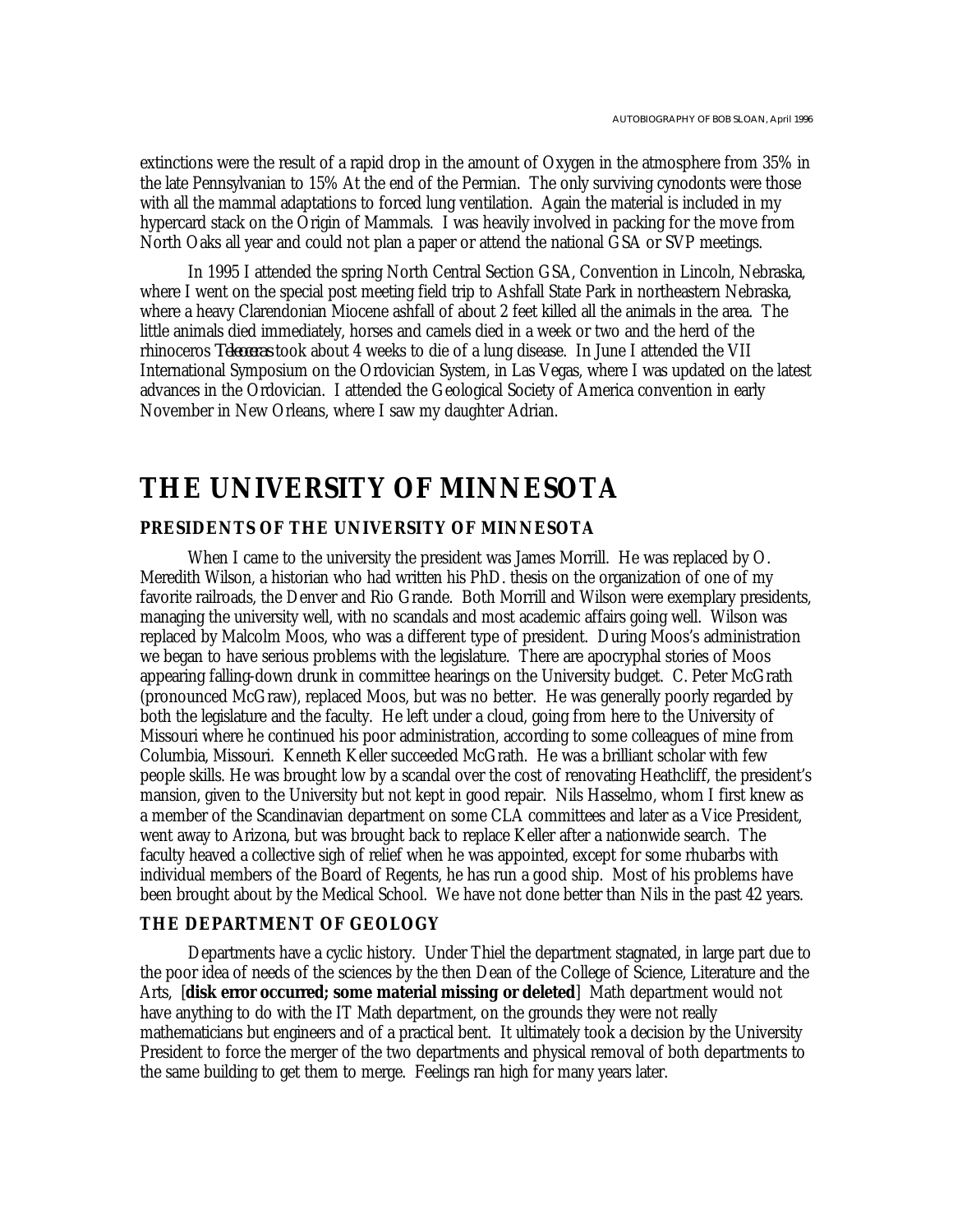During the reign of Pres Cloud as Chair and Hal James as head of the M G Survey and Economic geology Professor, the department started its growth from 10 faculty to 20 or so. Again under Cloud, retired USN Captain William Dickey hired as Administrative aide, threw away all the old department records, including our alumni files. This later made it very difficult to tap our alumns for money. Donald Wallace was hired as the Curator of the fossil collection in about 1963. He taught me to make latex rubber molds and cast plaster replicas of fossils, which were very useful teaching aids.

As part of a national trend, under Cloud there was increased emphasis on Grantsmanship, promotion and tenure was increasingly being determined by success in getting grants. Previously only J. W. Gruner had large grants, from the US Army Signal Corps for synthetic quartz crystals in the WWII and from the Atomic Energy Commission for Uranium mineralogy post war.

This growth was continued when Pres was replaced by Thane McCullogh, who took the job, but did not appear in the Fall, instead resigning. Tibor Zoltai then took over on very short notice. Tibor was the consummate politician and rapidly expanded the department by first funding positions on soft (Grant) money, then firming them up with tenure contracts later. Under his headship, the department shifted from a balanced one to one very strong on Mineralogy and Igneous-metamorphic Petrology. Tibor was a firm follower of Descartes, and often expressed the philosophy that if you knew all the first causes all else could be deciphered, so there really was no need for such soft sciences as Paleo and Biology. This was strange since as a crystallographer, he was firmly aware of the Heisenberg principle of indeterminism. His views suffered a change when there was an attempted coup by Walter Parham and William Phinney, who were if anything were worse. Departmental meetings had to be run with each of us carrying our own personal copies of Robert's Rules of Order! Fred was upset with the trend of the department under Tibor, and semi-retired to Delaware where he worked with his former student John C. Chris Kraft.

John Hall of the Botany Department was a paleobotanist, he had originally worked on Pennsylvanian paleobotany but switched to Cretaceous paleobotany when I moved to work in Montana. Our students all took all the courses the other professor taught, and in effect were joint advisees. Paleobotany students that worked in a major way with me were Richard (Rick) L. Pierce, 1957, Norman Norton, 1963, Donald Oltz, 1965, Robert. Melchior, 1966, Robert Shoemaker,1969, and Eddie B. Robinson, 1976. My undergraduate students who went on to become professional paleontologists are David Lazaruz (ETH Zurich), James Ohman ( Kent State), Cathy Forster (Stony Brook) Brent Slettengren, Gerald Schultz, (West Texas at Canyon).

With the shift of Hal Mooney from Physics to Geology, the name of the department shifted from Geology and Mineralogy to Geology and Geophysics. The sedimentology position was held respectively by Thiel, William Normark (who after 6 years of glowing appraisals, did not get tenure) Tom Johnson, who ultimately left us for Duluth and Duke in North Carolina, only to come back to Duluth later, Anita Crews, and finally by Karen Kleinspehn, and Chris Paola.

Tibor became ill with a very debilitating neck stiffness, and was replaced by V. Rama Murthy, who smoothed everyone's ruffled feathers and got us working together again. Ultimately Peter Hudleston succeeded Rama, continuing the fine job Rama had begun, for a ten year term. Bill Seyfried succeeded Peter in 1994.

As of fall 1995, I had been in Pillsbury Hall for 39% of its history, in the department for 34 % of its history, and 31% of the history of the University.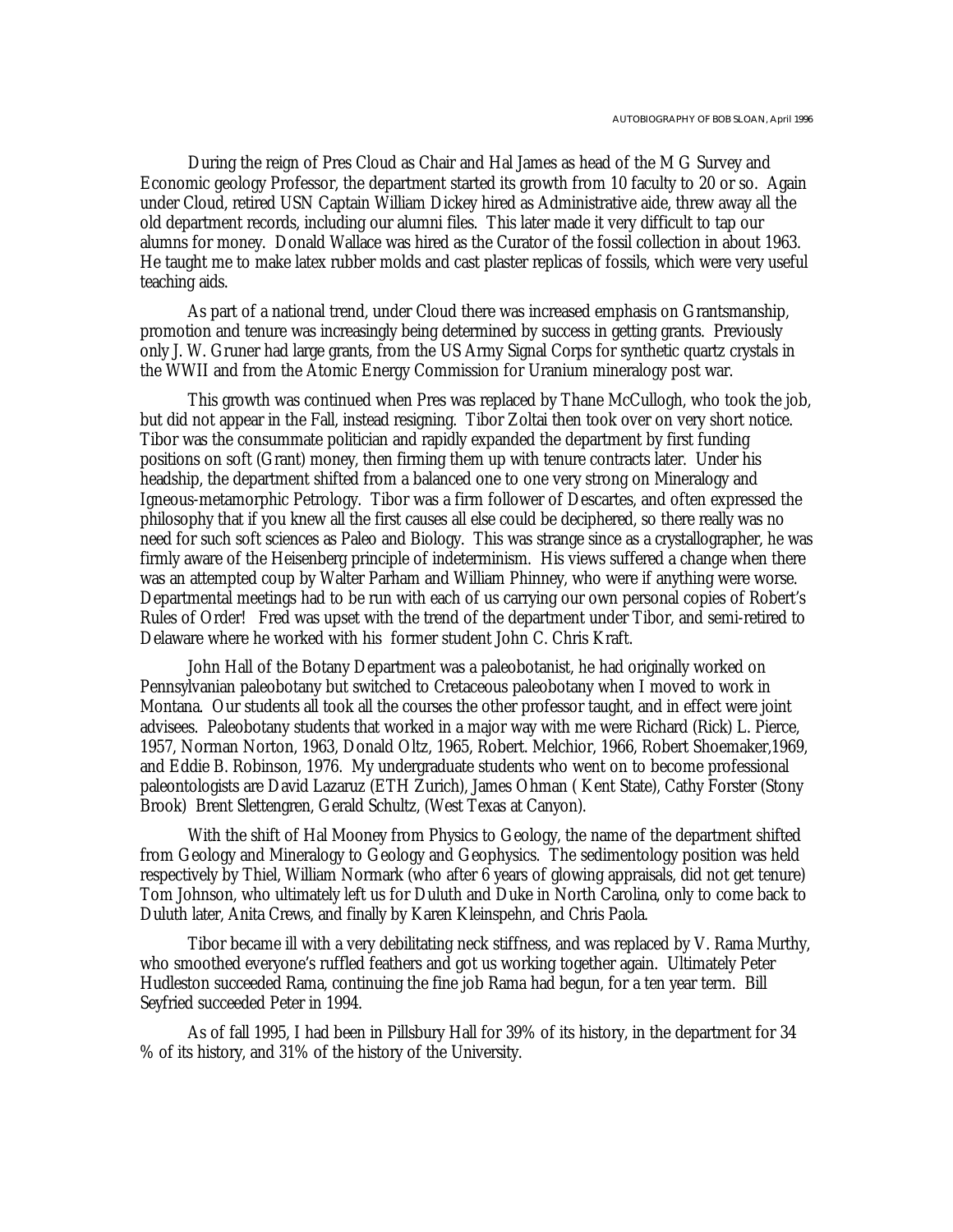As the department grew, the secretarial staff was augmented with student help. Some were very good, and then there were others. I gave up using the secretarial staff about 1975 and taught myself to type using all ten fingers because I needed to have one paper retyped three times. Each time the student corrected the previous errors but introduced an equal number of new errors. At first, I used an inexpensive Brother's electric typewriter, but by about 1977 or so we bought a used Hewlett Packard 2647A smart graphic terminal and a dot matrix printer, which served as a personal computer. Sal as Computer Coordinator in the Minneapolis Public Schools brought home several early models of personal computers, but the best was the first Macintosh of 1984. In planning for my China trip of January to May of 1986, I purchased a Hewlett-Packard Portable Plus (early laptop computer), with battery powered disk drive and printer, weighing about 20 pounds. This worked well in China, I did not lose any data to the frequent brownouts or blackouts. But by the fall of 1986 the Plus version of the Mac came out and we bought one at the University discount. Sal used that, I continued to use the portable and produced all the copy for the 1987 North Central Convention in St Paul on that. It got less and less used, and was finally sold off for a tenth its original cost, long after it was obsolete.

# **THE REMODELING OF PILLSBURY**

With the coming of Preston Cloud in 1961, it was very apparent that Pillsbury Hall needed great remodeling to make it suitable for a modern science department. Pillsbury was originally built in 1887 at the cost of \$250,000 by a grant from John S. Pillsbury, founder of the milling firm and former governor. It was the 3rd building on campus, and still is the second oldest building. Only Eddy Hall is older. Originally it housed Journalism, Botany , Zoology and Geology, part of the time it also had Public Health. All left but Geology. When Pres came we filled the building but very loosely. There was no structural steel anywhere in the building, there were cast iron pillars supporting the long spans, beams were large pine timbers, the ceilings were all the classic galvanized stamped metal panels nailed to the underside of the joists. there was one wrought iron I-beam holding up the tower. Collections were in a terrible mix of wooden cabinets falling apart, and the basement floors were full of strange anticlines and synclines. Floors were not suitable for the heavy research equipment we were bringing in, let alone firm.

We had to strip the basement level totally away and install new reinforced concrete floors, this took 2 or 3 years since it could not all be done at once. It meant that all the smaller rooms in the basement not separated by load bearing walls were redone. Old Room 2 which had been a 250 seat auditorium disappeared to become 8 different labs with concrete floors. There had been a faculty john in Room 8, that disappeared. We found a sealed in but still in service gas meter under the floor of the women's rest room, that had not been read since before WWII! John Gruner had a small shop in Room 5 near the steam pipes with a drill press and a few hand tools. I planned and supervised the construction of the departmental machine shop in Room 10, with the solid Birch tops and a 6" metal turning lathe, a new drill press, and table saw, grinders etc. We installed new thin section machinery, Rotaps and rock crushing equipment in Room 8. Floor hatches were put in the concrete floor to get at the subbasement. We gathered all the fossils into room 30 at the east end of the basement, the fossils had been in 7 rooms in many different styles of decrepit wood cabinets. We standardized on one type of rock cabinet for everything.

The Museum on the first floor, occupying the entire east end of the floor, became broken up unto 8 rooms, including 121, the new seminar room [**disk error occurred here; some material deleted or missing**.] of those Ward's casts still survive on the walls of Pillsbury, they include an *Ichthyosaurus*, a *Plesiosaurus*, a *Nothosaurus*, and a marine crocodile.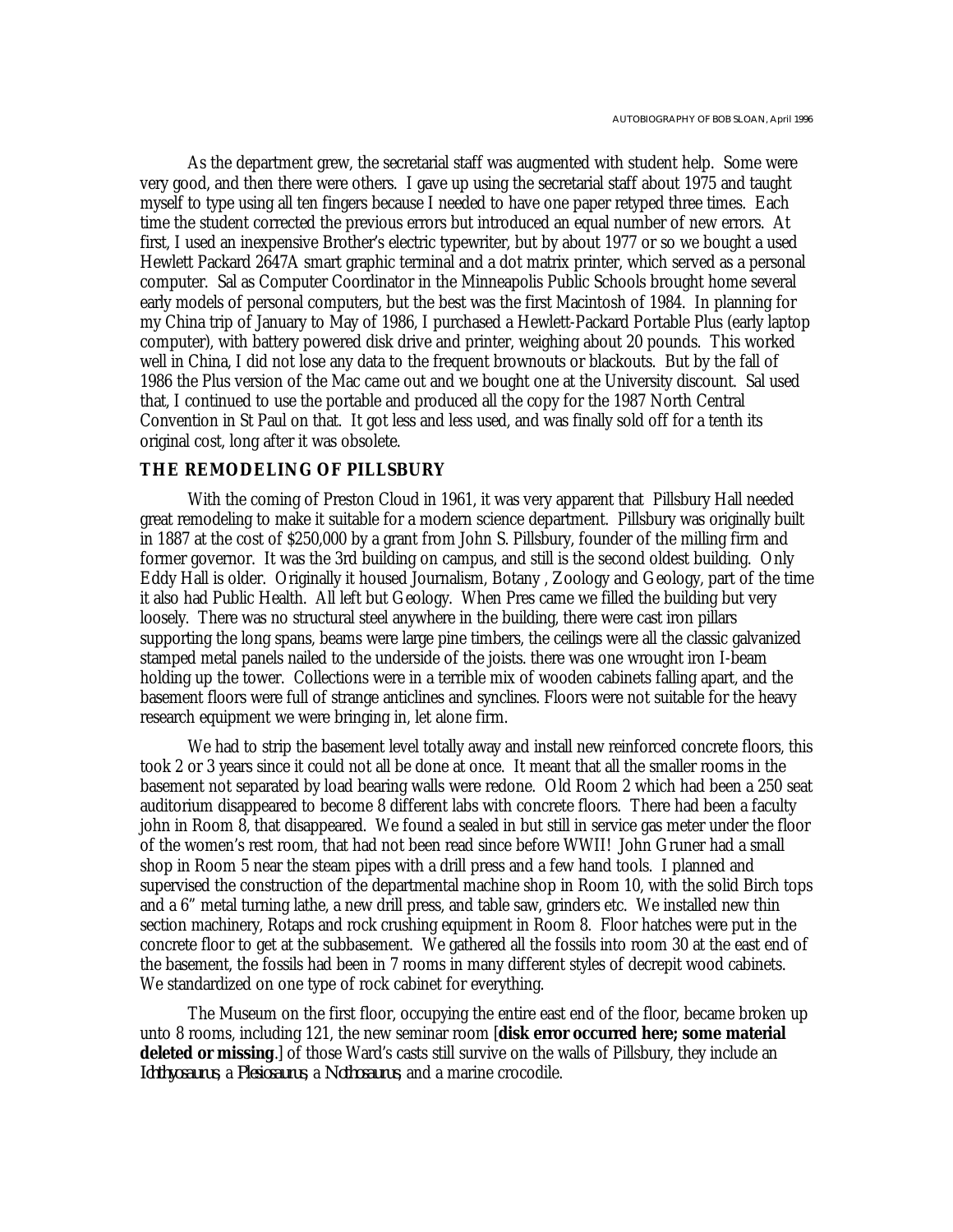After the Arabian Oil Embargo in 1972, the University finally decided to redo the windows of Pillsbury to reduce the heat loss. When they replaced the windows in my office, I knew they were original because of the rippley glass. Knowing that glass is a liquid, I wanted to measure the flow. I had them save a 42" tall pane from the windows. I went down to the shop to borrow a micrometer to see how much it had flowed over 86 years. I didn't need a micrometer, I only needed a ruler, it was 5 mm thick at the bottom of the pane and 2.5 mm thick at the top of the same pane!

# **TEST SCAMS**

Over the years I have found many different ways that students have used to try to get a better grade without studying. To paraphrase an old saying of unknown origin (It must go back to the Middle Ages at least): Teaching is a race between teachers, who strive to produce idiot (or cheat) proof tests, and the Universe which strives to produce bigger idiots (cheaters). (So far the Universe is winning). Once when I was giving a final to 500 students in Owre hall, I had passed out the finals, and there were TA's several places in the room as roving monitors. When no one was close, a student on the back row leaped up, and ran out of class with an examination. We tried to catch him but he had planned well and got away. Another time a student went into my office 15 minutes before the final, opened the package of freshly printed tests, and took one. I was very upset, and made all the students in Pillsbury 110 for the final place their books , purses, bags and whatnot in room 105 till after the exam. They were a cowed bunch!

# **DEPARTMENT HISTORY**

When I first came to the department, it was recognized as one of the top ten in the US. All of us taught our specialty coursdes and most of us taught an introductory course as well. Only John Gruner had a research empire based on Atomic Energy grant to study Uranium minerals. He had as research assistants Abe Rosensweig and Deane Smith. The rest of us did our research on Minnesota Geology using the Survey as funding, that got a lot of Minnesota Geology done on little money. When Cloud appeared, Minnesota Geology was passe, provincial and Hick! The department moved into a high research role and mode, and the problems to be solved were supposed to be at the cutting edge of research. This still left us with the undergraduate teaching role, but it was definitely looked down on as second rate science. Several instructors were hired to fill that role so that the researchers could do research without the pain of meeting large classes of freshmen and sophomores. This trend was exacerbated by University policies that favored large grants as a way of paying for graduate student support. By those standards the current department is very succcessful, placing at the highest per faculty research grants of the entire CIC, big 10 plus Chicago and Penn State.

This was part of a national trend instituted by NSF which had grown out of the Navy's discovery of just how little they really knew about the oceans during WWII. They had been forced to fight Pacific campaigns on the basis of 17th Century hand drawn maps of Pacific Islands. After the war, the Navy founded the Office of Naval Research to get Ocenanography in the broadest sense developed and organized, offering ships, surplus electronics and money for anyone willing to do any research concerning the oceans. This turned out to be such a great idea that the National Science Foundation was formed to do the same thing for the rest of the Physical Sciences. This resulted in the present grant system of funding science and a great expansion of science departments in American Universities. In many respects it has been a good thing for science, faculty and universities, forcing a rapid expansion and growth, but it also changed the whole milieu of science,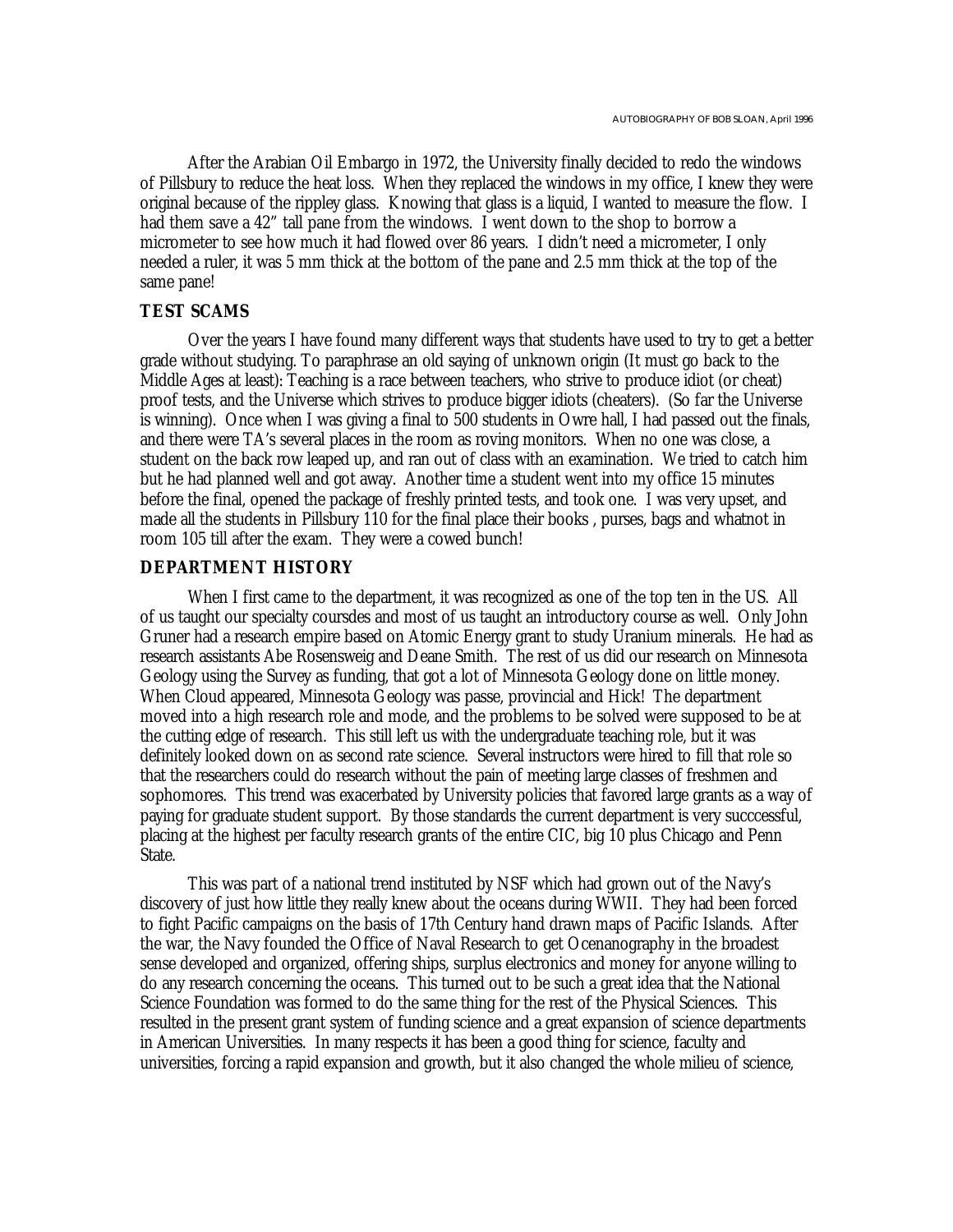and turned it into a money game. Promotions and merit pay increases were determined by the value of grants brought in to the University and the departments, quality of undergraduate teaching was given lip service in determining worth and merit pay increases. The sole benefit of my being named an IT Distinguished Teacher was a cash award of \$500 and a diploma. No note of it was made at that or later merit pay raises.

When I first came to the department in 1953, there was a long term tradition of the graduate students givng a skit at the annual departmental banquet, and presenting a spoof journal, "The Geology Club Journal" to all there. This was usually in good fun. In about 1957 or so we had the banquet in some restaurant on Hennepin Avenue. Some students asked me if I would appear in the skit, not saying anything about what the skit was. I agreed, with a little bit of nervousness. I was told I was to represent myself as an ordinary faculty member. So I sat at the front to the room, and one by one graduate student wives came up to me and asked "What could I do to improve my Grade?" I answered with many variations on the theme of "Go back and study your notes." Finally one lady that I didn't recognize showed up, and asked the usual question. When I gave the usual answer, she asked "will this help me improve my grade?" and started to strip. Cy Gallick, one of the graduate students was supposed to rush up and lead her off, saying "I'll help you with your grade!" While he was running up he tripped on a chair, fell and cut his head open. When she wasn't stopped, she continued, and got down to very silly bra and panties before someone else pulled her off the stage. She was a stripper from Augie's Bar, one of the more seedy Hennepin Avenue joints. Thiel was absolutely livid. The journal was always full of comments on the year's happenings and should be examined by anyone interested in departmental history. During the Cloud and early Zoltai years it got particularly vicious, a sign of great discontent among the students, and it stopped totally about two or three years before Peter Hudleston took over.

Earlier there had been a cartoon of me in the Journal wearing a stylized bone in place of my usual bow tie. The next day I went to class wearing a cleaned chicken bone from a drumstick mounted with Scotch tape to a old clip-on bow tie frame. It took the students the entire class hour before they noticed it.

For many years there was a 4 foot globe in room 110 Pillsbury. These globes had been made during WWII by Alex Oja, an artist at the Science Museum of the St Paul Institute under a defense Department contract. Alex had been hired for the Museum during the depression under the WPA, and continued clear into the mid 1960's. When I first went over to the Museum in the late '50's I saw the molds for these globes, the special templates for smoothing the plaster, and the templates for painting the coastlines of the continents in place. Each globe was hand made and had a surface of chalkboard paint. The base for the globe had a lever that permitted two different modes of rotation of the globe so any part of it would be visible. For many years I used them in class to show how seismologists could locate an earthquake.

Don Wallace and I made several hall exhibits that have been useful. We were told by central administration that our department would be responsible for the university exhibit at the State Fair that year. Don and I borrowed a series of plaster horse skulls from Morris Skinner of the American Museum of Natural History in New York, and from my old friend Bill Turnbull at the Field Museum in Chicago. We made a series of molds and half casts of those skulls, painted a time scale background, and assembled a very nice looking exhibit on "The Evolution of Horses". This has been a very useful teaching device. To provide some action, Stan Duff, the departmental machinist and I cooked up a working model of a geyser, that ran on a 5 minute cycle. Both exhibits were highly successful at the fair.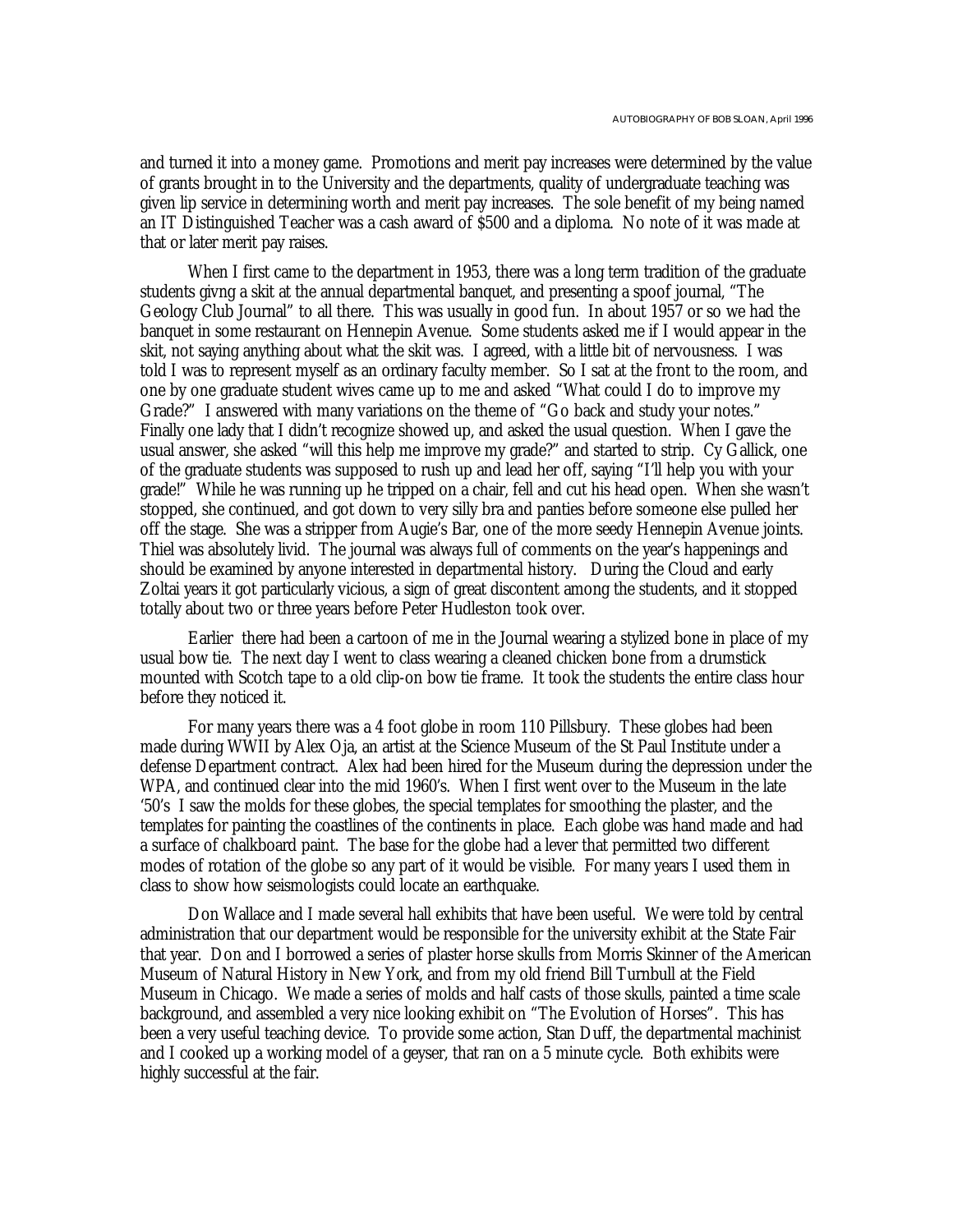On review of the department history I found to my great surprise that I had personally known all but 11 of the 82 faculty that have been in the departmant during its 123 year history. So I decided to write a paragraph or two of my personal recollections of these professors. I will not write anything on those faculty that have not retired, but I will write my comments on those retired, but still living.

In terms of years of service to the department the list is as follows:

Sloan, 42 years and counting.

Schwartz 42 years.

Grout, Thiel and Wright, 41 years.

Mooney, 40 years (not all in this department).

Winchell and Gruner, 39 years.

Hall 36 years.

Emmons, 33 years.

Hooke, Murthy, Morey, and Weiblen, 32 years and counting, Zoltai, 32 years.

Stauffer 30 years.

 George Alfred Thiel was the head of the department when I was hired. He was one of the three new hires after World War I, his career lasted from 1920 to 1961, 41 years, covering all ranks from Instructor to Full Professor. When Emmons retired, Thiel was made chair, over George Schwartz who had a year more seniority, being hired in 1919. Schwartz was also Theil's graduate advisor, this always grated a little on Schwartz, but they remained good friends. Schwartz instead became the head of the Minnesota Geological Survey. Thiel was a gentleman, and his wife was the lady of the manor. She always tried to indoctrinate the wives of faculty in lady-like behavior, with formal teas. Thiel had great difficulty convincing the Dean of the college of Science, Literature and the Arts of the greater financial needs of the sciences over the humanities. His major publication after I came was Minnesota's Rocks and Waters with Schwartz, he stopped real research shortly after I came. He was a gifted teacher and taught large sections of Physical Geology up until his retiremant. He was a pioneer in heavy mineral analysis and other traditional forms of analysis of sedimentary rocks. After the retirement of Emmons in 1944, Thiel took over the revisions of the classic Minnesota *Physical Geology* text by Emmons, Thiel, Stauffer and Allison, which was regularly used at Minnesota, until the new Minnesota text by Chase, Sawkins, Rapp and Darby appeared.

In Thiel's term as chair, the departmental social affairs were teetotal, probably as a reaction to Emmons having been a lush, even drinking in his office. We had monthly faculty lunches at the Campus Club on the fourth floor of the Coffman Union at which the departmental affairs were discussed. These lunches went by the boards when Thiel retired. Cloud had no interest in business lunches. The poor old Campus Club is now moribund and not expected to last many more years.

In 1935, for the 9th annual Kansas Geological Society guidebook, a monumental tome of midwestern geology fully 2 inches thick, Professor A.C. Trowbridge of the University of Iowa and state geologist of Iowa prepared a structural contour map of the Upper Mississippi Valley area. By picking wells for the map that were poorly spaced he managed to miss the Twin Cities Basin, the most important structural feature in southeastern Minnesota. In 1936 at the GSA meeting Schwartz presented an abstract on the "Structure of the Minneapolis-St. Paul metropolitan area". Again in the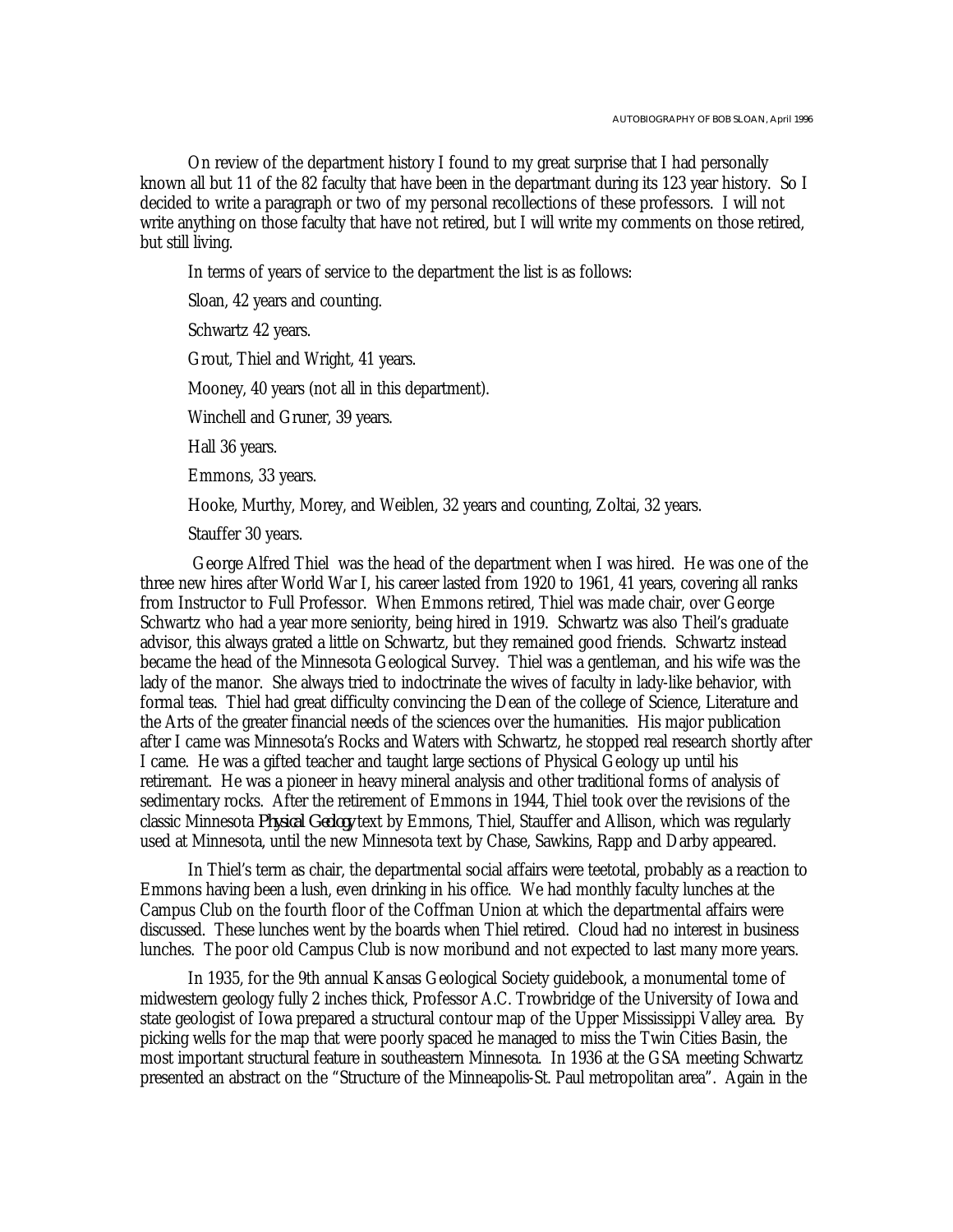fall of 1939, Thiel and Schwartz presented a paper at the national GSA convention in Minneapolis in which they pointedly corrected the errors of Trowbridge, with a new structural contour map, based on the old Winchell survey as well as Schwartz's new data published in 1936 as "*Geology of the Minneapolis-St. Paul metropolitan area*", Minnesota Geological Survey Bulletin 27. The paper was published in 1941. Ever after until all participants had retired, there was a cool relationship between Minnesota and Iowa, at the time it was jokingly referred to as "an agreement to disagree".

 George Melvin Schwartz, was the first of the three post WWI new hires. He served all ranks from 1919 to 1961, 42 years. He had a masters degree in geology from Wisconsin when he came, and completed his PhD thesis under Grout in 1923, the same year he was Thiel's advisor for his PhD. I liked Thiel, I loved Schwartz. We had both served in the Artillery, he gave me his 45 from WWI, and a WWII shotgun. He supported my summers for many years, and always had kind words and advice for me. When he retired in 1961 he had to be replaced by two professors, Hal James and Paul Sims!

John W. Gruner was the third of the post WWI new hires, rising from Instructor to Professor from 1920 to 1959, for 39 years. He received his PhD degree from Emmons in 1922

Frank Fitch Grout had retired in 1948, but still spent much time in the department until his death in 1958.

Samuel S. Goldich was hired as a Professor in 1948 and remained in the department until 1959. He had gotten his PhD from Grout in 1936 for a very spectacular thesis on rock weathering that has always been the classic study. When he was hired he took over the management of the Rock Analysis Laboratory, which was begun by Ruben B. Elestad and continued by Grout until his retirement. This was a wet chemistry lab, [**disk error occurred here; some material missing or deleted.** I in demanding quality performance from faculty or students. He moved every year while he was here, and got a new car every year as well. He never married. He was responsible for modernizing the study of the Precambrian rocks of Minnesota. With Alfred O.C. Nier of Physics, he developed Potassium-Argon dating techniques> Nier measured the Argon in a mass spectrometer, while Sam analysed the Potassium by wet chemistry. The result was the dating of most critical igneous and metamorphic rocks in the Precambrian of Minnesota. In addition to the techniques papers, he was the prime author of aBulletin of the MGS on the Precambrian of Minnesota. He was a great petrologist and trained many students.

Harold M. Mooney was originally a Geophysics professor in the Physics departmentstarting in 1950. In1963 or so he was transferred to the to newly renamed Depatment of Geology and Geophysics. Hal was a gentle quiet man with a fine sense of humor, he was often chosen to be the Acting head of the department when the head was away. He was the first faculty member to type his own letters and papers, many of the rest of us learned as the secretarial staff increasingly became composed of part-time students, of widely varying quality. Hal died in harness of a cancer in1986, officially retiring a couple of months before his death.

Robert L. Heller was an Ordovician paleontologist from Missouri who was hired by the Duluth department a little earlier than when I was hired. He was single handedly responsible for raising the quality and reputation of the Geology Department at Duluth, and ultimately rose to be the Provost of the campus. He turned Duluth from a small teacher's college into a jewel of a school. We were always close, he was the single person who convinced me to write my abortive paleontology text book.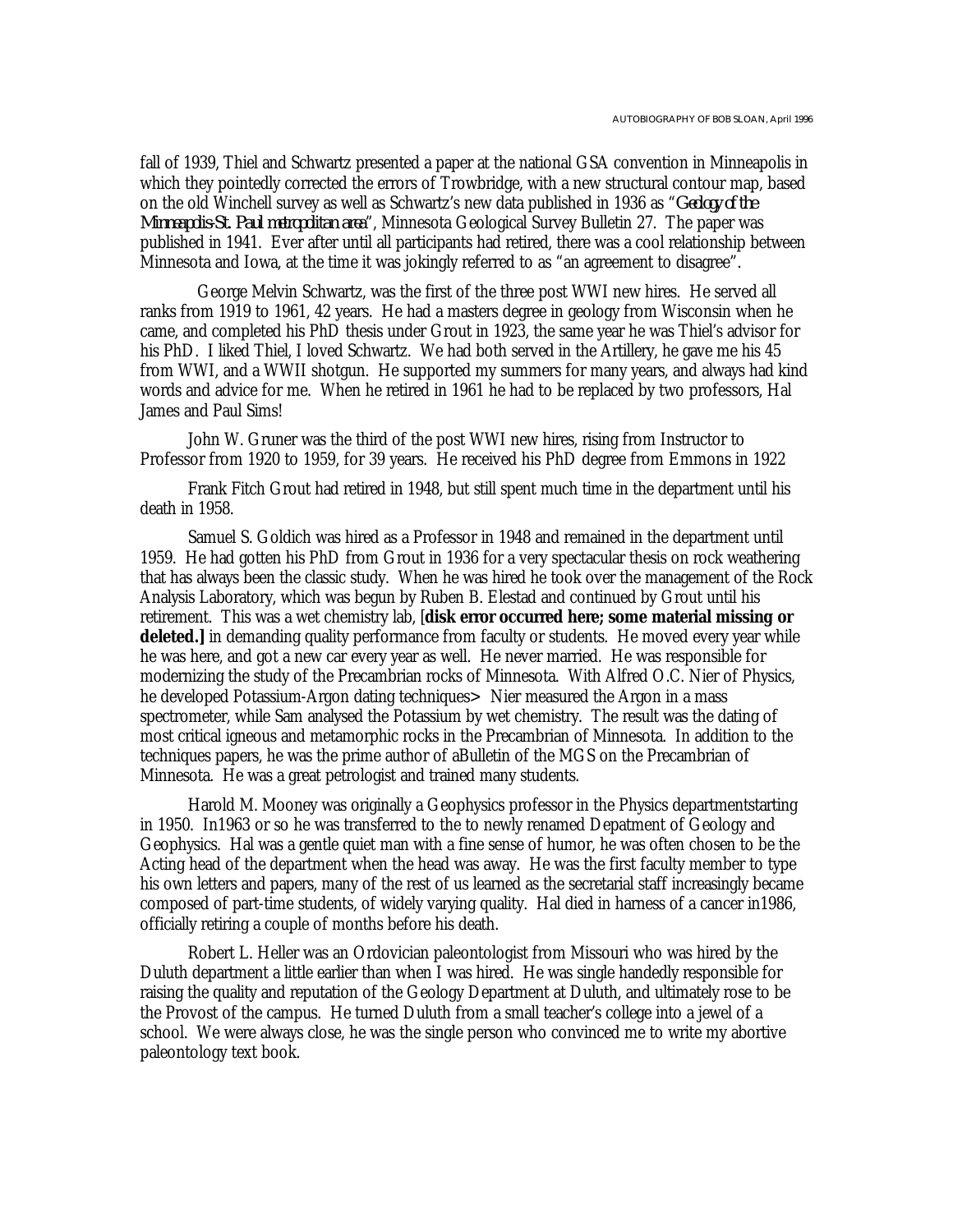Clarence A. Allen was hired in 1954 as a new PhD from Cal Tech, to teach Physical and Structural Geology. Previously Herb had taught structure. He did very well, but was hired back by Cal Tech and left in the spring of 1956.

John Campbell Craddock was hired as a replacement for Clarence Allen in 1956. He also taught field geology. In 1959 he received an NSF grant for work in Antarctica and spent winter quarter most years thereafter doing research there in the Austral summer. It was a very successful research program and trained many graduate students. Tibor was very unhappy with Cam, and wrote the Dean that Cam was not a very good scientist, and spent too much time away from the University. Jerry Webers' wife Kaye was the dean's secretary and read the letter, Jerry told Cam and Cam immediately went to Wisconsin where he was hired as a full Professor in 1967.

Paul W. Gast was a theoretical geochemist and served here from 1958 to 1965.

William C. Phinney was hired to replace Sam Goldich as the Petrologist in 1959. He and his wife Colleen were assets to the department. About 1970 he lead an attempted coup against Tibor Zoltai and his management of the department. The department was completely devastated by the conflict and were carrying personal copies of Robert's Rules of Order to all faculty meetings, it was not a happy place to be in those times. He resigned to go to NASA to work on the moon rocks program in 1971.

Tibor Zoltai was a Hungarian crystallographer, a student of Martin Buerger at MIT when he was hired to replace Gruner as the mineralogist in1959. Tibor was a unique person. He had been a prisoner of war on both sides of WWII. He and Olga came to the US as displaced persons. Outwardly friendly, he was capable of duplicitous behavior in private. He was made Chair when Cloud resigned as chair in 1963. Thane McCullogh had been hired as chair on Cloud's resignation, but McCullogh never showed up , resigning before Fall quarter began. Tibor was then appointed Chair, serving in that capacity until 1971. He retired early in 1991 after 32 years of service, mostly as a result of his increasing neck problems.

Preston E. Cloud was hired as a distinguished US Geological Survey paleontologist and administrator to head and rebuild the department on Thiel's retirement in 1961 A short, bald, selfmade man, he had a driving personality. As a new broom, he swept clean. The remodeling of Pillsbury began, and he brought with him two other USGS stars, Hal James to replace Schwartz as the Economic Geologist and Paul Sims to replace Schwartz as the head of the Minnesota Geological Survey. Pres went on to the U of California Santa Barbara in 1965

Harold L. James replaced Schwartz as the Economic Geologist in 1961 and served until 1965 when he had to retire for family reasons.

Paul K. Sims was hired as a full professor in 1961 as head of the MGS and did yeoman work in bringing it up to a high level of activity. He retired in 1973. He instituted a major geologic mapping program, and greatly increased the size of the survey staff.

John E. Stone was hired as an assistant Professor in 1962 to work on Pleistocene Geology, doing some work for the MGS. He did not receive tenure and left in 1967

Kenneth S. Deffeyes was hired as a sedimentary geologist in 1963 but chose to resign in 1965 despite all assurances that he would receive tenure.

Walter Parham was hired as an Associate Professor from the Illinois Geological Survey as a clay mineralogist in 1963 and served until 1976.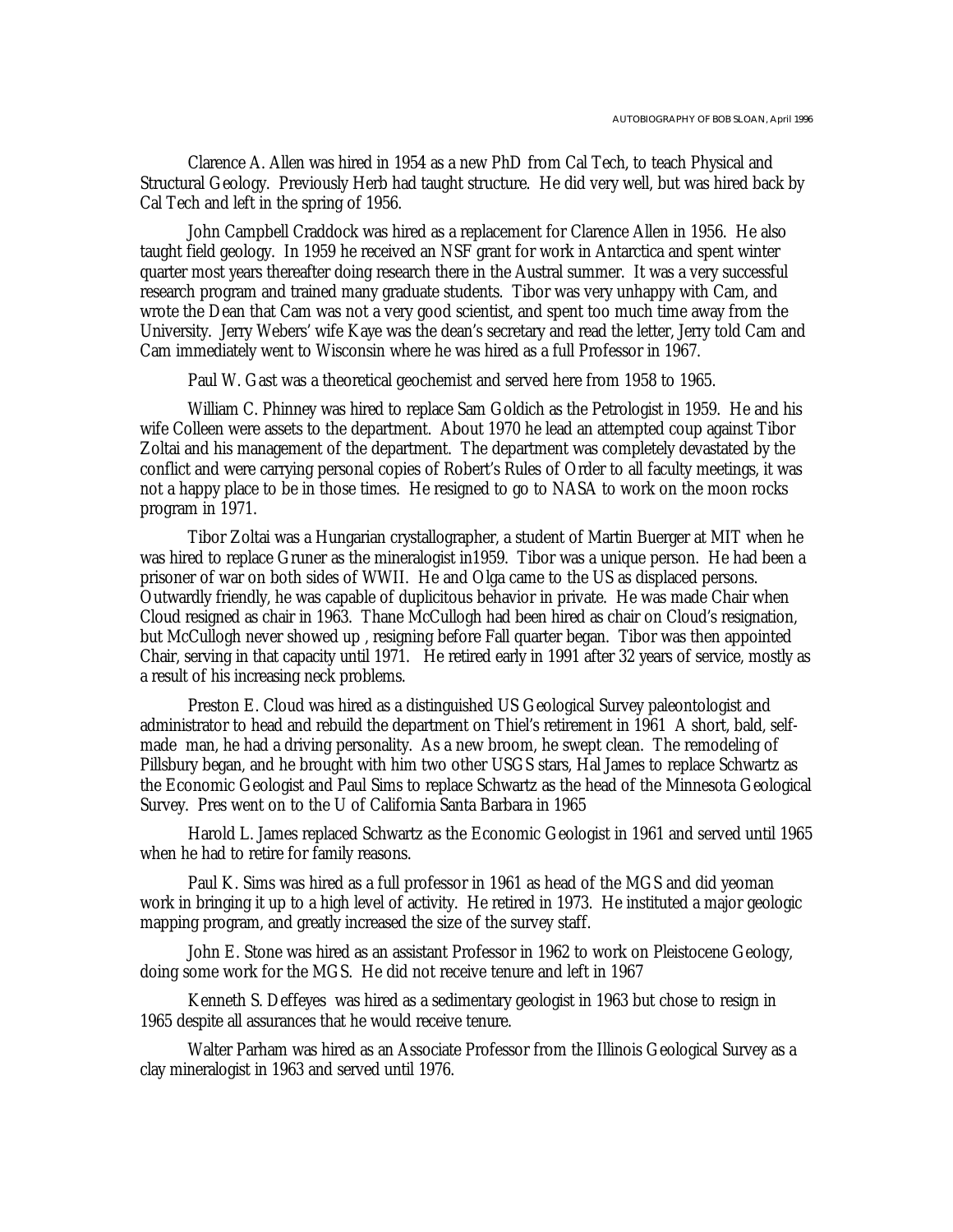James A. Grant was hired as an Assistant Professor Petrologist in 1964 and served until 1968. He did not receive tenure despite great teaching and advising reviews, he then went to Duluth wher ehe was a great success.

Charles Matsch was hired as an Assistant Professor in 1964 to oversee and teach in the Introductory Geology Program. He served until 1970, when he left to go to Wisconsin to finish his dissertation. He then went to the Duluth department. For those years Charley was my closest friend and confidant in the department, when both the department and I were going through harrowing times.

James C. Savage was an assistant professor from 1964 to 1965. I don't remember much about him.

William Walton was a hydrogeologist in the department from1964 to 1972. He was not around much and did a lot of consulting. No one missed him when he retired.

Joseph Shapiro was hired as a limnologist in 1965 and served until he retired in 1995. He had a small car called an Amphicar, that he could drive into the water and then navigate across the lake in the fashion of the amphibious DUKW's of WWII, many of which survive at the Wisconsin Dells. Joe taught an introductory class in Oceanography and some graduate courses.

Eugene Perry was an assistant Professor petrologist from1965 to 1971. He did not get tenure and moved to Northern Illinois University at Dekalb.

George R. Rapp, Jr. was hired by Tibor in 1965 to take over much of the teaching of mineralogy during Tibor's chairmanship. Rip developed a close relationship with William McDonald of Classics and formed a new field of Geoarcheology, serving as Bill's number 2 on the 7 year long dig at Nichoria in the Peloponnese in Greece. Rip resigned in 1975 to go to Duluth where he started formal course work in Geoarcheology, and eventually became the Dean of Arts and Sciences. In 1996 he became the first Regents Professor at Duluth.

Istavros "Steve" Papadopulos was hired to replace Ken Deffeyes as the sedimentary geologist in 1966 but left of his own volition owing to the department troubles in 1967.

Henry T. Hall was hired as an Associate Professor in1966 as part of Tibor's program to make the department grow. A theoretical petrologist, he was part of the vast growth of that field in our department. He resigned in 1976, leaving geology.

David Braslau was an Assistant Professor of Geophysics from 1967 to 1971, he did not receive tenure, and went into consulting in the Twin Cities.

Robert C. Bright came to the University as a graduate student in Paleontology from Brigham Young University. He did not work with me, instead taking a degree in Pleistocene Geology from Herb in 1963. He became an Associate Professor in1967 and served to 1971, after which he was an adjunct professor with us and hired in the Ecology and Evolutionary biology department. He started the Park City Field Camp, and served as the Paleontologist at the Bell Museum. He died of cancer in 1995.

Robert F. Roy was a premier theoretical petrologist who served as a Associate Professor from 1968 to 1971

Frederick J. "Sam" Sawkins was the Economic Geologist from 1968 to 1992, replacing Hal James. Sam trained a whole school of isotope geologists of note, as well as hard rock economic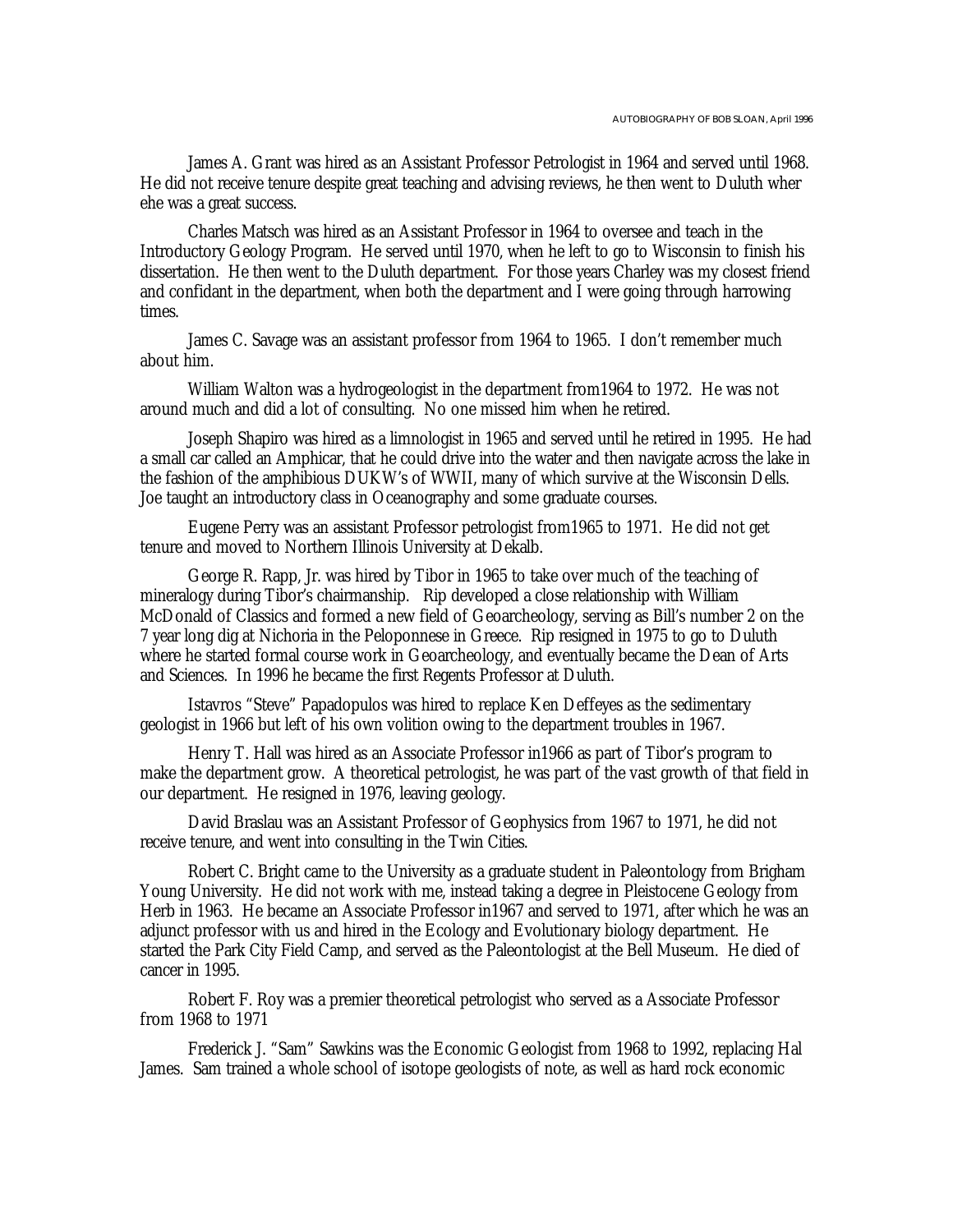geologists. He was forever railing against Tibor's teaching of mineralogy which stressed Crystallography over mineral identification. He was one of the pioneers in using plate tectonics to predict ore deposits, and wrote an important text on the subject. He was one of the authors of the new Minnesota introductory geology text, one of the first to stress Plate Tectonics.

John P. Bradbury was a Pleistocene paleontologist who served in the department and the Limnological Research Center from 1970 to 1975. He did not get tenure and went to the USGS, where as J. Platt Bradbury he has done great work.

Strathmore R. B. Cooke had been a member of the School of Mines and Metallury for many years. When that school was abolished, he found a home with us for his last four years from 1970 to 1974. He taught Introductory Geology very well and was a good friend to me. His father had worked on the New Zealand railways. Strath gave me prints of his fathers photographs which I used in a magazine article .

William R. Normark was an oceanographer who was hired as the sedimentary geologist to replace Steve Pappadopolous in 1970. He developed an interest in Lake Superior and other Minnesota lakes doing oceanographic work from an easily transportable surfboard with fancy electronic gear. He had glowing reviews in each of his tenure evaluations but was refused tenure in his final year, going to the USGS in 1974, where his career has been examplary. I like Bill and DeeJay very much and have always been disturbed by the political situation in the department that threw him away.

Clement Chase was a geophysicist who worked on Plate Tectonics from 1971 to 1983. He was very good, had an international reputation, and was the senior author of the very good new Minnesota introductory text (Chase, Sawkins, Rapp and Darby) that had only a single edition. He was hired away and promoted to Full Professor by Arizona.

George Shaw was another of the petrology school who rose from Assistant Professor in 1974 to Full Professor in 1988, when he resigned to become the head of the department [**disk error occurred here; some material missing or deleted.** 1985 to 1988, leaving when he did not get tenure because he could not bring any of his research to publication.

Matt Walton took over the MGS from Paul Sims in1974 and served to 1985.

Priscilla Grew took over the MGS from Matt in1986 and served to 1994, when she received a position of Vice President at another University. She let me bring out my major Ordovician publication in 1987.

The Instructors that I have known are as follows:

Clemens Nelson was a student of Charley Bell and was an instructor from 1946 to 1948. I did not know him as a student, but I met him when we ran the 1956 GSA Convention and I had to run the Paleozoic Field Trip. He had a distinguished career as a paleontologist at UCLA.

James Zumberge was a student of Herb Wright, and did his PhD thesis on the Lakes of Minnesota. This was published and went out of print rapidly. I could not get a copy when I came in 1953. He was an instructor from 1947 to 1949. He went on to be a dean and served as president of Grand Valley State College in Michigan, Chancellor of the Lincoln Campus of the University of Nebraska, ending his career as President of the University of Southern California. I provided some critical photographs for his introductory text.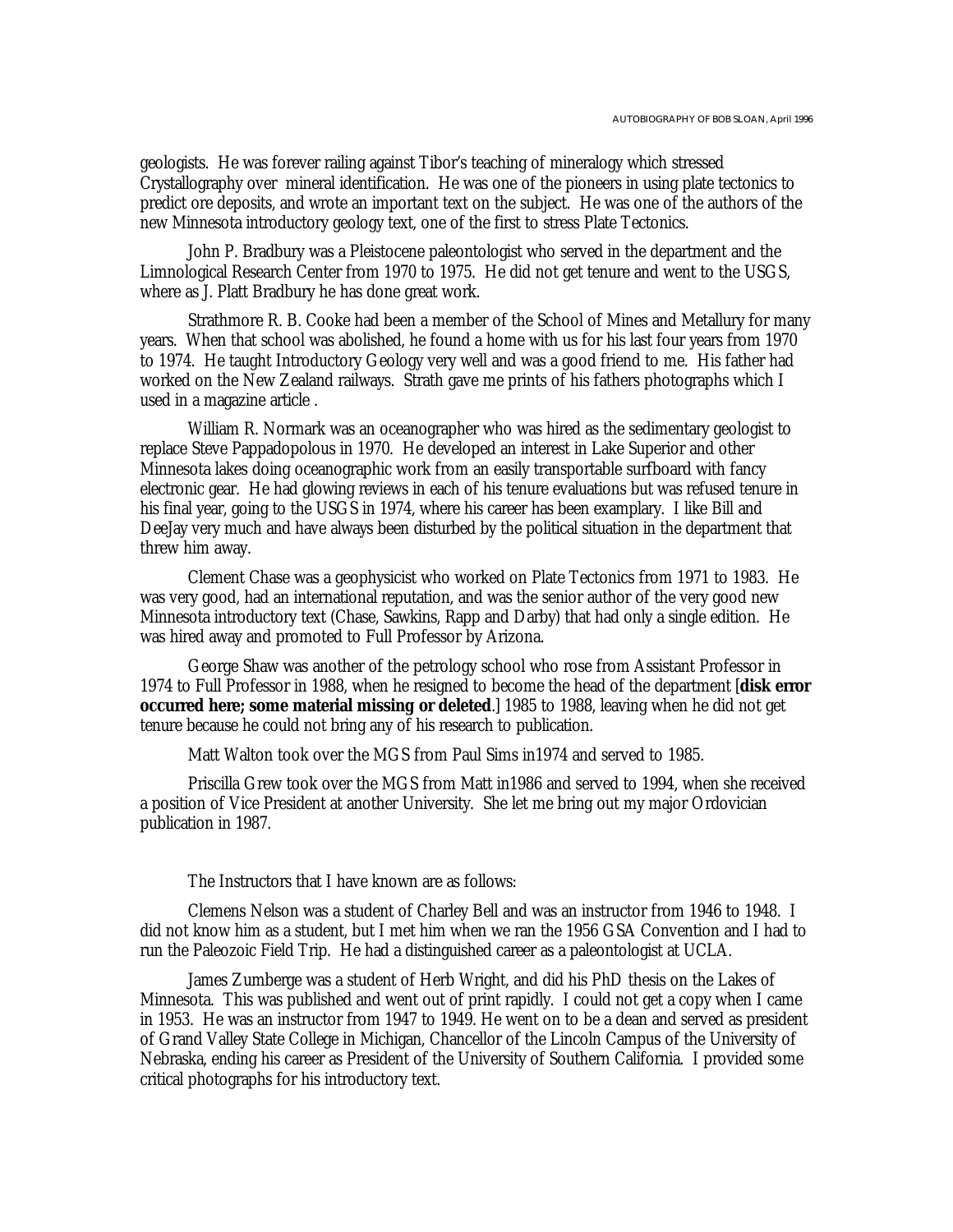Robert Berg was another major student of Charley Bell, and was an instructor from 1949 to 1951. He had a major career in the oil industry and finished his career as a Vice President of Texas Agricultural and Mechanical University.

Allan Schneider was a Pleistocene Geologist who took his PhD from Herb Wright. He served as an instructor from 1951 to1954, (so I worked with him) after which he spent several years at the Indiana Geological Survey, then went to the University of Wisconsin Parkside, where he recently retired. He is a perennial member of the board of the North Central GSA, where I see him several times a year.

James Zimmer was a master's student of Tibor's who never got his degree here. He served as Instructor in 1963-64. He had the worst case of examination jitters I have ever seen. He failed his final orals twice because of his worries, both times he drank himself into a stupor. Ultimately he did get his degree elsewhere, and is on the faculty of Mankato State University.

Rodney Bleifuss was an instructor from 1965-66, his thesis was on the Iron Ores of Southeastern Minnesota, he persisted in calling them Tertiary, ignoring the fossil evidence they were Cretaceous.

Richard Bartels was an instruvctor from 1965 to 1972, and taught Physical and Mineralogy.

Bill Bonnichsen was an economic geologist who served as an instructor from 1966 to 1967.

Noel Potter was a senior graduate student during the troubles in the department and served as an instructor in 1968 and 1969. He, like Charley Matsch was a good friend, and was the person I gave all my pipes and tobacco to when I quit smoking. He got his degree on Rock Glaciers from Herb and is now a faculty member at Lancaster College in Pennsylvania, I see him regularly at the annual meetings of GSA.

The curators of the paleontology collection have been me, at first, then by about 1962 or so, Don Wallace, who introduced me to making molds with liquid latex and casts in plaster as a teaching tool. When Don retired he was replaced by Ron Mjos, William Forrester "Bill" Rice replaced Ron spectacularly and proceeded to catalog the collection using the Macintosh and Filemaker Plus, When Bill retired in about 1990, Mary Beck replaced him.

From 1990 until he left town to work on his thesis in 1993, I spent many hours with Joseph A. Cain discussing the development of the New Synthesis of Evolution, which started in about 1937, and continued until about 1950. I was familiar with the end of this period, when I was a student. I was thinning out my journals, Joe received many of them and a large part of my files on the subject. Joe's thesis is on this period. He received his PhD in September 1995. Another graduate student I am close to is Richard Benson, who will complete his PhD in Ornithology soon, but is a paleoornithologist. Neither will officially be listed as my advisees.

In 1993 we attended a St. Paul Saints Baseball games on my birthday, in 1994 and 1995 we attended a Twins game. Each time I took along Betsy and Gerald, Sal, Arnie Kwong and his wife Lyn Lewis and their two kids Thomas and Katherine.

Over the years I have made an good impression on many students. I am continually meeting old students at the state fair, or other odd places and having them introduce themselves as having taken my introductory call and remembering me fondly. I have had several students who took the course on the advice of a parent, and one or two who took it because a grandparent recommended it! I was in a photocopy shop in Cedar Rapids Iowa, when a person recognized me, she had taken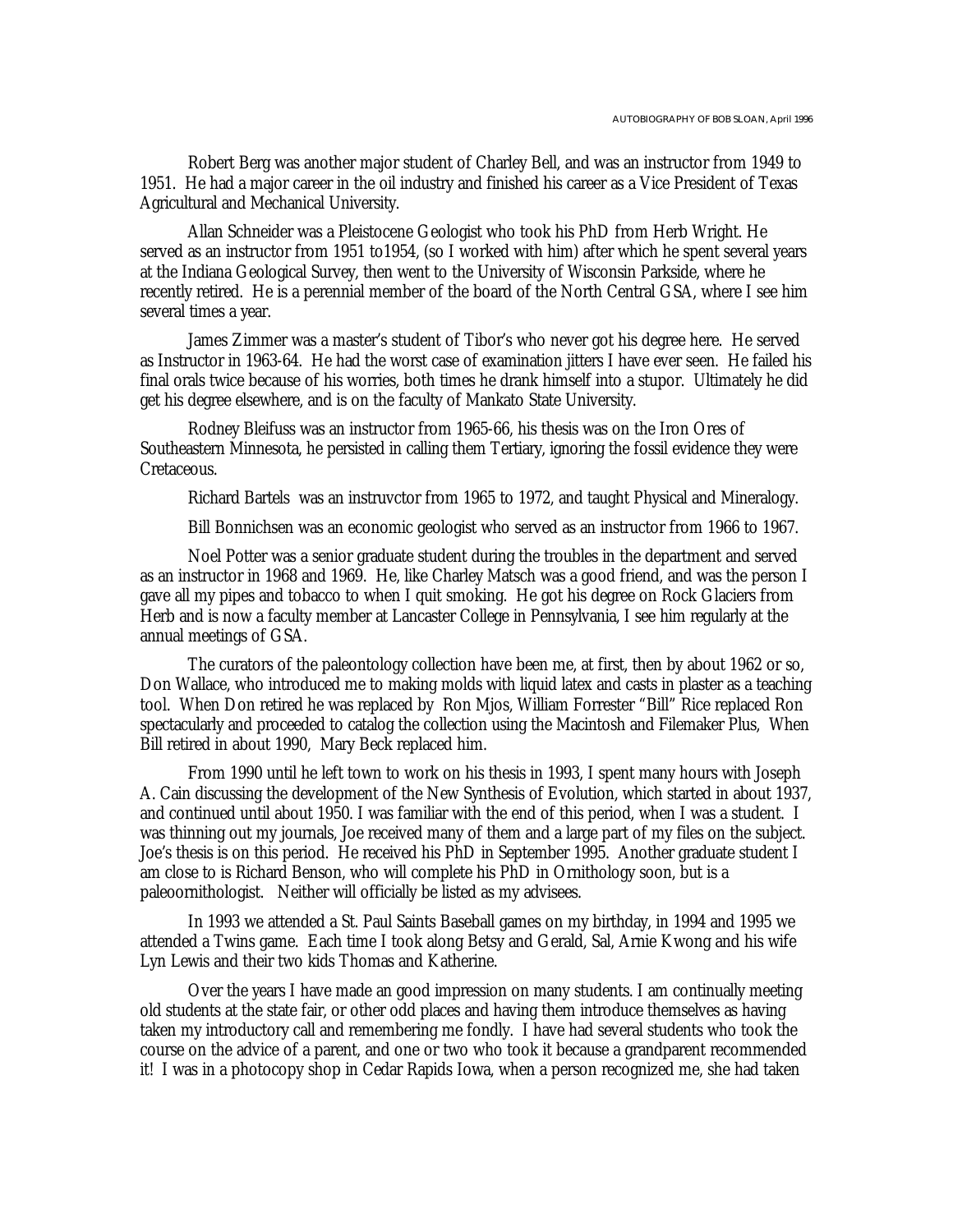my course some 15 years earlier. In November 1995 I attended a PhD preliminary oral exam only to find that two of the five committee members were former students!

My normal teaching schedule was 5151, Introduction to Paleontology in the Fall quarter, 5154, Vertebrate Paleontology I, Fish, Amphibians, Reptiles and Birds, in the Winter, and 5155 Vertebrate Paleontology II, Mammal-like-Reptiles and mammals in the Spring. These courses were always given from 2:30 to 3:30 in the afternoon. Intro was also the introduction to Invertebrate Paleontology, laboratory work was morphological and also served to introduce evolutionary studies, biostratigraphy and paleoecology. The final involved a student selecting 10 out of 18 questions on theoretical aspect of Paleo, another question in which they reported what they had learned on some small order of inverts, and a practical exam, to see what had stuck of the lab work.

The invertebrate course had a field trip with it, designed to instill the methods of Paleo in collecting fossils in a wide variety of rock types. The first stops were at Taylor's Falls where we looked at the Keweenawan basalts, the basal sea cliff deposits of the Mill Street Conglomerate, and split sandstone slabs for trilobites and occasional brachiopods in an outcrop 1/4 mile out to see from the conglomerate. We then went south to Stillwater, where we looked at the trace fossils in the Franconia formation 60 miles further out to sea. From there we went to Redwing where we examined the more offshore Franconia, as well as the Red Wing Fault. Some years we stopped at Afton where we examined the classic but now destroyed graptolite locality in the basal St. Lawrence Formation. From there we drove to Cannon Falls, stopping to examine the Shakopee at Vasa, to show the community of the Early Ordovician immediately after the terminal Cambrian extinction. At Cannon Falls we examined the rich Platteville faunas, both above and below the Deicke Kbentonite extinction. We would finish the trip at a high Decorah locality about 1 half mile down the road, where the collecting was extremely rich and easy. In later years I abandoned the St. Croix localities, and added a Prosser locality near Cannon Falls. These trips had collecting in sandstone, shale and limestone and emphasized the great difference in faunas between the Cambrian and the Ordovician.

The Vertebrate Paleontology courses had no written final, but instead followed Ole's lead of requiring an oral report on some problem or group of vertebrates, and a written report, both based on library research. Unfortunately about 25% of the students never finished the reports and took incompletes. None-the-less it was extremely useful for those who did.

Each quarter I also taught an introductory course, usually "Historical Geology", but also including "Origin and Evolution of Life", or "Earth History", the major's version of Historical. In about 1962 to 1968, I was forced to give Historical on closed circuit TV to as many as 700 students per quarter. Enrollment was up, I could not meet the demand even offering two sections of Historical per quarter. Lacking the all important feedback from interested students, I had to depend on props and trying to break up the cameramen. It was a solution to a problem, but not a good one. I had multiple laboratory sections, with a fleet of teaching assistants, Bob Bell was my chief TA for most of these years, and oversaw the others.

I used to give a pop quiz on the Geologic Time Scale in Historical, but gave it up one quarter when a student answered as follows: Precrambrain, Crambrain, Ordovicious, Slurrian, Devonion, Messippian, Pennslayanian, Premium, Terassic, Jerassic, Crustaceous, Territory and finished in the Quandary. That about described his behavior in the course.

#### **THE 1972 POLICE RIOT**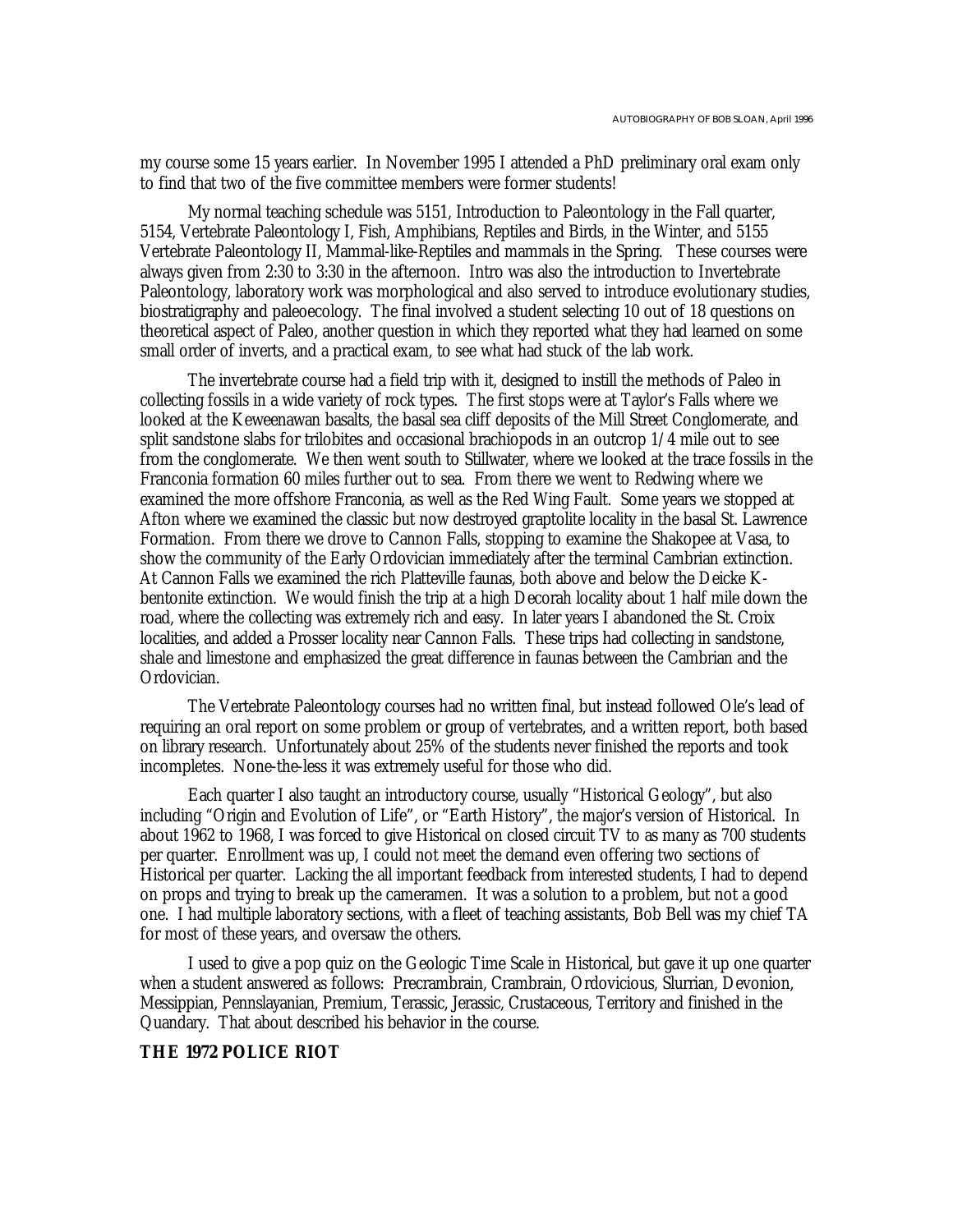In early May of 1972 the University of Minnesota had a spontaneous demonstration by students against the Vietnam War. Some students built a barricade across Washington Avenue. During the afternoon, the Minneapolis police assembled a large strike force and then raided the campus, chasing students into buildings, with tear gas and arresting people indiscriminately. Those of us in Pillsbury stayed inside and for the only time in over 32 years we used the eyeball washing fountain in room 2H, the acid preparation room. We used it to wash tear gas out of the eyes of innocent students. It was truly a police riot.

## **HISTORY OF PALEONTOLOGY AT THE UNIVERSITY OF MINNESOTA**

Middle and Late Ordovician rocks of the Upper Mississippi Valley have been studied since the 1850's. The history of development of the nomenclature of the Ordovician of the Upper Mississippi valley is summarized in Winchell and Ulrich 1897, Weiss 1957, Templeton and Willman 1963, Willman and Kolata 1978 and Sloan 1987.

Newton Horace Winchell was the first competent state geologist of Minnesota (two had been appointed earlier with unfortunate consequences), and the first to study all the Ordovician of Minnesota. Hired in 1872 for the Minnesota Geological and Natural History Survey, he began teaching at the University in 1873 and founded the Department of Geology in 1874. Ordovician rocks were described as part of a program of county reports with maps at a scale of 1/4-inch to the mile. I have found these maps commonly better in Ordovician geology than those published in the 1930's. Winchell was responsible for assembling the team of the amateur Wilbur H. Scofield and professionals Edward O. Ulrich, John M. Clarke, and Charles Schuchert, who wrote the magnificent monographs that appeared as Volume III part I (1895) and part II (1897) of the *Geology of Minnesota*. This major publication is the basis for much of our current paleontology on Ordovician snails, clams, brachiopods, bryozoans, trilobites, sponges, cephalopods and ostracods. Winchell, with Schuchert, described many of the Ordovician brachiopods. In addition to being the State Geologist, and a Professor at the University of Minnesota, Winchell founded the *American Geologist*, in which a number of critical papers on Minnesota geology and paleontology were published. On his death, it was sold to Charles Rollin Keyes of Des Moines, Iowa, and the name was changed to *Pan-American Geologist*. It was where Sardeson published most of his papers after 1914.

Edward Oscar Ulrich (1857-1944) was employed by Winchell from 1886 to 1897 as a paleontologist and wrote the monographs on sponges and corals, ostracods, bryozoa, and with Scofield, the snails, that appeared in Volume III, parts 1 (1895) and 2 (1897). Most of the writing was complete by 1891. Many of the type and figured specimens went to Washington with Ulrich, where he sold them to the U.S. National Museum. Charles Schuchert (1858-1942) was originally Ulrich's assistant, then was Winchell's aide and with Winchell was responsible for the brachiopod section of the Minnesota monographs. Many of the specimens went to the USGS or Yale collections when Schuchert left.

John M. Clarke (1857-1925) of the New York Survey and New York State Museum was hired by Winchell to write the monographs on trilobites and cephalopods.

Frederick W. Sardeson was a student at the University of Minnesota under C. W. Hall. He was hired by Winchell in 1889 to collect fossils for C.D. Walcott for the Minnesota Geological and Natural History Survey. He received his bachelors degree in 1891, Phi Beta Kappa, and a masters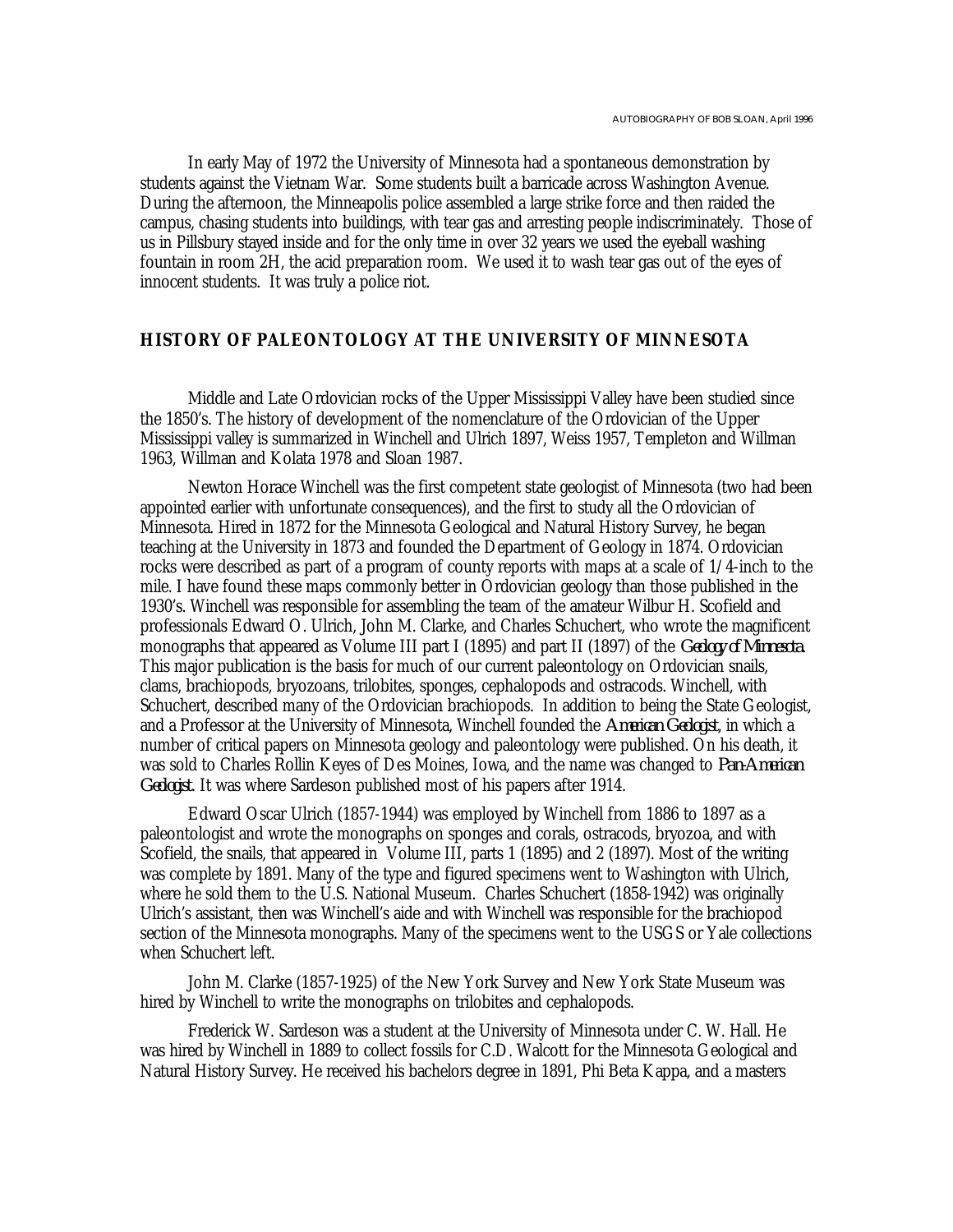degree in 1892. While an undergraduate he was prodded into looking for fossils in the St. Peter and found them. His masters degree was based on three published papers on the St. Peter fossils, the comparison of the Ordovician rocks of Wisconsin and Minnesota, and the zonation of the Minnesota Ordovician, including the description of 37 new species. These papers were issued on April 6, 1892. On April 1, 1892, Ulrich, Winchell, and Schuchert published a pair of papers in Winchell's journal, the *American Geologist*, scooping Sardeson on many of his new species by 5 days. Sardeson always maintained he had documentary proof that the date of authors' preprints had been advanced by Ulrich to gain priority, and he published the details in 1926. Malcolm P. Weiss has documented the shabby dealings that Ulrich and Winchell used to steal priority of Sardeson's names in a paper presented to the 1996 North American Paleontologivcal Convention in Washington.

Sardeson's zonation was taken over by Ulrich for the Minnesota strata, although many of the names were changed on the basis of the five day priority. Ulrich admitted in 1897 (footnote on page C, Final report, *Geology of Minnesota*, v. 3 pt. 2) that "it was not until the close of the field season of 1892 that they [the Ordovician subdivisions of Minnesota] were fully understood and characterized so as to be recognized at once by their fossils and lithological peculiarities." By that time they had had time to check out Sardeson's work. Little credit was given. Sardeson was appointed a graduate assistant at the University of Minnesota from 1892 to 1894, then went to Freiburg for a Ph.D. On returning to the University in 1895, he was appointed a Scholar in Paleontology, and an Instructor in 1889, rising to the rank of Assistant Professor in 1905. His work was extremely good by any standards; he published more than anyone else in the department. His teaching strategy was by Socratic questions, to develop thinking.

Under the new administration of the autocratic W. H. Emmons, Sardeson's contentious personality led him to be fired in 1913, effective 1914, having published 50 papers. He had left a very sizeable collection of labeled Ordovician fossils in the department, when Stauffer replaced him they were gone, a mystery . Mac Weiss and I think Emmons simply junked them, they were not donated to the National Museum. Sardeson then worked for the Minnesota State Securities Commission as a geologist making field investigations of mining and oil securities until 1934. He continued to study the Minnesota Ordovician as an amateur, publishing at least 95 more papers until 1940, mostly in the Pan-American Geologist. In my opinion, his work was superior to that of his successor: he was far more prolific and his work has lasted longer. He anticipated many of the conclusions of my 1987 report, in papers that the past two generations of paleontologists have ignored, I suspect mainly because they were published in Keyes' idiosyncratic journal.

Clinton R. Stauffer was hired to replace Sardeson in 1914 and remained until his retirement in 1944. He wrote nine papers on paleontology and stratigraphy in the 30 years while here, of which the only sizable and lasting contribution was "Paleozoic and Related Rocks," *Minnesota Geological Survey Bulletin* 29, written with George A. Thiel in 1941. Stauffer was responsible for most of the measured sections. These are difficult to use, and all too often he misidentified the formation at a locality sometimes by as much as 300 feet vertically! The effect on the 1932 geologic map of Minnesota was interesting, to say the least. Whenever he met what is now the Cummingsville Formation he would misidentify it, usually as the Prosser, sometimes as the Ion, occasionally as the Stewartville, and once as the Dubuque. Many of his sections were pieced together with a plane table, although no comment to that effect was ever made. They are always interesting to interpret. He assembled a species list of all taxa recorded for each formation in the state, and collected many choice fossils. He had a total of seven graduate students in 30 years, four of whom, including his niece, received Ph.D.s.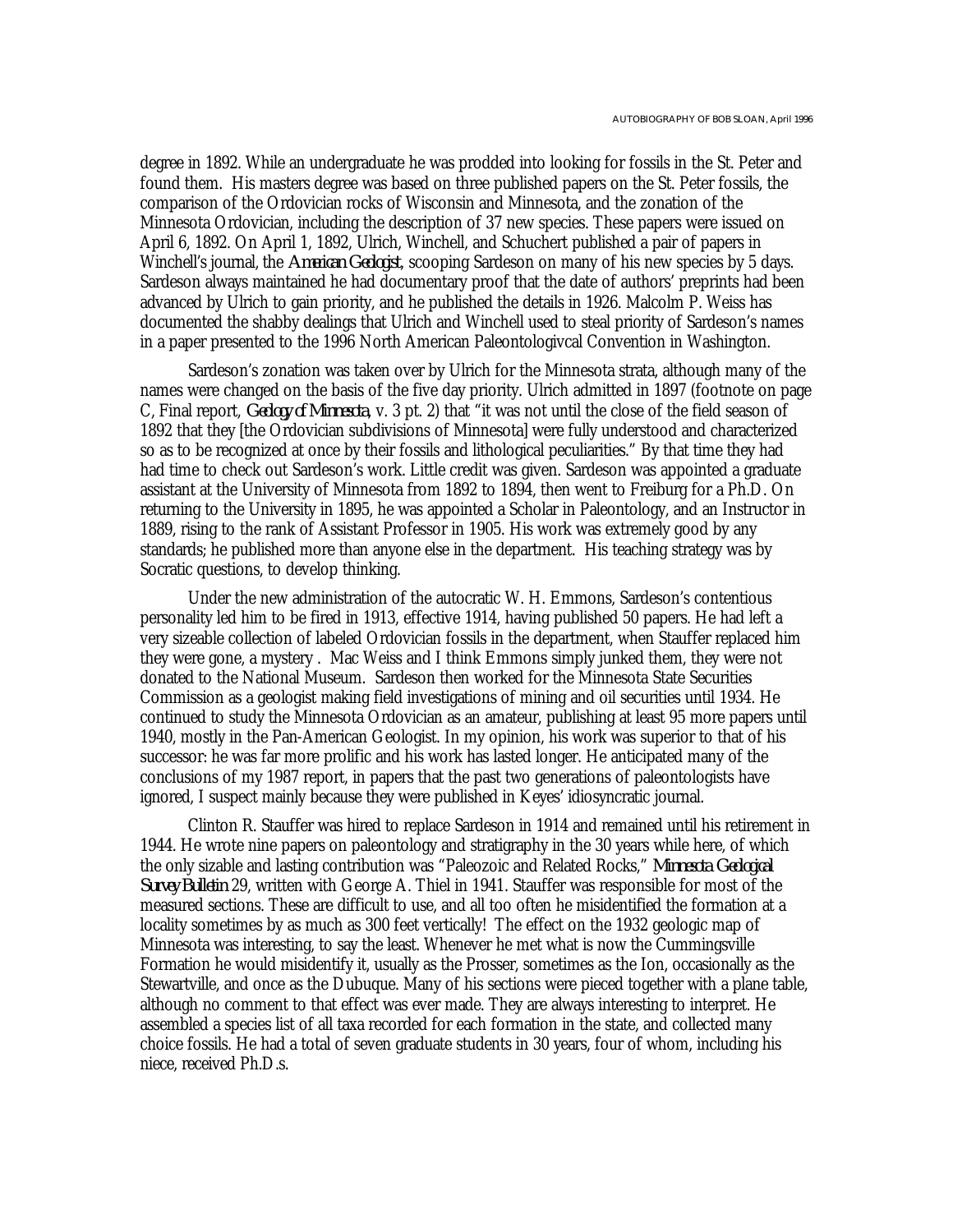Frederick M. Swain was hired in 1946 to replace Stauffer, as a micropaleontologiststratigrapher. Most of his work has been on ostracods from outside of Minnesota. His Ordovician work locally was supervising theses on the subsurface Ordovician of northwestern Minnesota by Thomas N. Bayer (1959), bryozoans by Olgerts Karklins (1966), and ostracoda by Donald Hansen (1951), James Cornell (1956), and John Burr (1958).

W. Charles Bell was the fourth paleontologist at the University of Minnesota. He was hired in 1946 with Swain, but left to go to the University of Texas in 1953. Most of his work was on the Minnesota Cambrian while he was at Minnesota. His students on the Minnesota Cambrian were in order: Oliver W. Feniak, MS, 1948, Vincent E. Kurtz, MS 1949, Clemens A Nelson, PhD 1949, Robert R. Berg, PhD 1951, and Richard E. Grant, MS 1953. Allison R. (Pete) Palmer PhD 1949, and Howard L. Ellinwood, PhD 1953 worked on the Cambrian of Texas, and Ralph L. Langenheim worked on the Permocarboniferous of Colorado.

Charley's main contributions to the study of the Minnesota Ordovician were advising Malcolm P. Weiss's Ph.D. thesis and Otto P. Majewske's 1953 master's thesis on the Platteville of the Twin Cities basin. He was also responsible for purchasing Frederick W. Sardeson's personal collection of fossils, including many of his type specimens, in 1947. This immediately doubled the size of the Ordovician collections at the University of Minnesota, and provided a wealth of very fine specimens with much more adequate horizon data than any of the Winchell or Stauffer collections.

Malcolm P. Weiss was a student of W. Charles Bell, and did his thesis field work in 1950 and 1951 as the first of Bell's planned campaign to redescribe the Minnesota Ordovician. He received his Ph.D. degree in 1953 with what was up to that time the largest thesis in the history of the department. The thesis was published as a series of five papers between 1954 and 1957; the unpublished part was the detailed description of most of his more than 60 measured sections and the precise locations and horizons of his fossils. These unpublished data are on file at the Minnesota Geological Survey and in the reading room of the Department of Geology and Geophysics, University of Minnesota, and should be consulted by any serious student of these rocks. The thesis remains one of the most important documents in Ordovician paleontology and stratigraphy. Weiss's map was the best geologic map that could be made in the absence of topographic maps, and he greatly improved on the old zonation of these rocks. He named two new units and formally defined the old stratigraphic names from the Winchell era. The culmination of these works was the 1956 GSA guidebook for Southeastern Minnesota and Iowa, assembled by Sloan, Weiss, Agnew, and Bell (Schwartz, 1956).

I was introduced to Minnesota geology by Charley. I was his teaching assistant in a field geology course in southeastern Minnesota for 1 week in the summer of 1953, just before I replaced him as the macroinvertebrate paleontologist. It was very apparent that little more needed to be done on the Cambrian of Minnesota, and that the most productive use of my time was to continue Charley's planned campaign on the Ordovician and to reinvestigate the Minnesota Cretaceous. After all I had been hired by Thiel to work on the stratigraphy and paleontology of Minnesota, these problems were what were left to be redone. Bell and Weiss had demonstrated the traceability of what are now called the Deicke and Millbrig K-bentonites. I observed that the limestone and shale interbeds between them could also be traced between St. Paul and McGregor, Iowa, and began work on the Platteville. Bell had pointed out the failings of Stauffer and Thiel (1941), so I began mapping in the Rochester region for the Minnesota Geological Survey. With no immediate money for publication, my mapping program expanded to all of southeastern Minnesota, and finally was published as the St. Paul Sheet (Sloan and Austin, 1966). Meanwhile, my graduate students worked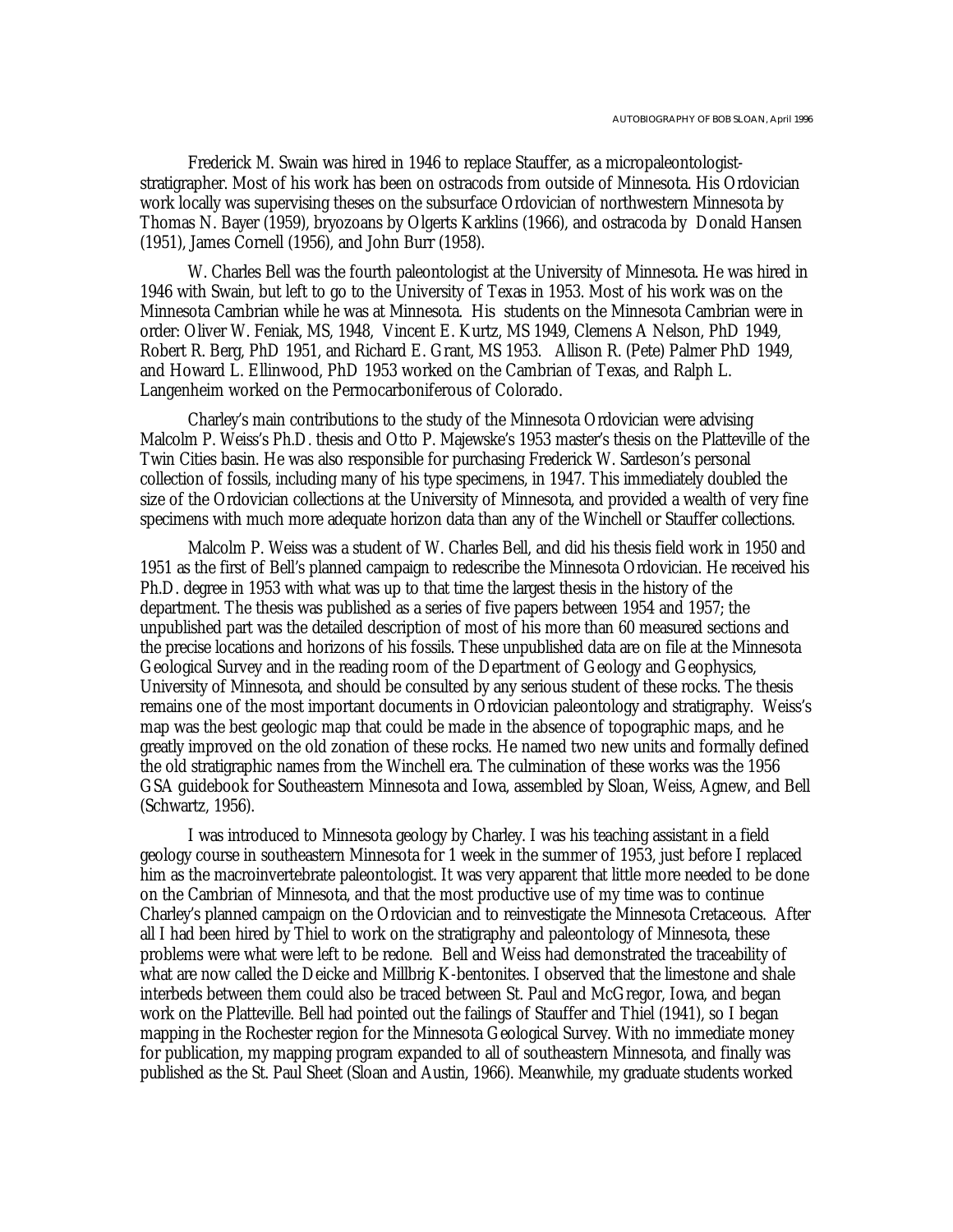on Platteville bed tracing (Ford 1958; Hoeft 1959) the Maquoketa (Bayer 1965, 1966, 1967), and Ordovician conodonts (Thompson 1959; Anderson 1959; Webers 1961, 1966). The unpublished data were summarized by me in 1972, in a paper based on 75 sections measured in detail in Minnesota, at an average spacing of 5 km (3 miles). It demonstrated that all the beds of the Platteville could be traced over a distance of 300 km (200 miles) from St. Paul to McGregor, Iowa.

Preston Cloud joined the Department of Geology and Mineralogy in 1961 as professor and chair, but had little impact on the Ordovician collections or paleontology, spending all his time on administrative matters and Precambrian paleontology. He left in 1965.

Thomas N. Bayer described the subsurface Winnipeg and Red River Formations of northwestern Minnesota in 1959, and the unusual repetitive faunas of the Maquoketa in Minnesota in a 1965 Ph. D. dissertation, published in 1967. J. Keith Rigby Sr. and Thomas N. Bayer described some additional species of the unique Maquoketa sponge fauna in 1971. Early in his graduate career he taught at Macalester College, but in about 1963 or 1964 he went on to become a professor at Winona State University.

T. Donald Wallace was a retired Lieutenant of the St. Paul police department, and a knowledgeable commercial collector of fossils. He was hired by Cloud as curator of paleontology in 1963, and reorganized the University of Minnesota fossil collection to its present form. The collections had been housed in six separate locations in Pillsbury Hall in a variety of antiquated wooden cabinets; they are now housed together in modern bug and dust proof cabinets. He added greatly to the collections in the process of reorganizing them by donating rare and unusual specimens from his own collections. He retired in 1975.

# **MY CAREER IN PALEONTOLOGY**

My career in Paleontology has hardly been ordinary. Few are trained as both vertebrate and invertebrate paleontologists, and even fewer have made significant contributions in both fields. Most of the problems I chose were carefully chosen to exemplify certain evolutionary principles. This is in great contrast to most academic or museum paleontologists. Most continue for their entire careers to work on the same group their thesis was on. For most academics it is a matter of trying to get a maximum number of citations in a minimum time, to assure promotion and tenure in an occupation where lack of time and money are endemic. Deans don't always understand differences in quality of thought but they can count. I early on settled on a Monday-Wednesday- Friday teaching schedule as much as possible in order to have Tuesday and Thursday for thought, reading and research without interruption by students. I have never felt guilty because I have always had a higher teaching load than anyone else in the department.

I have always had difficulty in getting research grants, in large part because invertebrate paleontologist reviewers considered me to be a vertebrate paleontologist, and at first the vertebrate peer reviewers considered me to be an invertebrate specialist. As a result I worked hard at funding my research in strange unusual ways. My students were usually supported by teaching assistantships. My own research was funded with my model railroad business. My bibliography is not as large as others because I did not write many potboilers, I spent my time for the most part on what I considered to be the most significant research problems I could find, and tended to write a few good papers on those and not rewrite them every year. In the early years my writing skills were not great, and it took a long time to hone a paper to finished level. My papers are all very tightly written with more conclusions per page than most. One of the disadvantages is that after I wrote a definitive paper on a subject and moved on to something more interesting; sometimes younger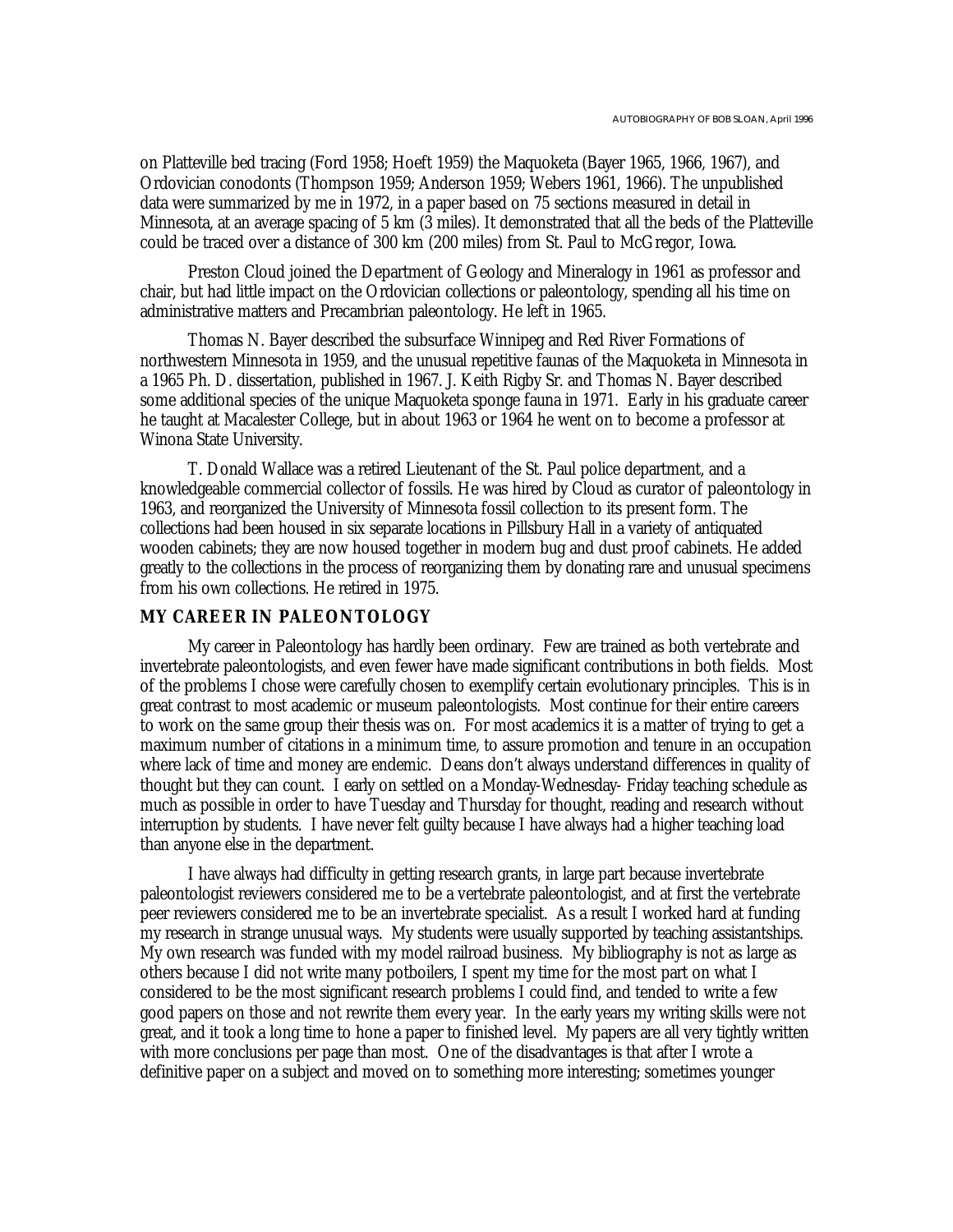paleontologists would go back over the same ground and rehash my arguments, ultimately coming to the same conclusion, but by the 3rd or 4th paper on a subject would cease citing me as the origin of the ideas. In several cases it took several years, in the case of the Cretaceous of Minnesota 20 years before others made good use of my work.

When I began a project, I would pick the group to work on depending on the evolutionary principle I wanted to work on. As I have often told students, if you know the principles of paleontology, shifting from one group to another involves only learning the local vocabulary and morphology and reading the pertinent literature. In the very simple words I have often used to students, "Critters are Critters", they all work alike. It only took me a quarter to shift into trilobites in the winter of 1988, and I immediately made a significant contribution (even though it was not published until 1991, preprints were made readily available at the talk). Another unconventional thing I have done since about 1965, is to supply preprints of my very best and most informative slides as handout materials at my talks. They have always been appreciated.

My Montana work was designed to investigate the extinction of dinosaurs, but as the other side of that coin it was also the adaptive radiation of mammals. That, in turn, lead to the quantitative stratigraphy of the Paleocene, and to the changing ecosystem due to these events. With the Ordovician trilobites I had a chance to work with an entire radiation of a single group in one continent, again it was instructive on radiations after an extinction, involving both "Tempo and Mode". The conodont work on which I broke my leg was important because it was not the usual "Conodonts of the Blank Formation in Blank County" type of paper which was generic at the time. It was designed to provide the longest possible complete succession of rocks then studied, and to solve the problem of conodont assemblages. It ultimately did both, and lead to far greater things than I had planned. Ah Serendipity! Jerry Webers benefited, and also benefited from my instant analysis of what became *Knightoconus,* the transitional fossil between Monoplacophora and Cephalopoda. When Pres Cloud left, he turned George Seddon over to me for my advisee. I had gained Cloud's respect. I took advantage of that to steer George in the same kind of broad research so it was not the ordinary thesis. It lead to his great later career.

### **PUBLICATIONS**

Books

1. Saint, P.K., Sloan, R.E., and Geldon, A., 1972. Historical Geology Investigations. Burgess Publ. Co., 109 pp.

2. Sloan, R.E.., 1972. Introduction to Paleontology Exercises. Burgess Publ. Co., 36 pp.

3. Sloan, R.E. and Skowronski, C.A., 1975. The Rainbow Route. Sundance Ltd., Denver, 416pp.

4. Kent C. Condie and Robert E. Sloan , Origin and Evolution of the Earth, an Introduction to Historical Geology. in production, 1995 Prentice Hall, New York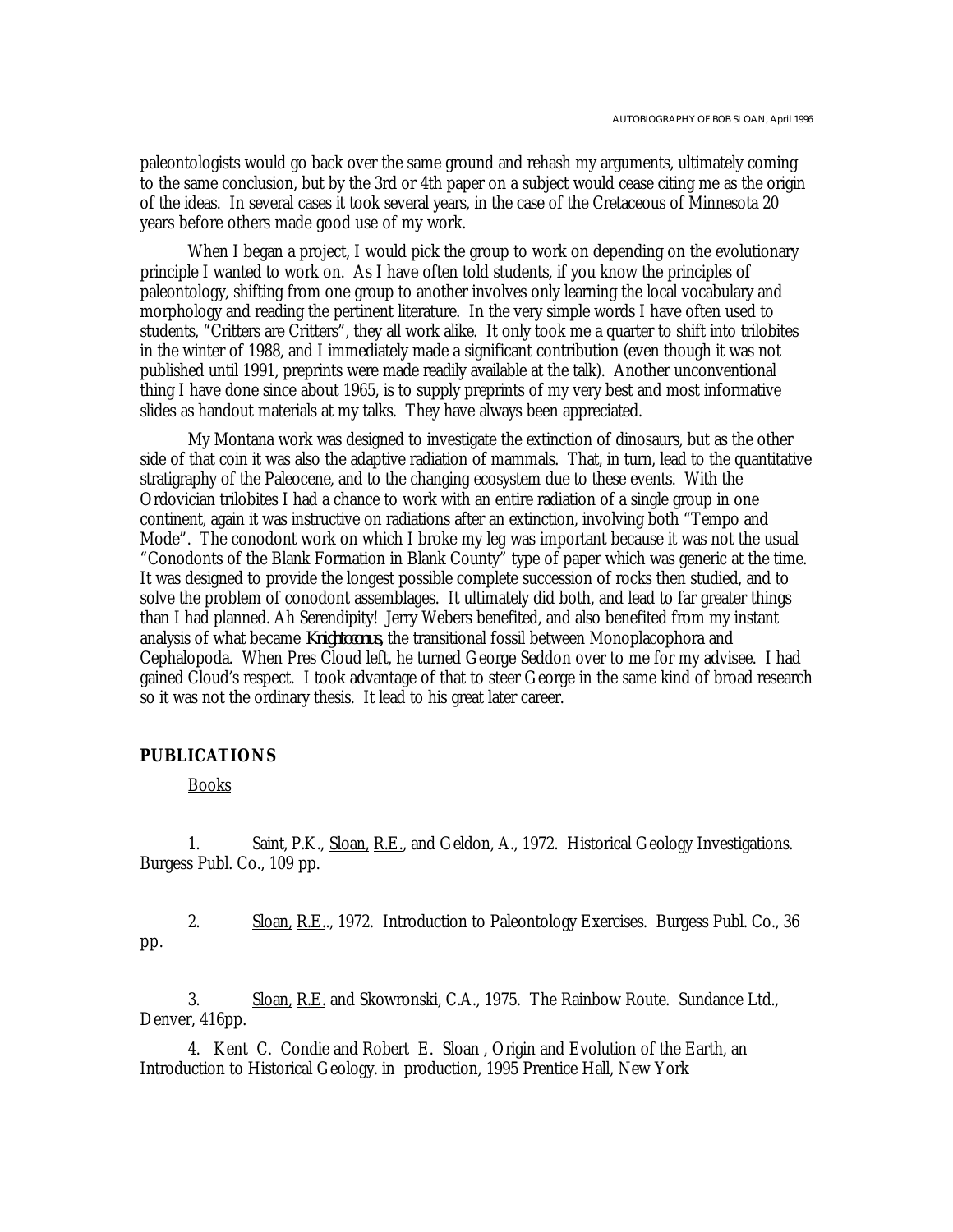#### Journal Articles

1. Sloan, R.E., 1951. A new instrument for measuring fossils. Jour. Paleo., v. 25, p. 525-526.

 2. Sloan, R.E. 1953 Review of Moore Lalicker and Fischer, Invertebrate Fossils Journal of Geology v. 61

3. Sloan, R.E., 1954, A Cretaceous vertebrate fauna of Minnesota and South Dakota. Journal of Sedimentary Petrology, v. 24, no. 2, p. 140.

4. Sloan, R.E., 1954, A Cretaceous vertebrate fauna of Minnesota and South Dakota. :Journal of Paleontology, v. 28, no. 4, p. 512.

5. Sloan, R.E., 1955. Paleoecology of the Pennsylvanian marine shales of Palo Pinto County, Texas. Jour. Geol., v. 63, p. 412-428.

6. Sloan, R.E., 1956. The Carboniferous Gastropod genus *Glabrocingulum* Thomas. Fieldiana-Geology, v. 10, no. 22, p. 275-281. Chicago Natural History Museum.

7 Sloan, R.E., 1956. Hidden Falls Member of Platteville Formation, Minnesota. Amer. Assoc. Petro. Geol. Bull., v. 40, p. 2955-2956.

8 Sloan, R.E., 1956. Associate Editor Guidebook to Field Trip #2, Lower Paleozoic of the Upper Mississippi Valley; author of three road logs, Geological Society of America.

9 Sloan, R.E., 1959. An occurrence of *Desmograptus cancellatus* in the Stewartville Dolomite of Minneosta. Jour. Paleon., v. 33, p. 680-681.

10 Sloan, R.E., 1960, Lithofacies and biofacies variation in the Platteville Formation of southeastern Minnesota. Institute of Lake Superior Geology, 6th Annual Meeting, Madison Wisconsin, 1960 (Proceedings) , p. 18.

11 Sloan, R.E. and Zangerl, R., 1960. A new specimen of *Desmatochelys lowi* Williston. Fieldiana-Geology, v. 14, p. 7-40, Chicago Natural History Museum.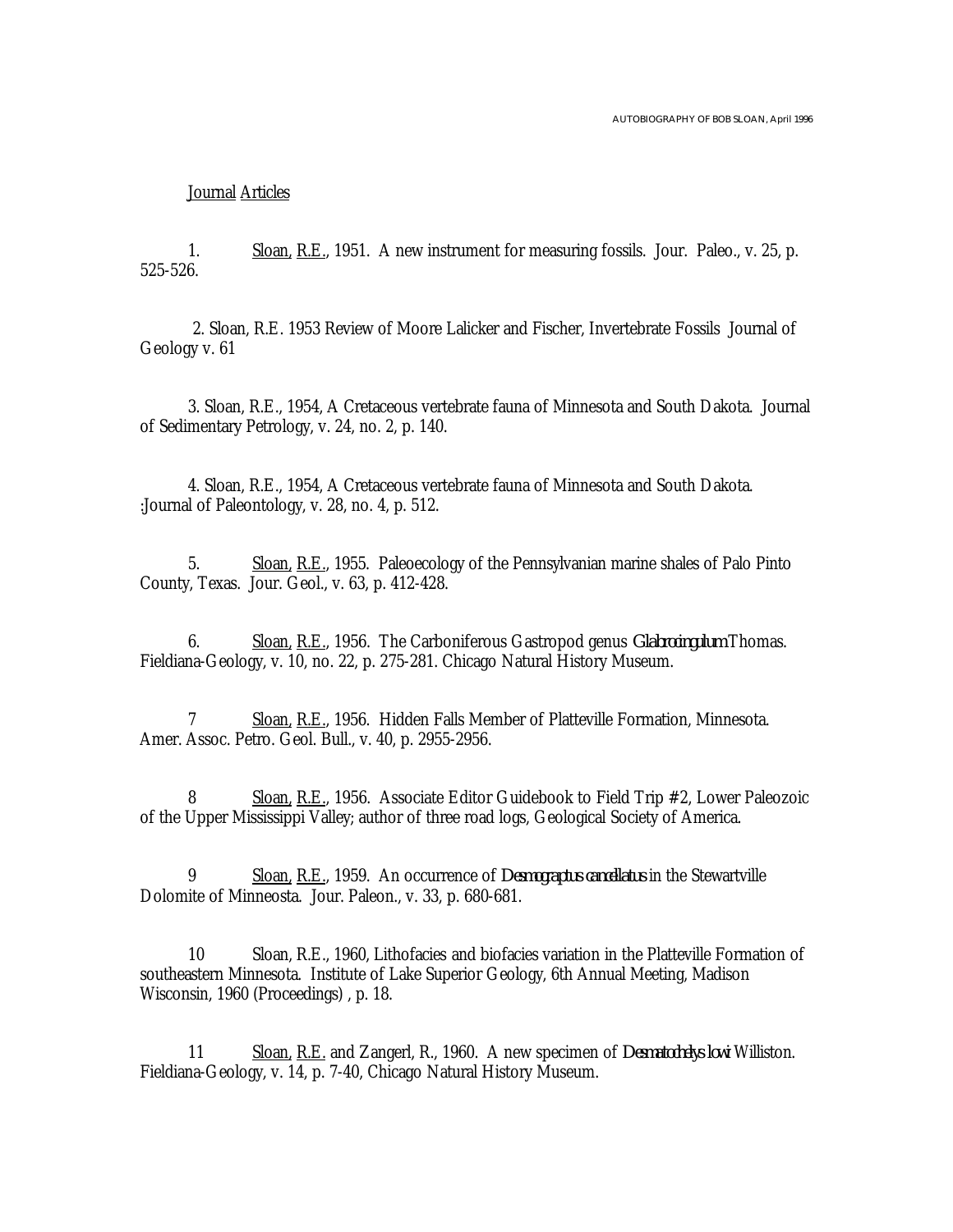12 Sloan, R.E., Jenness, R., Kenyon, A.L. and Regehr, E.A., 1961. Comparative biochemical studies of milk--I. Electrophoretic analysis of milk proteins. Comp. Biochem. Phys., v. 4, p. 47-62.

13 Lyle Sowls, Vearl R. Smith, Robert Jenness, Robert E. Sloan, and Edna Regehr, 1961, "Chemical Composition and Physical Properties of the Milk of the Collared Peccary," J. Mammalogy, 42(2):245-251.

14 Sloan, R.E. and Danes, Z.F., 1962. Geology and geophysics of the Belle Plain area, Minnesota. Proceedings Minnesota Academy of Science, v. 31, p. 49-52.

15. Robert Jenness, Edna A. Regehr, and Robert Sloan, 1964, "Comparative Biochemical Studies of Milks--II. Dialyzable Carbohydrates," Comp. Biochem. Physiol, 13:339-352.

16. Sloan, R.E., 1964. The Cretaceous system in Minnesota. Rep. Invest. 5, Minn. Geol. Surv., p. 1-62.

17. Sloan, R.E.. and Van Valen, L., 1965. Cretaceous mammals from Montana. Science, v. 148, p. 220-228.

18. Van Valen, L. and Sloan, R.E., 1965. The earliest primates. Science, v. 150, p. 743-745; errata p. 1699, 1796.

19. Sloan, R.E., and Austin G., 1966. Geologic map of Minnesota, St. Paul Sheet, scale 1:250,000. Minn. Geol. Surv.

20 R.L.J. Lyster, Robert Jenness, Nancy Phillips, and Robert Sloan, 1966, "Comparative Biochemical Studies of Milks--III. Immunoelectrophoretic Comparisons of Milk Proteins of the Artiodactyla," Comp. Biochem. Physiol., 17:967-971.

21. Sloan, R.E., 1966, The Death of the Dinosaurs. Minnesota Technolog, University of Minnesota, Institute of Technology, Fall issue, pages 36-38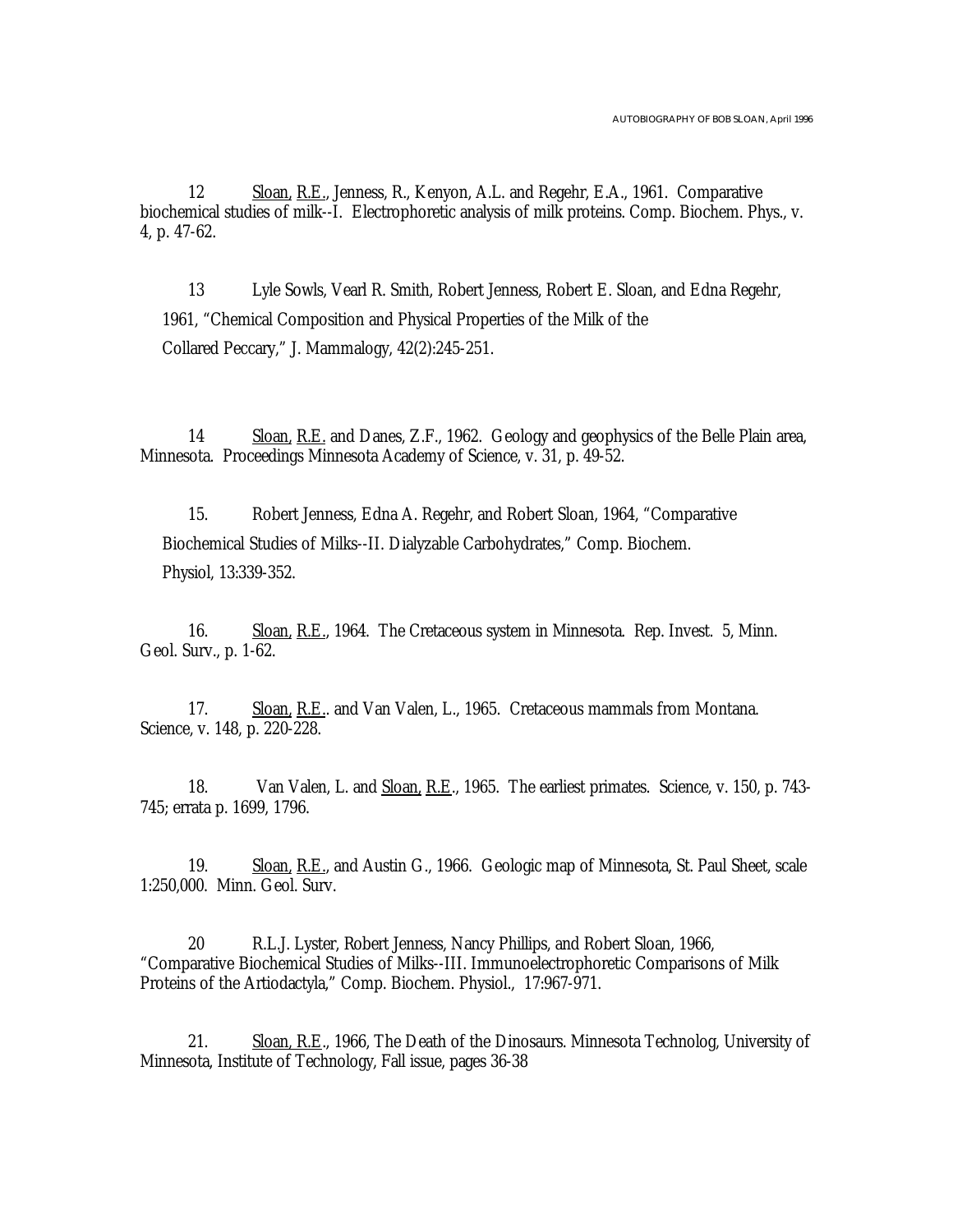22. Van Valen, L. and Sloan, R.E., 1966. The extinction of multituberculates. Sys. Zool., v. 15, p. 261-278.

23 Sloan, R.E. 1967. Paleontology and geology of the Badwater Creek Area, Wyoming, Part 2. The Badwater Multituberculate. Annals. Carnegie Museum, v. 38, p. 309-315.

24 Sloan, R.E., 1969. Cretaceous and Paleocene terrestrial communities of Western North America. Proc. North Amer. Paleont. Conv., part E, p. 427-453.

25 Jenness, R. and Sloan, R.E., 1971. The composition of milks of various species: a review. Dairy Science Abstract, v. 32, p. 599-612.

26 Sloan, R.E., 1972. Notes on the Platteville Formation. in Field Trip Guidebook for Paleozoic and Mesozoic rocks of Southeastern Minnesota. Minn. Geol. Surv. Guidebook Series No. 4, p. 43-53,

27 Van Valen, L. and Sloan, R.E., 1972. Ecology and the extinction of the dinosaurs (Abst.), Proc. 24th Int. Geol. Congr., v. 7, p. 214.

28 Sloan, R.E.. and Russell, L.S., 1974. Mammals from the St. Mary River Formation (Cretaceous) of southwestern Alberta. Royal Ontario Museum, Life Sci. Contr. No. 95, p. 1-21.

29 Sloan, R.E.., 1976. The Ecology of Dinosaur Extinction, Athlon. Royal Ontario Museum, Life Sci. Contr., Toronto, p. 134-154.

30. Van Valen, L. and Sloan, R.E., 1977. Ecology and the extinction of dinosaurs. Evolutionary Theory, v. 2, p. 37-64.

31. Van Valen, L. and Sloan, R.E., 1977. Contemporaniety of late Cretaceous extinctions. Nature, v. 270, p. 193.

32. Sloan, R.E. and Duncan, M.A., 1978. Analysis of zooarcheological materials from Nichoria, Greece. in McDonald and Rapp, Excavations at Nichoria in southwest Greece, Univ. Minn. Press, Chapter 6, p. 60-77, 16 plates.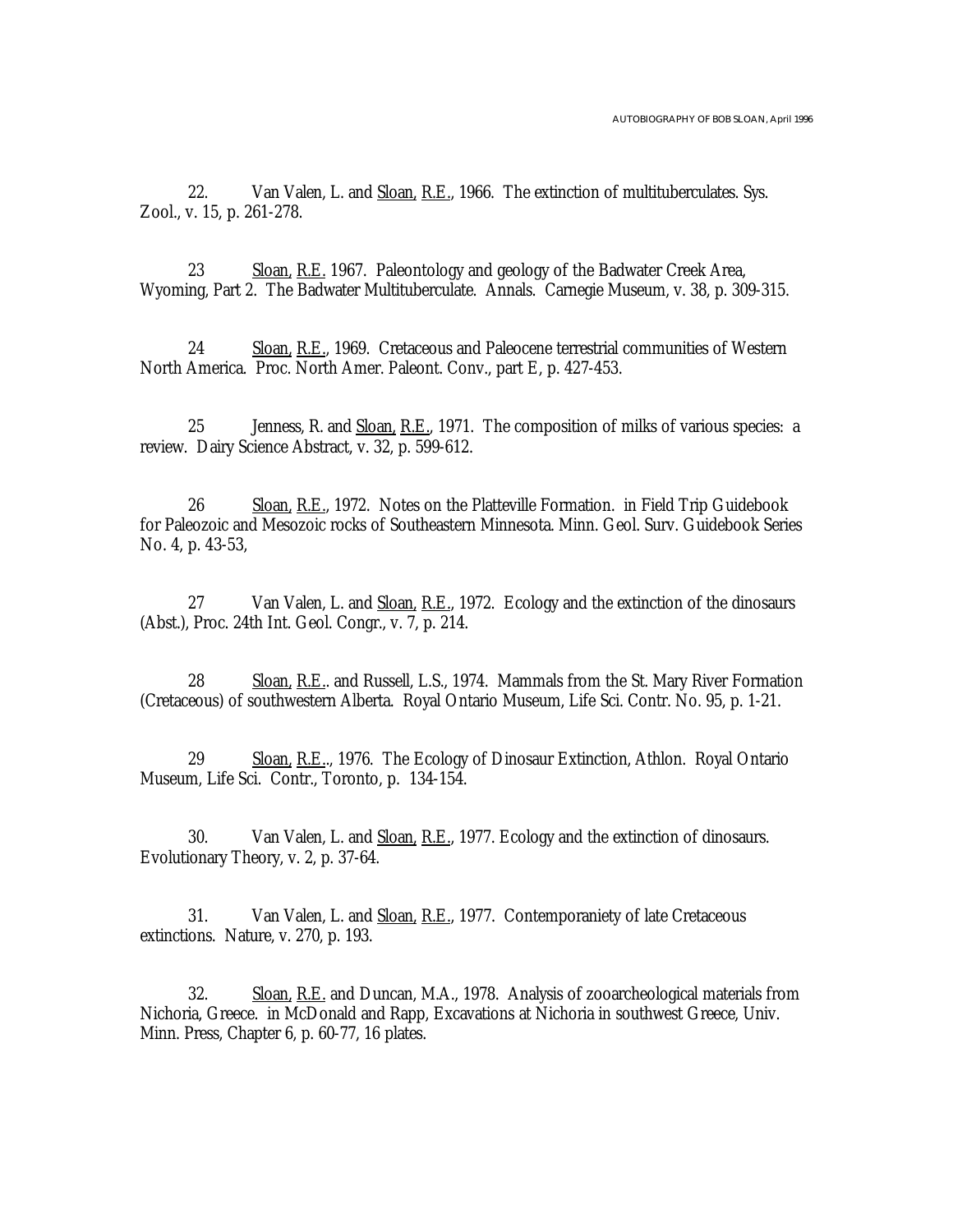33. Fosse, G., Eskeldson, O., Risnes, S., and Sloan, R.E. 1978. Prism size in tooth enamel of some Late Cretaceous mammals and its value in multituberculate taxonomy. Zoological Scripta, v. 7, p. 57-61.

34. Sloan, R.E., 1979. Special Creation and Science. Jour. Minn. Sci. Teachers Assn., v. 1, p. 37-38.

35. Sloan, R.E., 1979. The association of "human" and fossil footprints. Jour. Minn. Sci. Teachers Assn., v. 1, p. 45-46.

36. Kielan Jaworowska, Z. and Sloan, R.E., 1979. *Catopsalis* (Multituberculata) from Asia and North America and the problem of taeniolabidoid dispersal in the Late Cretaceous. Acta Paleon. Polonica, v. 24, p. 187-197.

37. Sloan, R.E., 1979. Multituberculata. in Encyclopedia of Paleontology, Fairbridge, R. and Jablonski, D. (eds.), Academic Press, p. 492-498.

38. Sloan, R.E., 1980. The Late Cenozoic Caribbean Bridge and Barrier. Geol. Soc. Am. Abst., v. 12, no. 7, p. 523.

39. Sloan, R.E., l98l. Systematics of Paleocene Multituberculates from the San Juan Basin, New Mexico. in Paleocene Paleontology of the San Juan Basin, New Mexico, Lucas, S., Rigby, J.R., Jr. and Kues, B. (eds.), Univ. New Mexico Press, p. 127-160.

40. Sloan, R.E., 1982. The transition between reptiles and mammals, 8 pp, in Zetterberg, P., ed., "Evolution and Public Education," Proceedings of the Dec. 5th Conference of the Minn. Assoc. for Impr. of Sci. Ed., Minn. Sci. Teach. Assoc and Natl. Assoc. of Biology Teachers held in St. Paul, titled "Evolution and Public Education."

41. Sloan, R.E., l982. Fossil collecting in Minnesota. Rocks and Minerals, v. 57, no. 3, pp. l03-l08.

42. Sloan, R.E., 1982. The Royalton staurolite outcrop. Rocks and Minerals, v. 57, no. 3, p l23.

43. Sloan, R.E. and Alexander, E.C., 1982. Where to go and what to see: places of geological and mineralogical interest in Minnesota. Rocks and Minerals, v. 57, no. 3, pp. l32-l34.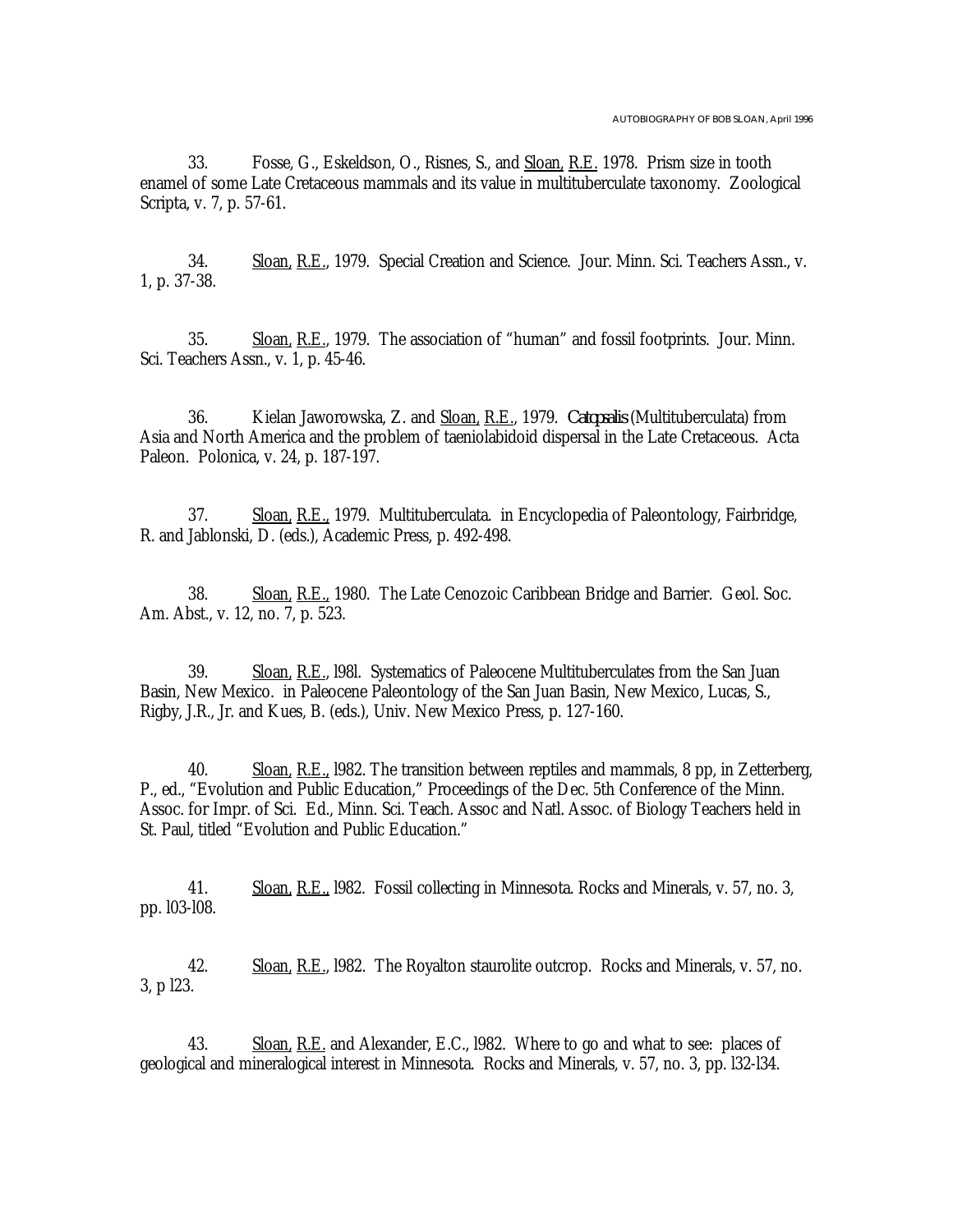44. Sloan, R.E., 1983. Late Cretaceous and Paleocene mammal ages, magnetozones, rates of sedimentation and evolution. Geol. Soc. Amer. Abstr., v. 15, no. 5, p. 307.

45. Sloan, R.E., 1983, The transition between reptiles and mammals, in Zetterberg, J.P., ed., Evolution Versus Creationism, Oryx Press, p. 263-277.

46. Rigby, J.K. Jr., Corrigan, J.D., and Sloan, R.E., 1984. Numerical methods, multituberculates (Mammalia), biostratigraphic indications for the Hell Creek Formation and the Cretaceous/Tertiary extinction event, Montana. Geol. Soc. Am. Abstr. Annual Meeting, v. 16, no. 6, p. 635.

47. Sloan, R.E., 1985. Gradual extinction of latest Cretaceous dinosaurs in the Hell Creek Formation, McCone County, Montana. Geol. Soc. Amer. Abstr., v. 17, p. 265.

48. Sloan, R.E., 1985. Pleistocene Fluvial geomorphology of southeastern Minnesota, 4 pp. in Proceedings and Field Trip Guide, Pleistocene Geology and Evolution of the Upper Mississippi Valley, Aug. 13-16, 1985.

49. Sloan, R.E., 1985. Periodic extinctions and radiations of Permian terrestrial faunas and the rapid mammalization of therapsids. Geol. Soc. Amer. Abstr., v. 17, #7, p. 719.

50. Rigby, J.K. Jr. and Sloan, R.E. 1985, Dinosaur decline and eventual extinction near the Cretaceous/Tertiary boundary, Hell Creek Formation, Montana. Geol. Soc. Amer. Abstr., v. 17, p. 700.

51. Sloan, R.E. 1985. Tectonics, Biostratigraphy and Lithostratigraphy of the Mohawkian and Cincinnatian of the Upper Mississippi Valley, Geol. Soc. Amer. Abstr., v. 18, p. 324

52. Rigby, J.K., Jr., J.K. Rigby, Sr., and R.E.,Sloan, 1986. The potential for unconformity near the Cretaceous / Tertiary boundary, basal Tullock Formation, McCone County, MT. Geol. Soc. Am. Abstracts with Programs, v. 18, #6 p. 730.

53. Sloan, R.E., Rigby, J.K. Jr., Van Valen, L.M., and Gabriel, D., 1986. Gradual Dinosaur Extinction and Simultaneous ungulate radiation in the Hell Creek Formation. Science, v. 232, p. 629-633.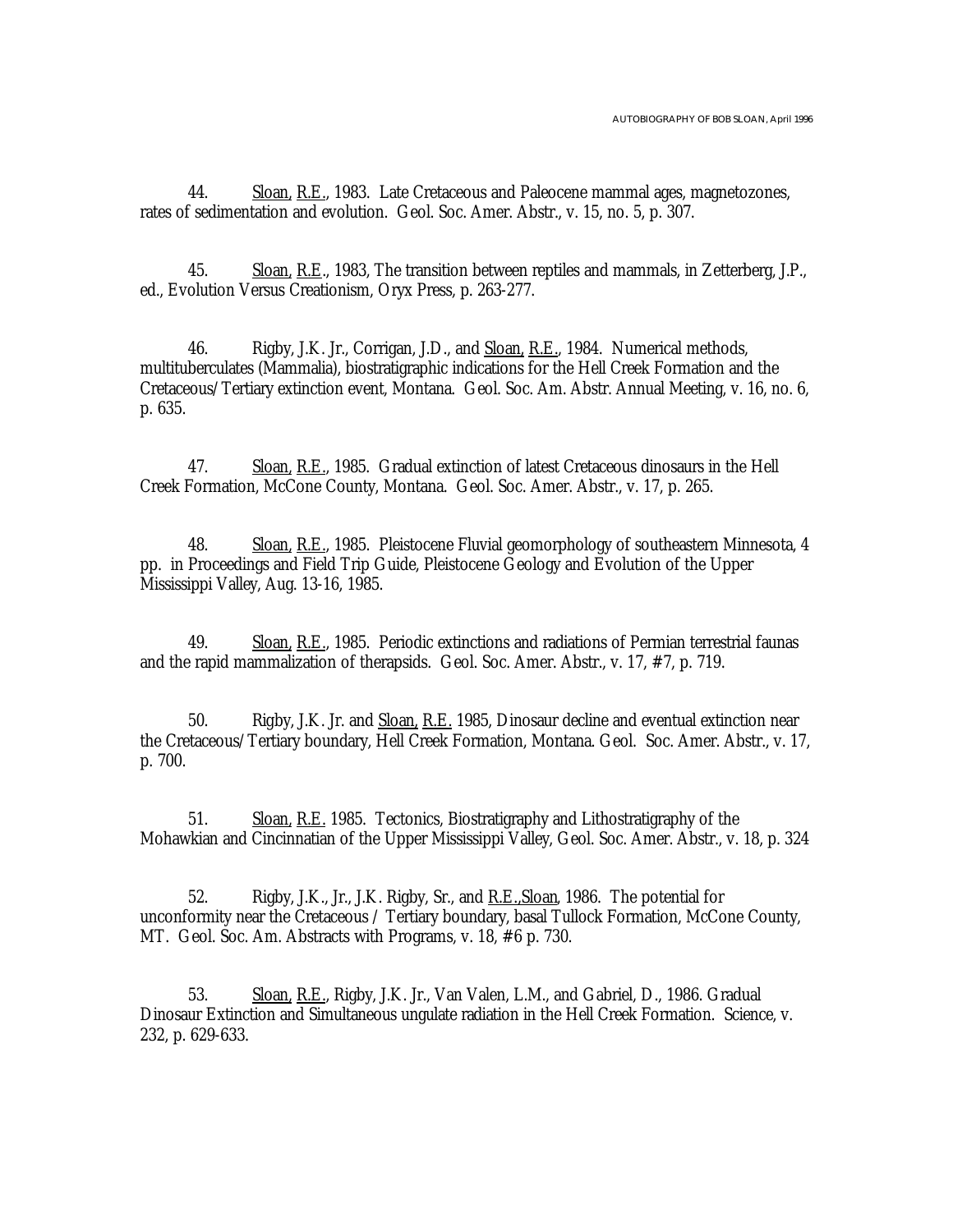54. Sloan, R.E., 1987. Paleocene and latest Cretaceous mammal ages, biozones, magnetozones, rates of sedimentation, and evolution. in Fassett, J. and Rigby, J. K. Jr., editors, The Cretaceous / Tertiary boundary in the San Juan and Raton Basins. Geological Society of America Special paper 209, pp.  $165-200 +$  pl. 1-4.

54. Sloan, R.E., Nov. 8, 1986. Paleocene Dinosaurs and mammal zonation of South China. Presented at the Philadelphia meeting of the Soc. of Vert. Paleo.

55. Sloan, R.E. and Rigby, J.K. Jr., 1986. Replies to comments on "Gradual Dinosaur Extinction and Simultaneous ungulate radiation in the Hell Creek Formation." Science, letters, 5 column reply, v. 234, pp. 1170-1175.

57. Sloan, R.E., Preliminary announcement of the 1987 North Central Meeting of the GSA, September 1986 GSA news and information.

58. Sloan, R.E., Final announcement of the 1987 North Central GSA meeting, February 1987 GSA news and information.

59. Sloan, R.E., 1987. Black River/Trenton extinction, paleooceanography and chronology of the middle and late Ordovician of the Upper Mississippi Valley. Geol. Soc. Amer. Abstr. with Programs, v. 19, No. 4.

60. Sloan, R.E., 1987. Introduction to the Middle and Late Ordovician field trips. Minn. Geol. Surv. Guidebook Series 15, p. 45-52.

61. Sloan, R.E., Rice, W.F., Hedblom, E., and Mazzulo, J.M., 1987. The Middle Ordovician fossils of the Twin Cities, Minnesota. Minn. Geol. Surv. Guidebook Series 15, p. 53-69.

62. Sloan, R.E., and Kolata, D.R., 1987. The middle Ordovician strata and fossils of southeastern Minnesota. Minn. Geol. Surv. Guidebook Series 15, p. 70-95.

63. Kolata, D.R. and Sloan, R.E., 1987. The middle and late Ordovician strata and fossils of Iowa. Minn. Geol. Surv. Guidebook Series 15, p. 96-121.

64. Sloan, R.E., (editor) 1987. Middle and late Ordovician lithostratigraphy and biostratigraphy of the Upper Mississippi Valley. Minn. Geol. Surv. Report of Invest. No. 35, 238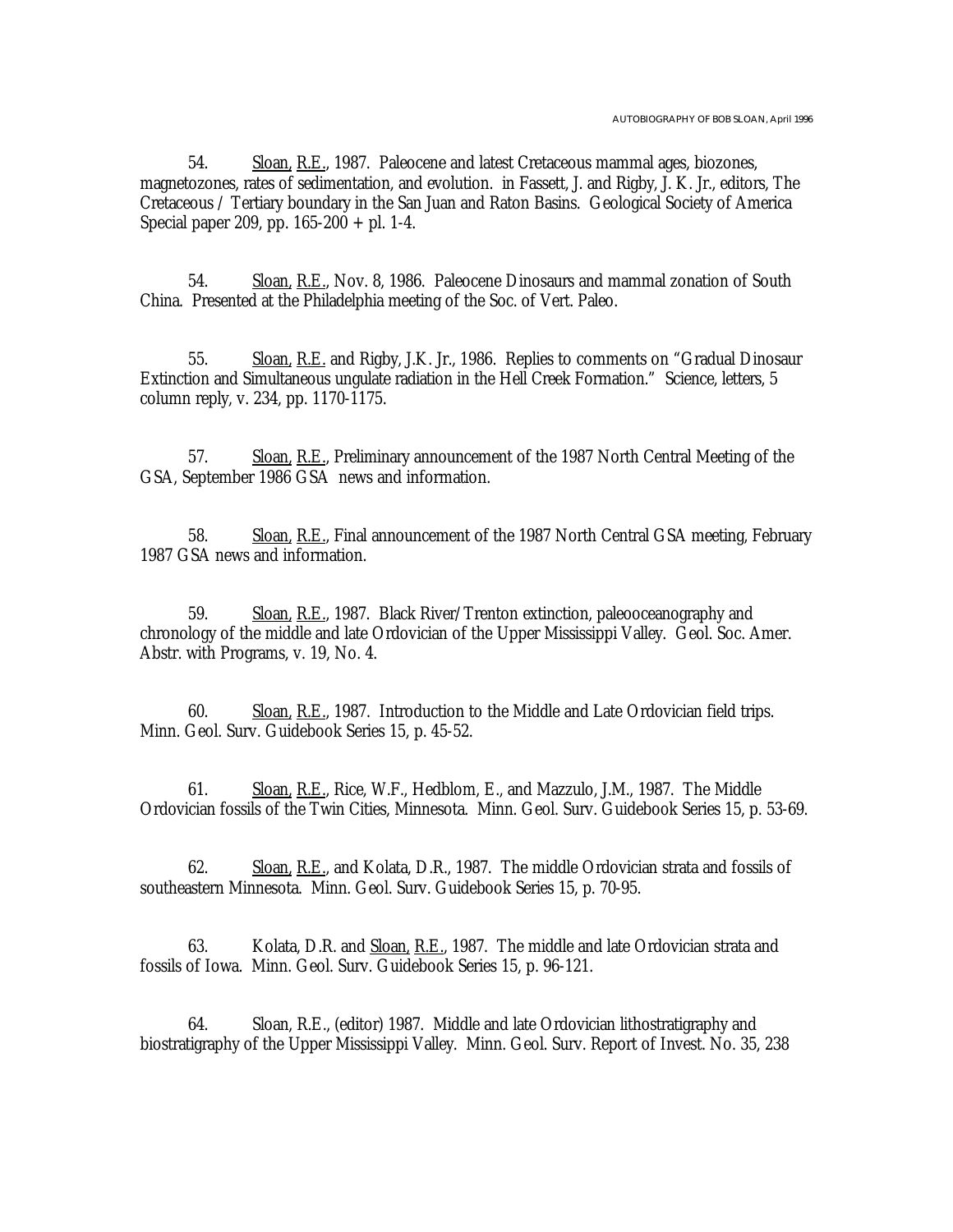pp. (20 chapters, of which I wrote all or part of 9, totalling 112 pages, edited the balance of the volume. Volume was reviewed by M.P. Weiss and B. Witzke.)

a) History of study of the Middle and Late Ordovician rocks of the Upper Mississippi Valley, p. 3-6.

b) Tectonics, biostratigraphy and lithostratigraphy of the Middle and Late Ordovician of the Upper Mississippi Valley, p. 7-20.

c) General section of the Middle and Late Ordovician strata of northeastern Iowa, with C.O. Levorson, A.J. Gerk, and L.A. Bisagno, p. 25-39.

d) The St. Peter fauna, p. 50-51.

e) The Wagner Quarry crystoid bed: a study of Prosser (Sherwood) paleoecology, with D.A. DesAutels, p. 60-62.

f) Platteville and Decorah trilobites from Illinois and Wisconsin, with L.L. DeMott, F.C. Shaw and R.P. Tripp, p. 63-98.

Stratigraphic ranges of Middle and Late Ordovician gastropoda and monoplacophora of Minnesota, with G.F. Webers, p. 183-186.

h) Description of major outcrops in Minnesota and Iowa, with D.R. Kolata, B.J. Witzke, and G.A. Ludvigson, p. 197-223.

i) An Ordovician time scale, p. 232.

65. Sloan, R.E., 1987, Geology of Bug Creek, McCone County, Montana, in Beus, S., ed., Rocky Mountain Section: Geological Society of America Centennial Field Guide, 4 pp.

66. Sloan, R.E. 1987, The ear of Ptomalestes (Therocephalia, Synapsida). Abst. Journal of Vertebrate Paleontology, v. 7, abstract issue.

67. Sloan, R.E. 1987, Paleocene dinosaur extinction in south China. Geological Society of America, Abstracts with Programs, v. 19, no. 7, p. 848.

68. Rigby, J.K. Jr., Newman, K.R., Smit, J., VanderKaars, J., Sloan, R.E., and Rigby, J.K., 1987, Dinosaurs from the Paleocene part of the Hell Creek Formation, McCone County, Montana, Palaios, v. 2, p. 296-302.

69. Sloan, R.E., 1989, The gradual extinction of dinosaurs, in McGraw Hill Encyclopedia Yearbook of Science and Technology.

70. Sloan, R.E. 1988a. The Deicke Ash Bed and the Blackriver/Trenton boundary. Geological Society of America Abstracts with Programs, v. 70 no. S, p. 389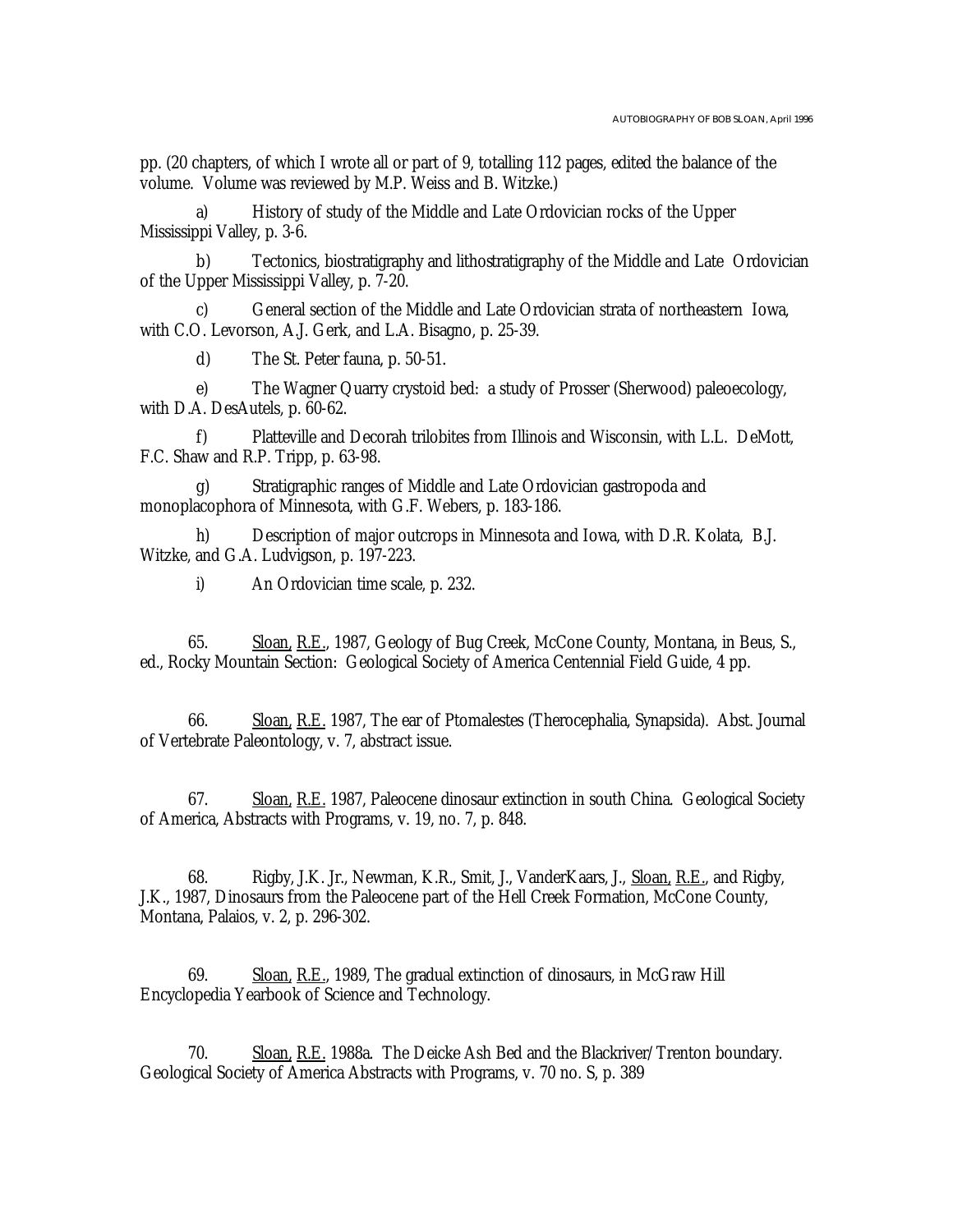71. Sloan, R.E., 1988b. Dinosaurs Reconsidered. Review of Bakken, R.T., 1986. The Dinosaur Heresies: New Theories unlocking the mystery of the dinosaurs and their extinction. W. Morrow & Co. in Encounters, v. 11, no. 3, p. 30-31. Science Museum of Minnesota, St. Paul.

72. Sloan, R.E., 1988c. A Chronology of North American Trilobite genera. Vth International Symposium on the Ordovician System, Abstract volume, Memorial University of Newfoundland, St. Johns, Newfoundland, p. 94.

73. Sloan, R.E., 1988d. Biostratigraphic Case Studies of Six Major Extinctions. Global Catastrophes in Earth History: On Interdisciplinary Conference on Impacts, Volcanism and Mars Mortality. Lunar and Planetary Institute Contribution, no. 673, p. 180-181.

74. Sloan, R.E., 1988e. A Precise Ordovician Time Scale and the absence of Cyclic Extinction. Geological Society of America, Abstracts with Programs, v. 20, no. 7, p. A105-A106.

75. Sloan, R.E., and Bergstrom, D. J., in press. Guide to the Fossils of Minnesota. Minnesota Geological Survey, Report of Investigation, no. XX, 100 pp.ms.

76. Sloan, R.E., 1991. A Chronology of North American Trilobite Genera. Proceedings, Vth International Symposium of the Ordovician System; Canadian Geological Survey.Special Paper 90-9, pp. 165-178.

77. Currie, P.J., Rigby, J.K. jr., and Sloan, R.E., 1990. Theropod teeth from the Judith River Formation of Souhern Alberta: Chapter 8, pp. 107-125 in Carpenter K., and Currie, P.J., Dinosaur Systematics, Approaches and Perspectives. Cambridge University Press.

Sloan, R.E. 1990 A New Genus of Asaphid Trilobite, Geological Society of America Abstracts with Programs, v. 21

79. Sloan, R.E., 1991, Trilobite Biostratigraphy of the Middle and Late Ordovician of the Upper Mississippi Valley region. Geological Society of America Abstracts with Programs, v. 22

80. Sloan, R.E., 1991, Trilobite Biostratigraphy of the Middle and Late Ordovician of the Upper Mississippi Valley region, Trilobite Papers v. 3 Denman Institute for Research on Trilobites .

81. Sloan, R.E., 1991, Hypercard teaching stacks in Historical Geology, Developers Review, v 2 University of Minnesota No. 1, pp. 1-9.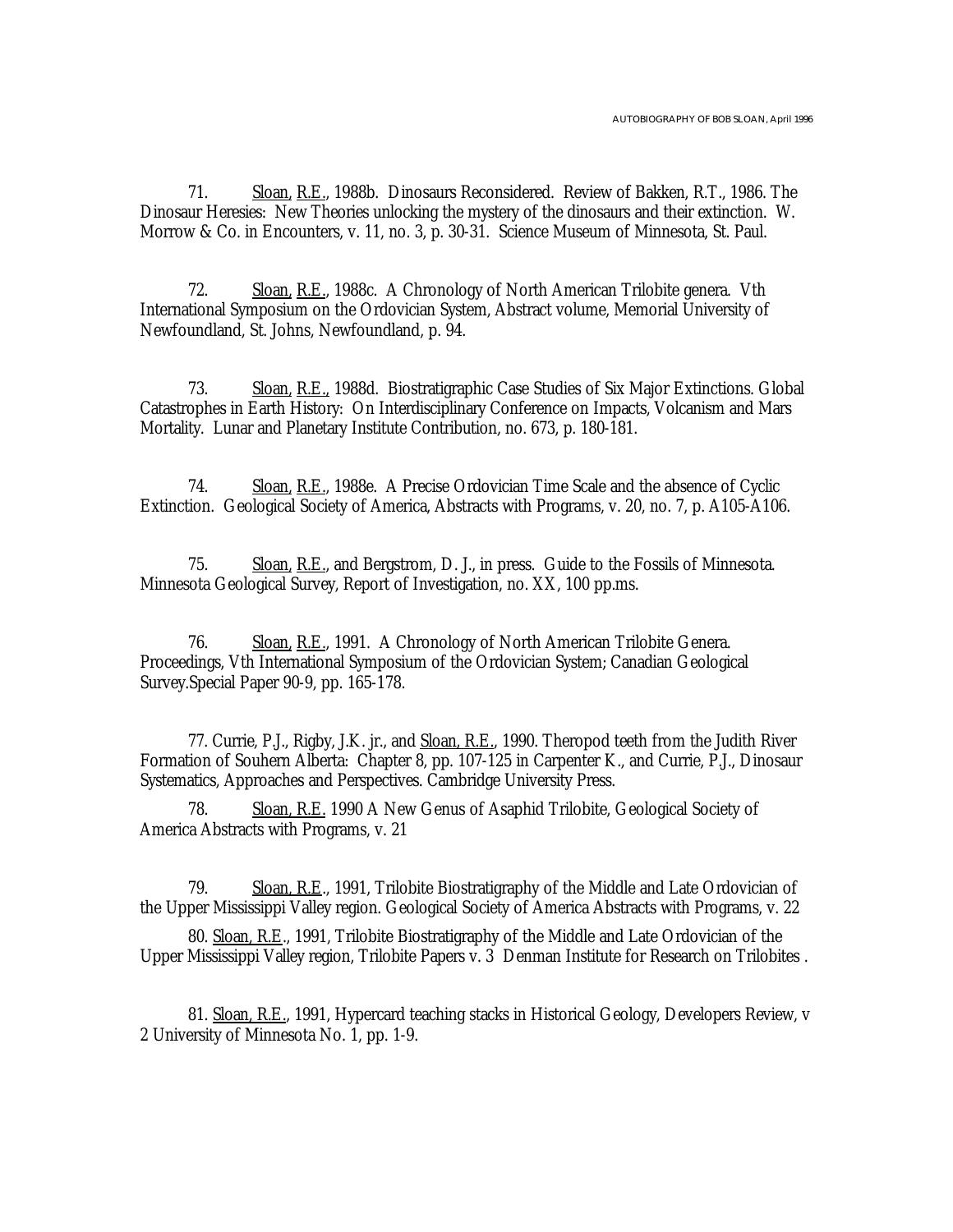82. Sloan, R.E., 1992, The Evolution of *Ectenaspis*. Geological Society of America Abstracts with Programs, v. 23 (North Central section, Iowa City Meeting)

83. Sloan, R.E., 1992, The Deicke K-Bentonite and the repopulation of the Trenton Sea. Geological Society of America Abstracts with Programs, v. 23 p. A197(National Meeting, Cincinnatti meeting, invited paper)

84. Sloan, R.E., 1993 Trilobite fauna of the Middle Ordovician Lebanon Limestone, central Tennessee basin. Geological Society of America Abstracts with Programs, v. 24 (North Central section, Rolla Meeting)

85. Hengst, R. A., Rigby, J. K., Jr., Landis, G. P., and Sloan, R. E., 1993, Biological Consequences of Mesozoic Atmospheric Gases: Geological Society of America Abstracts with Program, v. 25, no. 6, p. A-297.

86. Landis, G. P., Rigby, J. K., Jr., Sloan, R. E., and Hengst, R. A., 1993, Pele Hypothesis: A unified model for ancient atmosphere and biotic crisis: Geological Society of America Abstracts with Program, v. 25, no. 6, p. A-362.

87. Sloan, R.E., 1995, 1994. Pele III, Plate Tectonics, Atmospheric and Biotic Evolution. Geological Society of America Abstracts with Programs, v. 26, North Central Meeting, Kalamazoo.

88. Sloan, R.E., 1995, The Deicke Extinction and the Turinian/ Chatfieldian boundary (Ordovician), Geological Society of America Abstracts with Programs, v. 27 no. 6, p. A369 (New Orleans Meeting)

89. Sloan, R.E., 1995, Upper Mississippi Valley Asaphids. Trilobite Papers v. 7, p. 27, Denman Institute for Research on Trilobites .

90. Hengst, R.A., Rigby., J.K., Landis, G.P., and Sloan, R.E., 1996 Biological consequences of Mesozoic Atmospheres: Respiratory Adaptations and Functional range of Apatosaurus. Chapter 13 in Keller, G., and McLeod, N. 1996, Cretaceous-Tertiary Mass Extinctions Biotic and Environmental Changes, W.W. Norton & Co. Inc, New York.

91. Landis, G. P., Rigby, J.K., Sloan, R.E., Hengst, R., and Snee, L., 1996, Pele Hypothesis: Ancient Atmosdpheres and Geologic-Geochemical Controls on Evolution, Survivial, and Extinction. Chapter 20 in Keller, G., and McLeod, N. 1996, Cretaceous-Tertiary Mass Extinctions Biotic and Environmental Changes, W.W. Norton & Co. Inc, New York.

92. Condie, K.C., and Sloan, R.E., 1996, The Origin and Evolution of the Earth, textbook, Prentice-Hall,

93. C. Paola, E.C. Alexander, R.L.Edwards, P.J. Hudleston, E. Ito, S-I Karato, K.R. Kelts, K.L.Kleinspehn, B.M.Moskowitz, M. Person, W.E.Seyfried,Jr., R.E.Sloan, J.Stout, C. Tessier, and B. Tikoff. 1995, Geodynamics as the Center of a New Earth-Sciences Curriculum and the Theme of a New Undergraduate Laboratory. Journal of Geological Education, v. 43, p. 485-491.

94 Sloan, R. E., 1996, Plate Tectonics and the radiations / extinctions of dinosaurs, the Pele Hypothesis. Dinofest International, proceedings, Arizona State University, Tempe.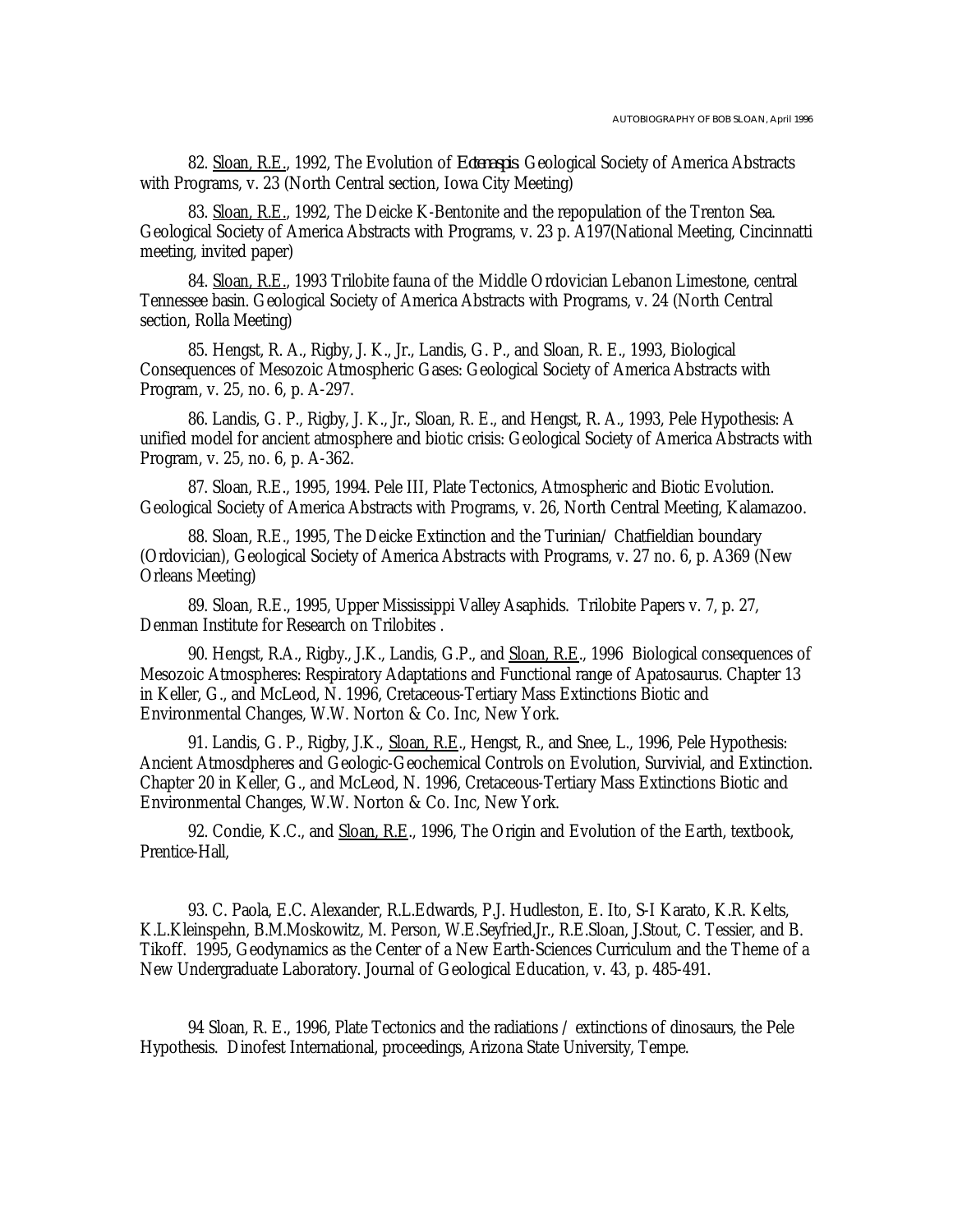95. Sloan, R. E., 1996, Comparative Analysis of several recoveries from Extinction. Geological Society of America Abstracts with Programs, v. 28, no. 6, North Central Meeting, Ames Iowa.

#### **Reports**

1. Sloan, R.E., Robertson, E.B., Hartman, J.H., Jordan, M.E., and Dempsey, L., 1979. Paleontology of the Red Fleet Reservoir, Utah, 99 pp. Unpublished report to the U.S. Bureau of Land Managment, Robertson Research Co., Houston, TX.

2. Sloan, R.E., Robertson, E.B., Hartman, J.H., Jordan, M.E., and Dempsey, L., 1979. Paleontology of the West Divide Project, Colorado, 45 pp. Unpublished report to the U.S. Bureau of Reclamation, Robertson Research Co., Houston, TX.

Miscellaneous Publications

1. Study Guides for Correspondence Courses in Geology, Department of Independent Study, Continuing Education and Extension

#### **In Preparation**

Sloan, R.E., Rigby, J.K., Jr. and others. Geol. Soc. of Amer. Special Paper on late Cretaceous and Paleocene faunas of Bug Creek, Montana.

### **Genealogical Bibliography of Robert E. Sloan.**

Sloan, R.E., 1977, An Editorial on Research in Genealogy, Pennington Pedigrees v. 10, No. 1, pp.a,b

Sloan, R.E., 1977, Descendants of Nicholas Hauser Pennington, Pennington Pedigrees v. 10, No. 1, pp. 16-17

Sloan, R.E., 1978, Names, Religions and MIgrations of the Penningtons, Pennington Pedigrees v. 11, No. 2, pp. 1-15.

Sloan, R.E., 1978, Squire Boone Pennington and Nicholas Hauser Pennington, Pennington Pedigrees v. 11, No. 2, pp. 28,29.

Sloan, R.E., 1979, Index to Pennington Census by States, Pennington Pedigrees v. 12, No. 1, pp. 1-27,.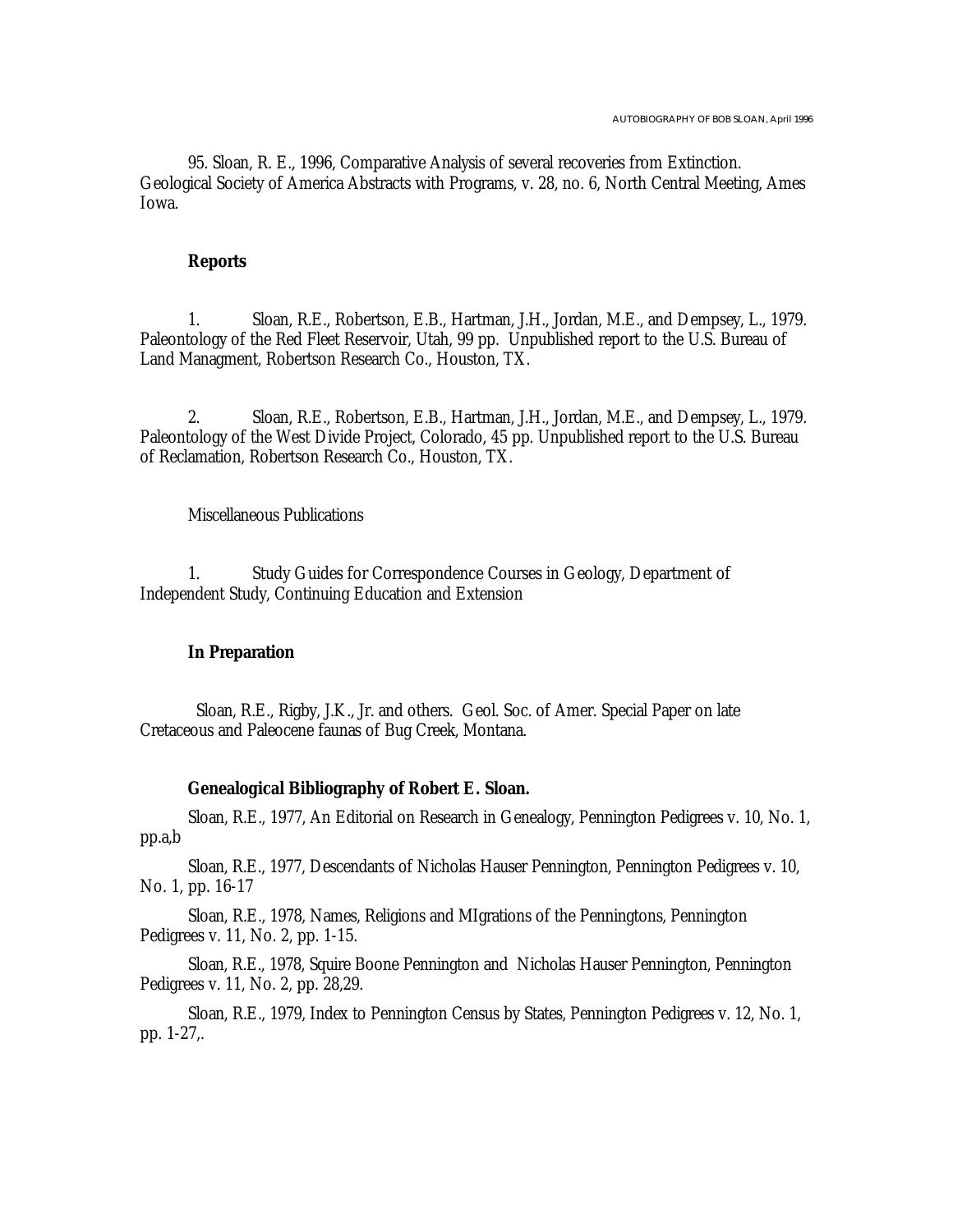## **Model Railroad Bibliography of Robert E. Sloan "The Paleontological Ferroequinologist"**

## SLIM GAUGE NEWS

1) Sloan, R.E., 1972, Denver & Rio Grande Railway Heavy Power 1873-1878 A centennial Celebration. Slim Gauge News, v. 2 no. 4, Winter, pp. 21-23, (D&RG RY 101 Montezuma 0-4-4- 0T Fairlie)

2) Sloan, R.E., 1973, Two Narrow Gauge Billboard Refrigerator Cars. Slim Gauge News, v3 no. 1 Spring pp. 23-27

3) Sloan, R.E., 1973, G.S.&P. Car and Station. Slim Gauge News, v3 no. 2 Summer, pp. 42- 44, Colorado Central baggage car(converted Box car), Crisman station)

4) Sloan, R.E., 1973, The Mears Railroads from Silverton Part 1. Slim Gauge News, v3, no. 3 Fall ) pp. 14-26

5) Sloan, R.E., 1973, Baggage Express Car and Combines of the Silverton Railroad Co. Slim Gauge News, v3 no. 3, Fall, pp. 27-31.

6) Sloan, R.E., 1973, The Turntable on the Main Track of the Silverton Railroad in Colorado. Slim Gauge News, v3 n0. 3 Fall, pp. 27-31.

7) Sloan, R.E., 1973, The Silverton RR's Shay. Slim Gauge News, v3 no. 3, Fall, pp. 36-38.

8) Sloan, R.E., 1973, Red Mountain Town. Slim Gauge News, v3 no. 4, Winter, pp. 12-17

9) Sloan, R.E., 1973, The Mears Railroads from Silverton. Slim Gauge News, v3 no. 4, pp. 18-25.

10) Sloan, R.E., 1973, Silverton Railroad #34. Slim Gauge News, v3 no. 4Winter, pp. 32-33.

11) Sloan, R.E., 1974, The Colorado Central Porter Bell Locomotives. Slim Gauge News, v4 no. 1 Spring, pp. 16-19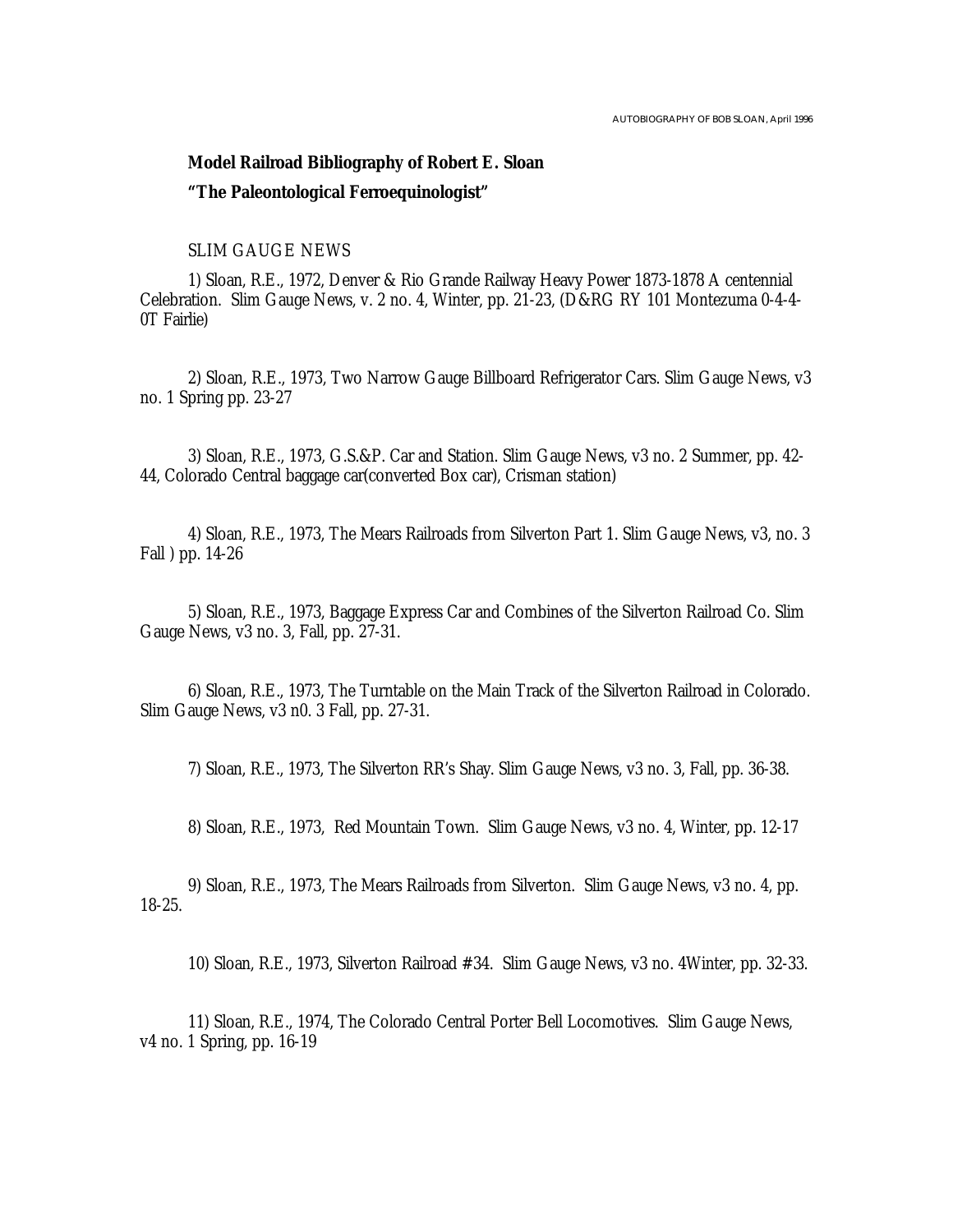12) Sloan, R.E., 1974, The Colorado Central and South Park Moguls. Slim Gauge News, v4, no. 2 summer, pp. 38-41.

13) Sloan, R.E., 1974, SG&N Boxcars 1000-1009, Later S.N.RR. 2000-2009. Slim Gauge News, v4 no. 3, Fall, pp. 37-40 (Silverton Northern Box Cars.)

14) Sloan, R.E., 1974, DSP&P and C&S Caboose and Freight Car lettering. Slim Gauge News, v4 no. 4 Winter, pp. 14-15.

15) Sloan, R.E. and Skowronski, C.A., 1975. The Rainbow Route. Sundance Ltd., Denver, 416pp.

16) Sloan, R.E., 1975, The Silverton Railroad Companies. 52 pp., Mega Publications Northglenn CO Collection of articles from Slim Gauge News with added materials.

## FINELINES

17) Sloan, R.E., 1975, Denver & Rio Grande & Mears Silverton Railroads Freight Cars 1871- 1967. Finelines, Vol. no. pp.

NARROW GAUGE AND SHORTLINE GAZETTE

18) Sloan, R.E., 1975 Colorado Central covered ore car. Narrow Gauge and Short Line GAZETTE,Vol. 1, #1, Marchpages 31-32.

19) Sloan, R.E., 1975, The First Denver and Rio Grande Freight Cars 1871-1872. Narrow Gauge and Short Line GAZETTE, vol. 1, No. 2, May, pages 12-17

20) Sloan, R.E., 1975, American Railroad Ditchers. Narrow Gauge and Short Line GAZETTE, (vol. 1, No. 3), pages 14-23.

21) Sloan, R.E., 1975, Narrow Gauge in New Zealand. Narrow Gauge and Short Line GAZETTE, (vol. 1, No. 4), pages 14...

22) Sloan, R.E., 1975, D&RGW Long Caboose hunt. Narrow Gauge and Short Line GAZETTE, (vol. 1, No. 5), pages 25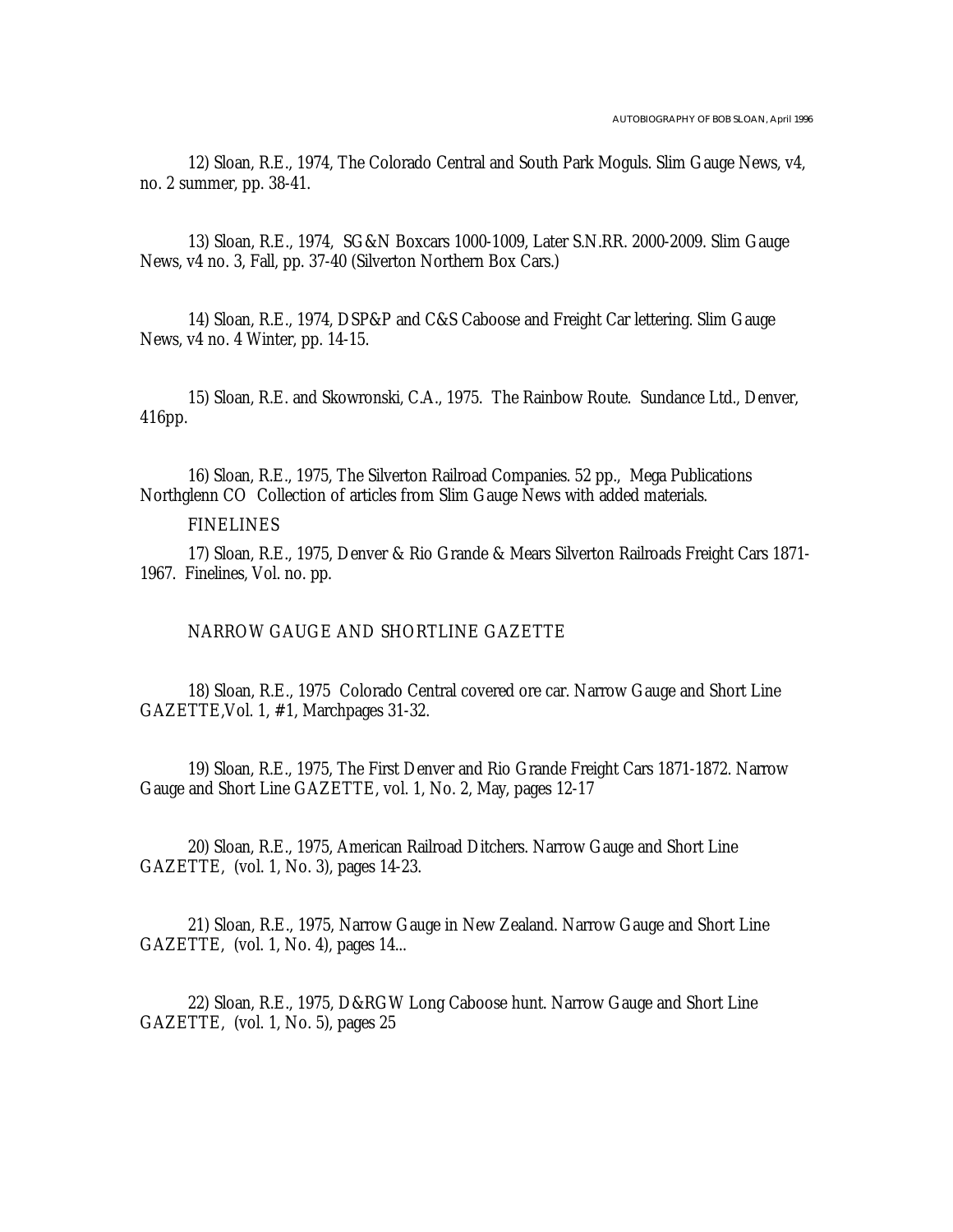23) Sloan, R.E., 1975, Great Little Trains of Wales. Narrow Gauge and Short Line GAZETTE, (vol. 2, No.2), pages 48...

24) Sloan, R.E., 1976, Marion Power Shovels. Narrow Gauge and Short Line GAZETTE, July, 1976 (vol. 2, No. 3), pages 18-29.

25) Sloan, R.E., 1976, D&RGW Long Cabooses. Narrow Gauge and Short Line GAZETTE, (vol. 2, No. 5), pages 48...

26) Sloan, R.E., 1977, American Log Loaders . Narrow Gauge and Short Line GAZETTE, (vol. 3, No. 3), pages 40

27) Sloan, R.E., 1977, Nebraska Midland Railroad. Narrow Gauge and Short Line GAZETTE, (vol. 3, No. 3), pages 22-23

28) Sloan, R.E., 1977, American Log Loaders. Narrow Gauge and Short Line GAZETTE, (vol. 3, No. 4), pages 32...

29) Sloan, R.E., 1978, Ingoldsby Patent Dump Car. Narrow Gauge and Short Line GAZETTE, (vol. 4, No. 1), pages 39..

30) Sloan, R.E., 1978, UTLX Tank Cars, Colorado. Narrow Gauge and Short Line GAZETTE, (vol. 4, No. 3), pages

31) Sloan, R.E., 1978, Texaco Tank Cars. Narrow Gauge and Short Line GAZETTE, (vol. 4, No.4), pages 39-40

32) Sloan, R.E., 1979, D&RGW Gondola Snow Plow 09271. Narrow Gauge and Short Line GAZETTE, (vol. 5, No. 1), page 42.

33) Sloan, R.E., 1979 Denver & Rio Grande cabooses. Narrow Gauge and Short Line GAZETTE, Vol. 5, #2, pages 28-35.

34) Sloan, R.E., 1980, D&RGW High Side Gondola.. Narrow Gauge and Short Line GAZETTE, (vol. 5, No. 6), page 64.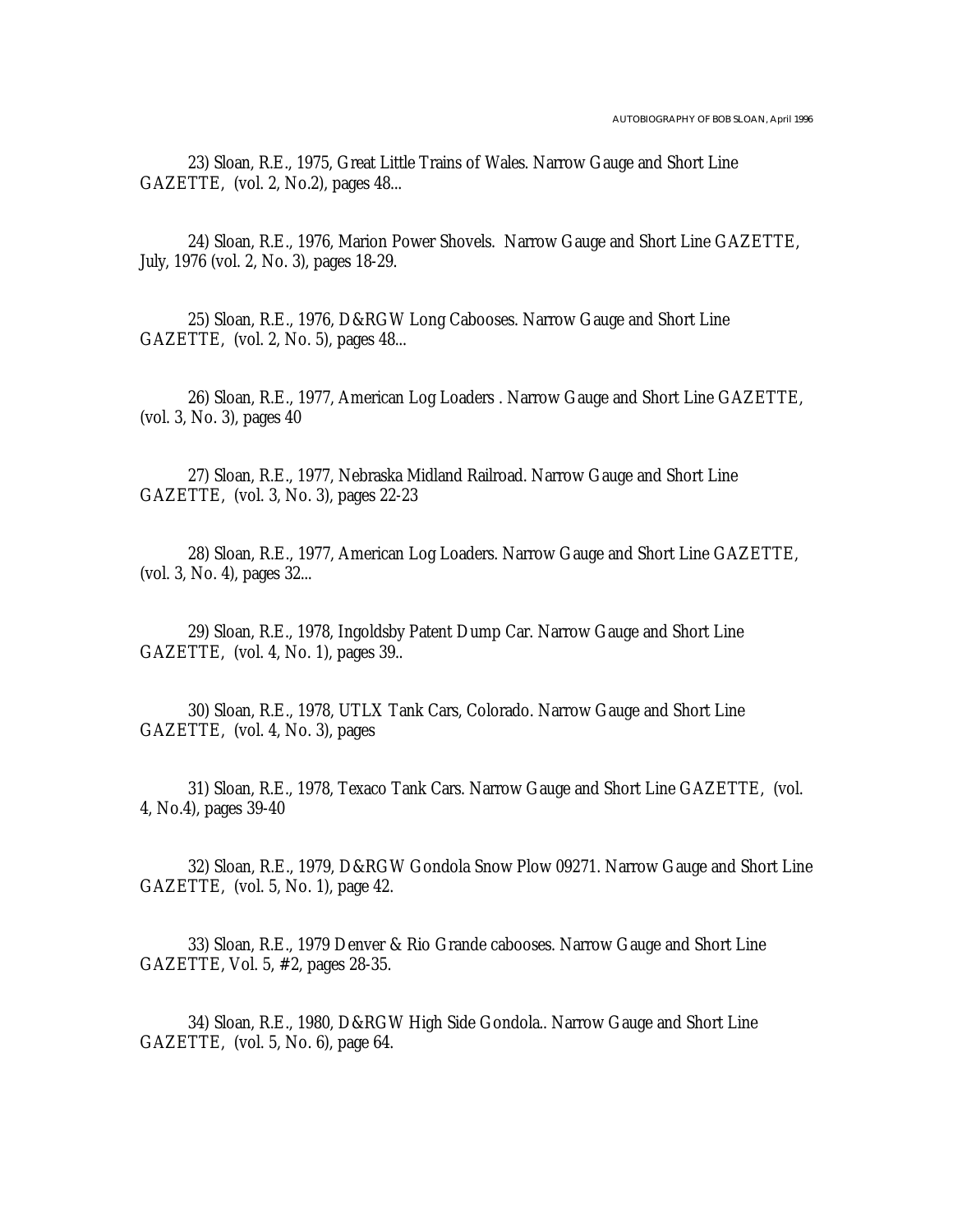35) Sloan, R.E., 1980, What is the Prototype Mix of Equipment?. Narrow Gauge and Short Line GAZETTE, (vol. 5, No. 6), pages 62...

36) Sloan, R.E., 1980, Conoco Tank Cars. Narrow Gauge and Short Line GAZETTE, (vol. 6, No. 5), pages 48...

37) Sloan, R.E., 1981, Gondola Cars of the Denver & Rio Grande Part I: The Early Years. Narrow Gauge and Short Line GAZETTE, vol. 7, No. 3 (July/August,), pages 26-29.

38) Sloan, R.E., 1981, Gondola Cars of the Denver & Rio Grande Part 2: Classes 8,9,10,11. Narrow Gauge and Short Line GAZETTE, September/October, 1981 (vol. 7, No.4), pages 24-28.

39) Sloan, R.E., 1981, Gondola Cars of the Denver & Rio Grande Part 3: Classes 11, l2, 13, 14. Narrow Gauge and Short Line GAZETTE, November/December, 1981 (vol. 7, No. 5), pages 44-47.

40) Sloan, R.E., 1982, Gondola Cars of the Denver & Rio Grande Part 4: Classes 15, 16, 17, 18, 19, 20. Narrow Gauge and Short Line GAZETTE, January/February, 1982 (vol. 7, No. 6), pages 43-48.

41) Sloan, R.E., 1984, Poorman's HOn3 K-27. Narrow Gauge and Short Line GAZETTE, (vol. 9, No. 6), pages

S GAUGIAN Articles

42) Sloan, R.E., 1978, Colorado & Southern No. 71, S Gaugian May-Jun., vol. XVI no. 3., p.10

43) Sloan, R.E., 1978, Colorado & Southern No. 60, S Gaugian July-Aug.., vol. XVI no. 4, p.20

44) Sloan, R.E., 1978, The Short , Steep, Crooked and Narrow Way (standards, sources) S Gaugian Vol. XVI, no 6, Nov.-Dec., pp. 30-32.

45) Sloan, R.E., 1979, The Short , Steep, Crooked and Narrow Way (HO locos to Sn3) S Gaugian Vol. XVII, no 1, Jan.-Feb.. pp. 22-25.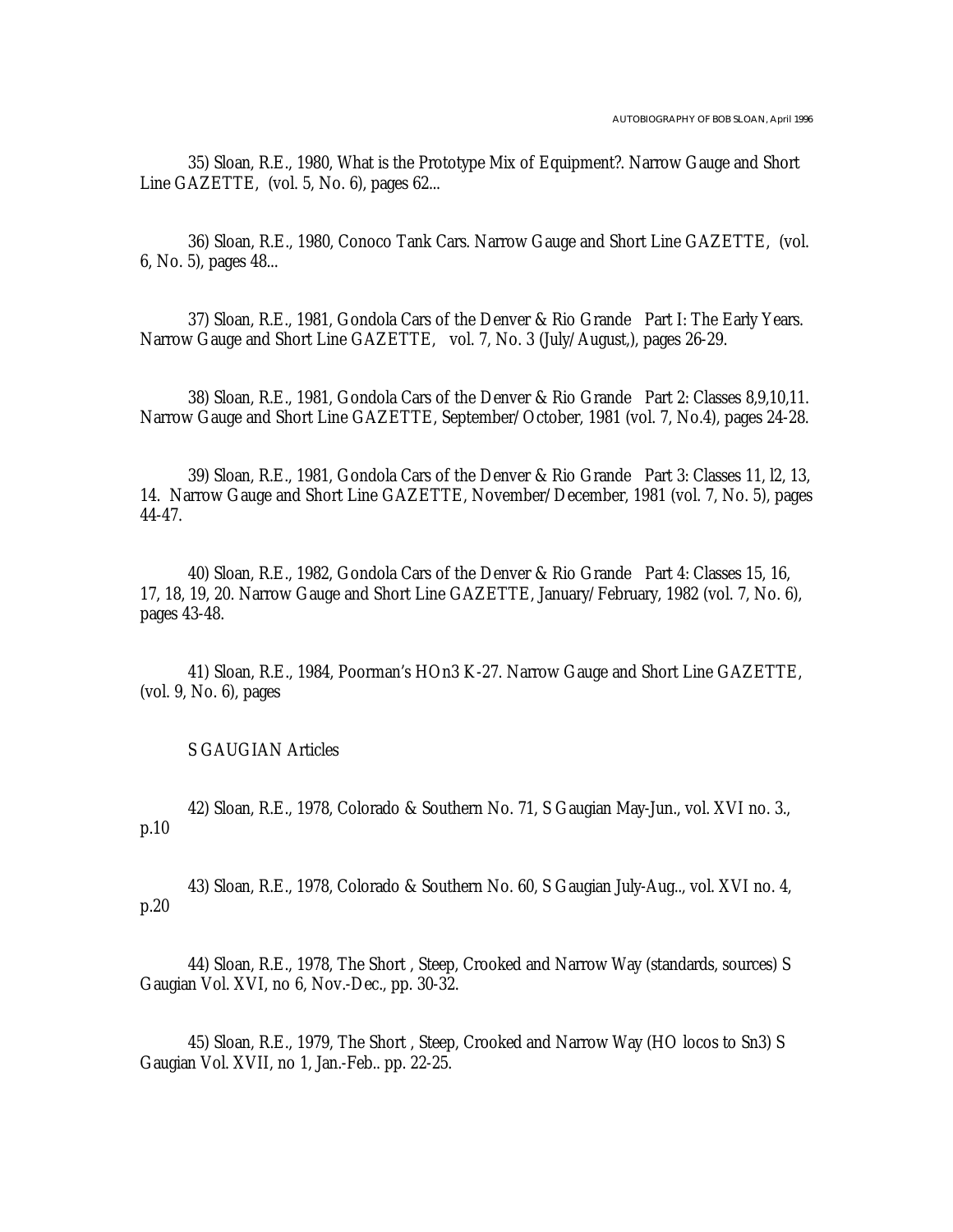46) Sloan, R.E., 1979, The Short , Steep, Crooked and Narrow Way (Sn3 Rio Grande Saddle tank Switcher, review of Grandt parts and Cascade short caboose kit.) S Gaugian Vol. XVII, no 2, Mar,-Apr.,, pp. 30-34, 37,38, 42-43.

47) Sloan, R.E., 1979, The Short , Steep, Crooked and Narrow Way (Sn3 conversion of MDC HO cars) S Gaugian vol XVII, no, 3 ,May-Jun.., pp. 28-33.

48) Sloan, R.E., 1979, The Short , Steep, Crooked and Narrow Way (Sn3 module standards) S Gaugian vol XVII, no, 4 ,Jul.-Aug., pp. 26-28.

49) Sloan, R.E., 1979, The Short , Steep, Crooked and Narrow Way (DSP&P-C&S caboose conversions) S Gaugian Vol. XVII, no 6, Nov. - Dec. pp. 24-26.

50) Sloan, R.E., 1980, Baldwin Outside frame no 361, D&RGW Ex. Crystal River Railroad. S Gaugian, Vol XVII, No 1, Jan.-Feb, 1900, p. 35

51) Sloan, R.E., 1980, The Short , Steep, Crooked and Narrow Way (new products) S Gaugian Vol. XVII, no. 2, pp. 24-26

52) Sloan, R.E., 1980, The Short , Steep, Crooked and Narrow Way (gondolas) S Gaugian Vol. XVII, no 3, May- Jun. pp. 26-29.

53) Sloan, R.E., 1980, The Short , Steep, Crooked and Narrow Way (MDC-Sn3 contest cars) S Gaugian vol XVII, no, 5,Sep. -Oct., pp. 28-30.

54) Sloan, R.E., 1980, Francis Lee Jaques ' Great North Road. S Gaugian Vol. XVII, no 3, no, 5,Sep. -Oct., pp. 14-18

55) Sloan, R.E., 1980, The Short , Steep, Crooked and Narrow Way (Crested Butte Station) S Gaugian vol XVII, no. 6, Nov.-Dec., pp. 29-32, 36.

56) Sloan, R.E., 1981, The Short , Steep, Crooked and Narrow Way (Sargent Depot) S Gaugian vol XVIII, no, 1, Jan.-Feb., pp. 29-33.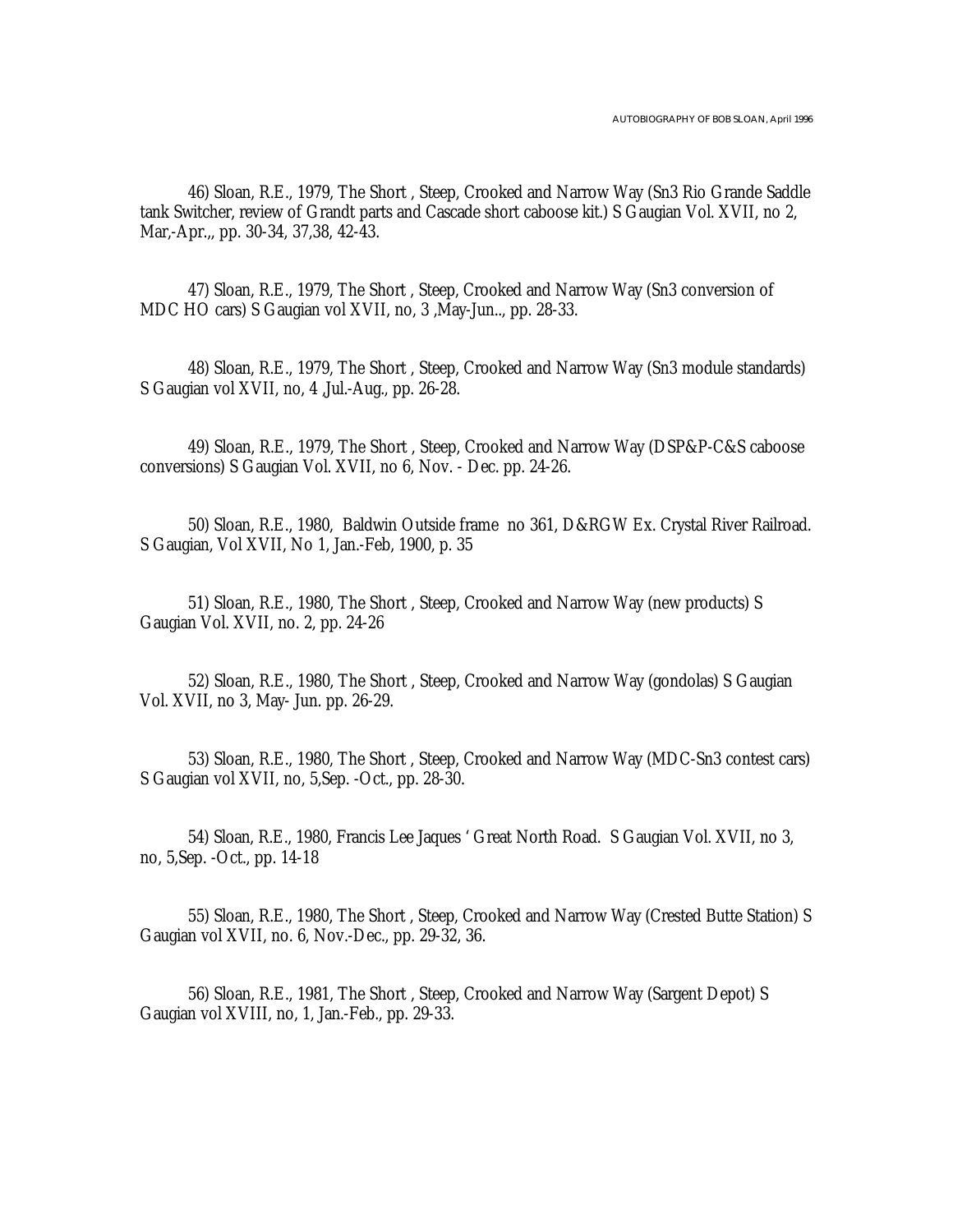57) Sloan, R.E., 1981, S-Sn3 Heisler Conversion S Gaugian vol XVIII, no, 2, Mar.-Apr., pp. 12-13.

58) Sloan, R.E., 1981, Modeling the West Side. S Gaugian vol XVIII, no, 2, Mar.-Apr.., pp. 32-53.

59) Sloan, R.E., 1981, Reviews: Swayne Log Car, West Side Lumber Co. Trucks, West Side Lumber Co. Plan Packages. S Gaugian vol XVIII, no, 1, Mar.-Apr.., pp. 61-63.

60) Sloan, R.E., 1981. V&T Shops water tank, review and commentary, S Gaugian, Vol. XIX, no. 3, pp. 14-16.

61) Sloan, R.E., 1981, The Short , Steep, Crooked and Narrow Way (Car and loco conversions) S Gaugian vol XIX, no, 3, Jan.-Feb., pp. 29-33.

62) Sloan, R.E., 1981, The Short , Steep, Crooked and Narrow Way (Sn3 MDC Climax conversion ) S Gaugian vol XIX, no, 4, July-Aug., pp. 64-65.

63) Sloan, R.E., 1981, The Short , Steep, Crooked and Narrow Way (Silverton Northern Pullman- Animas Forks) S Gaugian vol XIX, no. 6, Nov. Dec.., pp. 64-65.

64) Sloan, R.E., 1982, The Short , Steep, Crooked and Narrow Way (RGS Geese) S Gaugian Vol. XX, no 1, Jan-Feb. pp. 30-34.

65) Sloan, R.E., 1982, The 2nd MDC contest cars and locos S Gaugian vol XX, no, 1, Jan.- Feb., pp. 36-37.

66) Sloan, R.E., 1982, The Short , Steep, Crooked and Narrow Way (Three-Way Stub Switches) S Gaugian Vol. XX, no 2, Mar.- Apr. pp. 33-37, 42.

67) Sloan, R.E., 1982, Build a Uintah 2-6-6-2T in Sn3, S Gaugian vol. XX. no.3, May-June, pp. 63-72.

68) Sloan, R.E., 1982, White Pass & Yukon Diesels Part I. S Gaugian, vol.XX no.5, Sept. - Oct. , pp 37-42, 44-46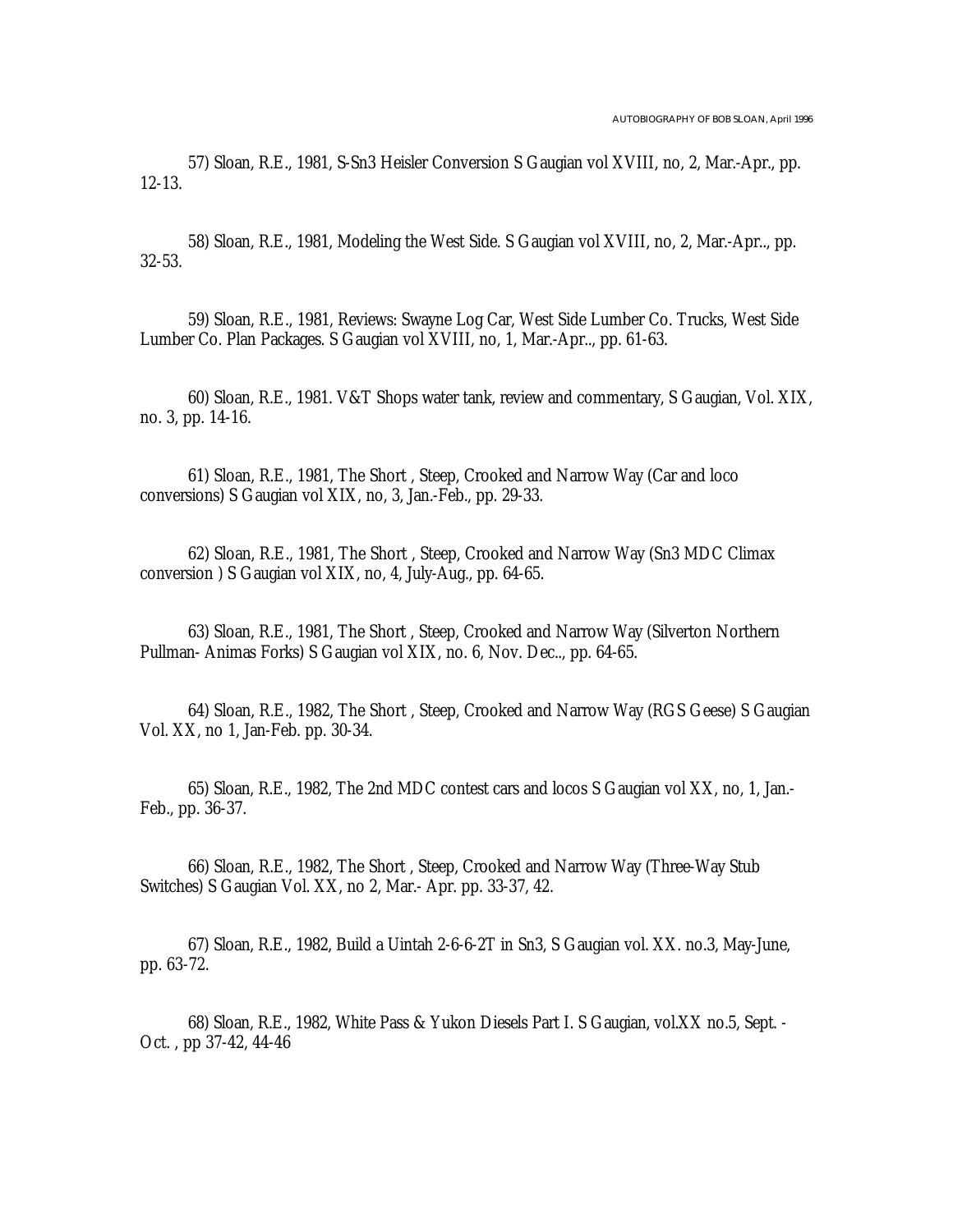69) Sloan, R.E., 1982, White Pass & Yukon Diesels Part II. S Gaugian, vol.XX no 6, pp. 48- 51

70) Sloan, R.E., 1983, The Short , Steep, Crooked and Narrow Way (Diamond & Caldor Shay, Flat and Combine) S Gaugian vol XXI, no, 3 ,May-June, pp. 30-32, 36.

71) Sloan, R.E., 1983, The Short , Steep, Crooked and Narrow Way (EBT Hoppers) S Gaugian Vol. XXI, no 4, July- Aug. pp. 24, 25, 31.

72) Sloan, R.E., 1983, The Short, Steep, Crooked and Narrow Way (20 ton Sn3/Sn2 Shay and Gilpin Tram) S Gaugian vol XXI, no, 6, Nov.-Dec., pp. 40-42.

73) Sloan, R.E., 1984 West Side Lumber Co. River Bridge. Sn3 Modeler vol. no., pp.

74) Sloan, R.E., 19, Build a K-27 from Scratch, S Gaugian vol. no.

75) Sloan, R.E., 1983, The Short , Steep, Crooked and Narrow Way (White Pass & Yukon 2- 8-2's) S Gaugian vol XXI, no, 5,Sep. -Oct., pp. 30-31.

76) Sloan, R.E., 1984, Sn3 Modeler: Convert the Athearn Hustler to Sn3. S Gaugian vol XXII, no, 4 , July Aug. , pp. 32-33..

77) Sloan, R.E., 1984, Build the Southern Pacific "Little Giant". S Gaugian vol XXII, no, 5, Sep. -Oct., pp. 44-46

78) Sloan, R.E., 1982, Sn3 Modeling, Donald J. Heimburger editor, 92 plus 4 pp. Heimburger House Publishing Co. River Forest IL,. Collection of articles from S Gaugian and Sn3 Modeler, with added materials.

79) Sloan, R.E.,, Narrow Gauge Information and Lettering Guide 1st Edition, 1975, 16 pp. 2nd Edition, 1977, 24 pp. 3rd Edition, 1982, 48 pp. 4th Edition, 1985, 48 pp.